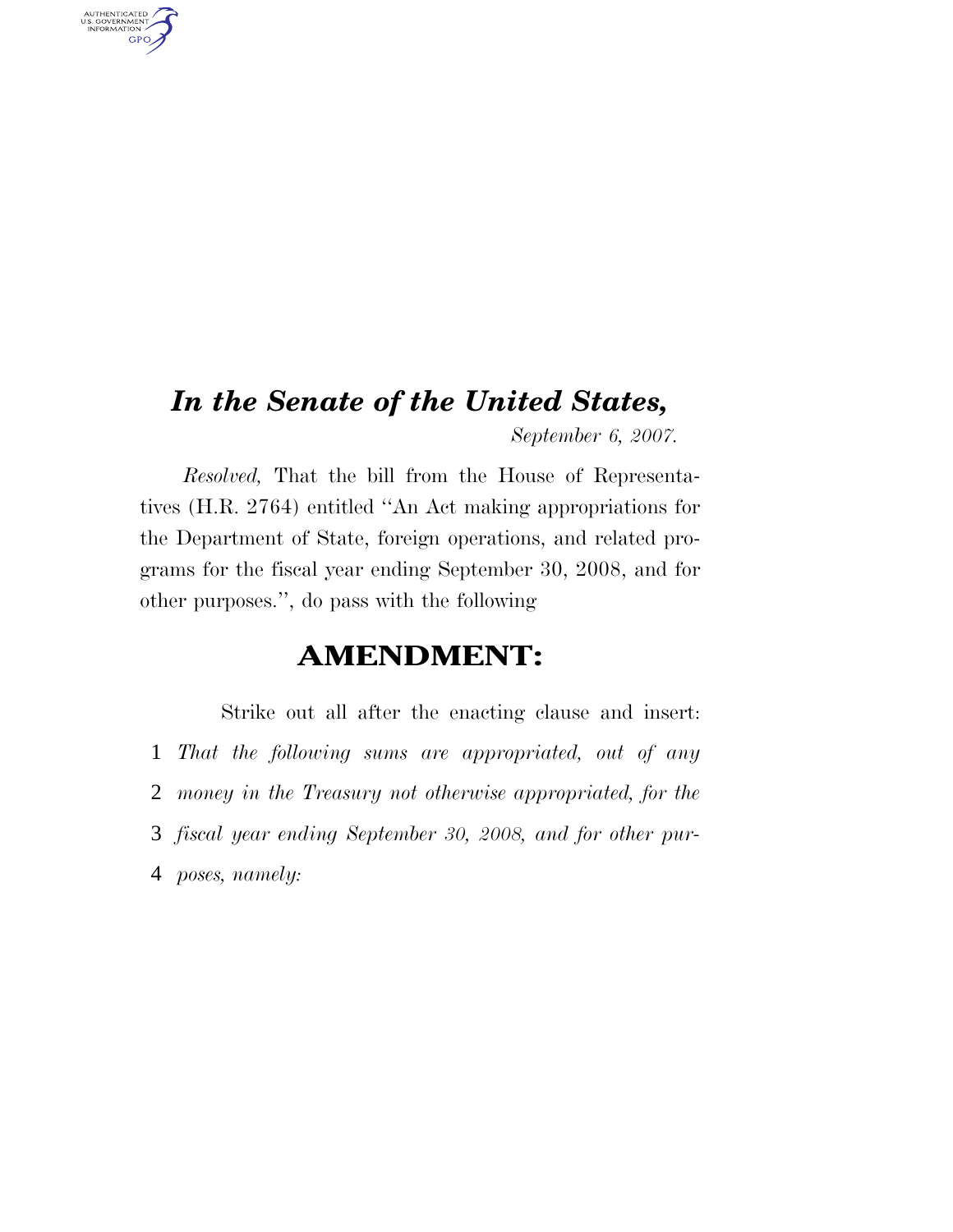|                | $\overline{2}$                                                     |
|----------------|--------------------------------------------------------------------|
| $\mathbf{1}$   | TITLE I                                                            |
| $\overline{2}$ | DEPARTMENT OF STATE AND RELATED AGENCY                             |
| 3              | DEPARTMENT OF STATE                                                |
| $\overline{4}$ | <b>ADMINISTRATION OF FOREIGN AFFAIRS</b>                           |
| 5              | DIPLOMATIC AND CONSULAR PROGRAMS                                   |
| 6              | (INCLUDING TRANSFER OF FUNDS)                                      |
| 7              | For necessary expenses of the Department of State and              |
| 8              | the Foreign Service not otherwise provided for, including          |
| 9              | employment, without regard to civil service and classifica-        |
| 10             | tion laws, of persons on a temporary basis (not to exceed          |
| 11             | $$700,000$ of this appropriation), as authorized by section        |
| 12             | 801 of the United States Information and Educational Ex-           |
| 13             | change Act of 1948; representation to certain international        |
| 14             | organizations in which the United States participates pur-         |
| 15             | suant to treaties ratified pursuant to the advice and consent      |
|                | 16 of the Senate or specific Acts of Congress; arms control, non-  |
|                | 17 proliferation and disarmament activities as authorized; ac-     |
|                | 18 quisition by exchange or purchase of passenger motor vehi-      |
|                | 19 cles as authorized by law; and for expenses of general ad-      |
|                | 20 ministration, \$3,820,375,000: Provided, That of the amount     |
| 21             | made available under this heading, not to exceed                   |
|                | 22 \$10,000,000 may be transferred to and merged with "Emer-       |
|                | 23 gencies in the Diplomatic and Consular Service", to be          |
|                | 24 available only for emergency evacuations and terrorism re-      |
|                | 25 wards: Provided further, That of the funds appropriated         |
|                | 26 under this heading, $$8,131,000$ shall be available for the Of- |
|                | † HR 2764 EAS                                                      |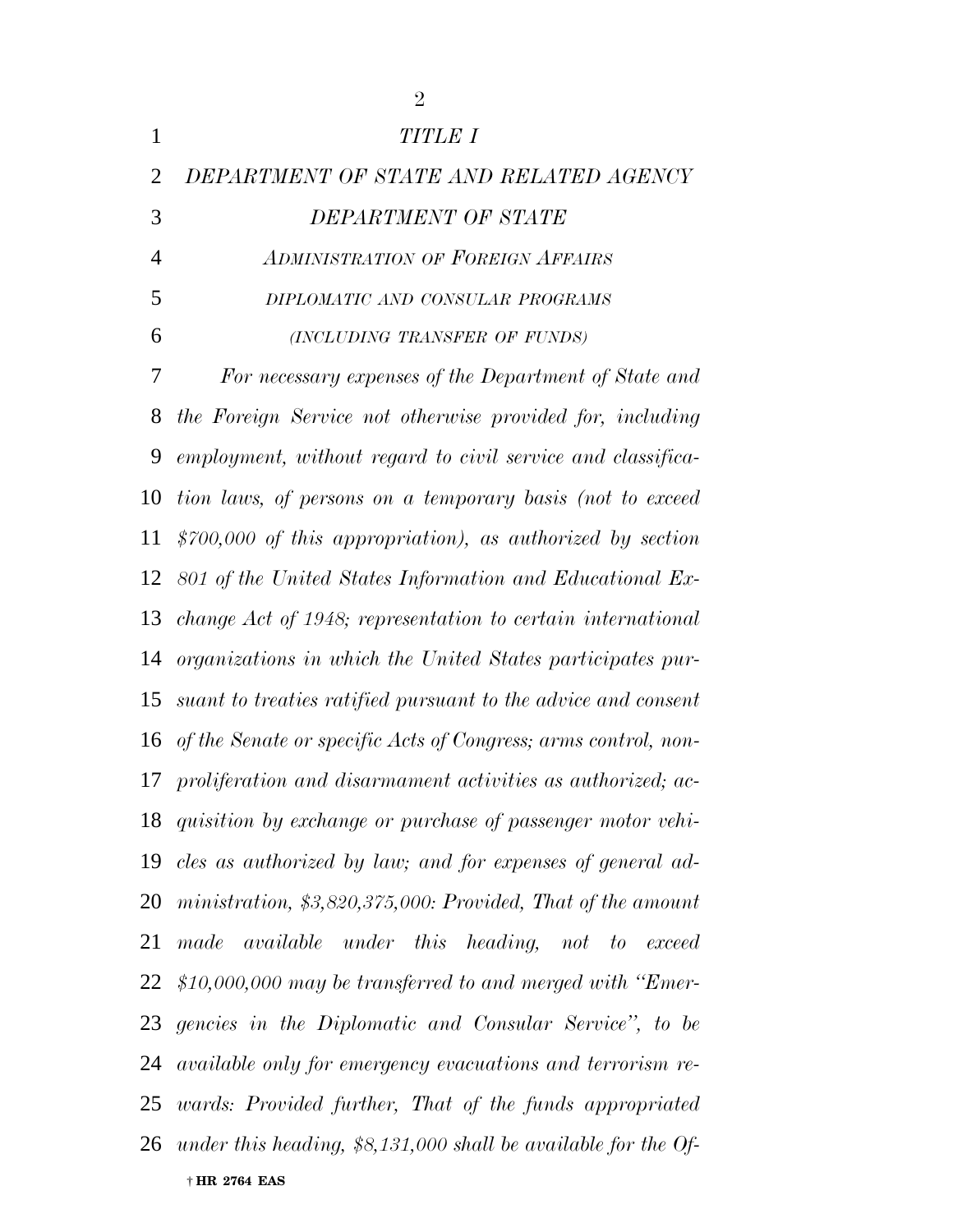*fice of the Director of United States Foreign Assistance and \$1,000,000 shall not be obligated until consultations with the Congress, arising from the report submitted pursuant to section 653(a) of the Foreign Assistance Act of 1961, have been completed: Provided further, That of the amount made available under this heading, not less than \$364,905,000 shall be available only for public diplomacy international information programs: Provided further, That of the funds made available under this heading, \$5,000,000 shall be made available for a demonstration program to expand ac- cess to consular services: Provided further, That of the funds made available under this heading, \$40,000,000 shall be made available for passport operations, facilities, and sys- tems: Provided further, That the funds appropriated by the previous proviso shall be in addition to amounts otherwise made available for such purposes: Provided further, That during fiscal year 2008, foreign service annuitants may be employed, notwithstanding section 316.401 of title 5, Code of Federal Regulations, pursuant to waivers under section 824(g)(1)(C)(ii) of the Foreign Service Act of 1980 (22 U.S.C. 4064(g)(1)(C)(ii)): Provided further, That of the funds made available under this heading in this Act and in prior Acts making appropriations for the Department of State, foreign operations, export financing and related programs, up to \$200,000,000 may be transferred to, and*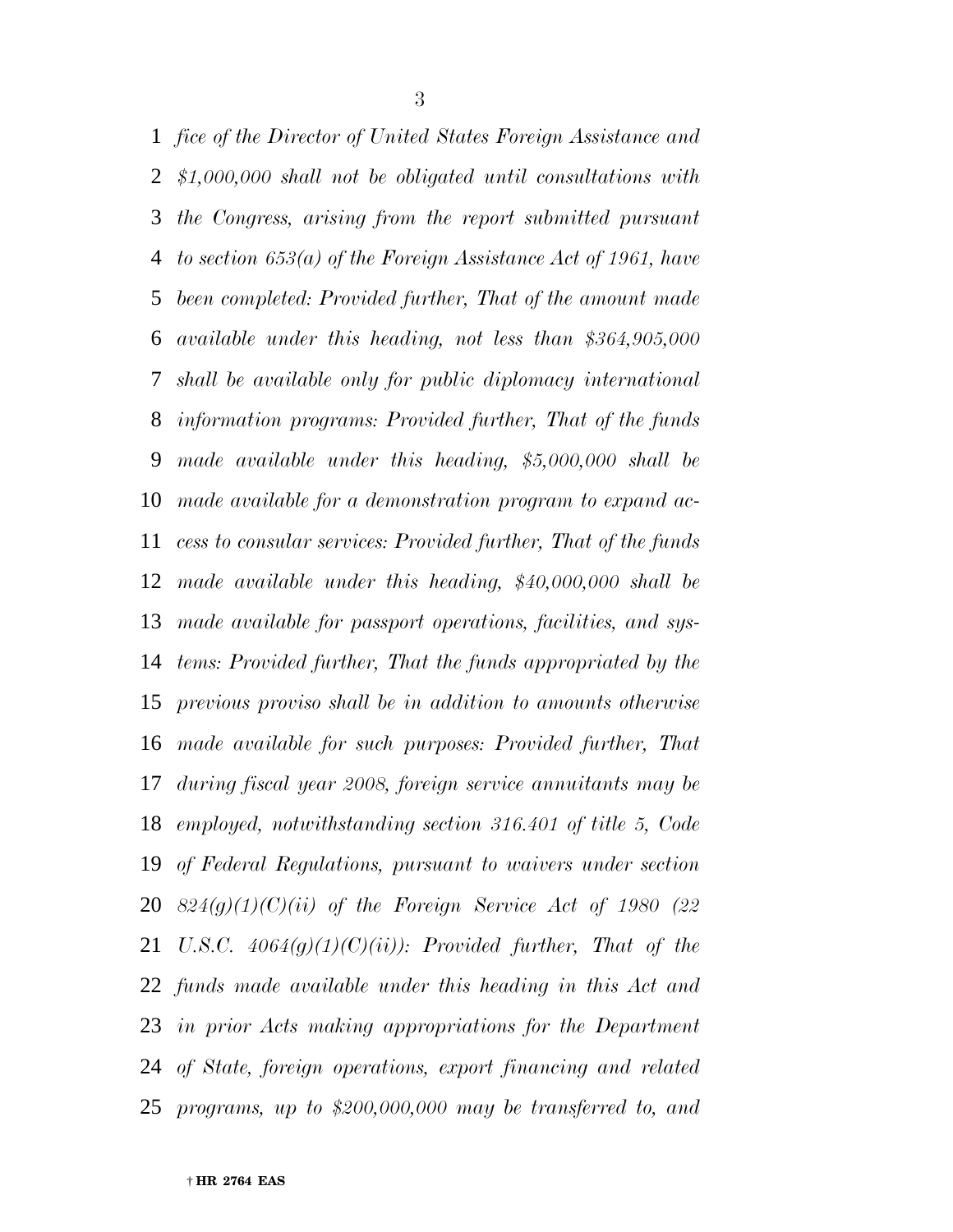*merged with, funds appropriated under the heading ''Mil- lennium Challenge Corporation'', subject to section 615 of this Act: Provided further, That of the funds appropriated under this heading, \$6,000,000 shall be made available for the Ambassador's Fund for Cultural Preservation of which \$1,500,000 shall be for grants of not less than \$500,000 for significant historic preservation projects: Provided further, That there shall be one additional senior permanent posi- tion at United States Embassy Moscow whose sole respon- sibilities shall be to monitor human rights and the imple- mentation of Russian laws relating to nongovernmental or- ganizations, communicate United States support for human rights defenders and journalists who are harassed and ar- rested, and support the work of civil society groups: Pro- vided further, That funds available under this heading may be made available for a United States Government inter- agency task force to examine, coordinate and oversee United States participation in the United Nations headquarters renovation project: Provided further, That funds appro- priated under this heading are available, pursuant to 31 U.S.C. 1108(g), for the field examination of programs and activities in the United States funded from any account in this title.*

 *In addition, not to exceed \$1,558,390 shall be derived from fees collected from other executive agencies for lease*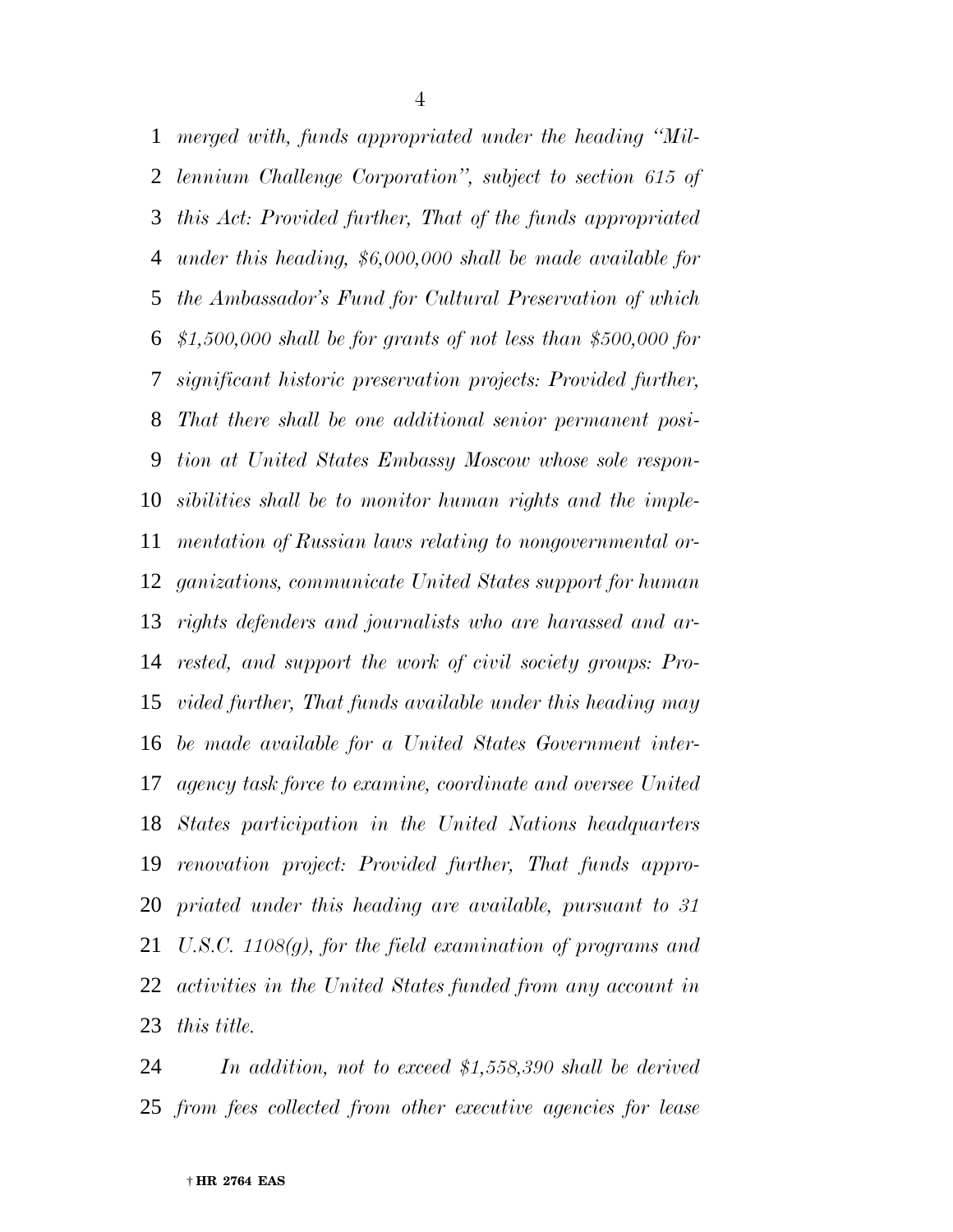*or use of facilities located at the International Center in accordance with section 4 of the International Center Act; in addition, as authorized by section 5 of such Act, \$490,000, to be derived from the reserve authorized by that section, to be used for the purposes set out in that section; in addition, as authorized by section 810 of the United States Information and Educational Exchange Act, not to exceed \$6,000,000, to remain available until expended, may be credited to this appropriation from fees or other pay- ments received from English teaching, library, motion pic- tures, and publication programs and from fees from edu- cational advising and counseling and exchange visitor pro- grams; and, in addition, not to exceed \$15,000, which shall be derived from reimbursements, surcharges, and fees for use of Blair House facilities.*

 *In addition, for the costs of worldwide security protec-tion, \$909,598,000, to remain available until expended.*

# *CAPITAL INVESTMENT FUND*

 *For necessary expenses of the Capital Investment Fund, \$63,743,000, to remain available until expended, as authorized: Provided, That section 135(e) of Public Law 103–236 shall not apply to funds available under this head-ing.*

*OFFICE OF INSPECTOR GENERAL*

 † **HR 2764 EAS** *For necessary expenses of the Office of Inspector Gen-eral, \$35,508,000, notwithstanding section 209(a)(1) of the*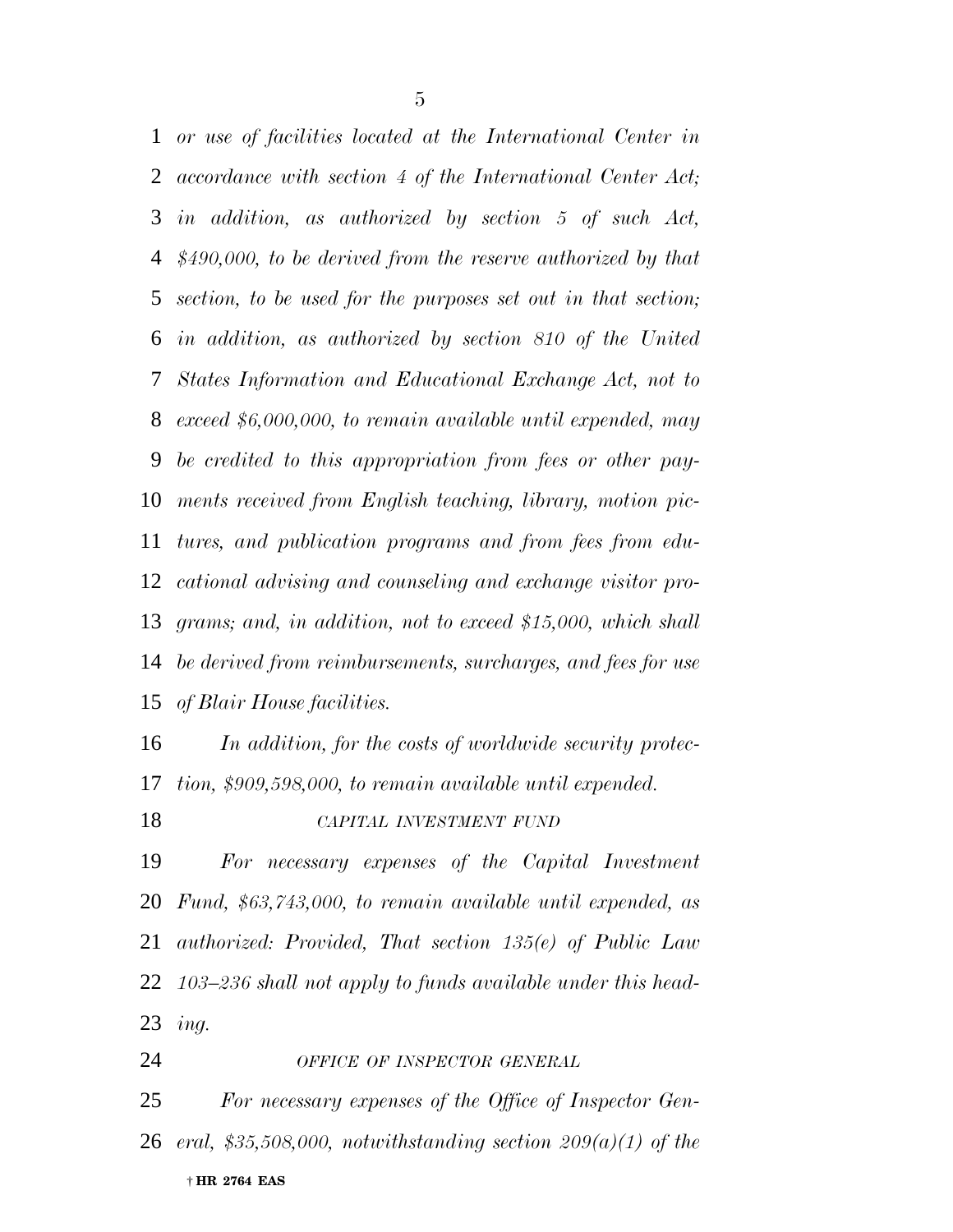*Foreign Service Act of 1980 (Public Law 96–465), as it relates to post inspections.*

*EDUCATIONAL AND CULTURAL EXCHANGE PROGRAMS*

 *For expenses of educational and cultural exchange pro- grams, as authorized, \$509,482,000, to remain available until expended: Provided, That not to exceed \$5,000,000, to remain available until expended, may be credited to this appropriation from fees or other payments received from or in connection with English teaching, educational advis- ing and counseling programs, and exchange visitor pro- grams as authorized: Provided further, That of the funds available under this heading up to \$2,000,000 may be made available to the Senator Paul Simon Study Abroad Foun- dation, subject to authorization: Provided further, That if a majority of the Board of Directors of such Foundation is not confirmed by the Senate by August 1, 2008, the Sec- retary shall provide \$1,000,000 of such funds to the Ben- jamin A. Gilman International Scholarship Program and \$1,000,000 shall be provided to the Fulbright Program to augment existing study abroad programs.*

#### *REPRESENTATION ALLOWANCES*

 *For representation allowances as authorized, \$8,175,000.*

*PROTECTION OF FOREIGN MISSIONS AND OFFICIALS*

 † **HR 2764 EAS** *For expenses, not otherwise provided, to enable the Sec-retary of State to provide for extraordinary protective serv-*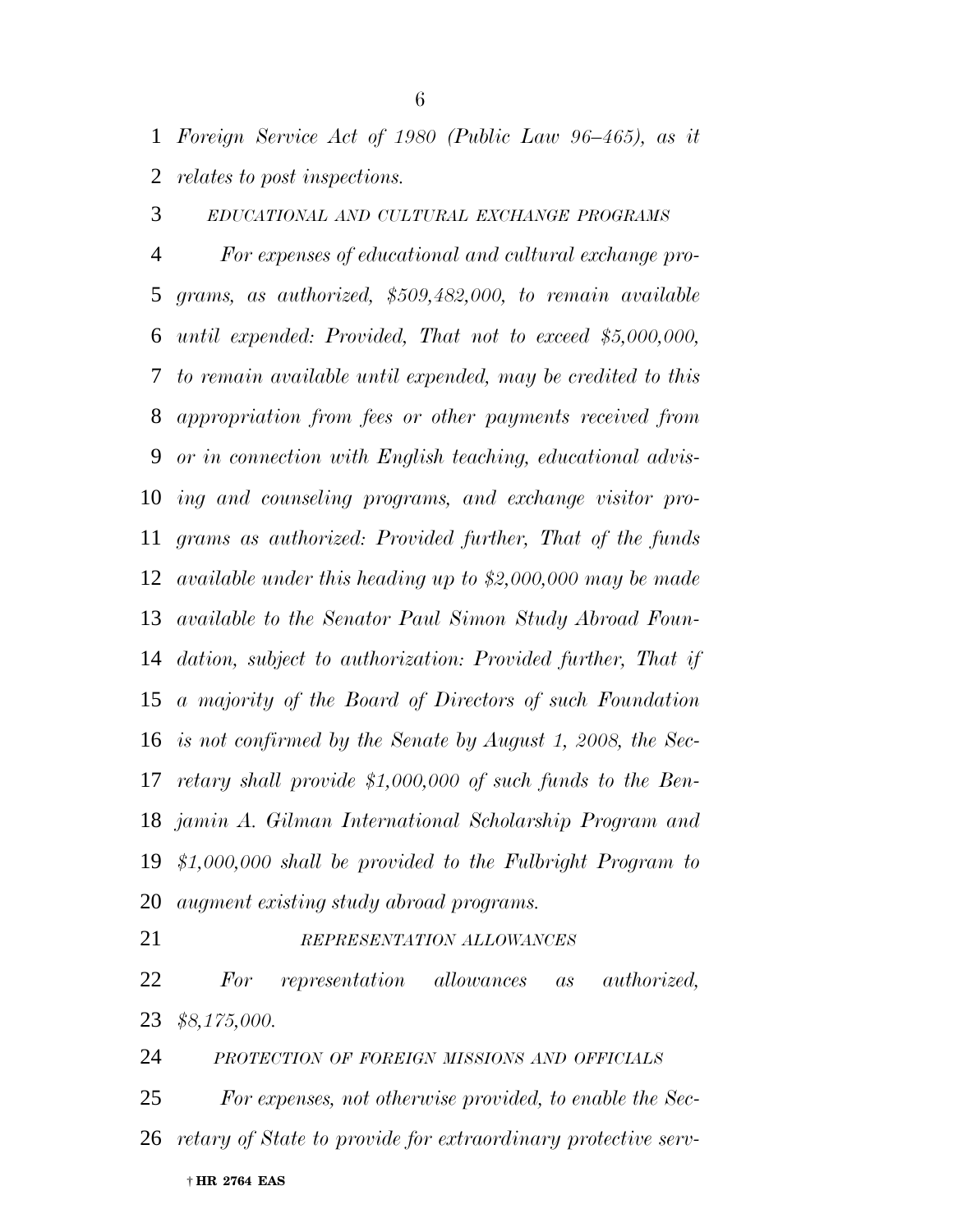*ices, as authorized, \$14,000,000, to remain available until September 30, 2009.*

*EMBASSY SECURITY, CONSTRUCTION, AND MAINTENANCE*

 *For necessary expenses for carrying out the Foreign Service Buildings Act of 1926 (22 U.S.C. 292–303), pre- serving, maintaining, repairing, and planning for build- ings that are owned or directly leased by the Department of State, renovating, in addition to funds otherwise avail- able, the Harry S Truman Building, and carrying out the Diplomatic Security Construction Program as authorized, \$792,534,000, to remain available until expended as au- thorized, of which not to exceed \$25,000 may be used for domestic and overseas representation as authorized: Pro- vided, That none of the funds appropriated in this para- graph shall be available for acquisition of furniture, fur- nishings, or generators for other departments and agencies. In addition, for the costs of worldwide security up-*

 *grades, acquisition, and construction as authorized, \$649,278,000, to remain available until expended.*

- *EMERGENCIES IN THE DIPLOMATIC AND CONSULAR*
- 

#### *SERVICE*

*(INCLUDING TRANSFER OF FUNDS)*

 † **HR 2764 EAS** *For expenses necessary to enable the Secretary of State to meet unforeseen emergencies arising in the Diplomatic and Consular Service, \$9,000,000, only for emergency evac-uations and terrorism rewards, to remain available until*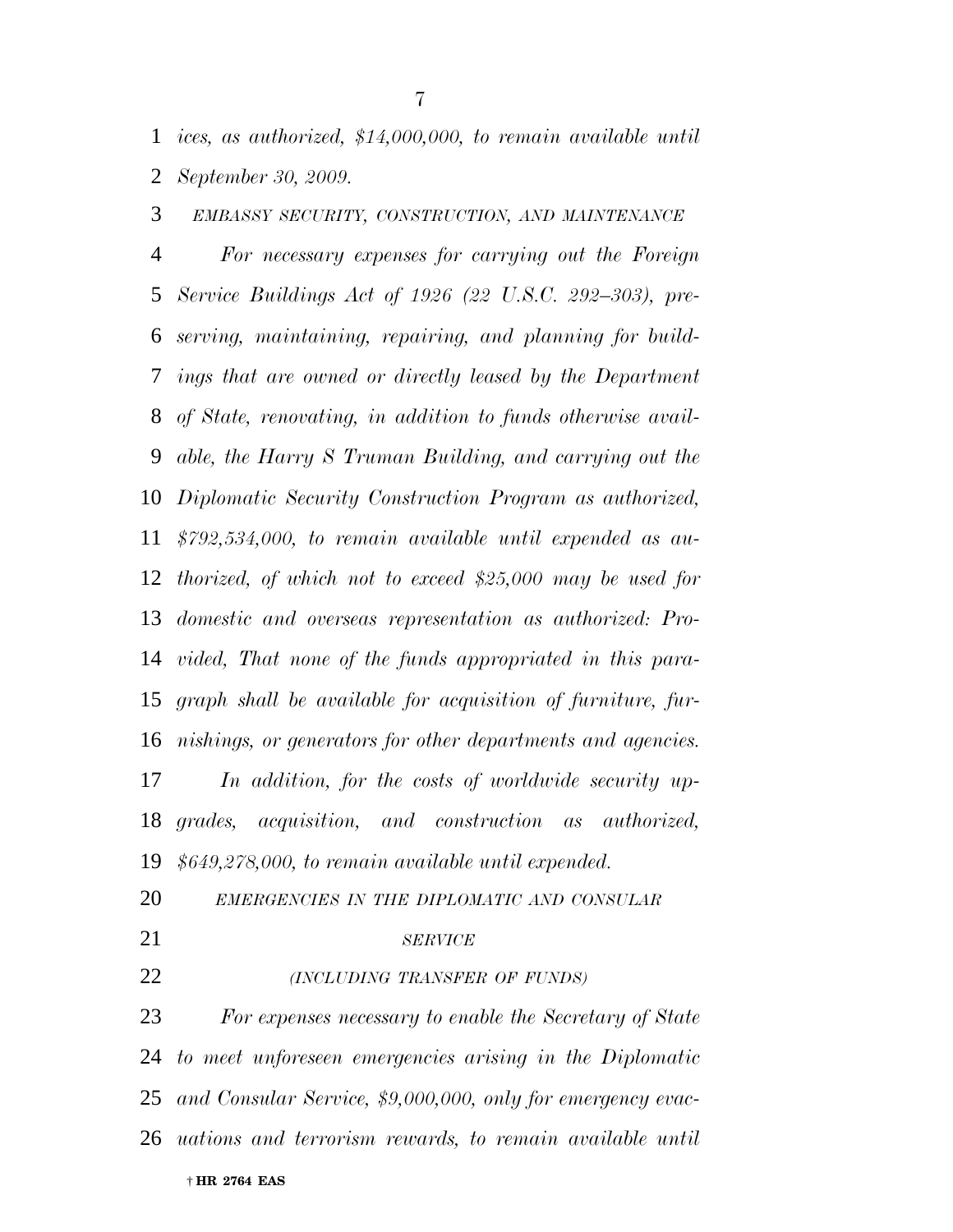| $\mathbf{1}$   | expended, of which not to exceed \$1,000,000 may be trans-     |
|----------------|----------------------------------------------------------------|
|                | 2 ferred to and merged with the "Repatriation Loans Pro-       |
| 3              | gram Account", subject to the same terms and conditions.       |
| $\overline{4}$ | REPATRIATION LOANS PROGRAM ACCOUNT                             |
| 5              | (INCLUDING TRANSFER OF FUNDS)                                  |
| 6              | For the cost of direct loans, \$678,000, as authorized:        |
| 7              | Provided, That such costs, including the cost of modifying     |
| 8              | such loans, shall be as defined in section 502 of the Congres- |
| 9              | sional Budget Act of 1974.                                     |
| 10             | In addition, for administrative expenses necessary to          |
| 11             | carry out the direct loan program, \$607,000, which may        |
| 12             | be transferred to and merged with "Diplomatic and Con-         |
| 13             | sular Programs".                                               |
| 14             | PAYMENT TO THE AMERICAN INSTITUTE IN TAIWAN                    |
| 15             | For necessary expenses to carry out the Taiwan Rela-           |
| 16             | tions Act (Public Law 96–8), \$16,351,000.                     |
| 17             | PAYMENT TO THE FOREIGN SERVICE RETIREMENT AND                  |
| 18             | DISABILITY FUND                                                |
| 19             | For payment to the Foreign Service Retirement and              |
| 20             | Disability Fund, as authorized by law, \$158,900,000.          |
| 21             | <b>INTERNATIONAL ORGANIZATIONS</b>                             |
| 22             | CONTRIBUTIONS TO INTERNATIONAL ORGANIZATIONS                   |
| 23             | For expenses, not otherwise provided for, necessary to         |
| 24             | meet annual obligations of membership in international         |
| 25             | multilateral organizations, pursuant to treaties ratified      |
|                | 26 pursuant to the advice and consent of the Senate, conven-   |
|                |                                                                |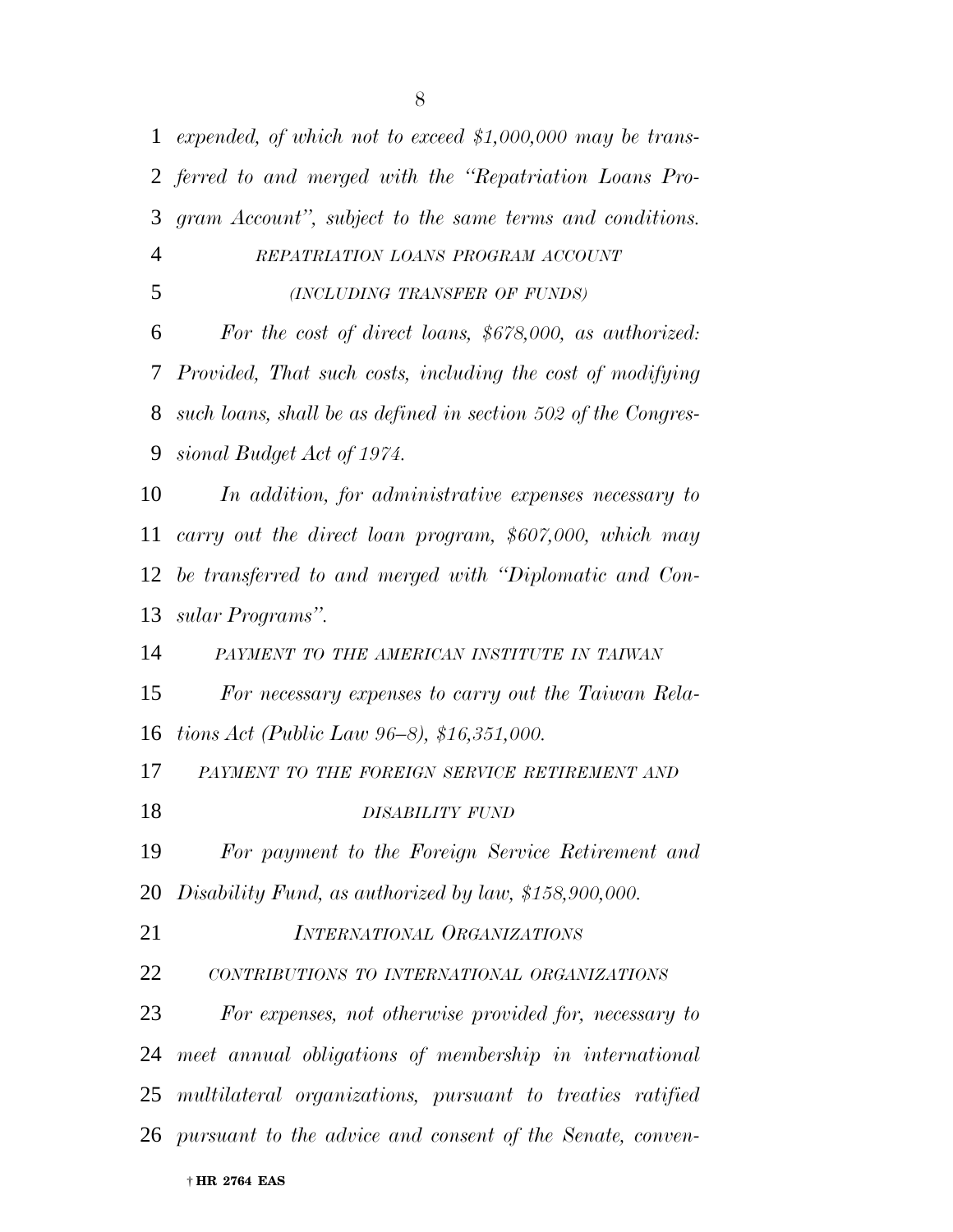*tions or specific Acts of Congress, \$1,374,400,000, to remain available until September 30, 2009: Provided, That the Sec- retary of State shall, at the time of the submission of the President's budget to Congress under section 1105(a) of title 31, United States Code, transmit to the Committees on Ap- propriations the most recent biennial budget prepared by the United Nations for the operations of the United Nations: Provided further, That the Secretary of State shall notify the Committees on Appropriations at least 15 days in ad- vance (or in an emergency, as far in advance as is prac- ticable) of any United Nations action to increase funding for any United Nations program without identifying an off- setting decrease elsewhere in the United Nations budget and cause the United Nations budget for the biennium 2008– 2009 to exceed the revised United Nations budget level for the biennium 2006–2007 of \$4,173,895,900: Provided fur- ther, That any payment of arrearages under this title shall be directed toward activities that are mutually agreed upon by the United States and the respective international orga- nization: Provided further, That none of the funds appro- priated in this paragraph shall be available for a United States contribution to an international organization for the United States share of interest costs made known to the United States Government by such organization for loans*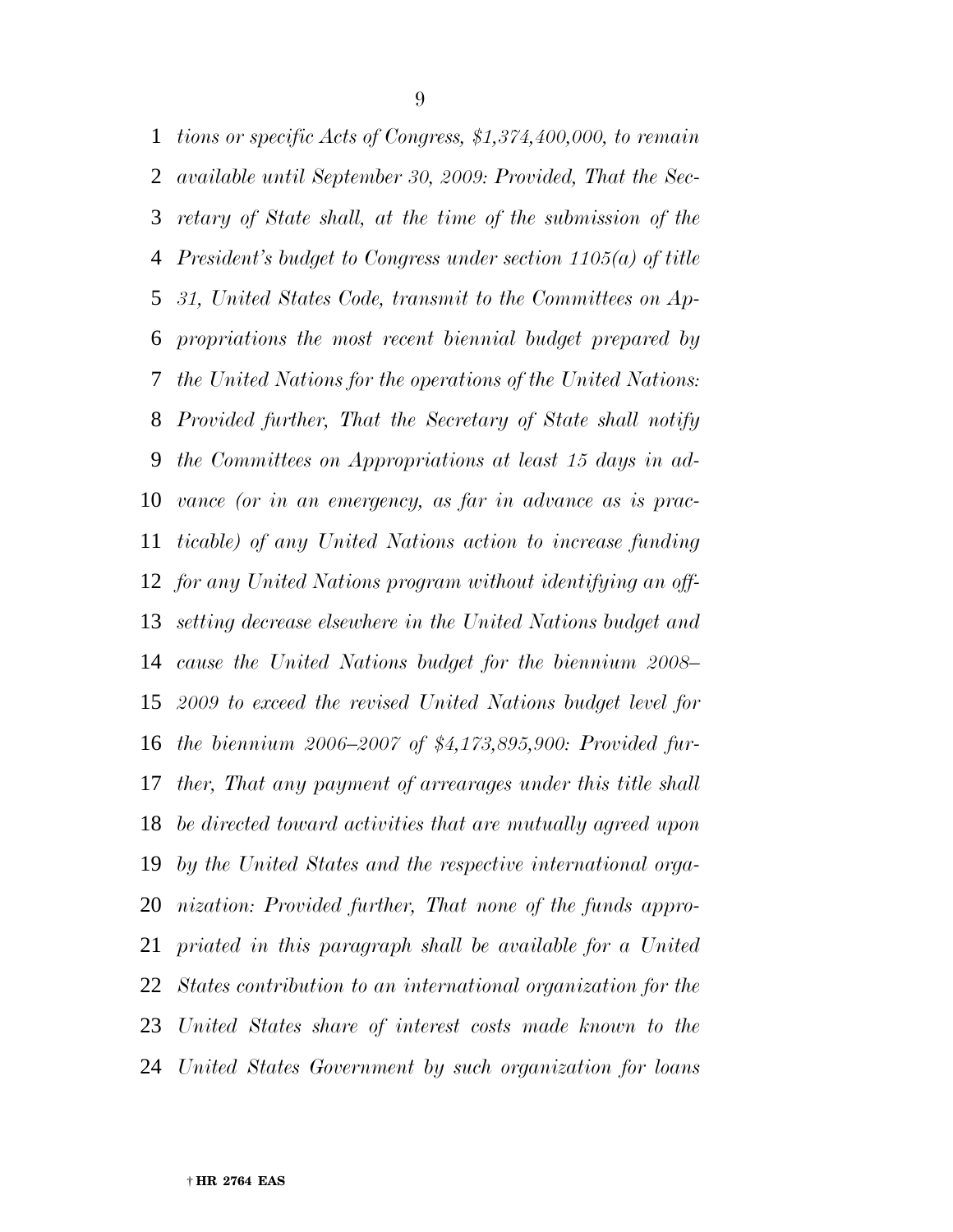*incurred on or after October 1, 1984, through external bor-rowings.*

*CONTRIBUTIONS FOR INTERNATIONAL PEACEKEEPING*

#### *ACTIVITIES*

 † **HR 2764 EAS** *For necessary expenses to pay assessed and other ex- penses of international peacekeeping activities directed to the maintenance or restoration of international peace and security, \$1,352,000,000, of which 15 percent shall remain available until September 30, 2009: Provided, That at least 15 days in advance of voting in the United Nations Secu- rity Council (or in an emergency as far in advance as is practicable) for any new or expanded United Nations peacekeeping mission, the Secretary of State shall, with re- gard to any new or expanded mission, notify the Commit- tees on Appropriations and other appropriate Committees of the Congress of its estimated cost and duration, the United States national interest that will be served, the planned exit strategy, the specific measures the United Na- tions is taking to prevent United Nations employees, con- tractor personnel, and peacekeeping forces serving in any such mission from trafficking in persons, exploiting victims of trafficking, or committing acts of illegal sexual exploi- tation, and to hold accountable individuals who engage in such acts while participating in the peacekeeping mission; and a notification of funds pursuant to section 615 of this Act is submitted, and the procedures therein followed, set-*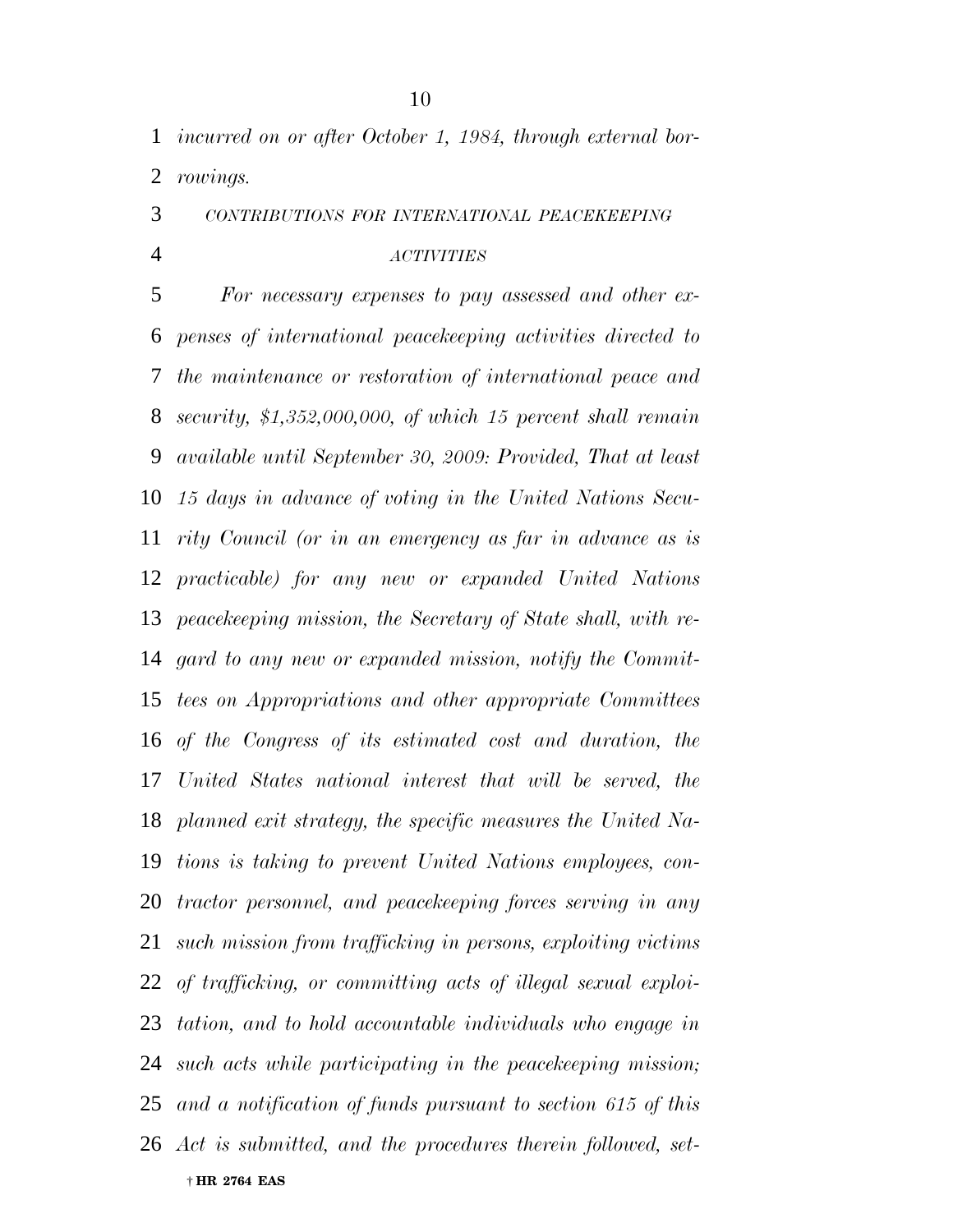*ting forth the source of funds that will be used to pay for the cost of the new or expanded mission: Provided further, That funds shall be available for peacekeeping expenses only after a determination by the Secretary of State that Amer- ican manufacturers and suppliers are being given opportu- nities to provide equipment, services, and material for United Nations peacekeeping activities equal to those being given to foreign manufacturers and suppliers. INTERNATIONAL COMMISSIONS For necessary expenses, not otherwise provided for, to*

 *meet obligations of the United States arising under treaties, or specific Acts of Congress, as follows:*

*INTERNATIONAL BOUNDARY AND WATER COMMISSION,*

*UNITED STATES AND MEXICO*

 *For necessary expenses for the United States Section of the International Boundary and Water Commission, United States and Mexico, and to comply with laws appli- cable to the United States Section, including not to exceed \$6,000 for representation; as follows:*

*SALARIES AND EXPENSES*

 *For salaries and expenses, not otherwise provided for, \$30,430,000.*

#### *CONSTRUCTION*

 † **HR 2764 EAS** *For detailed plan preparation and construction of au- thorized projects, \$88,425,000, to remain available until ex-pended, as authorized, of which, \$100,000 may be made*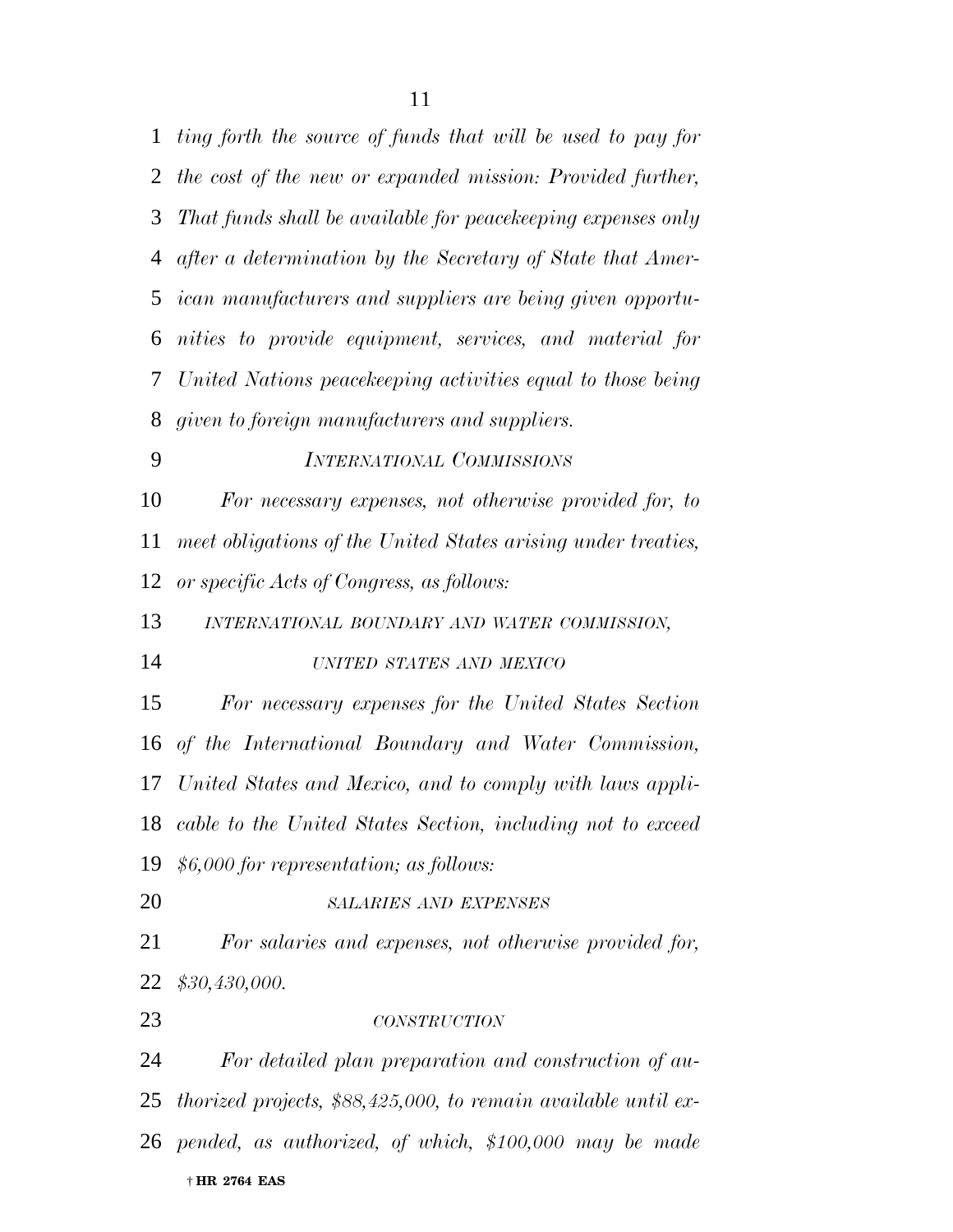*available to repair, relocate, or replace fencing along the international border between the United States and Mexico: Provided, That of the funds appropriated under this head- ing, up to \$400,000 should be made available for the repair or replacement of the Nogales Wash Flood Control Project and International Outfall Interceptor, of which up to \$66,000,000 shall be made available only for construction in the United States of secondary wastewater treatment ca-pability.*

*AMERICAN SECTIONS, INTERNATIONAL COMMISSIONS*

 *For necessary expenses, not otherwise provided, for the International Joint Commission and the International Boundary Commission, United States and Canada, as au- thorized by treaties between the United States and Canada or Great Britain, and for the Border Environment Coopera- tion Commission as authorized by Public Law 103–182, \$11,250,000, of which not to exceed \$9,000 shall be available for representation expenses incurred by the International Joint Commission.*

# *INTERNATIONAL FISHERIES COMMISSIONS*

 † **HR 2764 EAS** *For necessary expenses for international fisheries com- missions, not otherwise provided for, as authorized by law, \$27,054,000: Provided, That the United States' share of such expenses may be advanced to the respective commis- sions pursuant to 31 U.S.C. 3324: Provided further, That funds appropriated under this heading shall be available*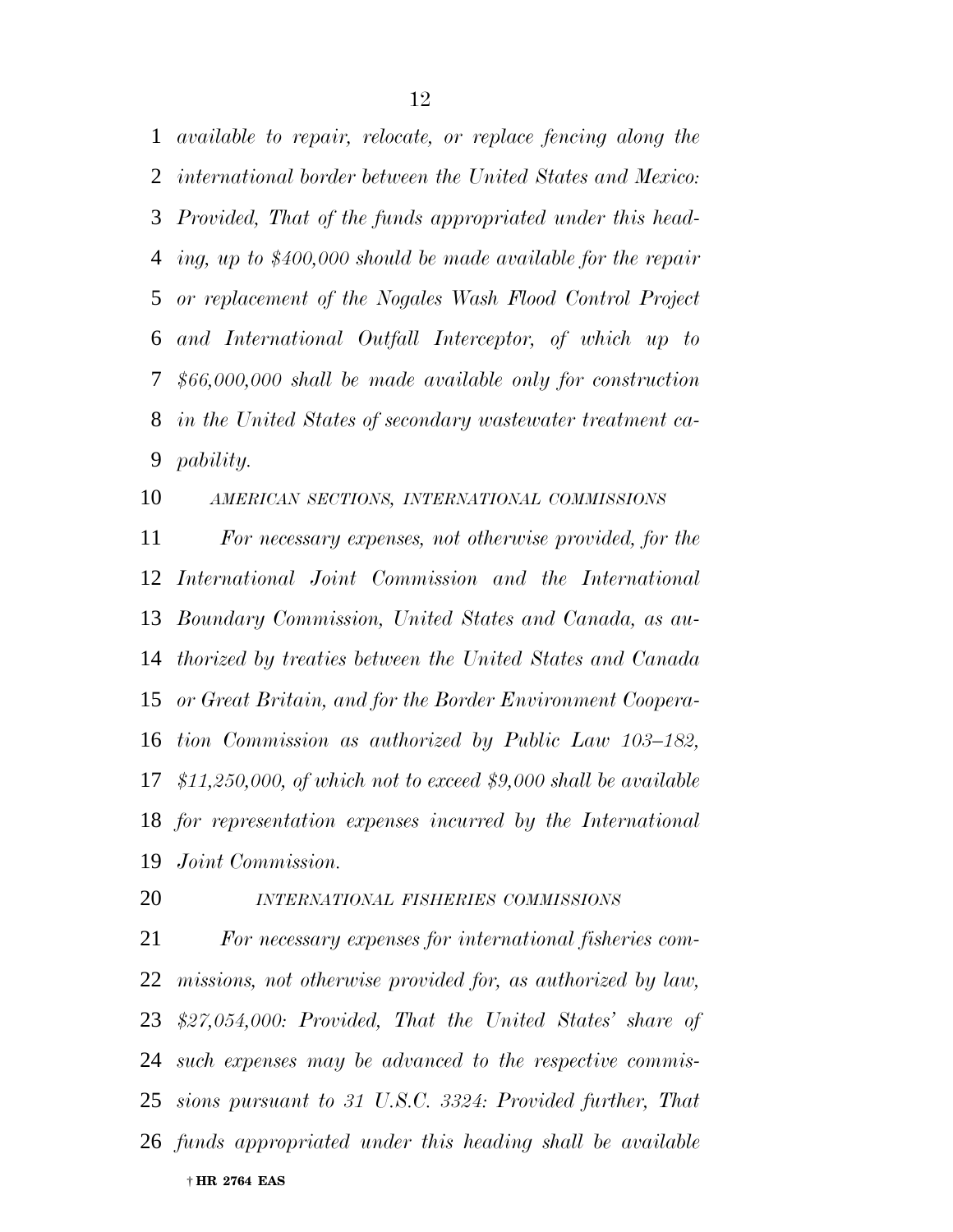|                | 1 for programs in the amounts contained in the table included          |
|----------------|------------------------------------------------------------------------|
| 2              | in the report accompanying this Act and no proposal for                |
| 3              | deviation from those amounts shall be considered.                      |
| $\overline{4}$ | <b>OTHER</b>                                                           |
| 5              | PAYMENT TO THE ASIA FOUNDATION                                         |
| 6              | For a grant to the Asia Foundation, as authorized by                   |
| 7              | the Asia Foundation Act $(22 \text{ U.S.C. } 4402)$ , \$16,000,000, to |
| 8              | remain available until expended, as authorized.                        |
| 9              | CENTER FOR MIDDLE EASTERN-WESTERN DIALOGUE TRUST                       |
| 10             | <b>FUND</b>                                                            |
| 11             | For necessary expenses of the Center for Middle East-                  |
| 12             | ern-Western Dialogue Trust Fund, the total amount of the               |
|                | 13 interest and earnings accruing to such Fund on or before            |
| 14             | September 30, 2008, to remain available until expended.                |
| 15             | EISENHOWER EXCHANGE FELLOWSHIP PROGRAM                                 |
| 16             | For necessary expenses of Eisenhower Exchange Fel-                     |
| 17             | lowships, Incorporated, as authorized by sections $4$ and $5$          |
|                | 18 of the Eisenhower Exchange Fellowship Act of 1990 (20               |
|                | 19 U.S.C. 5204–5205), all interest and earnings accruing to            |
|                | 20 the Eisenhower Exchange Fellowship Program Trust Fund               |
| 21             | on or before September 30, 2008, to remain available until             |
| 22             | expended: Provided, That none of the funds appropriated                |
|                | 23 herein shall be used to pay any salary or other compensa-           |
|                | 24 tion, or to enter into any contract providing for the pay-          |
|                | 25 ment thereof, in excess of the rate authorized by 5 U.S.C.          |
|                | 26 5376; or for purposes which are not in accordance with              |
|                | † HR 2764 EAS                                                          |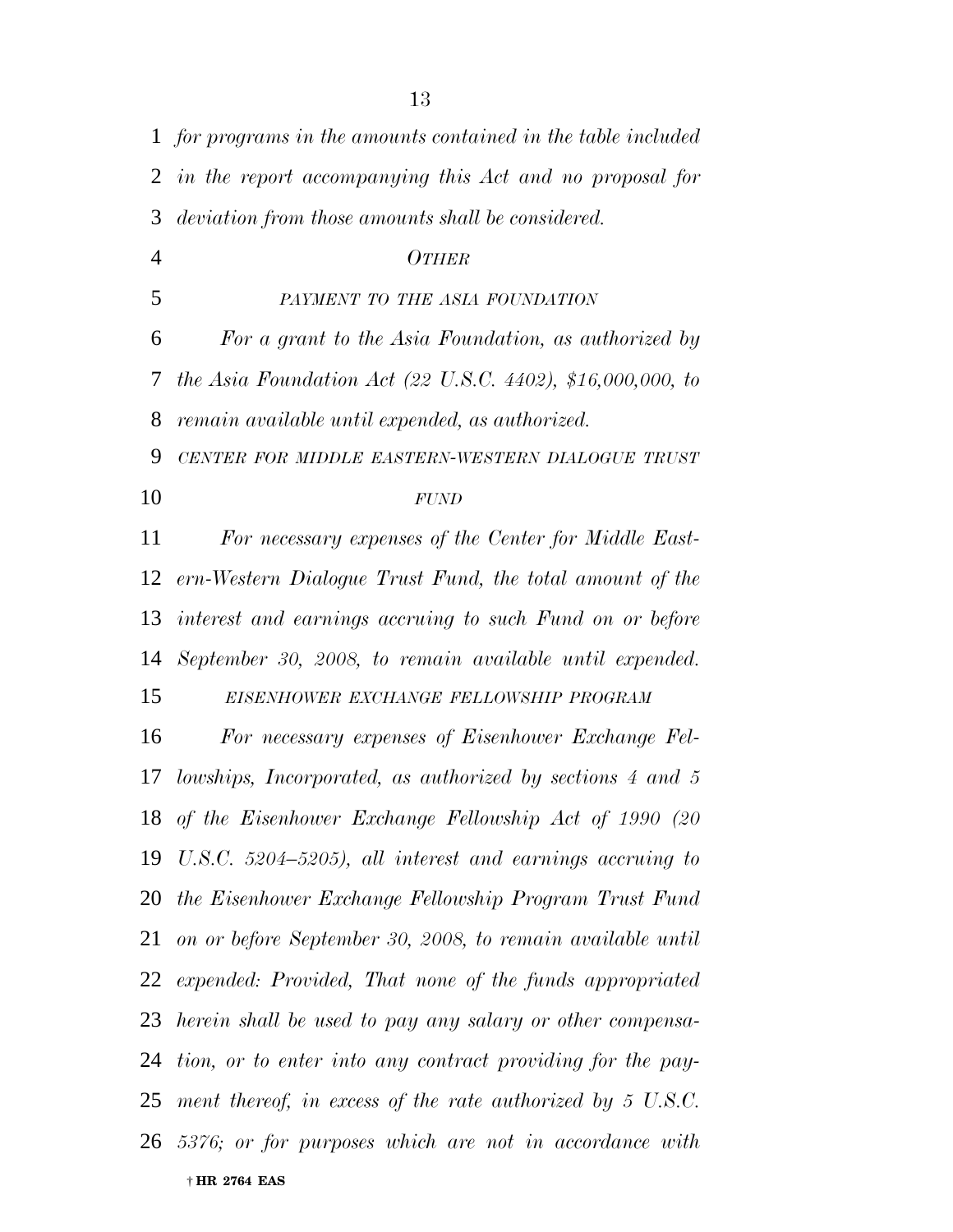*OMB Circulars A–110 (Uniform Administrative Require- ments) and A–122 (Cost Principles for Non-profit Organi- zations), including the restrictions on compensation for per-sonal services.*

 *ISRAELI ARAB SCHOLARSHIP PROGRAM For necessary expenses of the Israeli Arab Scholarship Program as authorized by section 214 of the Foreign Rela- tions Authorization Act, Fiscal Years 1992 and 1993 (22 U.S.C. 2452), all interest and earnings accruing to the Israeli Arab Scholarship Fund on or before September 30, 2008, to remain available until expended.*

### *EAST-WEST CENTER*

 *To enable the Secretary of State to provide for car- rying out the provisions of the Center for Cultural and Technical Interchange Between East and West Act of 1960, by grant to the Center for Cultural and Technical Inter- change Between East and West in the State of Hawaii, \$20,000,000: Provided, That none of the funds appropriated herein shall be used to pay any salary, or enter into any contract providing for the payment thereof, in excess of the rate authorized by 5 U.S.C. 5376.*

| 22 | <b>RELATED AGENCIES</b>                                   |
|----|-----------------------------------------------------------|
| 23 | <b>BROADCASTING BOARD OF GOVERNORS</b>                    |
| 24 | INTERNATIONAL BROADCASTING OPERATIONS                     |
| 25 | For expenses necessary to enable the Broadcasting         |
|    | 26 Board of Governors, as authorized, to carry out inter- |
|    | † HR 2764 EAS                                             |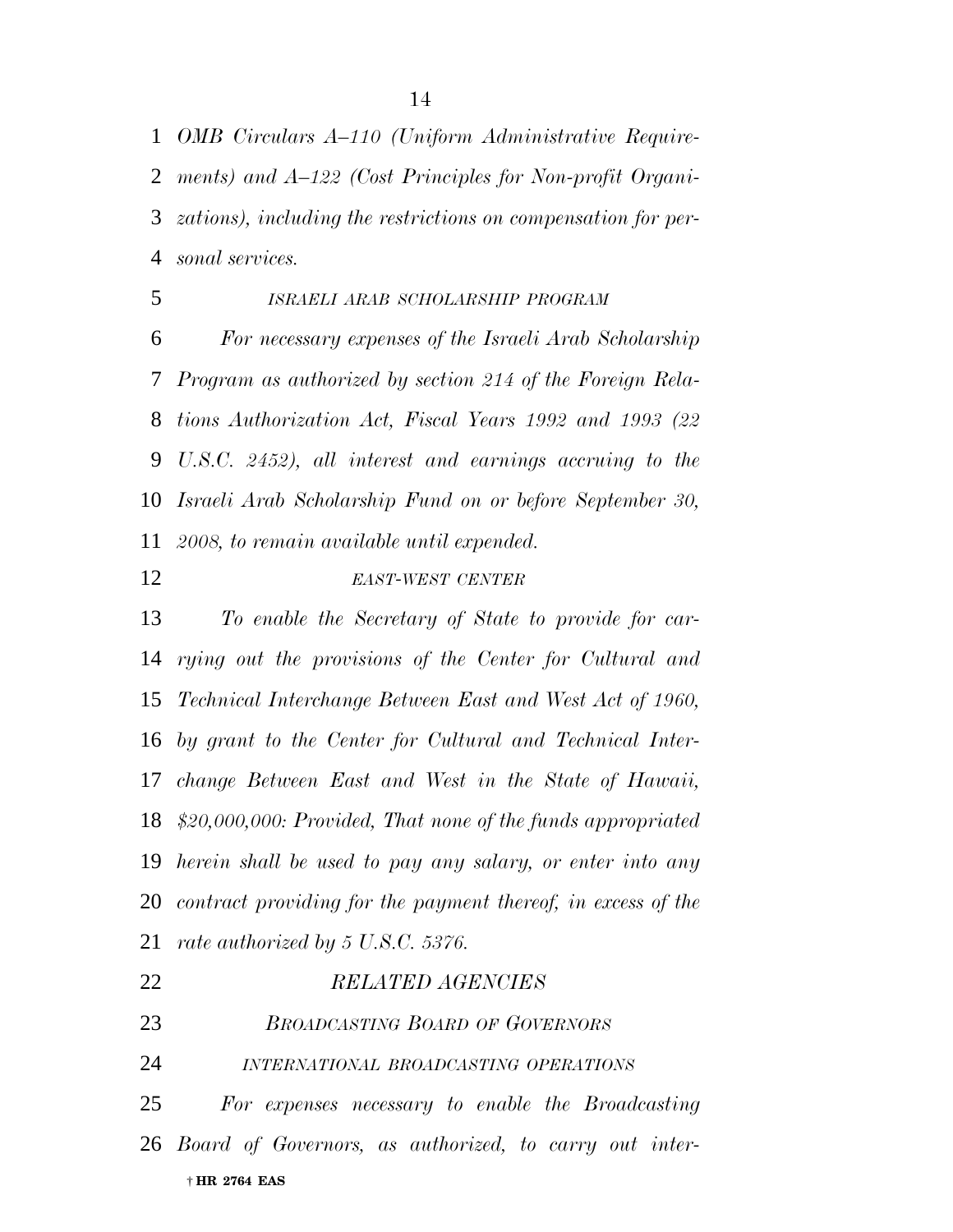*national communication activities, including the purchase, rent, construction, and improvement of facilities for radio and television transmission and reception and purchase, lease, and installation and operation of necessary equip- ment, including aircraft, for radio and television trans- mission and reception to Cuba, and to make and supervise grants for radio and television broadcasting to the Middle East, \$662,727,000: Provided, That of the total amount in this heading, not to exceed \$16,000 may be used for official receptions within the United States as authorized, not to exceed \$35,000 may be used for representation abroad as authorized, and not to exceed \$39,000 may be used for offi- cial reception and representation expenses of Radio Free Europe/Radio Liberty; and in addition, notwithstanding any other provision of law, not to exceed \$2,000,000 in re- ceipts from advertising and revenue from business ventures, not to exceed \$500,000 in receipts from cooperating inter- national organizations, and not to exceed \$1,000,000 in re- ceipts from privatization efforts of the Voice of America and the International Broadcasting Bureau, to remain avail- able until expended for carrying out authorized purposes. BROADCASTING CAPITAL IMPROVEMENTS*

 † **HR 2764 EAS** *For the purchase, rent, construction, and improvement of facilities for radio transmission and reception, and pur- chase and installation of necessary equipment for radio and television transmission and reception as authorized,*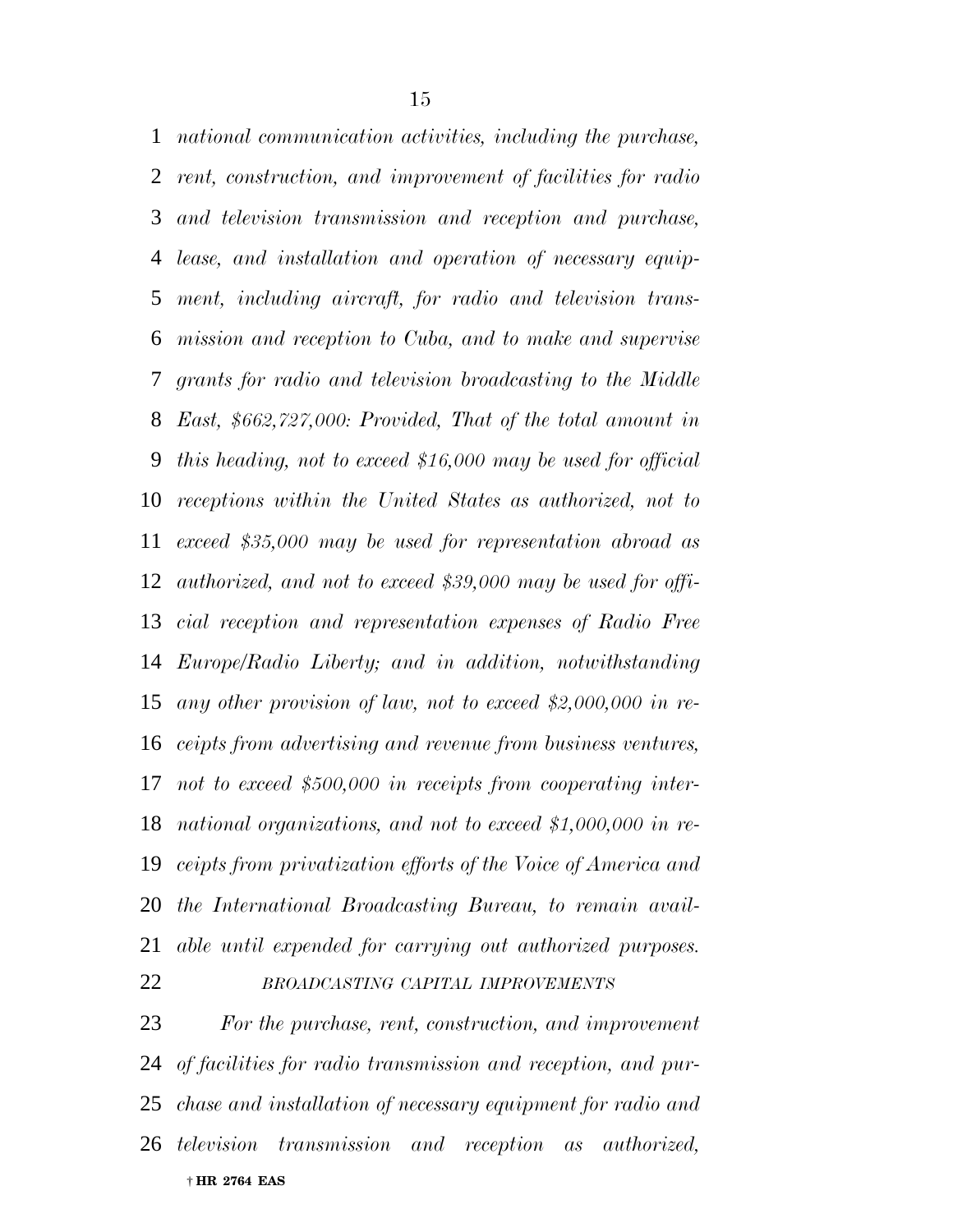*\$10,748,000, to remain available until expended, as author- ized. COMMISSION FOR THE PRESERVATION OF AMERICA'S HERITAGE ABROAD SALARIES AND EXPENSES For necessary expenses for the Commission for the Preservation of America's Heritage Abroad, \$499,000, as authorized by section 1303 of Public Law 99–83. COMMISSION ON INTERNATIONAL RELIGIOUS FREEDOM SALARIES AND EXPENSES For necessary expenses for the United States Commis- sion on International Religious Freedom, as authorized by title II of the International Religious Freedom Act of 1998 (Public Law 105–292), \$3,000,000, to remain available until September 30, 2009. COMMISSION ON SECURITY AND COOPERATION IN EUROPE SALARIES AND EXPENSES For necessary expenses of the Commission on Security and Cooperation in Europe, as authorized by Public Law 94–304, \$2,037,000, to remain available until September 30, 2009.*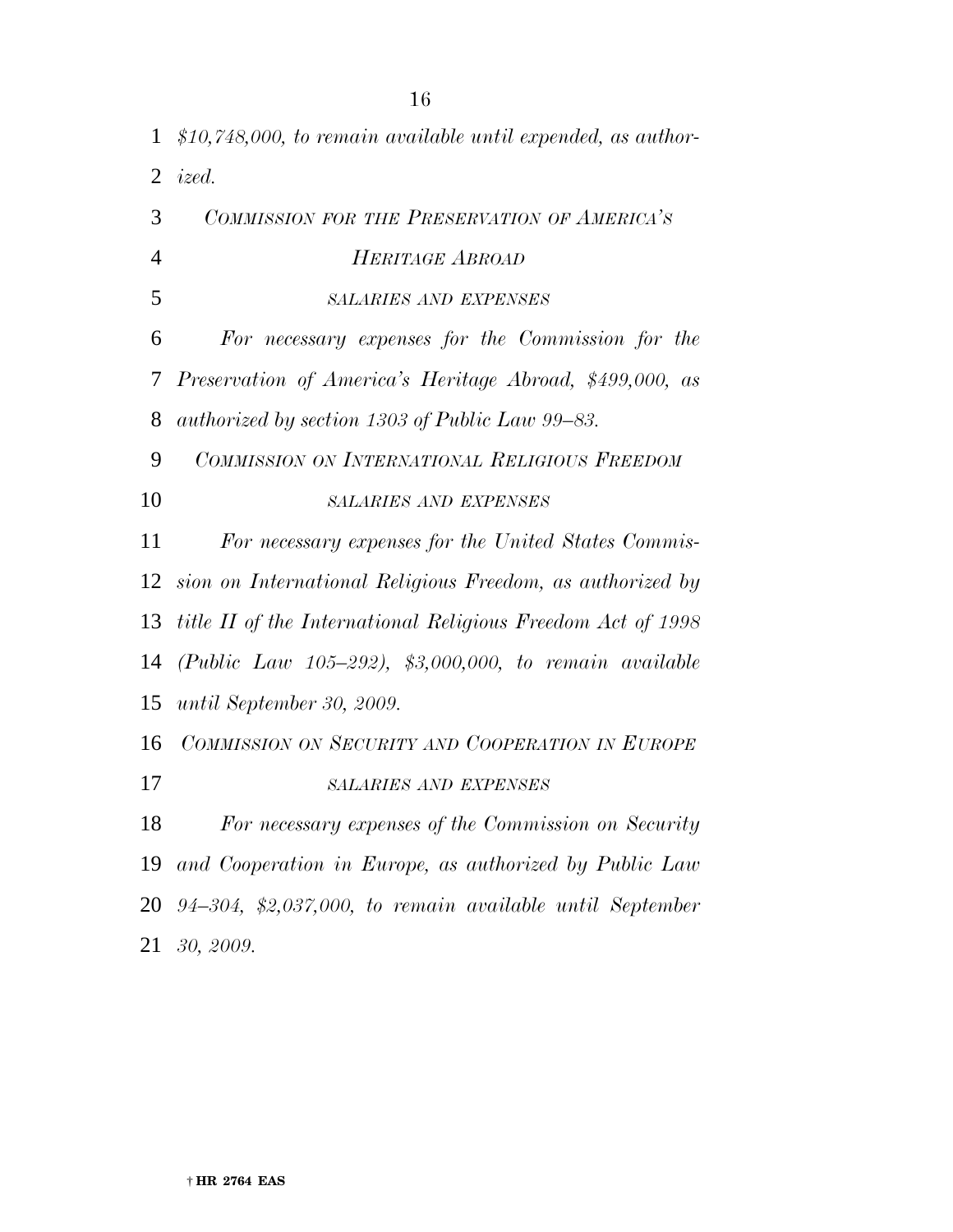| $\mathbf{1}$   | CONGRESSIONAL-EXECUTIVE COMMISSION ON THE                        |
|----------------|------------------------------------------------------------------|
| $\overline{2}$ | PEOPLE'S REPUBLIC OF CHINA                                       |
| 3              | <b>SALARIES AND EXPENSES</b>                                     |
| $\overline{4}$ | For necessary expenses of the Congressional-Executive            |
| 5              | Commission on the People's Republic of China, as author-         |
| 6              | ized, \$2,000,000, including not more than \$3,000 for the       |
| 7              | purpose of official representation, to remain available until    |
| 8              | September 30, 2009.                                              |
| 9              | UNITED STATES-CHINA ECONOMIC AND SECURITY REVIEW                 |
| 10             | <b>COMMISSION</b>                                                |
| 11             | <b>SALARIES AND EXPENSES</b>                                     |
| 12             | For necessary expenses of the United States-China                |
|                | 13 Economic and Security Review Commission, \$2,962,000,         |
|                | 14 including not more than \$3,000 for the purpose of official   |
| 15             | representation, to remain available until September 30,          |
| 16             | 2008: Provided, That funds appropriated under this head-         |
|                | 17 ing shall only be available for obligation in accordance with |
|                | 18 a spending plan submitted to the Committees on Appro-         |
|                | 19 priations which effectively addresses the recommendations     |
|                | 20 of the Government Accountability Office's audit of the Com-   |
| 21             | mission: Provided further, That the Commission shall pro-        |
|                | 22 vide to the Committees on Appropriations a quarterly ac-      |
|                | 23 counting of the cumulative balances of any unobligated        |
|                | 24 funds that were received by the Commission during any         |
|                | 25 previous fiscal year.                                         |

† **HR 2764 EAS**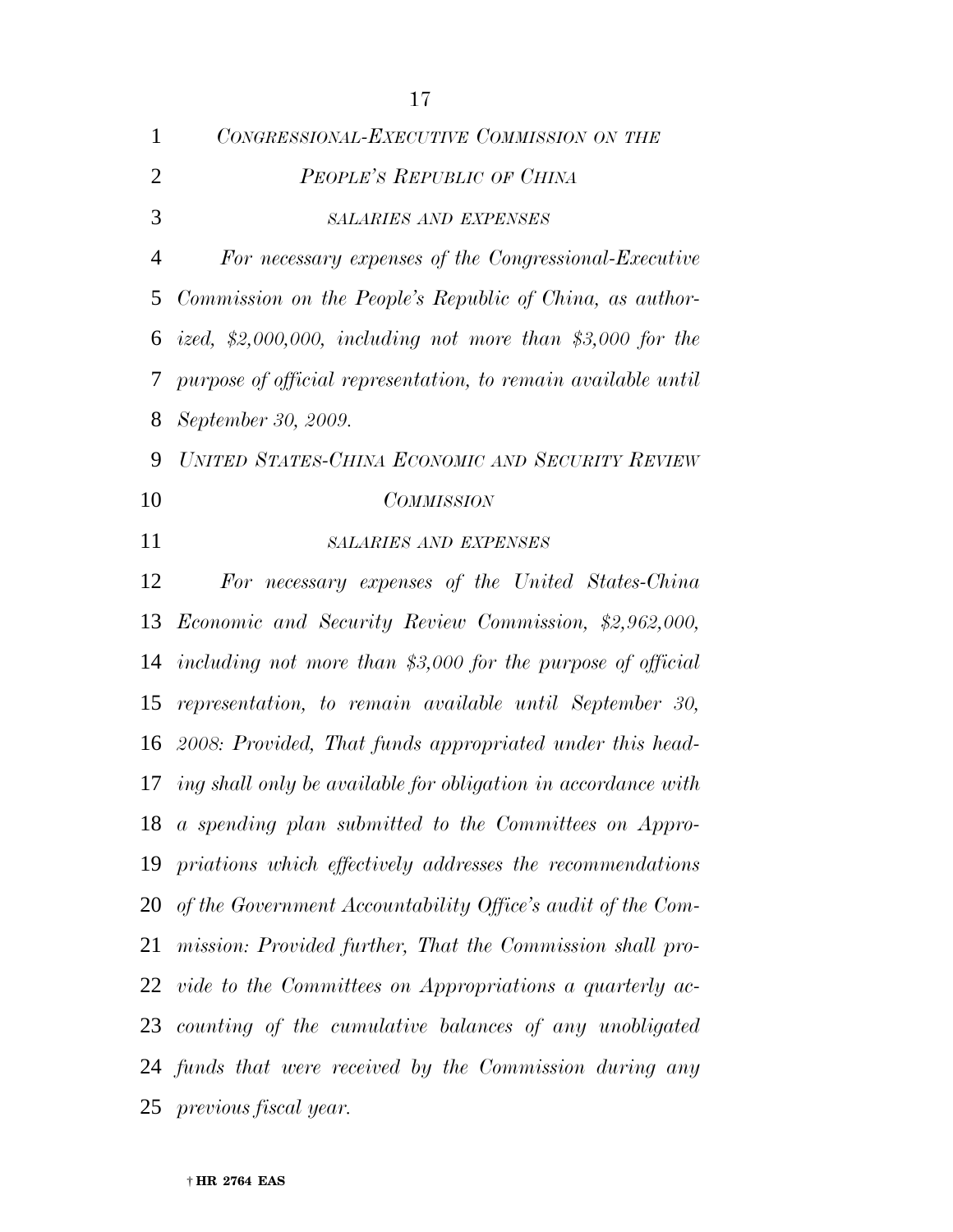| $\mathbf{1}$   | UNITED STATES SENATE-CHINA INTERPARLIAMENTARY                      |
|----------------|--------------------------------------------------------------------|
| $\overline{2}$ | <b>GROUP</b>                                                       |
| 3              | <b>SALARIES AND EXPENSES</b>                                       |
| 4              | For necessary expenses of the United States Senate-                |
| 5              | China Interparliamentary Group, as authorized under sec-           |
| 6              | tion 153 of the Consolidated Appropriations Act, 2004 (22)         |
| 7              | U.S.C. 276n; Public Law 108–99; 118 Stat. 448), \$150,000,         |
| 8              | to remain available until September 30, 2009.                      |
| 9              | UNITED STATES INSTITUTE OF PEACE                                   |
| 10             | <b>OPERATING EXPENSES</b>                                          |
| 11             | For necessary expenses of the United States Institute              |
|                | 12 of Peace as authorized in the United States Institute of        |
| 13             | Peace Act, \$25,000,000, to remain available until Sep-            |
| 14             | tember 30, 2009.                                                   |
| 15             | GENERAL PROVISIONS-THIS TITLE                                      |
| 16             | ALLOWANCES AND DIFFERENTIALS                                       |
| 17             | SEC. 101. Funds appropriated under this Act shall be               |
| 18             | <i>available, except as otherwise provided, for allowances and</i> |
| 19             | differentials as authorized by subchapter 59 of title 5,           |
| 20             | United States Code; for services as authorized by 5 U.S.C.         |
| 21             | 3109; and for hire of passenger transportation pursuant to         |
|                | 22 31 U.S.C. 1343(b).                                              |
| 23             | UNOBLIGATED BALANCES REPORT                                        |
| 24             | SEC. 102. The Department of State and the Broad-                   |
| 25             | casting Board of Governors shall provide to the Committees         |
| 26             | on Appropriations a quarterly accounting of the cumulative         |
|                | † HR 2764 EAS                                                      |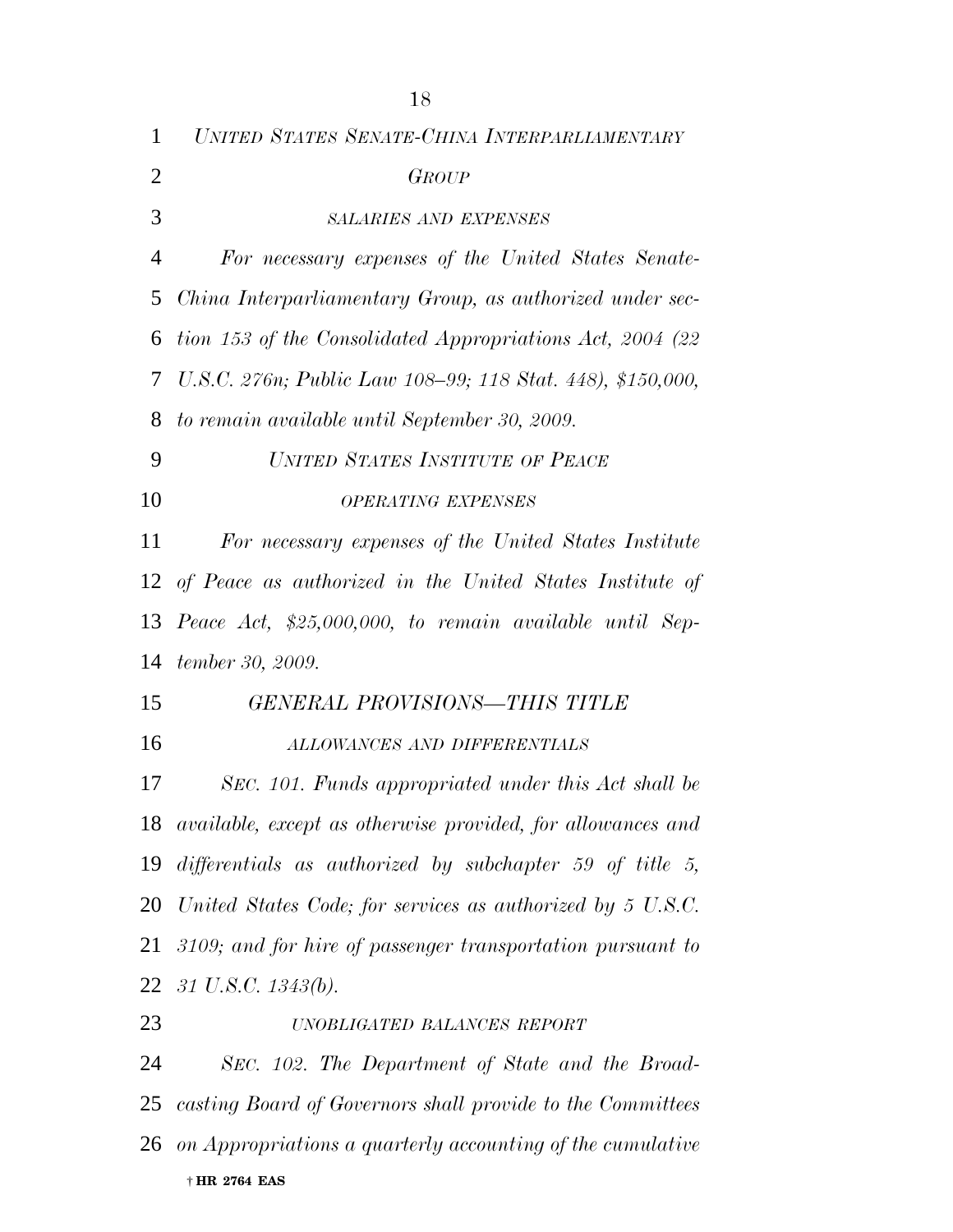*balances of any unobligated funds that were received by such agency during any previous fiscal year.*

## *EMBASSY CONSTRUCTION*

 *SEC. 103. (a) Except as provided in subsection (b), a project to construct a diplomatic facility of the United States may not include office space or other accommoda- tions for an employee of a Federal agency or department if the Secretary of State determines that such department or agency has not provided to the Department of State the full amount of funding required by subsection (e) of section 604 of the Secure Embassy Construction and Counterterrorism Act of 1999 (as enacted into law by sec- tion 1000(a)(7) of Public Law 106–113 and contained in appendix G of that Act; 113 Stat. 1501A–453), as amended by section 629 of the Departments of Commerce, Justice, and State, the Judiciary, and Related Agencies Appropria-tions Act, 2005.*

 *(b) Notwithstanding the prohibition in subsection (a), a project to construct a diplomatic facility of the United States may include office space or other accommodations for members of the Marine Corps.*

#### *PEACEKEEPING MISSIONS*

 † **HR 2764 EAS** *SEC. 104. None of the funds made available under title I of this Act may be used for any United Nations under- taking when it is made known to the Federal official having authority to obligate or expend such funds that: (1) the*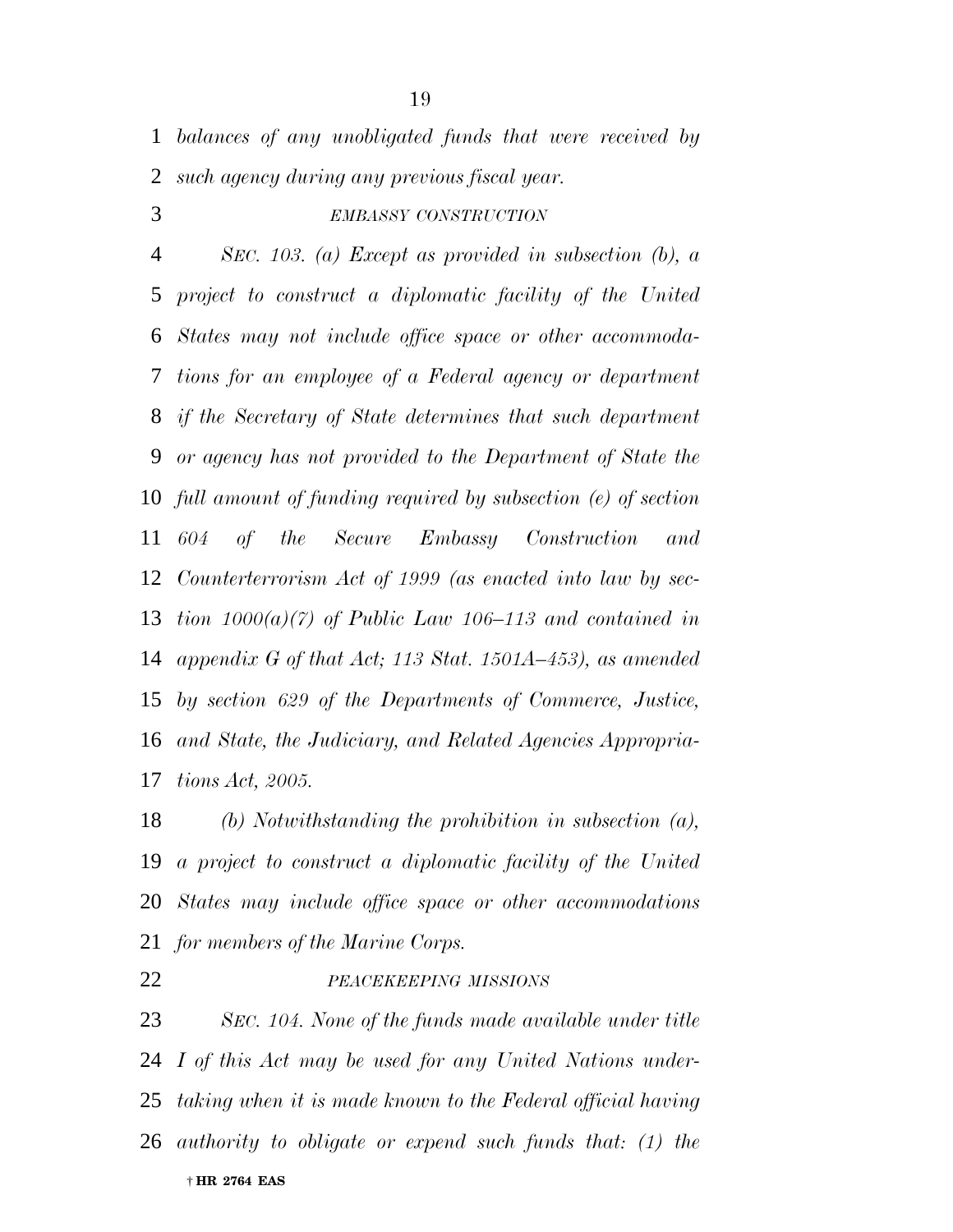*United Nations undertaking is a peacekeeping mission; (2) such undertaking will involve United States Armed Forces under the command or operational control of a foreign na- tional; and (3) the President's military advisors have not submitted to the President a recommendation that such in- volvement is in the national security interests of the United States and the President has not submitted to the Congress such a recommendation.*

# *DENIAL OF VISAS*

 *SEC. 105. (a) None of the funds appropriated or other- wise made available under this Act shall be expended for any purpose for which appropriations are prohibited by section 616 of the Departments of Commerce, Justice, and State, the Judiciary, and Related Agencies Appropriations Act, 1999.*

 *(b) The requirements in subsections (b) and (c) of sec- tion 616 of that Act shall continue to apply during fiscal year 2008.*

*UNITED STATES CITIZENS BORN IN JERUSALEM*

 *SEC. 106. For the purposes of registration of birth, cer- tification of nationality, or issuance of a passport of a United States citizen born in the city of Jerusalem, the Sec- retary of State shall, upon request of the citizen, record the place of birth as Israel.*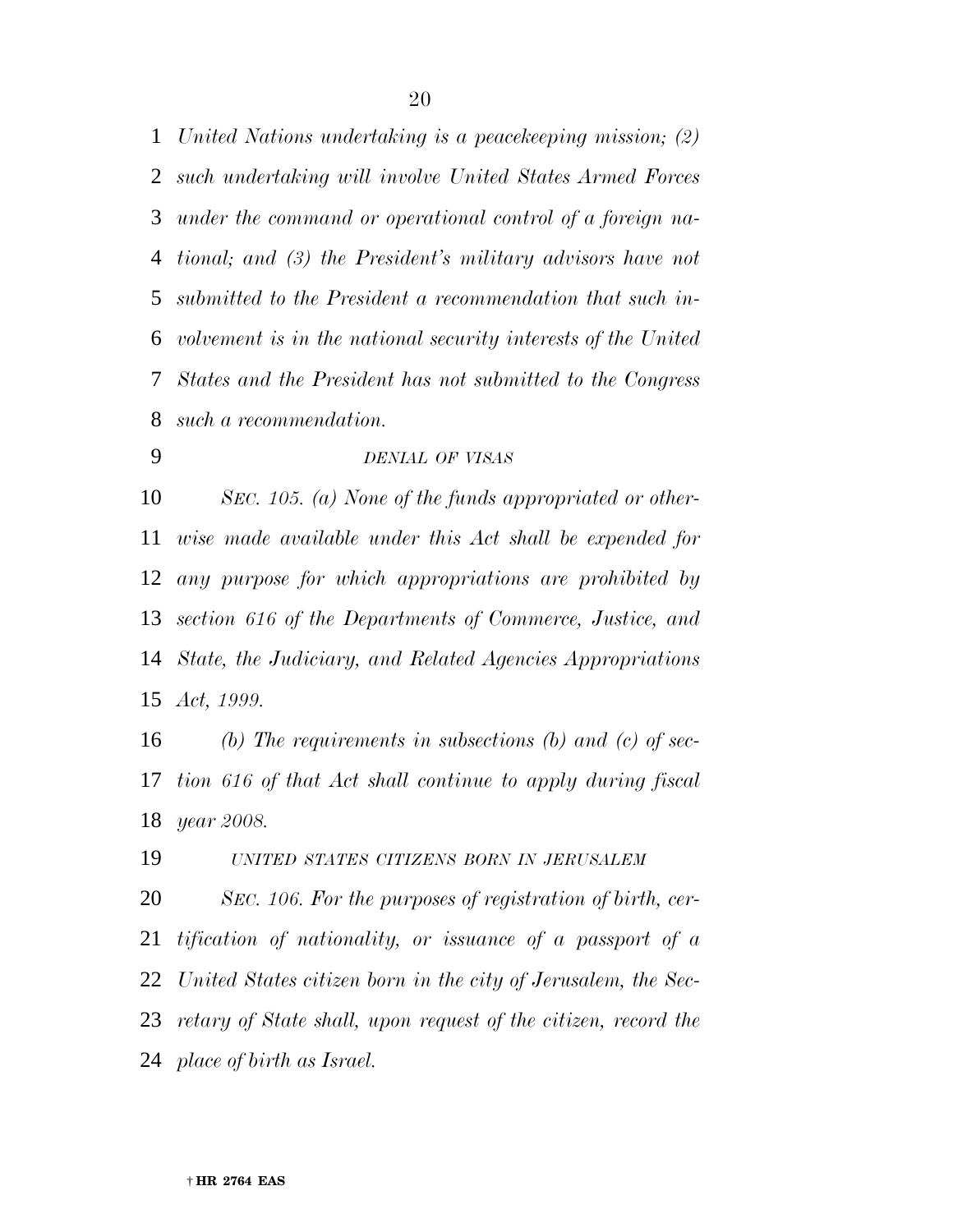#### *STATE DEPARTMENT AUTHORITIES*

 *SEC. 107. Funds appropriated under this Act for the Broadcasting Board of Governors and the Department of State may be obligated and expended notwithstanding sec- tion 15 of the State Department Basic Authorities Act of 1956, section 313 of the Foreign Relations Authorization Act, Fiscal Years 1994 and 1995 (Public Law 103–236), and section 504(a)(1) of the National Security Act of 1947 (50 U.S.C. 414(a)(1)).*

 *RESTRICTION ON CONTRIBUTIONS TO THE UNITED NATIONS SEC. 108. None of the funds appropriated or otherwise made available under any title of this Act may be made available to make any assessed contribution or voluntary payment of the United States to the United Nations if the United Nations implements or imposes any taxation on any United States persons.*

#### *PERSONNEL ACTIONS*

 † **HR 2764 EAS** *SEC. 109. Any costs incurred by a department or agen- cy funded under this Act resulting from personnel actions taken in response to funding reductions included in this Act shall be absorbed within the total budgetary resources available to such department or agency: Provided, That the authority to transfer funds between appropriations ac- counts as may be necessary to carry out this section is pro- vided in addition to authorities included elsewhere in this Act: Provided further, That use of funds to carry out this*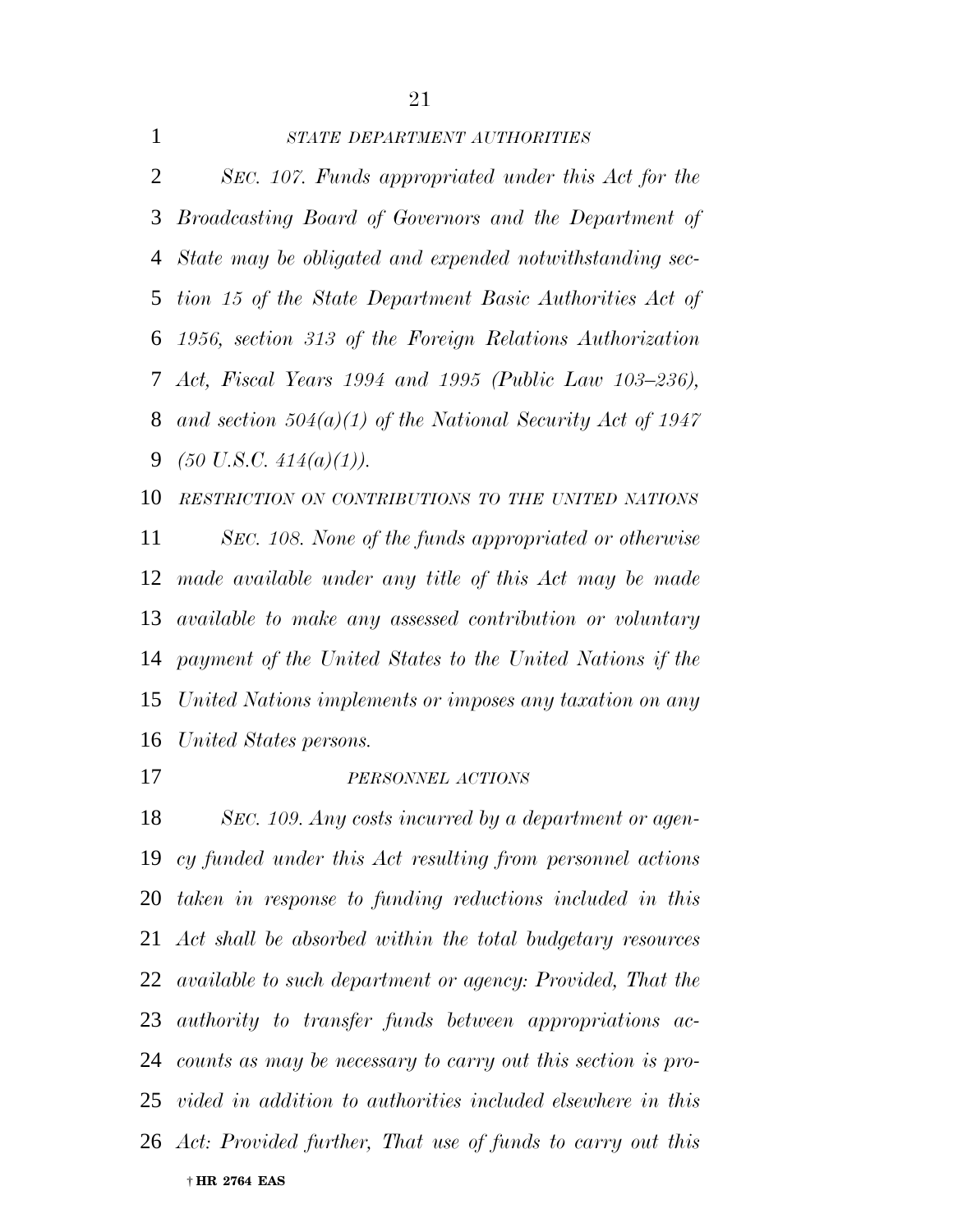*section shall be treated as a reprogramming of funds under section 615 of title VI of this Act and shall not be available for obligation or expenditure except in compliance with the procedures set forth in that section.*

# *RESTRICTIONS ON UNITED NATIONS DELEGATIONS*

 *SEC. 110. None of the funds made available in this Act may be used to pay expenses for any United States dele- gation to any specialized agency, body, or commission of the United Nations if such commission is chaired or pre- sided over by a country, the government of which the Sec- retary of State has determined, for purposes of section 6(j)(1) of the Export Administration Act of 1979 (50 U.S.C. App. 2405(j)(1)), has provided support for acts of inter-national terrorism.*

### *PALESTINIAN BROADCASTING CORPORATION*

 *SEC. 111. None of the funds appropriated or otherwise made available in this Act may be used to provide equip- ment, technical support, consulting services, or any other form of assistance to the Palestinian Broadcasting Corpora-tion.*

*ATTENDANCE AT INTERNATIONAL CONFERENCES*

 † **HR 2764 EAS** *SEC. 112. None of the funds made available in this Act may be used to send or otherwise pay for the attendance of more than 50 employees of agencies or departments of the United States Government who are stationed in the United States, at any single international conference occur-*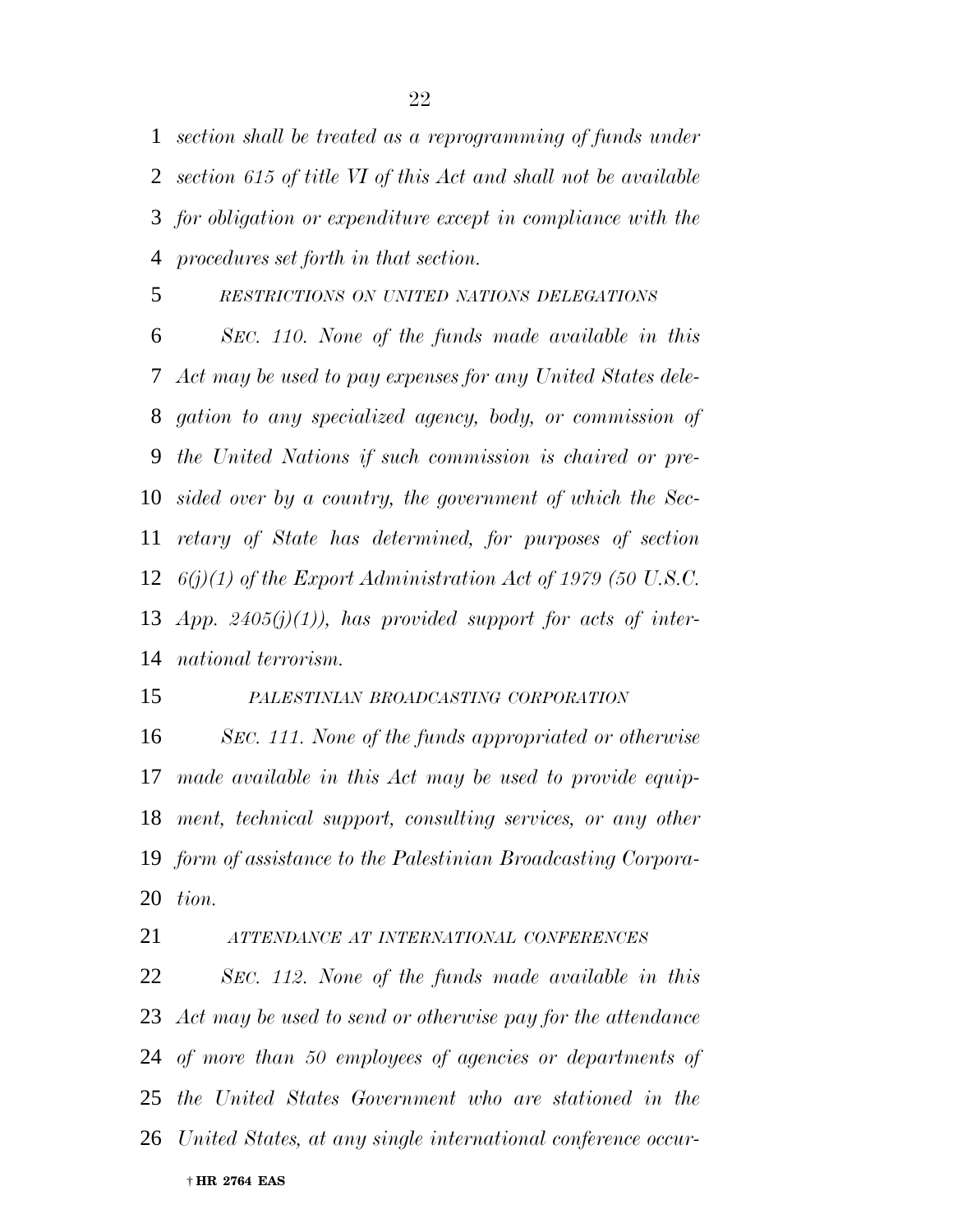*ring outside the United States, unless the Secretary of State determines that such attendance is in the national interest: Provided, That for purposes of this section the term ''inter- national conference'' shall mean a conference attended by representatives of the United States Government and rep- resentatives of foreign governments, international organiza-tions, or nongovernmental organizations.*

# *PEACEKEEPING ASSESSMENT*

 *SEC. 113. Section 404(b)(2)(B) of the Foreign Rela- tions Authorization Act, Fiscal Years 1994 and 1995, as amended (22 U.S.C. 287e note) is further amended at the end by adding the following:*

 *''(v) For assessments made during calendar year 2008, 27.1 percent.''*

*ALHURRA BROADCASTING*

 *SEC. 114. Funds appropriated by this Act, and any subsequent emergency supplemental appropriations Act for fiscal year 2008, may be made available for the programs and activities of Alhurra only if the Secretary of State cer- tifies and reports to the Committees on Appropriations that Alhurra does not advocate on behalf of any organization that the Secretary knows, or has reason to believe, engages in terrorist activities.*

 *SEC. 115. COMMISSION FINANCIAL MANAGEMENT. (a) TERM LIMITS.—Section 1238(b)(3) of Public Law 106–398*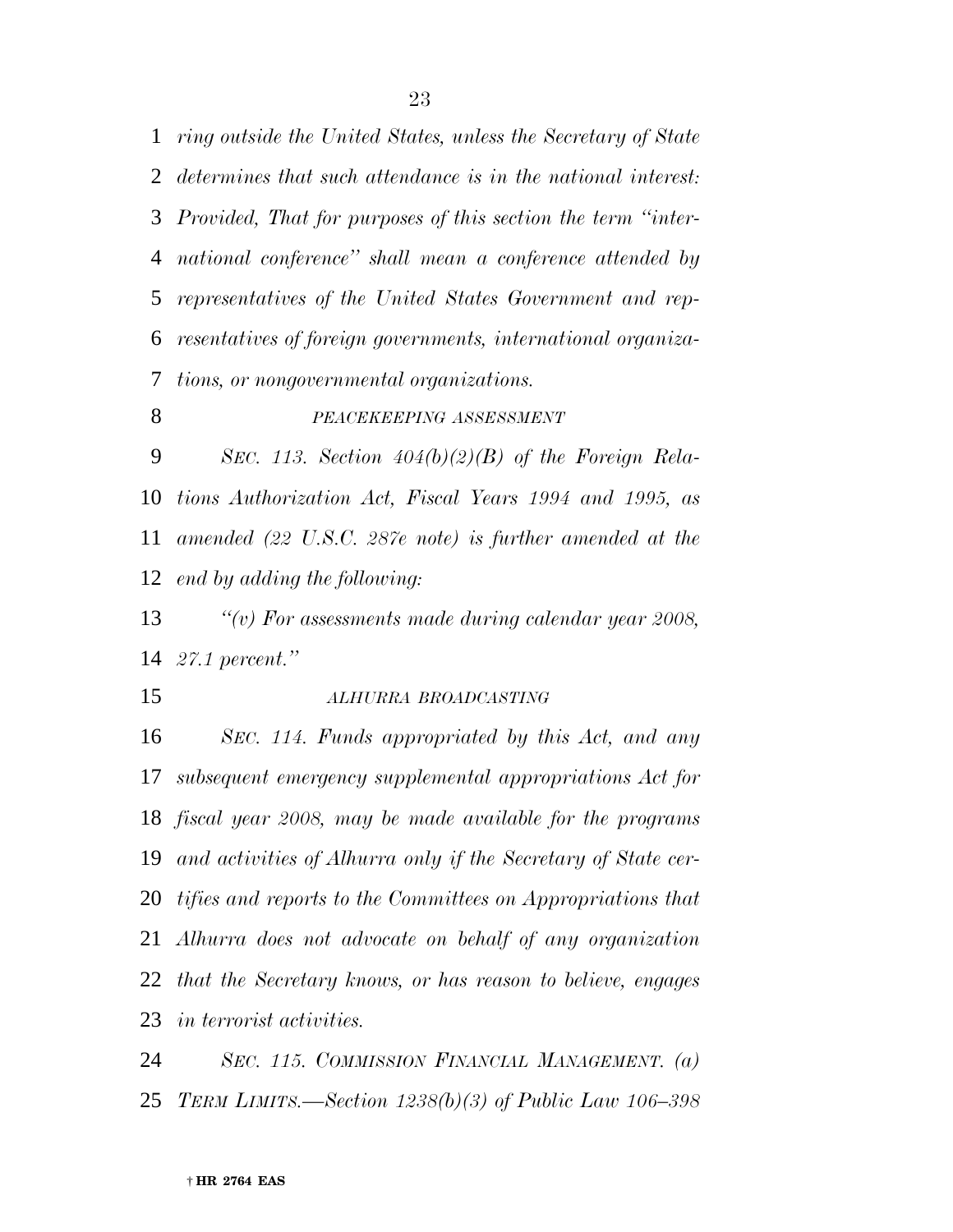*is amended by striking subparagraph (G) and inserting the following:*

|    | $\lq\lq(G)$ a member of the Commission may not   |
|----|--------------------------------------------------|
|    | be reappointed for an additional term of service |
| -5 | if that member has twice been appointed to the   |
| -6 | Commission; and".                                |
|    | (b) REQUIREMENT FOR PERFORMANCE REVIEWS.-        |

 *The United States-China Economic and Security Review Commission shall comply with chapter 43 of title 5, United States Code, regarding the establishment and regular review of employee performance appraisals.*

 *(c) LIMITATION ON CASH AWARDS.—The United States-China Economic and Security Review Commission shall comply with section 4505a of title 5, United States Code, with respect to limitations on payment of perform-ance-based cash awards.*

 *(d) ANNUAL FINANCIAL AUDIT.—The Commission shall provide to Congress an annual comprehensive inde- pendent financial audit of all obligations and expenditures, not later than June 30 each year hereafter.*

 *COMMISSION ON SECURITY AND COOPERATION IN EUROPE SEC. 116. (a) The amount appropriated or otherwise made available by this title under the heading ''COMMIS- SION ON SECURITY AND COOPERATION IN EUROPE'' is here-by increased by \$333,000.*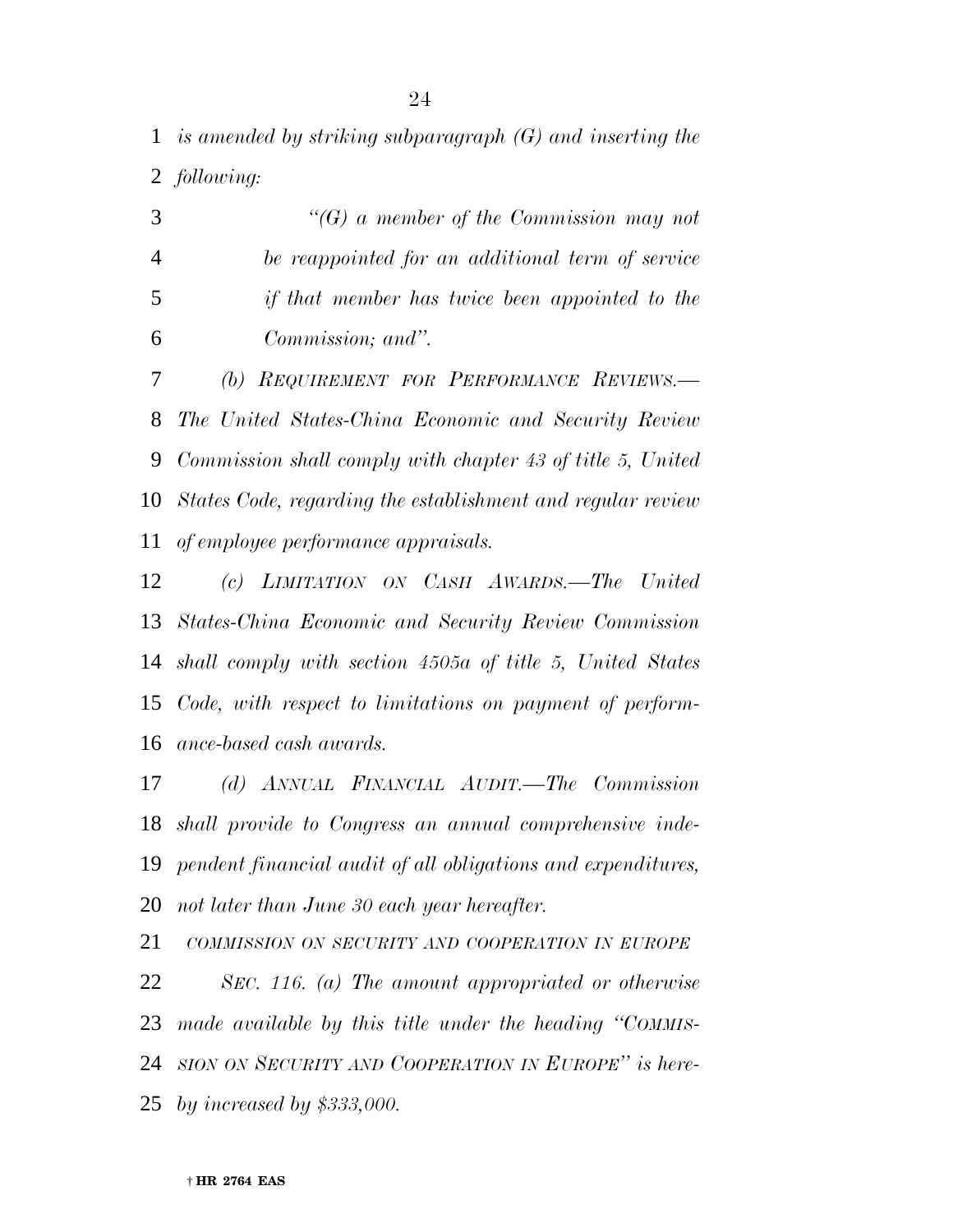*(b) The amount appropriated or otherwise made avail- able by this title for the Department of State under the heading ''DIPLOMATIC AND CONSULAR PROGRAMS'' is hereby reduced by \$333,000.*

 *COOPERATION WITH THE GOVERNMENT OF MEXICO SEC. 117. (a) COOPERATION REGARDING BORDER SE- CURITY.—The Secretary of State, in cooperation with the Secretary of Homeland Security and representatives of Fed- eral, State, and local law enforcement agencies that are in- volved in border security and immigration enforcement ef- forts, should work with the appropriate officials from the Government of Mexico to improve coordination between the United States and Mexico regarding—*

 *(1) improved border security along the inter- national border between the United States and Mex-ico;*

 *(2) the reduction of human trafficking and smuggling between the United States and Mexico;*

- *(3) the reduction of drug trafficking and smug-gling between the United States and Mexico;*
- *(4) the reduction of gang membership in the United States and Mexico;*
- *(5) the reduction of violence against women in the United States and Mexico; and*
- *(6) the reduction of other violence and criminal activity.*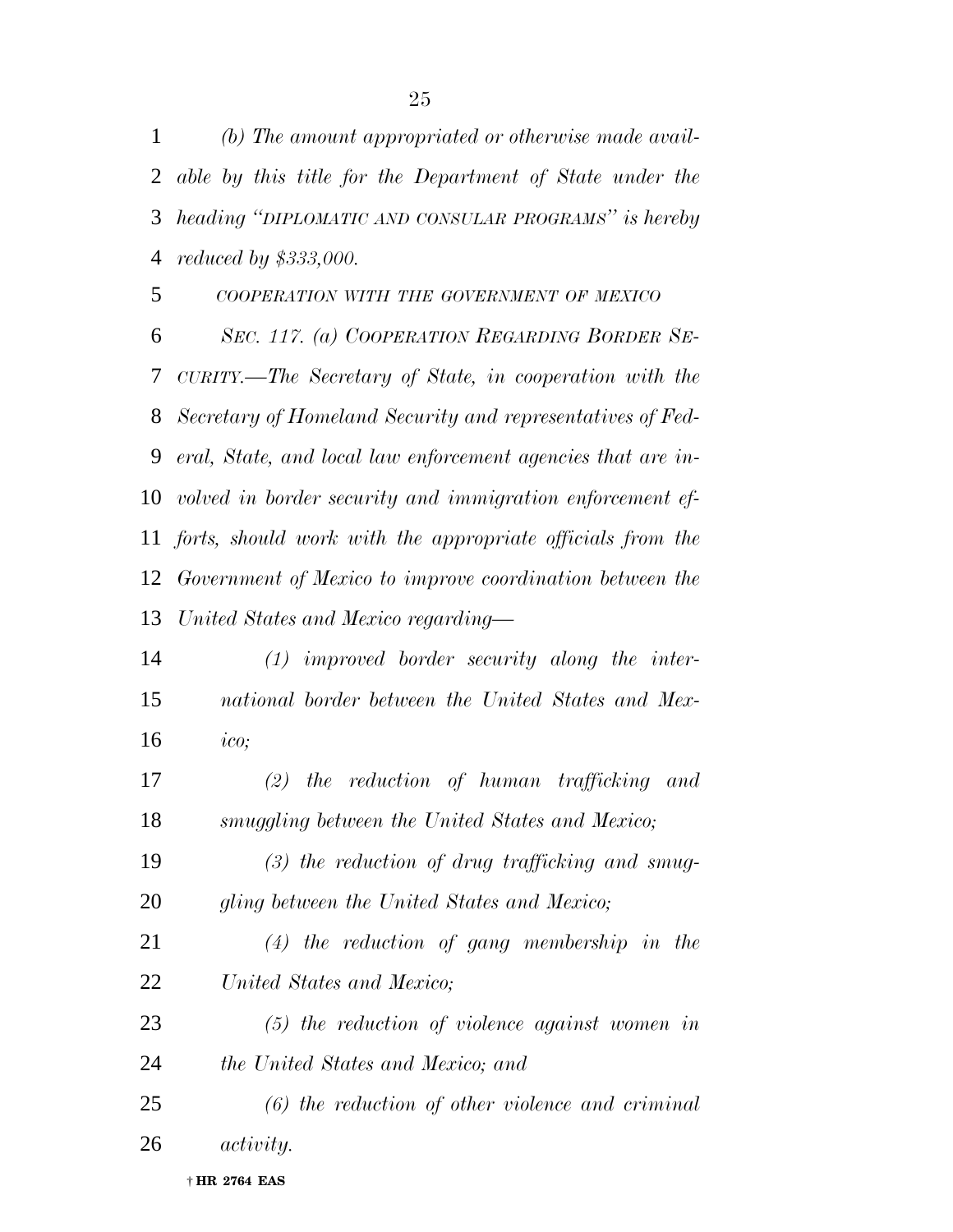*(b) COOPERATION REGARDING EDUCATION ON IMMI- GRATION LAWS.—The Secretary of State, in cooperation with other appropriate Federal officials, should work with the appropriate officials from the Government of Mexico to carry out activities to educate citizens and nationals of Mexico regarding eligibility for status as a nonimmigrant under Federal law to ensure that the citizens and nationals are not exploited while working in the United States.*

 *(c) COOPERATION REGARDING CIRCULAR MIGRA- TION.—The Secretary of State, in cooperation with the Sec- retary of Labor and other appropriate Federal officials, should work with the appropriate officials from the Govern- ment of Mexico to improve coordination between the United States and Mexico on the development of economic opportu- nities and providing job training for citizens and nationals in Mexico.*

 *(d) ANNUAL REPORT.—Not later than 180 days after the date of the enactment of this Act, the Secretary of State shall submit a report to the Committees on Appropriations describing the actions taken by the United States and Mex-ico pursuant to this section.*

#### *REPORT REGARDING USE OF LEVEES*

 † **HR 2764 EAS** *SEC. 118. Not later than 90 days after the date of en- actment of this Act, the United States Commissioner of the International Boundary and Water Commission, in co-operation and coordination with the Secretary of Homeland*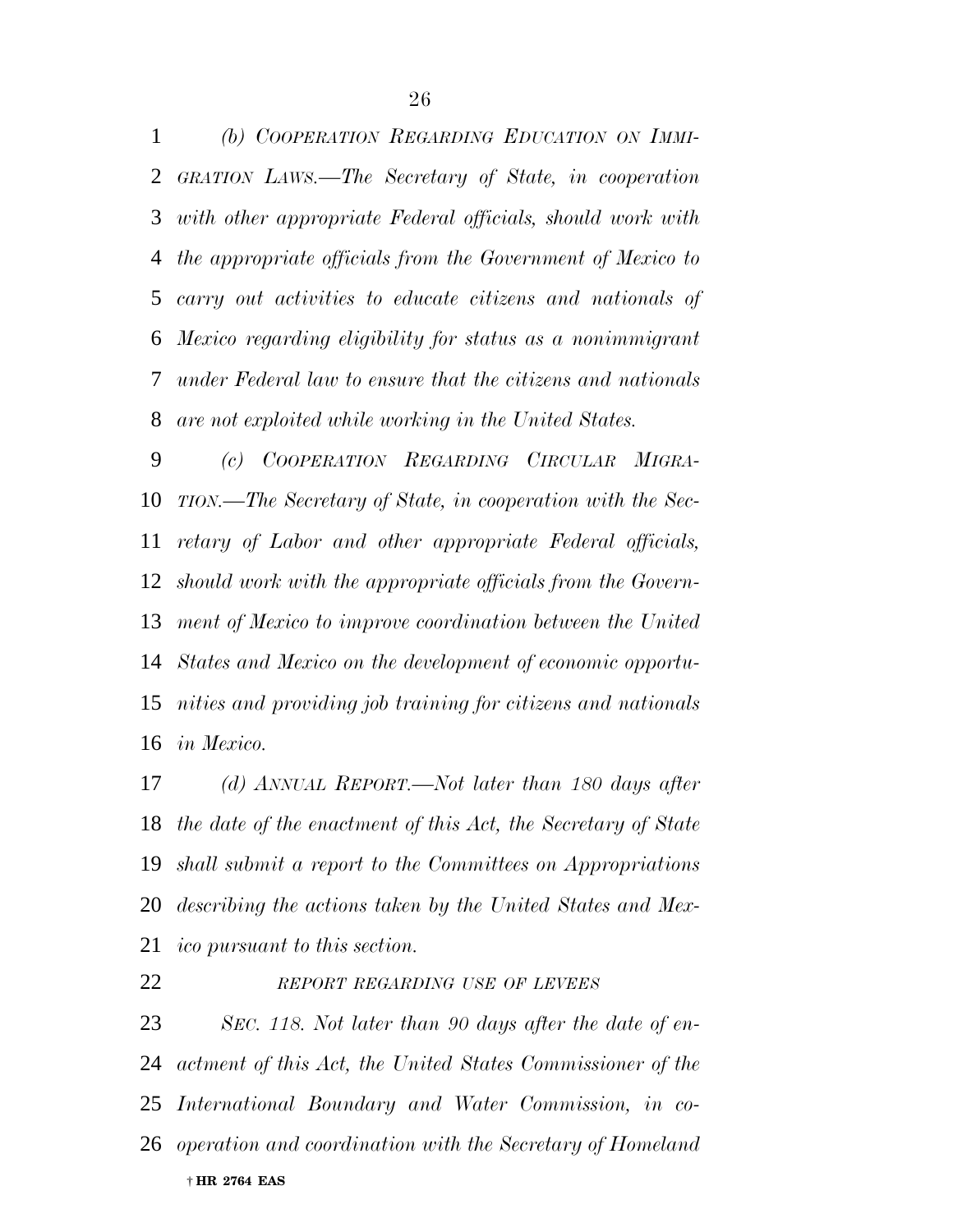| 1              | Security and the Chief of Engineers of the United States       |
|----------------|----------------------------------------------------------------|
| $\overline{2}$ | Army Corps of Engineers, shall submit to Congress a report     |
| 3              | regarding the use by U.S. Customs and Border Protection        |
| 4              | of flood control levees under the control of the International |
| 5              | Boundary and Water Commission, which shall—                    |
| 6              | (1) discuss the purpose and importance of $\rightarrow$        |
| 7              | $(A)$ any such use of such levees ongoing on                   |
| 8              | the date of enactment of this Act; and                         |
| 9              | (B) any anticipated such use of such levees                    |
| 10             | after the date of enactment of this Act;                       |
| 11             | $(2)$ describe the frequency and means of, and ap-             |
| 12             | proximate number of officers and employees of the              |
| 13             | U.S. Customs and Border Protection who, access such            |
| 14             | levees;                                                        |
| 15             | $(3)$ describe the level of degradation of such levees         |
| 16             | as a result of such use; and                                   |
| 17             | $(4)$ identify any formal agreements that may be               |
| 18             | needed between the Department of Homeland Security             |
| 19             | and the International Boundary and Water Commis-               |
| 20             | sion or the Department of State to ensure needed ac-           |
| 21             | cess to such levees.                                           |
| 22             | DEPARTMENT OF STATE INSPECTOR GENERAL                          |
| 23             | SEC. 119. (a) LINK TO OFFICE OF INSPECTOR GEN-                 |
| 24             | ERAL FROM HOMEPAGE OF DEPARTMENT OF STATE.-Not                 |
| 25             | later than 30 days after the date of the enactment of this     |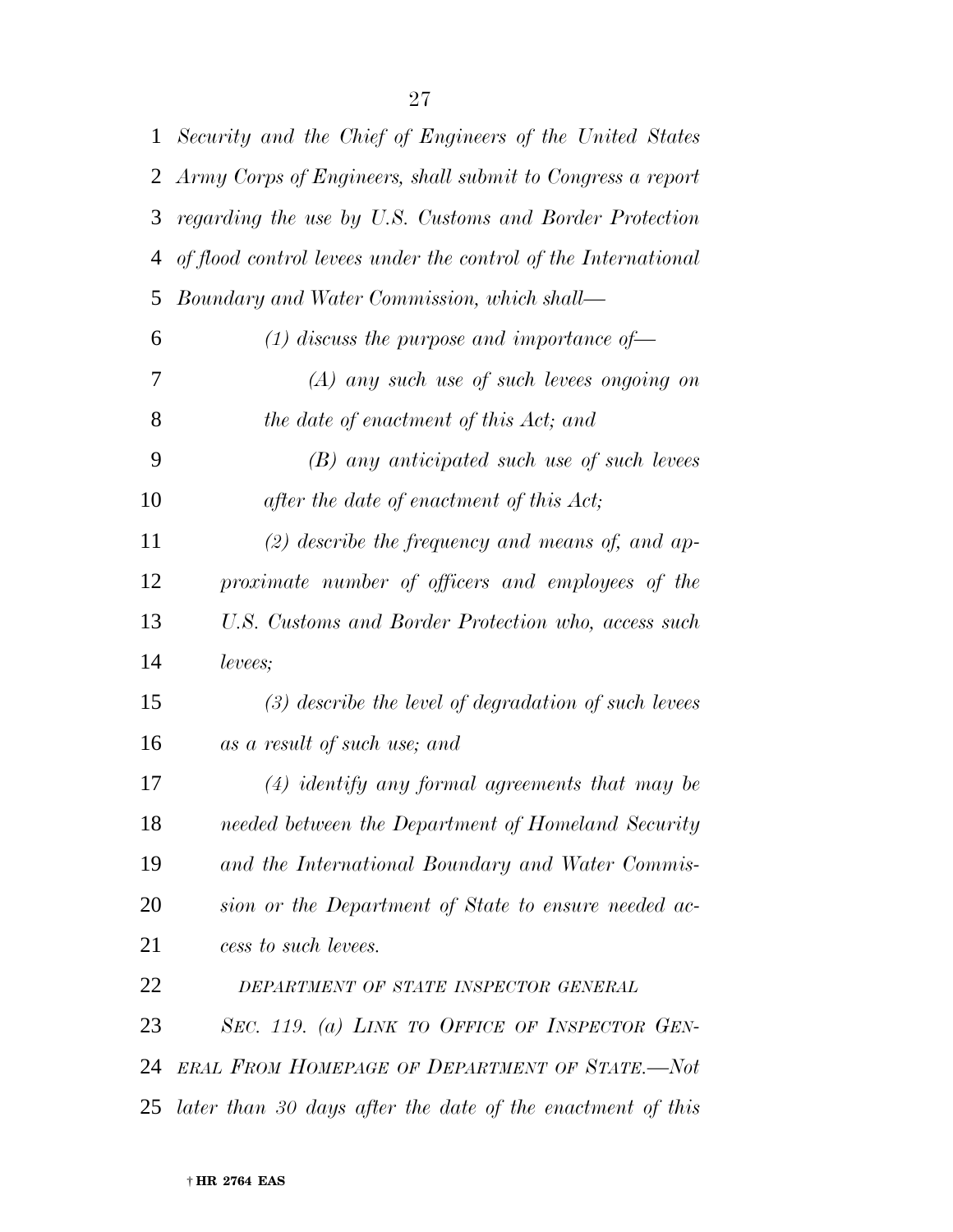*Act, the Secretary of State shall establish and maintain on the homepage of the Internet website of the Department of State a direct link to the Internet website of the Office of Inspector General of the Department of State.*

 *(b) ANONYMOUS REPORTING OF WASTE, FRAUD, OR ABUSE.—Not later than 30 days after the date of the enact- ment of this Act, the Inspector General of the Department of State shall establish and maintain on the homepage of the Internet website of the Office of Inspector General a mechanism by which individuals can anonymously report cases of waste, fraud, or abuse with respect to the Depart-ment of State.*

*CONSULAR OPERATIONS*

 *SEC. 120. (a) The Secretary of State shall establish visa processing facilities in Iraq within 180 days of enact- ment of this Act in which aliens may apply and interview for admission to the United States.*

 *(b) The Secretary of State shall report to the Congress no later than 30 days after enactment of this Act on funding and security requirements for consular operations in Iraq in fiscal year 2008.*

#### *REFERENCES*

 *SEC. 121. Except as otherwise provided in this title, any reference in this title to ''this Act'' shall be deemed to be a reference only to title I.*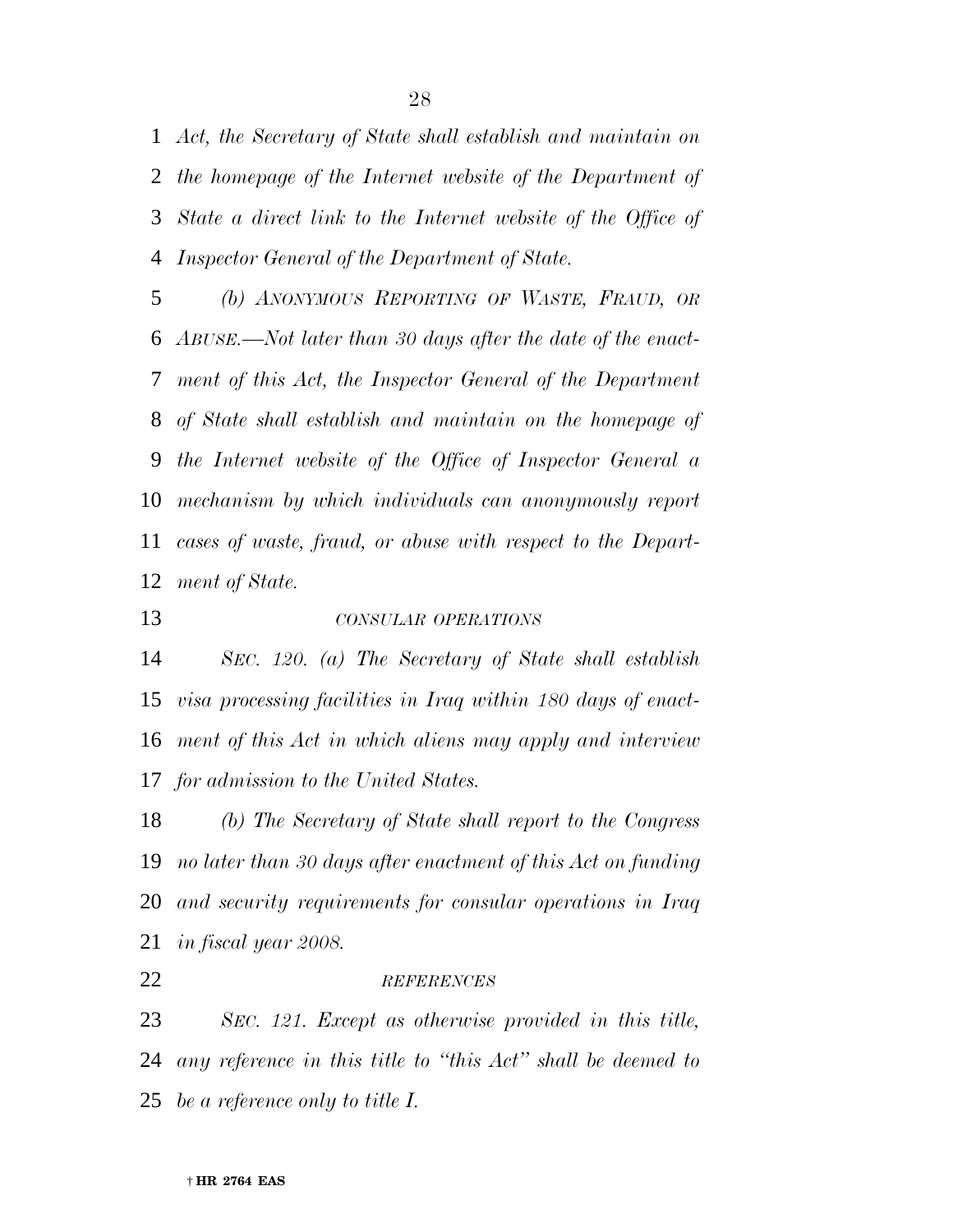| $\mathbf{1}$   | <b>TITLE II</b>                                                  |
|----------------|------------------------------------------------------------------|
| $\overline{2}$ | EXPORT AND INVESTMENT ASSISTANCE                                 |
| 3              | <b>EXPORT-IMPORT BANK OF THE UNITED STATES</b>                   |
| $\overline{4}$ | <b>INSPECTOR GENERAL</b>                                         |
| 5              | For necessary expenses of the Office of Inspector Gen-           |
| 6              | eral in carrying out the provisions of the Inspector General     |
| 7              | Act of 1978, as amended, \$1,000,000, to remain available        |
| 8              | until September 30, 2009.                                        |
| 9              | LOANS PROGRAM ACCOUNT                                            |
| 10             | The Export-Import Bank of the United States is au-               |
| 11             | thorized to make such expenditures within the limits of          |
|                | 12 funds and borrowing authority available to such corpora-      |
| 13             | tion, and in accordance with law, and to make such con-          |
| 14             | tracts and commitments without regard to fiscal year limi-       |
| 15             | tations, as provided by section 104 of the Government Cor-       |
| 16             | poration Control Act, as may be necessary in carrying out        |
| 17             | the program for the current fiscal year for such corporation:    |
| 18             | Provided, That none of the funds available during the cur-       |
| 19             | rent fiscal year may be used to make expenditures, con-          |
| 20             | tracts, or commitments for the export of nuclear equipment,      |
|                | 21 fuel, or technology to any country, other than a nuclear-     |
|                | 22 weapon state as defined in Article IX of the Treaty on the    |
|                | 23 Non-Proliferation of Nuclear Weapons eligible to receive      |
| 24             | economic or military assistance under this Act, that has         |
|                | 25 detonated a nuclear explosive after the date of the enactment |
|                | 26 of this Act: Provided further, That notwithstanding section   |
|                | † HR 2764 EAS                                                    |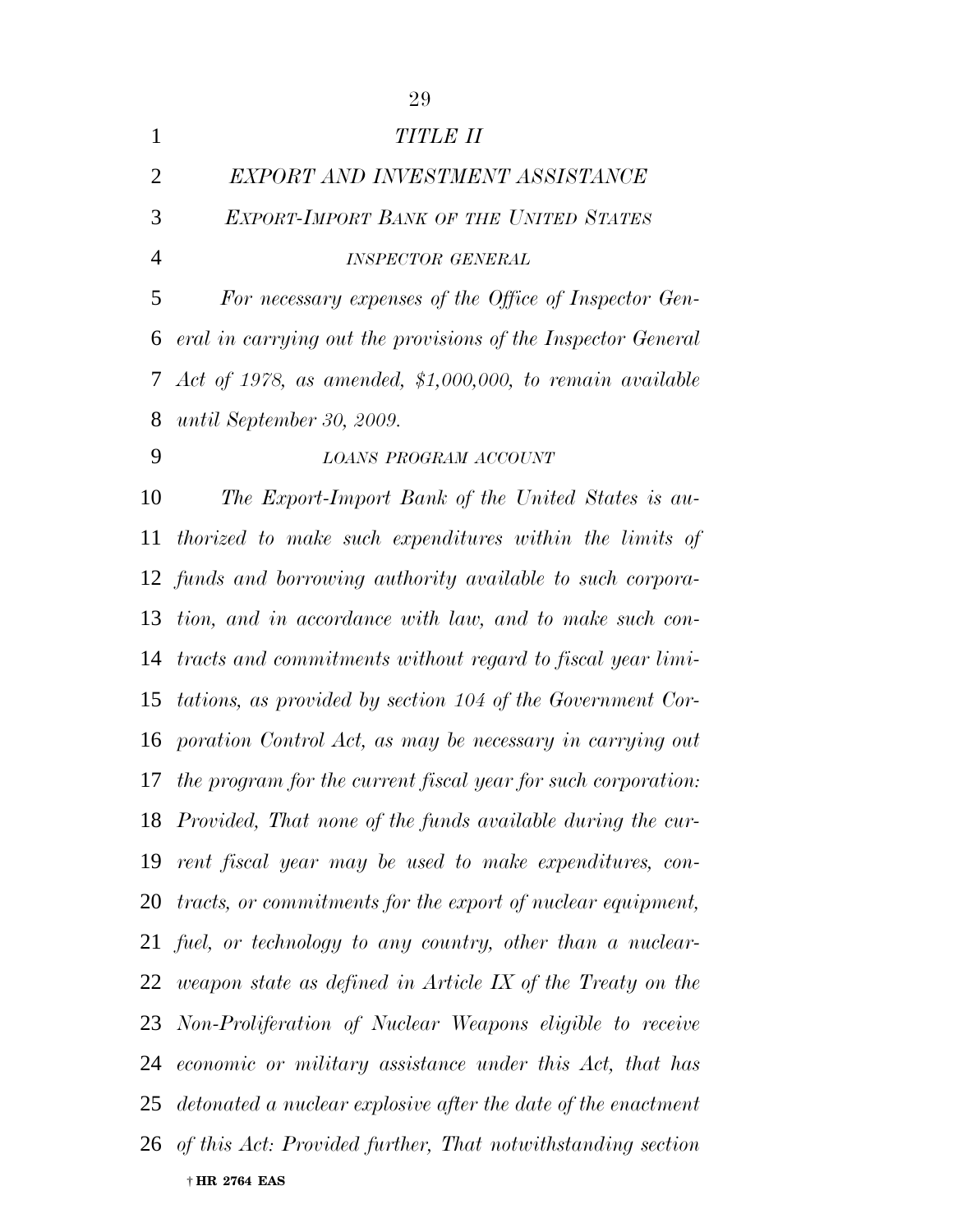*1(c) of Public Law 103–428, as amended, sections 1(a) and (b) of Public Law 103–428 shall remain in effect through October 1, 2008: Provided further, That 10 percent of the aggregate loan, guarantee, and insurance authority avail- able to the Export-Import Bank under this or any prior Act should be used for renewable energy and environ-mentally beneficial products and services.*

#### *SUBSIDY APPROPRIATION*

 † **HR 2764 EAS** *For the cost of direct loans, loan guarantees, insurance, and tied-aid grants as authorized by section 10 of the Ex- port-Import Bank Act of 1945, as amended, \$68,000,000, to remain available until September 30, 2011: Provided, That such costs, including the cost of modifying such loans, shall be as defined in section 502 of the Congressional Budg- et Act of 1974: Provided further, That such sums shall re- main available until September 30, 2026, for the disburse- ment of direct loans, loan guarantees, insurance and tied- aid grants obligated in fiscal years 2008, 2009, 2010, and 2011: Provided further, That none of the funds appro- priated by this Act or any prior Act appropriating funds for foreign operations, export financing, and related pro- grams for tied-aid credits or grants may be used for any other purpose except through the regular notification proce- dures of the Committees on Appropriations: Provided fur- ther, That funds appropriated by this paragraph are made available notwithstanding section 2(b)(2) of the Export-Im-*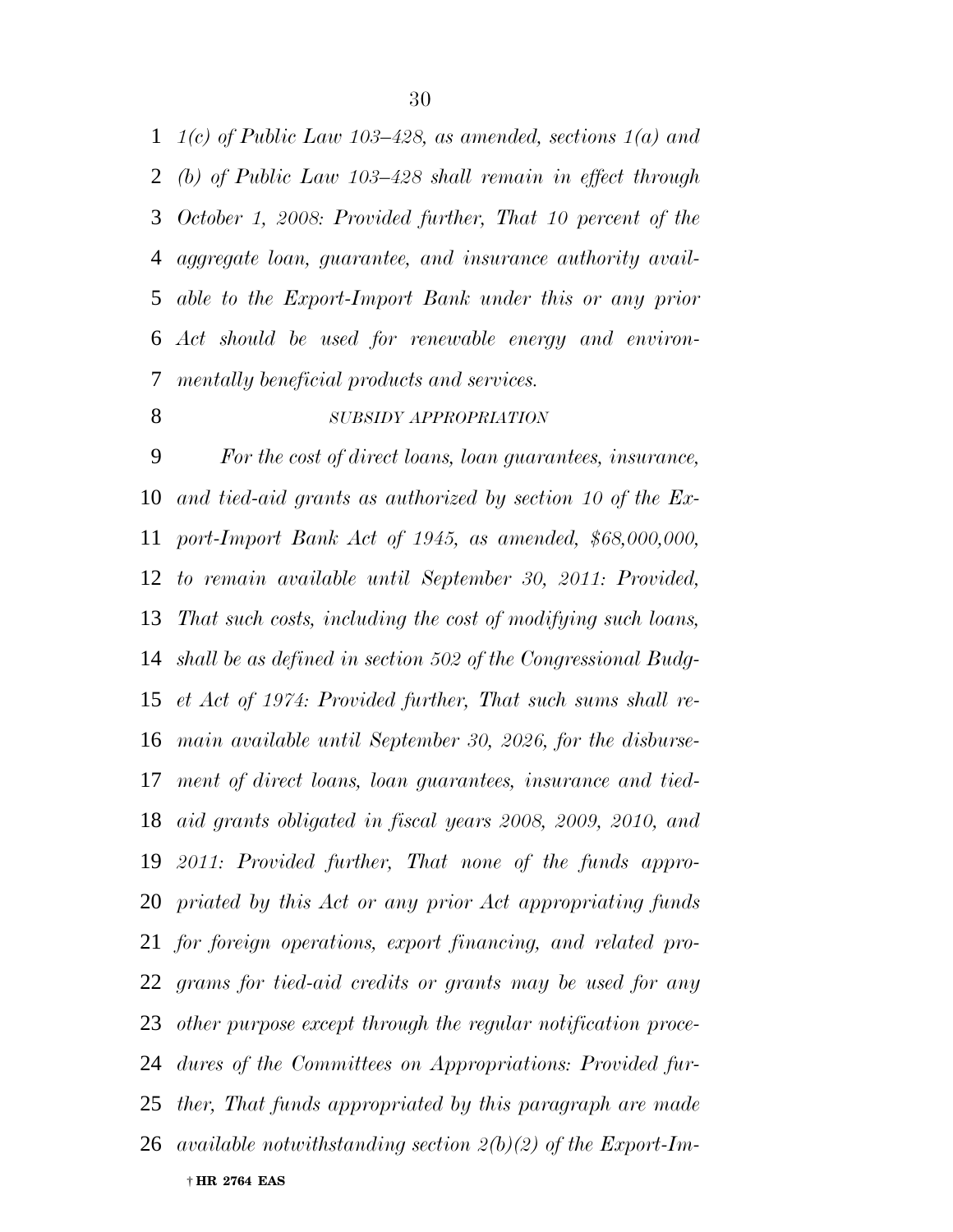*port Bank Act of 1945, in connection with the purchase or lease of any product by any Eastern European country, any Baltic State or any agency or national thereof.*

### *ADMINISTRATIVE EXPENSES*

 *For administrative expenses to carry out the direct and guaranteed loan and insurance programs, including hire of passenger motor vehicles and services as authorized by 5 U.S.C. 3109, and not to exceed \$30,000 for official reception and representation expenses for members of the Board of Directors, \$78,000,000: Provided, That the Ex- port-Import Bank may accept, and use, payment or services provided by transaction participants for legal, financial, or technical services in connection with any transaction for which an application for a loan, guarantee or insurance commitment has been made: Provided further, That not- withstanding subsection (b) of section 117 of the Export En- hancement Act of 1992, subsection (a) thereof shall remain in effect until October 1, 2008.*

#### *RECEIPTS COLLECTED*

 † **HR 2764 EAS** *Receipts collected pursuant to the Export-Import Bank Act of 1945, as amended, and the Federal Credit Reform Act of 1990, as amended, in an amount not to exceed the amount appropriated herein, shall be credited as offsetting collections to this account: Provided, That the sums herein appropriated from the General Fund shall be reduced on a dollar-for-dollar basis by such offsetting collections so as*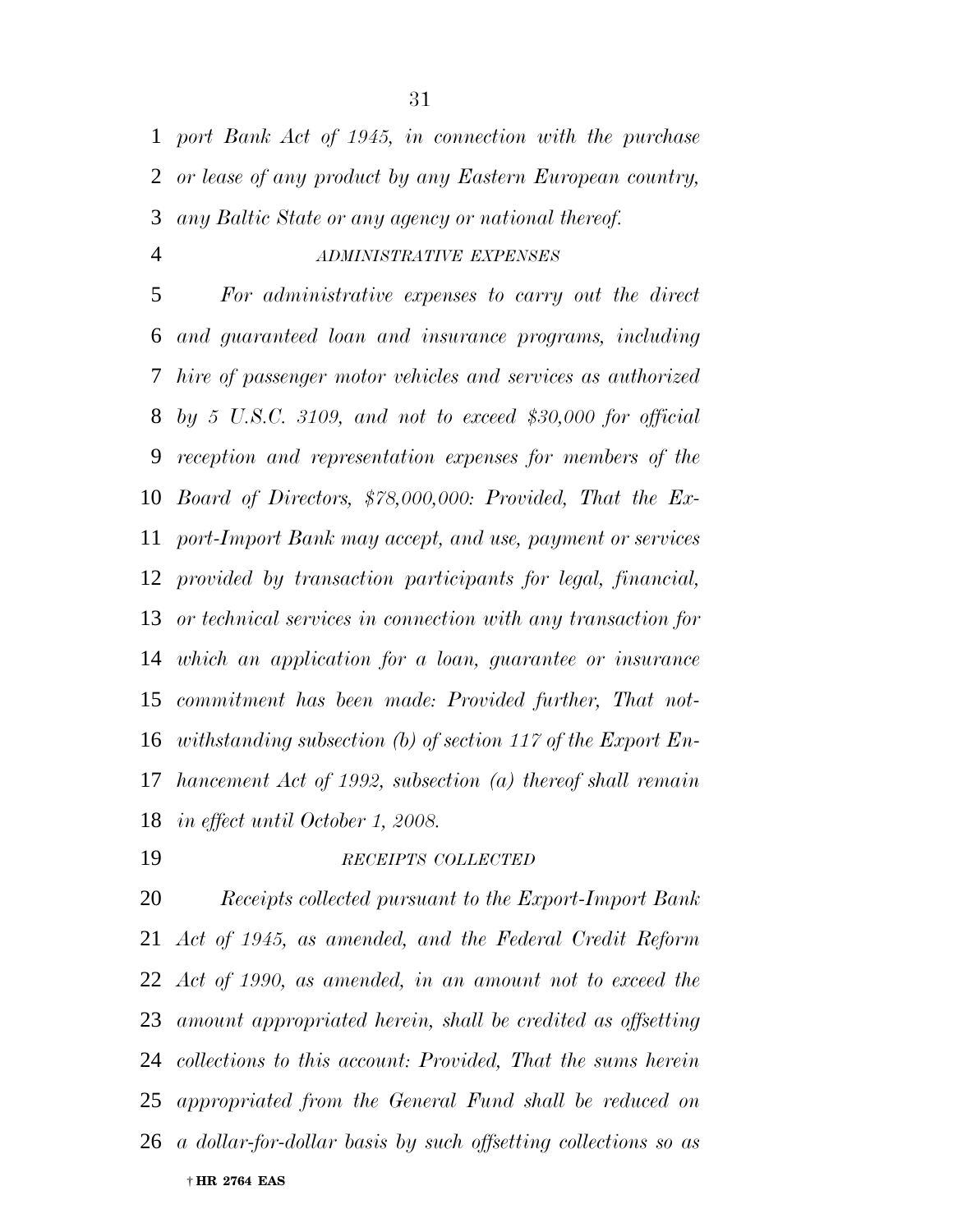*to result in a final fiscal year appropriation from the Gen- eral Fund estimated at \$0: Provided further, That amounts collected in fiscal year 2008 in excess of obligations, up to \$50,000,000, shall become available October 1, 2008 and shall remain available until September 30, 2011.*

 *OVERSEAS PRIVATE INVESTMENT CORPORATION NONCREDIT ACCOUNT*

 *The Overseas Private Investment Corporation is au- thorized to make, without regard to fiscal year limitations, as provided by 31 U.S.C. 9104, such expenditures and com- mitments within the limits of funds available to it and in accordance with law as may be necessary: Provided, That the amount available for administrative expenses to carry out the credit and insurance programs (including an amount for official reception and representation expenses which shall not exceed \$35,000) shall not exceed \$47,500,000: Provided further, That project-specific trans- action costs, including direct and indirect costs incurred in claims settlements, and other direct costs associated with services provided to specific investors or potential investors pursuant to section 234 of the Foreign Assistance Act of 1961, shall not be considered administrative expenses for the purposes of this heading.*

# *PROGRAM ACCOUNT*

 † **HR 2764 EAS** *For the cost of direct and guaranteed loans, \$21,000,000, as authorized by section 234 of the Foreign*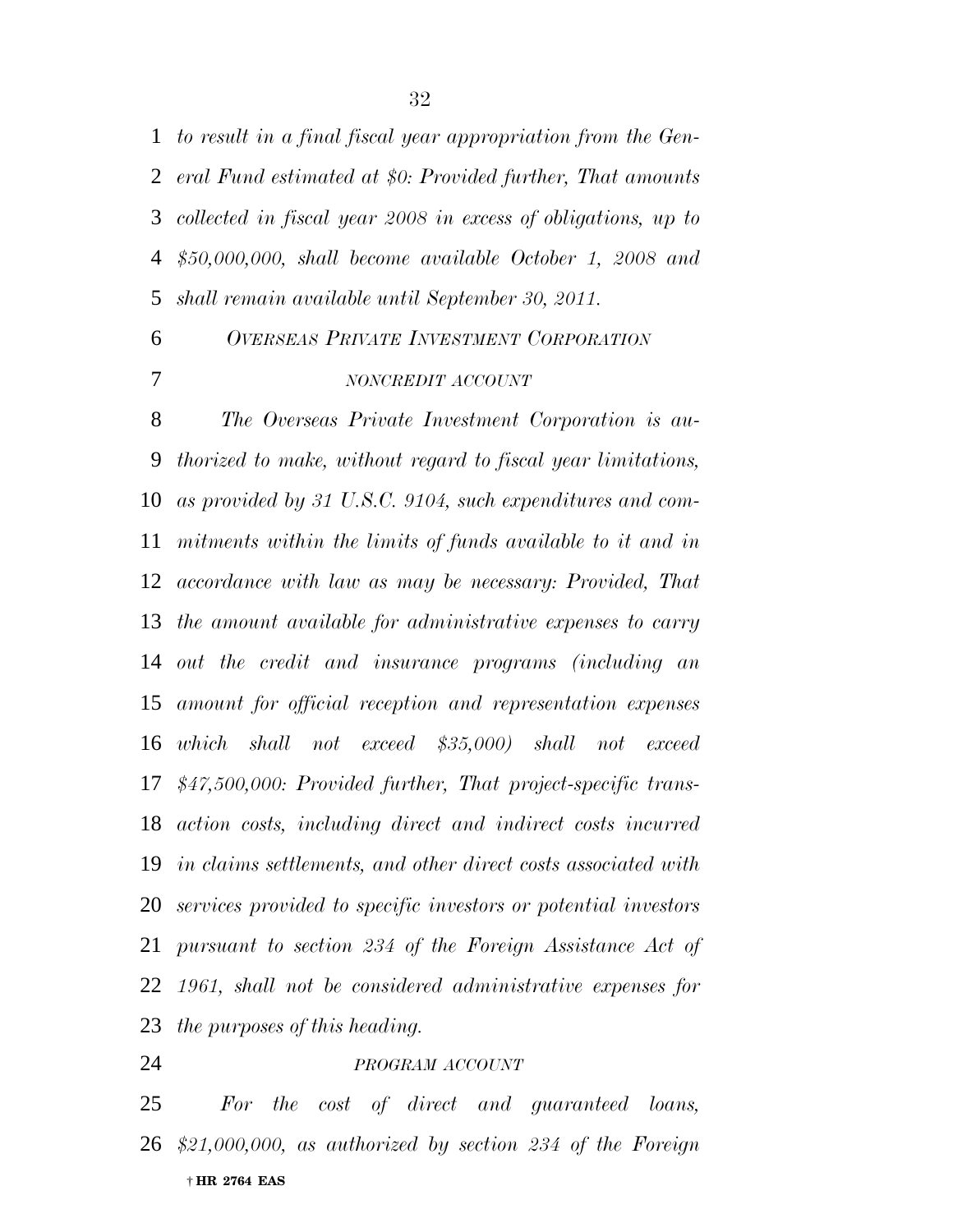*Assistance Act of 1961, to be derived by transfer from the Overseas Private Investment Corporation Non-Credit Ac- count: Provided, That such costs, including the cost of modi- fying such loans, shall be as defined in section 502 of the Congressional Budget Act of 1974: Provided further, That such sums shall be available for direct loan obligations and loan guaranty commitments incurred or made during fiscal years 2008, 2009, and 2010: Provided further, That funds so obligated in fiscal year 2008 remain available for dis- bursement through 2016; funds obligated in fiscal year 2009 remain available for disbursement through 2017; funds obli- gated in fiscal year 2010 remain available for disbursement through 2018: Provided further, That notwithstanding any other provision of law, the Overseas Private Investment Corporation is authorized to undertake any program au- thorized by title IV of the Foreign Assistance Act of 1961 in Iraq: Provided further, That funds made available pur- suant to the authority of the previous proviso shall be sub- ject to the regular notification procedures of the Committees on Appropriations.*

 *In addition, such sums as may be necessary for admin- istrative expenses to carry out the credit program may be derived from amounts available for administrative expenses to carry out the credit and insurance programs in the Over-*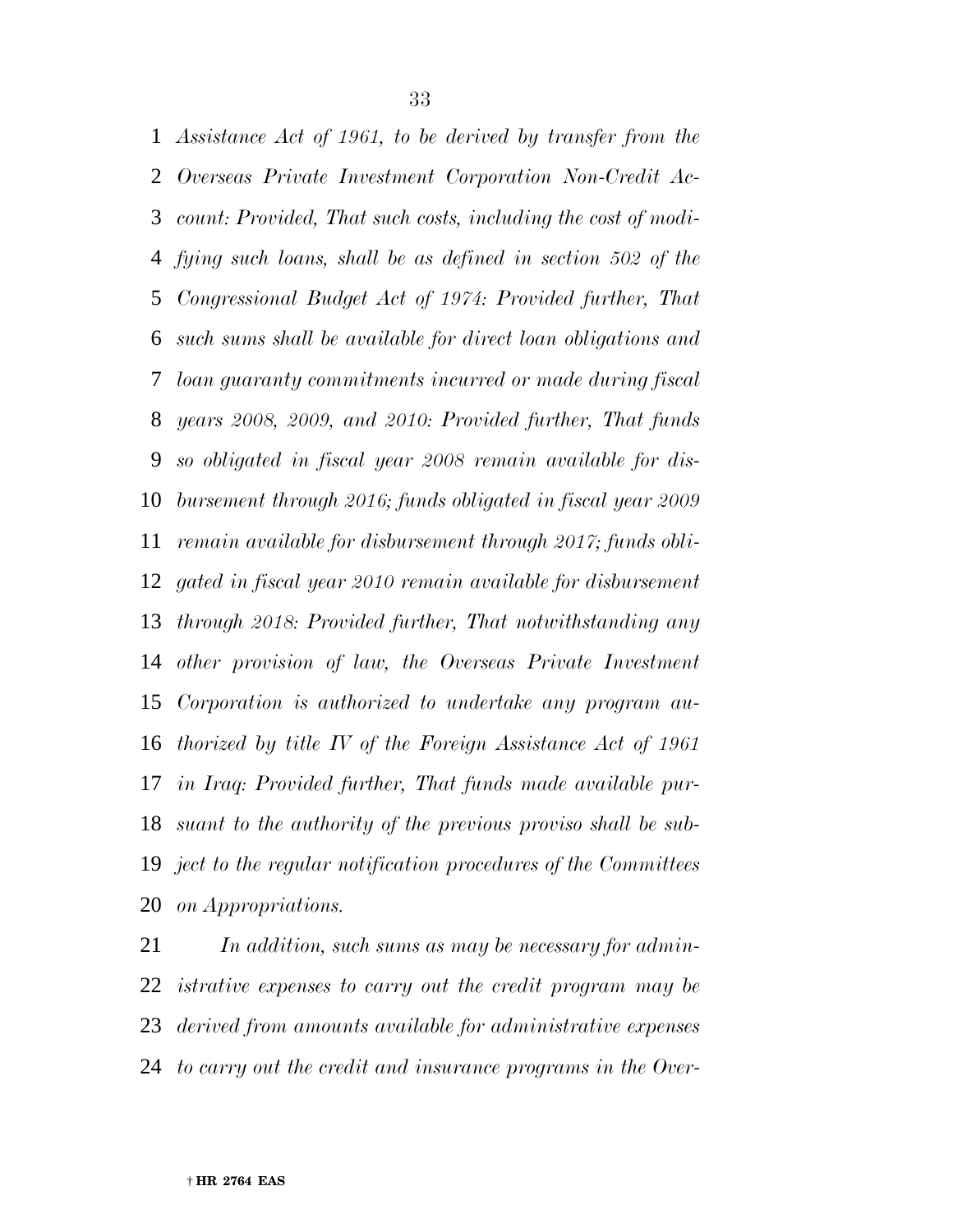| $\mathbf{1}$   | seas Private Investment Corporation Noncredit Account            |
|----------------|------------------------------------------------------------------|
| $\overline{2}$ | and merged with said account.                                    |
| 3              | FUNDS APPROPRIATED TO THE PRESIDENT                              |
| $\overline{4}$ | TRADE AND DEVELOPMENT AGENCY                                     |
| 5              | For necessary expenses to carry out the provisions of            |
| 6              | section 661 of the Foreign Assistance Act of 1961,               |
| 7              | $$50,400,000,$ to remain available until September 30, 2009.     |
| 8              | <b>TITLE III</b>                                                 |
| 9              | BILATERAL ECONOMIC ASSISTANCE                                    |
| 10             | FUNDS APPROPRIATED TO THE PRESIDENT                              |
| 11             | For expenses necessary to enable the President to carry          |
| 12             | out the provisions of the Foreign Assistance Act of 1961,        |
| 13             | and for other purposes, to remain available until September      |
| 14             | 30, 2008, unless otherwise specified herein, as follows:         |
| 15             | GLOBAL HEALTH PROGRAMS                                           |
| 16             | (INCLUDING TRANSFER OF FUNDS)                                    |
| 17             | For necessary expenses to carry out the provisions of            |
|                | 18 chapters 1 and 10 of part I of the Foreign Assistance Act     |
|                | 19 of 1961, for global health activities, in addition to funds   |
| 20             | otherwise available for such purposes, $$6,621,425,000$ , to re- |
| 21             | main available until September 30, 2009: Provided, That          |
| 22             | this amount shall be made available for such activities as:      |
| 23             | $(1)$ child survival programs; (2) immunization and oral re-     |
| 24             | hydration programs; (3) other health, nutrition, water and       |
| 25             | sanitation programs which directly address the needs of          |
|                | 26 mothers and children, and related education programs; (4)     |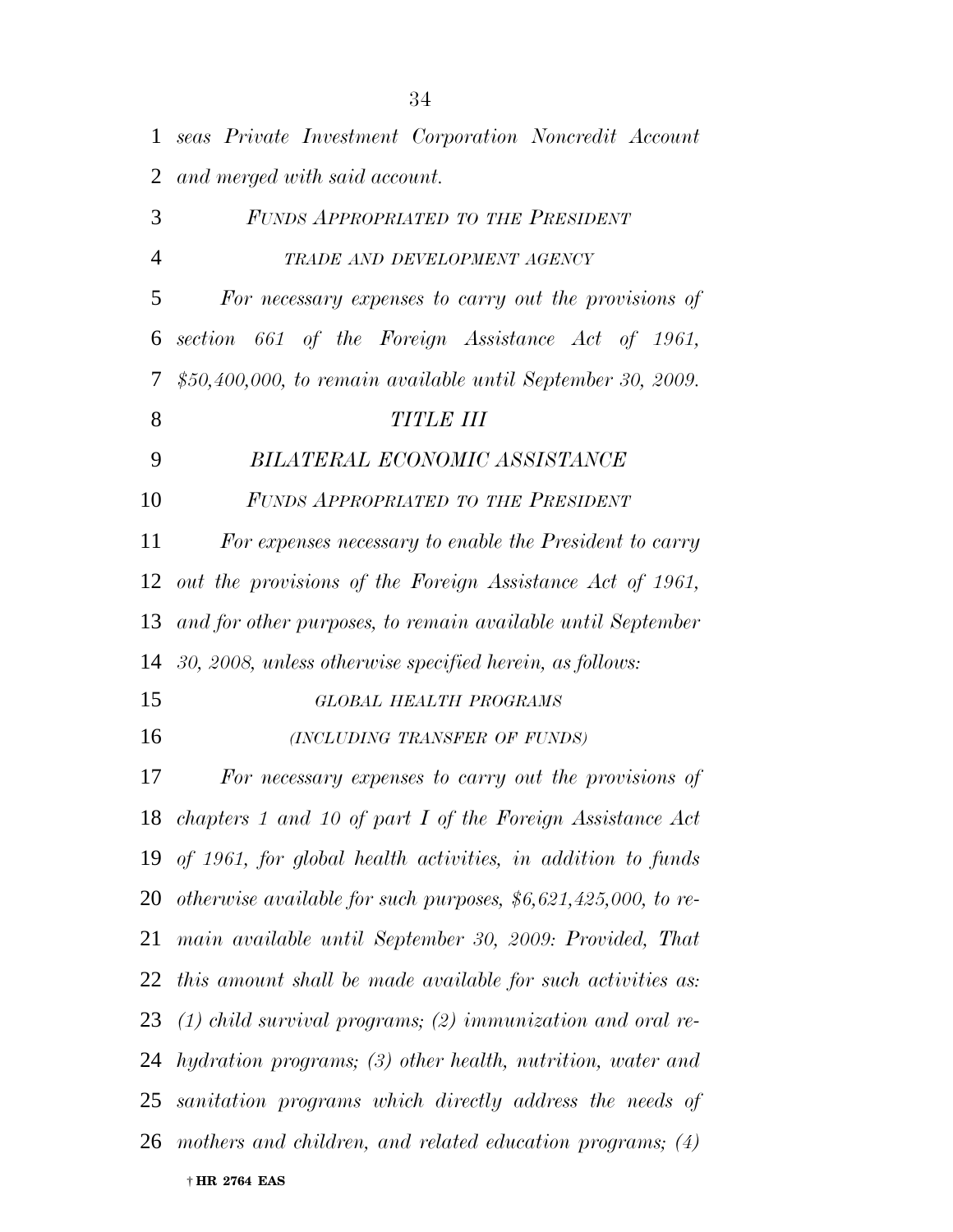*assistance for children displaced or orphaned by causes other than AIDS; (5) programs for the prevention, treat- ment, control of, and research on HIV/AIDS, tuberculosis, polio, malaria, and other infectious diseases, and for assist- ance to communities severely affected by HIV/AIDS, includ- ing children displaced or orphaned by AIDS; and (6) fam- ily planning/reproductive health: Provided further, That none of the funds appropriated under this heading may be made available for nonproject assistance, except that funds may be made available for such assistance for ongoing health activities: Provided further, That of the funds appro- priated under this heading, not to exceed \$350,000, in addi- tion to funds otherwise available for such purposes, may be used to monitor and provide oversight of child survival, maternal and family planning/reproductive health, and in- fectious disease programs: Provided further, That the fol- lowing amounts should be allocated as follows: \$450,000,000 for child survival and maternal health; \$15,000,000 for vul- nerable children; \$724,675,000 for other infectious diseases, including \$200,000,000 for tuberculosis control, of which \$15,000,000 shall be used for the Global TB Drug Facility; and \$395,000,000 for family planning/reproductive health, including in areas where population growth threatens bio- diversity or endangered species: Provided further, That of the funds appropriated under this heading, \$75,000,000*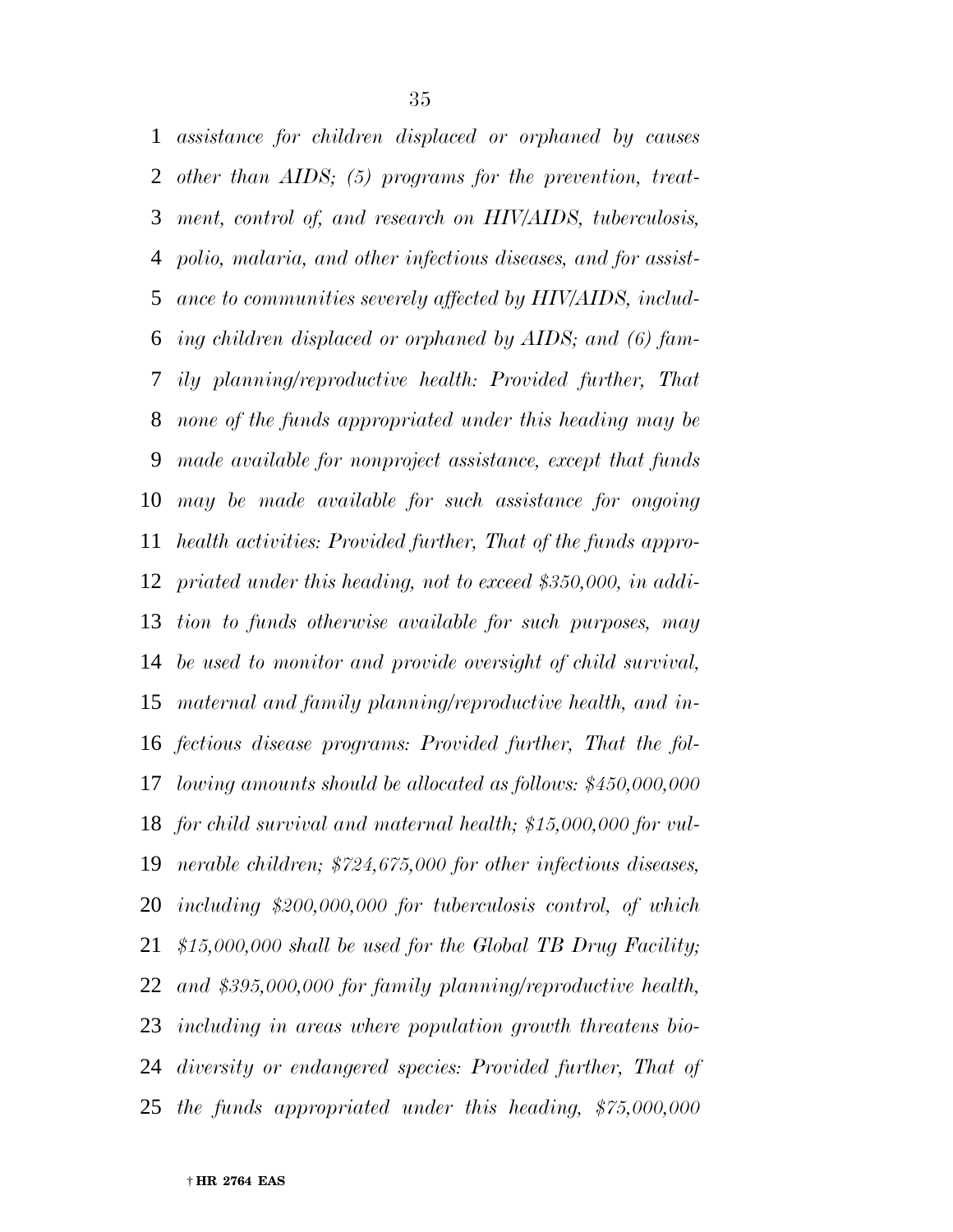*should be made available for a United States contribution to The GAVI Fund, and up to \$6,000,000 may be trans- ferred to and merged with funds appropriated by this Act under the heading ''Operating Expenses of the United States Agency for International Development'' for costs di- rectly related to global health, but funds made available for such costs may not be derived from amounts made available for contribution under this and preceding provisos: Pro- vided further, That none of the funds made available in this Act nor any unobligated balances from prior appropria- tions may be made available to any organization or pro- gram which, as determined by the President, supports, or participates in the management of, a program of coercive abortion or involuntary sterilization: Provided further, That none of the funds made available under this Act may be used to pay for the performance of abortion as a method of family planning or to motivate or coerce any person to practice abortions: Provided further, That nothing in this paragraph shall be construed to alter any existing statutory prohibitions against abortion under section 104 of the For- eign Assistance Act of 1961: Provided further, That none of the funds made available under this Act may be used to lobby for or against abortion: Provided further, That in order to reduce reliance on abortion in developing nations, funds shall be available only for voluntary family planning*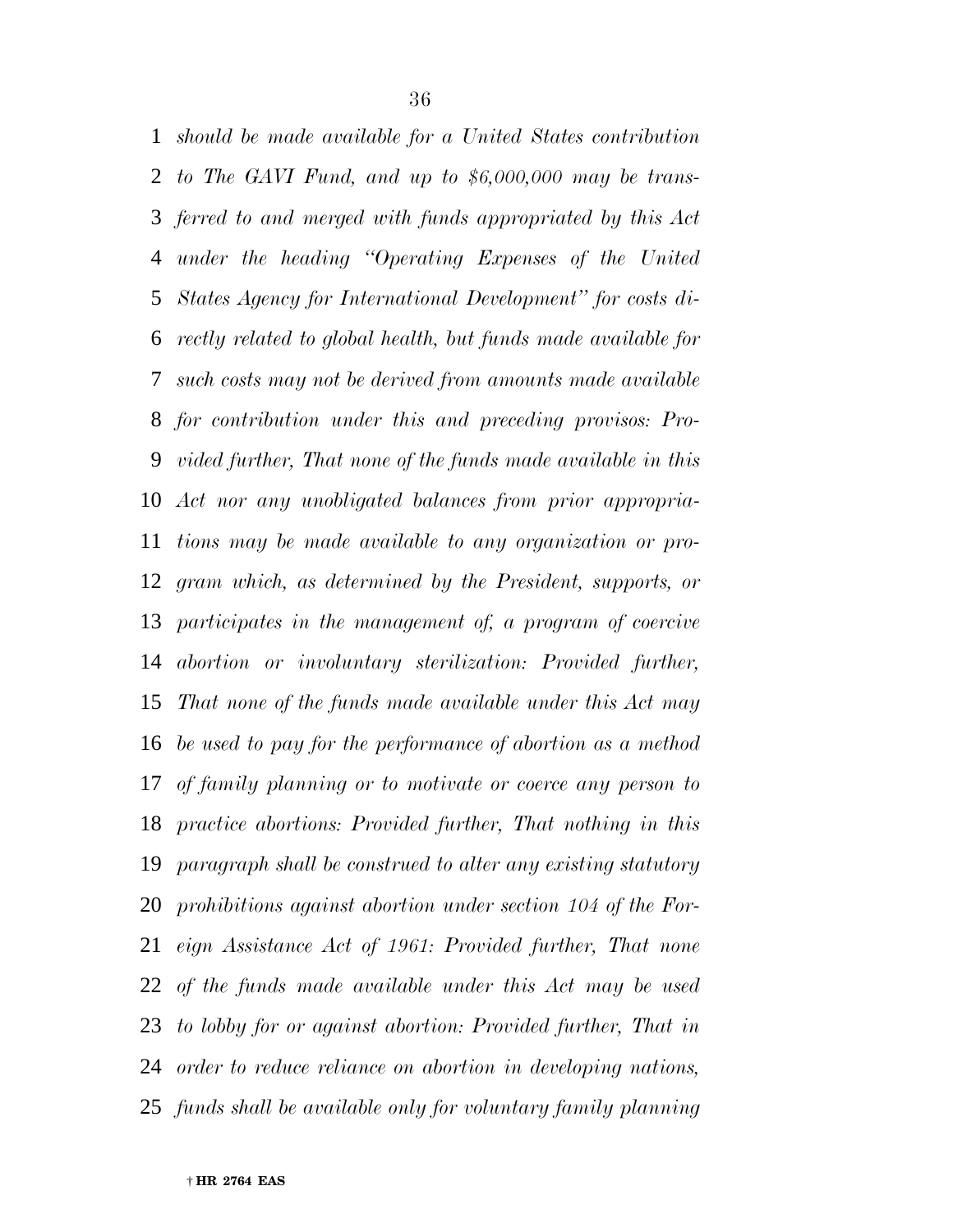*projects which offer, either directly or through referral to, or information about access to, a broad range of family planning methods and services with proven effectiveness, and that any such voluntary family planning project shall meet the following requirements: (1) service providers or re- ferral agents in the project shall not implement or be subject to quotas, or other numerical targets, of total number of births, number of family planning acceptors, or acceptors of a particular method of family planning (this provision shall not be construed to include the use of quantitative esti- mates or indicators for budgeting and planning purposes); (2) the project shall not include payment of incentives, bribes, gratuities, or financial reward to: (A) an individual in exchange for becoming a family planning acceptor; or (B) program personnel for achieving a numerical target or quota of total number of births, number of family planning acceptors, or acceptors of a particular method of family planning; (3) the project shall not deny any right or benefit, including the right of access to participate in any program of general welfare or the right of access to health care, as a consequence of any individual's decision not to accept family planning services; (4) the project shall provide fam- ily planning acceptors comprehensible information on the health benefits and risks of the method chosen, including those conditions that might render the use of the method*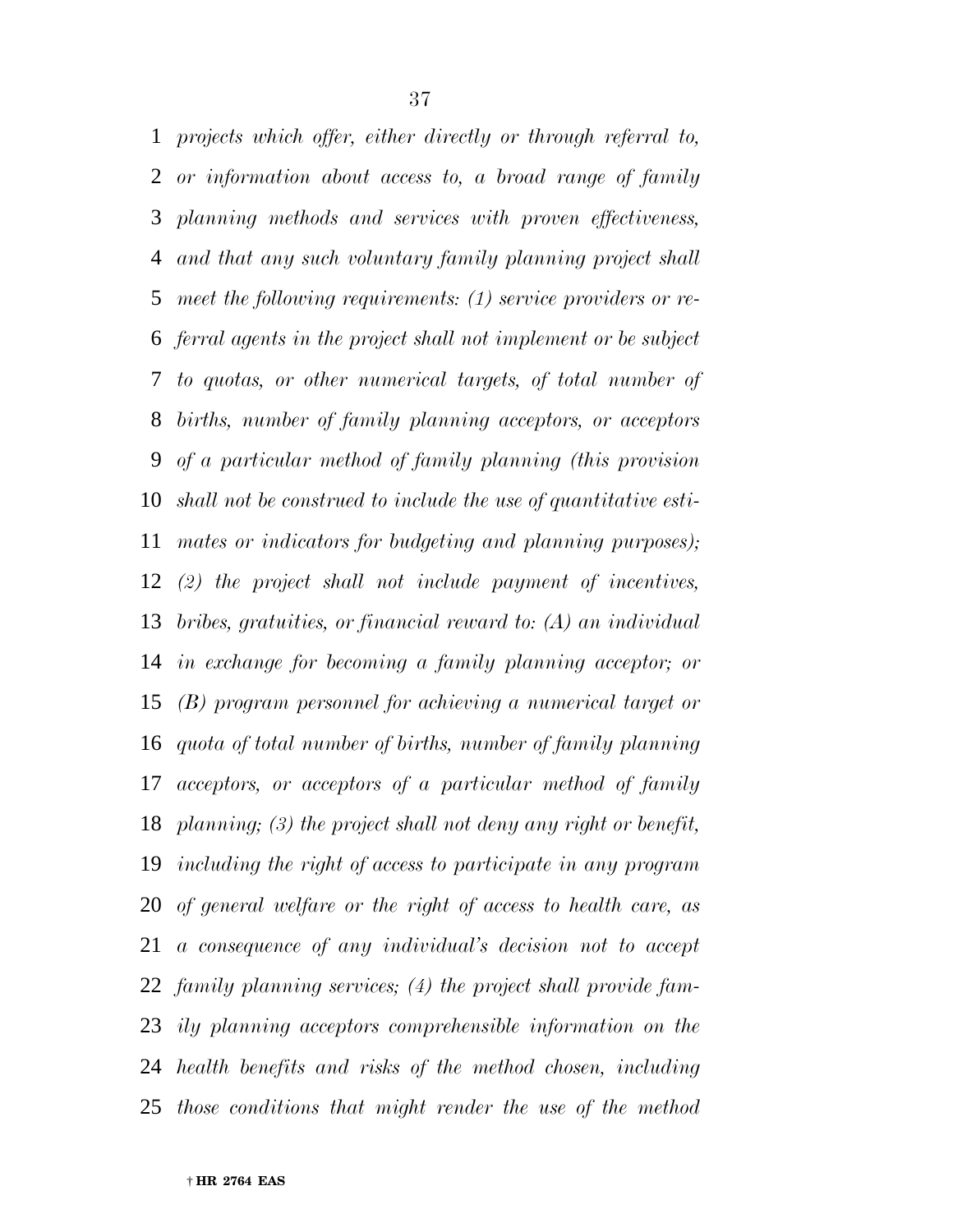*inadvisable and those adverse side effects known to be con- sequent to the use of the method; and (5) the project shall ensure that experimental contraceptive drugs and devices and medical procedures are provided only in the context of a scientific study in which participants are advised of potential risks and benefits; and, not less than 60 days after the date on which the Administrator of the United States Agency for International Development determines that there has been a violation of the requirements contained in para- graph (1), (2), (3), or (5) of this proviso, or a pattern or practice of violations of the requirements contained in para- graph (4) of this proviso, the Administrator shall submit to the Committees on Appropriations a report containing a description of such violation and the corrective action taken by the Agency: Provided further, That in awarding grants for natural family planning under section 104 of the Foreign Assistance Act of 1961 no applicant shall be discriminated against because of such applicant's religious or conscientious commitment to offer only natural family planning; and, additionally, all such applicants shall com- ply with the requirements of the previous proviso: Provided further, That for purposes of this or any other Act author- izing or appropriating funds for foreign operations, export financing, and related programs, the term ''motivate'', as it relates to family planning assistance, shall not be con-*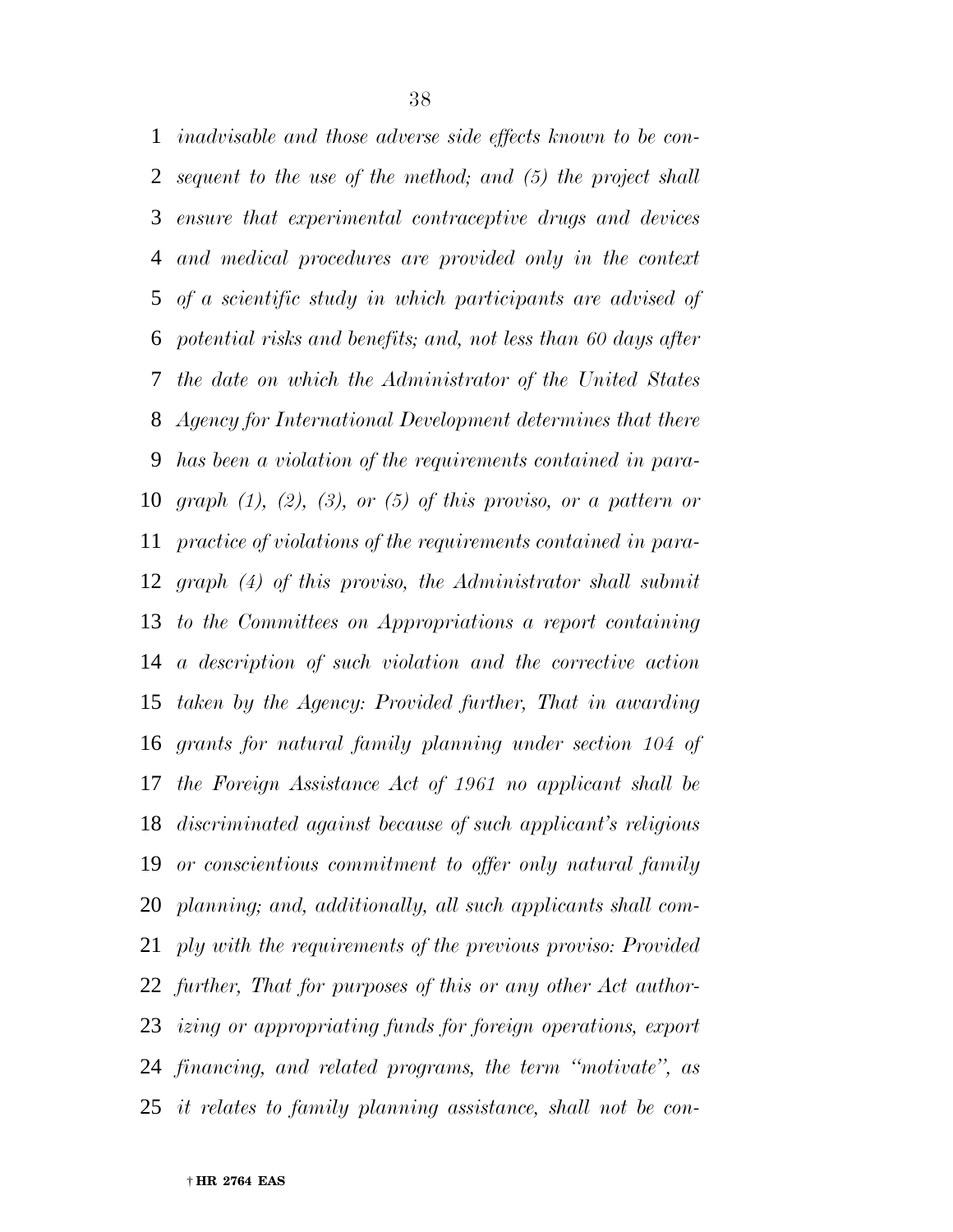*strued to prohibit the provision, consistent with local law, of information or counseling about all pregnancy options: Provided further, That to the maximum extent practicable, taking into consideration cost, timely availability, and best health practices, funds appropriated in this Act or prior appropriations Acts that are made available for condom procurement should be made available only for the procure- ment of condoms manufactured in the United States: Pro- vided further, That information provided about the use of condoms as part of projects or activities that are funded from amounts appropriated by this Act shall be medically accurate and shall include the public health benefits and failure rates of such use.*

 *Of the funds appropriated under this heading, for nec- essary expenses to carry out the provisions of the Foreign Assistance Act of 1961 for the prevention, treatment, and control of, and research on, HIV/AIDS, including for chil- dren displaced or orphaned by AIDS, \$5,050,000,000, to remain available until expended, of which \$550,000,000 shall be made available, notwithstanding any other provi- sion of law, except for the United States Leadership Against HIV/AIDS, Tuberculosis and Malaria Act of 2003 (Public Law 108–25) for a United States contribution to the Global Fund to Fight AIDS, Tuberculosis and Malaria, and shall be expended at the minimum rate necessary to make timely*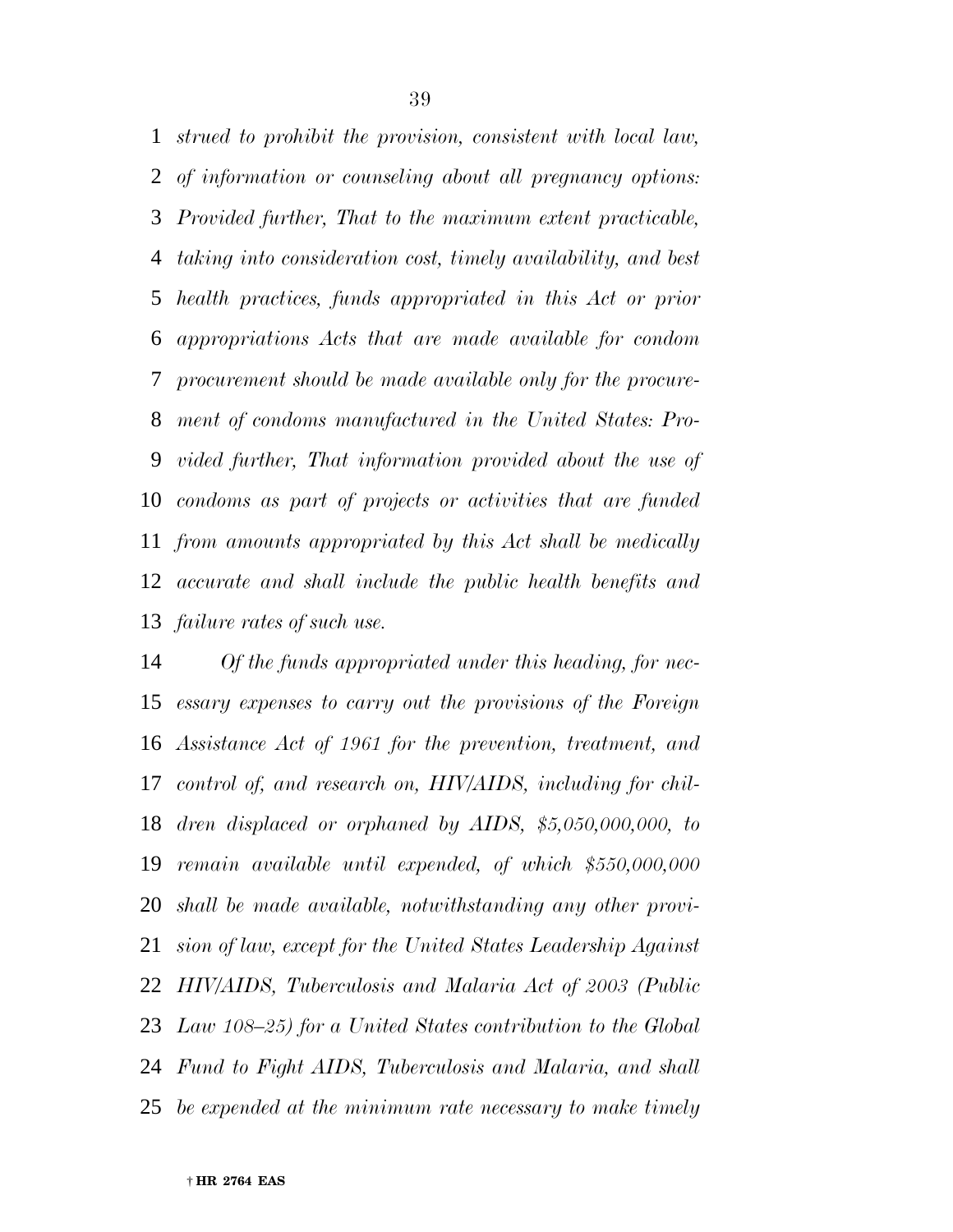*payment for projects and activities: Provided, That up to 5 percent of the aggregate amount of funds made available to the Global Fund in fiscal year 2008 may be made avail- able to the United States Agency for International Develop- ment for technical assistance related to the activities of the Global Fund: Provided further, That of the funds appro- priated by this paragraph, up to \$13,000,000 may be made available, in addition to amounts otherwise available for such purposes, for administrative expenses of the Office of the Global AIDS Coordinator: Provided further, That the Global AIDS Coordinator shall include in each country operational plan for fiscal year 2008 a health workforce strategy for meeting HIV/AIDS goals without reducing the capacity of the country to meet other health needs, particu- larly child survival and maternal health: Provided further, That of the funds appropriated by this paragraph, not less than \$45,000,000 shall be made available to support the de- velopment of microbicides as a means for combating HIV/ AIDS, and not less than \$40,000,000 shall be made avail- able for a United States contribution to UNAIDS: Provided further, That funds made available under this heading shall be made available notwithstanding the second sentence of section 403(a) of Public Law 108–25.*

## *DEVELOPMENT ASSISTANCE*

 † **HR 2764 EAS** *For necessary expenses to carry out the provisions of sections 103, 105, 106, and sections 251 through 255, and*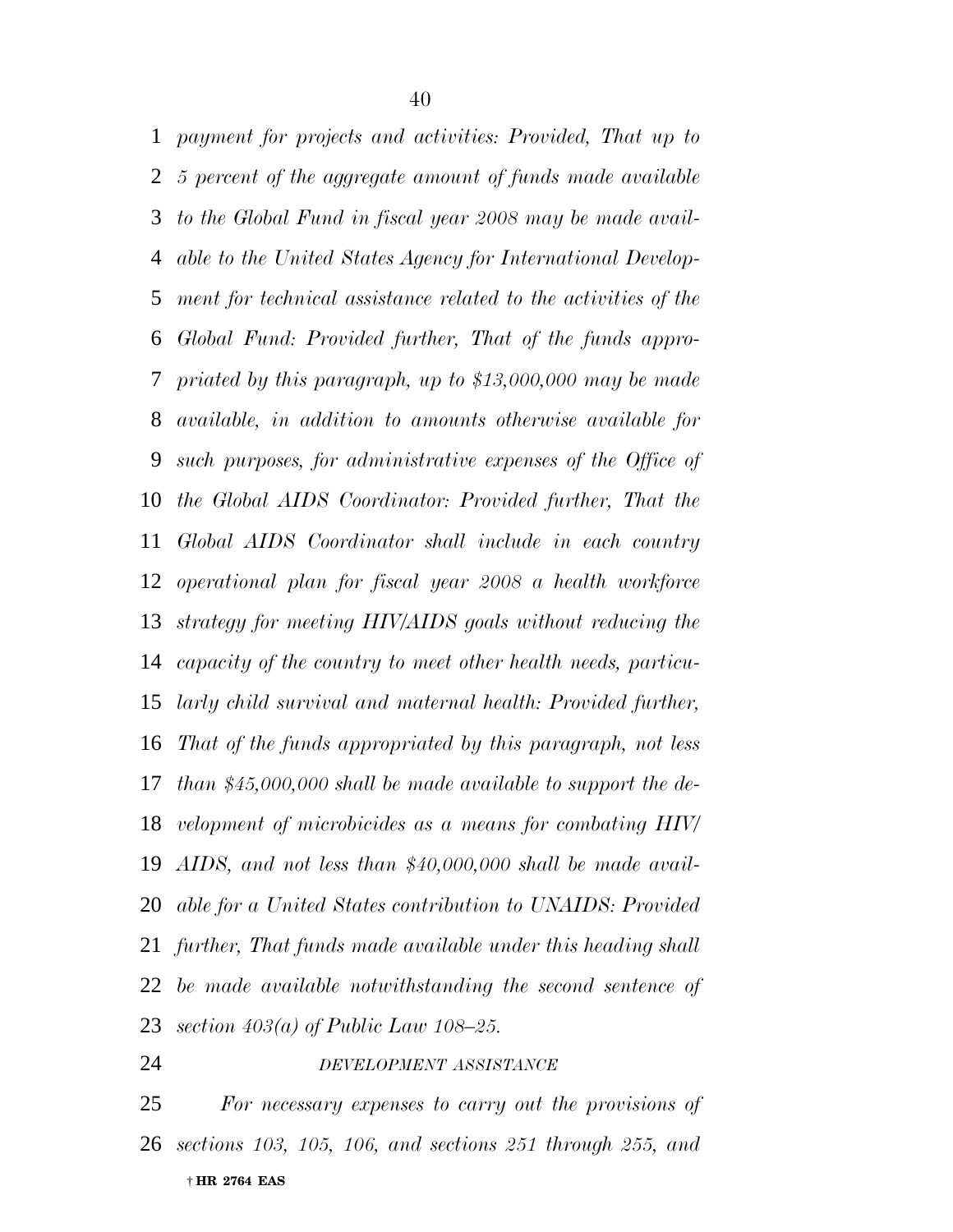*chapter 10 of part I of the Foreign Assistance Act of 1961, \$1,455,000,000, to remain available until September 30, 2009: Provided, That of the funds appropriated under this heading that are made available for assistance programs for displaced and orphaned children and victims of war, not to exceed \$43,000, in addition to funds otherwise avail- able for such purposes, may be used to monitor and provide oversight of such programs: Provided further, That of the funds appropriated by this Act, not less than \$250,000,000 shall be made available for microenterprise and micro- finance development programs for the poor, especially women: Provided further, That of the funds appropriated under this heading, not less than \$29,000,000 shall be made available for Collaborative Research Support Programs: Provided further, That of the funds appropriated under this heading, \$750,000 shall be made available to implement 7 U.S.C. section 1736g–2(a)(2)(C) to improve food aid prod- uct quality and nutrient delivery: Provided further, That of the funds appropriated under this heading, not less than \$22,000,000 should be made available for the American Schools and Hospitals Abroad program: Provided further, That of the funds appropriated under this heading, \$12,000,000 should be made available for cooperative devel- opment programs within the Office of Private and Vol-untary Cooperation: Provided further, That of the funds ap-*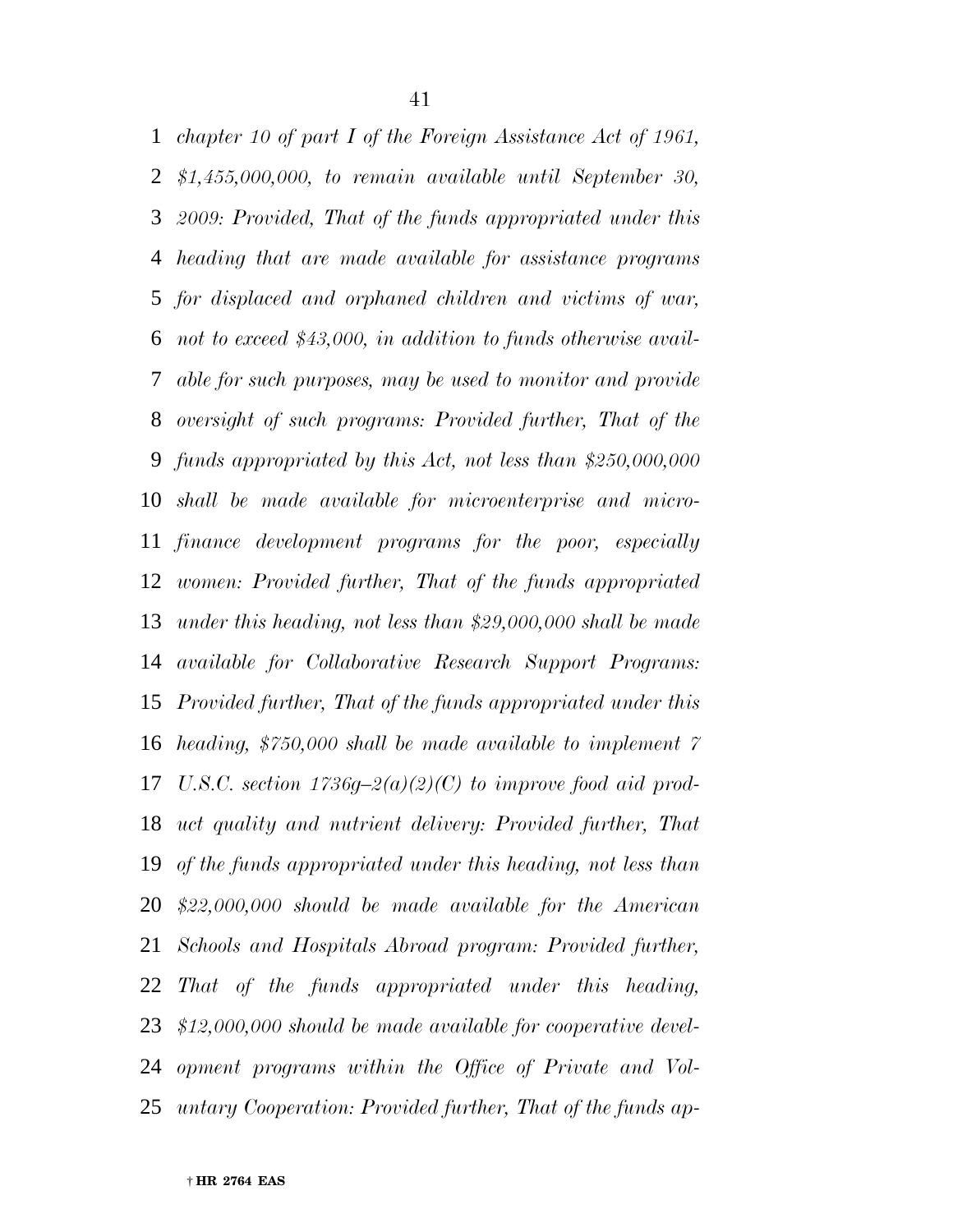*propriated in this Act, not less than \$300,000,000 shall be made available for safe drinking water and sanitation sup- ply projects only to implement the Senator Paul Simon Water for the Poor Act of 2005 (Public Law 109–121), of which not less than \$125,000,000 should be made available for such projects in Africa including drilling wells in north- ern Niger, Mali and elsewhere in the African Sahel region. INTERNATIONAL DISASTER ASSISTANCE*

 *For necessary expenses to carry out the provisions of section 491 of the Foreign Assistance Act of 1961 for inter- national disaster relief, rehabilitation, and reconstruction assistance, \$322,350,000, to remain available until ex- pended, of which \$20,000,000 should be for famine preven-tion and relief.*

### *TRANSITION INITIATIVES*

 † **HR 2764 EAS** *For necessary expenses for international disaster reha- bilitation and reconstruction assistance pursuant to section 491 of the Foreign Assistance Act of 1961, \$50,000,000, to remain available until expended, to support transition to democracy and to long-term development of countries in cri- sis: Provided, That such support may include assistance to develop, strengthen, or preserve democratic institutions and processes, revitalize basic infrastructure, and foster the peaceful resolution of conflict: Provided further, That the United States Agency for International Development shall submit a report to the Committees on Appropriations at*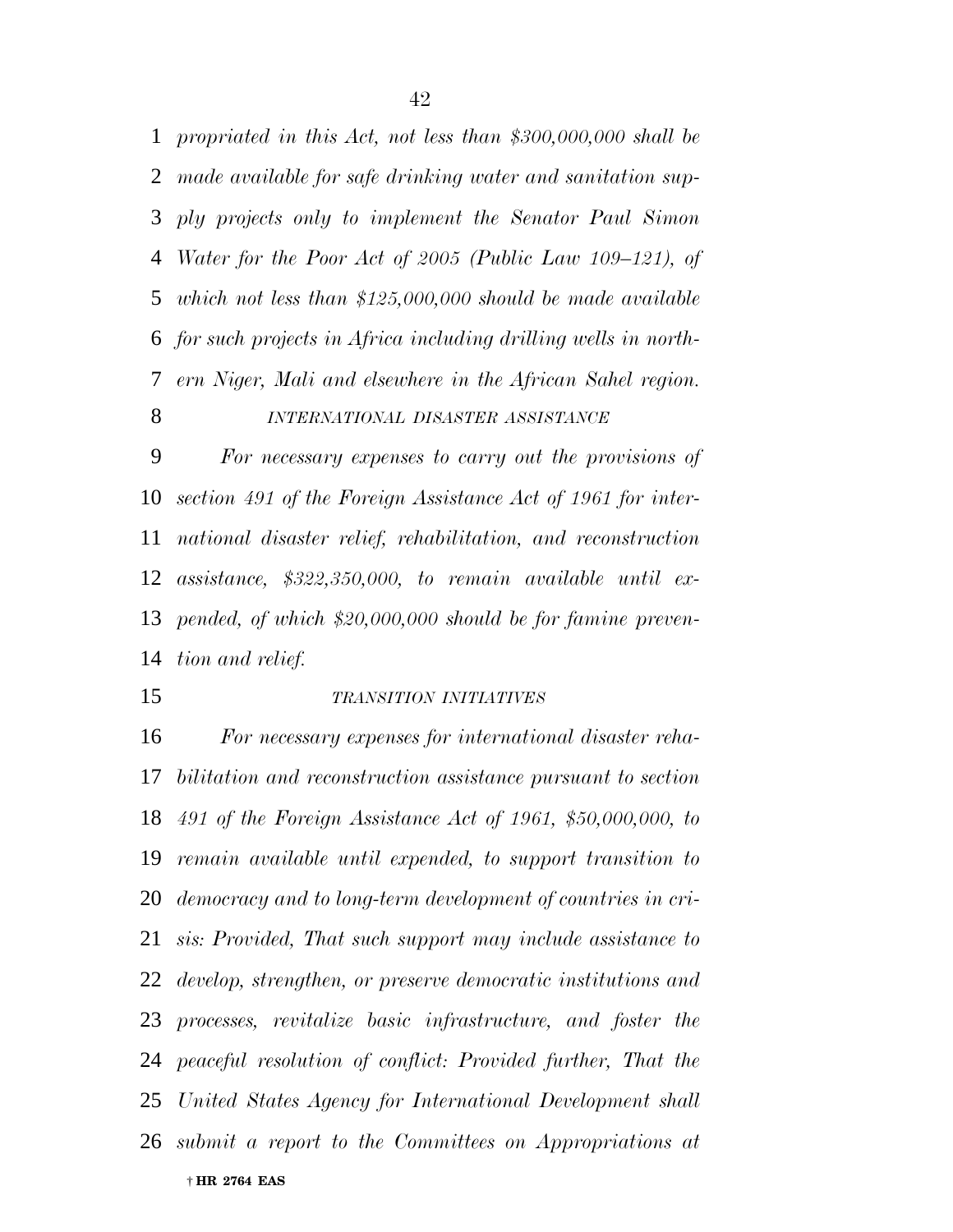*least 5 days prior to beginning a new program of assist- ance: Provided further, That if the President determines that it is important to the national interests of the United States to provide transition assistance in excess of the amount appropriated under this heading, up to \$15,000,000 of the funds appropriated by this Act to carry out the provisions of part I of the Foreign Assistance Act of 1961 may be used for purposes of this heading and under the authorities applicable to funds appropriated under this heading: Provided further, That funds made available pur- suant to the previous proviso shall be made available subject to prior consultation with the Committees on Appropria-tions.*

- *DEVELOPMENT CREDIT AUTHORITY*
- *(INCLUDING TRANSFER OF FUNDS)*

 † **HR 2764 EAS** *For the cost of direct loans and loan guarantees pro- vided by the United States Agency for International Devel- opment, as authorized by sections 256 and 635 of the For- eign Assistance Act of 1961, up to \$21,000,000 may be de- rived by transfer from funds appropriated by this Act to carry out part I of such Act and under the heading ''Assist- ance for Eastern Europe and the Baltic States'': Provided, That such funds shall be made available only for micro and small enterprise programs, urban programs, and other pro- grams which further the purposes of part I of the Act: Pro-vided further, That such costs, including the cost of modi-*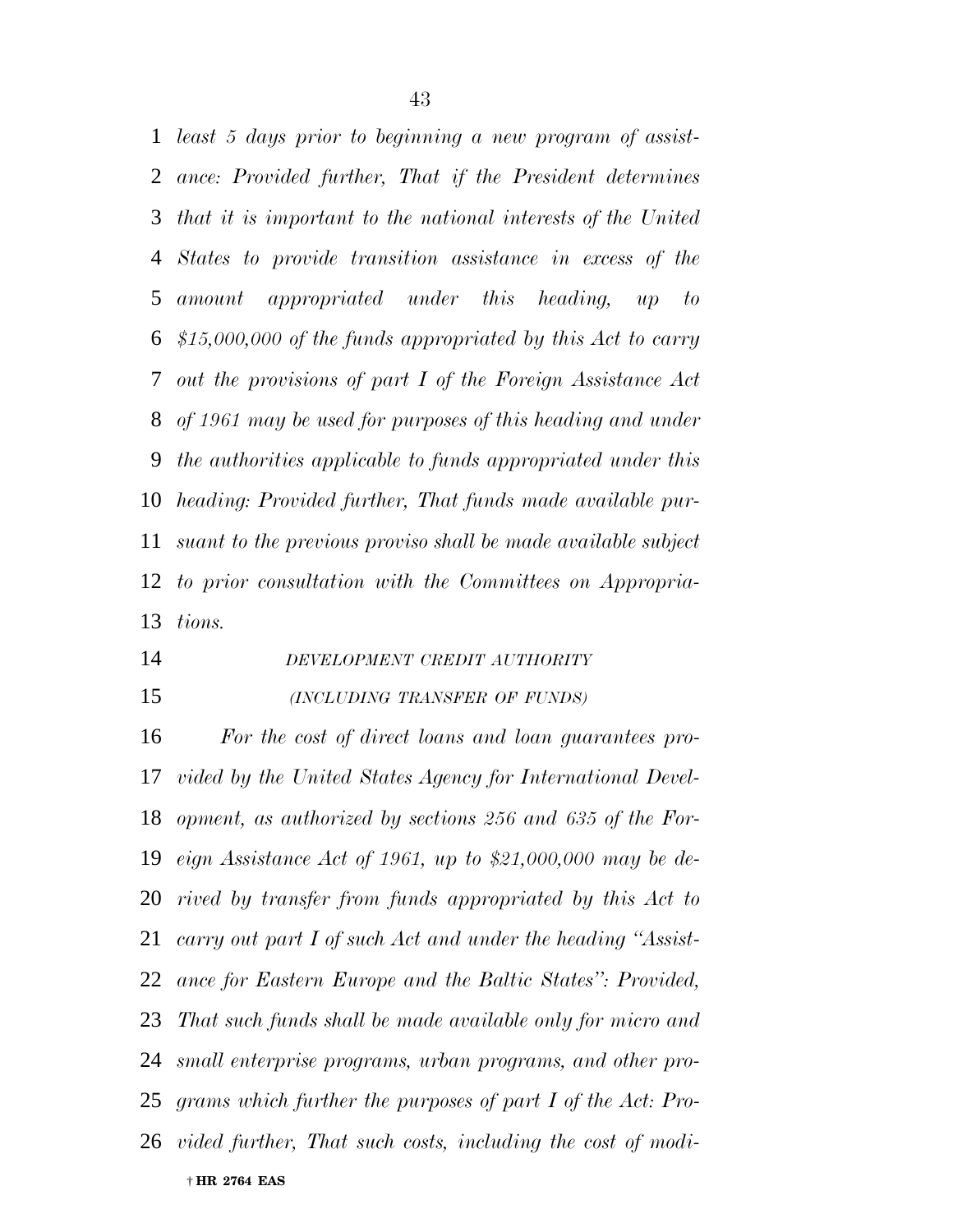*fying such direct and guaranteed loans, shall be as defined in section 502 of the Congressional Budget Act of 1974, as amended: Provided further, That funds made available by this paragraph may be used for the cost of modifying any such guaranteed loans under this Act or prior Acts, and funds used for such costs shall be subject to the regular noti- fication procedures of the Committees on Appropriations: Provided further, That the provisions of section 107A(d) (relating to general provisions applicable to the Develop- ment Credit Authority) of the Foreign Assistance Act of 1961, as contained in section 306 of H.R. 1486 as reported by the House Committee on International Relations on May 9, 1997, shall be applicable to direct loans and loan guaran- tees provided under this heading: Provided further, That these funds are available to subsidize total loan principal, any portion of which is to be guaranteed, of up to \$700,000,000.*

 *In addition, for administrative expenses to carry out credit programs administered by the United States Agency for International Development, \$8,920,000, which may be transferred to and merged with the appropriation for Oper- ating Expenses of the United States Agency for Inter- national Development: Provided, That funds made avail- able under this heading shall remain available until Sep-tember 30, 2010.*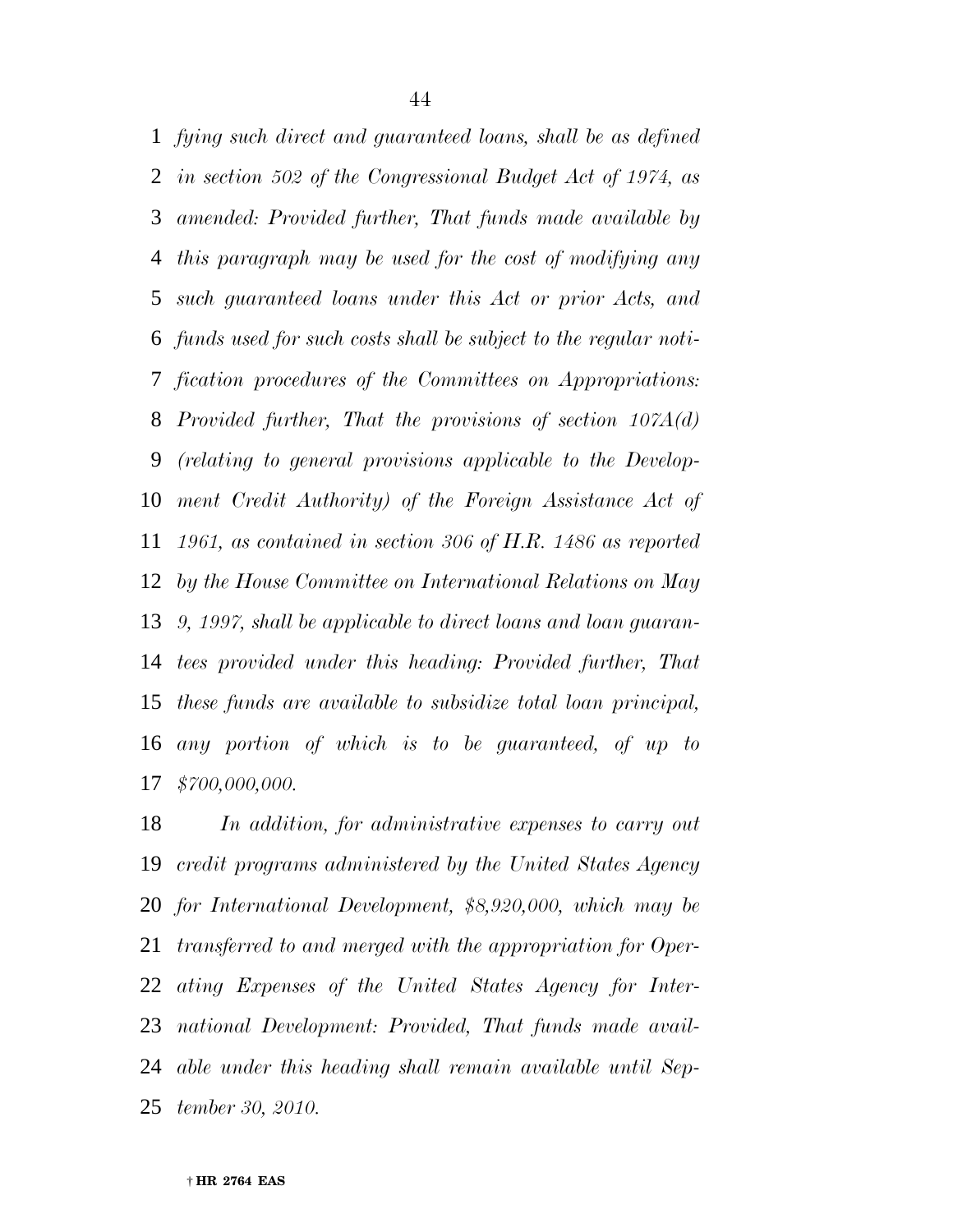| OPERATING EXPENSES OF THE UNITED STATES AGENCY |  |
|------------------------------------------------|--|
|------------------------------------------------|--|

# *FOR INTERNATIONAL DEVELOPMENT*

## *(INCLUDING TRANSFER OF FUNDS)*

 † **HR 2764 EAS** *For necessary expenses to carry out the provisions of section 667 of the Foreign Assistance Act of 1961, \$645,700,000, of which up to \$25,000,000 may remain available until September 30, 2009: Provided, That none of the funds appropriated under this heading and under the heading ''Capital Investment Fund'' may be made available to finance the construction (including architect and engineering services), purchase, or long-term lease of offices for use by the United States Agency for International Development, unless the Administrator has identified such proposed construction (including architect and engineering services), purchase, or long-term lease of offices in a report submitted to the Committees on Appropriations at least 15 days prior to the obligation of these funds for such purposes: Provided further, That the previous proviso shall not apply where the total cost of construction (including architect and engineering services), purchase, or long-term lease of offices does not exceed \$1,000,000: Provided further, That contracts or agreements entered into with funds appropriated under this heading may entail commitments for the expenditure of such funds through fiscal year 2009: Provided further, That any decision to open a new overseas mission or office of the United States Agency for International Development*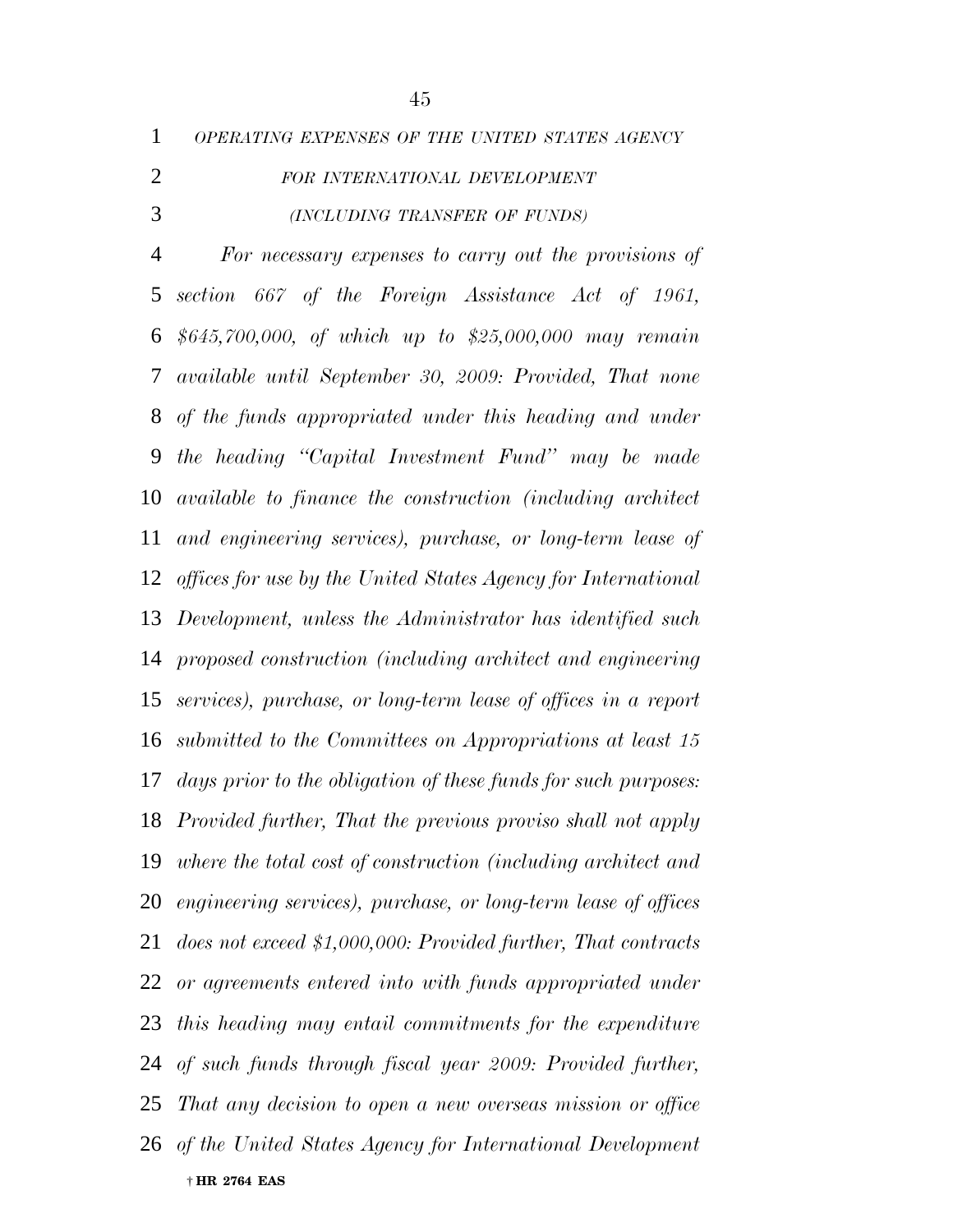*or, except where there is a substantial security risk to mis- sion personnel, to close or significantly reduce the number of personnel of any such mission or office, shall be subject to the regular notification procedures of the Committees on Appropriations: Provided further, That the authority of sec- tions 610 and 109 of the Foreign Assistance Act of 1961 may be exercised by the Secretary of State to transfer funds appropriated to carry out chapter 1 of part I of such Act to ''Operating Expenses of the United States Agency for International Development'' in accordance with the provi-sions of those sections.*

## *CAPITAL INVESTMENT FUND*

 *For necessary expenses for overseas construction and related costs, and for the procurement and enhancement of information technology and related capital investments, pursuant to section 667 of the Foreign Assistance Act of 1961, \$90,508,000, to remain available until expended: Pro- vided, That this amount is in addition to funds otherwise available for such purposes: Provided further, That funds appropriated under this heading shall be available for obli- gation only pursuant to the regular notification procedures of the Committees on Appropriations: Provided further, That of the funds appropriated under this heading, not to exceed \$75,144,500 may be made available for the purposes of implementing the Capital Security Cost Sharing Pro-gram.*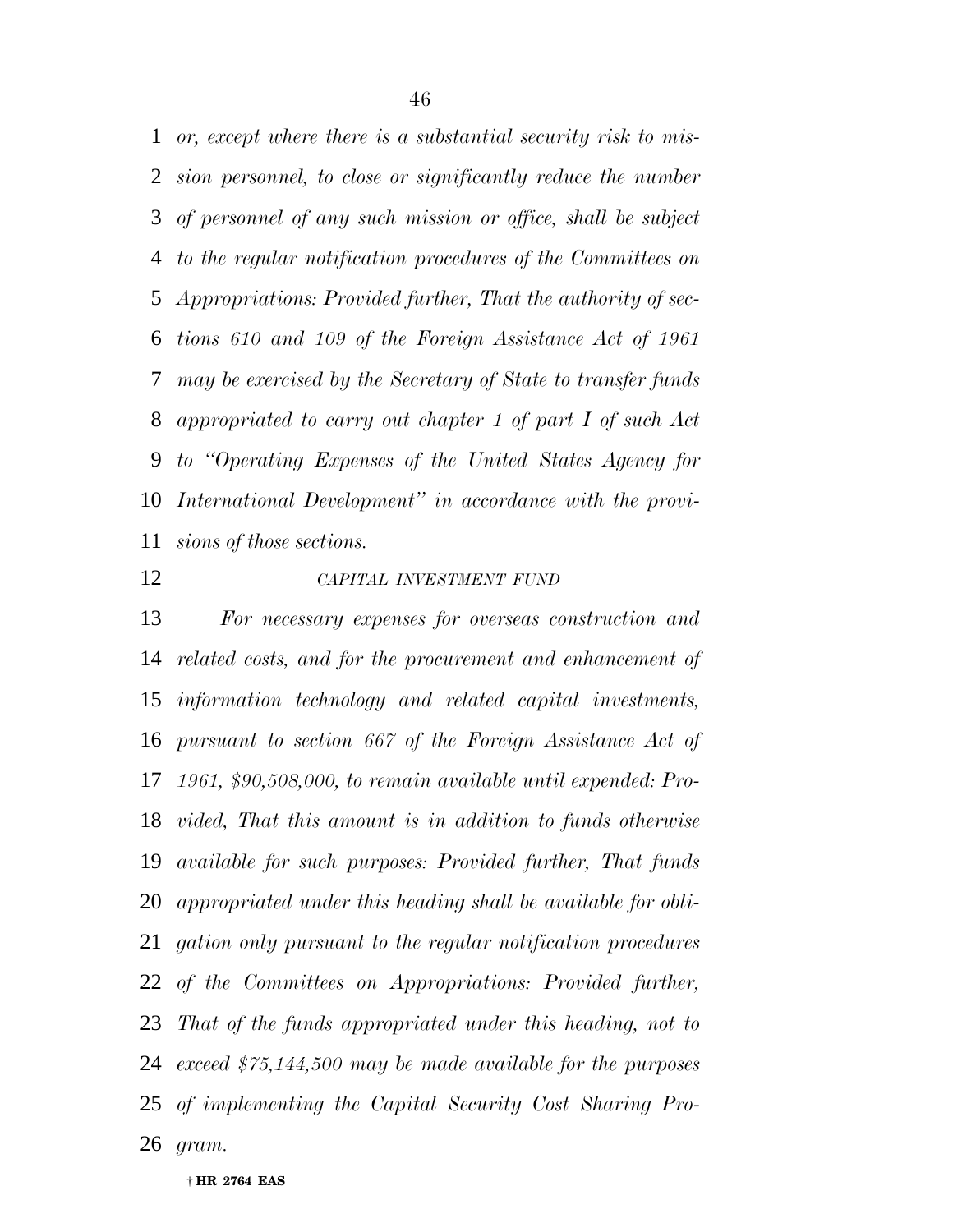|  | 1 OPERATING EXPENSES OF THE UNITED STATES AGENCY |  |  |  |
|--|--------------------------------------------------|--|--|--|
|  | 2 FOR INTERNATIONAL DEVELOPMENT OFFICE OF IN-    |  |  |  |
|  | 3 SPECTOR GENERAL                                |  |  |  |

 *For necessary expenses to carry out the provisions of section 667 of the Foreign Assistance Act of 1961, \$38,000,000, to remain available until September 30, 2009, which sum shall be available for the Office of the Inspector General of the United States Agency for International De-velopment.*

 *OTHER BILATERAL ECONOMIC ASSISTANCE ECONOMIC SUPPORT FUND*

*(INCLUDING TRANSFER OF FUNDS)*

 † **HR 2764 EAS** *For necessary expenses to carry out the provisions of chapter 4 of part II of the Foreign Assistance Act of 1961, \$3,015,000,000, to remain available until September 30, 2009: Provided, That funds appropriated under this head- ing that are available for Egypt shall be provided with the understanding that Egypt will undertake significant eco- nomic and democratic reforms which are additional to those which were undertaken in previous fiscal years, including the benchmarks accompanying the ''Financial Sector Re- form Memorandum of Understanding'' dated March 20, 2005: Provided further, That with respect to the provision of assistance for Egypt for democracy, human rights and governance activities, the organizations implementing such assistance and the specific nature of that assistance shall*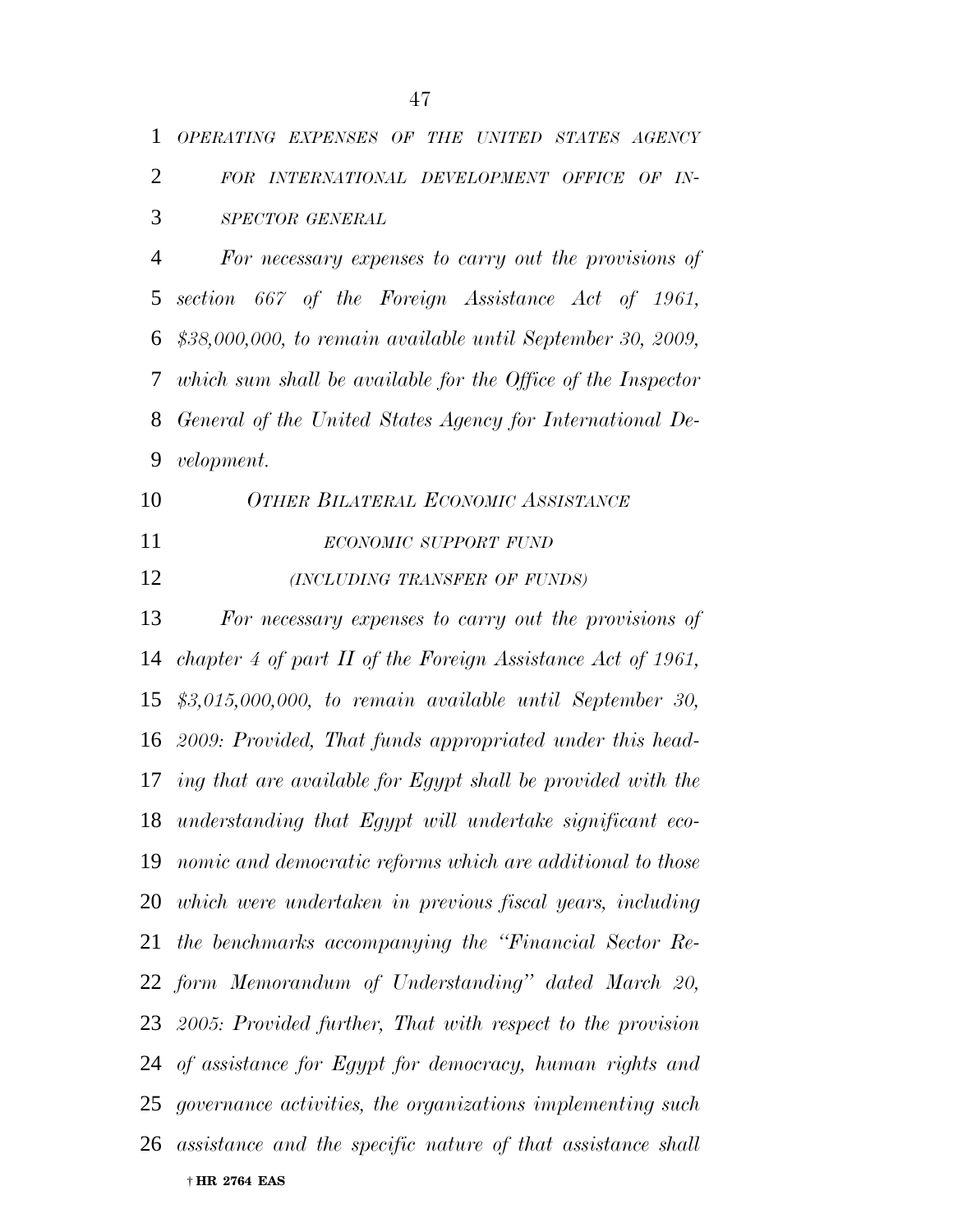*not be subject to the prior approval by the Government of Egypt: Provided further, That of the funds appropriated under this heading that are available for assistance for Egypt, not less than \$15,000,000 should be made available for democracy, human rights and governance programs and not less than \$50,000,000 should be used for education pro- grams, of which not less than \$10,000,000 should be made available for scholarships for Egyptian students with high financial need to attend United States accredited institu- tions of higher education in Egypt: Provided further, That funds appropriated under this heading that are available for assistance for Cyprus should be used only for scholar- ships, administrative support of the scholarship program, bicommunal projects, and measures aimed at reunification of the island and designed to reduce tensions and promote peace and cooperation between the two communities on Cy- prus: Provided further, That of the funds appropriated under this heading, \$363,547,000 shall be made available for assistance for Jordan: Provided further, That of the funds appropriated under this heading, \$75,000,000 shall be made available for assistance for the West Bank and Gaza, of which not to exceed \$2,000,000 may be used for administrative expenses of the United States Agency for International Development, in addition to funds otherwise available for such purposes, to carry out programs in the*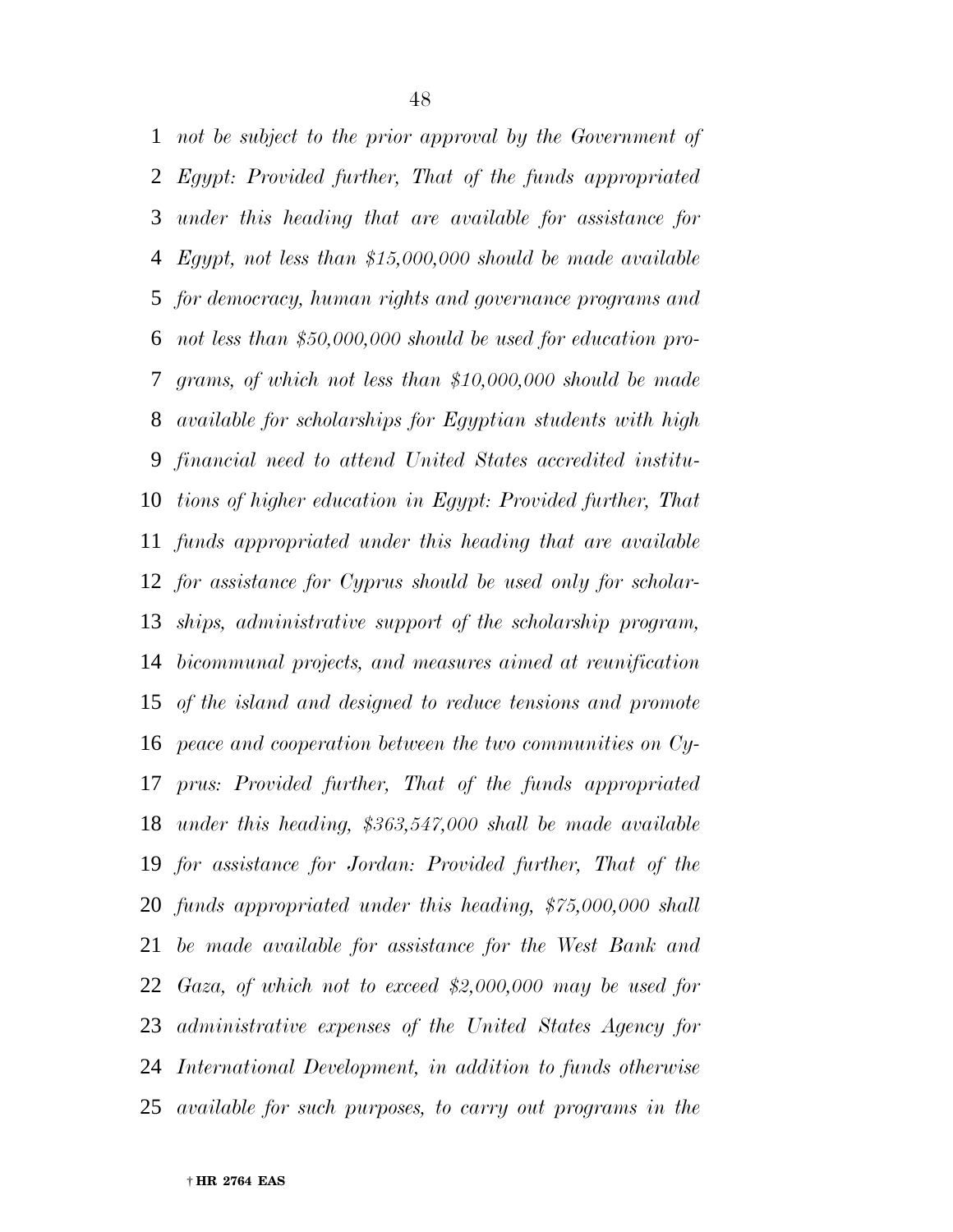*West Bank and Gaza: Provided further, That of the funds appropriated under this heading, not less than \$30,000,000 shall be made available for assistance for the Philippines and not less than \$10,700,000 shall be made available for assistance for Vietnam: Provided further, That \$45,000,000 of the funds appropriated under this heading shall be made available for assistance for Lebanon, of which not less than \$10,000,000 should be made available for scholarships and direct support of United States educational institutions in Lebanon, and of which not less than \$500,000 shall be made available to the United States Forest Service for forest man- agement and wildlife conservation programs in Lebanon: Provided further, That of the funds appropriated under this heading, not less than \$5,000,000 shall be made available for the fund established by section 2108 of Public Law 109– 13: Provided further, That of the funds appropriated under this heading, \$3,000,000 shall be made available for pro- grams to promote democracy and human rights in North Korea: Provided further, That of the funds appropriated under this heading for assistance for Cambodia, \$15,000,000 shall be made available to support, democracy, the rule of law, and human rights in Cambodia, including assistance for democratic political parties: Provided further, That notwithstanding any other provision of law, funds ap-propriated under this heading may be made available for*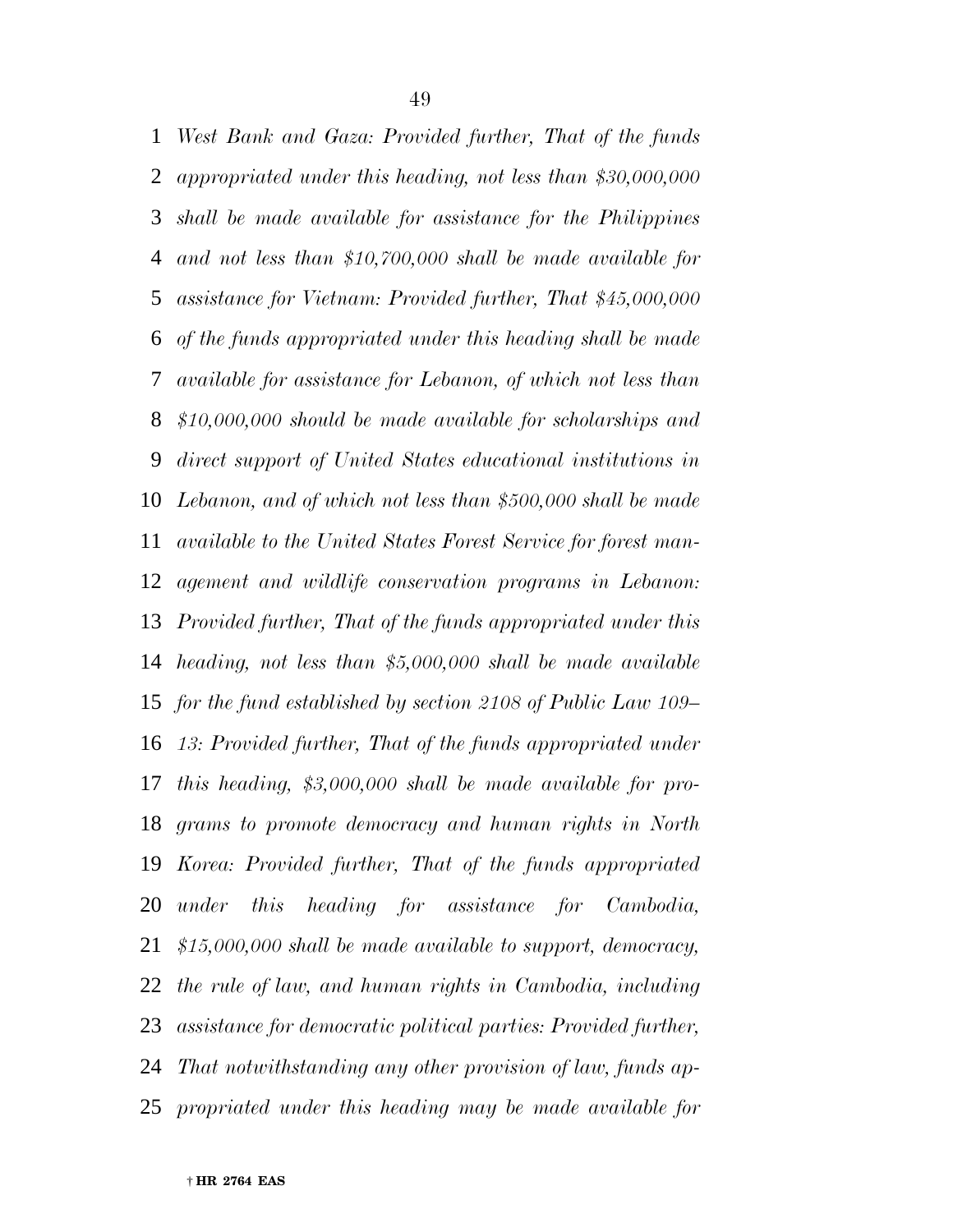*programs and activities in the Central Highlands of Viet- nam: Provided further, That of the funds appropriated under this heading for the Middle East Partnership Initia- tive, not less than \$5,000,000 shall be made available to rescue Iraqi scholars: Provided further, That of the funds appropriated under this heading that are available for as- sistance for the Democratic Republic of Timor-Leste, up to \$1,000,000 may be available for administrative expenses of the United States Agency for International Development in addition to amounts otherwise made available for such pur- poses: Provided further, That of the funds appropriated under this heading, not less than \$12,000,000 shall be made available for a United States contribution to the Special Court for Sierra Leone, not less than \$3,000,000 shall be made available for a United States contribution to the Ex- tractive Industries Transparency Initiative Trust Fund, not less than \$3,000,000 shall be made available to support implementation of the Kimberley Process Certification Scheme with an emphasis on support for regional efforts to combat cross-border smuggling and for monitoring by civil society groups, not less than \$4,000,000 should be made available for a United States contribution to the International Commission Against Impunity in Guate- mala, not less than \$2,500,000 shall be made available for East Asia and Pacific Environmental Initiatives, and not*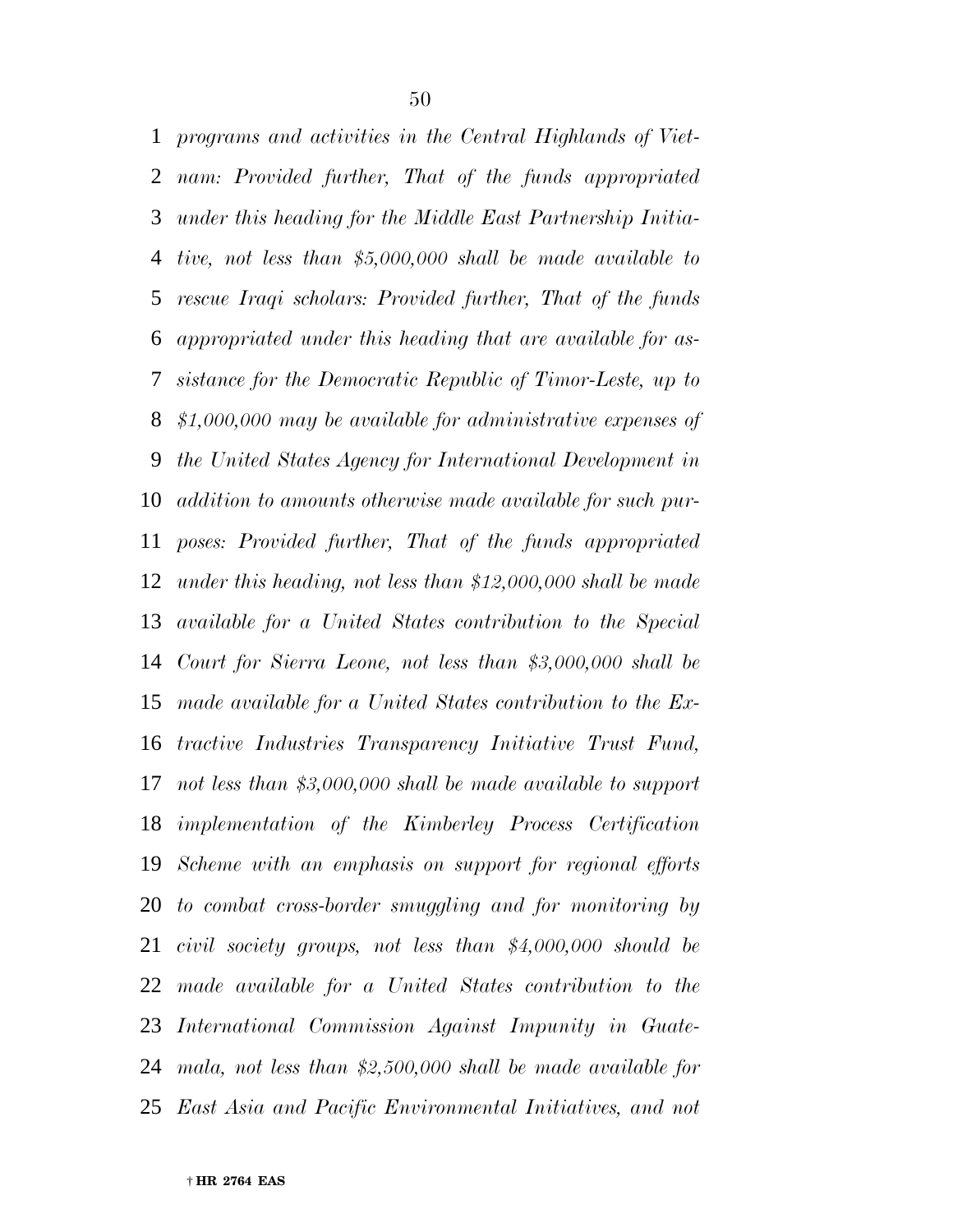*less than \$5,000,000 shall be made available for programs to protect biodiversity in Colombia's national parks and in- digenous reserves: Provided further, That funds appro- priated under this heading that are made available for a Middle East Financing Facility, Middle East Enterprise Fund, or any other similar entity in the Middle East shall be subject to the regular notification procedures of the Com- mittees on Appropriations: Provided further, That of the funds appropriated under this heading, not less than \$10,000,000 shall be made available for labor and environ- mental capacity building activities relating to the free trade agreements with the countries of Central America and the Dominican Republic: Provided further, That of the funds appropriated under this heading, \$45,700,000 should be made available to promote democracy in Cuba, and to as- sist the pro-democracy movement in Cuba: Provided fur- ther, That of the funds appropriated under this heading, not less than \$10,000,000 should be made available for (1) programs to locate and identify persons missing as a result of armed conflict, violations of human rights, or natural disasters; (2) to assist governments in meeting their obliga- tions regarding missing persons; and (3) to support inves- tigations and prosecutions related to war crimes, crimes against humanity, genocide and other crimes under inter-national law: Provided further, That of the funds appro-*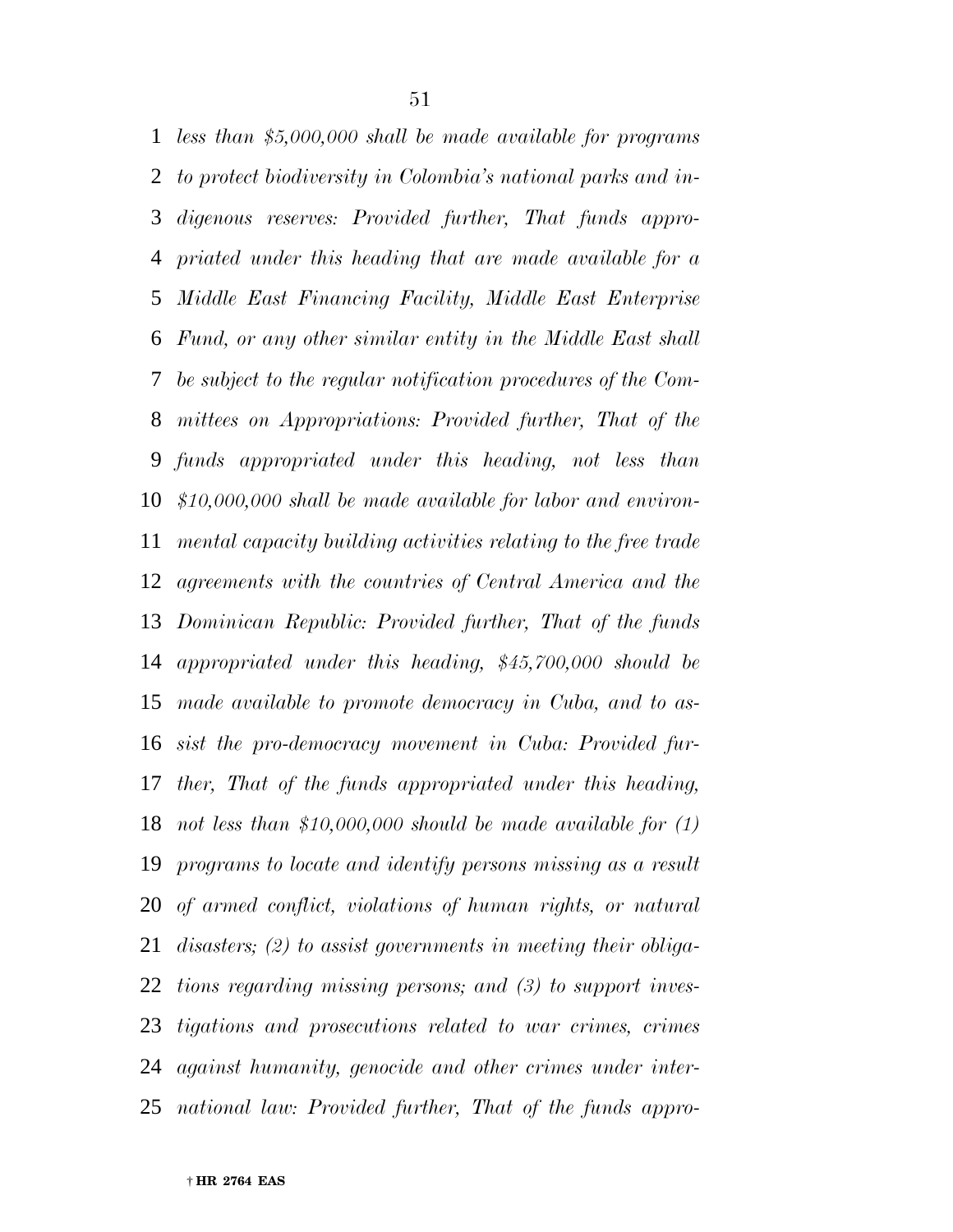*priated under this heading, not more than \$500,000 should be made available for the Department of Energy's National Nuclear Security Administration to support initiatives which bring together public officials and private individ- uals from nations involved in the Six-Party Talks for infor- mal discussions on resolving the North Korea nuclear issue. ASSISTANCE FOR EASTERN EUROPE AND THE BALTIC*

#### *STATES*

 *(a) For necessary expenses to carry out the provisions of the Foreign Assistance Act of 1961 and the Support for East European Democracy (SEED) Act of 1989, \$294,568,000, to remain available until September 30, 2009, which shall be available, notwithstanding any other provision of law, for assistance and for related programs for Eastern Europe and the Baltic States.*

 *(b) Funds appropriated under this heading shall be considered to be economic assistance under the Foreign As- sistance Act of 1961 for purposes of making available the administrative authorities contained in that Act for the use of economic assistance.*

 † **HR 2764 EAS** *(c) The provisions of section 628 of this Act shall apply to funds appropriated under this heading: Provided, That notwithstanding any provision of this or any other Act, in- cluding provisions in this subsection regarding the applica- tion of section 628 of this Act, local currencies generated by, or converted from, funds appropriated by this Act and*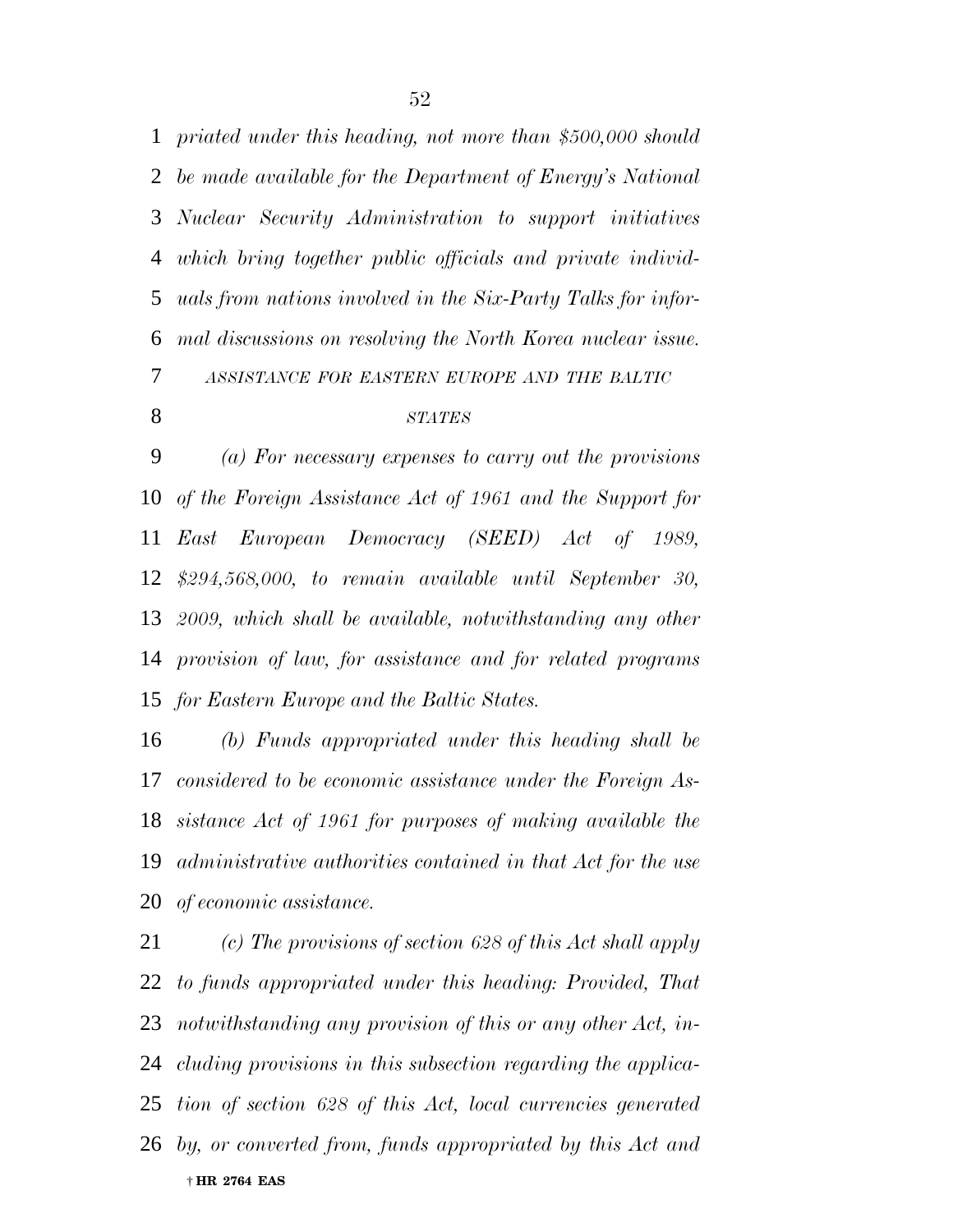*by previous appropriations Acts and made available for the economic revitalization program in Bosnia may be used in Eastern Europe and the Baltic States to carry out the pro- visions of the Foreign Assistance Act of 1961 and the Sup- port for East European Democracy (SEED) Act of 1989. ASSISTANCE FOR THE INDEPENDENT STATES OF THE FORMER SOVIET UNION*

 † **HR 2764 EAS** *For necessary expenses to carry out the provisions of chapters 11 and 12 of part I of the Foreign Assistance Act of 1961 and the FREEDOM Support Act, for assistance for the Independent States of the former Soviet Union and for related programs, \$401,885,000, to remain available until September 30, 2009: Provided, That the provisions of such chapters shall apply to funds appropriated by this paragraph: Provided further, That funds made available for the Southern Caucasus region may be used, notwith- standing any other provision of law, for confidence-building measures and other activities in furtherance of the peaceful resolution of regional conflicts, especially those in the vicin- ity of Abkhazia and Nagorno-Karabagh: Provided further, That of the funds appropriated under this heading, not less than \$8,000,000 shall be made available for humanitarian, conflict mitigation, human rights, civil society, and relief and recovery assistance for Chechnya, Ingushetia, Dage- stan, and North Ossetia-Alania in the North Caucasus: Pro-vided further, That of the funds appropriated under this*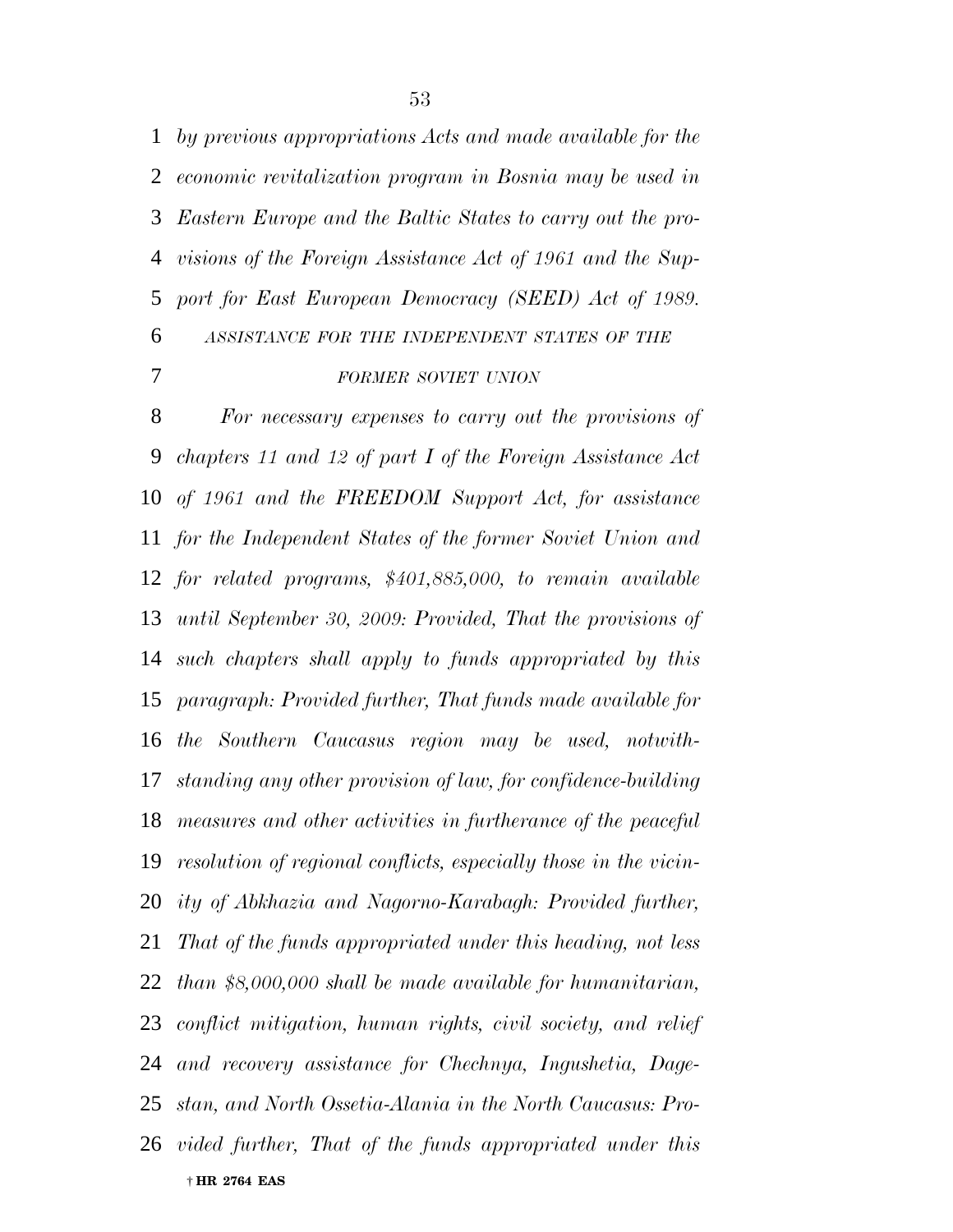*heading that are available for assistance for Russia, not less than \$500,000 shall be made available to the United States Forest Service for forest management and wildlife conserva- tion programs in the Russian Far East: Provided further, That notwithstanding any other provision of law, funds ap- propriated under this heading in this Act or prior Acts making appropriations for foreign operations, export fi- nancing, and related programs, that are made available pursuant to the provisions of section 807 of Public Law 102–511 shall be subject to a 6 percent ceiling on adminis-trative expenses.*

*INDEPENDENT AGENCIES*

*INTER-AMERICAN FOUNDATION*

 *For necessary expenses to carry out the functions of the Inter-American Foundation in accordance with the pro- visions of section 401 of the Foreign Assistance Act of 1969, \$22,000,000, to remain available until September 30, 2009. AFRICAN DEVELOPMENT FOUNDATION*

 † **HR 2764 EAS** *For necessary expenses to carry out title V of the Inter- national Security and Development Cooperation Act of 1980, Public Law 96–533, \$30,000,000, to remain available until September 30, 2009: Provided, That funds made available to grantees may be invested pending expenditure for project purposes when authorized by the Board of Direc- tors of the Foundation: Provided further, That interest earned shall be used only for the purposes for which the*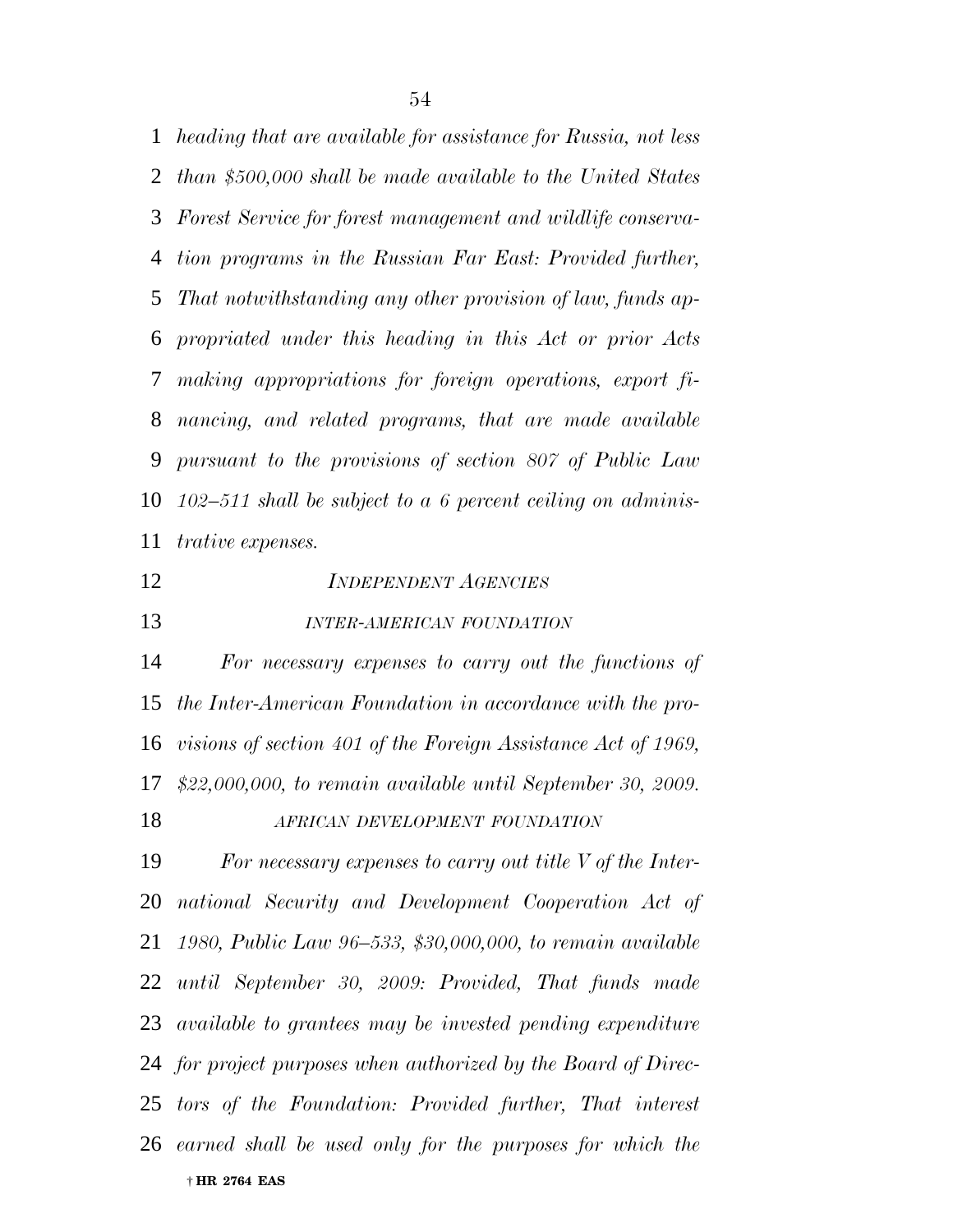*grant was made: Provided further, That notwithstanding section 505(a)(2) of the African Development Foundation Act, (1) in exceptional circumstances the Board of Directors of the Foundation may waive the \$250,000 limitation con- tained in that section with respect to a project and (2) a project may exceed the limitation by up to \$10,000 if the increase is due solely to foreign currency fluctuation: Pro- vided further, That the Foundation shall provide a report to the Committees on Appropriations after each time such waiver authority is exercised.*

#### *PEACE CORPS*

*(INCLUDING TRANSFER OF FUNDS)*

 *For necessary expenses to carry out the provisions of the Peace Corps Act (75 Stat. 612), including the purchase of not to exceed five passenger motor vehicles for adminis- trative purposes for use outside of the United States, \$323,500,000, to remain available until September 30, 2009: Provided, That none of the funds appropriated under this heading shall be used to pay for abortions: Provided further, That the Director may transfer to the Foreign Cur- rency Fluctuations Account, as authorized by 22 U.S.C. 2515, an amount not to exceed \$2,000,000: Provided fur- ther, That funds transferred pursuant to the previous pro- viso may not be derived from amounts made available for Peace Corps overseas operations.*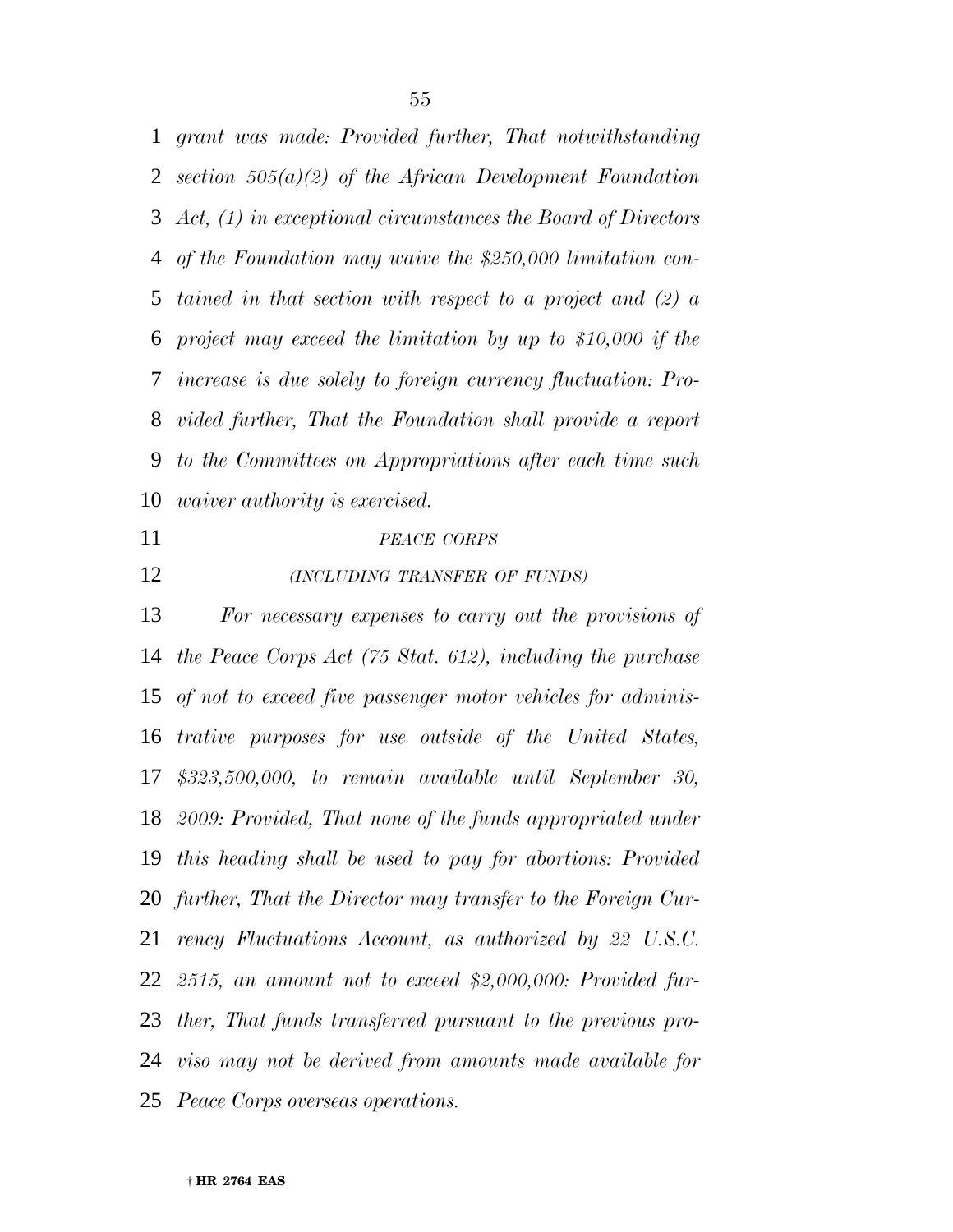### *MILLENNIUM CHALLENGE CORPORATION*

 *For necessary expenses to carry out the provisions of the Millennium Challenge Act of 2003, \$1,200,000,000, to remain available until expended: Provided, That of the funds appropriated under this heading, up to \$75,000,000 may be available for administrative expenses of the Millen- nium Challenge Corporation: Provided further, That up to 10 percent of the funds appropriated under this heading may be made available to carry out the purposes of section 616 of the Millennium Challenge Act of 2003 for candidate countries for fiscal year 2008: Provided further, That none of the funds available to carry out section 616 of such Act may be made available until the Chief Executive Officer of the Millennium Challenge Corporation provides a report to the Committees on Appropriations listing the candidate countries that will be receiving assistance under section 616 of such Act, the level of assistance proposed for each such country, a description of the proposed programs, projects and activities, and the implementing agency or agencies of the United States Government: Provided further, That sec- tion 605(e)(4) of the Millennium Challenge Act of 2003 shall apply to funds appropriated under this heading: Provided further, That funds appropriated under this heading may be made available for a Millennium Challenge Compact en-tered into pursuant to section 609 of the Millennium Chal-*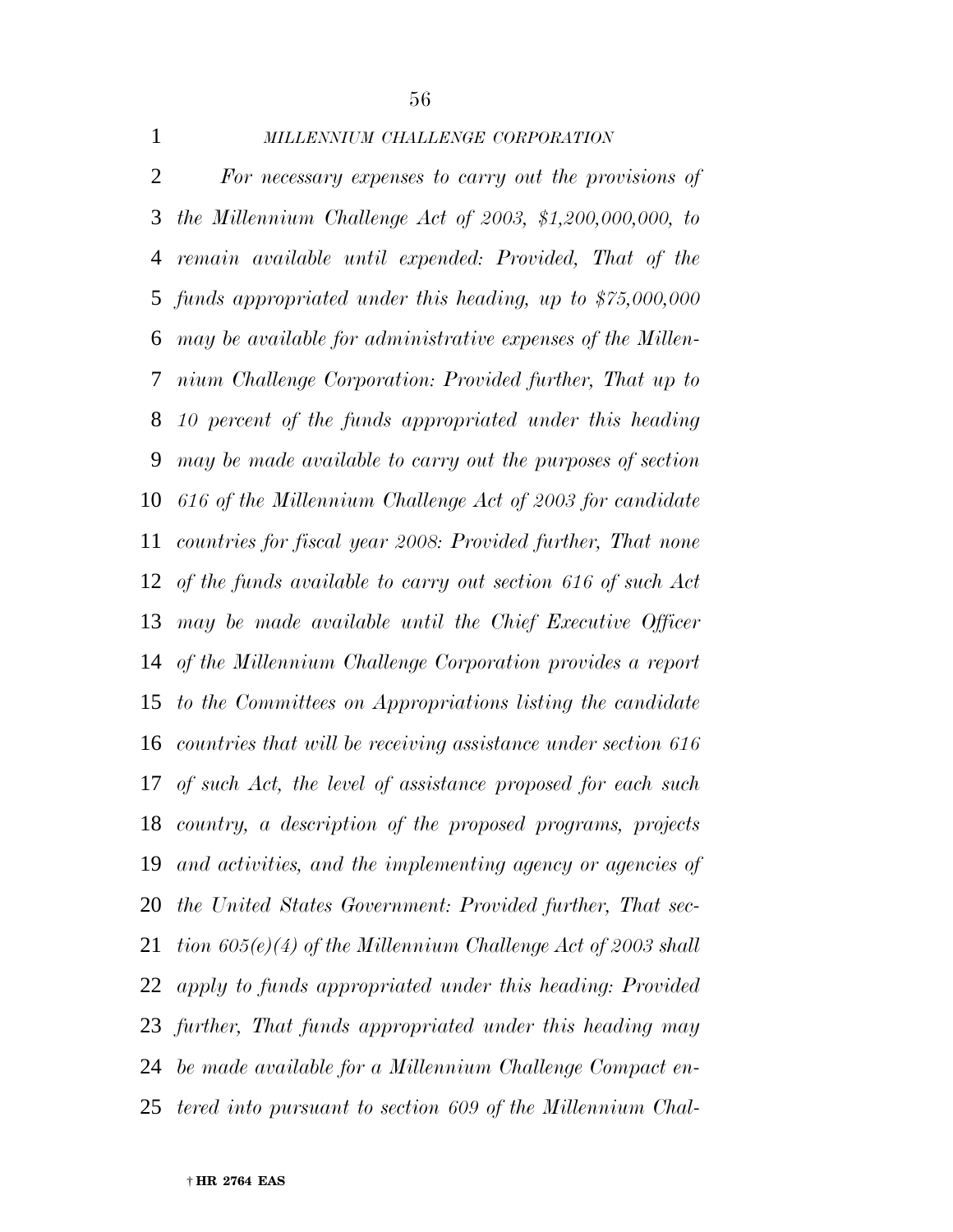*lenge Act of 2003 only if such Compact obligates not more than 50 percent of the entire amount of the United States Government funding anticipated for the duration of the Compact, or contains a commitment to obligate subject to the availability of funds and the mutual agreement of the parties to the Compact to proceed the entire amount of the United States Government funding anticipated for the du-ration of the Compact.*

- *DEPARTMENT OF STATE*
- *DEMOCRACY FUND*

 *(a) For necessary expenses to carry out the provisions of the Foreign Assistance Act of 1961 for the promotion of democracy globally, \$177,000,000, of which the following amounts shall be made available, subject to the regular noti- fication procedures of the Committees on Appropriations, until September 30, 2010—*

 *(1) \$75,000,000 for the Human Rights and De- mocracy Fund of the Bureau of Democracy, Human Rights and Labor, Department of State, of which \$15,000,000 shall be for democracy and rule of law programs in the People's Republic of China, Hong Kong, and Taiwan: Provided, That assistance for Taiwan should be matched from sources other than the United States Government: Provided further, That \$10,000,000 shall be made available for programs and*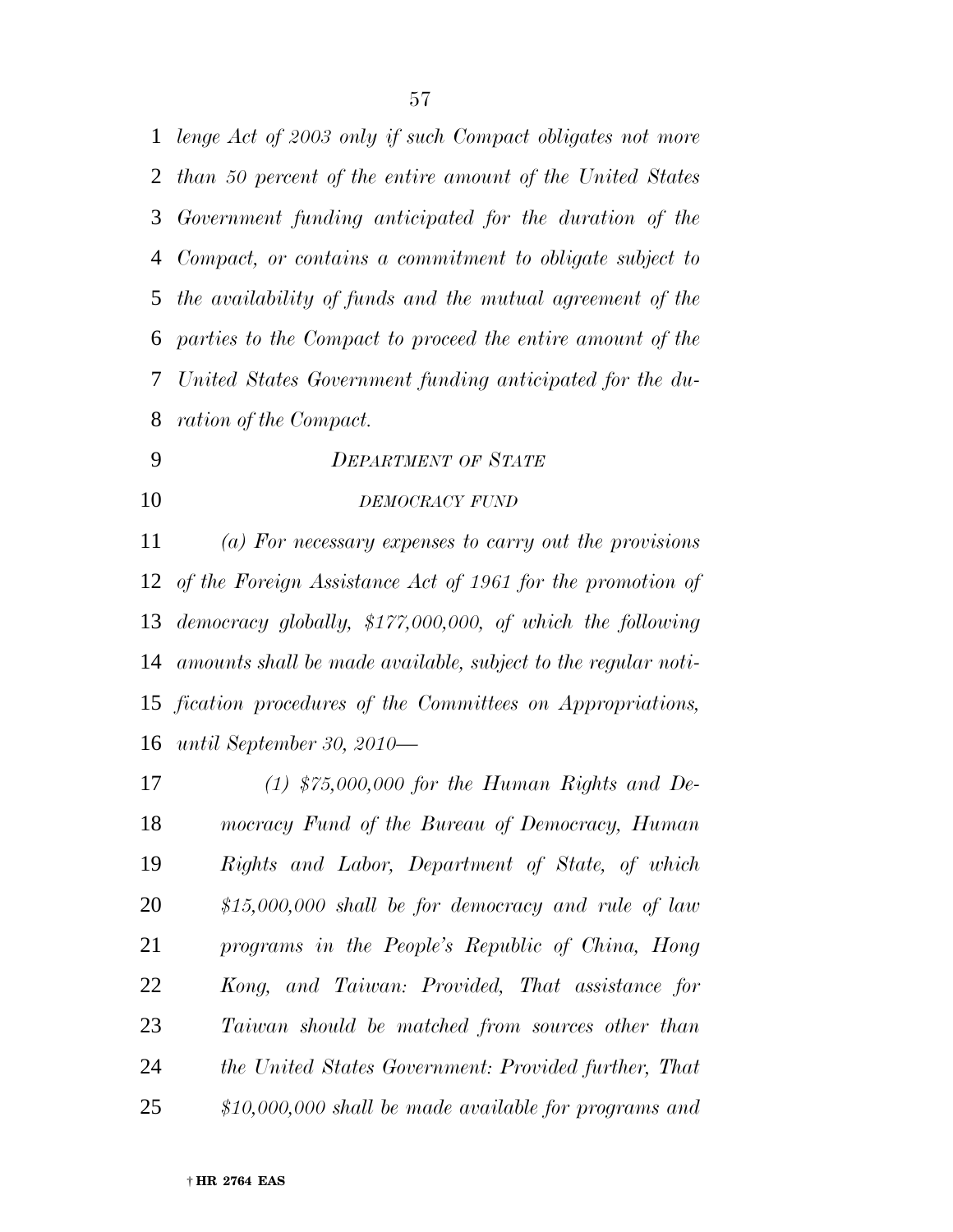| $\mathbf{1}$ | activities for the promotion of democracy in countries  |
|--------------|---------------------------------------------------------|
| 2            | located outside the Middle East region with a signifi-  |
| 3            | cant Muslim population, and where such programs         |
| 4            | and activities would be important to United States      |
| 5            | efforts to respond to, deter, or prevent acts of inter- |
| 6            | national terrorism: Provided further, That funds used   |
| 7            | for such purposes should support new initiatives and    |
| 8            | <i>activities in those countries; and</i>               |
| 9            | $(2)$ \$102,000,000 for the National Endowment          |

 *for Democracy: Provided, That of the funds appro- priated by this Act under the headings ''Development Assistance'', ''Economic Support Fund'', and ''Assist- ance for the Independent States of the Former Soviet Union'', an additional \$18,000,000 shall be made available for the programs and activities of the Na-tional Endowment of Democracy.*

 *(b) Funds appropriated by this Act that are made available for the promotion of democracy may be made available notwithstanding any other provision of this or any other Act and, with regard to the National Endowment for Democracy, any regulation. Funds appropriated under this heading are in addition to funds otherwise available for such purposes.*

 *(c) The Assistant Secretary of State for Democracy, Human Rights and Labor shall be responsible for—*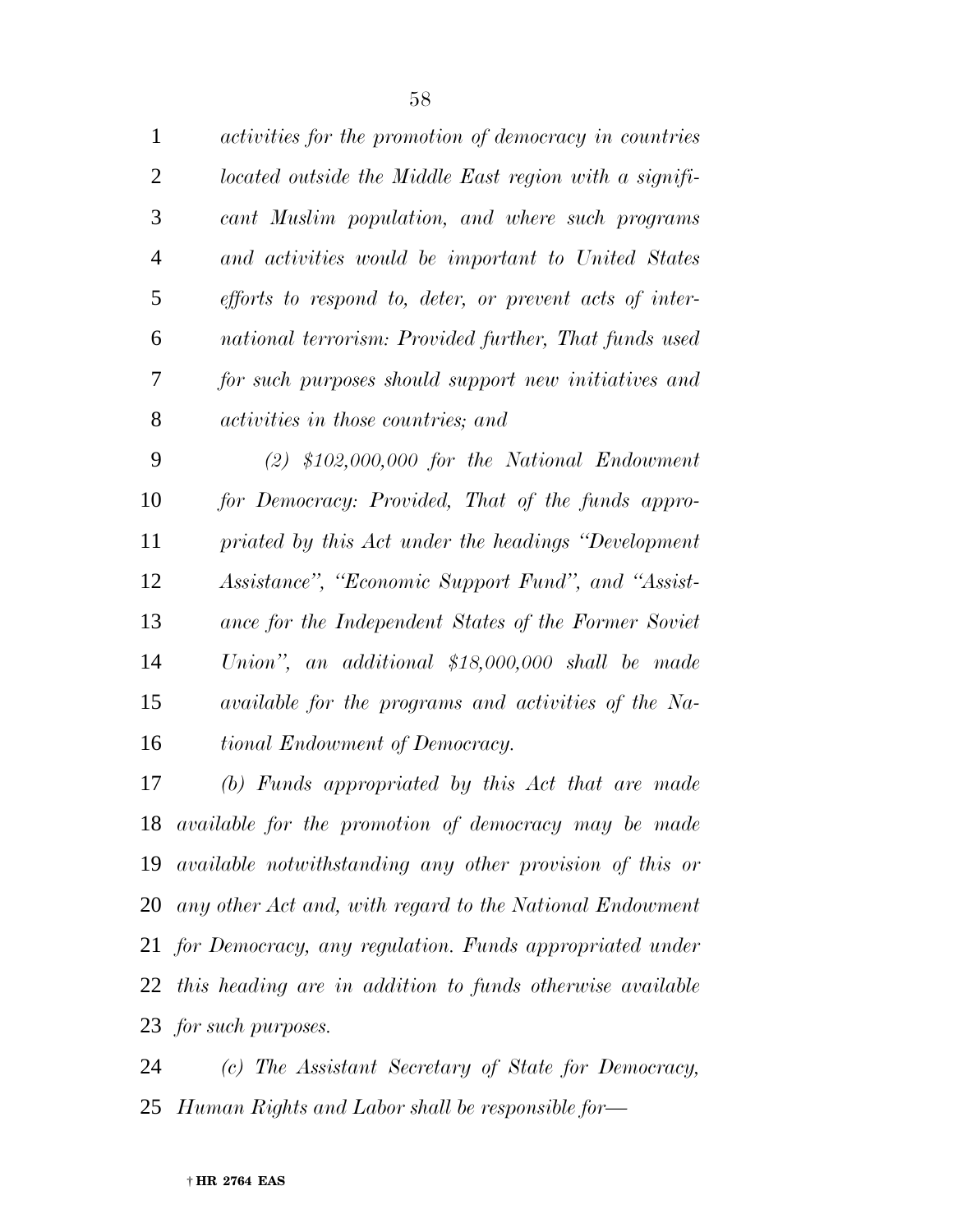*(1) all policy, funding, and programming deci- sions regarding funds made available in this Act and subsequent Acts making appropriations for the De- partment of State, foreign operations, export financ- ing, and related programs for the Human Rights and Democracy Fund of the Bureau of Democracy, Human Rights, and Labor; and*

 *(2) the development of strategies for the pro- motion of democracy globally and the coordination of democracy programs between the United States De- partment of State and the United States Agency for International Development.*

 *(d) For the purposes of funds appropriated by this Act, the term ''promotion of democracy'' means programs that support good governance, human rights, independent media, and the rule of law, and otherwise strengthen the capacity of democratic political parties, governments, non- governmental organizations and institutions, and citizens to support the development of democratic states, institu- tions, and practices that are responsive and accountable to citizens.*

 *(e) Any contract, grant or cooperative agreement (or any amendment to any contract, grant, or cooperative agreement) in excess of \$2,500,000 for the promotion of de-*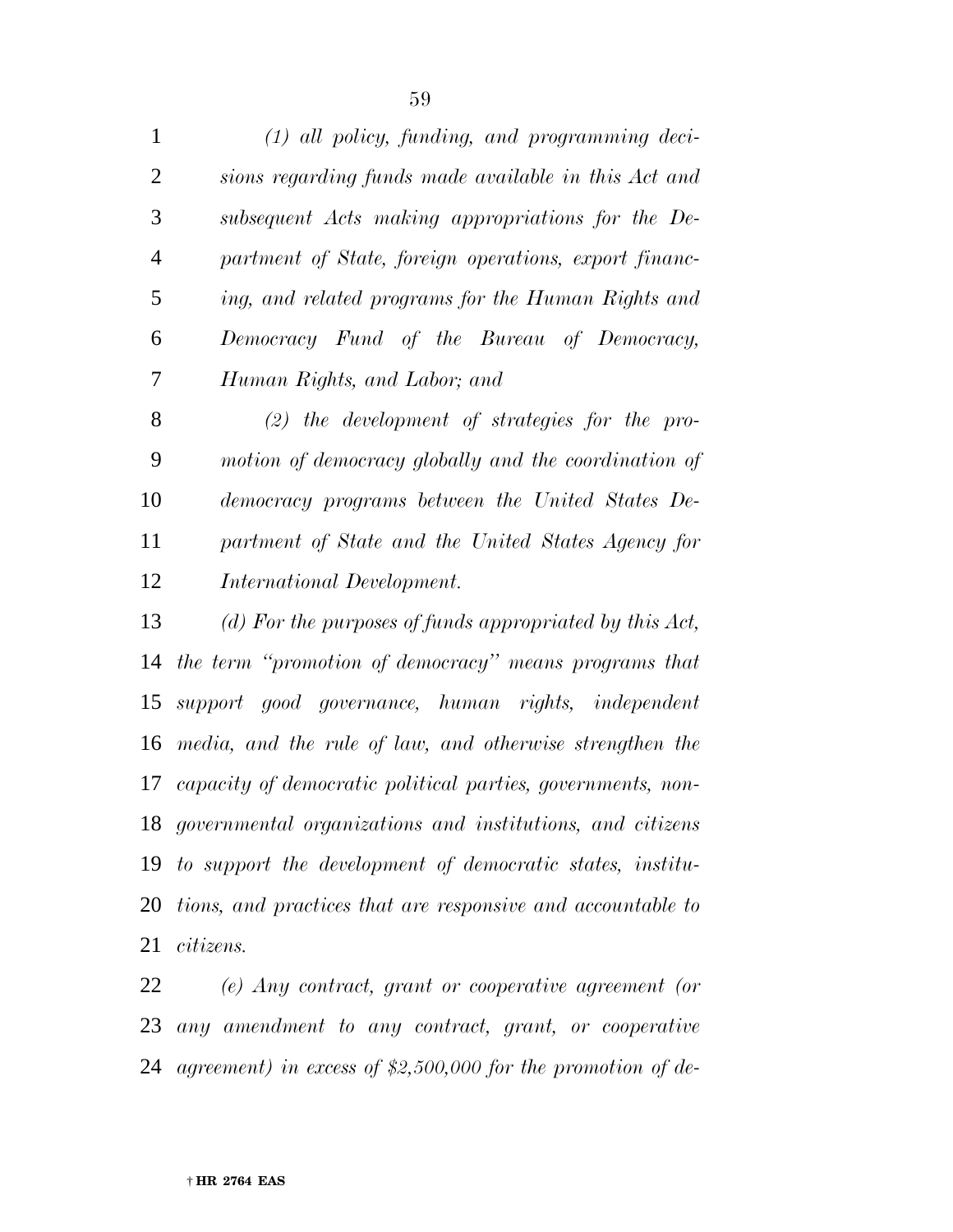*mocracy under this Act shall be subject to the regular notifi-cation procedures of the Committees on Appropriations.*

*INTERNATIONAL NARCOTICS CONTROL AND LAW*

#### *ENFORCEMENT*

 † **HR 2764 EAS** *For necessary expenses to carry out section 481 of the Foreign Assistance Act of 1961, \$558,449,000, to remain available until September 30, 2010: Provided, That during fiscal year 2008, the Department of State may also use the authority of section 608 of the Foreign Assistance Act of 1961, without regard to its restrictions, to receive excess property from an agency of the United States Government for the purpose of providing it to a foreign country under chapter 8 of part I of that Act subject to the regular notifi- cation procedures of the Committees on Appropriations: Provided further, That the Secretary of State shall provide to the Committees on Appropriations not later than 45 days after the date of the enactment of this Act and prior to the initial obligation of funds appropriated under this heading, a report on the proposed uses of all funds under this head- ing on a country-by-country basis for each proposed pro- gram, project, or activity: Provided further, That of the funds appropriated under this heading, not less than \$19,000,000 shall be made available for training programs and activities of the International Law Enforcement Acad- emies: Provided further, That funds appropriated under this heading shall be made available for training of foreign*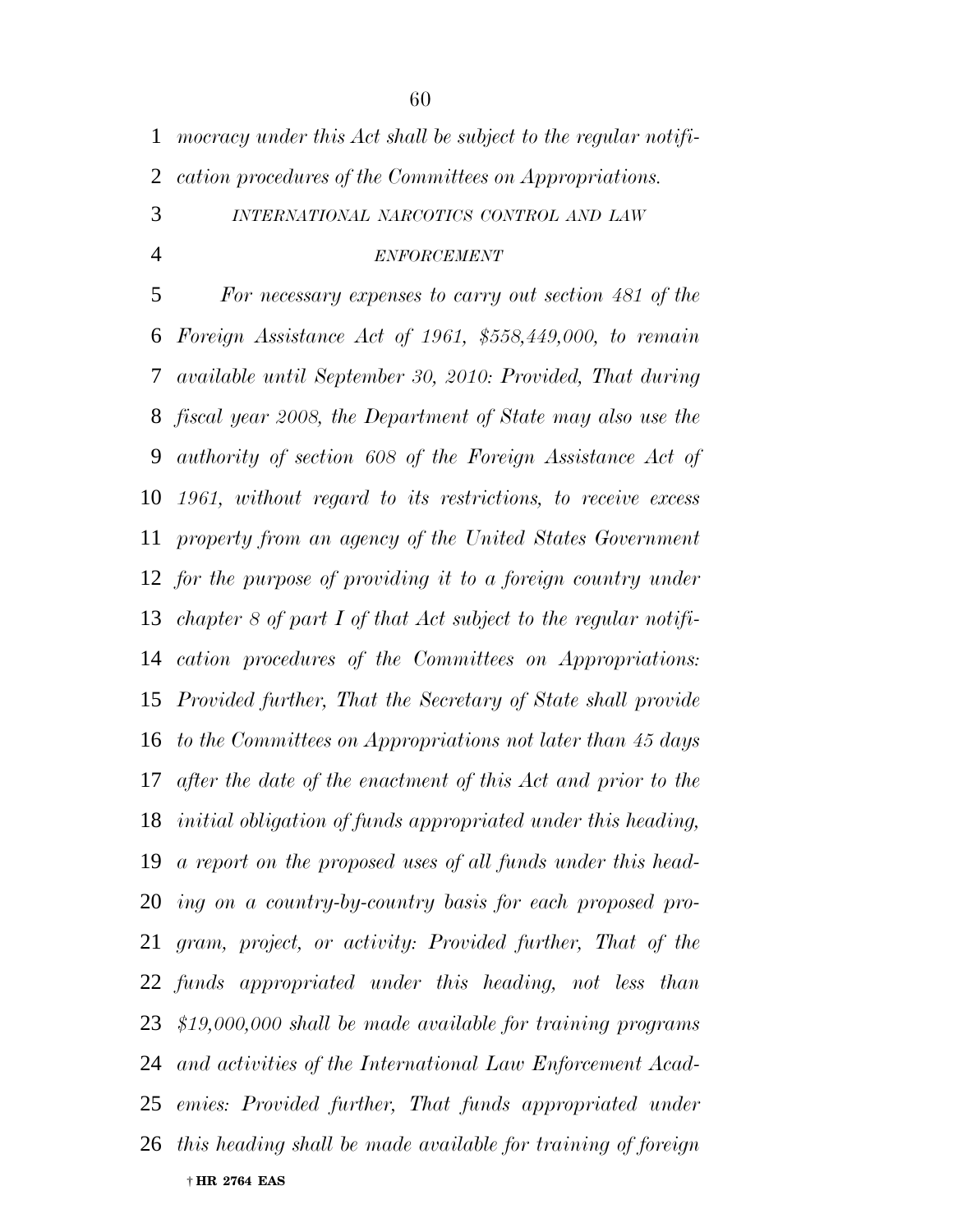*law enforcement and judicial personnel in the prevention of violence and discrimination on account of sexual orienta- tion or gender identity: Provided further, That of the funds appropriated under this heading, not less than \$10,500,000 should be made available for programs to combat trafficking in persons and migrant smuggling: Provided further, That of the funds appropriated under this heading, not more than \$38,000,000 may be available for administrative ex-penses.*

# *ANDEAN PROGRAMS*

### *(INCLUDING TRANSFER OF FUNDS)*

 *(a) For necessary expenses to carry out section 481 of the Foreign Assistance Act of 1961 to support counterdrug, economic and social development, rule of law, and other ac- tivities in the Andean region of South America, \$415,050,000, to remain available until September 30, 2010.*

 † **HR 2764 EAS** *(b) In fiscal year 2008, funds available to the Depart- ment of State for assistance to the Government of Colombia may be made available to support a unified campaign against drug trafficking, against activities by organizations designated as Foreign Terrorist Organizations, and to take actions to protect human health and welfare in emergency circumstances, including undertaking rescue operations: Provided, That this authority shall cease to be effective if the Secretary of State has credible evidence that the Colom-*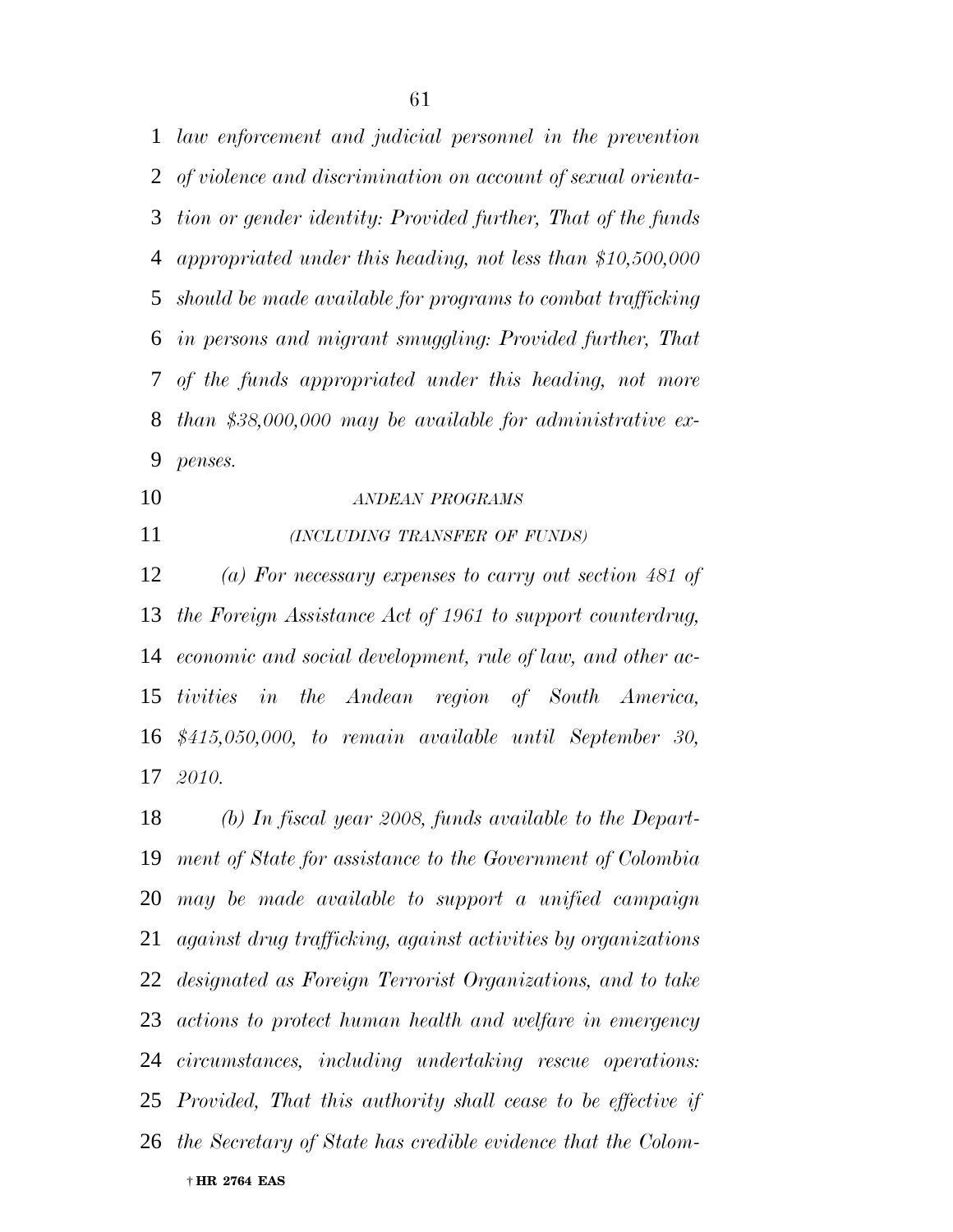*bian Armed Forces are not conducting vigorous operations to restore civilian government authority and respect for human rights in areas under the effective control of para- military organizations or successor armed groups: Provided further, That the President shall ensure that if any heli- copter procured with funds under this heading is used to aid or abet the operations of any such organization, the helicopter shall be immediately returned to the United States: Provided further, That section 482(b) of the Foreign Assistance Act of 1961 shall not apply to funds appro- priated under this heading: Provided further, That assist- ance provided with funds appropriated under this heading that is made available notwithstanding section 482(b) of the Foreign Assistance Act of 1961 shall be made available subject to the regular notification procedures of the Commit-tees on Appropriations.*

 *(c) Of the funds appropriated under this heading that are available for assistance for Colombia, not less than \$22,000,000 shall be made available for the Office of the Attorney General, of which \$5,000,000 shall be for the Human Rights Unit, \$5,000,000 shall be for the Justice and Peace Unit, \$9,000,000 shall be used to develop a witness protection program for victims of armed groups, and \$3,000,000 shall be for investigations of mass graves and identification of remains: Provided further, That of the*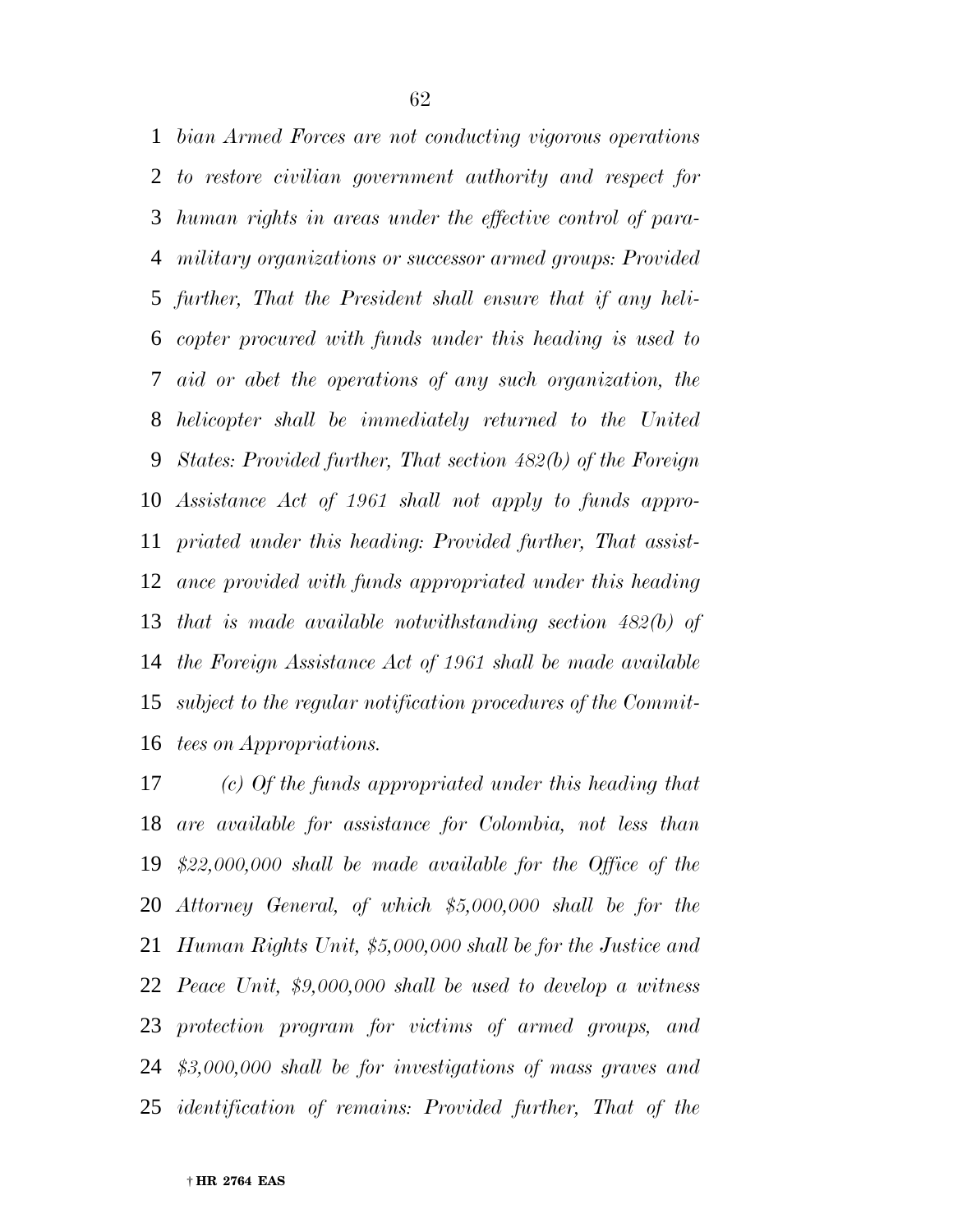*funds appropriated under this heading that are available for assistance for Colombia, \$5,000,000 shall be for the Of- fice of the Procuraduria General de la Nacion, \$3,000,000 shall be for the Office of the Defensoria del Pueblo, and \$750,000 shall be made available for a United States con- tribution to the Office of the United Nations High Commis- sioner for Human Rights in Colombia to support moni- toring and public reporting of human rights conditions in the field.*

 *(d) Funds appropriated by this Act that are available for aerial eradication of coca in Colombia may be made available only for targeted eradication in specific areas and only if the Secretary of State certifies to the Committees on Appropriations that manual eradication in such areas is not practicable and that aerial eradication will not con- tribute to a significant loss of biodiversity: Provided, That not more than 20 percent of such funds may be made avail- able unless the Secretary of State certifies to the Committees on Appropriations that: (1) the herbicide is being used in accordance with EPA label requirements for comparable use in the United States and with Colombian laws; and (2) the herbicide, in the manner it is being used, does not pose unreasonable risks or adverse effects to humans or the envi- ronment including endemic species: Provided further, That such funds may not be made available unless the Secretary*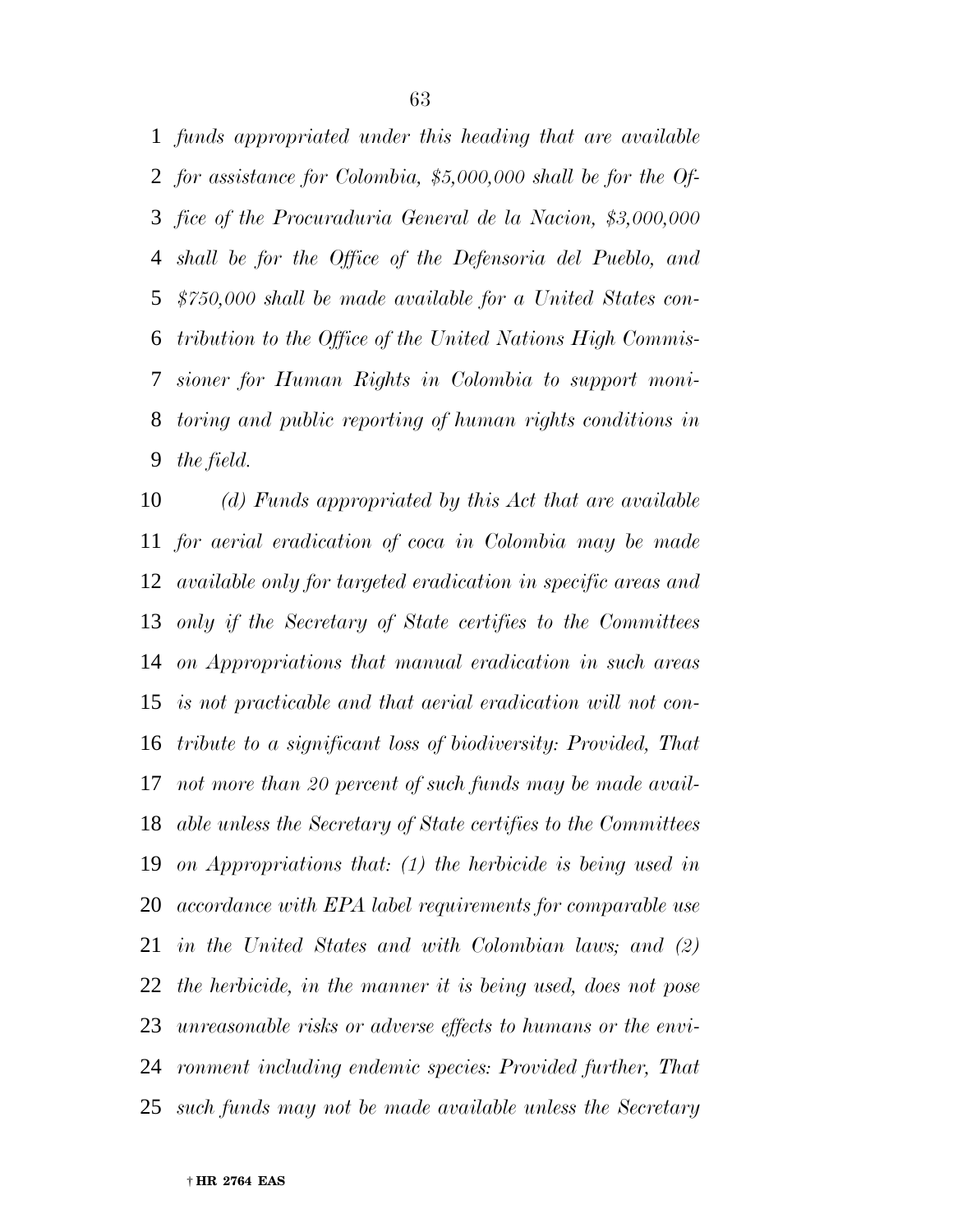*of State certifies to the Committees on Appropriations that complaints of harm to health or licit crops caused by such aerial eradication are thoroughly evaluated and fair com- pensation is being paid in a timely manner for meritorious claims, and the Secretary submits a report to the Commit- tees on Appropriations detailing all claims, evaluations, and compensation paid during the twelve month period prior to the date of enactment of this Act: Provided further, That such funds may not be made available for such pur- poses unless programs are being implemented by the United States Agency for International Development, the Govern- ment of Colombia, or other organizations, in consultation and coordination with local communities, to provide alter- native sources of income in municipalities where security permits for small-acreage growers whose illicit crops are targeted for aerial eradication: Provided further, That funds appropriated by this Act may be used for aerial eradication in Colombia's national parks or reserves only if the Secretary of State certifies to the Committees on Ap- propriations on a case-by-case basis that there are no prac- ticable alternatives and the eradication is conducted in ac- cordance with Colombian laws: Provided further, That of the funds appropriated under this heading that are avail- able for Colombia, \$10,000,000 shall be transferred to, and merged with, funds appropriated under the heading ''For-*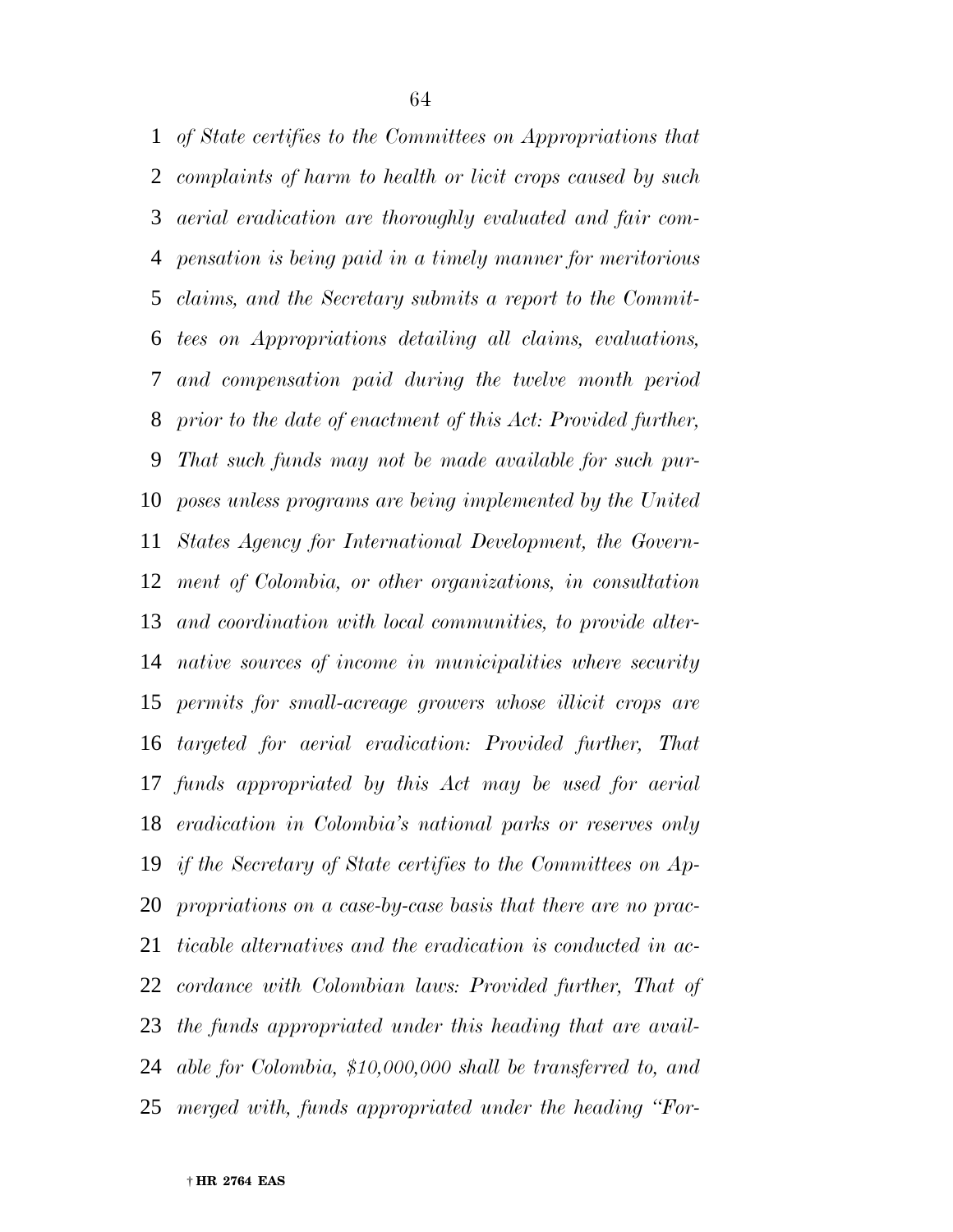*eign Military Financing Program'' and shall be made available only for assistance for the Colombian military to provide security for manual eradication programs, includ- ing in national parks: Provided further, That none of the funds appropriated by this Act shall be made available for the cultivation or processing of African oil palm, if doing so would contribute to significant loss of native species, dis- rupt or contaminate natural water sources, reduce local food security, or cause the forced displacement of local peo-ple.*

 *(e) No United States Armed Forces personnel or United States civilian contractor employed by the United States will participate in any combat operation in connec- tion with assistance made available by this Act for Colom-bia.*

 *(f) Rotary and fixed wing aircraft supported with funds appropriated under this heading for assistance for Colombia should be used for drug eradication and interdic- tion including to transport personnel in connection with manual eradication programs, and to provide transport in support of alternative development programs and investiga- tions of cases under the jurisdiction of the Attorney General, the Procuraduria General de la Nacion, and the Defensoria del Pueblo.*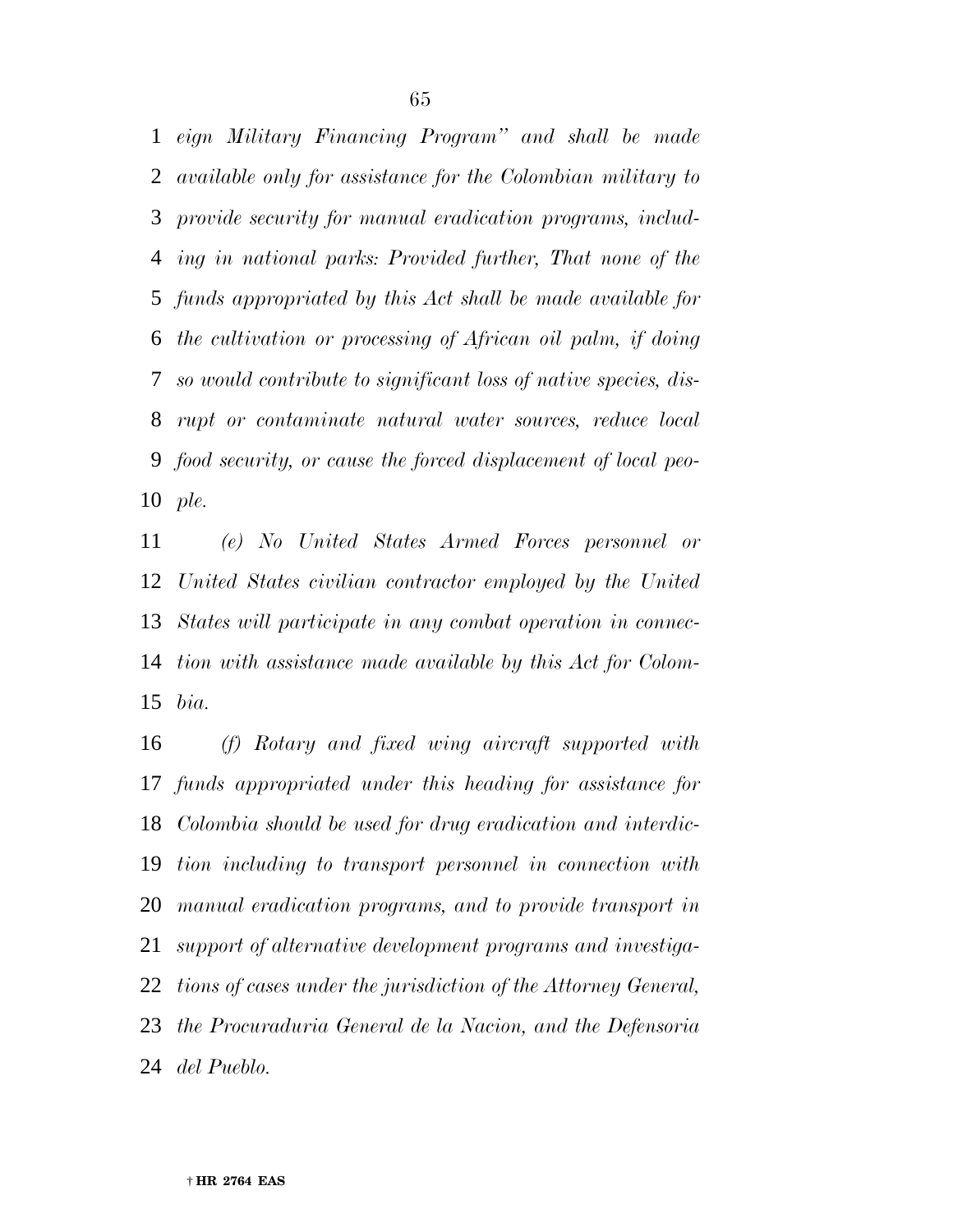*(g) Funds appropriated under this heading that are made available for assistance for the Bolivian military and police may be made available for such purposes only if the Secretary of State certifies to the Committees on Appropria- tions that the Bolivian military and police are respecting human rights, and civilian judicial authorities are inves- tigating and prosecuting, with the full cooperation, mili- tary and police personnel who have been implicated in the military and police gross violations of human rights.*

 *(h) Of the funds appropriated under this heading, not more than \$16,000,000 may be available for administrative expenses of the Department of State, and not more than \$8,000,000 may be available, in addition to amounts other- wise available for such purposes, for administrative ex- penses of the United States Agency for International Devel-opment.*

 *(i) The Secretary of State, in consultation with the Administrator of the United States Agency for Inter- national Development, shall provide to the Committees on Appropriations not later than 45 days after the date of the enactment of this Act and prior to the initial obligation of funds appropriated under this heading, a report on the proposed uses of all funds under this heading on a country- by-country basis for each proposed program, project, or ac-tivity.*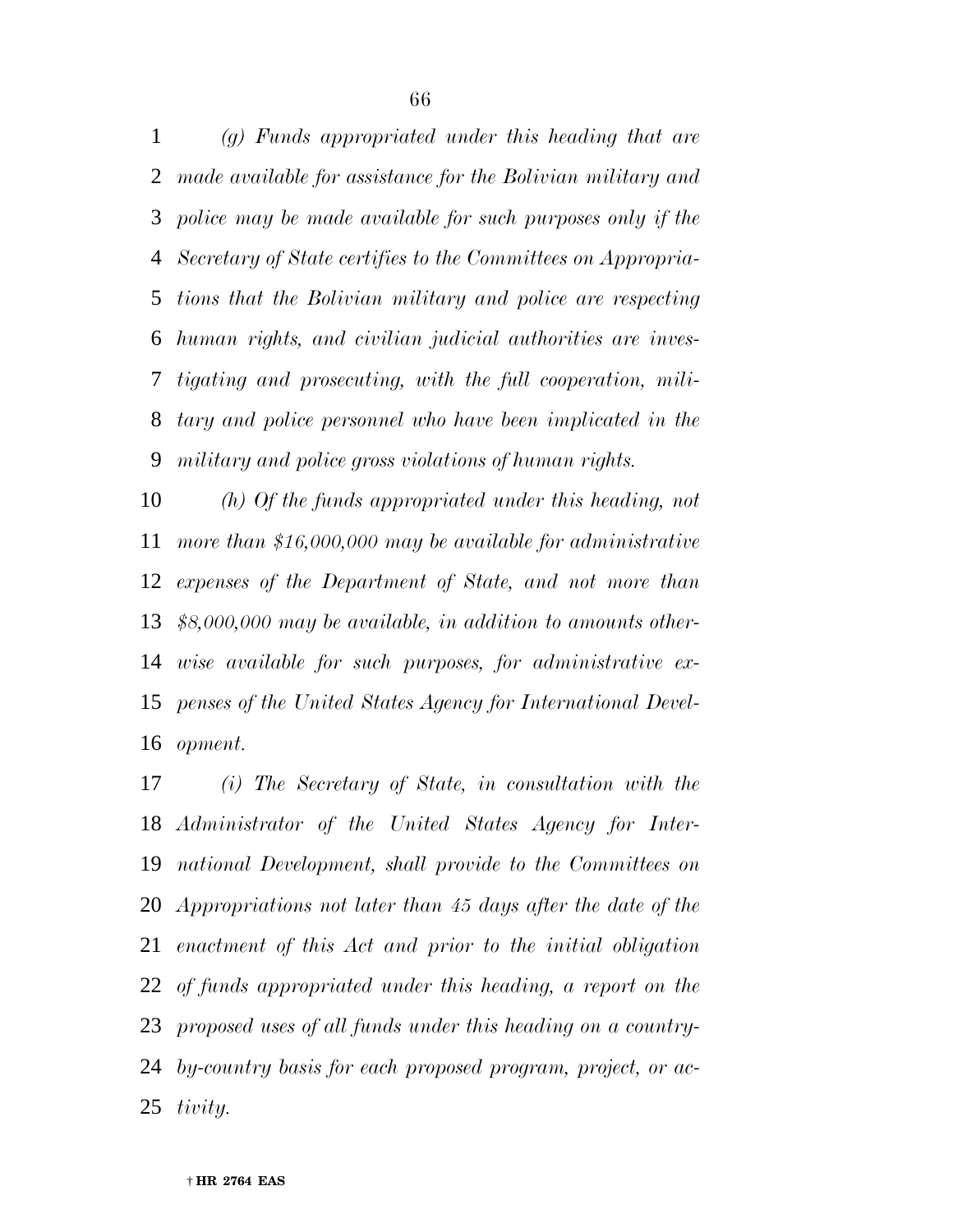#### *MIGRATION AND REFUGEE ASSISTANCE*

 *For expenses, not otherwise provided for, necessary to enable the Secretary of State to provide, as authorized by law, a contribution to the International Committee of the Red Cross, assistance to refugees, including contributions to the International Organization for Migration and the United Nations High Commissioner for Refugees, and other activities to meet refugee and migration needs; salaries and expenses of personnel and dependents as authorized by the Foreign Service Act of 1980; allowances as authorized by sections 5921 through 5925 of title 5, United States Code; purchase and hire of passenger motor vehicles; and services as authorized by section 3109 of title 5, United States Code, \$889,000,000, to remain available until expended: Pro- vided, That not more than \$23,000,000 may be available for administrative expenses: Provided further, That \$40,000,000 of the funds made available under this heading shall be made available for refugees resettling in Israel: Pro- vided further, That funds made available under this head- ing shall be made available for assistance for refugees from North Korea.*

# *UNITED STATES EMERGENCY REFUGEE AND MIGRATION ASSISTANCE FUND*

 † **HR 2764 EAS** *For necessary expenses to carry out the provisions of section 2(c) of the Migration and Refugee Assistance Act of 1962, as amended (22 U.S.C. 2601(c)), \$45,000,000, to*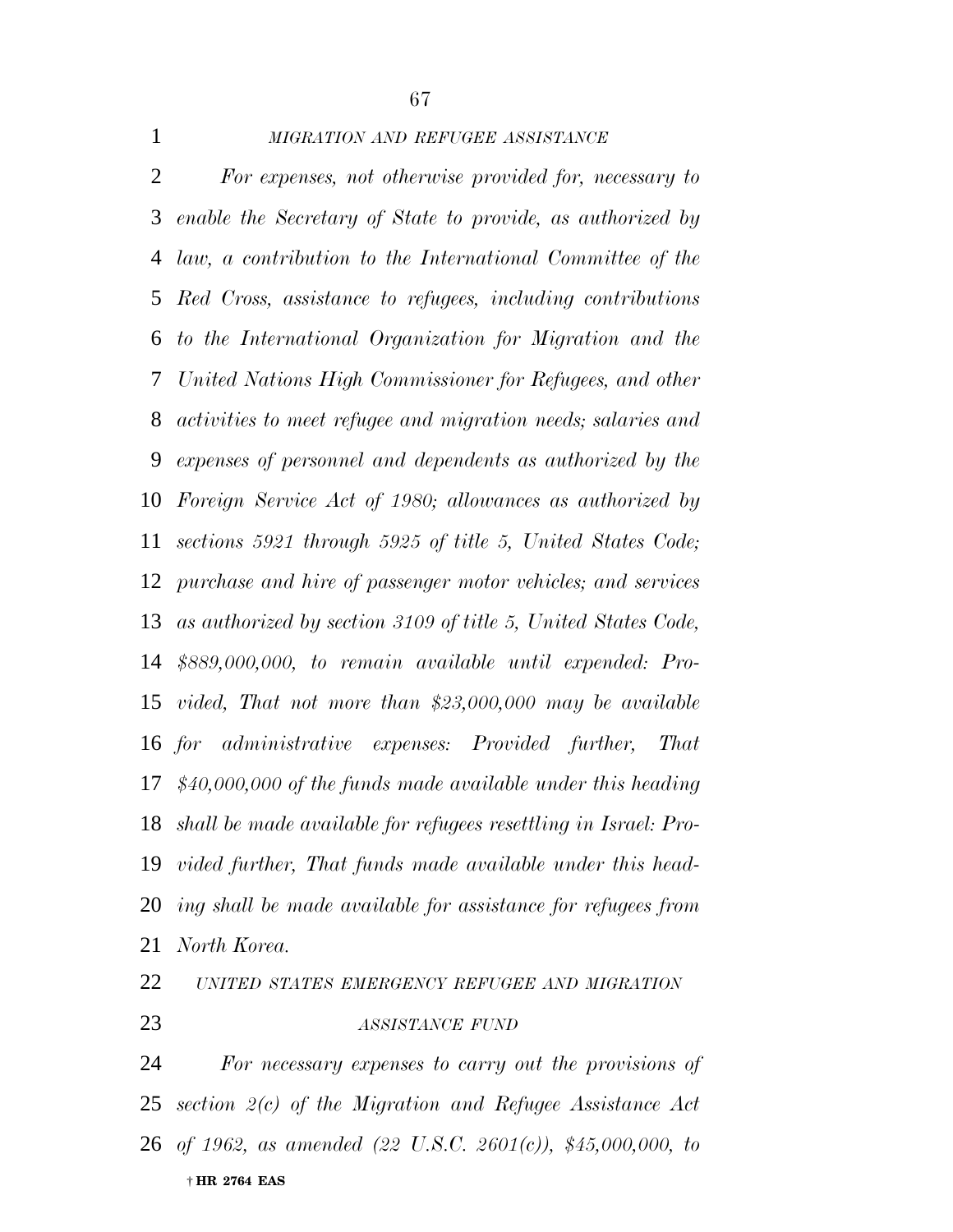*remain available until expended: Provided, That funds made available under this heading are appropriated not- withstanding the provisions contained in section 2(c)(2) of such Act which would limit the amount of funds which could be appropriated for this purpose.*

# *NONPROLIFERATION, ANTI-TERRORISM, DEMINING AND RELATED PROGRAMS*

 † **HR 2764 EAS** *For necessary expenses for nonproliferation, anti-ter- rorism, demining and related programs and activities, \$499,000,000, to carry out the provisions of chapter 8 of part II of the Foreign Assistance Act of 1961 for anti-ter- rorism assistance, chapter 9 of part II of the Foreign Assist- ance Act of 1961, section 504 of the FREEDOM Support Act, section 23 of the Arms Export Control Act or the For- eign Assistance Act of 1961 for demining activities, the clearance of unexploded ordnance, the destruction of small arms, and related activities, notwithstanding any other provision of law, including activities implemented through nongovernmental and international organizations, and sec- tion 301 of the Foreign Assistance Act of 1961 for a vol- untary contribution to the International Atomic Energy Agency (IAEA), and for a United States contribution to the Comprehensive Nuclear Test Ban Treaty Preparatory Commission: Provided, That of this amount not to exceed \$32,000,000, to remain available until expended, may be made available for the Nonproliferation and Disarmament*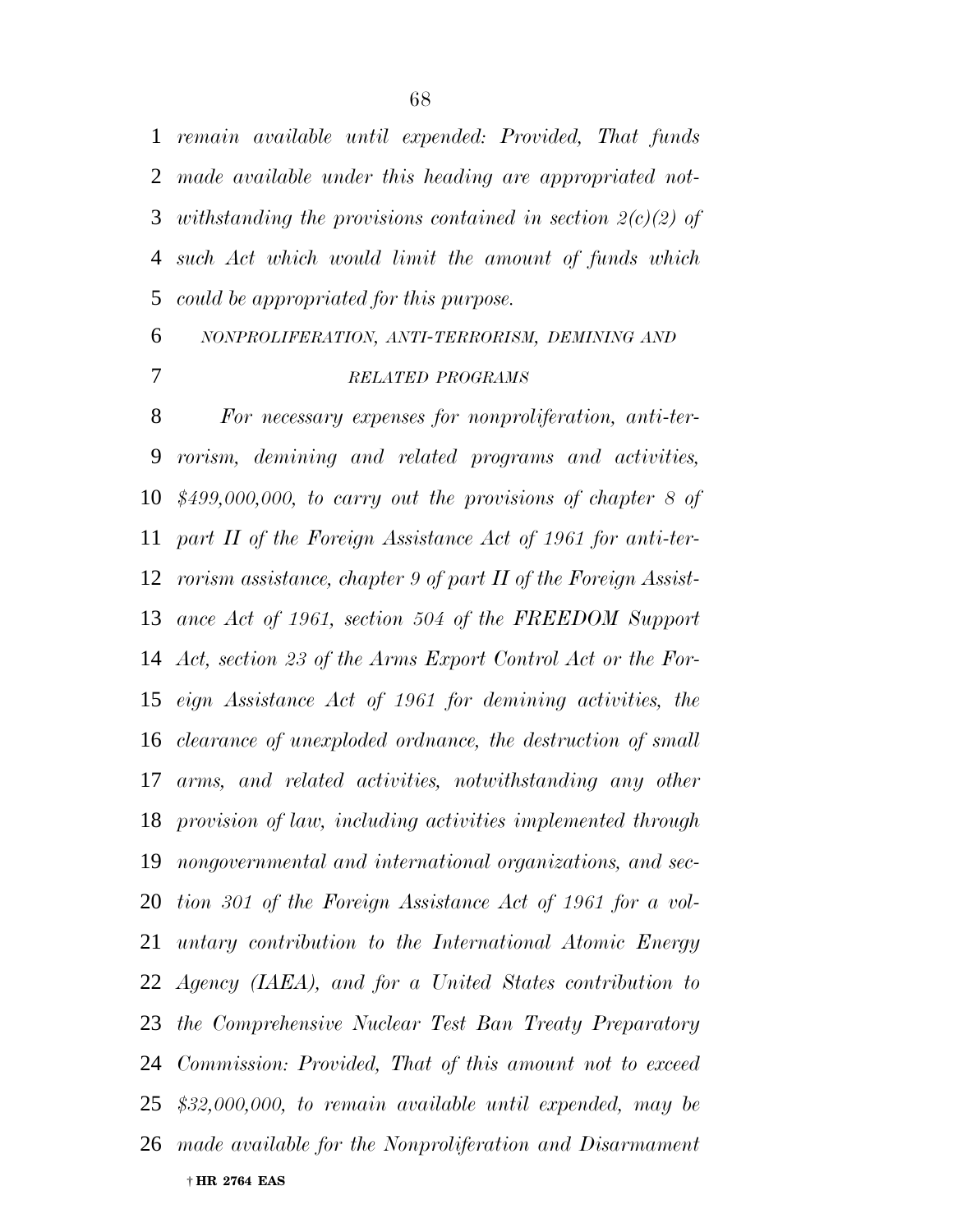*Fund, notwithstanding any other provision of law, to pro- mote bilateral and multilateral activities relating to non- proliferation and disarmament: Provided further, That such funds may also be used for such countries other than the Independent States of the former Soviet Union and international organizations when it is in the national secu- rity interest of the United States to do so: Provided further, That of the funds appropriated under this heading, not less than \$30,000,000 shall be made available for the Biosecu- rity Engagement Program: Provided further, That funds appropriated under this heading may be made available for the International Atomic Energy Agency only if the Sec- retary of State determines (and so reports to the Congress) that Israel is not being denied its right to participate in the activities of that Agency: Provided further, That of the funds made available for demining and related activities, not to exceed \$700,000, in addition to funds otherwise available for such purposes, may be used for administrative expenses related to the operation and management of the demining program: Provided further, That funds appro- priated under this heading that are available for ''Anti-ter- rorism Assistance'' and ''Export Control and Border Secu-rity'' shall remain available until September 30, 2009.*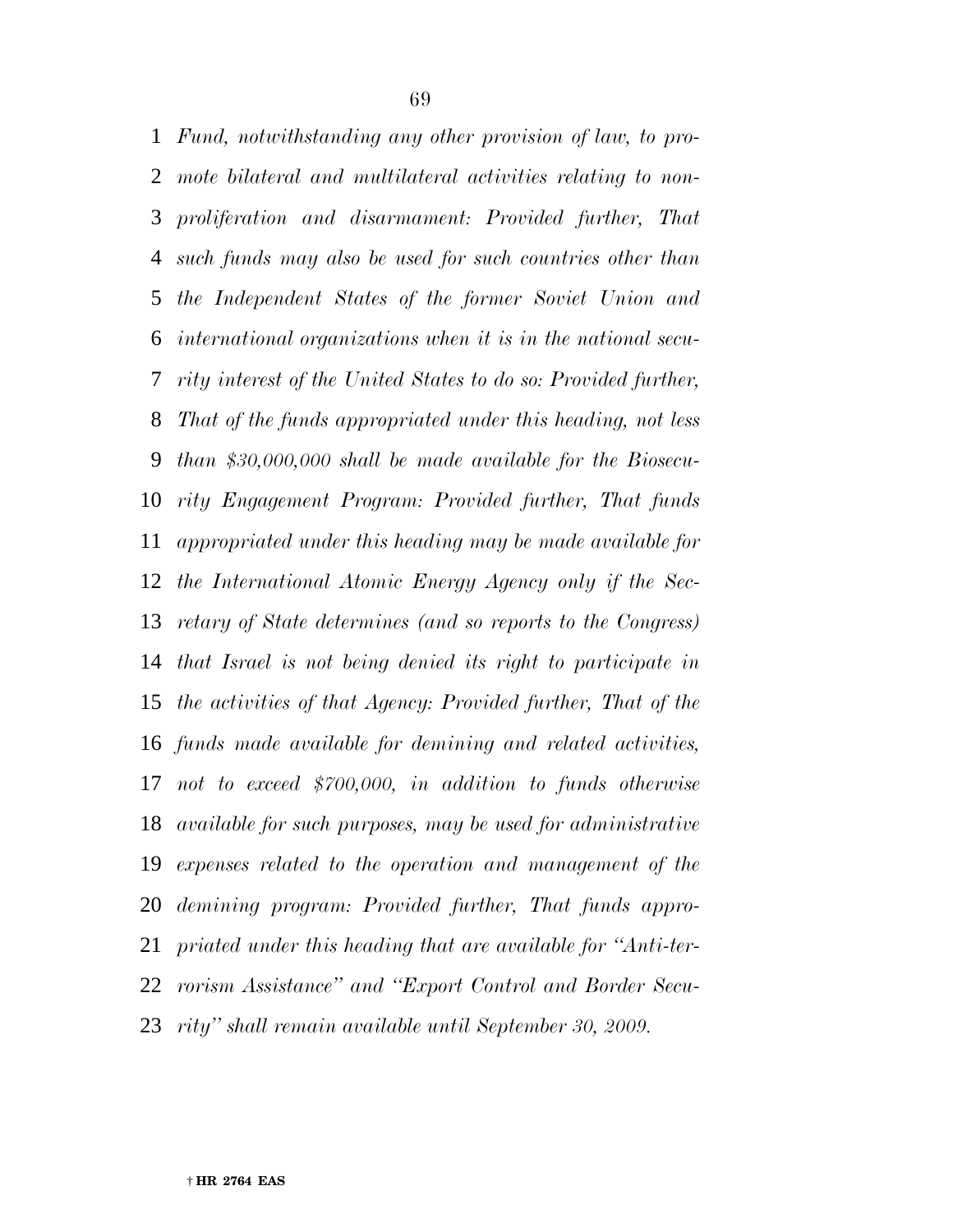|                | DEPARTMENT OF THE IREASURY                                    |
|----------------|---------------------------------------------------------------|
| 2              | INTERNATIONAL AFFAIRS TECHNICAL ASSISTANCE                    |
| $\mathfrak{Z}$ | For necessary expenses to carry out the provisions of         |
|                | 4 section 129 of the Foreign Assistance Act of 1961,          |
|                | 5 \$22,800,000, to remain available until September 30, 2010, |
|                | 6 which shall be available notwithstanding any other provi-   |
|                | 7 sion of law.                                                |

#### *DEBT RESTRUCTURING*

 † **HR 2764 EAS** *For the cost, as defined in section 502 of the Congres- sional Budget Act of 1974, of modifying loans and loan guarantees, as the President may determine, for which funds have been appropriated or otherwise made available for programs within the International Affairs Budget Func- tion 150, including the cost of selling, reducing, or canceling amounts owed to the United States as a result of concessional loans made to eligible countries, pursuant to parts IV and V of the Foreign Assistance Act of 1961, of modifying concessional credit agreements with least devel- oped countries, as authorized under section 411 of the Agri- cultural Trade Development and Assistance Act of 1954, as amended, of concessional loans, guarantees and credit agreements, as authorized under section 572 of the Foreign Operations, Export Financing, and Related Programs Ap- propriations Act, 1989 (Public Law 100–461), and of can- celing amounts owed, as a result of loans or guarantees made pursuant to the Export-Import Bank Act of 1945, by*

*DEPARTMENT OF THE TREASURY*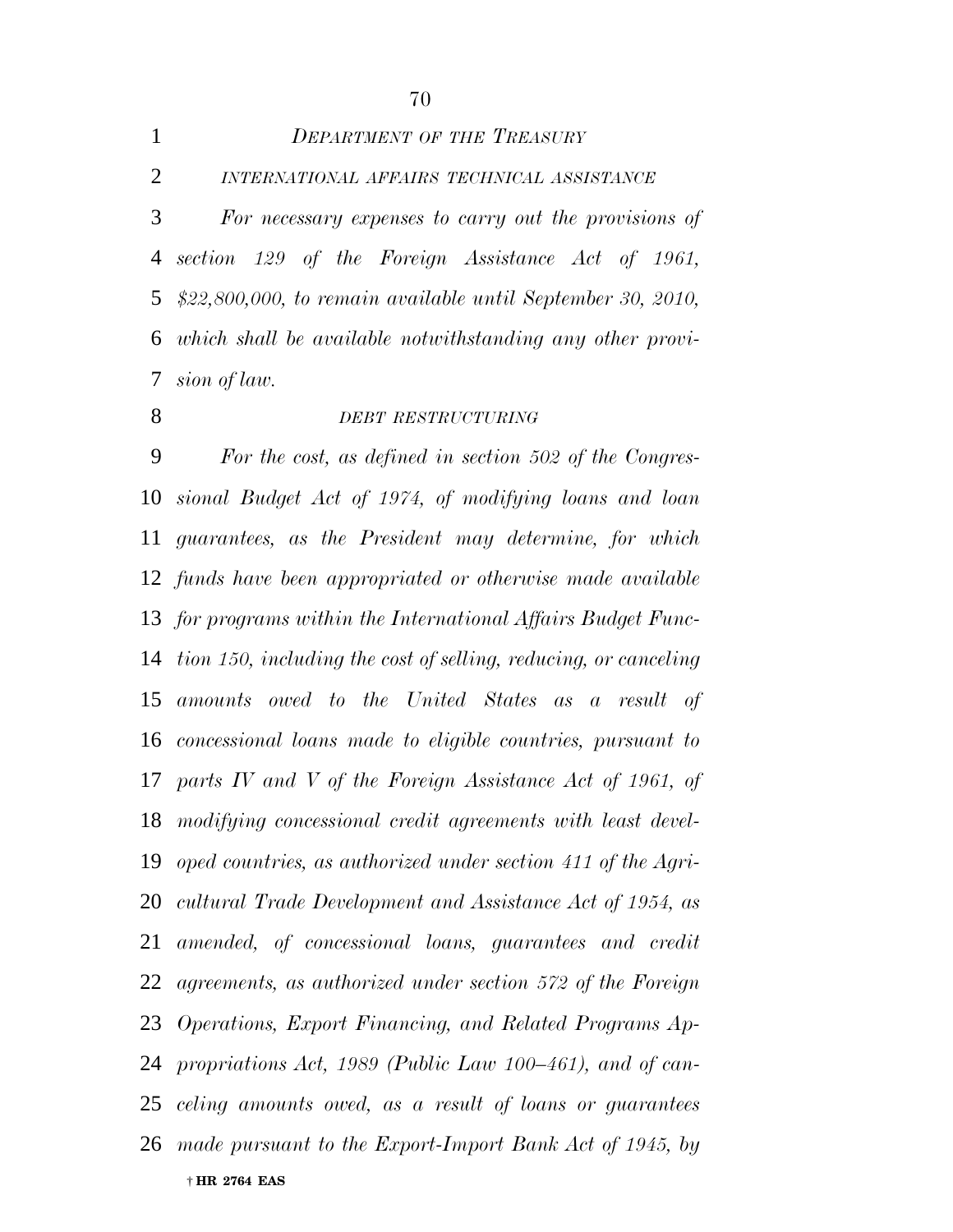*countries that are eligible for debt reduction pursuant to title V of H.R. 3425 as enacted into law by section 1000(a)(5) of Public Law 106–113, \$200,300,000, to re- main available until September 30, 2010: Provided, That not less than \$20,000,000 of the funds appropriated under this heading shall be made available to carry out the provi- sions of part V of the Foreign Assistance Act of 1961: Pro- vided further, That amounts paid to the HIPC Trust Fund may be used only to fund debt reduction under the enhanced HIPC initiative by—*

*(1) the Inter-American Development Bank;*

*(2) the African Development Fund;*

*(3) the African Development Bank; and*

 *(4) the Central American Bank for Economic In-tegration:*

 *Provided further, That funds may not be paid to the HIPC Trust Fund for the benefit of any country if the Secretary of State has credible evidence that the government of such country is engaged in a consistent pattern of gross viola- tions of internationally recognized human rights or in mili- tary or civil conflict that undermines its ability to develop and implement measures to alleviate poverty and to devote adequate human and financial resources to that end: Pro- vided further, That on the basis of final appropriations, the Secretary of the Treasury shall consult with the Committees*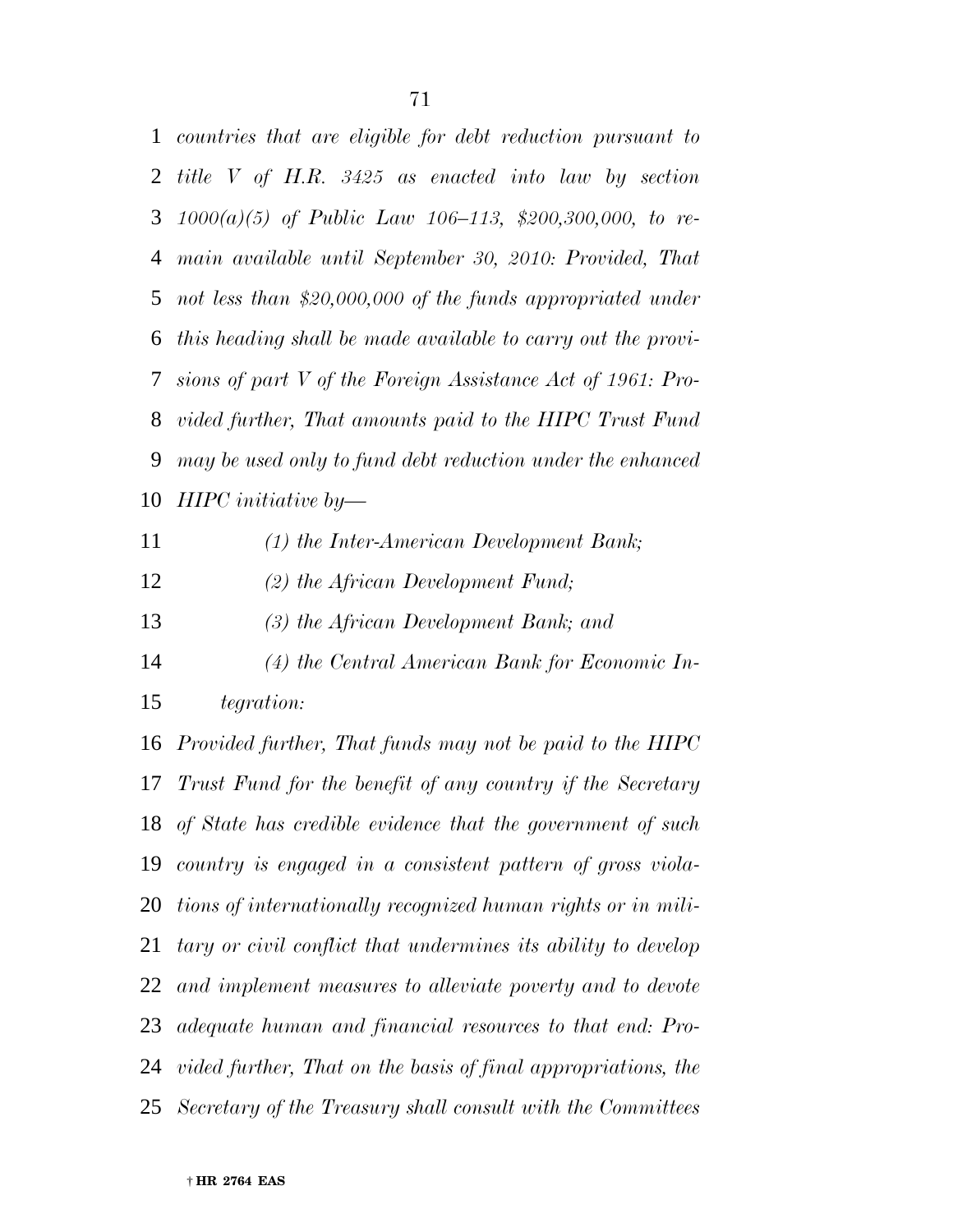*on Appropriations concerning which countries and inter- national financial institutions are expected to benefit from a United States contribution to the HIPC Trust Fund dur- ing the fiscal year: Provided further, That the Secretary of the Treasury shall inform the Committees on Appropria- tions not less than 15 days in advance of the signature of an agreement by the United States to make payments to the HIPC Trust Fund of amounts for such countries and institutions: Provided further, That the Secretary of the Treasury may disburse funds designated for debt reduction through the HIPC Trust Fund only for the benefit of coun-tries that—*

 *(1) have committed, for a period of 24 months, not to accept new market-rate loans from the inter- national financial institution receiving debt repay- ment as a result of such disbursement, other than loans made by such institutions to export-oriented commercial projects that generate foreign exchange which are generally referred to as ''enclave'' loans; and*

 *(2) have documented and demonstrated their commitment to redirect their budgetary resources from international debt repayments to programs to alleviate poverty and promote economic growth that*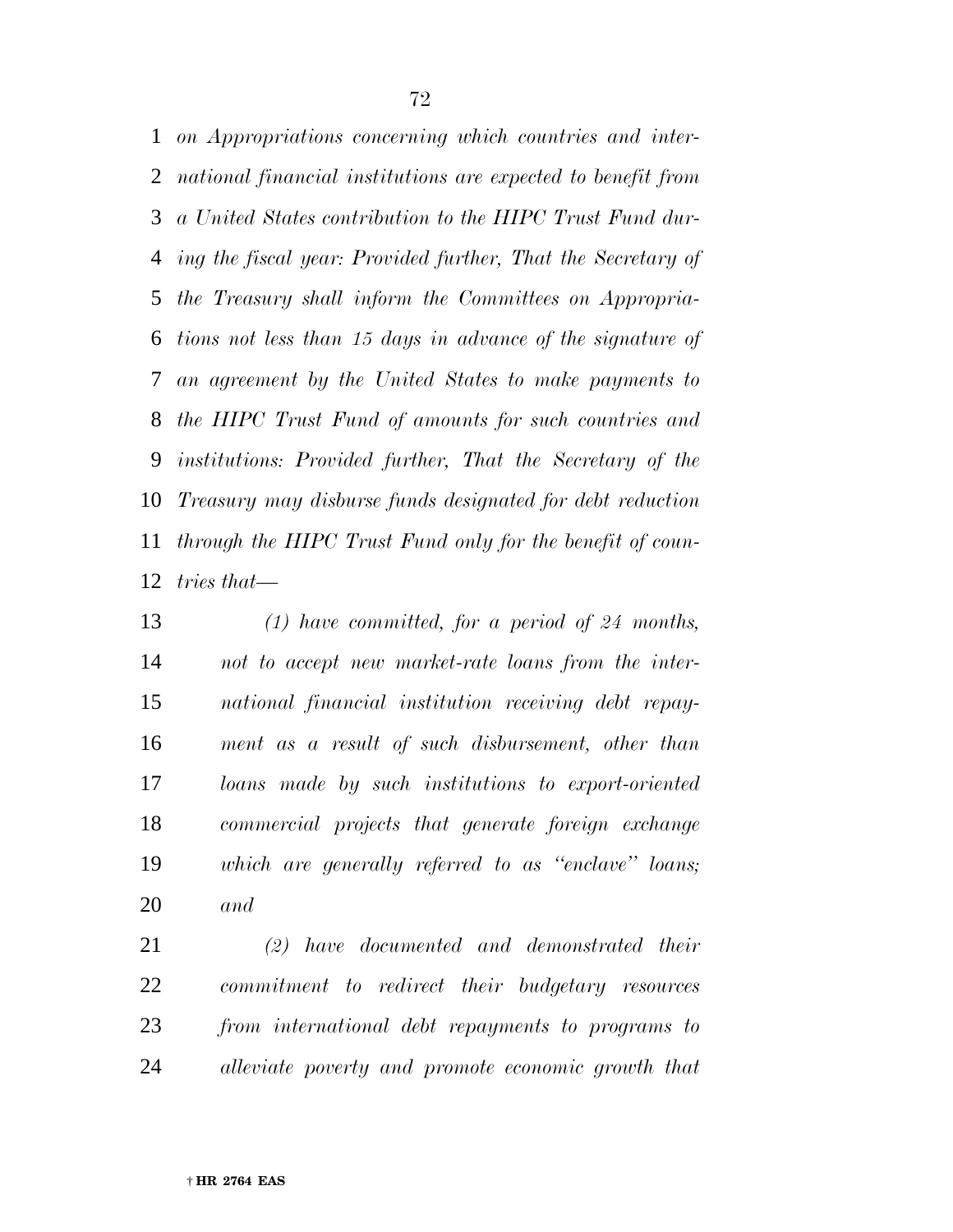*are additional to or expand upon those previously available for such purposes:*

 *Provided further, That any limitation of subsection (e) of section 411 of the Agricultural Trade Development and As- sistance Act of 1954 shall not apply to funds appropriated under this heading: Provided further, That none of the funds made available under this heading in this or any other appropriations Act shall be made available for Sudan or Burma unless the Secretary of the Treasury determines and notifies the Committees on Appropriations that a democratically elected government has taken office.*

*SUPPORT OF FOREIGN LAW ENFORCEMENT EFFORTS TO LO-*

 *CATE UNITED STATES CITIZENS KIDNAPPED IN AREAS AFFECTED BY VIOLENT DRUG TRAFFICKING*

 *SEC. 301. Funds appropriated or otherwise made available by this title under the heading ''INTERNATIONAL NARCOTICS CONTROL AND LAW ENFORCEMENT'' should be available for the support of efforts of foreign law enforce- ment authorities to locate United States citizens who have been kidnapped in, or are otherwise missing from, areas affected by violent drug trafficking.*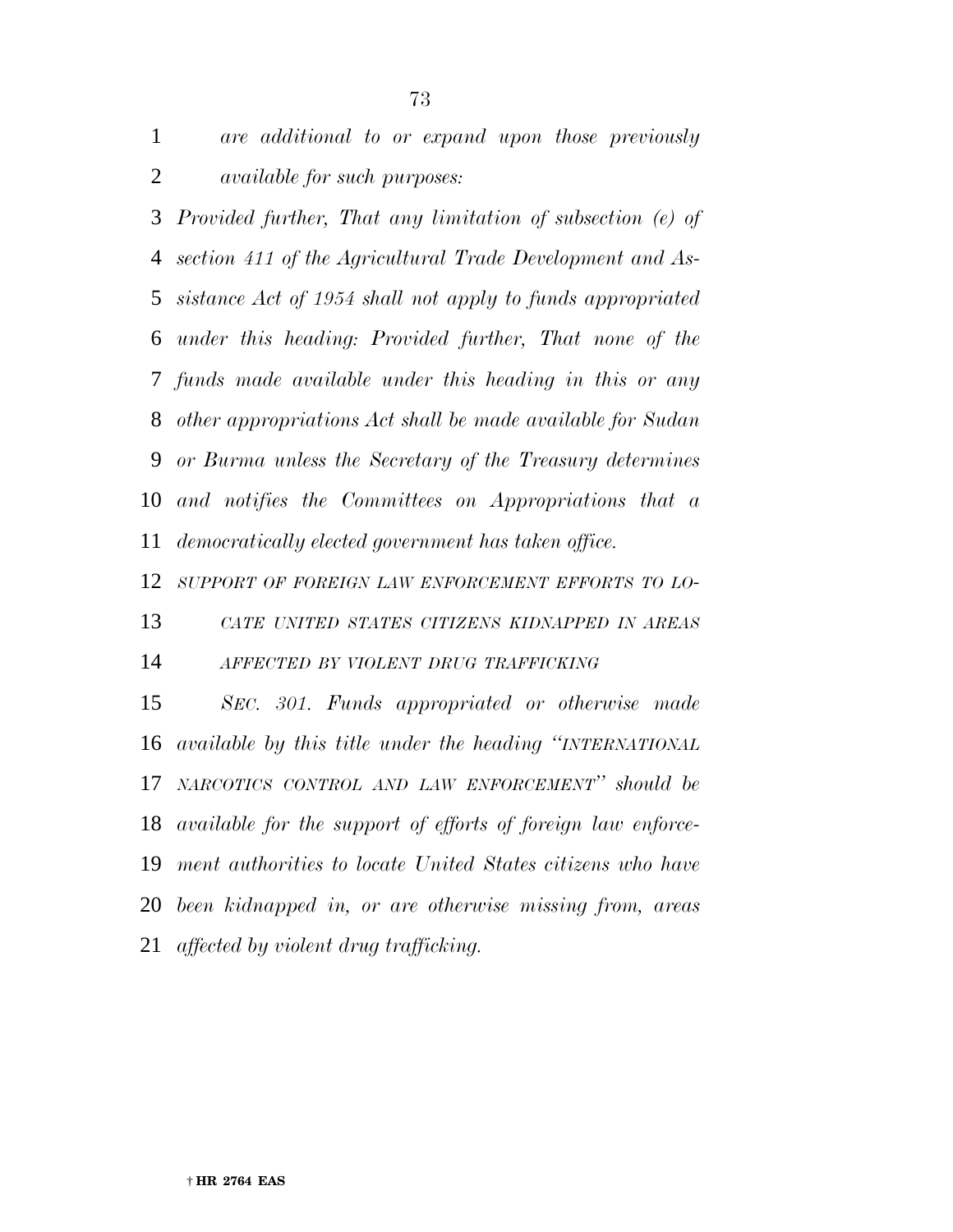| $\mathbf{1}$   | <b>TITLE IV</b>                                               |
|----------------|---------------------------------------------------------------|
| $\overline{2}$ | <b>MILITARY ASSISTANCE</b>                                    |
| 3              | FUNDS APPROPRIATED TO THE PRESIDENT                           |
| $\overline{4}$ | INTERNATIONAL MILITARY EDUCATION AND TRAINING                 |
| 5              | For necessary expenses to carry out the provisions of         |
| 6              | section 541 of the Foreign Assistance Act of 1961,            |
| 7              | \$85,877,000, of which up to \$3,000,000 may remain avail-    |
| 8              | able until expended: Provided, That funds appropriated        |
| 9              | under this heading shall not be available for Equatorial      |
| 10             | Guinea: Provided further, That the civilian personnel for     |
| 11             | whom military education and training may be provided          |
| 12             | under this heading may include civilians who are not mem-     |
| 13             | bers of a government whose participation would contribute     |
| 14             | to improved civil-military relations, civilian control of the |
| 15             | military, or respect for human rights: Provided further,      |
| 16             | That funds appropriated under this heading that are made      |
| 17             | available for assistance for Angola, Cameroon, Central Afri-  |
| 18             | can Republic, Chad, Cote d'Ivoire, Guinea, Libya, and         |
| 19             | Nepal may be made available only for expanded inter-          |
| 20             | national military education and training: Provided fur-       |
| 21             | ther, That expanded international military education and      |
|                | 22 training may include English language training for pur-    |
| 23             | poses of funds appropriated under this heading: Provided      |
|                | 24 further, That funds made available under this heading for  |
| 25             | assistance for Haiti, Guatemala, the Democratic Republic      |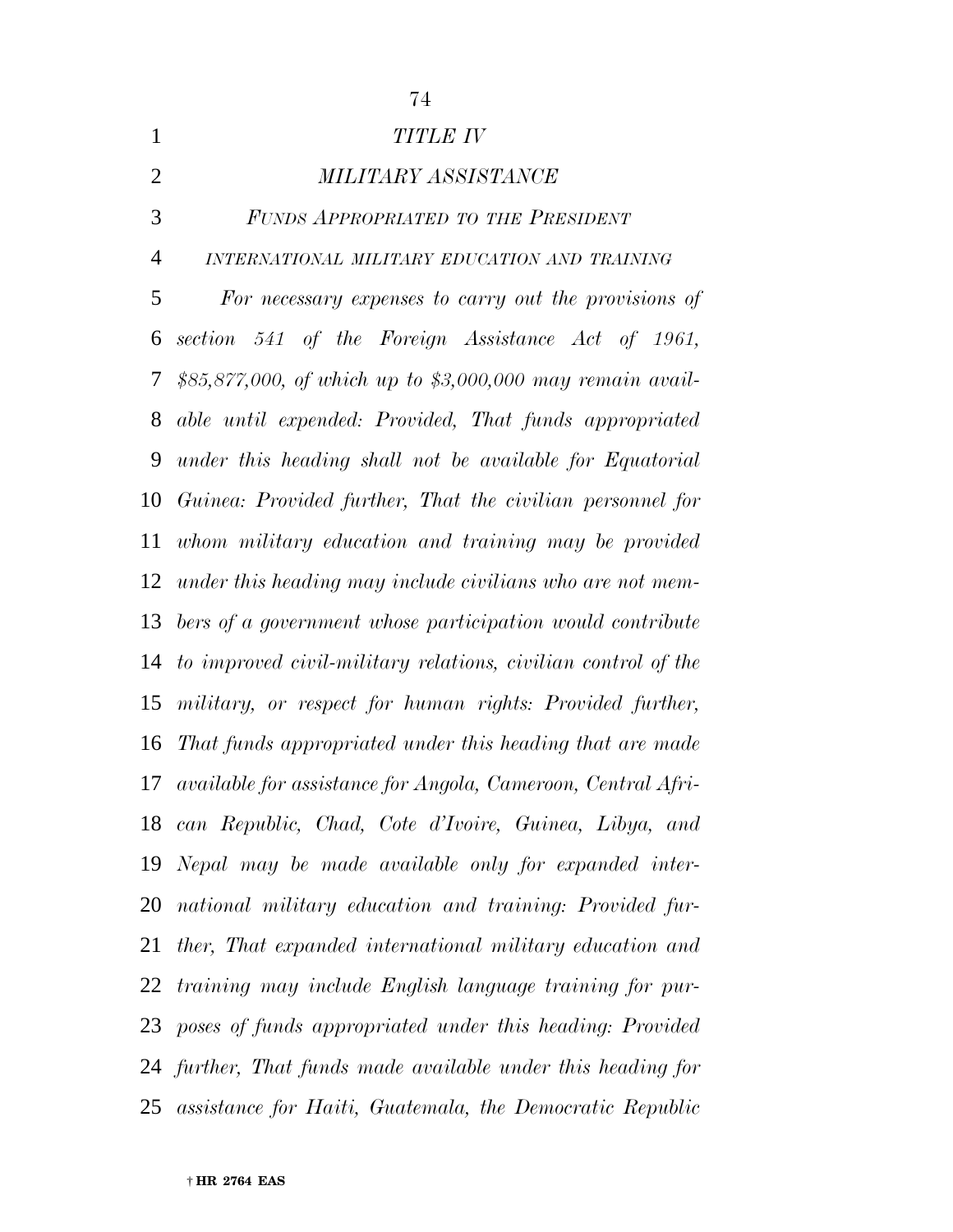*of the Congo, Sri Lanka, Ethiopia, Bangladesh, Libya, An- gola, and Nigeria may only be provided through the regular notification procedures of the Committees on Appropria-tions.*

# *FOREIGN MILITARY FINANCING PROGRAM*

 † **HR 2764 EAS** *For expenses necessary for grants to enable the Presi- dent to carry out the provisions of section 23 of the Arms Export Control Act, \$4,579,000,000: Provided, That of the funds appropriated under this heading, not less than \$2,400,000,000 shall be available for grants only for Israel: Provided further, That the funds appropriated by this para- graph for Israel shall be disbursed within 30 days of the enactment of this Act or by October 31, 2007, whichever is later: Provided further, That to the extent that the Gov- ernment of Israel requests that funds be used for such pur- poses, grants made available for Israel by this paragraph shall, as agreed by Israel and the United States, be avail- able for advanced weapons systems, of which not less than \$631,200,000 shall be available for the procurement in Israel of defense articles and defense services, including re- search and development: Provided further, That of the funds appropriated by this paragraph, \$300,000,000 shall be made available for assistance for Jordan: Provided further, That of the funds appropriated under this heading, not less than \$8,413,000 shall be made available for assistance for Tunisia: Provided further, That of the funds appropriated*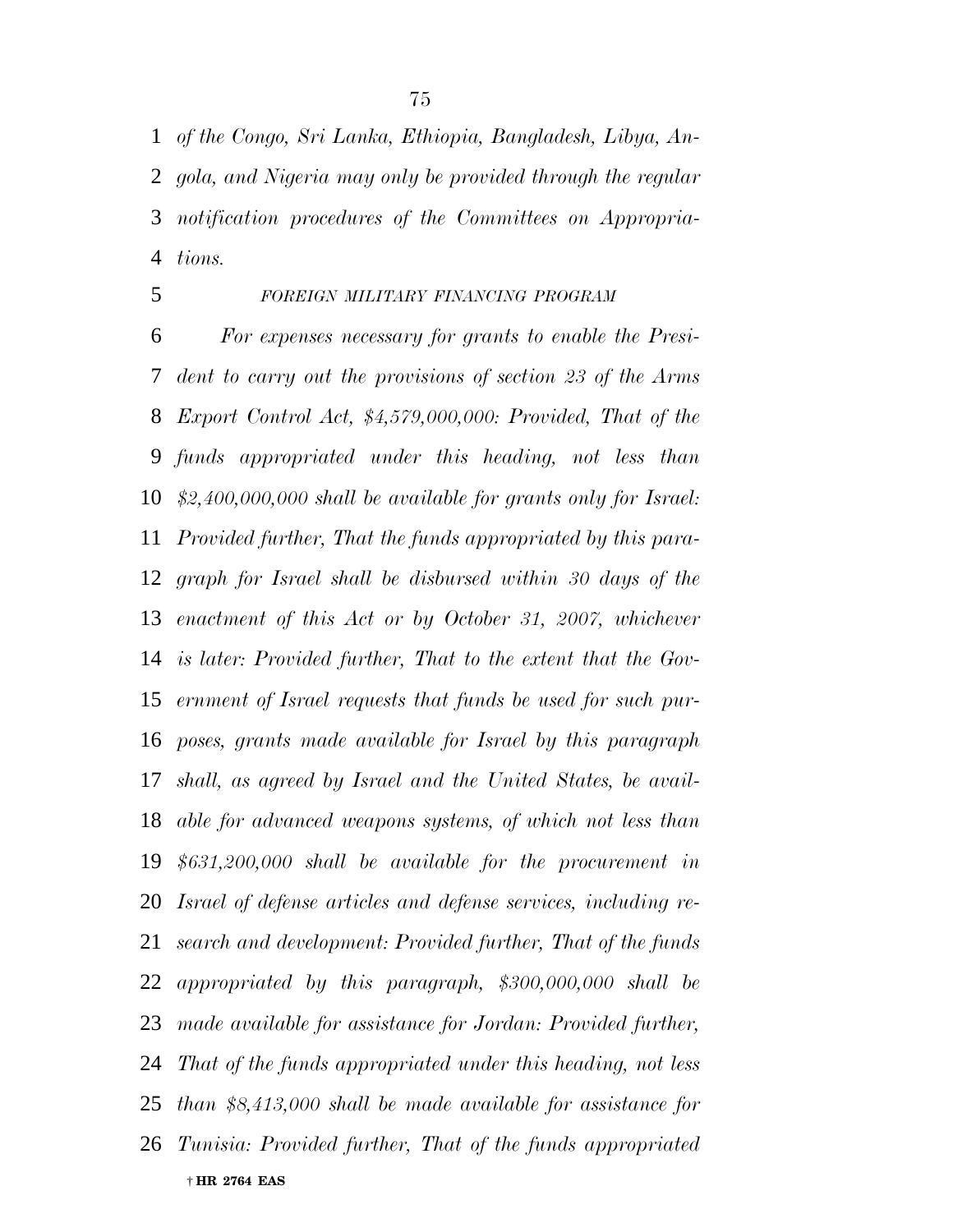*under this heading that are available for assistance for Mo- rocco, not more than \$2,000,000 may be obligated until the Secretary of State certifies and reports to the Committees on Appropriations that Moroccan Government authorities in the territory of the Western Sahara have (1) ceased to persecute, detain, and prosecute individuals for peacefully expressing their opinions regarding the status and future of the Western Sahara and for documenting violations of human rights; and (2) provided unimpeded access to inter- nationally recognized human rights organizations, journal- ists, and representatives of foreign governments to the West- ern Sahara: Provided further, That of the funds appro- priated under this heading, not less than \$1,300,000,000 shall be made available for grants only for Egypt: Provided further, That funds made available under this heading for assistance for Egypt should be made available for counterterrorism and border security programs in the Sinai: Provided further, That of the funds appropriated under this heading that are available for Colombia, \$10,000,000 shall be made available for medical and reha- bilitation assistance, removal of landmines, and to enhance communications capabilities: Provided further, That funds appropriated or otherwise made available by this para- graph shall be nonrepayable notwithstanding any require-ment in section 23 of the Arms Export Control Act: Pro-*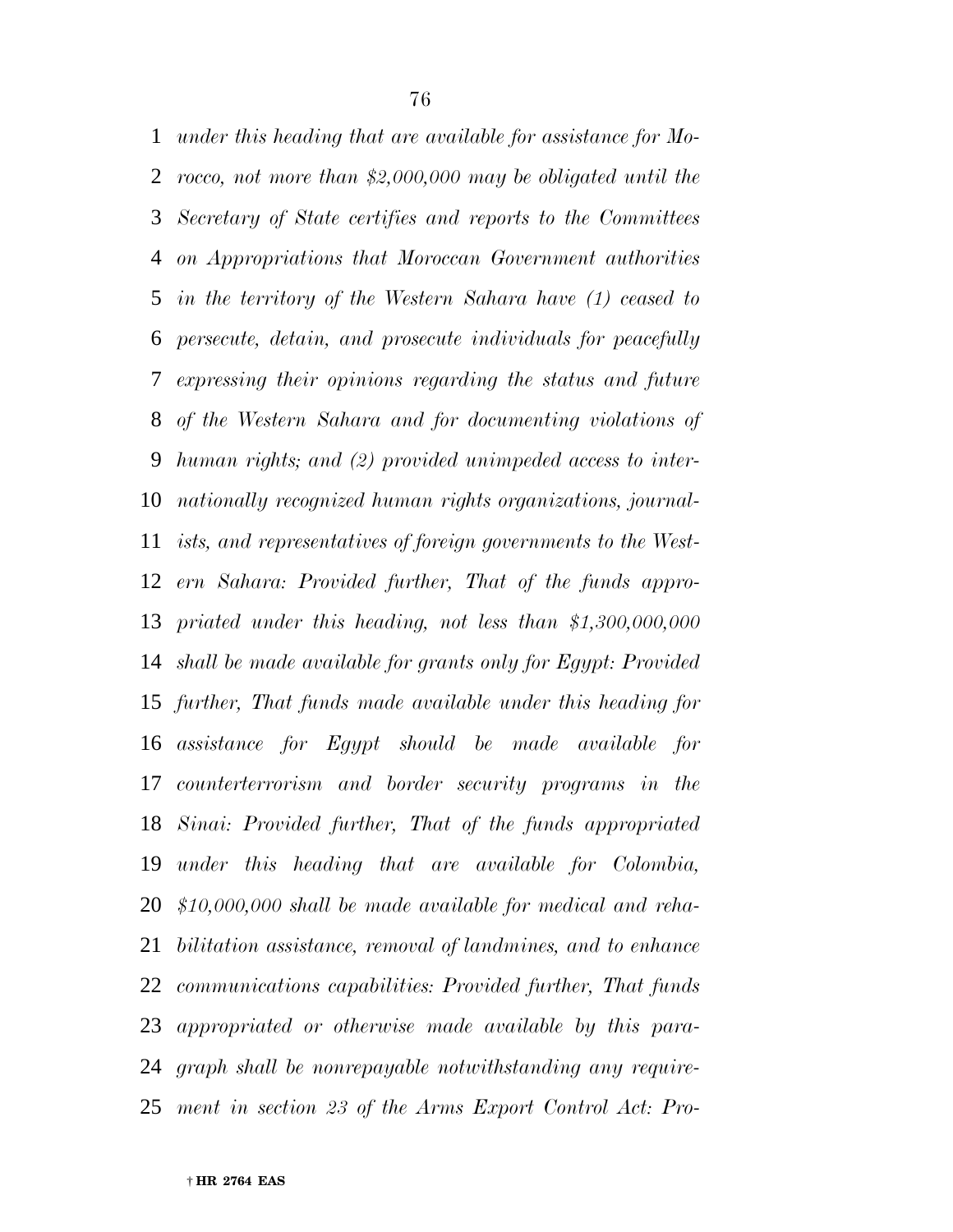*vided further, That funds made available under this para- graph shall be obligated upon apportionment in accordance with paragraph (5)(C) of title 31, United States Code, sec- tion 1501(a): Provided further, That 0.1 percent of the funds appropriated under this heading shall be transferred to and merged with funds appropriated under the heading ''Economic Support Fund'' to be made available to the Bu- reau of Democracy, Human Rights and Labor, Department of State, to ensure adequate monitoring of the use of assist- ance made available under this heading in countries where such monitoring is most needed, in addition to amounts otherwise available for such purposes.*

 *None of the funds made available under this heading shall be available to finance the procurement of defense arti- cles, defense services, or design and construction services that are not sold by the United States Government under the Arms Export Control Act unless the foreign country pro- posing to make such procurements has first signed an agree- ment with the United States Government specifying the conditions under which such procurements may be financed with such funds: Provided, That all country and funding level increases in allocations shall be submitted through the regular notification procedures of section 515 of this Act: Provided further, That none of the funds appropriated under this heading shall be available for assistance for*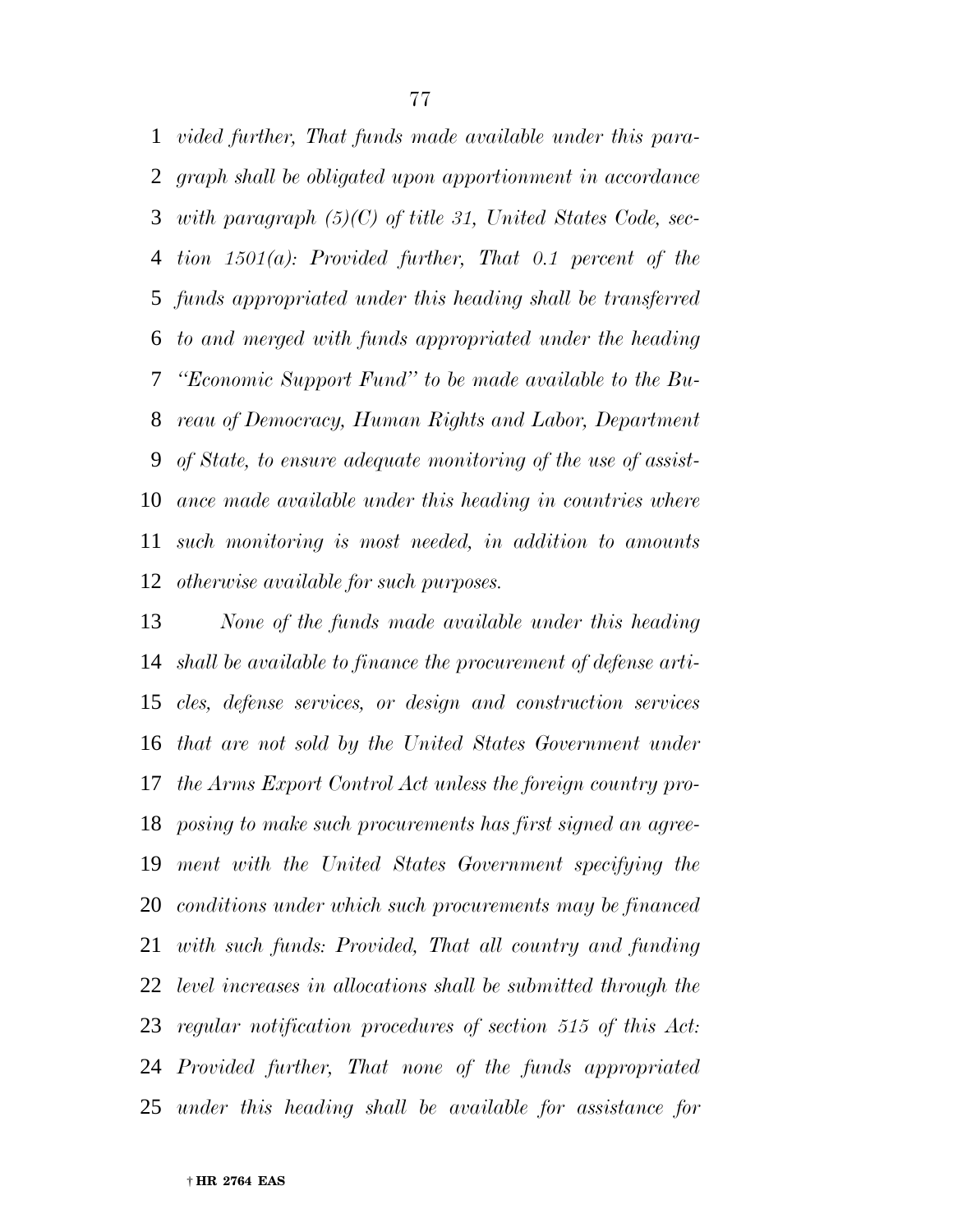*Sudan: Provided further, That none of the funds appro- priated under this heading may be made available for as- sistance for Haiti, Guatemala, Nepal, Sri Lanka, Pakistan, Bangladesh, Philippines, Indonesia, Bosnia and Herzegovina, Ethiopia, and Democratic Republic of the Congo except pursuant to the regular notification proce- dures of the Committees on Appropriations: Provided fur- ther, That funds made available under this heading may be used, notwithstanding any other provision of law, for demining, the clearance of unexploded ordnance, and re- lated activities, and may include activities implemented through nongovernmental and international organizations: Provided further, That only those countries for which assist- ance was justified for the ''Foreign Military Sales Financ- ing Program'' in the fiscal year 1989 congressional presen- tation for security assistance programs may utilize funds made available under this heading for procurement of de- fense articles, defense services or design and construction services that are not sold by the United States Government under the Arms Export Control Act: Provided further, That funds appropriated under this heading shall be expended at the minimum rate necessary to make timely payment for defense articles and services: Provided further, That not more than \$41,900,000 of the funds appropriated under this heading may be obligated for necessary expenses, including*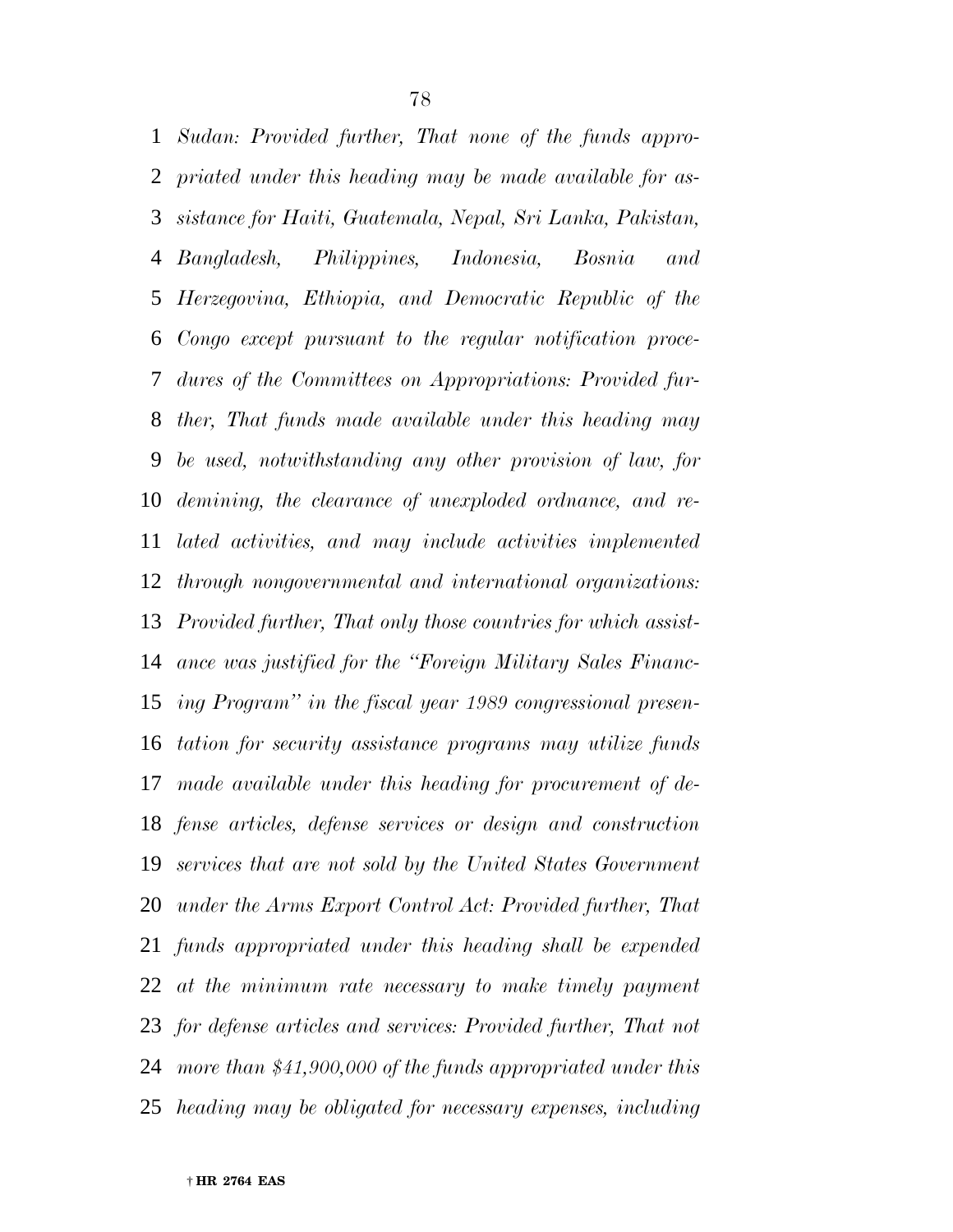*the purchase of passenger motor vehicles for replacement only for use outside of the United States, for the general costs of administering military assistance and sales: Pro- vided further, That not more than \$395,000,000 of funds realized pursuant to section 21(e)(1)(A) of the Arms Export Control Act may be obligated for expenses incurred by the Department of Defense during fiscal year 2008 pursuant to section 43(b) of the Arms Export Control Act, except that this limitation may be exceeded only through the regular notification procedures of the Committees on Appropria- tions: Provided further, That foreign military financing program funds estimated to be outlayed for Egypt during fiscal year 2008 may be transferred to an interest bearing account for Egypt in the Federal Reserve Bank of New York.*

### *PEACEKEEPING OPERATIONS*

 *For necessary expenses to carry out the provisions of section 551 of the Foreign Assistance Act of 1961, \$273,200,000: Provided, That of the funds made available under this heading, not less than \$25,000,000 shall be made available for a United States contribution to the Multi- national Force and Observers mission in the Sinai: Pro- vided further, That none of the funds appropriated under this heading shall be obligated or expended except as pro- vided through the regular notification procedures of the Committees on Appropriations.*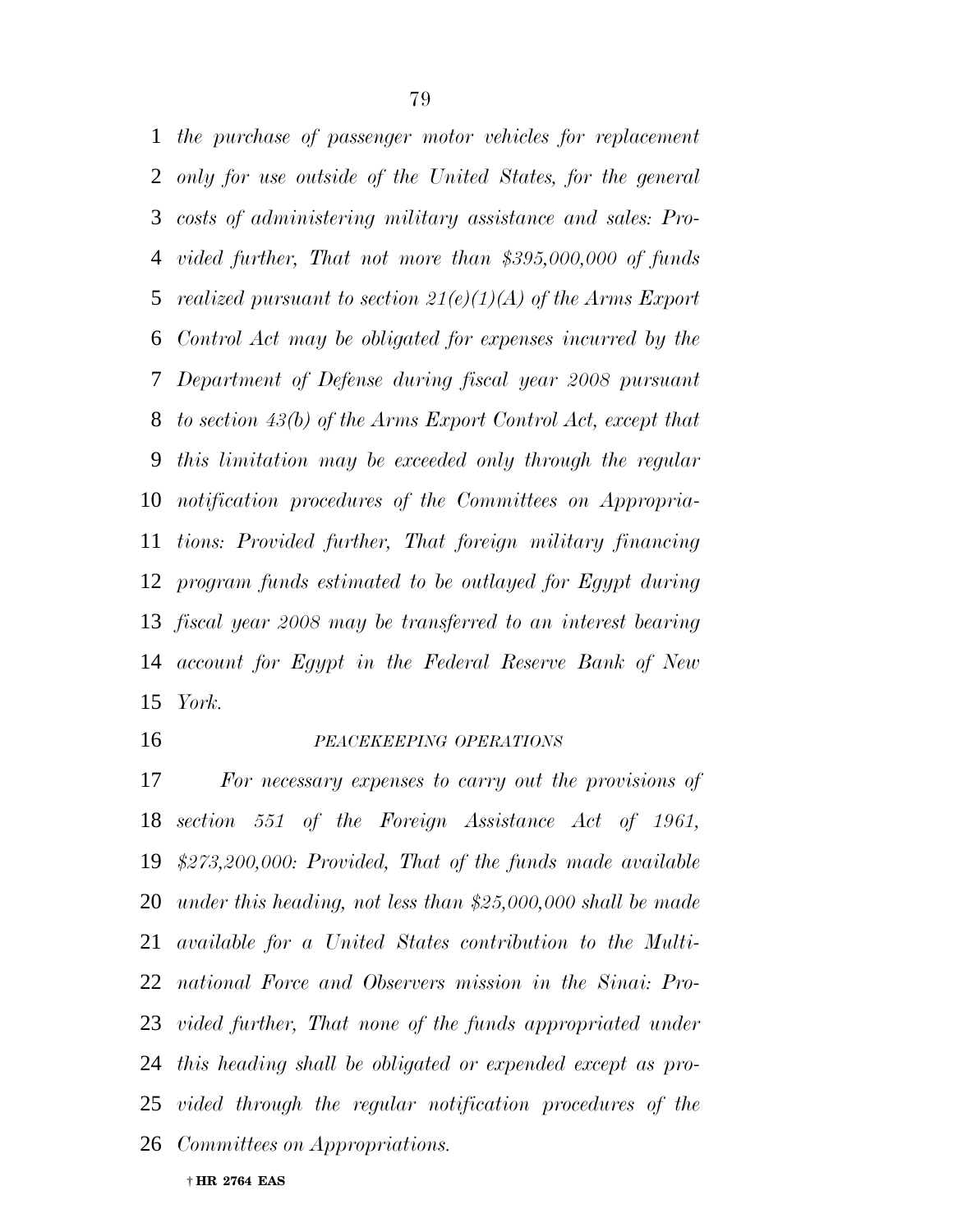| 1              | TITLE V                                                           |
|----------------|-------------------------------------------------------------------|
| $\overline{2}$ | MULTILATERAL ECONOMIC ASSISTANCE                                  |
| 3              | FUNDS APPROPRIATED TO THE PRESIDENT                               |
| 4              | INTERNATIONAL FINANCIAL INSTITUTIONS                              |
| 5              | GLOBAL ENVIRONMENT FACILITY                                       |
| 6              | For the United States contribution for the Global En-             |
| 7              | vironment Facility, \$106,763,000 to the International Bank       |
| 8              | for Reconstruction and Development as trustee for the Glob-       |
| 9              | al Environment Facility (GEF), by the Secretary of the            |
| 10             | <i>Treasury, to remain available until expended.</i>              |
| 11             | CONTRIBUTION TO THE INTERNATIONAL DEVELOPMENT                     |
| 12             | <b>ASSOCIATION</b>                                                |
| 13             | For payment to the International Development Asso-                |
| 14             | ciation by the Secretary of the Treasury, $$1,000,000,000,$       |
| 15             | to remain available until expended: Provided, That funds          |
| 16             | appropriated under this heading should not be obligated           |
| 17             | until the Secretary of the Treasury reports to the Commit-        |
| 18             | tees on Appropriations that he has received written assur-        |
| 19             | ance from the President of the World Bank that the bank's         |
| 20             | management will not recommend or support any loan,                |
| 21             | grant, credit or other financing for any infrastructure           |
|                | 22 project which would contribute to significant loss of tropical |
|                | 23 forest or biodiversity.                                        |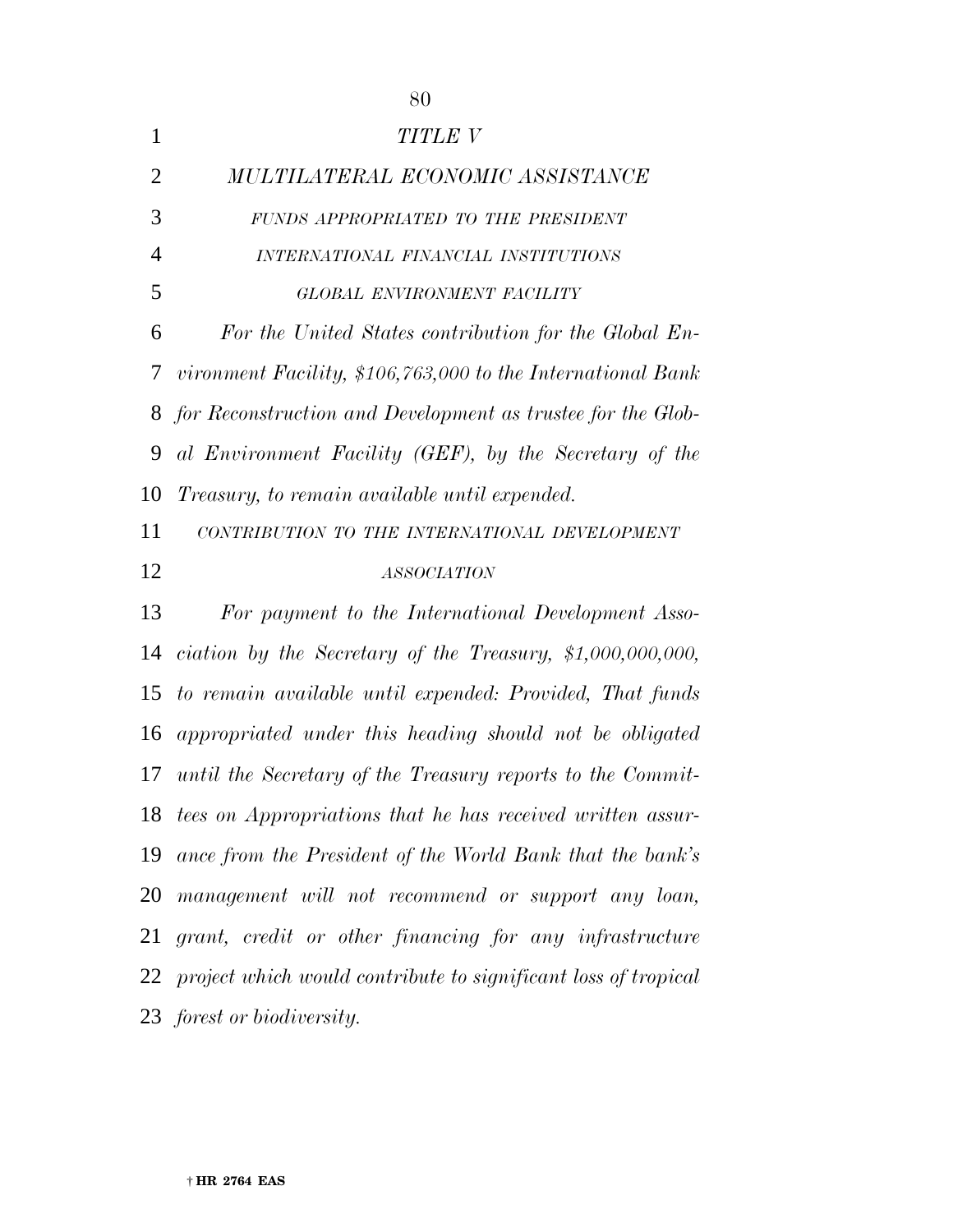|                | 1 CONTRIBUTION TO THE ENTERPRISE FOR THE AMERICAS |
|----------------|---------------------------------------------------|
| $\overline{2}$ | MULTILATERAL INVESTMENT FUND                      |

 *For payment to the Enterprise for the Americas Multi- lateral Investment Fund by the Secretary of the Treasury, for the United States contribution to the fund, \$25,000,000, to remain available until expended.*

*CONTRIBUTION TO THE ASIAN DEVELOPMENT FUND*

 *For the United States contribution by the Secretary of the Treasury to the increase in resources of the Asian Development Fund, as authorized by the Asian Develop- ment Bank Act, as amended, \$65,000,000, to remain avail-able until expended.*

*CONTRIBUTION TO THE AFRICAN DEVELOPMENT BANK*

 *For payment to the African Development Bank by the Secretary of the Treasury, \$2,037,000, for the United States paid-in share of the increase in capital stock, to remain available until expended.*

*LIMITATION ON CALLABLE CAPITAL SUBSCRIPTIONS*

 *The United States Governor of the African Develop- ment Bank may subscribe without fiscal year limitation for the callable capital portion of the United States share of such capital stock in an amount not to exceed \$31,918,770. CONTRIBUTION TO THE AFRICAN DEVELOPMENT FUND*

 *For the United States contribution by the Secretary of the Treasury to the increase in resources of the African*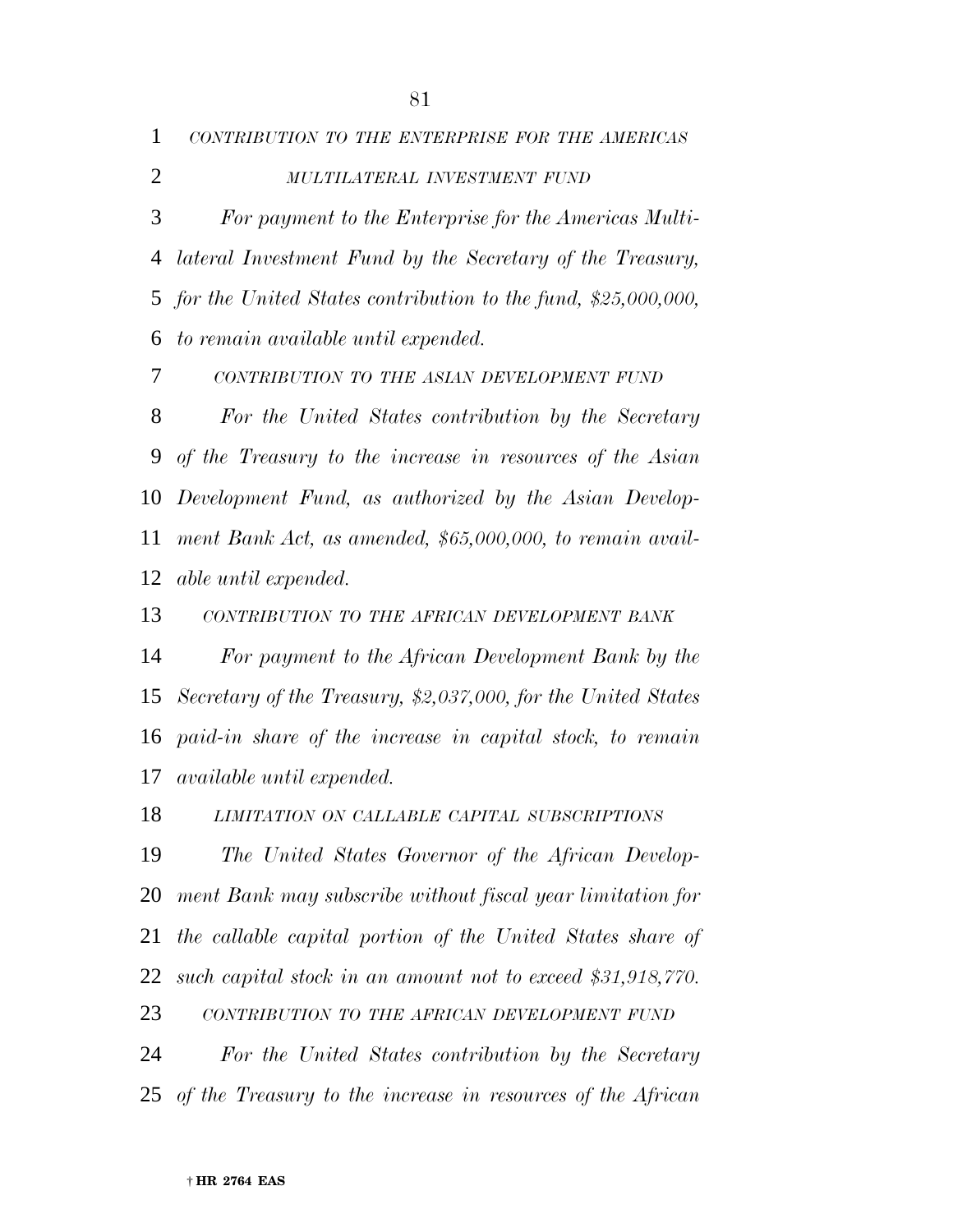*Development Fund, \$105,000,000, to remain available until expended.*

 *CONTRIBUTION TO THE EUROPEAN BANK FOR RECONSTRUCTION AND DEVELOPMENT For payment to the European Bank for Reconstruction and Development by the Secretary of the Treasury, \$10,159 for the United States share of the paid-in portion of the increase in capital stock, to remain available until ex- pended. CONTRIBUTION TO THE INTERNATIONAL FUND FOR AGRICULTURAL DEVELOPMENT*

 *For the United States contribution by the Secretary of the Treasury to increase the resources of the International Fund for Agricultural Development, \$18,072,000, to remain available until expended.*

*INTERNATIONAL ORGANIZATIONS AND PROGRAMS*

 *For necessary expenses to carry out the provisions of section 301 of the Foreign Assistance Act of 1961, and of section 2 of the United Nations Environment Program Par- ticipation Act of 1973, \$313,925,000: Provided, That of the funds appropriated under this heading that are available for the Organization of American States Fund for Strength- ening Democracy, \$500,000 shall be subject to the regular notification procedures of the Committees on Appropria-tions.*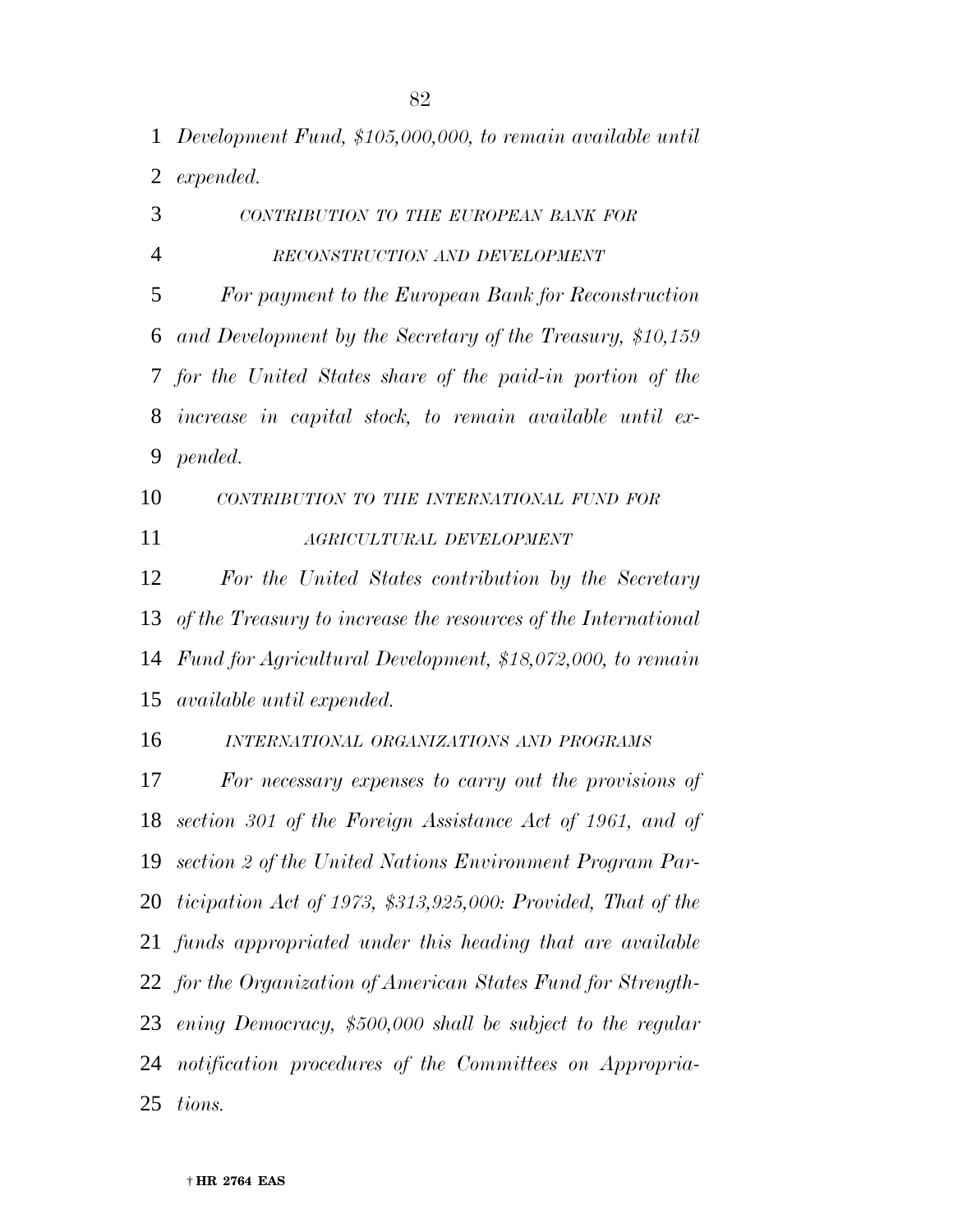*TITLE VI GENERAL PROVISIONS COMPENSATION FOR UNITED STATES EXECUTIVE DIRECTORS TO INTERNATIONAL FINANCIAL INSTITUTIONS SEC. 601. (a) No funds appropriated by this Act may be made as payment to any international financial institu- tion while the United States Executive Director to such in- stitution is compensated by the institution at a rate which, together with whatever compensation such Director receives from the United States, is in excess of the rate provided for an individual occupying a position at level IV of the Executive Schedule under section 5315 of title 5, United States Code, or while any alternate United States Director to such institution is compensated by the institution at a rate in excess of the rate provided for an individual occu- pying a position at level V of the Executive Schedule under section 5316 of title 5, United States Code. (b) For purposes of this section ''international finan- cial institutions'' are: the International Bank for Recon-struction and Development, the Inter-American Develop-*

 *ment Bank, the Asian Development Bank, the Asian Devel-opment Fund, the African Development Bank, the African*

*Development Fund, the International Monetary Fund, the*

*North American Development Bank, and the European*

*Bank for Reconstruction and Development.*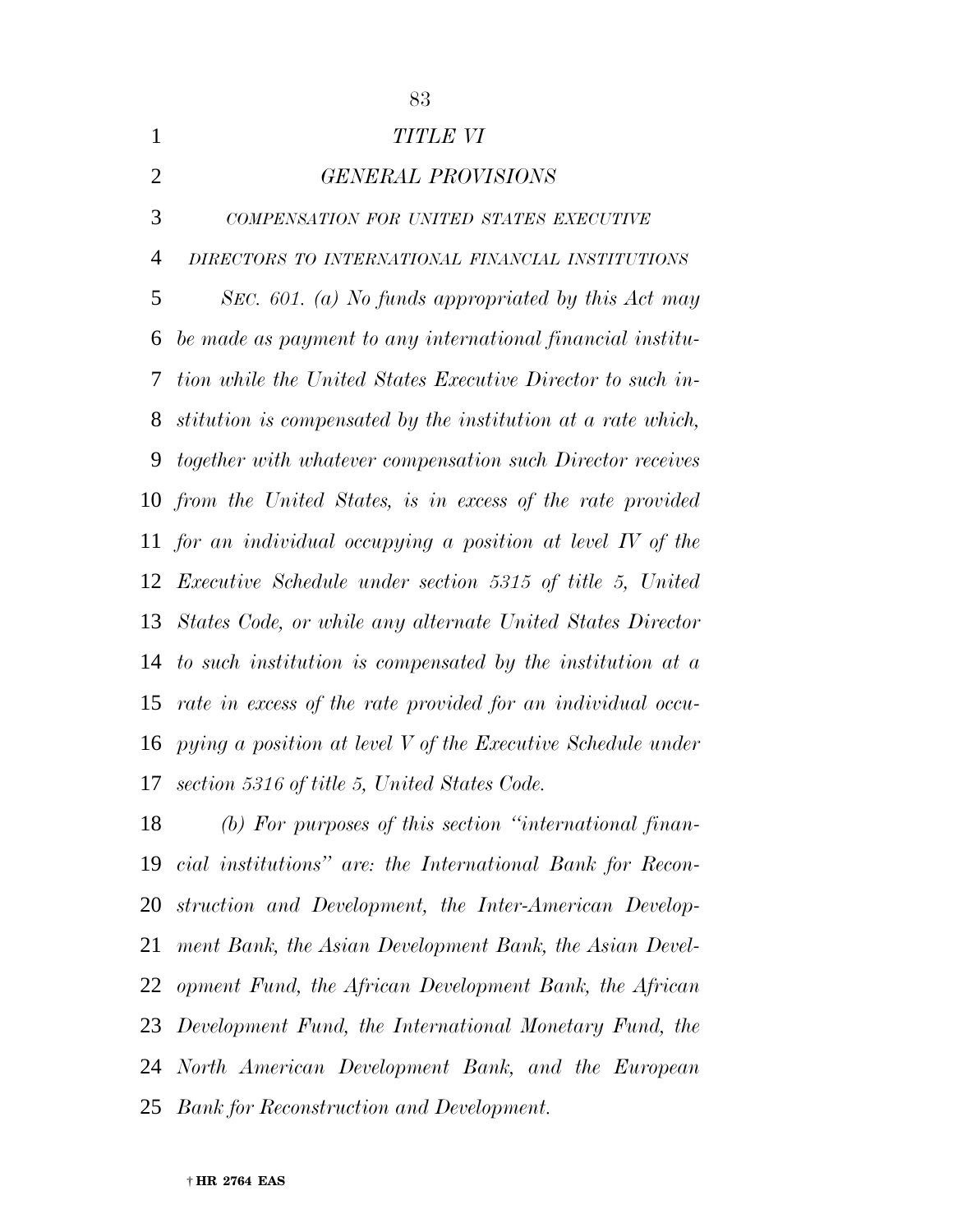| $\mathbf{1}$   | <b>ALLOCATIONS</b>                                                     |
|----------------|------------------------------------------------------------------------|
| $\overline{2}$ | SEC. $602.$ (a) Funds provided in this Act for the fol-                |
| 3              | lowing accounts shall be made available for programs and               |
| $\overline{4}$ | countries in the amounts contained in the respective tables            |
| 5              | included in the report accompanying this Act:                          |
| 6              | "Educational and Cultural Exchange<br>$Pro-$                           |
| 7              | grams".                                                                |
| 8              | "Embassy Security, Construction, and Mainte-                           |
| 9              | nance".                                                                |
| 10             | "International Fisheries Commissions".                                 |
| 11             | "International Broadcasting Operations".                               |
| 12             | "Global Health Programs".                                              |
| 13             | "Economic Support Fund".                                               |
| 14             | "Assistance for Eastern Europe and the Baltic                          |
| 15             | States".                                                               |
| 16             | "Assistance for the Independent States of the                          |
| 17             | Former Soviet Union".                                                  |
| 18             | "Democracy Fund".                                                      |
| 19             | "Andean Programs".                                                     |
| 20             | "Nonproliferation, Anti-Terrorism, Demining                            |
| 21             | and Related Programs".                                                 |
| 22             | "Foreign Military Financing Program".                                  |
| 23             | "International Organizations and Programs".                            |
| 24             | $\langle b \rangle$ Any proposed increases or decreases to the amounts |
| 25             | contained in such tables in the accompanying report shall              |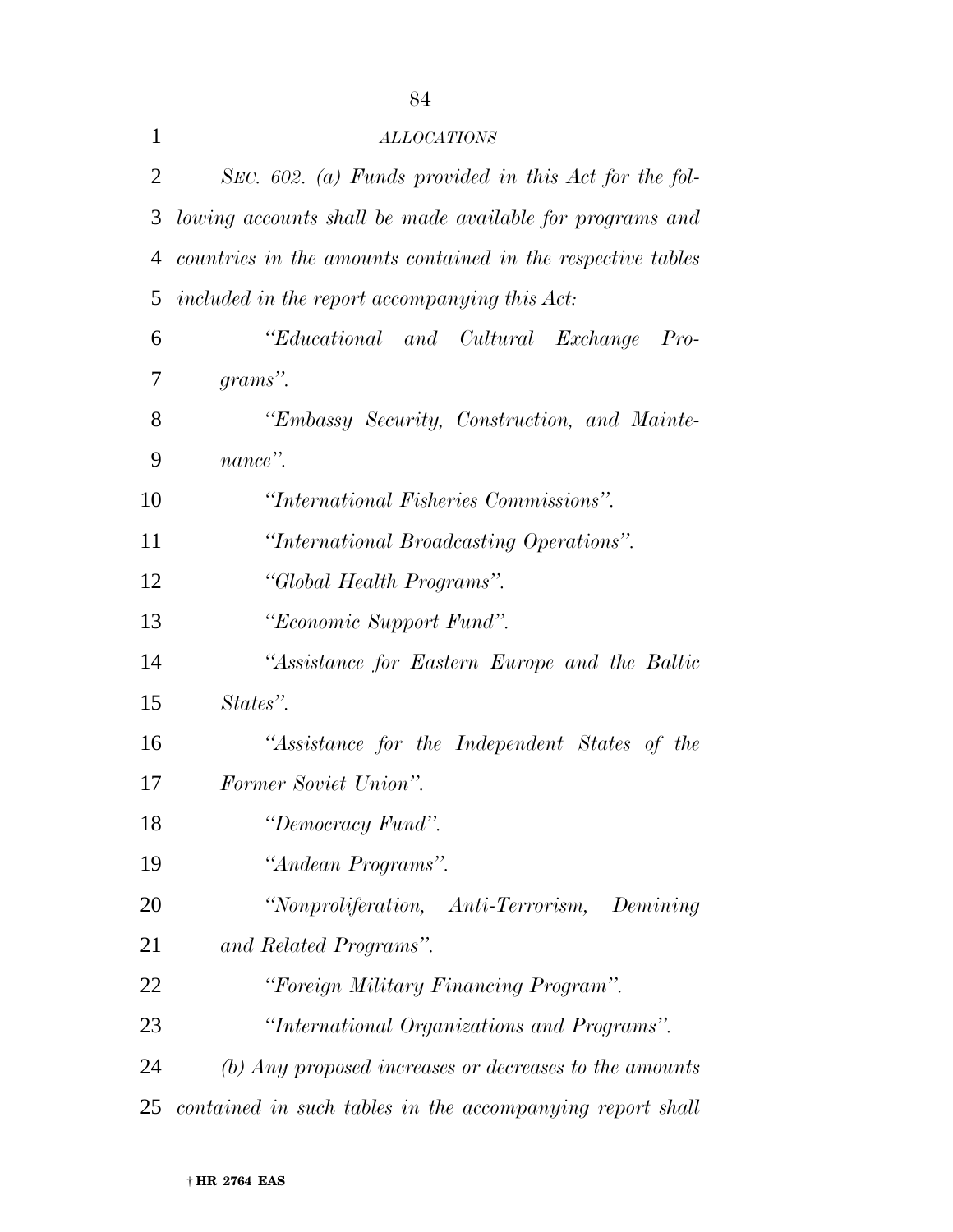*be subject to the regular notification procedures of the Com- mittees on Appropriations and section 634A of the Foreign Assistance Act of 1961.*

 *LIMITATION ON RESIDENCE EXPENSES SEC. 603. Of the funds appropriated or made available pursuant to title III of this Act, not to exceed \$100,500 shall be for official residence expenses of the United States Agency for International Development during the current fiscal year: Provided, That appropriate steps shall be taken to as- sure that, to the maximum extent possible, United States-owned foreign currencies are utilized in lieu of dollars.*

# *UNOBLIGATED BALANCES*

 *SEC. 604. Any Department or Agency to which funds are appropriated or otherwise made available by this Act shall provide, upon request of the Committees on Appro- priations, an accurate accounting by program, project, and activity of the funds received by such Department or Agency in this fiscal year or any previous fiscal year that remain unobligated and unexpended.*

*LIMITATION ON REPRESENTATIONAL ALLOWANCES*

 † **HR 2764 EAS** *SEC. 605. Of the funds appropriated or made available pursuant to this Act, not to exceed \$250,000 shall be avail- able for representation and entertainment allowances, of which not to exceed \$5,000 shall be available for entertain- ment allowances, for the United States Agency for Inter-national Development during the current fiscal year: Pro-*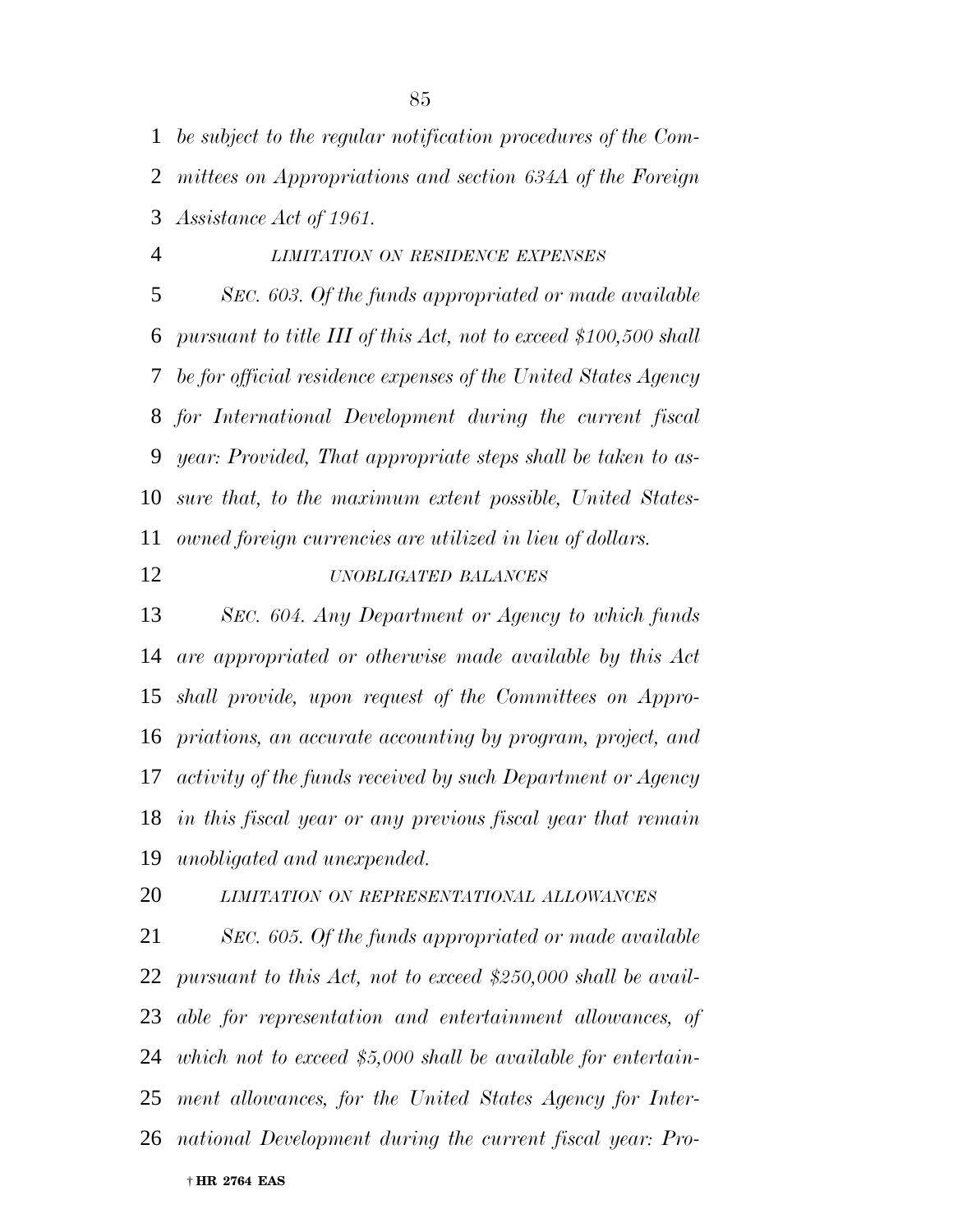*vided, That no such entertainment funds may be used for the purposes listed in section 648 of this Act: Provided fur- ther, That appropriate steps shall be taken to assure that, to the maximum extent possible, United States-owned for- eign currencies are utilized in lieu of dollars: Provided fur- ther, That of the funds made available by this Act for gen- eral costs of administering military assistance and sales under the heading ''Foreign Military Financing Program'', not to exceed \$4,000 shall be available for entertainment expenses and not to exceed \$130,000 shall be available for representation allowances: Provided further, That of the funds made available by this Act under the heading ''Inter- national Military Education and Training'', not to exceed \$55,000 shall be available for entertainment allowances: Provided further, That of the funds made available by this Act for the Inter-American Foundation, not to exceed \$4,000 shall be available for entertainment and representa- tion allowances: Provided further, That of the funds made available by this Act under the heading ''United States- China Economic and Security Review Commission'', not to exceed \$3,000 shall be available for official reception, rep- resentation, and entertainment allowances: Provided fur- ther, That of the funds made available by this Act for the Peace Corps, not to exceed a total of \$4,000 shall be avail-able for entertainment expenses: Provided further, That of*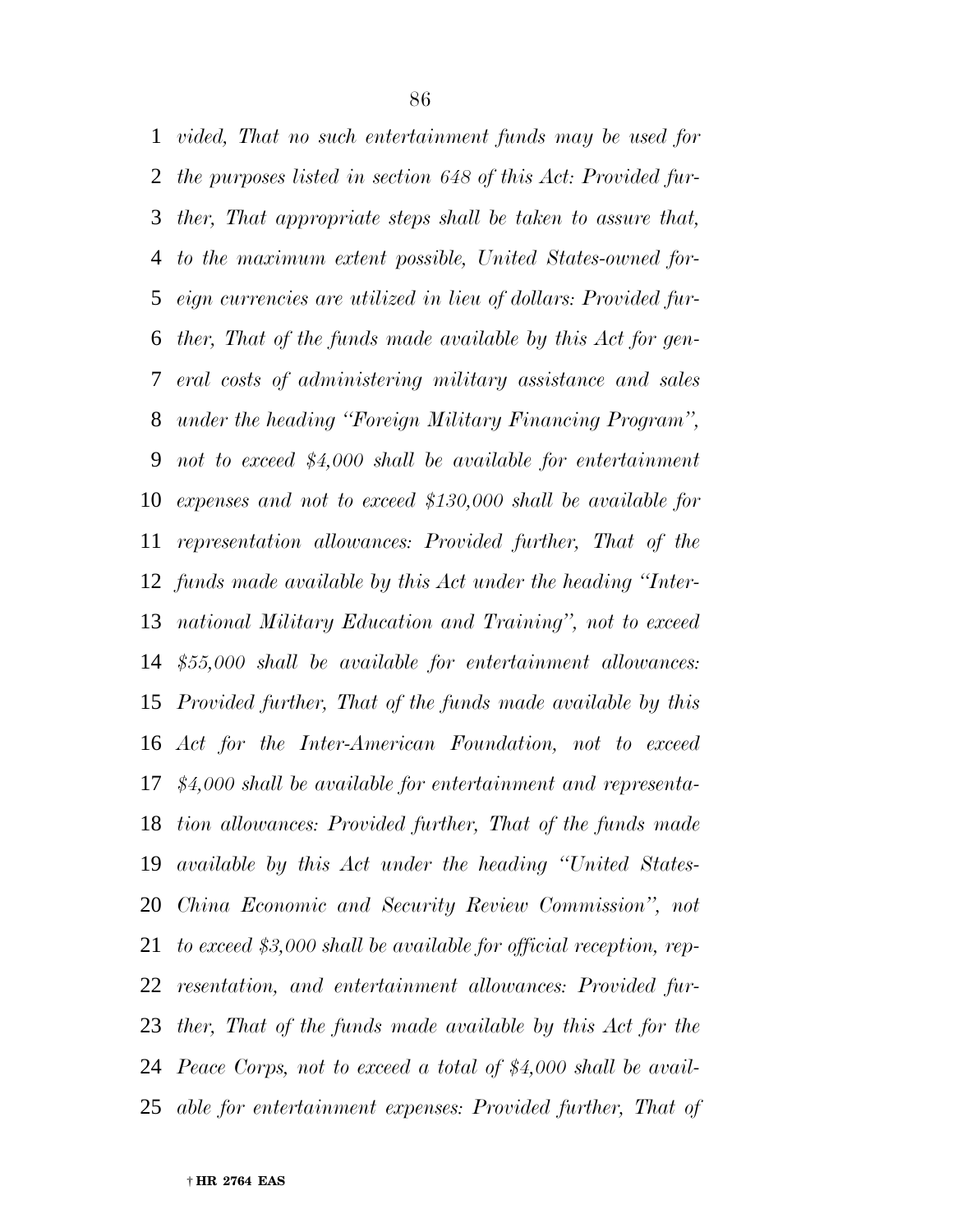*the funds made available by this Act under the heading ''Trade and Development Agency'', not to exceed \$4,000 shall be available for representation and entertainment al- lowances: Provided further, That of the funds made avail- able by this Act under the heading ''Millennium Challenge Corporation'', not to exceed \$115,000 shall be available for representation and entertainment allowances.*

*PROHIBITION ON TAXATION OF UNITED STATES*

# *ASSISTANCE*

 *SEC. 606. (a) PROHIBITION ON TAXATION.—None of the funds appropriated by this Act may be made available to provide assistance for a foreign country under a new bi- lateral agreement governing the terms and conditions under which such assistance is to be provided unless such agree- ment includes a provision stating that assistance provided by the United States shall be exempt from taxation, or reim- bursed, by the foreign government, and the Secretary of State shall expeditiously seek to negotiate amendments to existing bilateral agreements, as necessary, to conform with this requirement.*

 † **HR 2764 EAS** *(b) REIMBURSEMENT OF FOREIGN TAXES.—An amount equivalent to 200 percent of the total taxes assessed during fiscal year 2008 on funds appropriated by this Act by a foreign government or entity against commodities fi- nanced under United States assistance programs for which funds are appropriated by this Act, either directly or*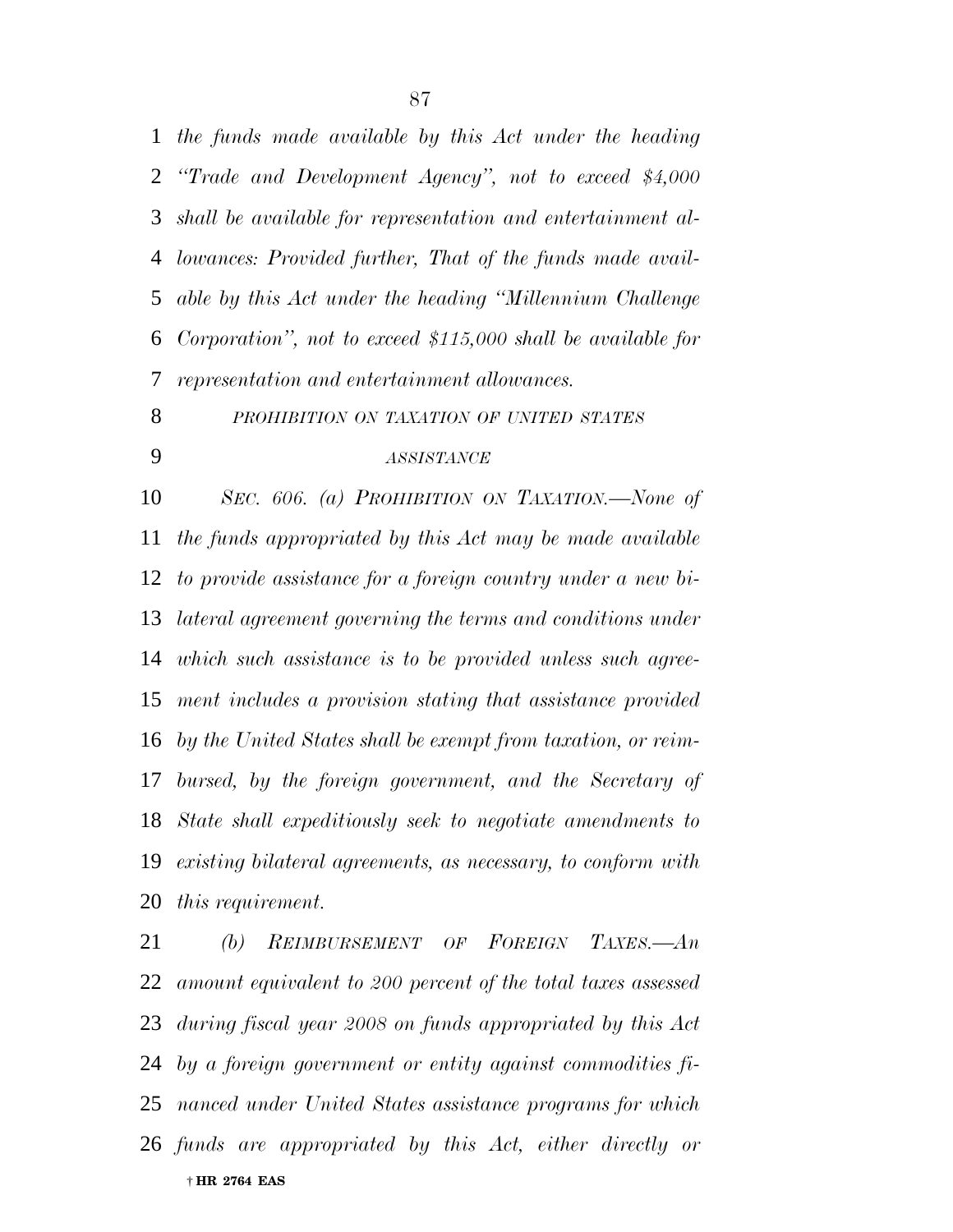*through grantees, contractors and subcontractors shall be withheld from obligation from funds appropriated for as- sistance for fiscal year 2009 and allocated for the central government of such country and for the West Bank and Gaza Program to the extent that the Secretary of State cer- tifies and reports in writing to the Committees on Appro- priations that such taxes have not been reimbursed to the Government of the United States.*

 *(c) DE MINIMIS EXCEPTION.—Foreign taxes of a de minimis nature shall not be subject to the provisions of sub-section (b).*

 *(d) REPROGRAMMING OF FUNDS.—Funds withheld from obligation for each country or entity pursuant to sub- section (b) shall be reprogrammed for assistance to countries which do not assess taxes on United States assistance or which have an effective arrangement that is providing sub-stantial reimbursement of such taxes.*

*(e) DETERMINATIONS.—*

 *(1) The provisions of this section shall not apply to any country or entity the Secretary of State determines—*

 *(A) does not assess taxes on United States assistance or which has an effective arrangement that is providing substantial reimbursement of such taxes; or*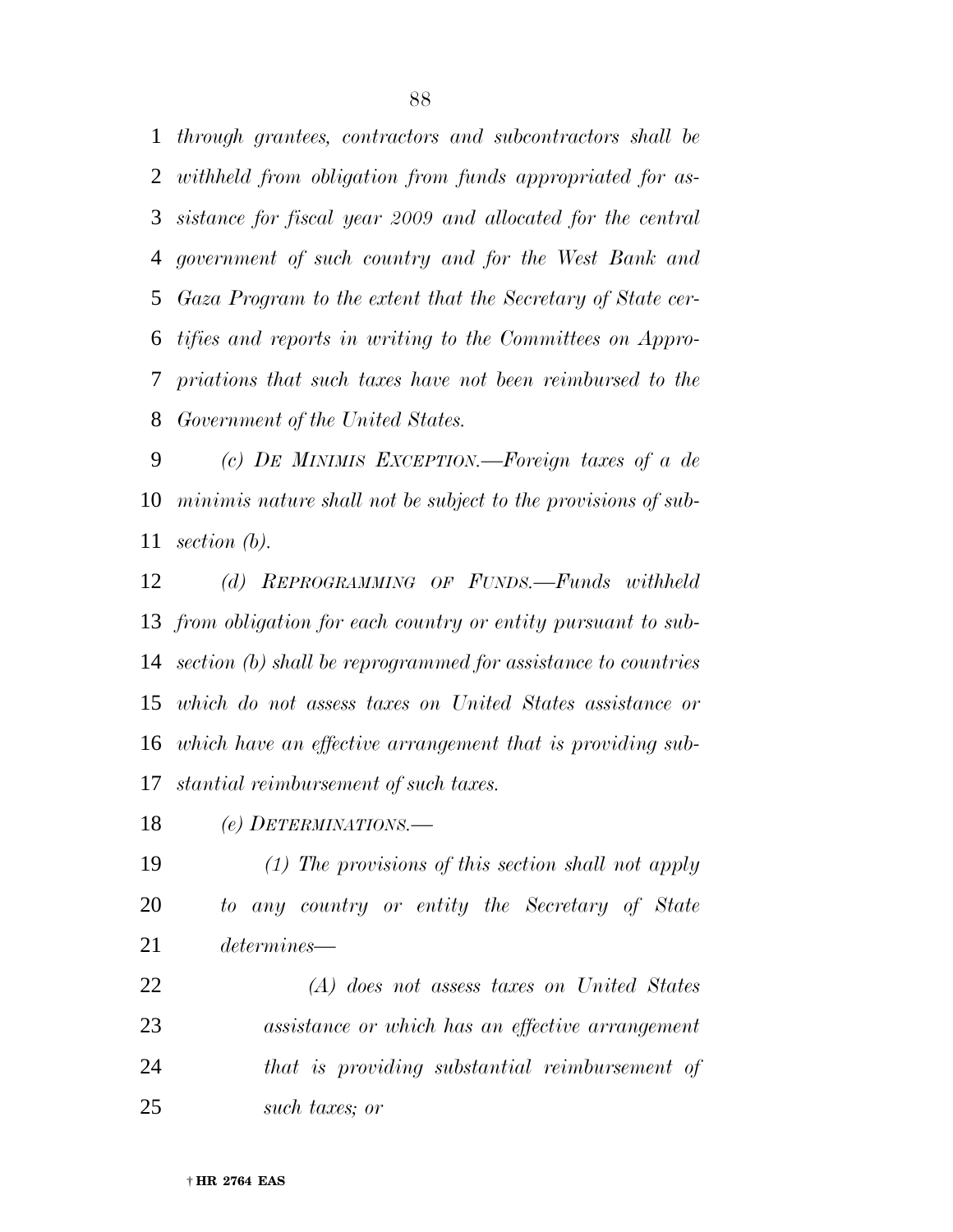| $\overline{2}$ | States outweigh the policy of this section to en-                    |
|----------------|----------------------------------------------------------------------|
| 3              | sure that United States assistance is not subject                    |
| $\overline{4}$ | to taxation.                                                         |
| 5              | $(2)$ The Secretary of State shall consult with the                  |
| 6              | Committees on Appropriations at least 15 days prior                  |
| 7              | to exercising the authority of this subsection with re-              |
| 8              | gard to any country or entity.                                       |
| 9              | (f) IMPLEMENTATION.—The Secretary of State shall                     |
| 10             | <i>issue rules, regulations, or policy guidance, as appropriate,</i> |
| 11             | to implement the prohibition against the taxation of assist-         |
| 12             | ance contained in this section.                                      |
| 13             | (g) DEFINITIONS.—As used in this section—                            |
| 14             | $(1)$ the terms "taxes" and "taxation" refer to                      |
| 15             | value added taxes and customs duties imposed on                      |
| 16             | commodities financed with United States assistance                   |
| 17             | for programs for which funds are appropriated by                     |
| 18             | this Act; and                                                        |
| 19             | (2) the term "bilateral agreement" refers to $a$                     |
| 20             | framework bilateral agreement between the Govern-                    |
| 21             | ment of the United States and the government of the                  |
| 22             | country receiving assistance that describes the privi-               |
| 23             | leges and immunities applicable to United States for-                |
| 24             | eign assistance for such country generally, or an indi-              |
| 25             | vidual agreement between the Government of the                       |

*(B) the foreign policy interests of the United*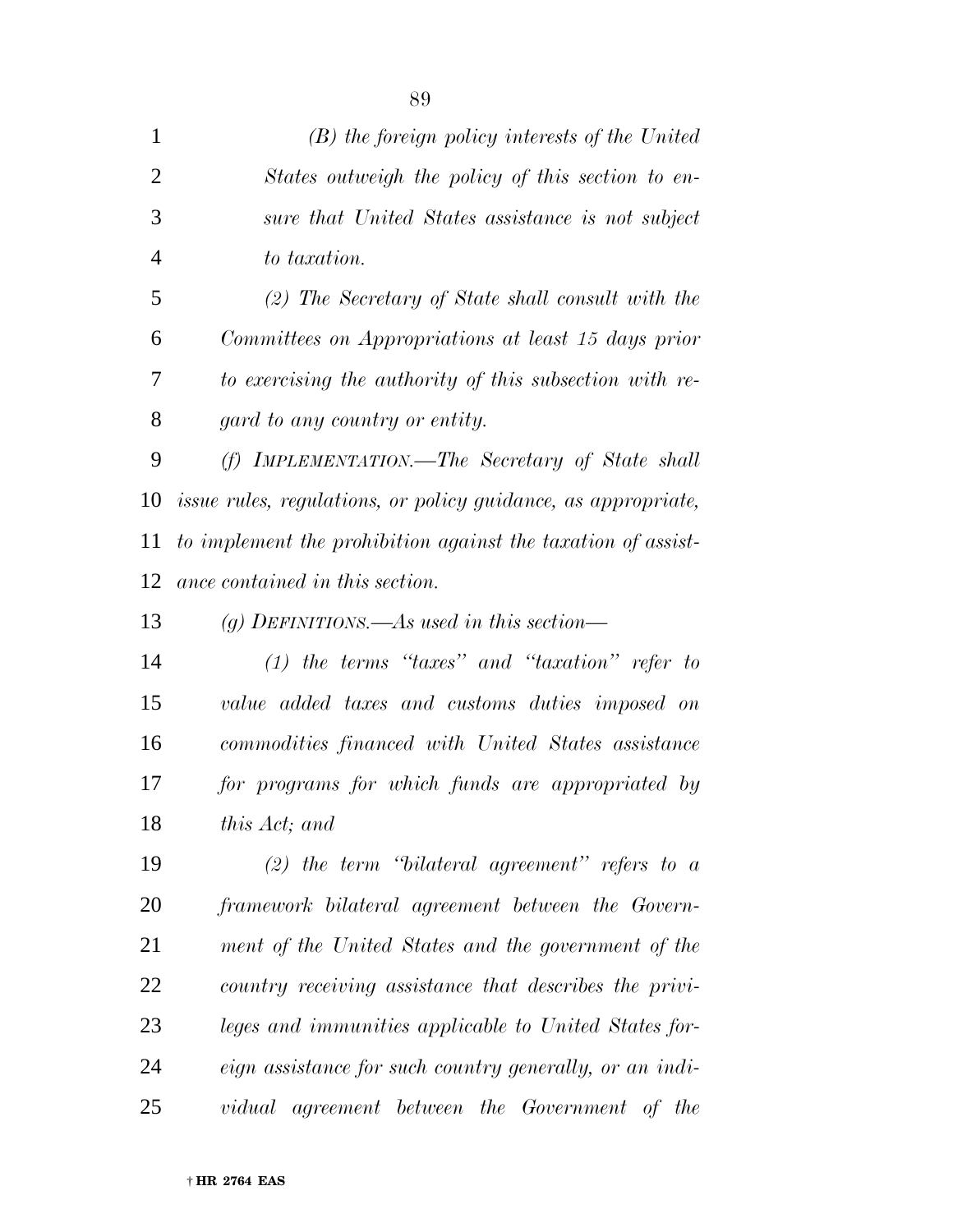*United States and such government that describes, among other things, the treatment for tax purposes that will be accorded the United States assistance provided under that agreement. PROHIBITION AGAINST DIRECT FUNDING FOR CERTAIN COUNTRIES SEC. 607. None of the funds appropriated or otherwise made available pursuant to this Act shall be obligated or expended to finance directly any assistance or reparations to Cuba, North Korea, Iran, or Syria: Provided, That for purposes of this section, the prohibition on obligations or expenditures shall include direct loans, credits, insurance and guarantees of the Export-Import Bank or its agents. MILITARY COUPS SEC. 608. None of the funds appropriated or otherwise*

 † **HR 2764 EAS** *made available pursuant to this Act shall be obligated or expended to finance directly any assistance to the govern- ment of any country whose duly elected head of government is deposed by military coup or decree: Provided, That as- sistance may be resumed to such government if the Presi- dent determines and certifies to the Committees on Appro- priations that subsequent to the termination of assistance a democratically elected government has taken office: Pro- vided further, That the provisions of this section shall not apply to assistance to promote democratic elections or pub-lic participation in democratic processes: Provided further,*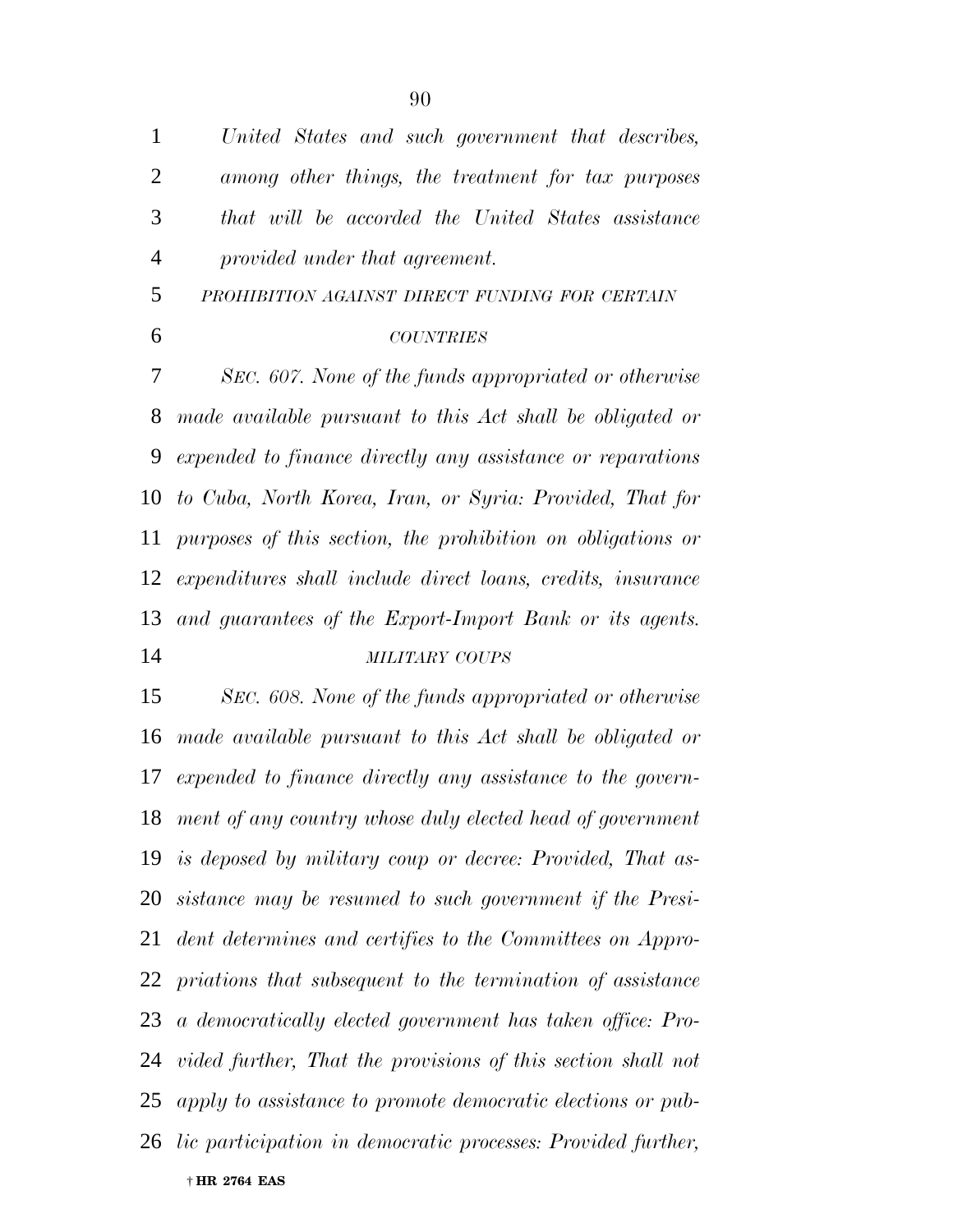*That funds made available pursuant to the previous pro- visos shall be subject to the regular notification procedures of the Committees on Appropriations.*

#### *TRANSFERS*

 *SEC. 609. (a) DEPARTMENT OF STATE AND BROAD- CASTING BOARD OF GOVERNORS.—Not to exceed 5 percent of any appropriation made available for the current fiscal year for the Department of State in this Act may be trans- ferred between such appropriations, but no such appropria- tion, except as otherwise specifically provided, shall be in- creased by more than 10 percent by any such transfers: Pro- vided, That not to exceed 5 percent of any appropriation made available for the current fiscal year for the Broad- casting Board of Governors in this Act may be transferred between such appropriations, but no such appropriation, except as otherwise specifically provided, shall be increased by more than 10 percent by any such transfers: Provided further, That any transfer pursuant to this section shall be treated as a reprogramming of funds under section 104 of this Act and shall not be available for obligation or expendi- ture except in compliance with the procedures set forth in that section.*

 † **HR 2764 EAS** *(b)(1) LIMITATION ON TRANSFERS BETWEEN AGEN- CIES.—None of the funds made available by this Act may be transferred to any department, agency, or instrumen-tality of the United States Government, except pursuant to*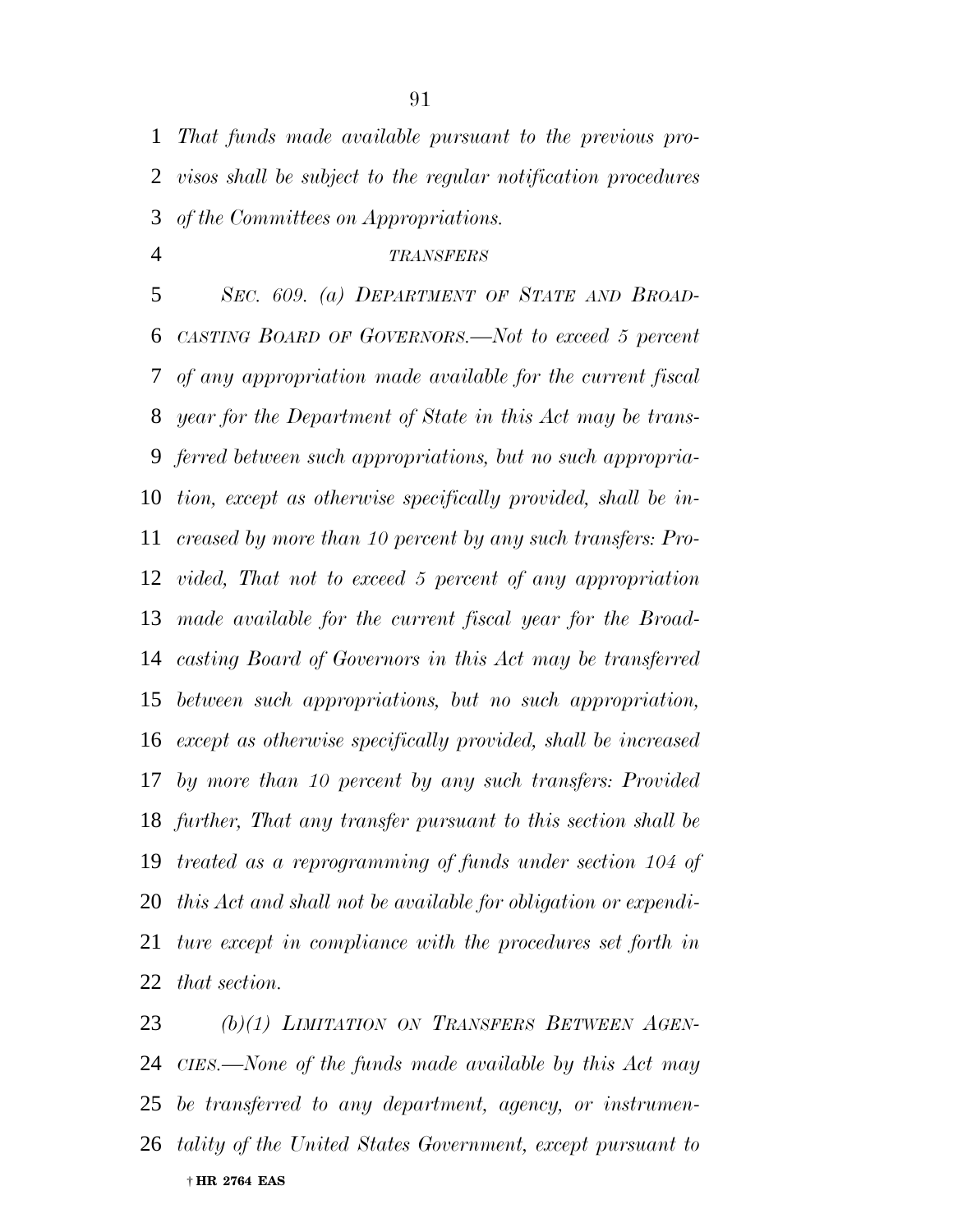*a transfer made by, or transfer authority provided in, this Act or any other appropriation Act.*

 *(2) Notwithstanding paragraph (1), in addition to transfers made by, or authorized elsewhere in, this Act, funds appropriated by this Act to carry out the purposes of the Foreign Assistance Act of 1961 may be allocated or transferred to agencies of the United States Government pursuant to the provisions of sections 109, 610, and 632 of the Foreign Assistance Act of 1961.*

 *(c) TRANSFERS BETWEEN ACCOUNTS.—None of the funds made available by this Act may be obligated under an appropriation account to which they were not appro- priated, except for transfers specifically provided for in this Act, unless the President provides notification in accord- ance with the regular notification procedures of the Com-mittees on Appropriations.*

 *(d) AUDIT OF INTER-AGENCY TRANSFERS.—Any agreement for the transfer or allocation of funds appro- priated by this Act, or prior Acts, entered into between the United States Agency for International Development and another agency of the United States Government under the authority of section 632(a) of the Foreign Assistance Act of 1961 or any comparable provision of law, shall expressly provide that the Office of the Inspector General for the agen-cy receiving the transfer or allocation of such funds shall*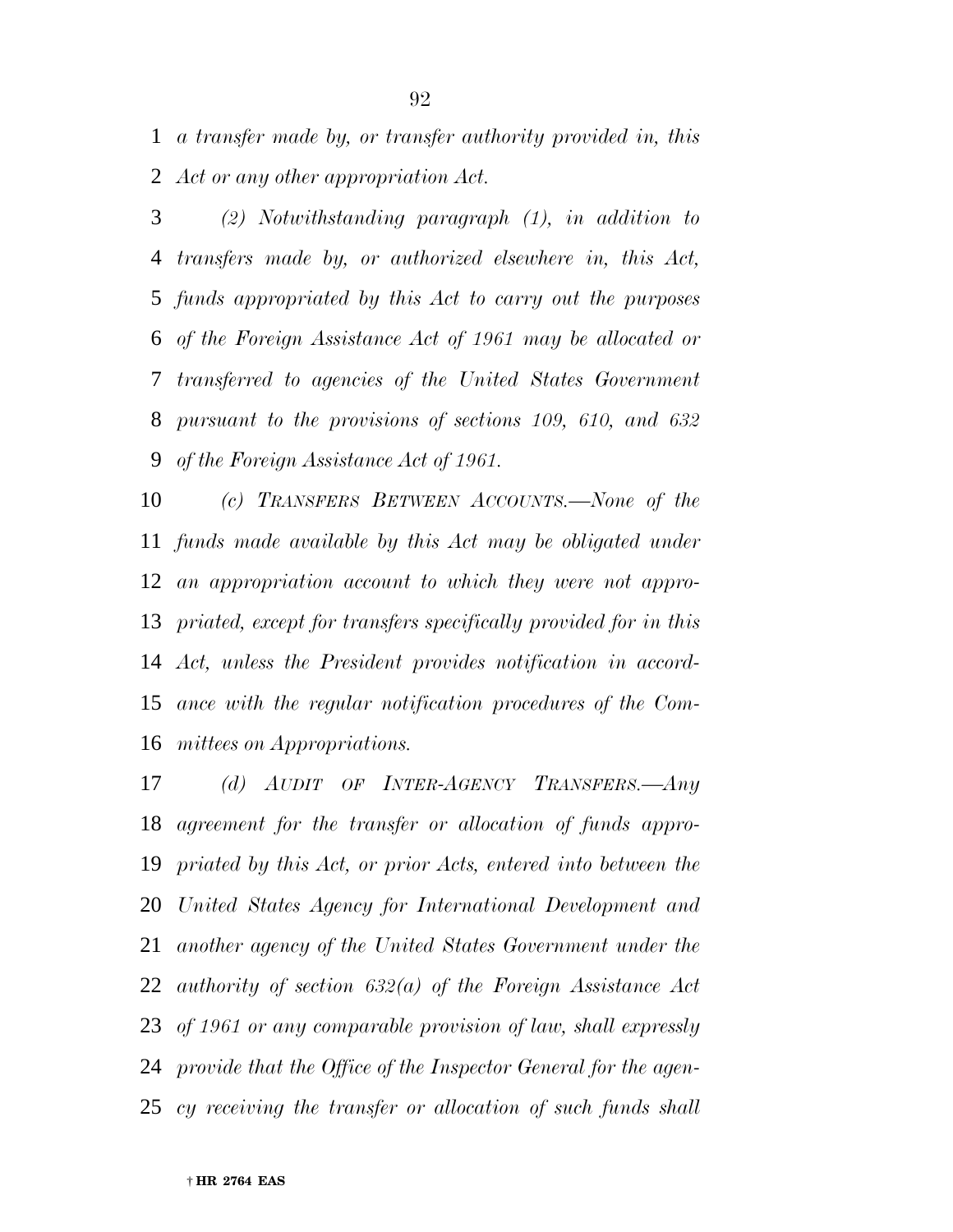*perform periodic program and financial audits of the use of such funds: Provided, That funds transferred under such authority may be made available for the cost of such audits.*

## *COMMERCIAL LEASING OF DEFENSE ARTICLES*

 *SEC. 610. Notwithstanding any other provision of law, and subject to the regular notification procedures of the Committees on Appropriations, the authority of section 23(a) of the Arms Export Control Act may be used to pro- vide financing to Israel, Egypt and NATO and major non- NATO allies for the procurement by leasing (including leas- ing with an option to purchase) of defense articles from United States commercial suppliers, not including Major Defense Equipment (other than helicopters and other types of aircraft having possible civilian application), if the President determines that there are compelling foreign pol- icy or national security reasons for those defense articles being provided by commercial lease rather than by govern-ment-to-government sale under such Act.*

## *AVAILABILITY OF FUNDS*

 † **HR 2764 EAS** *SEC. 611. No part of any appropriation contained in this Act shall remain available for obligation after the expi- ration of the current fiscal year unless expressly so provided in this Act: Provided, That funds appropriated for the pur- poses of chapters 1, 8, 11, and 12 of part I, section 661, section 667, chapters 4, 6, 8, and 9 of part II of the Foreign Assistance Act of 1961, section 23 of the Arms Export Con-*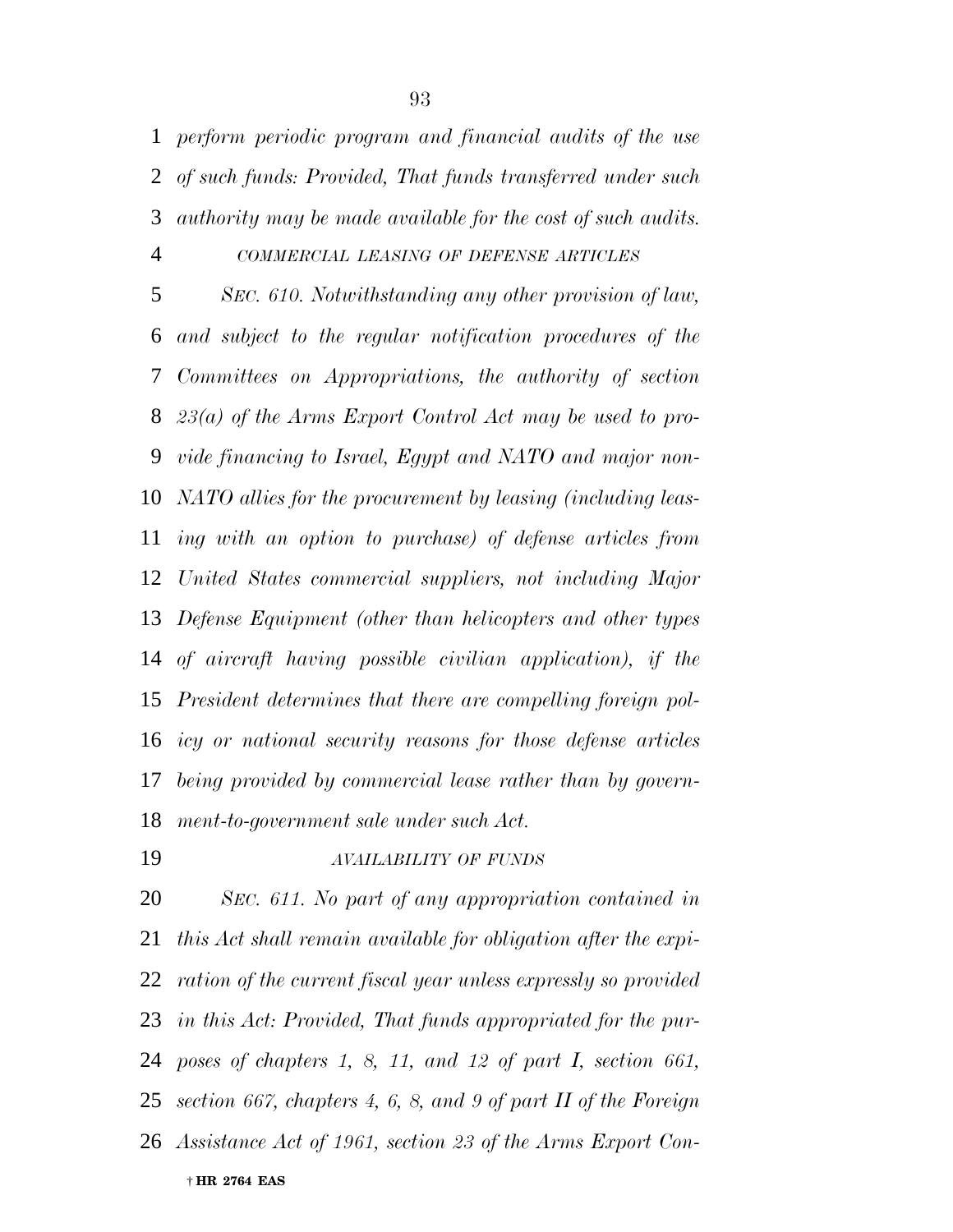*trol Act, and funds provided under the heading ''Assistance for Eastern Europe and the Baltic States'', shall remain available for an additional 4 years from the date on which the availability of such funds would otherwise have expired, if such funds are initially obligated before the expiration of their respective periods of availability contained in this Act: Provided further, That, notwithstanding any other pro- vision of this Act, any funds made available for the pur- poses of chapter 1 of part I and chapter 4 of part II of the Foreign Assistance Act of 1961 which are allocated or obligated for cash disbursements in order to address balance of payments or economic policy reform objectives, shall re- main available until expended: Provided further, That the Director of the Trade and Development Agency shall notify the Committees on Appropriations not later than 15 days prior to any reobligation of funds appropriated for the pur- poses of section 661 of part II of the Foreign Assistance Act of 1961.*

*LIMITATION ON ASSISTANCE TO COUNTRIES IN DEFAULT*

 † **HR 2764 EAS** *SEC. 612. No part of any appropriation contained in this Act shall be used to furnish assistance to the govern- ment of any country which is in default during a period in excess of 1 calendar year in payment to the United States of principal or interest on any loan made to the gov- ernment of such country by the United States pursuant to a program for which funds are appropriated under this Act*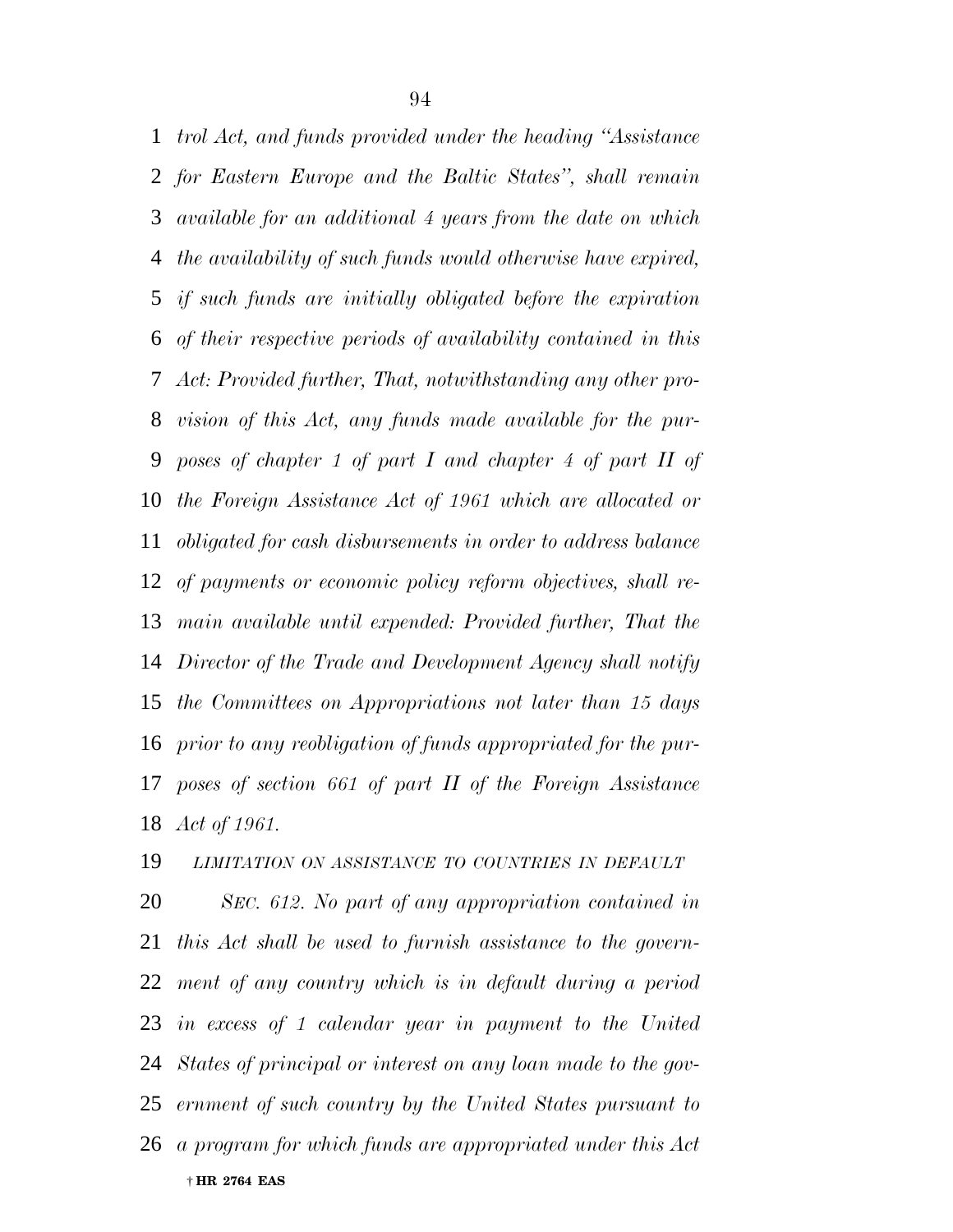*unless the President determines, following consultations with the Committees on Appropriations, that assistance to such country is in the national interest of the United States. COMMERCE AND TRADE*

 *SEC. 613. (a) None of the funds appropriated or made available pursuant to this Act for direct assistance and none of the funds otherwise made available pursuant to this Act to the Export-Import Bank and the Overseas Private Investment Corporation shall be obligated or expended to finance any loan, any assistance or any other financial commitments for establishing or expanding production of any commodity for export by any country other than the United States, if the commodity is likely to be in surplus on world markets at the time the resulting productive ca- pacity is expected to become operative and if the assistance will cause substantial injury to United States producers of the same, similar, or competing commodity: Provided, That such prohibition shall not apply to the Export-Import Bank if in the judgment of its Board of Directors the benefits to industry and employment in the United States are likely to outweigh the injury to United States producers of the same, similar, or competing commodity, and the Chairman of the Board so notifies the Committees on Appropriations. (b) None of the funds appropriated by this or any other Act to carry out chapter 1 of part I of the Foreign Assist-*

 † **HR 2764 EAS** *ance Act of 1961 shall be available for any testing or breed-*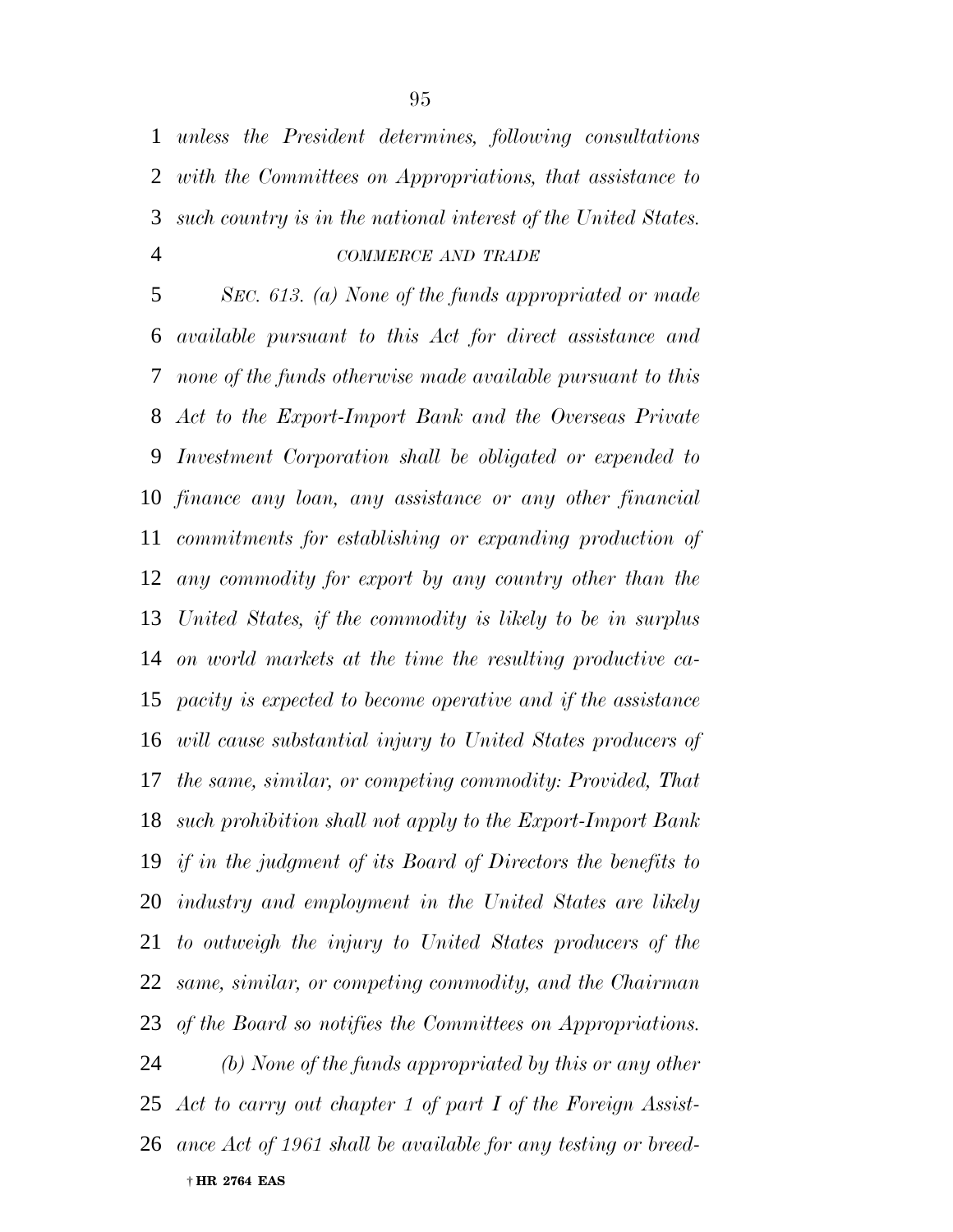*ing feasibility study, variety improvement or introduction, consultancy, publication, conference, or training in connec- tion with the growth or production in a foreign country of an agricultural commodity for export which would com- pete with a similar commodity grown or produced in the United States: Provided, That this subsection shall not prohibit—*

 *(1) activities designed to increase food security in developing countries where such activities will not have a significant impact on the export of agricul-tural commodities of the United States; or*

 *(2) research activities intended primarily to ben-efit American producers.*

*SURPLUS COMMODITIES*

 † **HR 2764 EAS** *SEC. 614. The Secretary of the Treasury shall instruct the United States Executive Directors of the International Bank for Reconstruction and Development, the Inter- national Development Association, the International Fi- nance Corporation, the Inter-American Development Bank, the International Monetary Fund, the Asian Development Bank, the Inter-American Investment Corporation, the North American Development Bank, the European Bank for Reconstruction and Development, the African Development Bank, and the African Development Fund to use the voice and vote of the United States to oppose any assistance by these institutions, using funds appropriated or made avail-*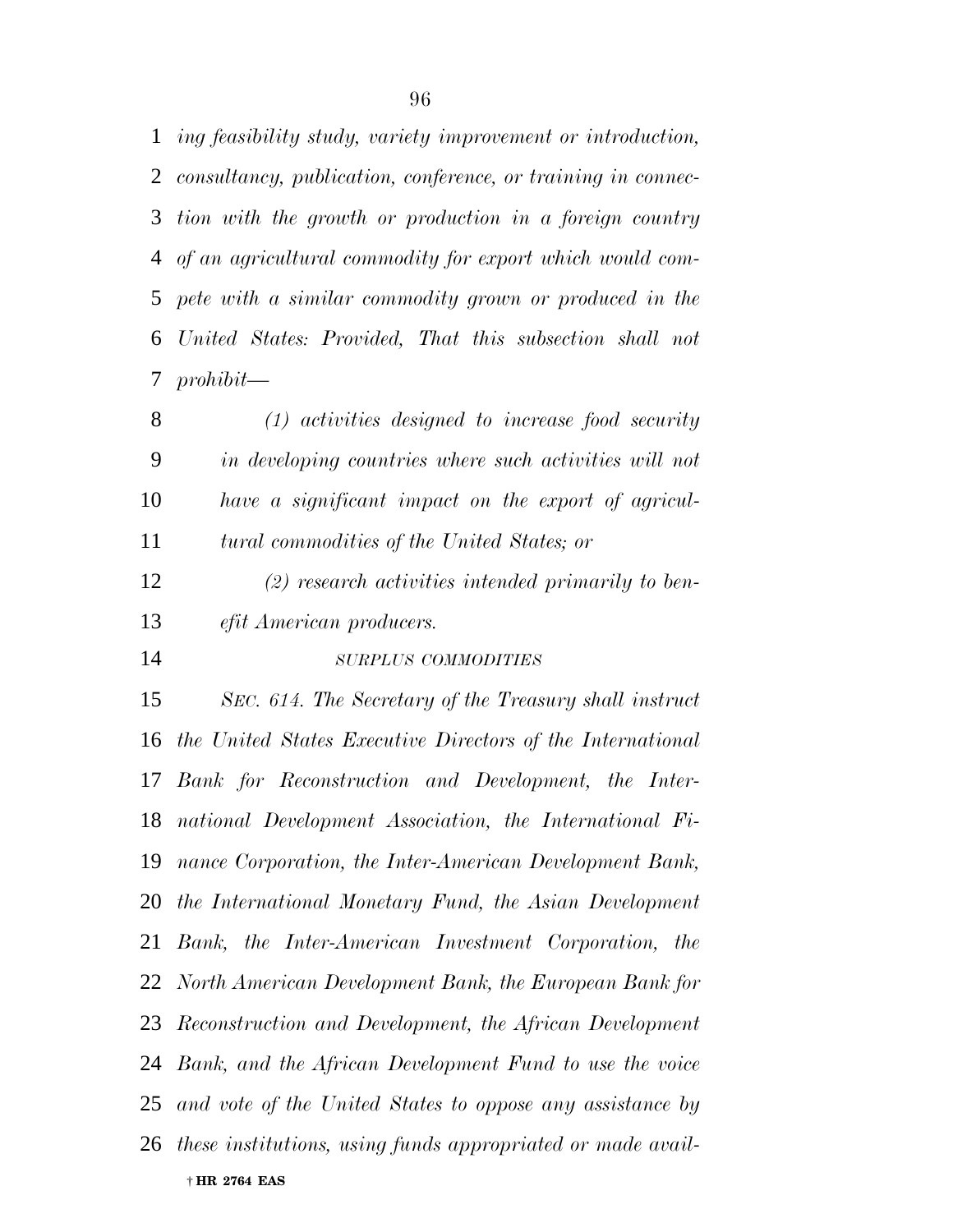*able pursuant to this Act, for the production or extraction of any commodity or mineral for export, if it is in surplus on world markets and if the assistance will cause substan- tial injury to United States producers of the same, similar, or competing commodity.*

## *REPROGRAMMING NOTIFICATION REQUIREMENTS*

 *SEC. 615. (a) None of the funds made available in all titles of this Act, or in prior appropriations Acts to the agencies and departments funded by this Act that remain available for obligation or expenditure in fiscal year 2008, or provided from any accounts in the Treasury of the United States derived by the collection of fees or of currency reflows or other offsetting collections, or made available by transfer, to the agencies and departments funded by this Act, shall be available for obligation or expenditure through a reprogramming of funds that: (1) creates new programs; (2) eliminates a program, project, or activity; (3) increases funds or personnel by any means for any project or activity for which funds have been denied or restricted; (4) relocates an office or employees; (5) closes or opens a mission or post; (6) reorganizes or renames offices; (7) reorganizes programs or activities; or (8) contracts out or privatizes any functions or activities presently performed by Federal employees; un- less the Committees on Appropriations are notified 15 days in advance of such reprogramming of funds.*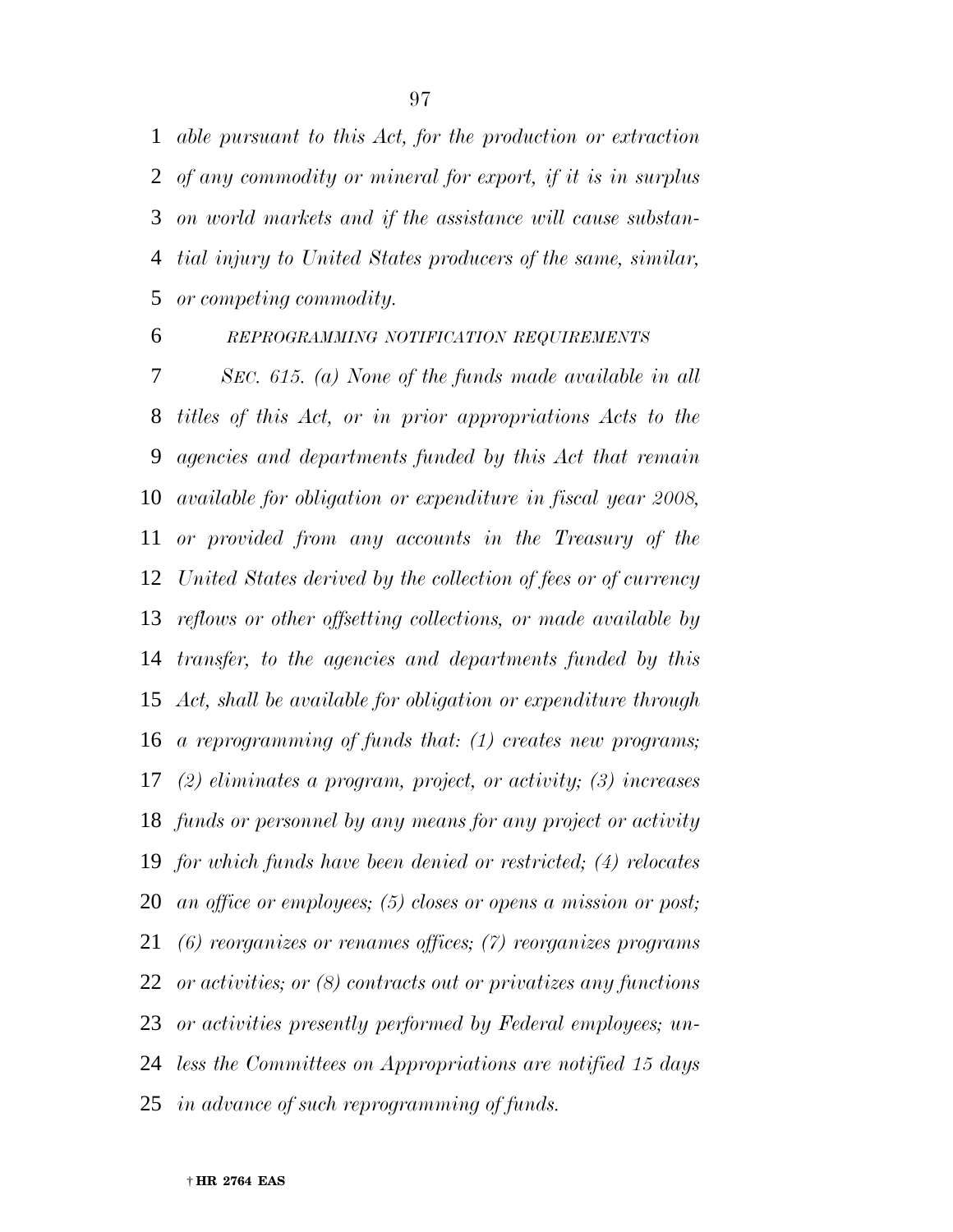*(b) For the purposes of providing the executive branch with the necessary administrative flexibility, none of the funds provided under title I of this Act, or provided under previous appropriations Acts to the agencies or department funded under title I of this Act that remain available for obligation or expenditure in fiscal year 2008, or provided from any accounts in the Treasury of the United States derived by the collection of fees available to the agencies or department funded by title I of this Act, shall be available for obligation or expenditure for activities, programs, or projects through a reprogramming of funds in excess of \$750,000 or ten percent, whichever is less, that: (1) aug- ments existing programs, projects, or activities; (2) reduces by 10 percent funding for any existing program, project, or activity, or numbers of personnel by ten percent as ap- proved by Congress; or (3) results from any general savings, including savings from a reduction in personnel, which would result in a change in existing programs, activities, or projects as approved by Congress; unless the Committees on Appropriations are notified 15 days in advance of such reprogramming of funds.*

 *(c) For the purposes of providing the executive branch with the necessary administrative flexibility, none of the funds made available under titles II through V of this Act for ''Global Health Programs'', ''Development Assistance'',*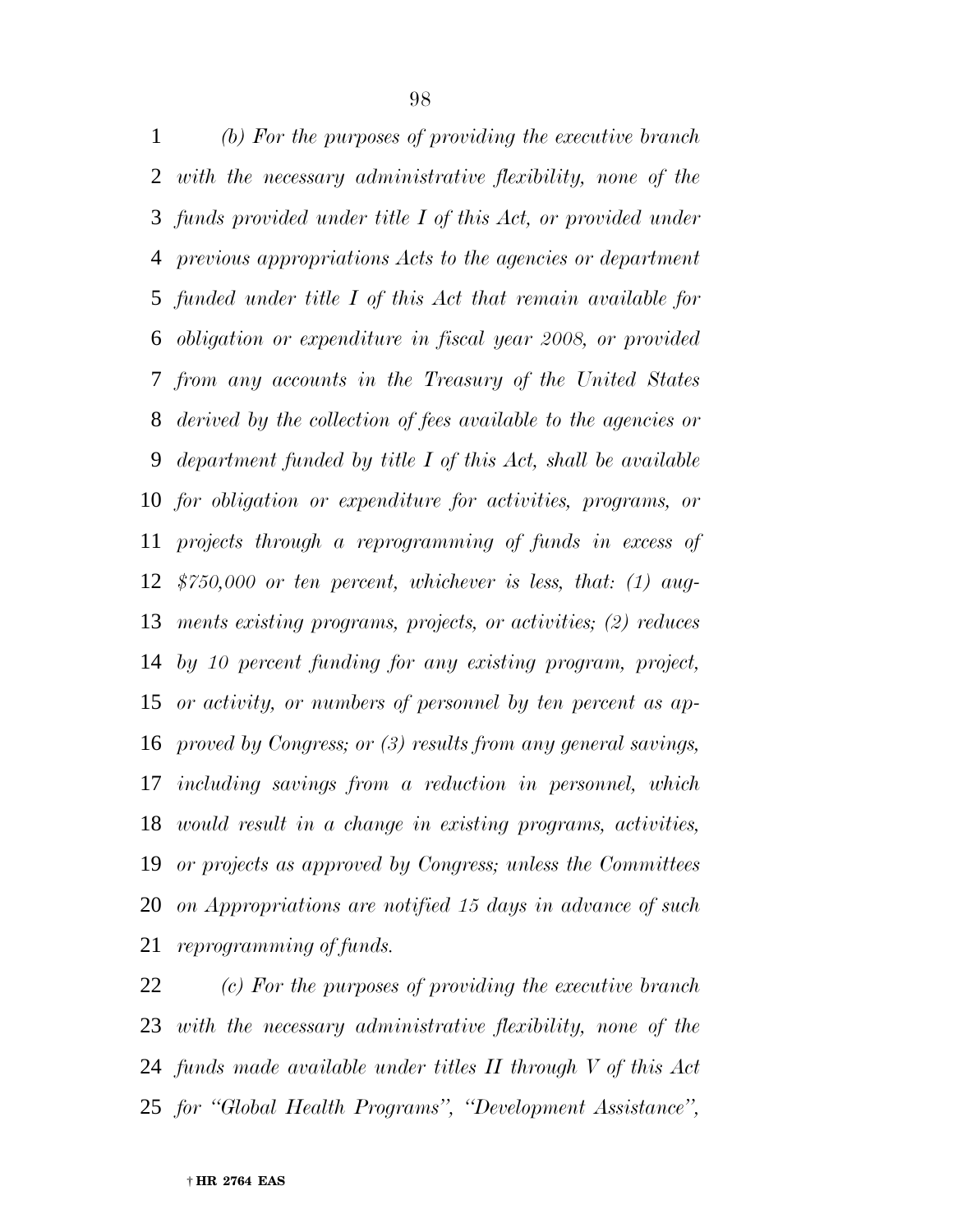*Development Agency'', ''International Narcotics Control and Law Enforcement'', ''Andean Programs'', ''Assistance for Eastern Europe and the Baltic States'', ''Assistance for the Independent States of the Former Soviet Union'', ''Eco- nomic Support Fund'', ''Democracy Fund'', ''Peacekeeping Operations'', ''Capital Investment Fund'', ''Operating Ex- penses of the United States Agency for International Devel- opment'', ''Operating Expenses of the United States Agency for International Development Office of Inspector General'', ''Nonproliferation, Anti-terrorism, Demining and Related Programs'', ''Millennium Challenge Corporation'' (by coun- try only), ''Foreign Military Financing Program'', ''Inter- national Military Education and Training'', ''Peace Corps'', and ''Migration and Refugee Assistance'', shall be available for obligation for activities, programs, projects, type of materiel assistance, countries, or other operations not justified or in excess of the amount justified to the Com- mittees on Appropriations for obligation under any of these specific headings unless the Committees on Appropriations of both Houses of Congress are previously notified 15 days in advance: Provided, That the President shall not enter into any commitment of funds appropriated for the pur- poses of section 23 of the Arms Export Control Act for the provision of major defense equipment, other than conven-*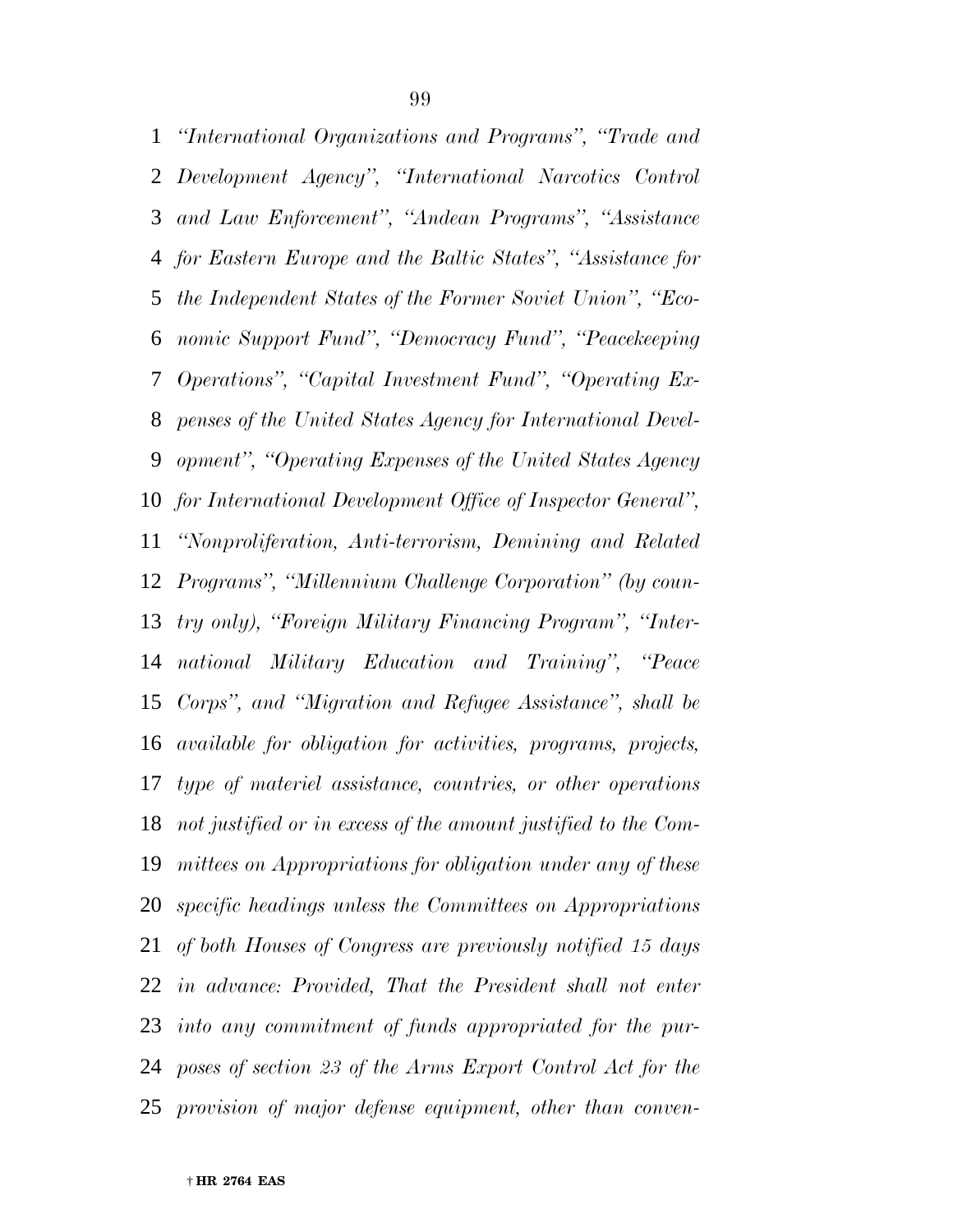*tional ammunition, or other major defense items defined to be aircraft, ships, missiles, or combat vehicles, not pre- viously justified to Congress or 20 percent in excess of the quantities justified to Congress unless the Committees on Appropriations are notified 15 days in advance of such commitment: Provided further, That this subsection shall not apply to any reprogramming for an activity, program, or project for which funds are appropriated under titles III or IV of this Act of less than 10 percent of the amount pre- viously justified to the Congress for obligation for such ac-tivity, program, or project for the current fiscal year.*

 *(d) The requirements of this section or any similar provision of this Act or any other Act, including any prior Act requiring notification in accordance with the regular notification procedures of the Committees on Appropria- tions, may be waived if failure to do so would pose a sub- stantial risk to human health or welfare: Provided, That in case of any such waiver, notification to the Congress, or the appropriate congressional committees, shall be pro- vided as early as practicable, but in no event later than 3 days after taking the action to which such notification requirement was applicable, in the context of the cir- cumstances necessitating such waiver: Provided further, That any notification provided pursuant to such a waiver*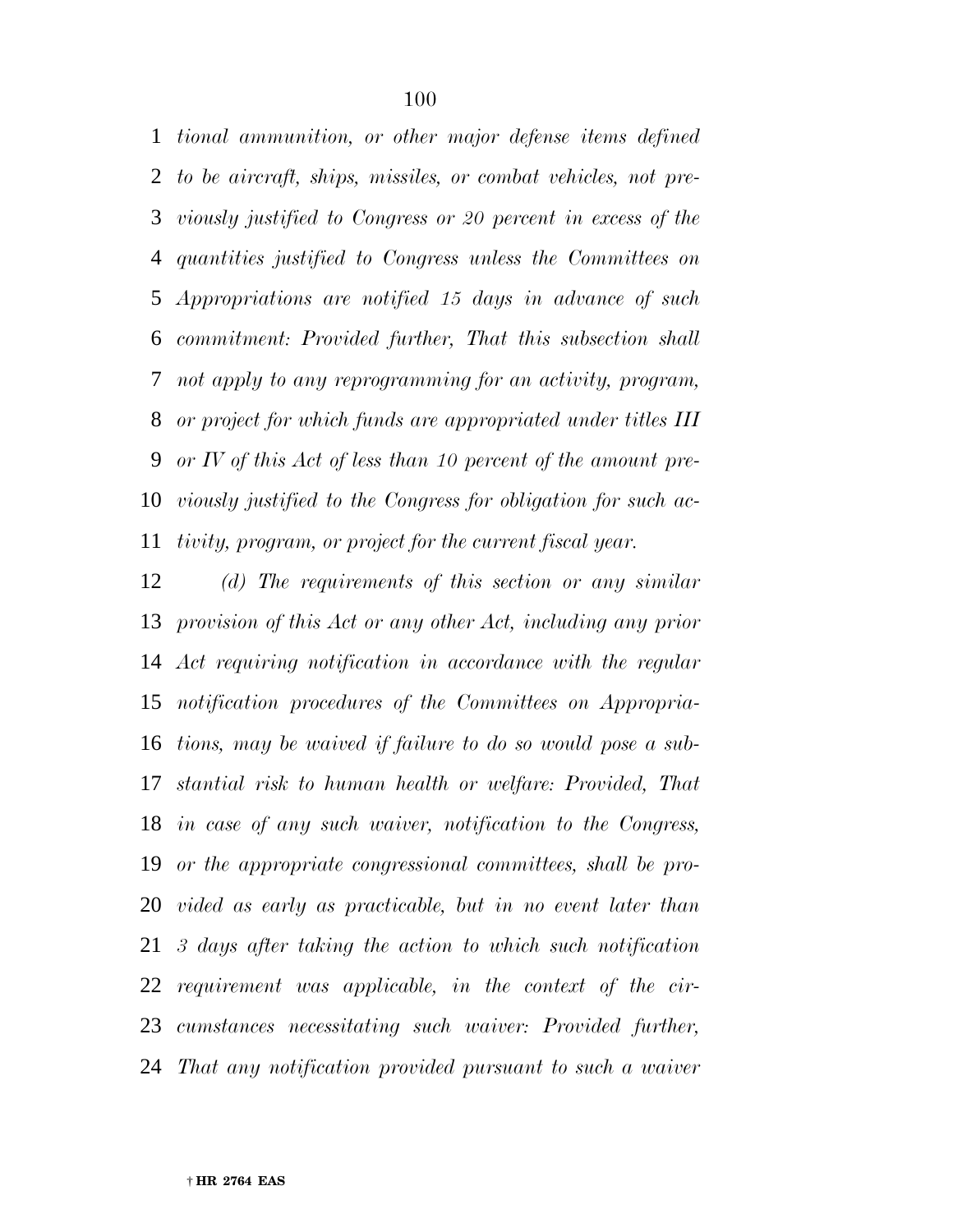*shall contain an explanation of the emergency cir-cumstances.*

*LIMITATION ON AVAILABILITY OF FUNDS FOR*

 *INTERNATIONAL ORGANIZATIONS AND PROGRAMS SEC. 616. Subject to the regular notification proce- dures of the Committees on Appropriations, funds appro- priated under this Act or any previously enacted Act mak- ing appropriations for foreign operations, export financing, and related programs, which are returned or not made available for organizations and programs because of the im- plementation of section 307(a) of the Foreign Assistance Act of 1961, shall remain available for obligation until Sep- tember 30, 2009: Provided, That section 307(a) of the For- eign Assistance Act of 1961 is amended by striking ''Libya,''.*

*INDEPENDENT STATES OF THE FORMER SOVIET UNION*

 † **HR 2764 EAS** *SEC. 617. (a) None of the funds appropriated under the heading ''Assistance for the Independent States of the Former Soviet Union'' shall be made available for assist- ance for a government of an Independent State of the former Soviet Union if that government directs any action in vio- lation of the territorial integrity or national sovereignty of any other Independent State of the former Soviet Union, such as those violations included in the Helsinki Final Act: Provided, That such funds may be made available without regard to the restriction in this subsection if the President*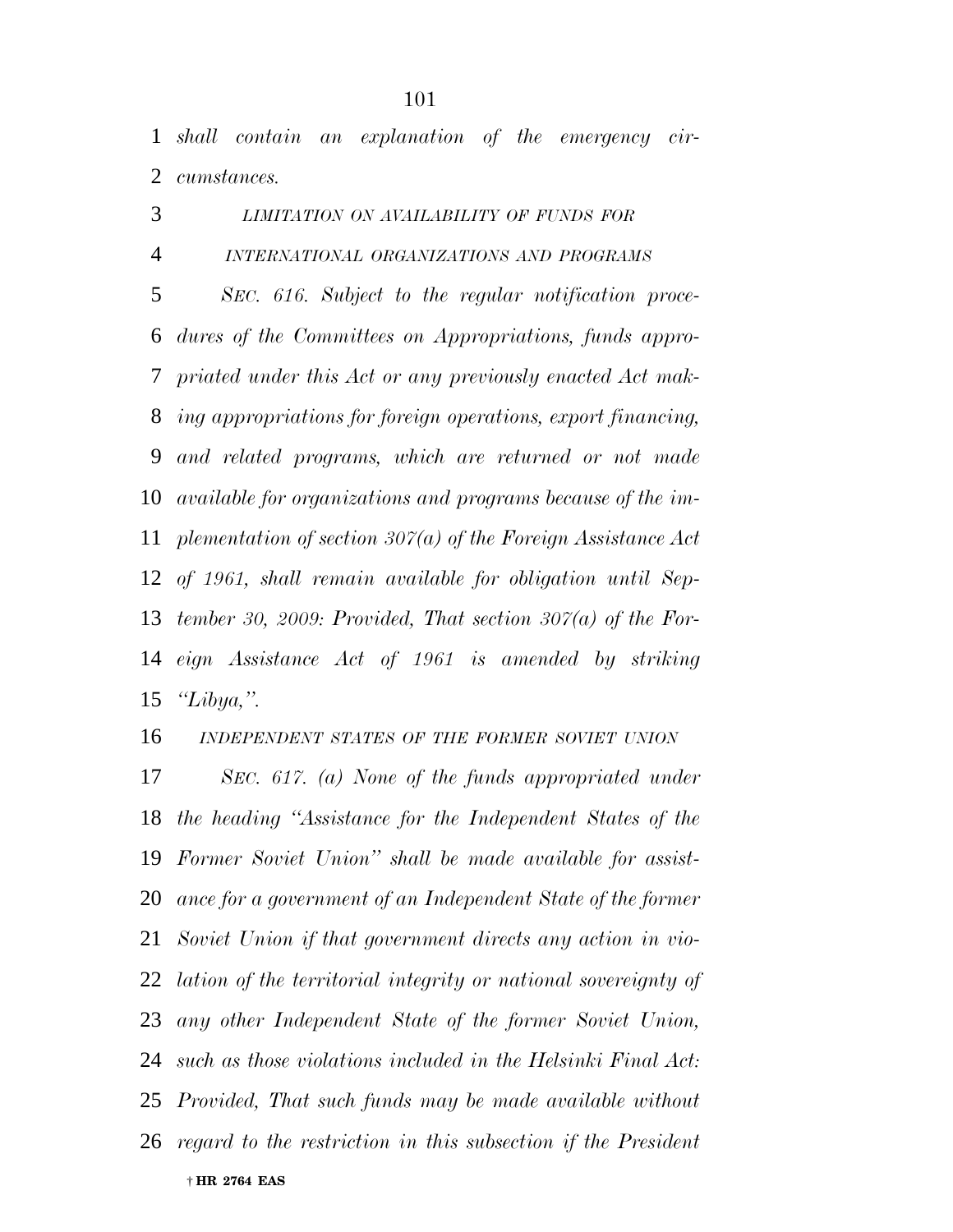*determines that to do so is in the national security interest of the United States.*

 *(b) None of the funds appropriated under the heading ''Assistance for the Independent States of the Former Soviet Union'' shall be made available for any state to enhance its military capability: Provided, That this restriction does not apply to demilitarization, demining or nonproliferation programs.*

 *(c) Funds appropriated under the heading ''Assistance for the Independent States of the Former Soviet Union'' for the Russian Federation, Armenia, Kazakhstan, and Uzbekistan shall be subject to the regular notification proce-dures of the Committees on Appropriations.*

 *(d)(1) Of the funds appropriated under this heading that are allocated for assistance for the Government of the Russian Federation, 60 percent shall be withheld from obli- gation until the President determines and certifies in writ- ing to the Committees on Appropriations that the Govern-ment of the Russian Federation—*

 *(A) has terminated implementation of arrange- ments to provide Iran with technical expertise, train- ing, technology, or equipment necessary to develop a nuclear reactor, related nuclear research facilities or programs, or ballistic missile capability; and*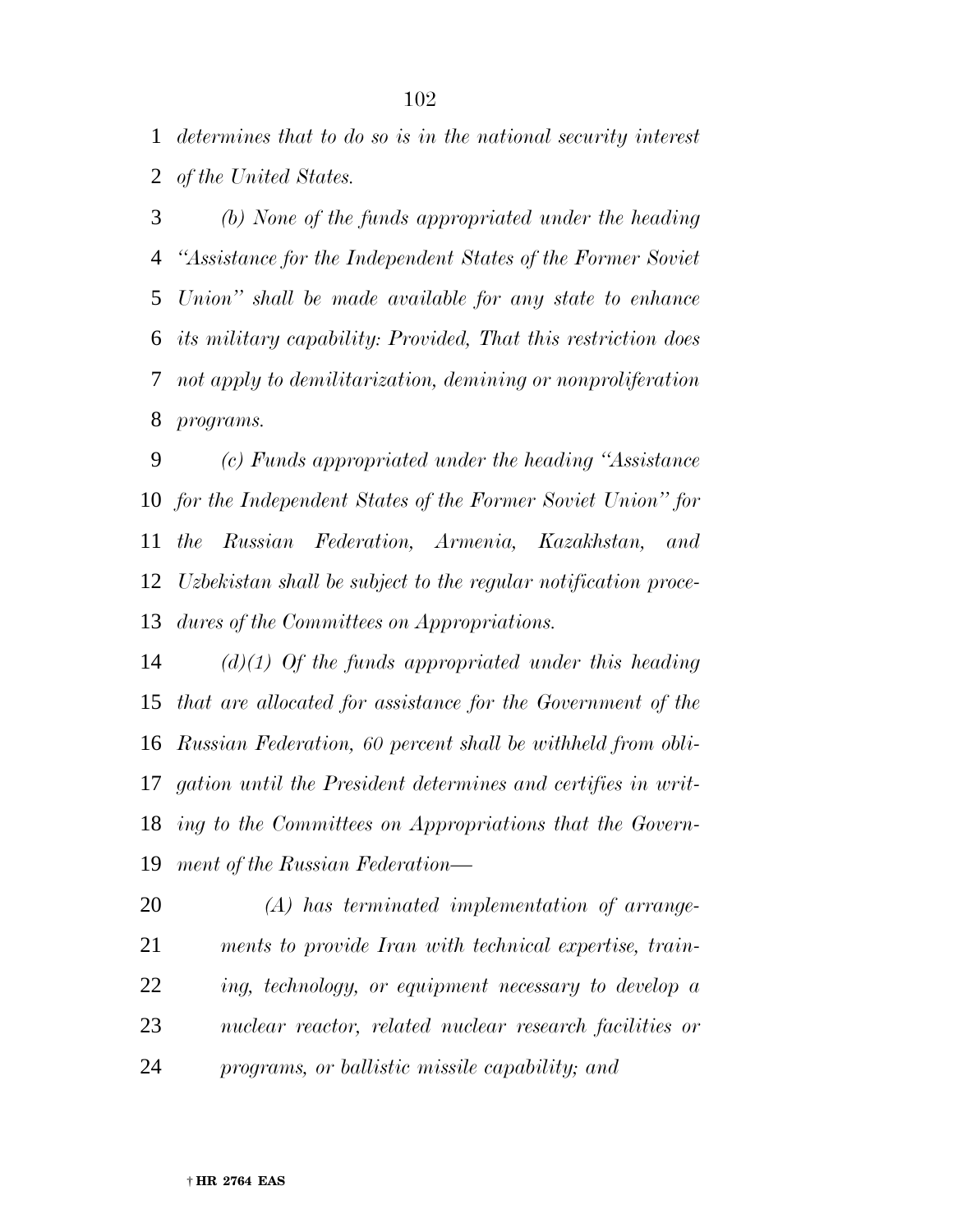| $\mathbf{1}$   | $(B)$ is providing full access to international non-    |
|----------------|---------------------------------------------------------|
| $\overline{2}$ | government organizations providing humanitarian         |
| 3              | relief to refugees and internally displaced persons in  |
| $\overline{4}$ | Chechnya.                                               |
| 5              | (2) Paragraph $(1)$ shall not apply to-                 |
| 6              | $(A)$ assistance to combat infectious diseases, child   |
| 7              | survival activities, or assistance for victims of traf- |
| 8              | ficking in persons; and                                 |
| 9              | $(B)$ activities authorized under title V (Non-         |
| 10             | proliferation and Disarmament Programs and Activi-      |
| 11             | ties) of the FREEDOM Support Act.                       |
| 12             | (e) Section 907 of the FREEDOM Support Act shall        |
| 13             | not apply to—                                           |
| 14             | $(1)$ activities to support democracy or assistance     |
| 15             | under title V of the FREEDOM Support Act and sec-       |
| 16             | tion 1424 of Public Law 104–201 or non-proliferation    |
| 17             | <i>assistance</i> ;                                     |
| 18             | $(2)$ any assistance provided by the Trade and          |
| 19             | Development Agency under section 661 of the Foreign     |
| 20             | Assistance Act of 1961 (22 U.S.C. 2421);                |
| 21             | $(3)$ any activity carried out by a member of the       |
| 22             | United States and Foreign Commercial Service while      |
| 23             | acting within his or her official capacity;             |
| 24             | $(4)$ any insurance, reinsurance, guarantee or          |
| 25             | other assistance provided by the Overseas Private In-   |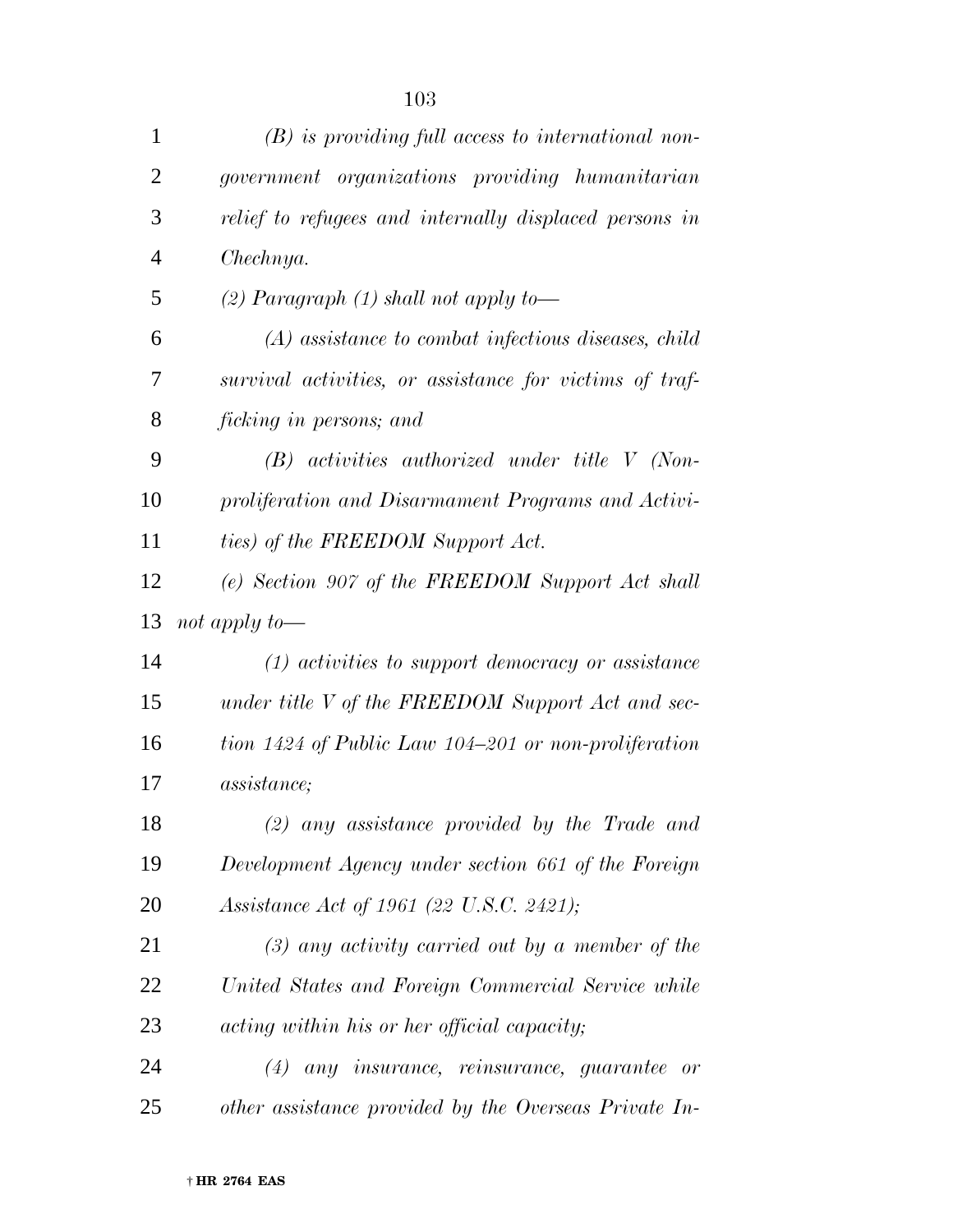| $\mathbf{1}$   | vestment Corporation under title IV of chapter 2 of               |
|----------------|-------------------------------------------------------------------|
| $\overline{2}$ | part I of the Foreign Assistance Act of 1961 (22                  |
| 3              | U.S.C. 2191 et seq.);                                             |
| $\overline{4}$ | $(5)$ any financing provided under the Export-                    |
| 5              | Import Bank Act of 1945; or                                       |
| 6              | (6) humanitarian assistance.                                      |
| 7              | PROHIBITION ON FUNDING FOR ABORTIONS AND                          |
| 8              | INVOLUNTARY STERILIZATION                                         |
| 9              | SEC. 618. None of the funds made available to carry               |
| 10             | out part I of the Foreign Assistance Act of 1961, as amend-       |
| 11             | ed, may be used to pay for the performance of abortions           |
|                | 12 as a method of family planning or to motivate or coerce        |
| 13             | any person to practice abortions. None of the funds made          |
| 14             | available to carry out part I of the Foreign Assistance Act       |
|                | 15 of 1961, as amended, may be used to pay for the perform-       |
|                | 16 ance of involuntary sterilization as a method of family        |
|                | 17 planning or to coerce or provide any financial incentive       |
|                | 18 to any person to undergo sterilizations. None of the funds     |
|                | 19 made available to carry out part I of the Foreign Assistance   |
|                | 20 Act of 1961, as amended, may be used to pay for any bio-       |
| 21             | medical research which relates in whole or in part, to meth-      |
|                | 22 ods of, or the performance of, abortions or involuntary steri- |
| 23             | <i>lization as a means of family planning. None of the funds</i>  |
| 24             | made available to carry out part I of the Foreign Assistance      |
|                | 25 Act of 1961, as amended, may be obligated or expended for      |
|                | 26 any country or organization if the President certifies that    |
|                | † HR 2764 EAS                                                     |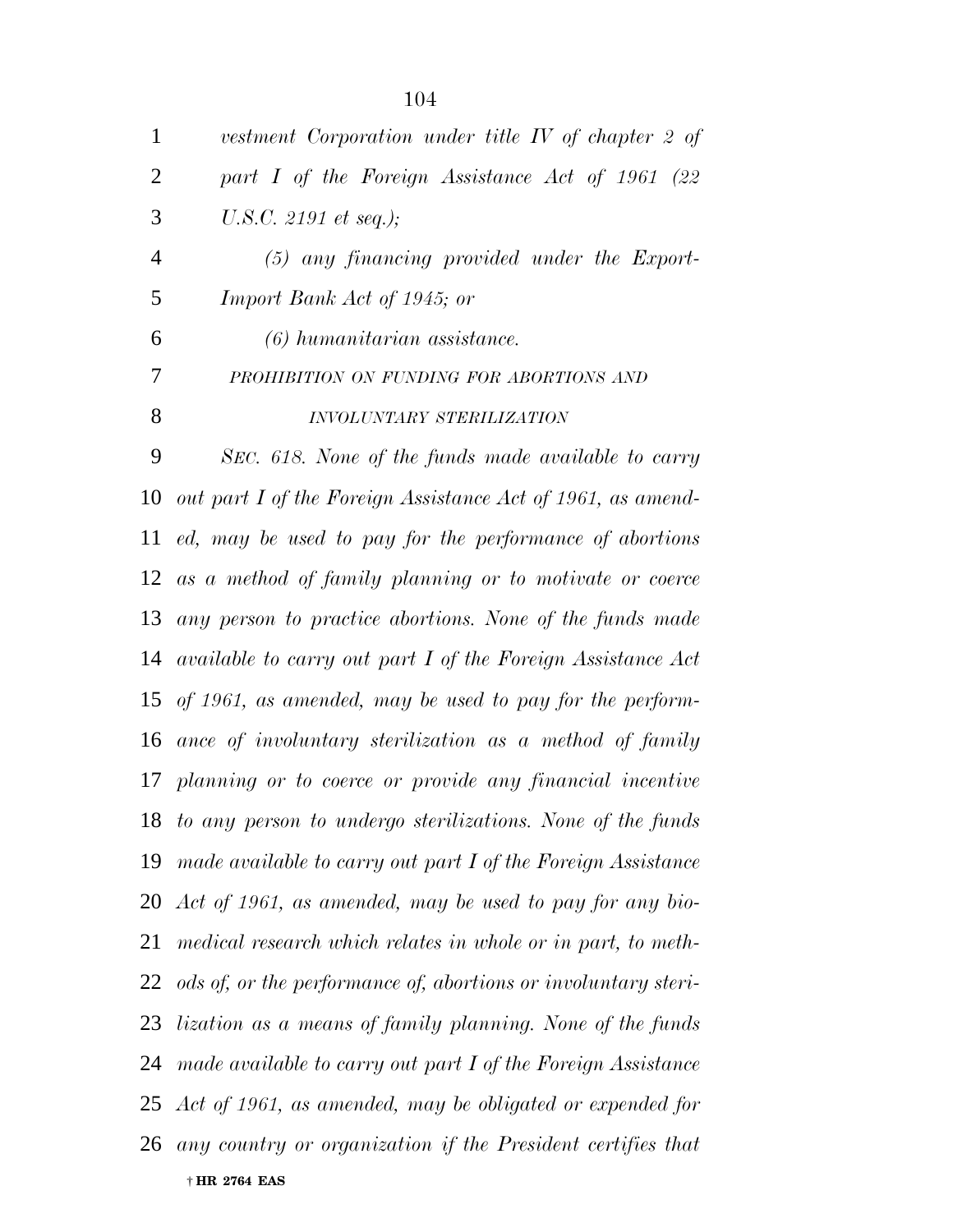*the use of these funds by any such country or organization would violate any of the above provisions related to abor-tions and involuntary sterilizations.*

## *EXPORT FINANCING TRANSFER AUTHORITIES*

 *SEC. 619. Not to exceed 5 percent of any appropriation other than for administrative expenses made available for fiscal year 2008, for programs under title II of this Act may be transferred between such appropriations for use for any of the purposes, programs, and activities for which the funds in such receiving account may be used, but no such appropriation, except as otherwise specifically provided, shall be increased by more than 25 percent by any such transfer: Provided, That the exercise of such authority shall be subject to the regular notification procedures of the Com-mittees on Appropriations.*

### *SPECIAL NOTIFICATION REQUIREMENTS*

 *SEC. 620. None of the funds appropriated by this Act shall be obligated or expended for assistance for Serbia, Sudan, Zimbabwe, Pakistan, Cuba, the Dominican Repub- lic, Iran, Haiti, Mexico, Nepal, or Cambodia except as pro- vided through the regular notification procedures of the Committees on Appropriations.*

*DEFINITION OF PROGRAM, PROJECT, AND ACTIVITY*

 *SEC. 621. For the purpose of titles II through V of this Act ''program, project, and activity'' shall be defined at the appropriations Act account level and shall include all ap-*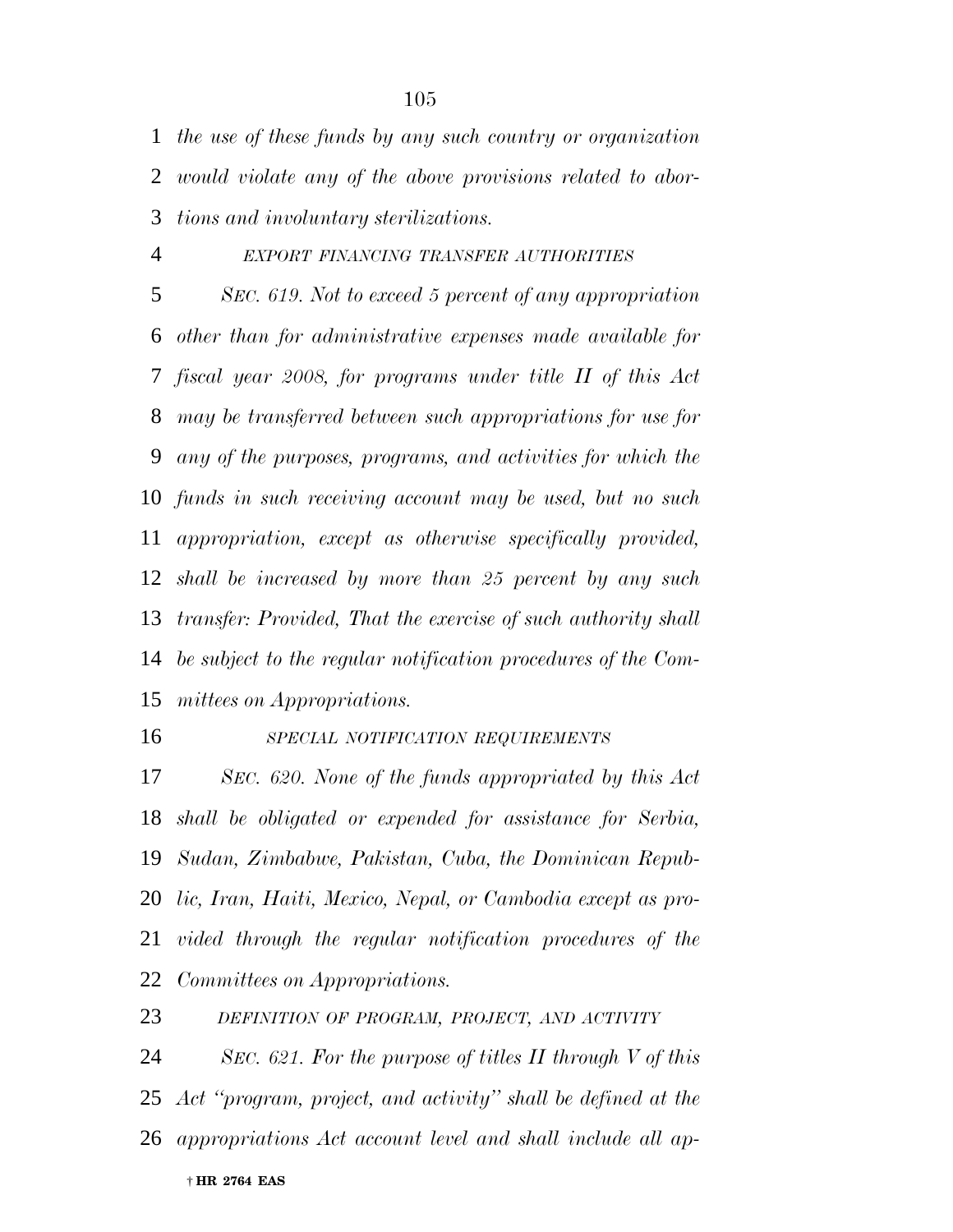*propriations and authorizations Acts earmarks, ceilings, and limitations with the exception that for the following accounts: ''Economic Support Fund'' and ''Foreign Mili- tary Financing Program'', ''program, project, and activ- ity'' shall also be considered to include country, regional, and central program level funding within each such ac- count; for the development assistance accounts of the United States Agency for International Development ''program, project, and activity'' shall also be considered to include central, country, regional, and program level funding, ei- ther as: (1) justified to the Congress; or (2) allocated by the executive branch in accordance with a report, to be pro- vided to the Committees on Appropriations within 30 days of the enactment of this Act, as required by section 653(a) of the Foreign Assistance Act of 1961.*

### *GLOBAL HEALTH ACTIVITIES*

 † **HR 2764 EAS** *SEC. 622. Up to \$13,500,000 of the funds made avail- able by this Act for assistance under the heading ''Global Health Programs'', may be used to reimburse United States Government agencies, agencies of State governments, insti- tutions of higher learning, and private and voluntary orga- nizations for the full cost of individuals (including for the personal services of such individuals) detailed or assigned to, or contracted by, as the case may be, the United States Agency for International Development for the purpose of carrying out activities under that heading: Provided, That*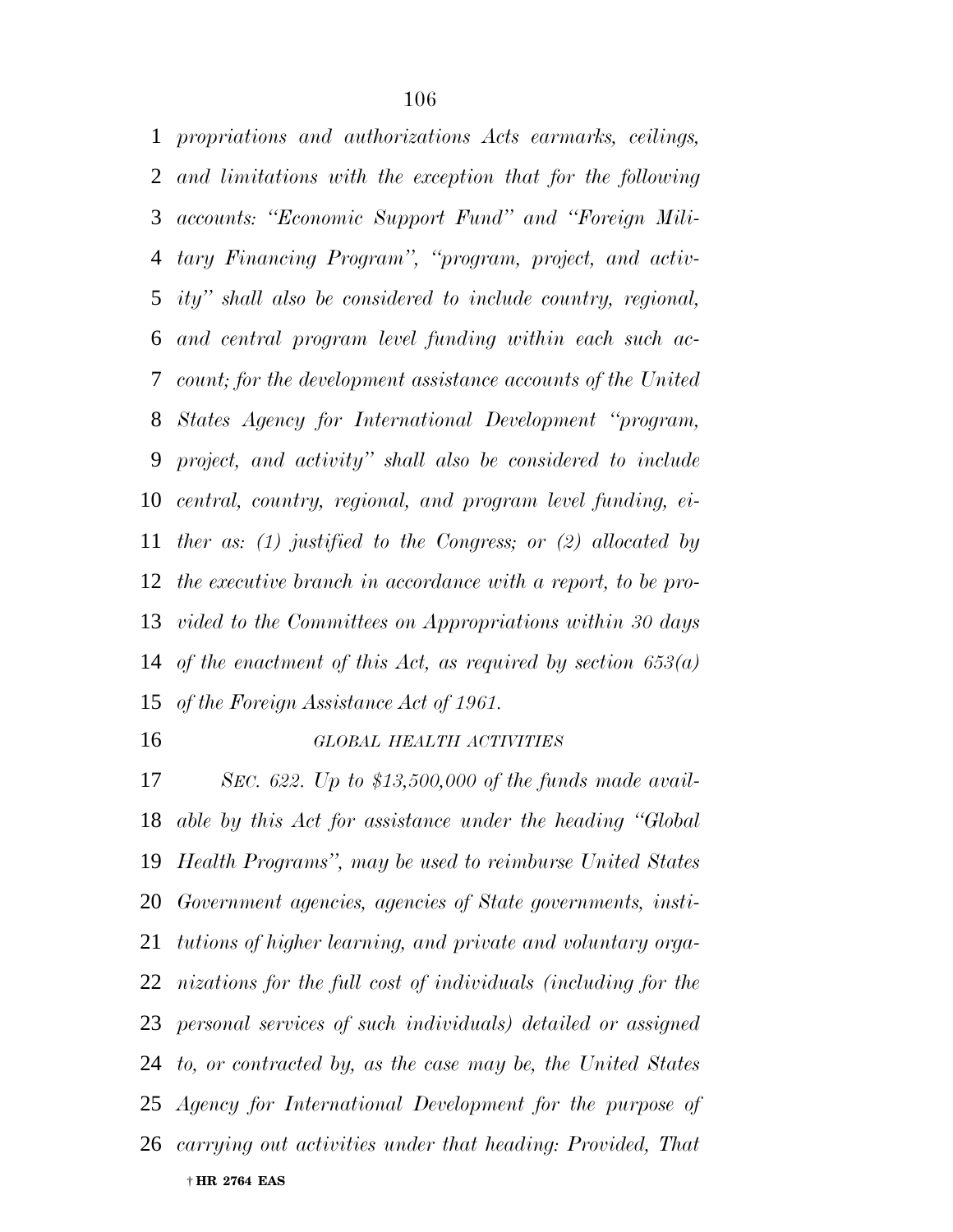*up to \$3,500,000 of the funds made available by this Act for assistance under the heading ''Development Assistance'' may be used to reimburse such agencies, institutions, and organizations for such costs of such individuals carrying out other development assistance activities: Provided fur- ther, That funds appropriated by titles III and IV of this Act that are made available for bilateral assistance for child survival activities or disease programs including activities relating to research on, and the prevention, treatment and control of, HIV/AIDS may be made available notwith- standing any other provision of law except for the provi- sions under the heading ''Global Health Programs'' and the United States Leadership Against HIV/AIDS, Tuberculosis, and Malaria Act of 2003 (117 Stat. 711; 22 U.S.C. 7601 et seq.), as amended: Provided further, That of the funds appropriated under title III of this Act, not less than \$461,060,000 shall be made available for family planning/ reproductive health: Provided further, That in order to pre- vent unintended pregnancies, abortions, and the trans- mission of sexually transmitted infections, including HIV/ AIDS, no contract or grant for the exclusive purpose of pro- viding donated contraceptives in developing countries shall be denied to any nongovernmental organization solely on the basis of the policy contained in the President's March 28, 2001, Memorandum to the Administrator of the United*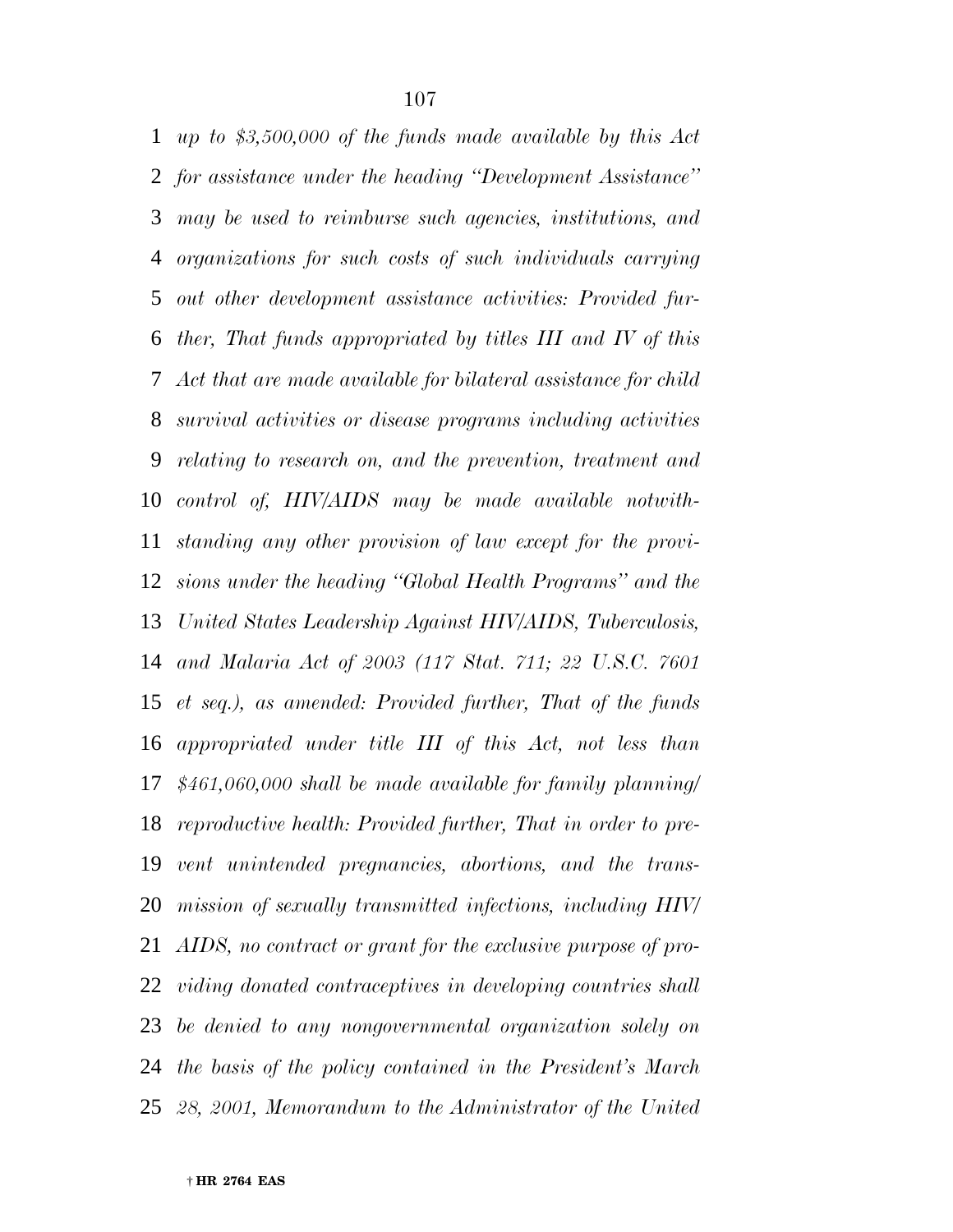*States Agency for International Development with respect to providing contraceptives in developing countries, or any comparable administration policy regarding the provision of contraceptives.*

# *AFGHANISTAN*

 † **HR 2764 EAS** *SEC. 623. Of the funds appropriated by titles III and IV of this Act, up to \$1,057,050,000 may be made available for assistance for Afghanistan, of which not less than \$75,000,000 should be made available to support programs that directly address the needs of Afghan women and girls, of which not less than \$12,000,000 shall be made available for grants to support training and equipment to improve the capacity of women-led Afghan nongovernmental organi- zations and to support the activities of such organizations, and not less than \$3,000,000 should be made available for reforestation activities: Provided, That funds made avail- able pursuant to the previous proviso for reforestation ac- tivities should be matched, to the maximum extent possible, with contributions from American and Afghan businesses: Provided further, That of the funds appropriated by this Act that are available for Afghanistan, \$20,000,000 should be made available through United States universities to de- velop agriculture extension services for Afghan farmers, \$2,000,000 should be made available for a United States contribution to the North Atlantic Treaty Organization/ International Security Assistance Force Post-Operations*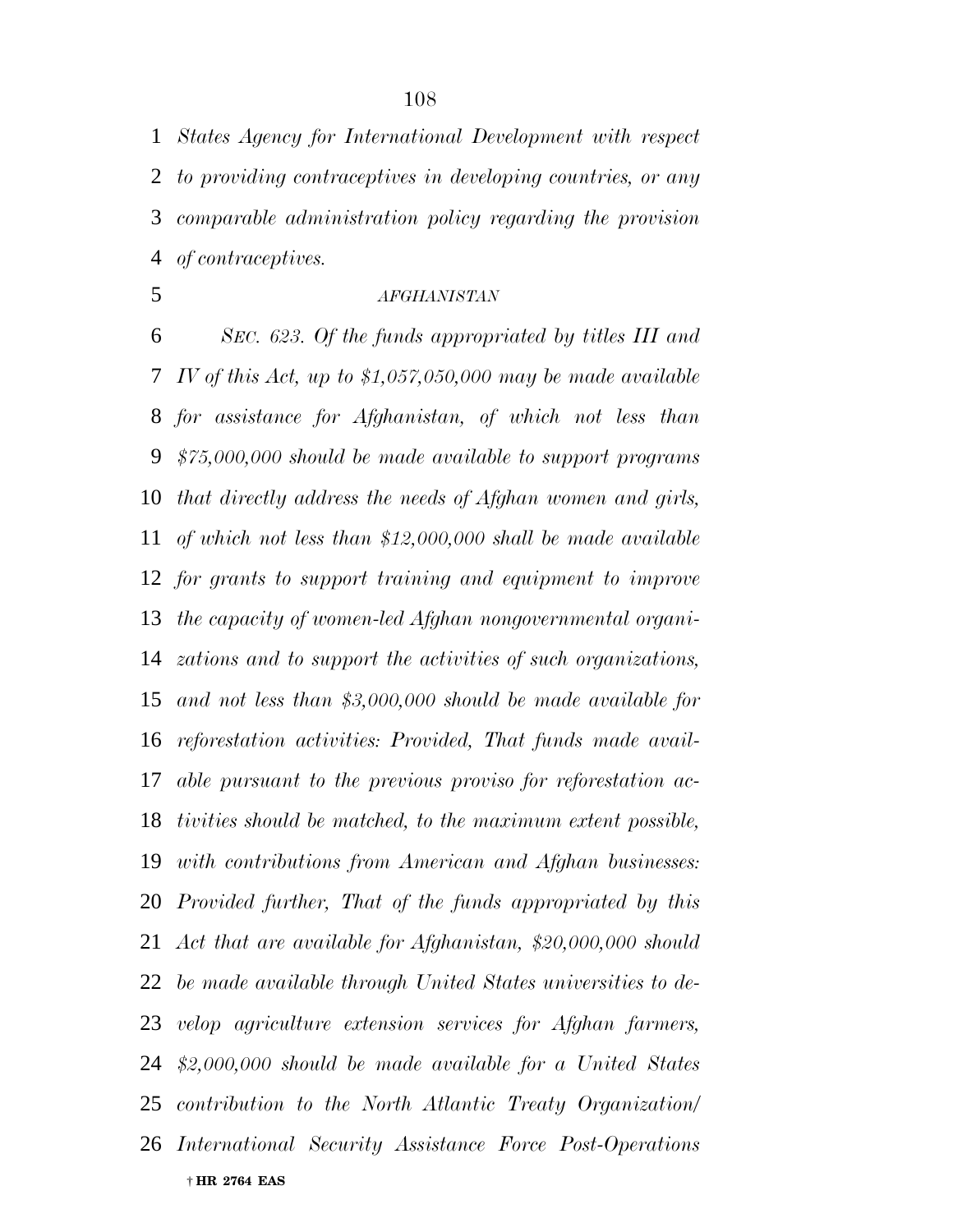*Humanitarian Relief Fund, and not less than \$10,000,000 shall be made available for continued support of the United States Agency for International Development's Afghan Ci-vilian Assistance Program.*

*NOTIFICATION ON EXCESS DEFENSE EQUIPMENT*

 *SEC. 624. Prior to providing excess Department of De- fense articles in accordance with section 516(a) of the For- eign Assistance Act of 1961, the Department of Defense shall notify the Committees on Appropriations to the same extent and under the same conditions as are other committees pur- suant to subsection (f) of that section: Provided, That before issuing a letter of offer to sell excess defense articles under the Arms Export Control Act, the Department of Defense shall notify the Committees on Appropriations in accord- ance with the regular notification procedures of such Com- mittees if such defense articles are significant military equipment (as defined in section 47(9) of the Arms Export Control Act) or are valued (in terms of original acquisition cost) at \$7,000,000 or more, or if notification is required elsewhere in this Act for the use of appropriated funds for specific countries that would receive such excess defense ar- ticles: Provided further, That such Committees shall also be informed of the original acquisition cost of such defense ar-ticles.*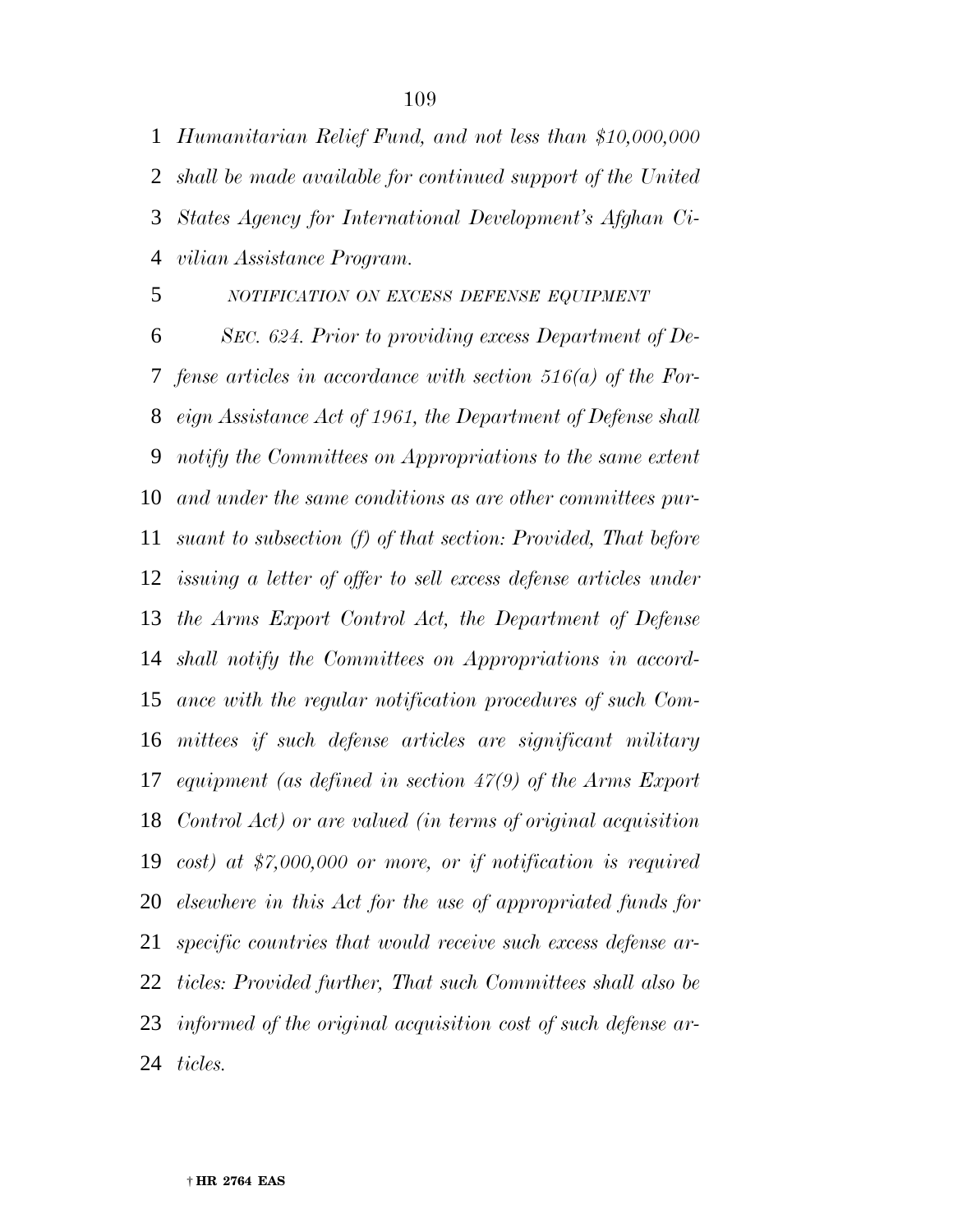# *GLOBAL FUND MANAGEMENT*

 *SEC. 625. Notwithstanding any other provision of this Act, 20 percent of the funds that are appropriated by this Act for a contribution to support the Global Fund to Fight AIDS, Tuberculosis and Malaria (the ''Global Fund'') shall be withheld from obligation to the Global Fund until the Secretary of State certifies to the Committees on Appropria-tions that the Global Fund—*

 *(1) is releasing incremental disbursements only if grantees demonstrate progress against clearly de-fined performance indicators;*

 *(2) is providing support and oversight to coun- try-level entities, such as country coordinating mecha- nisms, principal recipients, and local Fund agents, to enable them to fulfill their mandates;*

 *(3) has a full-time, professional, independent Of-fice of Inspector General that is fully operational;*

 *(4) requires local Fund agents to assess whether a principal recipient has the capacity to oversee the activities of sub-recipients;*

 *(5) is making progress toward implementing a reporting system that breaks down grantee budget al-locations by programmatic activity;*

 *(6) has adopted and is implementing a policy to publish on a publicly available website all program*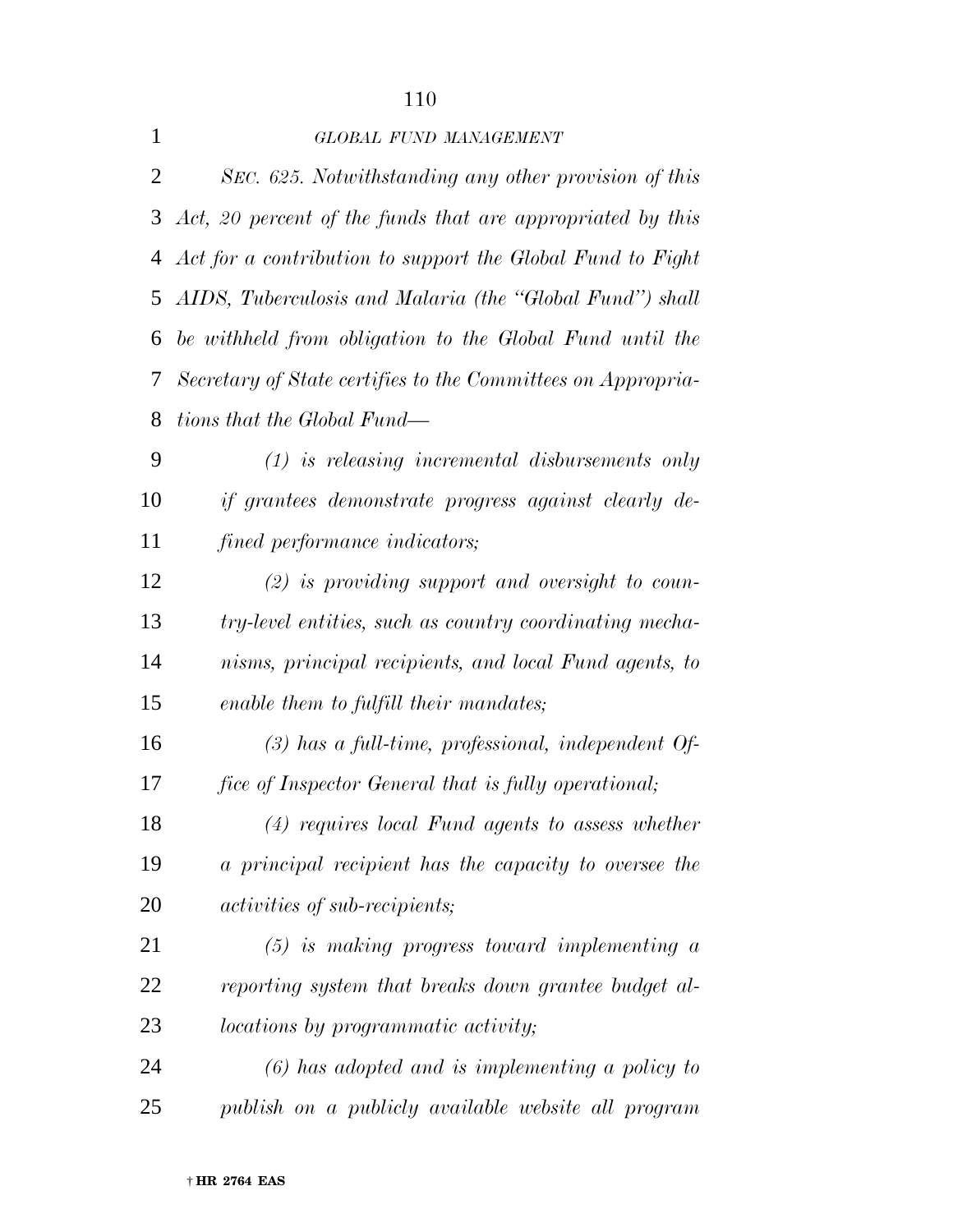| $\mathbf{1}$   | reviews, program evaluations, internally and exter-          |
|----------------|--------------------------------------------------------------|
| $\overline{2}$ | nally commissioned audits, and inspector general re-         |
| 3              | ports and findings, not later than 7 days after they         |
| 4              | are received by the Global Fund Secretariat, except          |
| 5              | that such information as determined necessary by the         |
| 6              | Inspector General to protect the identity of whistle-        |
| 7              | blowers or other informants to investigations and re-        |
| 8              | ports of the Inspector General, or proprietary infor-        |
| 9              | mation, may be redacted from such documents; and             |
| 10             | $(7)$ is tracking and encouraging the involvement            |
| 11             | of civil society in country coordinating mechanisms          |
| 12             | and program implementation.                                  |
| 13             | PROHIBITION ON BILATERAL ASSISTANCE TO TERRORIST             |
| 14             | <b>COUNTRIES</b>                                             |
| 15             | SEC. 626. (a) Funds appropriated for bilateral assist-       |
| 16             | ance under any heading of this Act and funds appropriated    |
| 17             | under any such heading in a provision of law enacted prior   |
|                | 18 to the enactment of this Act, shall not be made available |
|                | 19 for assistance to the government of any country which the |
|                | 20 <i>President determines—</i>                              |
| 21             | $(1)$ grants sanctuary from prosecution to any in-           |
| 22             | dividual or group which has committed an act of              |
| 23             | international terrorism or other gross violation of          |
| 24             | human rights; or                                             |
| 25             | (2) otherwise supports international terrorism.              |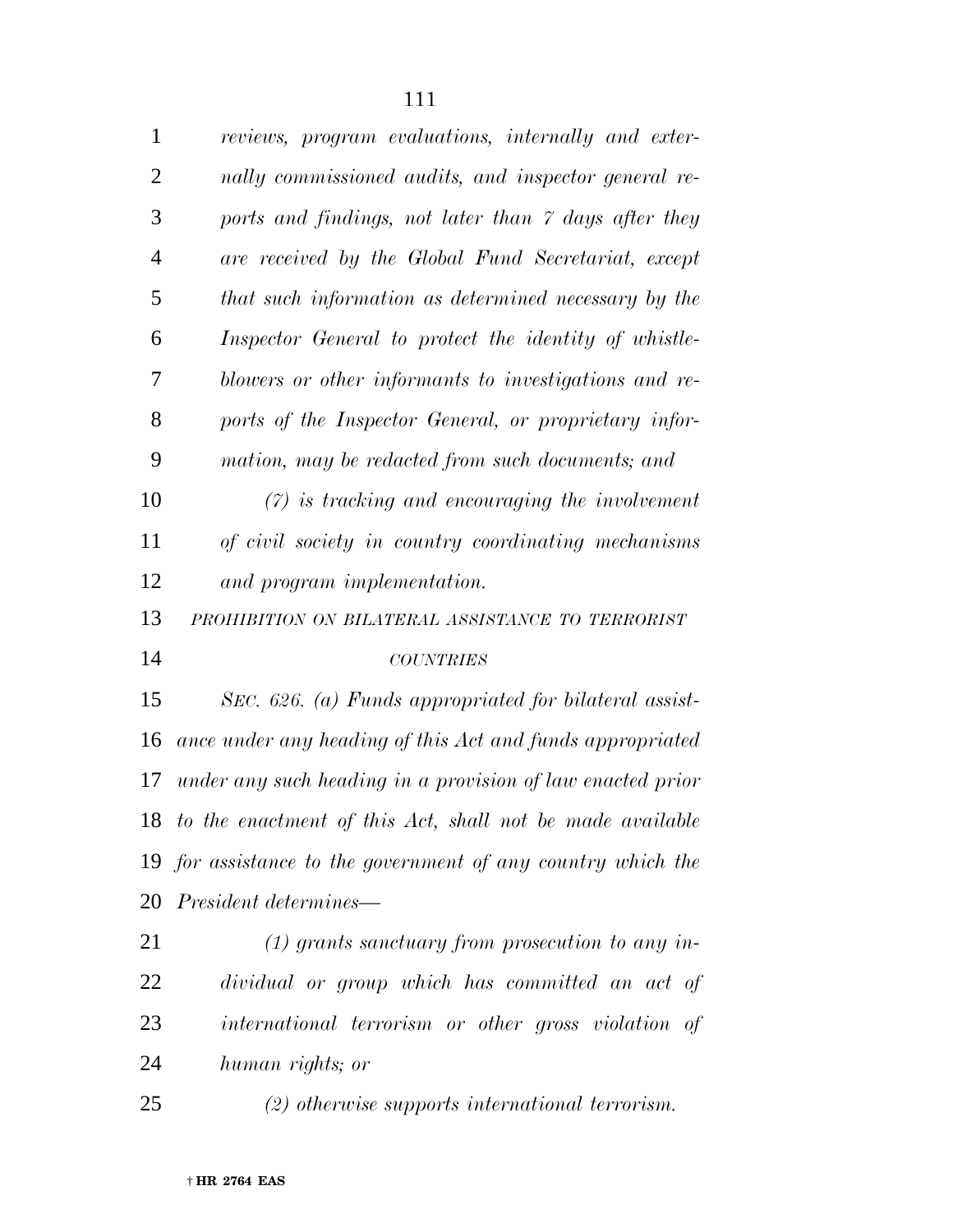*(b) The President may waive the application of sub- section (a) to such government if the President determines that national security or humanitarian reasons justify such waiver. The President shall publish each waiver in the Fed- eral Register and, at least 15 days before the waiver takes effect, shall notify the Committees on Appropriations of the waiver (including the justification for the waiver) in ac- cordance with the regular notification procedures of the Committees on Appropriations.*

# *DEBT-FOR-DEVELOPMENT*

 *SEC. 627. In order to enhance the continued participa- tion of nongovernmental organizations in debt-for-develop- ment and debt-for-nature exchanges, a nongovernmental or- ganization which is a grantee or contractor of the United States Agency for International Development may place in interest bearing accounts local currencies which accrue to that organization as a result of economic assistance pro- vided under title III of this Act and, subject to the regular notification procedures of the Committees on Appropria- tions, any interest earned on such investment shall be used for the purpose for which the assistance was provided to that organization.*

# *SEPARATE ACCOUNTS*

 *SEC. 628. (a) SEPARATE ACCOUNTS FOR LOCAL CUR-RENCIES.—*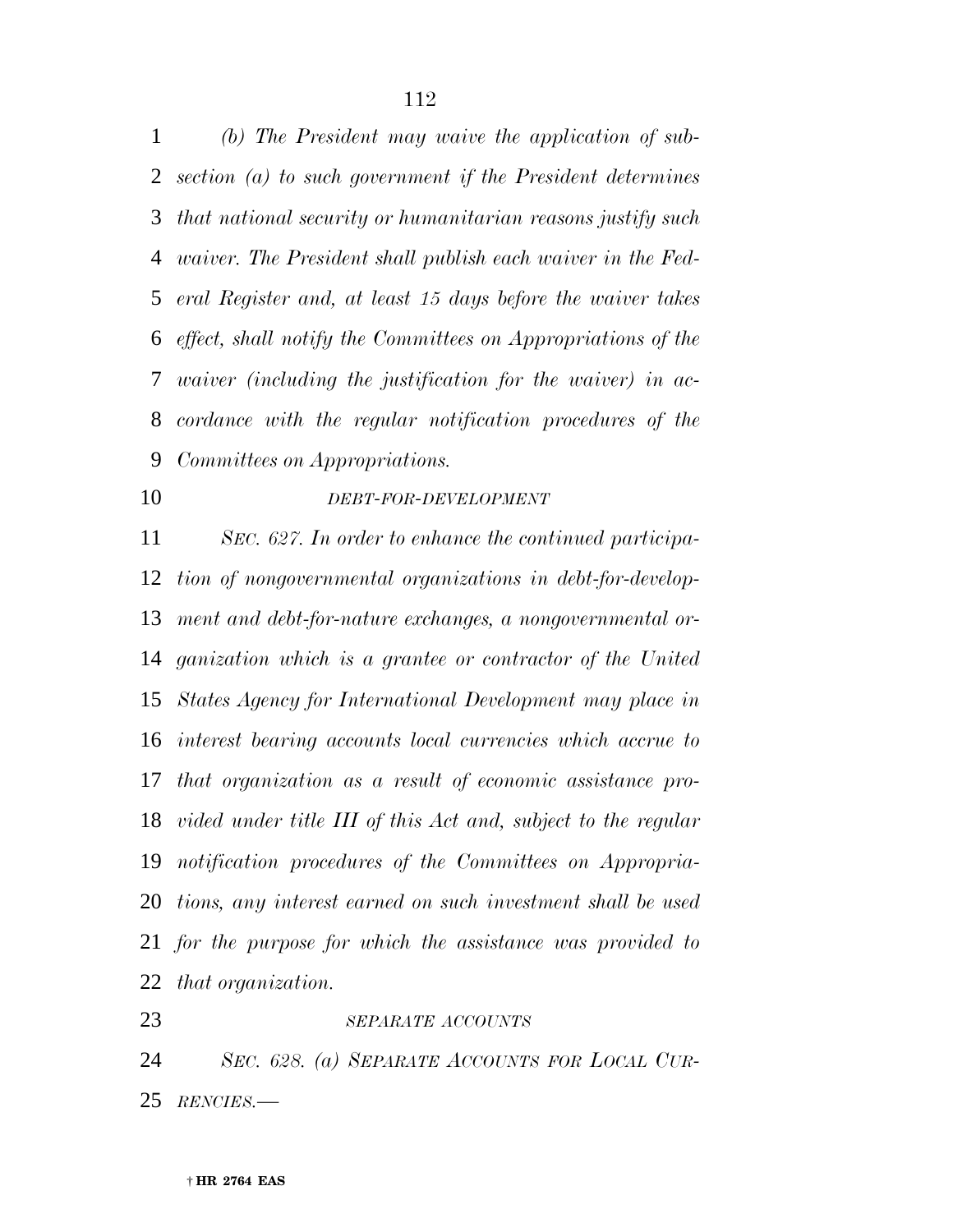| $\mathbf{1}$   | $(1)$ If assistance is furnished to the government      |
|----------------|---------------------------------------------------------|
| $\overline{2}$ | of a foreign country under chapters 1 and 10 of part    |
| 3              | I or chapter 4 of part II of the Foreign Assistance Act |
| $\overline{4}$ | of 1961 under agreements which result in the genera-    |
| 5              | tion of local currencies of that country, the Adminis-  |
| 6              | trator of the United States Agency for International    |
| 7              | Development shall—                                      |
| 8              | $(A)$ require that local currencies be depos-           |
| 9              | ited in a separate account established by that          |
| 10             | <i>government</i> ;                                     |
| 11             | $(B)$ enter into an agreement with that gov-            |
| 12             | ernment which sets forth—                               |
| 13             | $(i)$ the amount of the local currencies                |
| 14             | to be generated; and                                    |
| 15             | (ii) the terms and conditions under                     |
| 16             | which the currencies so deposited may be                |
| 17             | utilized, consistent with this section; and             |
| 18             | $(C)$ establish by agreement with that gov-             |
| 19             | ernment the responsibilities of the United States       |
| 20             | Agency for International Development and that           |
| 21             | government to monitor and account for deposits          |
| 22             | into and disbursements from the separate ac-            |
| 23             | count.                                                  |
| 24             | (2) USES OF LOCAL CURRENCIES.—As may be                 |
| 25             | agreed upon with the foreign government, local cur-     |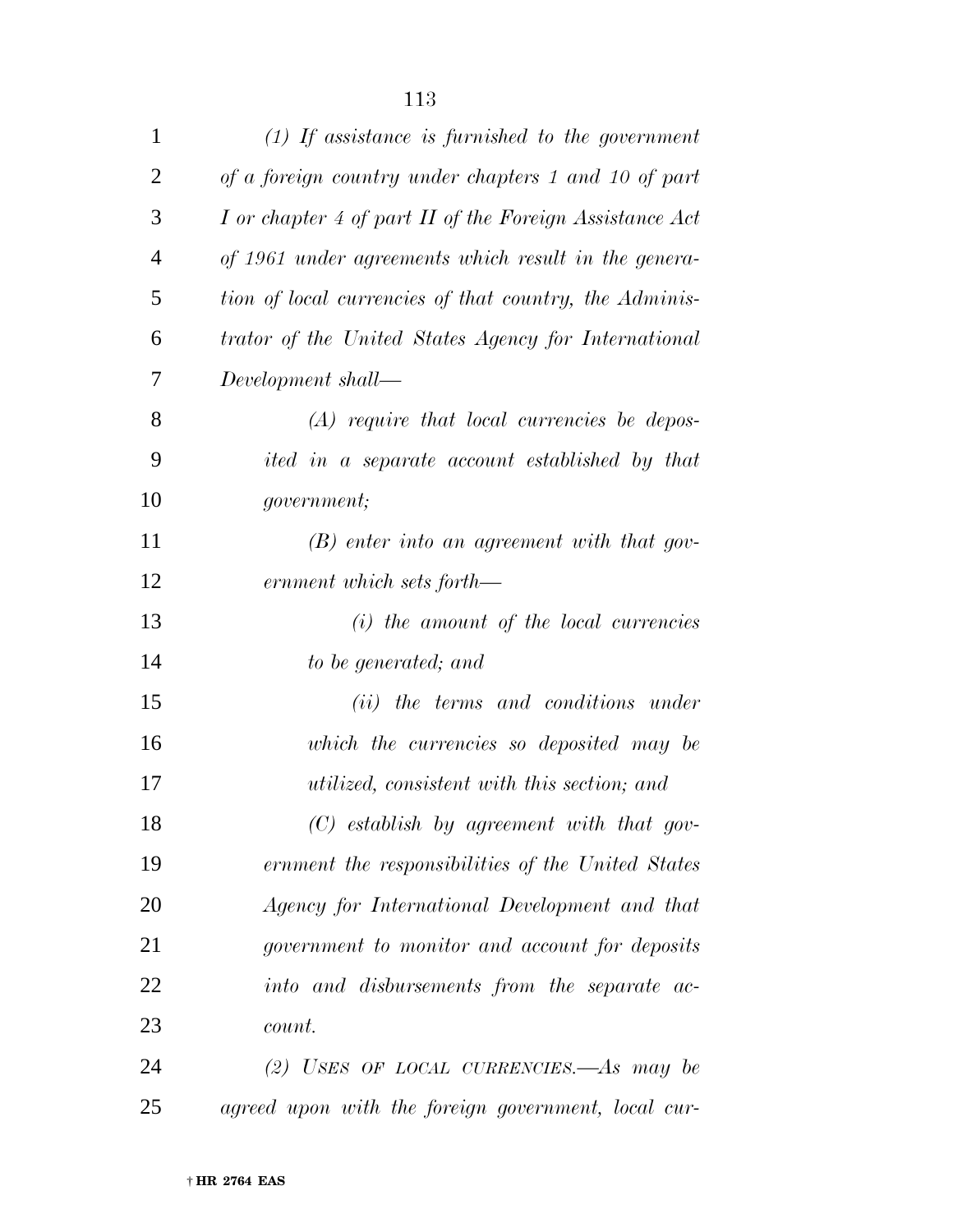| $\mathbf{1}$   | rencies deposited in a separate account pursuant to      |
|----------------|----------------------------------------------------------|
| $\overline{2}$ | subsection $(a)$ , or an equivalent amount of local cur- |
| 3              | rencies, shall be used only—                             |
| $\overline{4}$ | (A) to carry out chapter 1 or 10 of part I               |
| 5              | or chapter 4 of part $II$ (as the case may be), for      |
| 6              | such purposes as—                                        |
| 7              | $(i)$ project and sector assistance activi-              |
| 8              | ties; or                                                 |
| 9              | $(ii)$ debt and deficit financing; or                    |
| 10             | $(B)$ for the administrative requirements of             |
| 11             | the United States Government.                            |
| 12             | PROGRAMMING ACCOUNTABILITY.—The<br>(3)                   |
| 13             | United States Agency for International Development       |
| 14             | shall take all necessary steps to ensure that the equiv- |
| 15             | alent of the local currencies disbursed pursuant to      |
| 16             | subsection $(a)(2)(A)$ from the separate account estab-  |
| 17             | lished pursuant to subsection $(a)(1)$ are used for the  |
| 18             | purposes agreed upon pursuant to subsection $(a)(2)$ .   |
| 19             | (4) TERMINATION OF ASSISTANCE PROGRAMS.-                 |
| 20             | Upon termination of assistance to a country under        |
| 21             | chapter 1 or 10 of part I or chapter 4 of part II (as    |
| 22             | the case may be), any unencumbered balances of           |
| 23             | funds which remain in a separate account established     |
| 24             | pursuant to subsection $(a)$ shall be disposed of for    |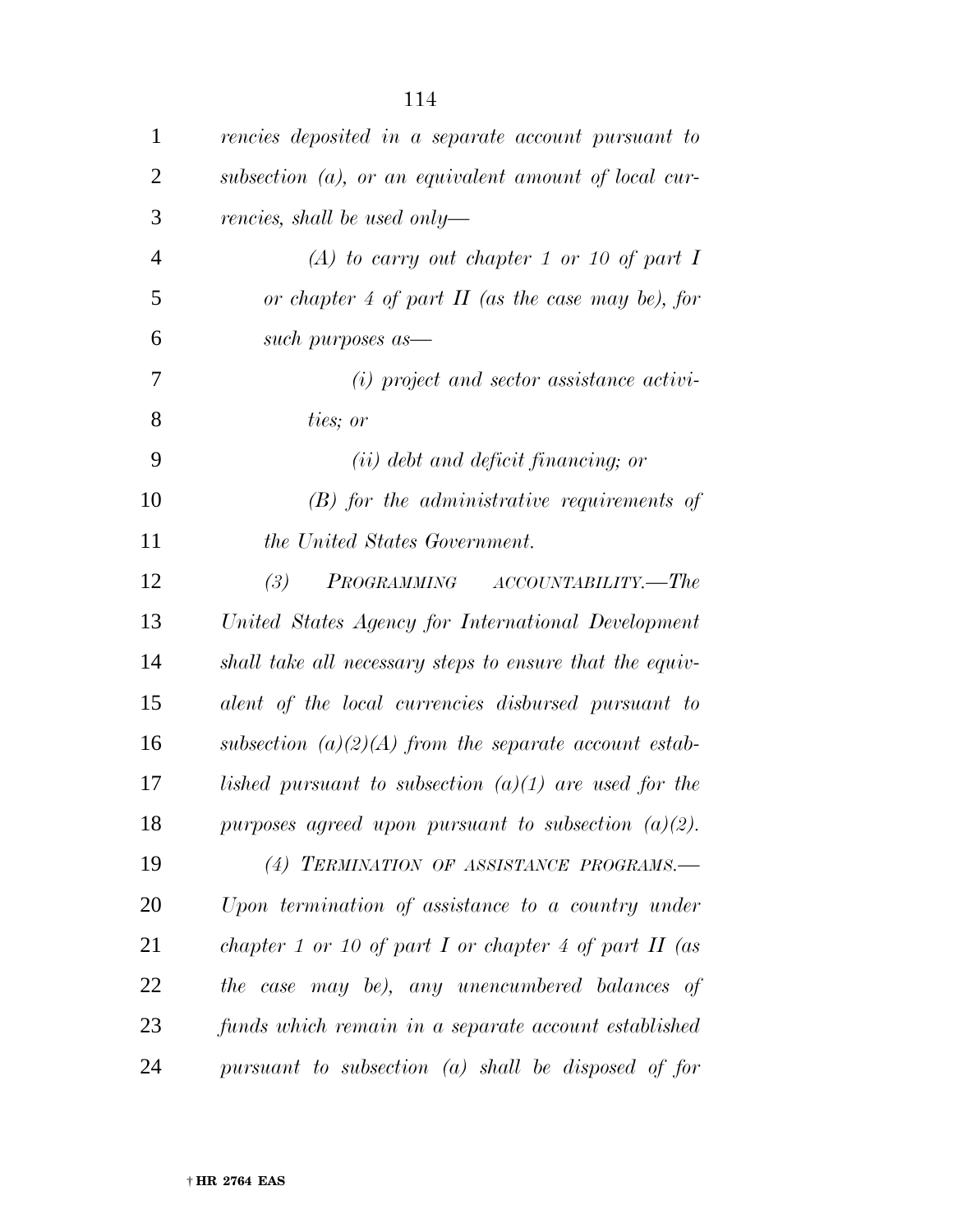| $\mathbf{1}$   | such purposes as may be agreed to by the government     |
|----------------|---------------------------------------------------------|
| $\overline{2}$ | of that country and the United States Government.       |
| 3              | (5) REPORTING REQUIREMENT.—The Adminis-                 |
| $\overline{4}$ | trator of the United States Agency for International    |
| 5              | Development shall report on an annual basis as part     |
| 6              | of the justification documents submitted to the Com-    |
| 7              | mittees on Appropriations on the use of local cur-      |
| 8              | rencies for the administrative requirements of the      |
| 9              | United States Government as authorized in subsection    |
| 10             | $(a)(2)(B)$ , and such report shall include the amount  |
| 11             | of local currency (and United States dollar equiva-     |
| 12             | lent) used and/or to be used for such purpose in each   |
| 13             | <i>applicable country.</i>                              |
| 14             | (b) SEPARATE ACCOUNTS FOR CASH TRANSFERS.-              |
| 15             | $(1)$ If assistance is made available to the govern-    |
| 16             | ment of a foreign country, under chapter 1 or 10 of     |
| 17             | part I or chapter 4 of part II of the Foreign Assist-   |
| 18             | ance Act of 1961, as cash transfer assistance or as     |
| 19             | nonproject sector assistance, that country shall be re- |
| <b>20</b>      | quired to maintain such funds in a separate account     |
| 21             | and not commingle them with any other funds.            |
| 22             | (2) APPLICABILITY OF OTHER PROVISIONS OF                |
| 23             | LAW.—Such funds may be obligated and expended           |
| 24             | notwithstanding provisions of law which are incon-      |

*sistent with the nature of this assistance including*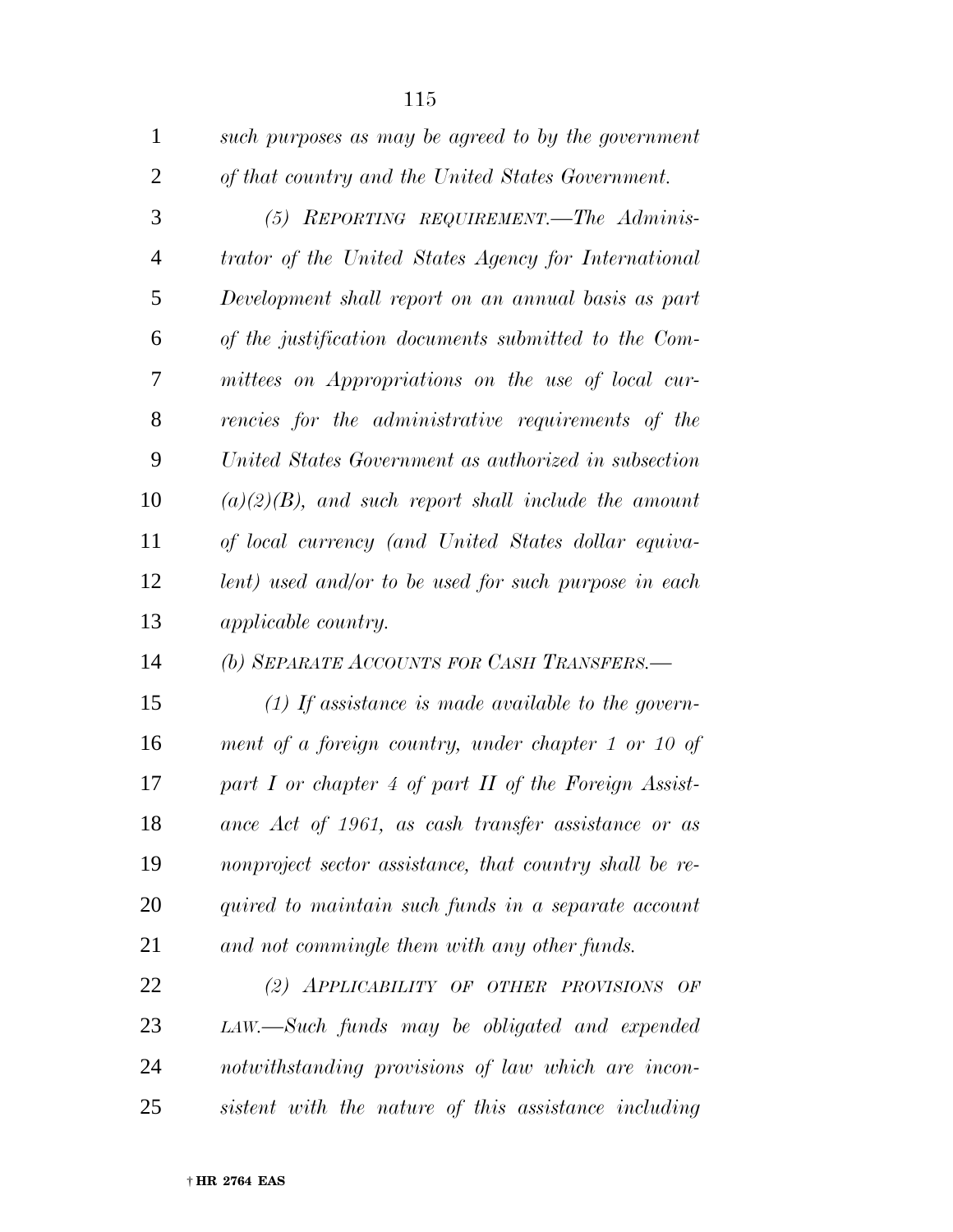| $\mathbf{1}$   | provisions which are referenced in the Joint Explana- |
|----------------|-------------------------------------------------------|
| 2              | tory Statement of the Committee of Conference accom-  |
| 3              | panying House Joint Resolution 648 (House Report      |
| $\overline{4}$ | $No. 98-1159$ ).                                      |
| 5              | (3) NOTIFICATION.—At least 15 days prior to ob-       |
| 6              | ligating any such cash transfer or nonproject sector  |
| 7              | assistance, the President shall submit a notification |
| 8              | through the regular notification procedures of the    |
| 9              | Committees on Appropriations, which shall include a   |
| 10             | detailed description of how the funds proposed to be  |
| 11             | made available will be used, with a discussion of the |

 *United States interests that will be served by the as- sistance (including, as appropriate, a description of the economic policy reforms that will be promoted by such assistance).*

 *(4) EXEMPTION.—Nonproject sector assistance funds may be exempt from the requirements of sub- section (b)(1) only through the notification procedures of the Committees on Appropriations.*

*ENTERPRISE FUND RESTRICTIONS*

 *SEC. 629. (a) Prior to the distribution of any assets resulting from any liquidation, dissolution, or winding up of an Enterprise Fund, in whole or in part, the President shall submit to the Committees on Appropriations, in ac-cordance with the regular notification procedures of the*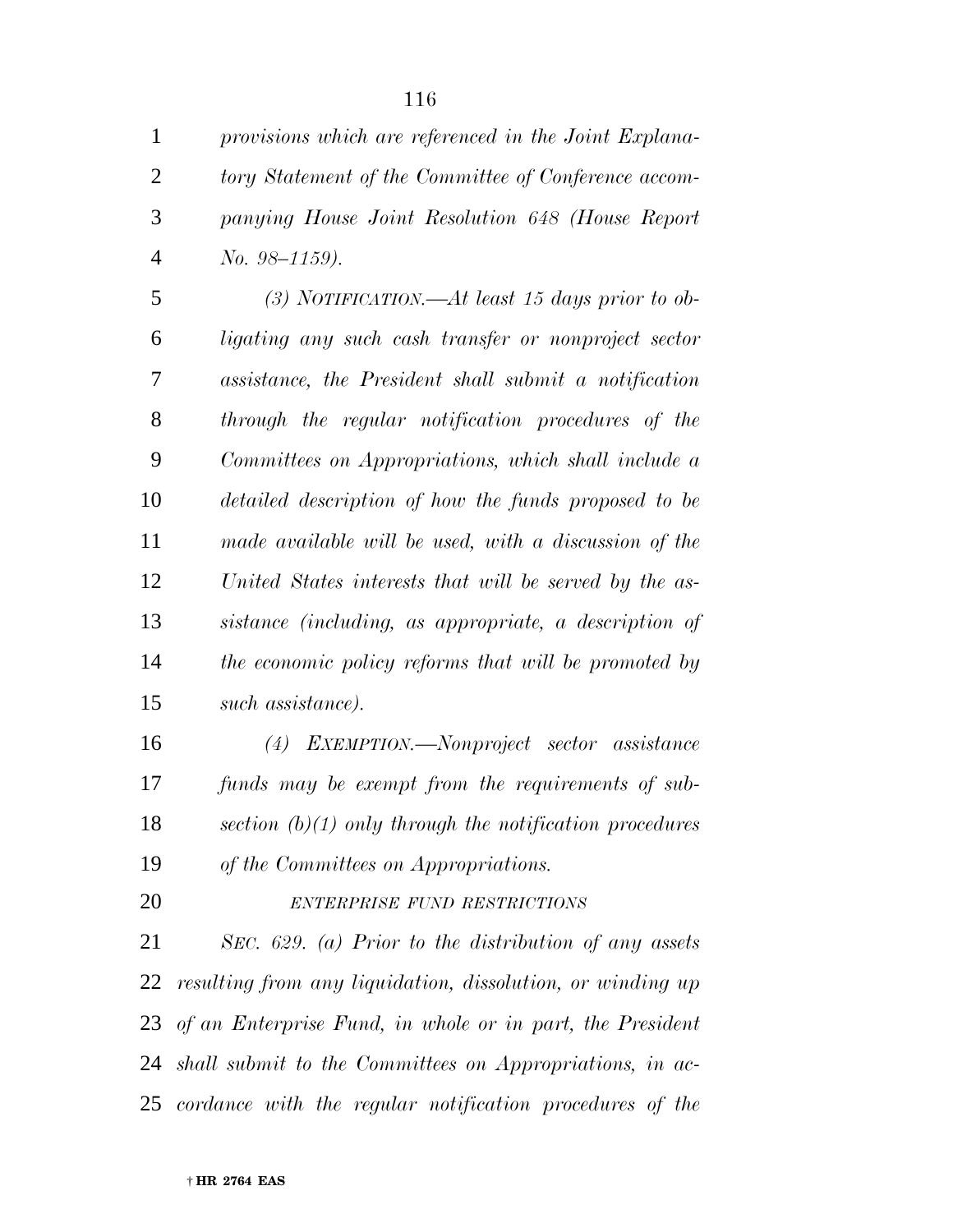*Committees on Appropriations, a plan for the distribution of the assets of the Enterprise Fund. (b) Funds made available by this Act for Enterprise Funds shall be expended at the minimum rate necessary to make timely payment for projects and activities. INTERNATIONAL FAMILY PLANNING AND REPRODUCTIVE HEALTH SEC. 630. (a) Funds appropriated by this Act may be made available for a United States contribution to the United Nations Population Fund (UNFPA). (b) None of the funds appropriated by this Act may be made available to UNFPA for a country program in the People's Republic of China. (c) Funds appropriated by this Act may not be made available to UNFPA unless— (1) UNFPA maintains amounts made available under this section in an account separate from other accounts of UNFPA; (2) UNFPA does not commingle amounts made available to UNFPA under this section with other sums; and (3) UNFPA does not fund abortions. AUTHORITIES FOR THE PEACE CORPS, INTER-AMERICAN FOUNDATION AND AFRICAN DEVELOPMENT FOUNDATION SEC. 631. Unless expressly provided to the contrary, provisions of this or any other Act, including provisions*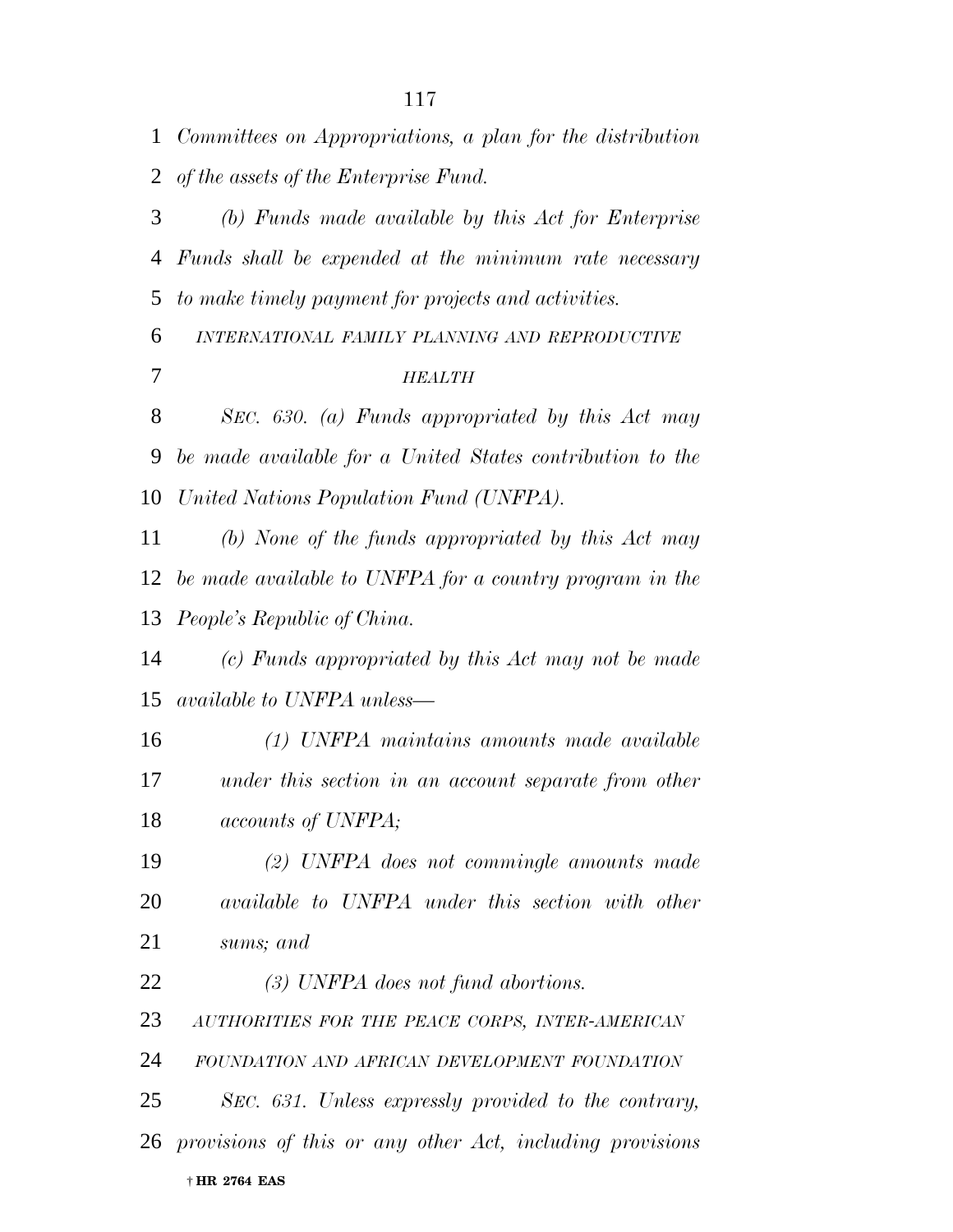*contained in prior Acts authorizing or making appropria- tions for foreign operations, export financing, and related programs, shall not be construed to prohibit activities au- thorized by or conducted under the Peace Corps Act, the Inter-American Foundation Act or the African Develop- ment Foundation Act. The agency shall promptly report to the Committees on Appropriations whenever it is con- ducting activities or is proposing to conduct activities in a country for which assistance is prohibited.*

 *SEC. 632. None of the funds appropriated by this Act may be obligated or expended to provide—*

*IMPACT ON JOBS IN THE UNITED STATES*

 *(1) any financial incentive to a business enter- prise currently located in the United States for the purpose of inducing such an enterprise to relocate outside the United States if such incentive or induce- ment is likely to reduce the number of employees of such business enterprise in the United States because United States production is being replaced by such enterprise outside the United States; or*

 † **HR 2764 EAS** *(2) assistance for any program, project, or activ- ity that contributes to the violation of internationally recognized workers rights, as defined in section 507(4) of the Trade Act of 1974, of workers in the recipient country, including any designated zone or area in that country: Provided, That the application of sec-*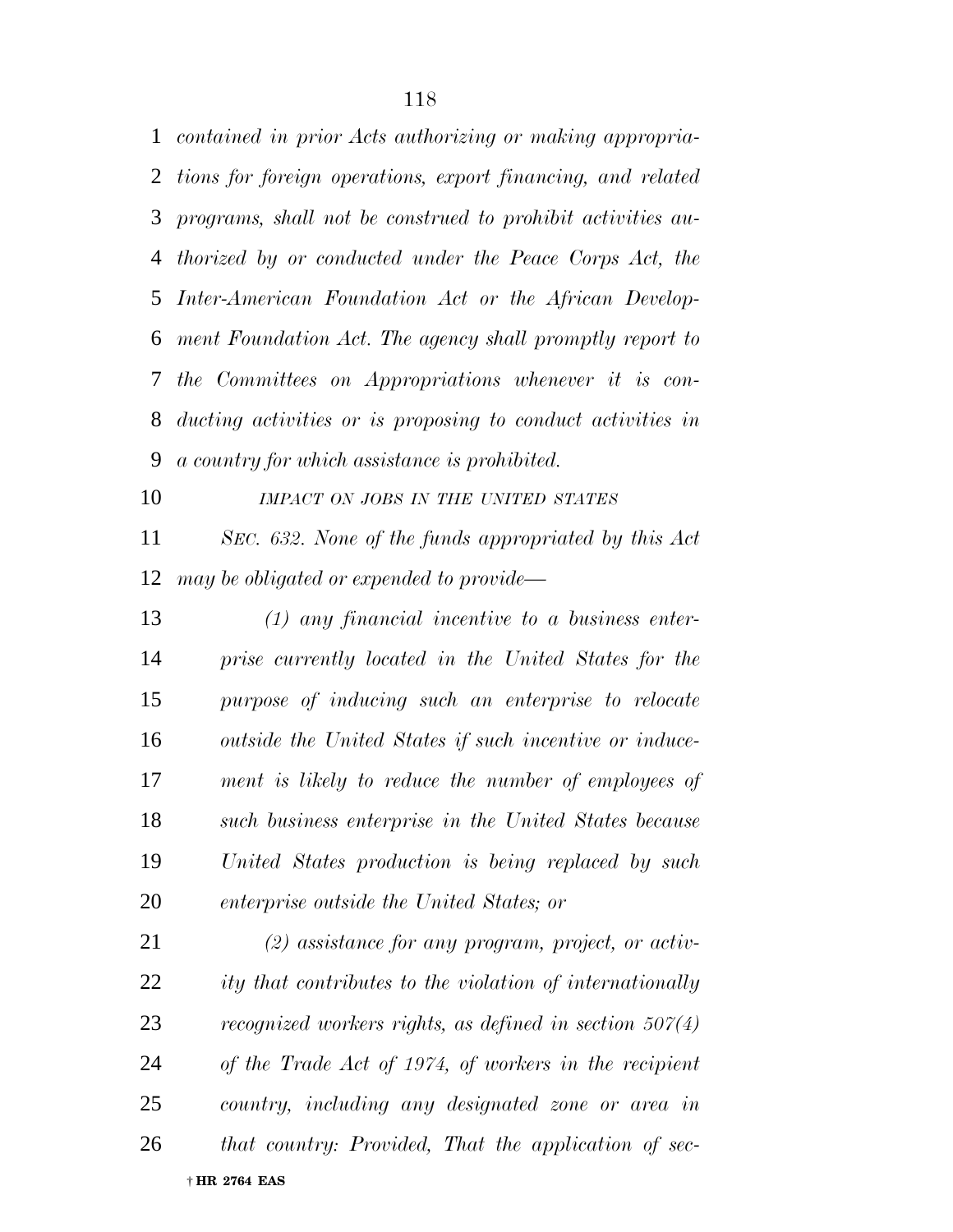*tion 507(4)(D) and (E) of such Act should be com- mensurate with the level of development of the recipi- ent country and sector, and shall not preclude assist- ance for the informal sector in such country, micro and small-scale enterprise, and smallholder agri-culture.*

*COMPREHENSIVE EXPENDITURES REPORT*

 *SEC. 633. Not later than 180 days after the date of enactment of this Act, the Secretary of State shall submit a report to the Committees on Appropriations detailing the total amount of United States Government expenditures in fiscal year 2006, by Federal agency, for programs and ac- tivities in each foreign country, identifying the line item as presented in the President's Budget Appendix and the purpose for which the funds were provided: Provided, That, if required, information may be submitted in classified form.*

## *SPECIAL AUTHORITIES*

 † **HR 2764 EAS** *SEC. 634. (a) AFGHANISTAN, IRAQ, PAKISTAN, LEB- ANON, MONTENEGRO, VICTIMS OF WAR, DISPLACED CHIL- DREN, AND DISPLACED BURMESE.—Funds appropriated by this Act that are made available for assistance for Afghani- stan may be made available notwithstanding section 612 of this Act or any similar provision of law and section 660 of the Foreign Assistance Act of 1961, and funds appro-priated in titles II and III of this Act that are made avail-*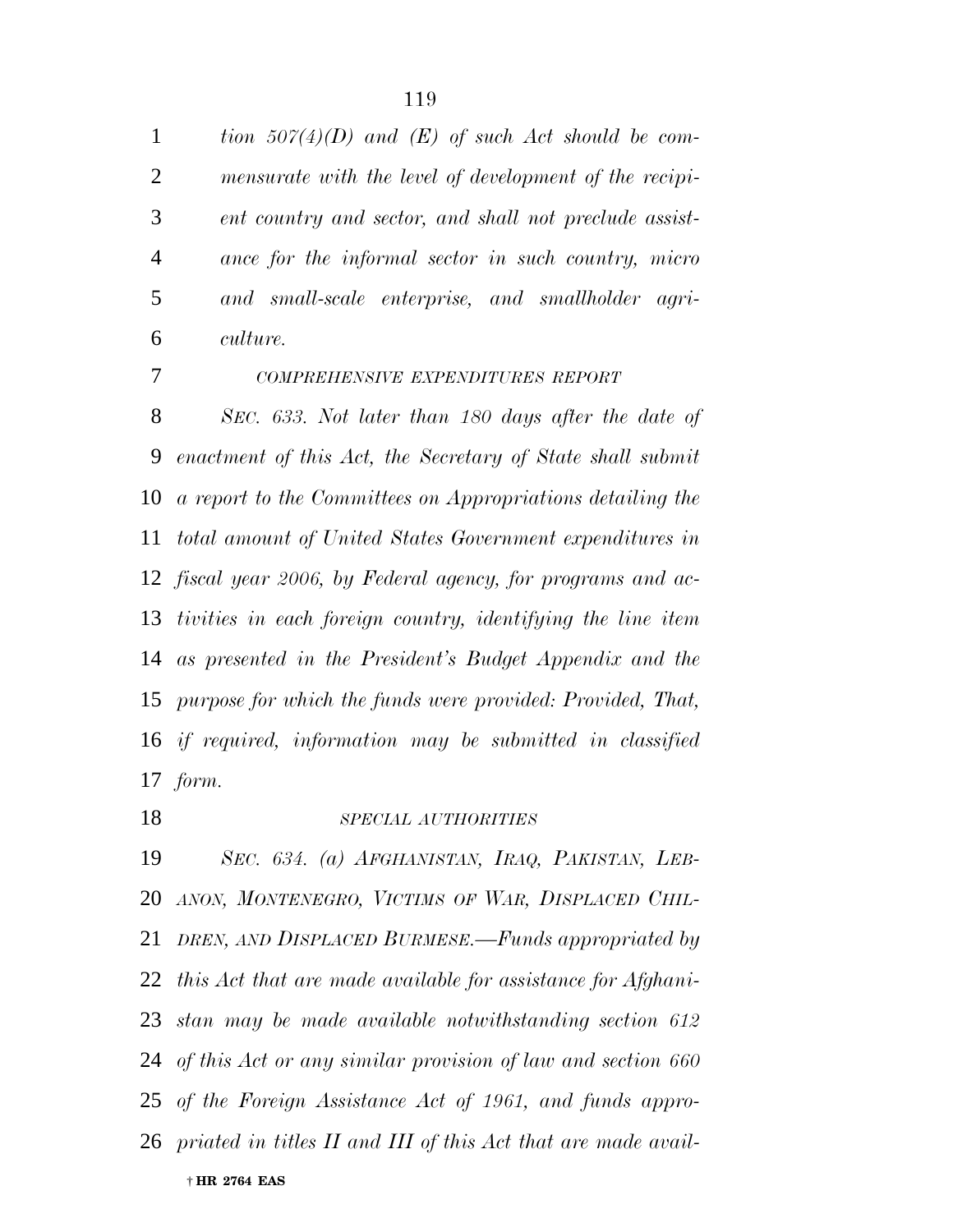*able for Iraq, Lebanon, Montenegro, Pakistan, and for vic- tims of war, displaced children, and displaced Burmese, and to assist victims of trafficking in persons and, subject to the regular notification procedures of the Committees on Appropriations, to combat such trafficking, may be made available notwithstanding any other provision of law.*

 *(b) TROPICAL FORESTRY AND BIODIVERSITY CON- SERVATION ACTIVITIES.—Funds appropriated by this Act to carry out the provisions of sections 103 through 106, and chapter 4 of part II, of the Foreign Assistance Act of 1961 may be used, notwithstanding any other provision of law, for the purpose of supporting tropical forestry and biodiver- sity conservation activities and energy programs aimed at reducing greenhouse gas emissions: Provided, That such as- sistance shall be subject to sections 116, 502B, and 620A of the Foreign Assistance Act of 1961.*

 *(c) PERSONAL SERVICES CONTRACTORS.—Funds ap- propriated by this Act to carry out chapter 1 of part I, chapter 4 of part II, and section 667 of the Foreign Assist- ance Act of 1961, and title II of the Agricultural Trade Development and Assistance Act of 1954, may be used by the United States Agency for International Development to employ up to 25 personal services contractors in the United States, notwithstanding any other provision of law, for the purpose of providing direct, interim support for new or ex-*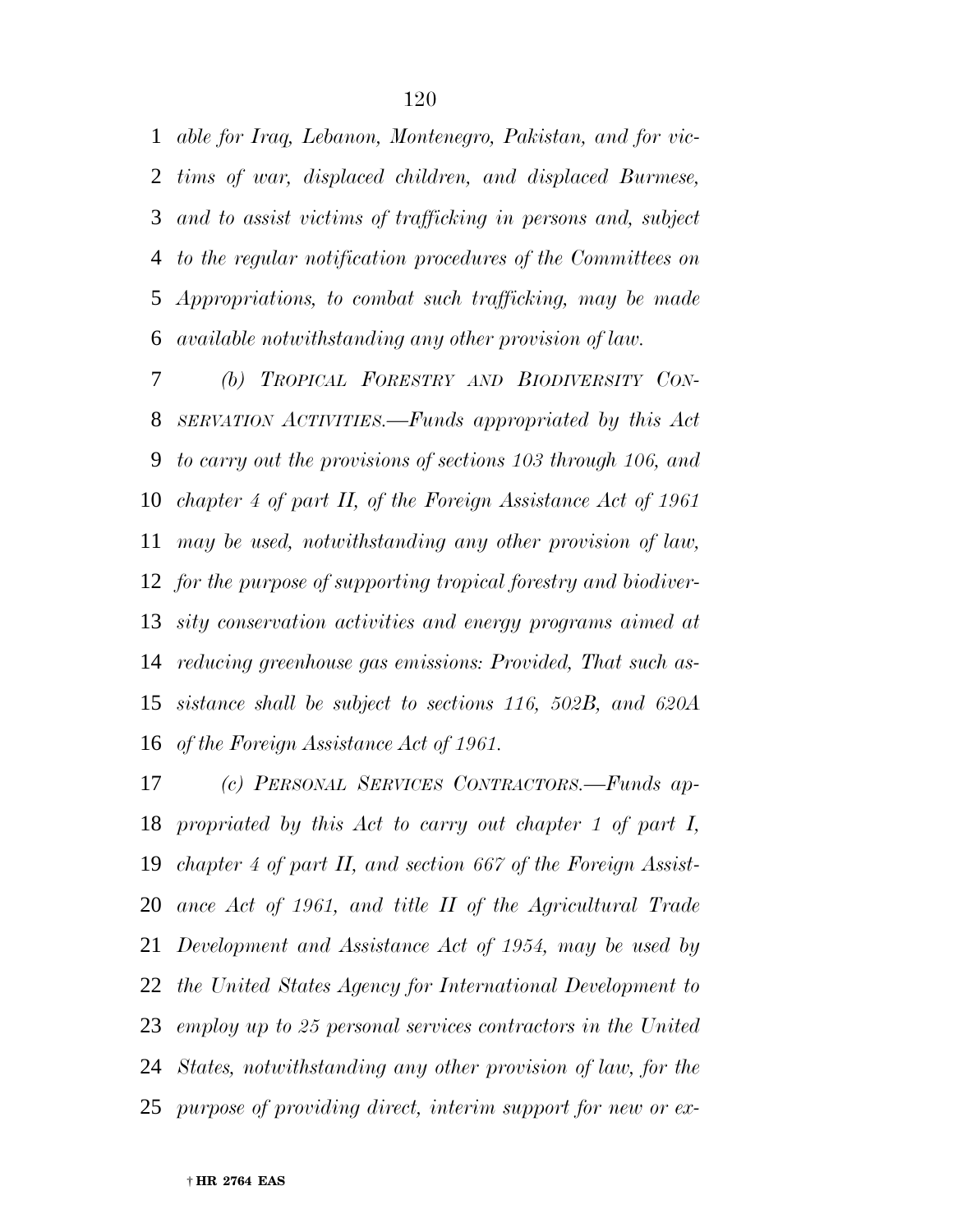*panded overseas programs and activities managed by the agency until permanent direct hire personnel are hired and trained: Provided, That not more than 10 of such contrac- tors shall be assigned to any bureau or office: Provided fur- ther, That such funds appropriated to carry out title II of the Agricultural Trade Development and Assistance Act of 1954, may be made available only for personal services con-tractors assigned to the Office of Food for Peace.*

 *(d)(1) WAIVER.—The President may waive the provi- sions of section 1003 of Public Law 100–204 if the Presi- dent determines and certifies in writing to the Speaker of the House of Representatives and the President pro tempore of the Senate that it is important to the national security interests of the United States.*

 *(2) PERIOD OF APPLICATION OF WAIVER.—Any waiv- er pursuant to paragraph (1) shall be effective for no more than a period of 6 months at a time and shall not apply beyond 12 months after the enactment of this Act.*

 *(e) SMALL BUSINESS.—In entering into multiple award indefinite-quantity contracts with funds appro- priated by this Act, the United States Agency for Inter- national Development may provide an exception to the fair opportunity process for placing task orders under such con- tracts when the order is placed with any category of small or small disadvantaged business.*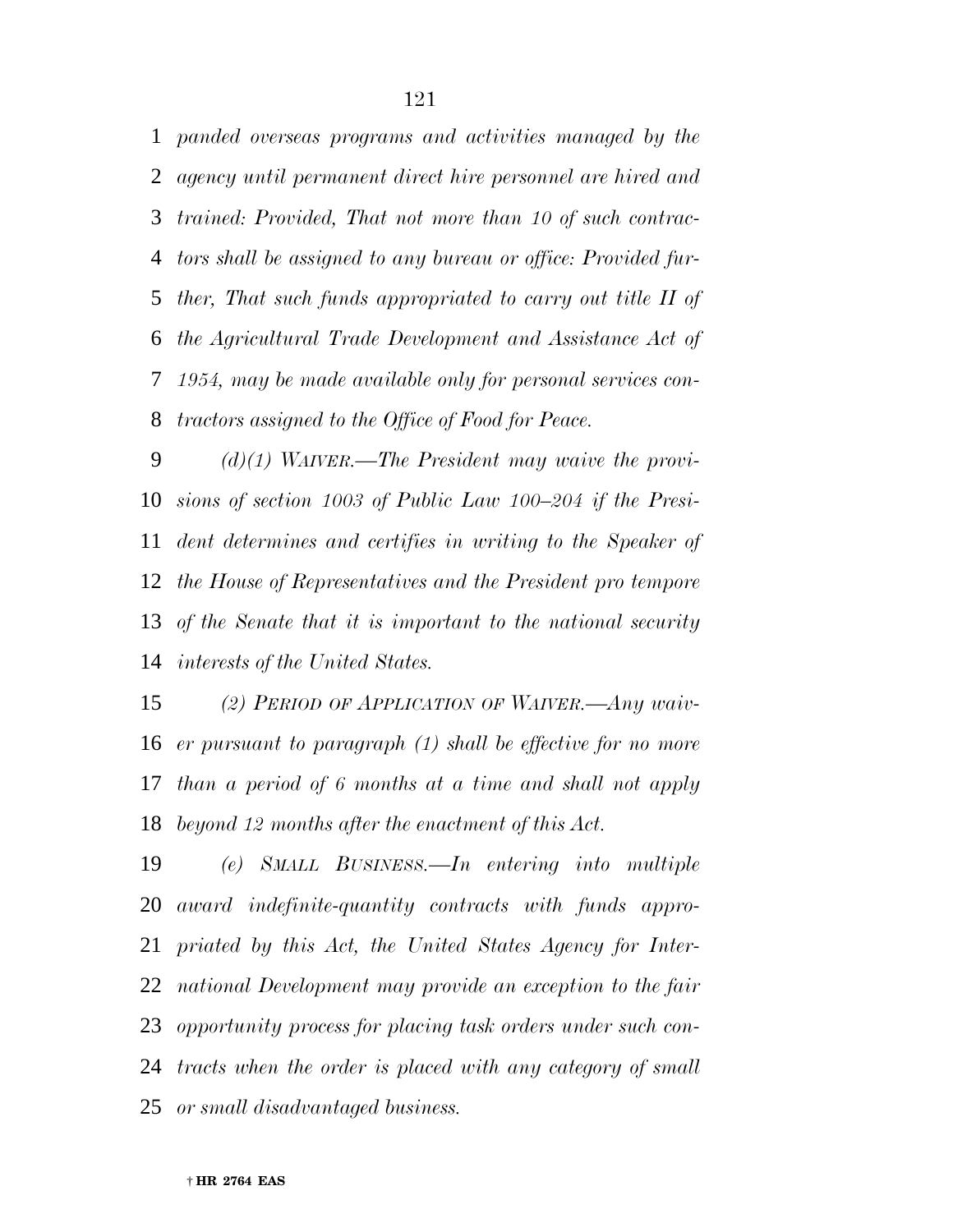*(f) VIETNAMESE REFUGEES.—Section 594(a) of the Foreign Operations, Export Financing, and Related Pro- grams Appropriations Act, 2005 (enacted as division D of Public Law 108–447; 118 Stat. 3038) is amended by strik-ing ''and 2007'' and inserting ''through 2009''.*

 *(g) RECONSTITUTING CIVILIAN POLICE AUTHORITY.— In providing assistance with funds appropriated by this Act under section 660(b)(6) of the Foreign Assistance Act of 1961, support for a nation emerging from instability may be deemed to mean support for regional, district, mu- nicipal, or other sub-national entity emerging from insta-bility, as well as a nation emerging from instability.*

 *(h) CHINA PROGRAMS.—Notwithstanding any other provision of law, of the funds appropriated under the head- ing ''Development Assistance'' in this Act, not less than \$10,000,000 shall be made available to United States edu- cational institutions and nongovernmental organizations for programs and activities in the People's Republic of China relating to the environment, democracy, and the rule of law: Provided, That funds made available pursuant to this authority shall be subject to the regular notification procedures of the Committees on Appropriations.*

*(i) EXTENSION OF AUTHORITY.—*

 *(1) With respect to funds appropriated by this Act that are available for assistance for Pakistan, the*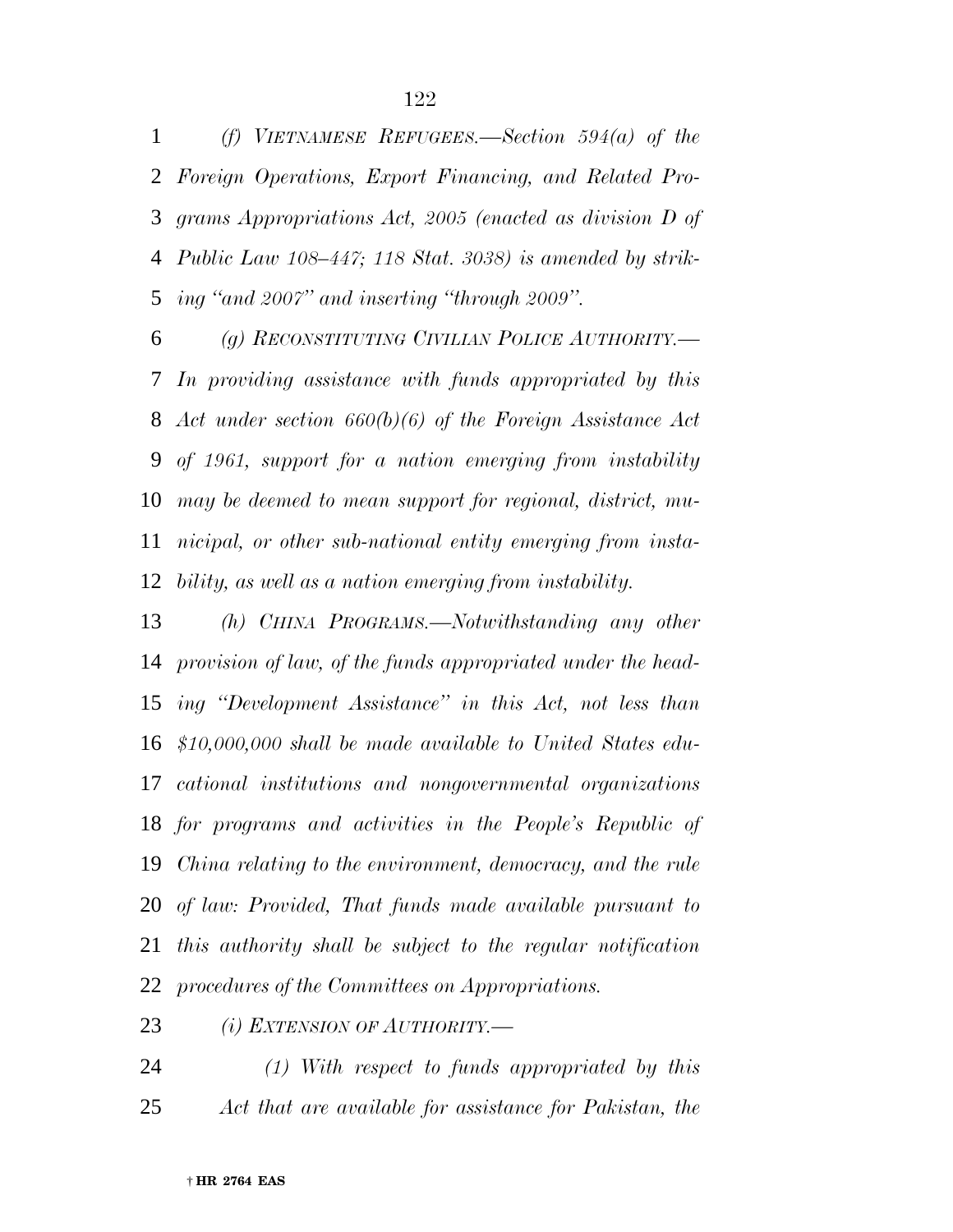*President may waive the prohibition on assistance contained in section 608 of this Act subject to the re- quirements contained in section 1(b) of Public Law 107–57, as amended, for a determination and certifi- cation, and consultation, by the President prior to the exercise of such waiver authority.*

 *(2) Notwithstanding the date contained in sec- tion 6 of Public Law 107–57, as amended, the provi- sions of sections 2 and 4 of that Act shall remain in effect through the current fiscal year.*

 *(j) MIDDLE EAST FOUNDATION.—Funds appropriated by this Act and prior Acts under the heading ''Economic Support Fund'' that are available for the Middle East Part- nership Initiative may be made available, including as an endowment, notwithstanding any other provision of law and following consultations with the Committees on Appro- priations, to establish and operate a Middle East Founda- tion, or any other similar entity, whose purpose is to sup- port democracy, governance, human rights, and the rule of law in the Middle East region: Provided, That such funds may be made available to the Foundation only to the extent that the Foundation has commitments from sources other than the United States Government to at least match the funds provided under the authority of this subsection: Pro-vided further, That provisions contained in section 201 of*

† **HR 2764 EAS**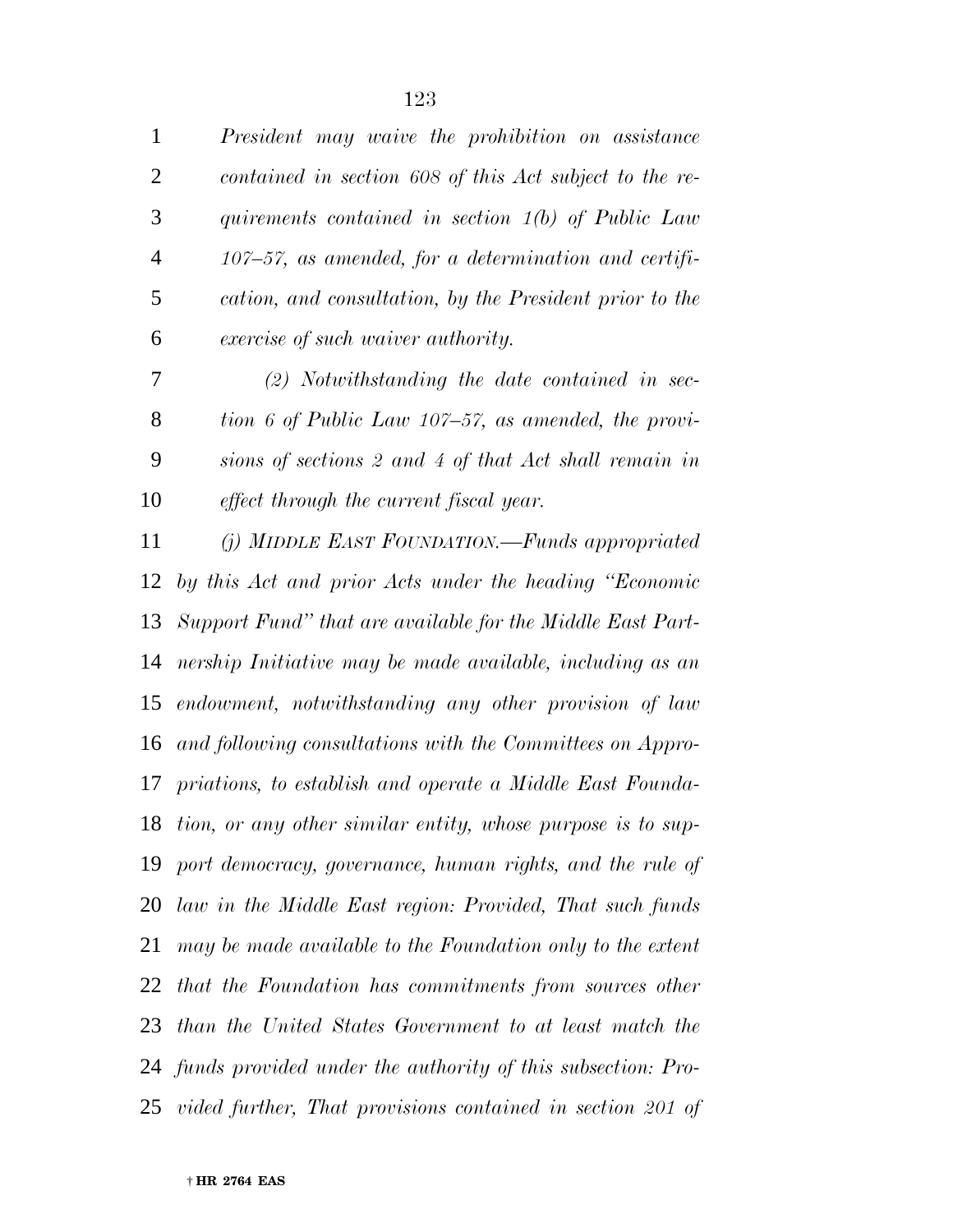*the Support for East European Democracy (SEED) Act of 1989 (excluding the authorizations of appropriations pro- vided in subsection (b) of that section and the requirement that a majority of the members of the board of directors be citizens of the United States provided in subsection (d)(3(B) of that section) shall be deemed to apply to any such foundation or similar entity referred to under this sub- section, and to funds made available to such entity, in order to enable it to provide assistance for purposes of this section: Provided further, That prior to the initial obligation of funds for any such foundation or similar entity pursuant to the authorities of this subsection, other than for adminis- trative support, the Secretary of State shall take steps to ensure, on an ongoing basis, that any such funds made available pursuant to such authorities are not provided to or through any individual or group that the management of the foundation or similar entity knows or has reason to believe, advocates, plans, sponsors, or otherwise engages in terrorist activities: Provided further, That section 629 of this Act shall apply to any such foundation or similar enti- ty established pursuant to this subsection: Provided further, That the authority of the Foundation, or any similar enti- ty, to provide assistance shall cease to be effective on Sep-tember 30, 2010.*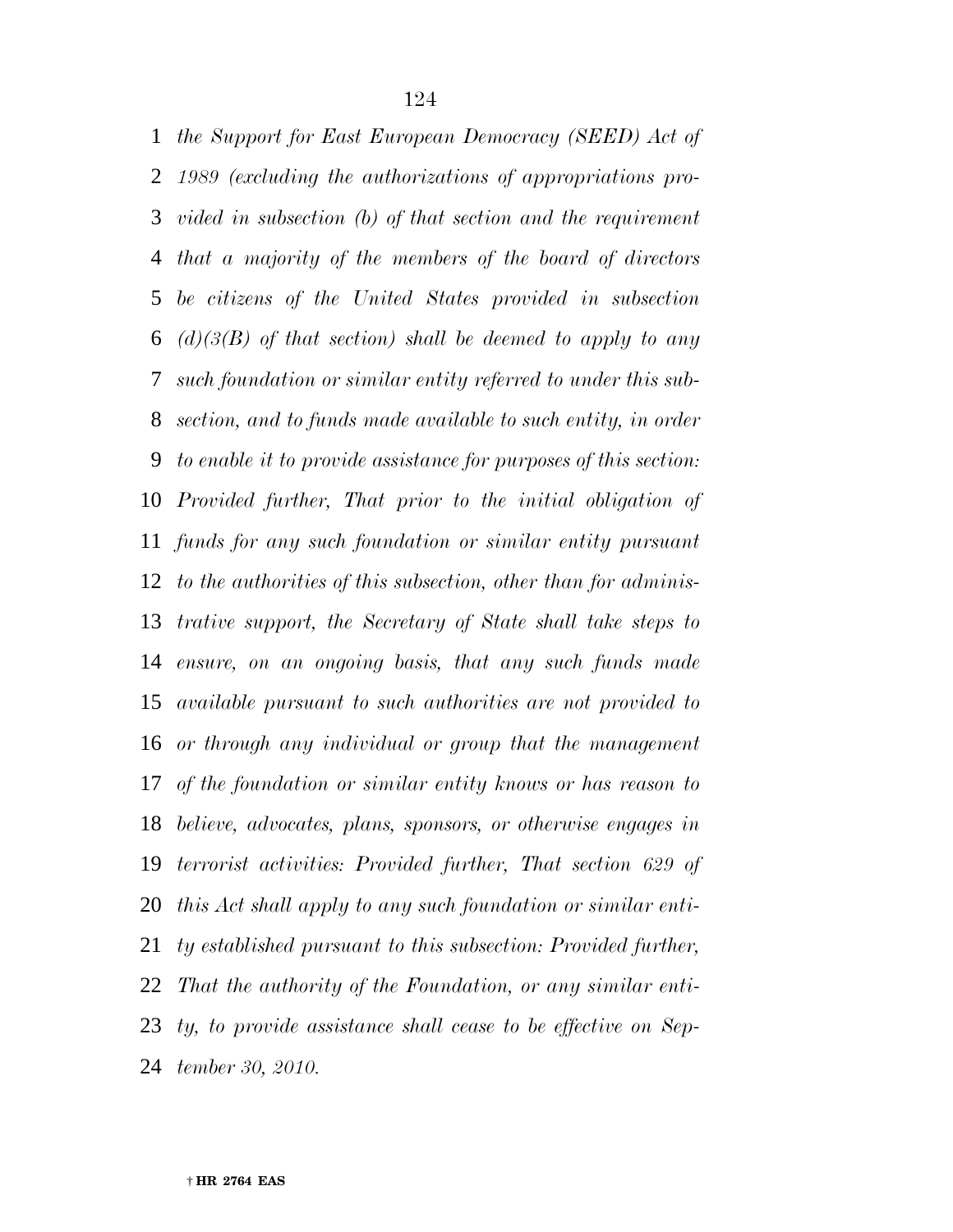*(k) EXTENSION OF AUTHORITY.—Section 1365(c) of the National Defense Authorization Act for Fiscal Year 1993 (Public Law 102–484; 22 U.S.C. 2778 note) is amend- ed by striking ''During the 16 year period beginning on October 23, 1992'' and inserting ''During the 22 year pe- riod beginning on October 23, 1992'' before the period at the end. (l) EXTENSION OF AUTHORITY.—The Foreign Oper- ations, Export Financing, and Related Programs Appro- priations Act, 1990 (Public Law 101–167) is amended— (1) in section 599D (8 U.S.C. 1157 note)— (A) in subsection (b)(3), by striking ''and 2007'' and inserting ''2007, and 2008''; and (B) in subsection (e), by striking ''2007'' each place it appears and inserting ''2008''; and (2) in section 599E (8 U.S.C. 1255 note) in sub- section (b)(2), by striking ''2007'' and inserting ''2008''.*

 *(m) WORLD FOOD PROGRAM.—Of the funds managed by the Bureau for Democracy, Conflict, and Humanitarian Assistance of the United States Agency for International Development, from this or any other Act, not less than \$10,000,000 shall be made available as a general contribu- tion to the World Food Program, notwithstanding any other provision of law.*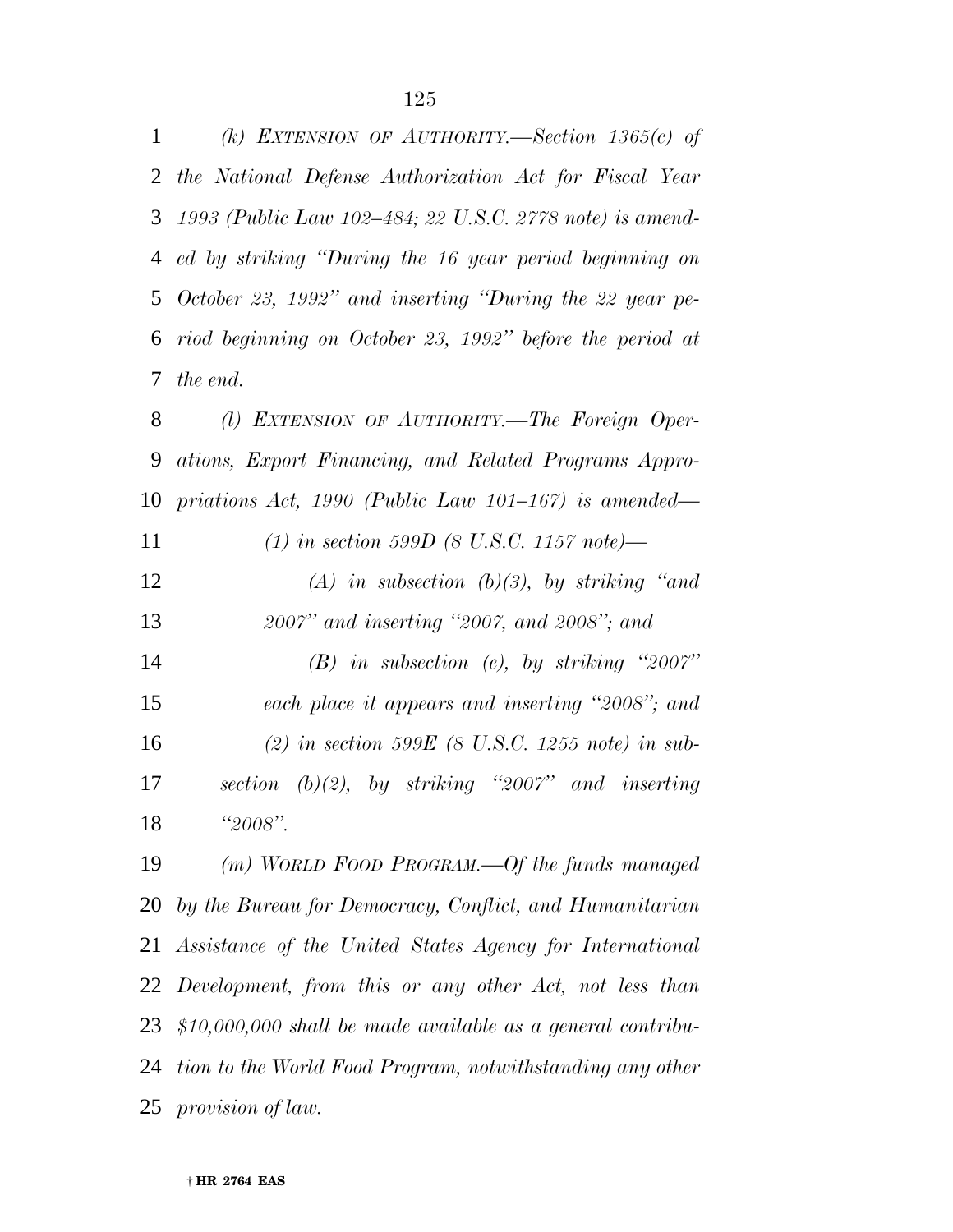*(n) CAPITAL SECURITY COST-SHARING.—Notwith- standing any other provision of law, of the funds appro- priated under the heading ''Embassy Security, Construc- tion, and Maintenance'', not less than \$2,000,000 shall be made available for the Capital Security Cost-Sharing fees of the Library of Congress for fiscal year 2008.*

 *(o) DEMOBILIZATION, DISARMAMENT, AND RE- INTEGRATION ASSISTANCE.—Notwithstanding any other provision of law, policy or regulation, funds appropriated by this Act and prior acts making appropriations for for- eign operations, export financing, and related programs may be made available to support programs to demobilize, disarm, and reintegrate into civilian society former combat- ants of foreign governments or organizations who have re- nounced involvement or participation in such organiza-tions.*

 *(p) NONGOVERNMENTAL ORGANIZATIONS.—With re- spect to the provision of assistance for democracy, human rights and governance activities, the organizations imple- menting such assistance and the specific nature of that as- sistance shall not be subject to the prior approval by the government of any foreign country.*

*ARAB LEAGUE BOYCOTT OF ISRAEL*

*SEC. 635. It is the sense of the Congress that—*

 † **HR 2764 EAS** *(1) the Arab League boycott of Israel, and the secondary boycott of American firms that have com-*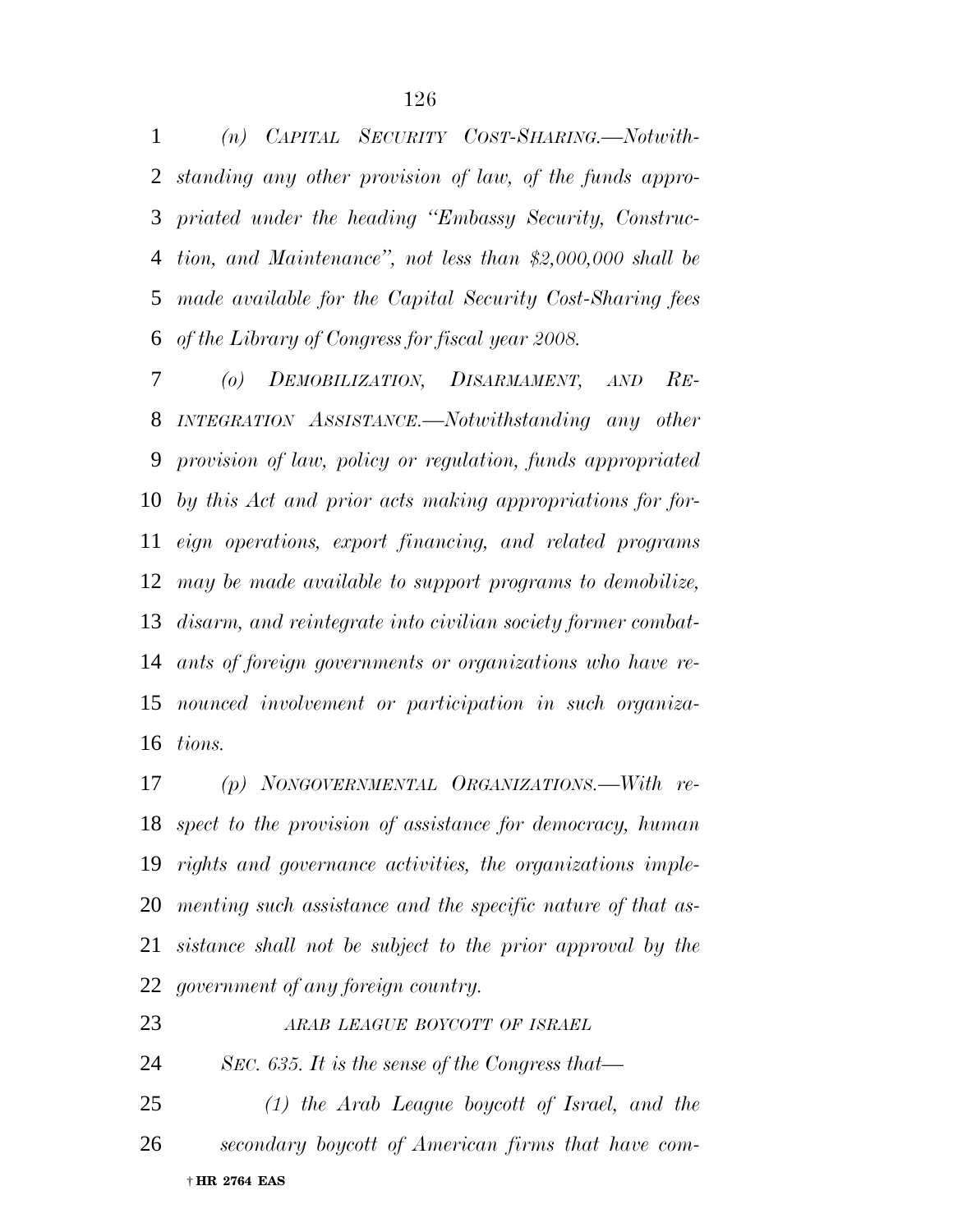| $\mathbf{1}$   | mercial ties with Israel, is an impediment to peace    |
|----------------|--------------------------------------------------------|
| $\overline{2}$ | in the region and to United States investment and      |
| 3              | trade in the Middle East and North Africa;             |
| $\overline{4}$ | $(2)$ the Arab League boycott, which was regret-       |
| 5              | tably reinstated in 1997, should be immediately and    |
| 6              | publicly terminated, and the Central Office for the    |
| 7              | <i>Boycott of Israel immediately disbanded;</i>        |
| 8              | (3) all Arab League states should normalize rela-      |
| 9              | tions with their neighbor Israel;                      |
| 10             | $(4)$ the President and the Secretary of State         |
| 11             | should continue to vigorously oppose the Arab League   |
| 12             | boycott of Israel and find concrete steps to dem-      |
| 13             | onstrate that opposition by, for example, taking into  |
| 14             | consideration the participation of any recipient coun- |
| 15             | try in the boycott when determining to sell weapons    |
| 16             | to said country; and                                   |
| 17             | $(5)$ the President should report to Congress an-      |
| 18             | nually on specific steps being taken by the United     |
| 19             | States to encourage Arab League states to normalize    |
| 20             | their relations with Israel to bring about the termi-  |
| 21             | nation of the Arab League boycott of Israel, including |
| 22             | those to encourage allies and trading partners of the  |
| 23             | United States to enact laws prohibiting businesses     |
| 24             | from complying with the boycott and penalizing busi-   |
| 25             | nesses that do comply.                                 |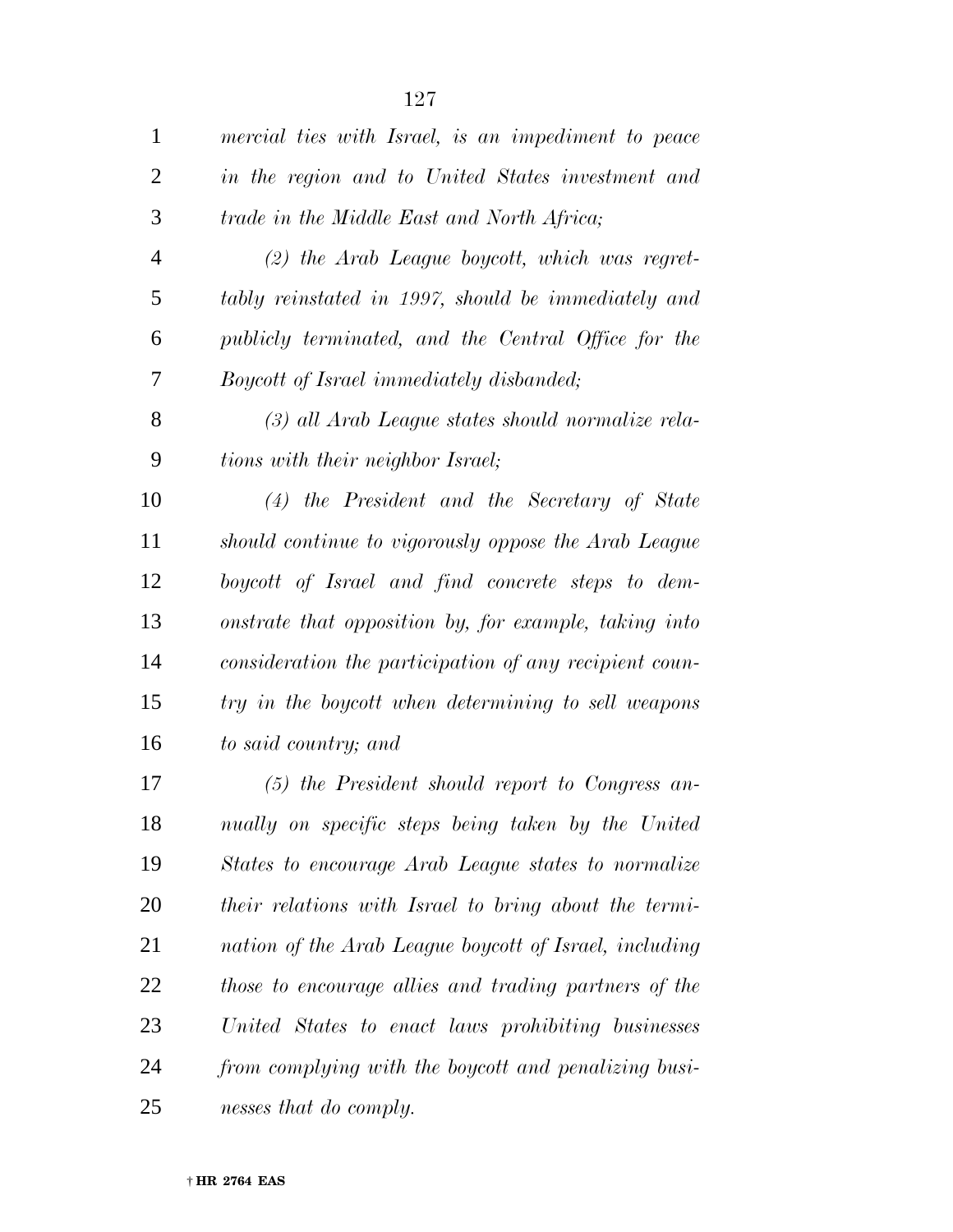# *ELIGIBILITY FOR ASSISTANCE*

 *SEC. 636. (a) ASSISTANCE THROUGH NONGOVERN- MENTAL ORGANIZATIONS.—Restrictions contained in this or any other Act with respect to assistance for a country shall not be construed to restrict assistance in support of programs of nongovernmental organizations from funds ap- propriated by this Act to carry out the provisions of chap- ters 1, 10, 11, and 12 of part I and chapter 4 of part II of the Foreign Assistance Act of 1961, and from funds ap- propriated under the heading ''Assistance for Eastern Eu- rope and the Baltic States'': Provided, That before using the authority of this subsection to furnish assistance in sup- port of programs of nongovernmental organizations, the President shall notify the Committees on Appropriations under the regular notification procedures of those commit- tees, including a description of the program to be assisted, the assistance to be provided, and the reasons for furnishing such assistance: Provided further, That nothing in this sub- section shall be construed to alter any existing statutory prohibitions against abortion or involuntary sterilizations contained in this or any other Act.*

 *(b) PUBLIC LAW 480.—During fiscal year 2008, re- strictions contained in this or any other Act with respect to assistance for a country shall not be construed to restrict assistance under the Agricultural Trade Development and*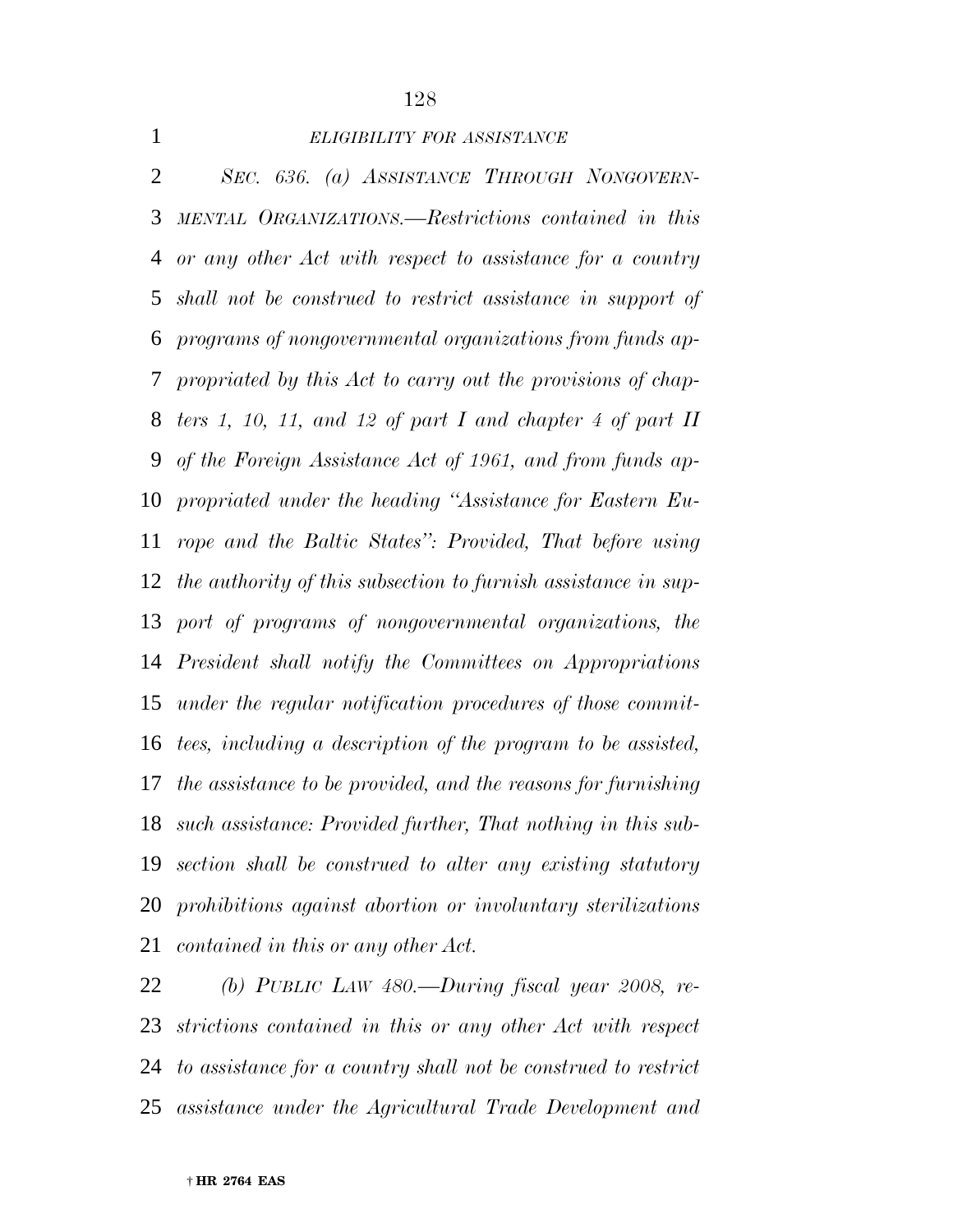*Assistance Act of 1954: Provided, That none of the funds appropriated to carry out title I of such Act and made available pursuant to this subsection may be obligated or expended except as provided through the regular notifica-tion procedures of the Committees on Appropriations.*

*(c) EXCEPTION.—This section shall not apply—*

 *(1) with respect to section 620A of the Foreign Assistance Act of 1961 or any comparable provision of law prohibiting assistance to countries that support international terrorism; or*

 *(2) with respect to section 116 of the Foreign As- sistance Act of 1961 or any comparable provision of law prohibiting assistance to the government of a country that violates internationally recognized human rights.*

### *RESERVATIONS OF FUNDS*

 *SEC. 637. (a) Funds appropriated under titles II through V of this Act which are earmarked may be repro- grammed for other programs within the same account not- withstanding the earmark if compliance with the earmark is made impossible by operation of any provision of this or any other Act: Provided, That any such reprogramming shall be subject to the regular notification procedures of the Committees on Appropriations: Provided further, That as-sistance that is reprogrammed pursuant to this subsection*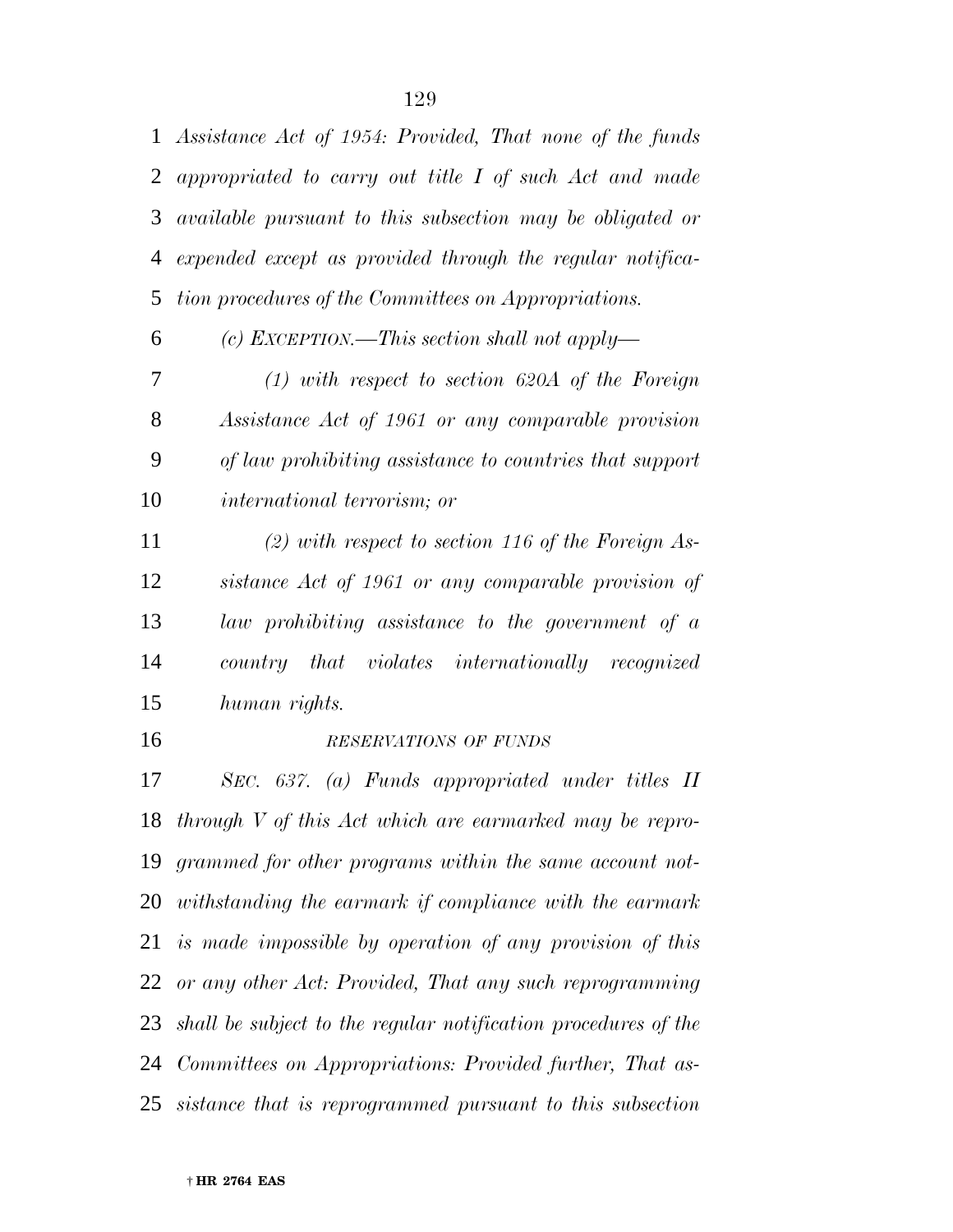*shall be made available under the same terms and condi-tions as originally provided.*

 *(b) In addition to the authority contained in sub- section (a), the original period of availability of funds ap- propriated by this Act and administered by the United States Agency for International Development that are ear- marked for particular programs or activities by this or any other Act shall be extended for an additional fiscal year if the Administrator of such agency determines and reports promptly to the Committees on Appropriations that the ter- mination of assistance to a country or a significant change in circumstances makes it unlikely that such designated funds can be obligated during the original period of avail- ability: Provided, That such earmarked funds that are con- tinued available for an additional fiscal year shall be obli-gated only for the purpose of such designation.*

 *(c) Ceilings and earmarks levels contained in this Act shall not be applicable to funds or authorities appropriated or otherwise made available by any subsequent Act unless such Act specifically so directs. Earmarks or minimum funding requirements contained in any other Act shall not be applicable to funds appropriated by this Act.*

*ASIA*

 † **HR 2764 EAS** *SEC. 638. (a) FUNDING LEVELS.—Of the funds appro- priated by this Act under the headings ''Global Health Pro-grams'' and ''Development Assistance'', not less than the*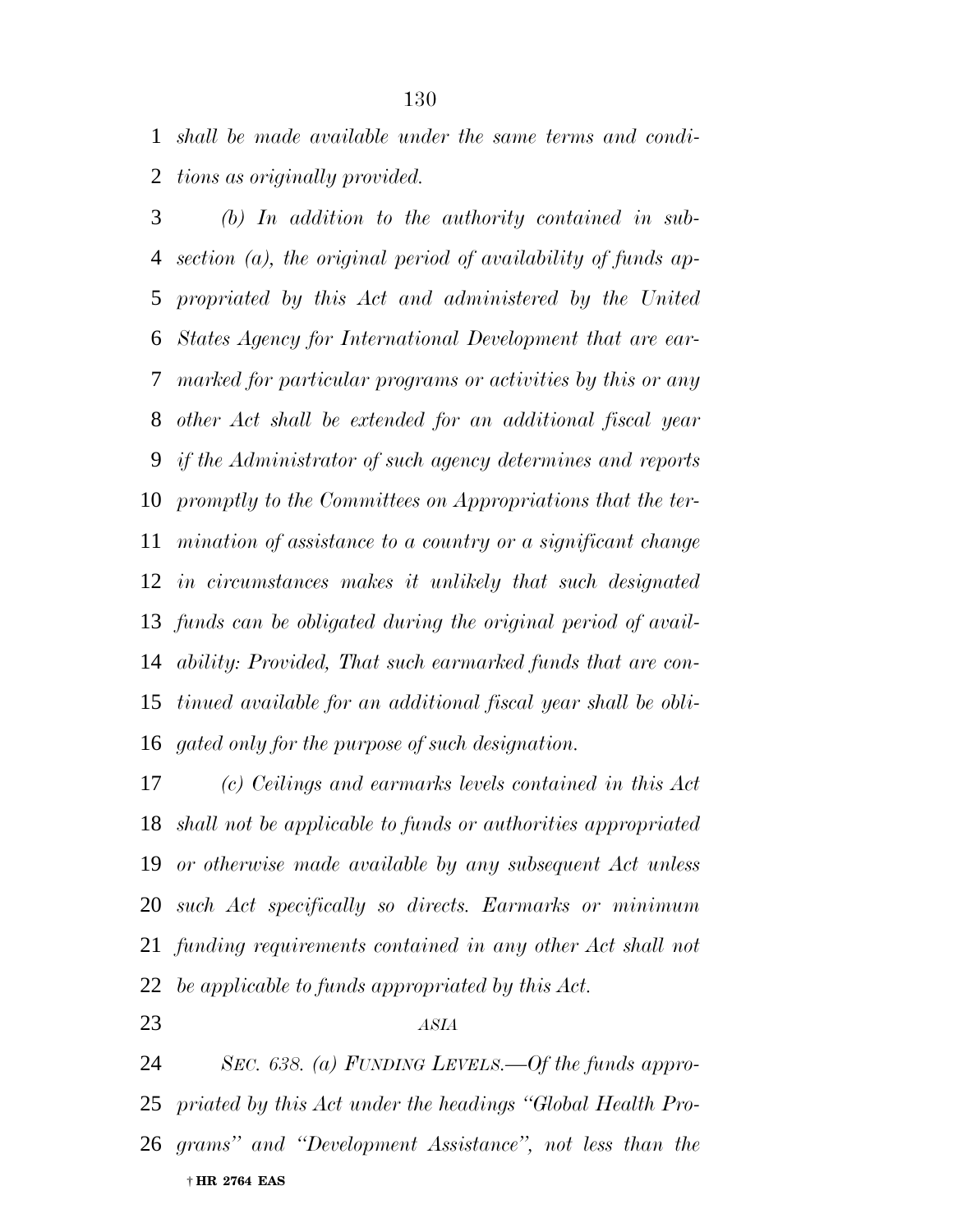*amount of funds initially allocated for each such account pursuant to subsection 653(a) of the Foreign Assistance Act of 1961 for fiscal year 2006 shall be made available for Cambodia, Philippines, Vietnam, Asia and Near East Re- gional, and Regional Development Mission/Asia: Provided, That for the purposes of this subsection, ''Global Health Programs'' shall mean ''Child Survival and Health Pro-grams Fund''.*

*(b) BURMA.—*

 *(1) The Secretary of the Treasury shall instruct the United States executive director to each appro- priate international financial institution in which the United States participates, to oppose and vote against the extension by such institution any loan or financial or technical assistance or any other utiliza-tion of funds of the respective bank to and for Burma.*

 *(2) Of the funds appropriated by this Act under the heading ''Economic Support Fund'', not less than \$11,000,000 shall be made available to support de- mocracy activities in Burma, along the Burma-Thai- land border, for activities of Burmese student groups and other organizations located outside Burma, and for the purpose of supporting the provision of human- itarian assistance to displaced Burmese along Bur-ma's borders: Provided, That funds made available*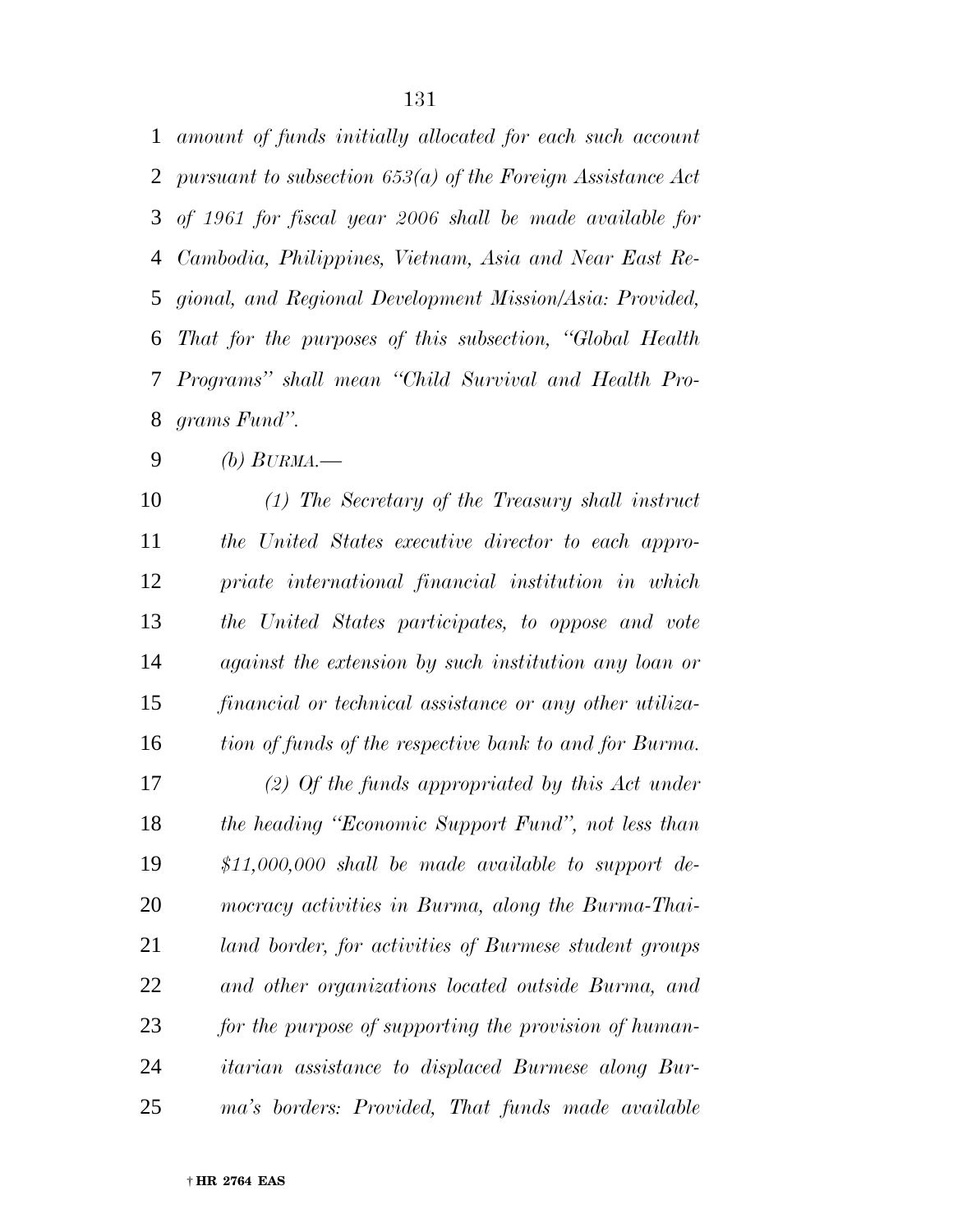| $\mathbf{1}$   | under this heading may be made available notwith-        |
|----------------|----------------------------------------------------------|
| $\overline{2}$ | standing any other provision of law: Provided fur-       |
| 3              | ther, That in addition to assistance for Burmese refu-   |
| 4              | gees provided under the heading "Migration and Ref-      |
| 5              | ugee Assistance" in this Act, not less than $$3,000,000$ |
| 6              | shall be made available for community-based organi-      |
| 7              | zations operating in Thailand to provide food, med-      |
| 8              | ical and other humanitarian assistance to internally     |
| 9              | displaced persons in eastern Burma: Provided further,    |
| 10             | That funds made available under this heading shall       |
| 11             | be subject to the regular notification procedures of the |
| 12             | Committees on Appropriations.                            |

*(c) TIBET.—*

 *(1) The Secretary of the Treasury should instruct the United States executive director to each inter- national financial institution to use the voice and vote of the United States to support projects in Tibet if such projects do not provide incentives for the mi- gration and settlement of non-Tibetans into Tibet or facilitate the transfer of ownership of Tibetan land and natural resources to non-Tibetans; are based on a thorough needs-assessment; foster self-sufficiency of the Tibetan people and respect Tibetan culture and traditions; and are subject to effective monitoring.*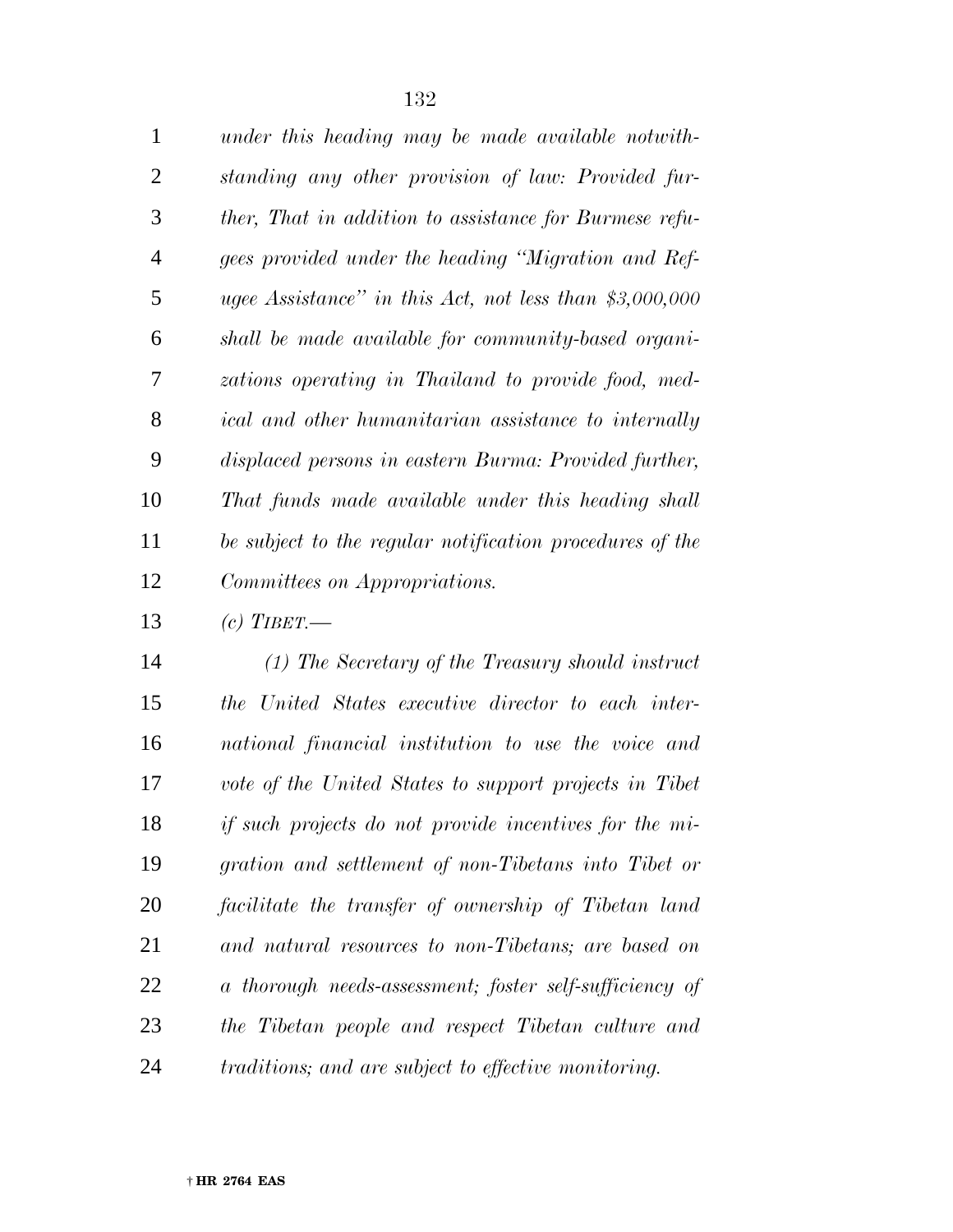| $\mathbf{1}$ | (2) Notwithstanding any other provision of law,         |
|--------------|---------------------------------------------------------|
| 2            | not less than $$5,000,000$ of the funds appropriated by |
| 3            | this Act under the heading "Economic Support            |
| 4            | Fund" should be made available to nongovernmental       |
| 5            | organizations to support activities which preserve cul- |
| 6            | tural traditions and promote sustainable development    |
| 7            | and environmental conservation in Tibetan commu-        |
| 8            | nities in the Tibetan Autonomous Region and in          |
| 9            | other Tibetan communities in China, and not less        |
| 10           | $than$ \$250,000 should be made available to the Na-    |
| 11           | tional Endowment for Democracy for human rights         |
| 12           | and democracy programs relating to Tibet.               |
|              |                                                         |

*PROHIBITION ON PUBLICITY OR PROPAGANDA*

 *SEC. 639. No part of any appropriation contained in this Act shall be used for publicity or propaganda purposes within the United States not authorized before the date of the enactment of this Act by the Congress.*

 *PROHIBITION OF PAYMENTS TO UNITED NATIONS MEMBERS SEC. 640. None of the funds appropriated or made available pursuant to this Act for carrying out the Foreign Assistance Act of 1961, may be used to pay in whole or in part any assessments, arrearages, or dues of any member of the United Nations or, from funds appropriated by this Act to carry out chapter 1 of part I of the Foreign Assist-ance Act of 1961, the costs for participation of another*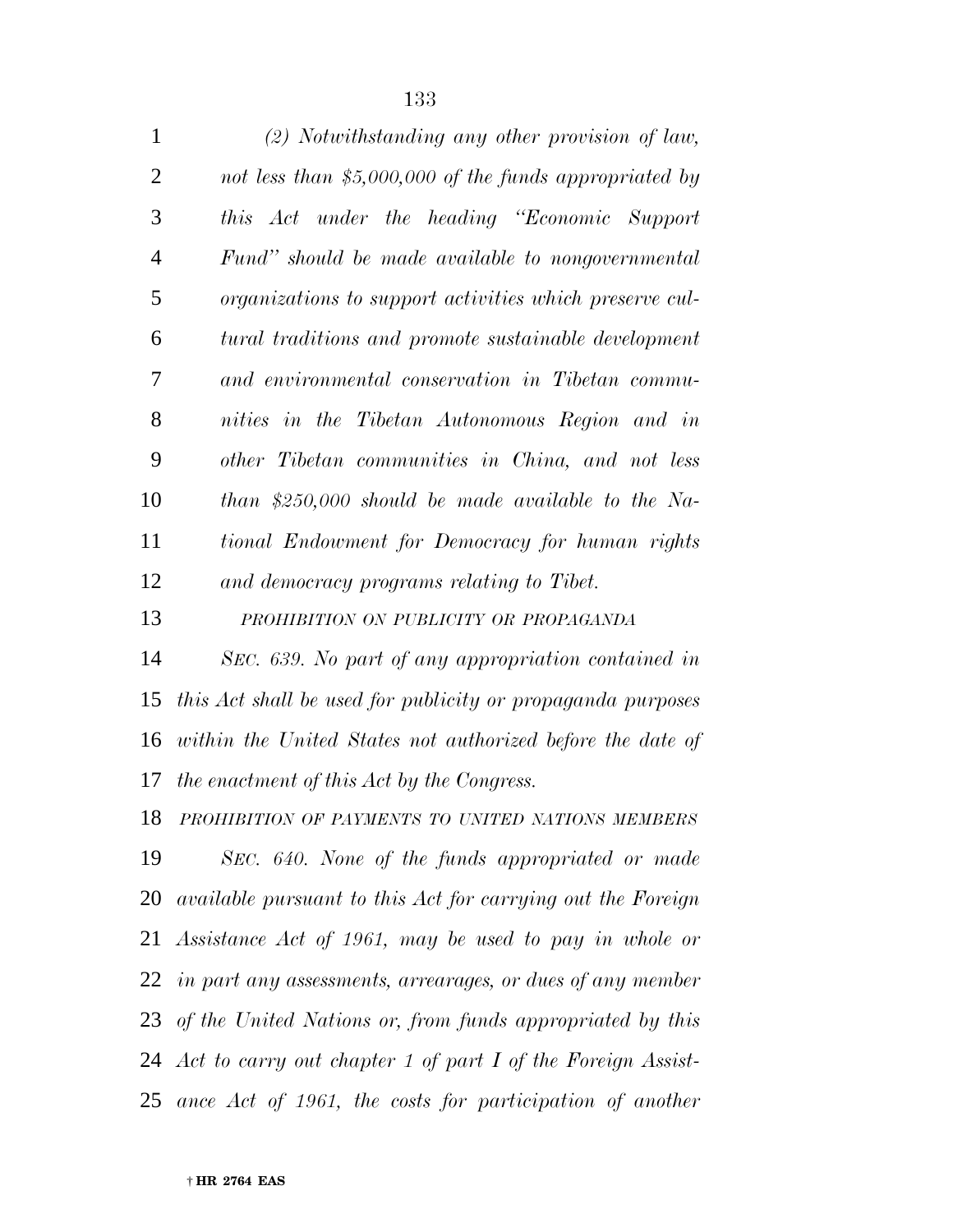*country's delegation at international conferences held under the auspices of multilateral or international organizations. REQUESTS FOR DOCUMENTS*

 *SEC. 641. (a) None of the funds appropriated or made available pursuant to this Act shall be available to a non- governmental organization, including any contractor, which fails to provide upon timely request any document, file, or record necessary to the auditing requirements of the United States Agency for International Development.*

 *(b) Notwithstanding any other provision of law or reg- ulation, the Administrator of the United States Agency for International Development shall provide to the Committees on Appropriations, on a timely basis, such information on the obligation and expenditure of funds appropriated by this Act and prior Acts, pursuant to grants, cooperative agreements, and contracts entered into or financed by the agency, as may be requested by the Committee on Appro- priations to satisfy oversight responsibilities of those Com-mittees.*

 † **HR 2764 EAS** *PROHIBITION ON ASSISTANCE TO FOREIGN GOVERNMENTS THAT EXPORT LETHAL MILITARY EQUIPMENT TO COUNTRIES SUPPORTING INTERNATIONAL TERRORISM SEC. 642. (a) None of the funds appropriated or other- wise made available by this Act may be available to any foreign government which provides lethal military equip-ment to a country the government of which the Secretary*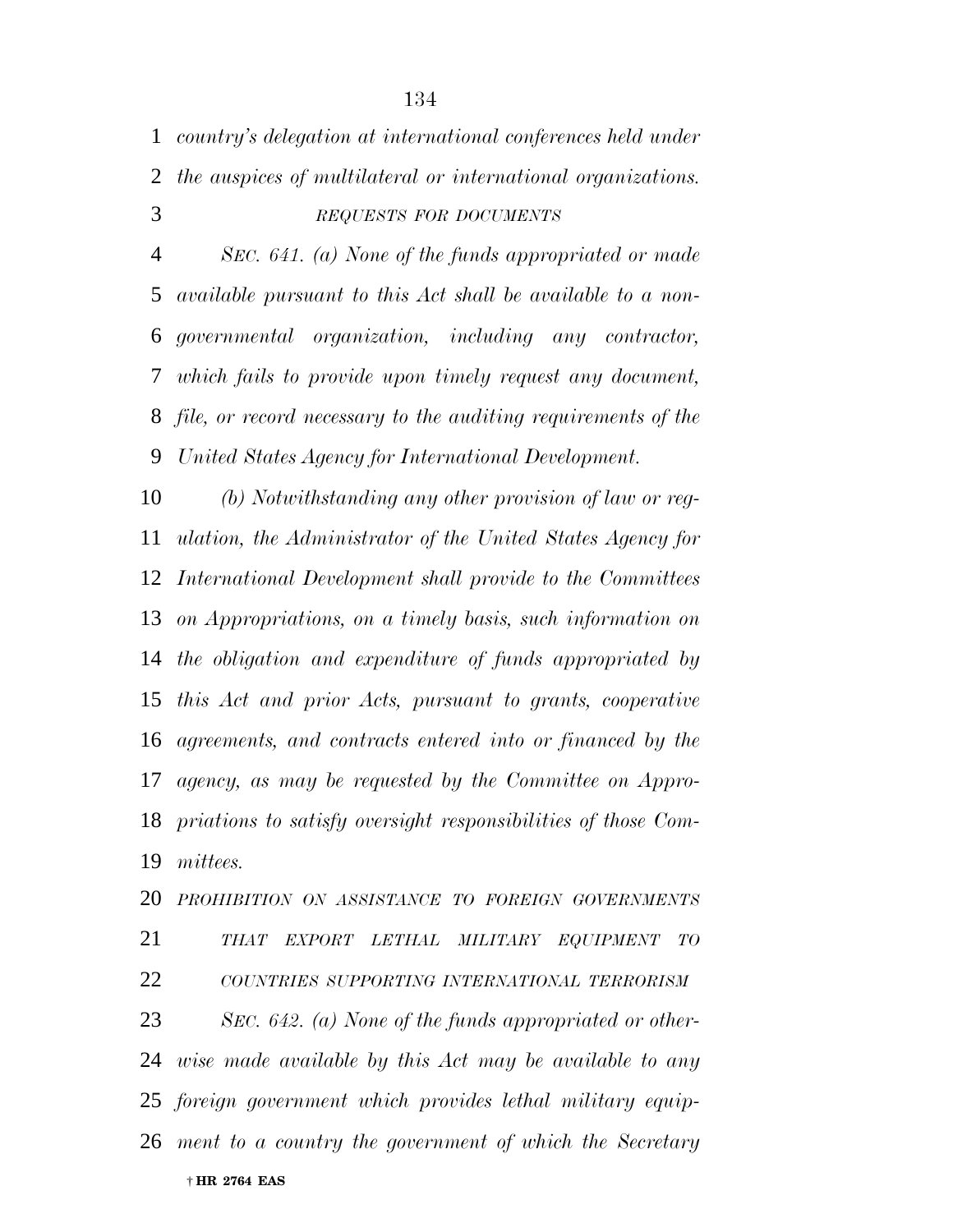*of State has determined is a terrorist government for pur- poses of section 6(j) of the Export Administration Act of 1979. The prohibition under this section with respect to a foreign government shall terminate 12 months after that government ceases to provide such military equipment. This section applies with respect to lethal military equipment provided under a contract entered into after October 1, 1997.*

 *(b) Assistance restricted by subsection (a) or any other similar provision of law, may be furnished if the President determines that furnishing such assistance is important to the national interests of the United States.*

 *(c) Whenever the President makes a determination pursuant to subsection (b), the President shall submit to the appropriate congressional committees a report with re- spect to the furnishing of such assistance. Any such report shall include a detailed explanation of the assistance to be provided, including the estimated dollar amount of such as- sistance, and an explanation of how the assistance furthers United States national interests.*

 *WITHHOLDING OF ASSISTANCE FOR PARKING FINES AND REAL PROPERTY TAXES OWED BY FOREIGN COUNTRIES*

 † **HR 2764 EAS** *SEC. 643. (a) Subject to subsection (c), of the funds appropriated under titles II through V by this Act that are made available for assistance for a foreign country, an amount equal to 110 percent of the total amount of the un-*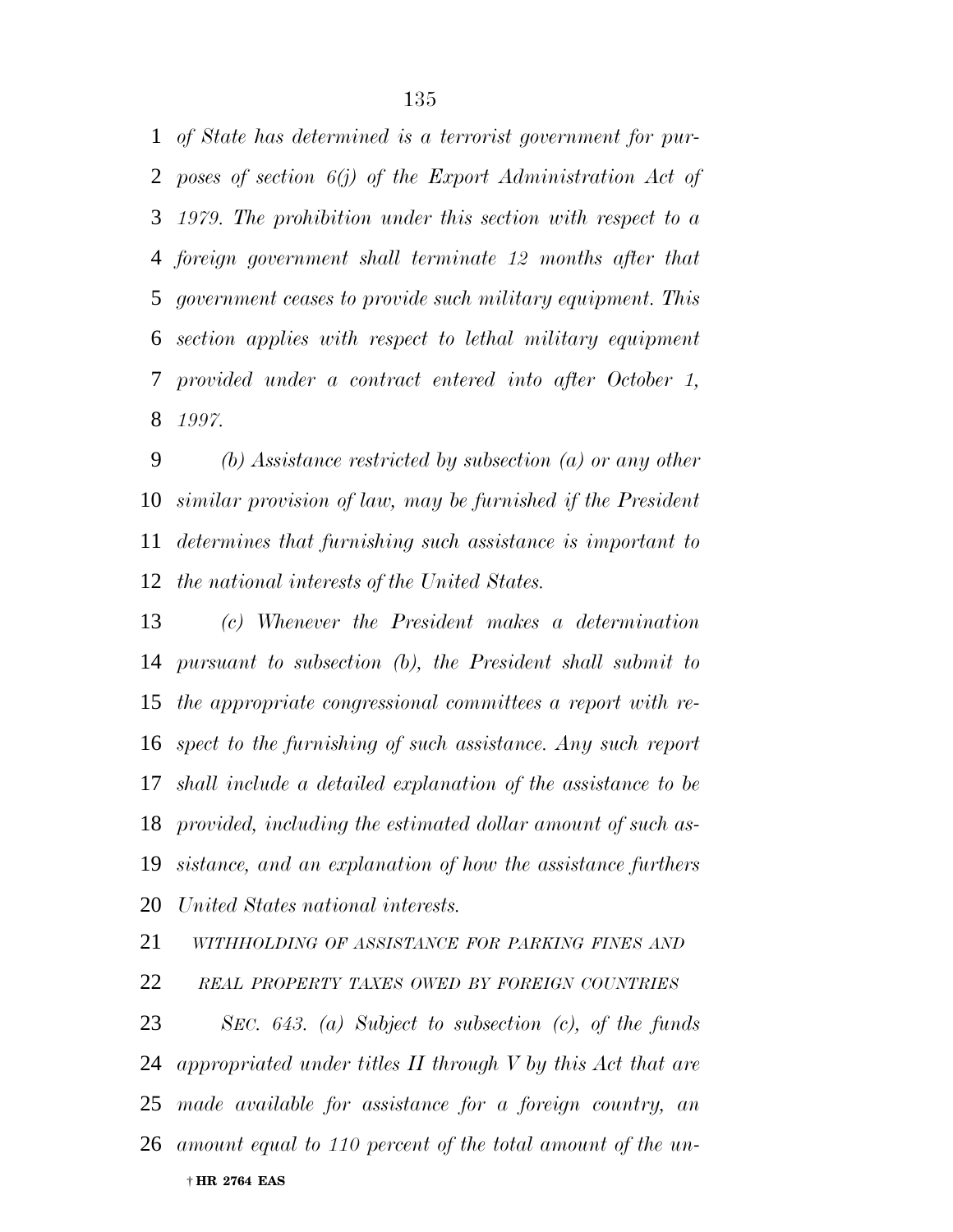*paid fully adjudicated parking fines and penalties and un- paid property taxes owed by the central government of such country shall be withheld from obligation for assistance for the central government of such country until the Secretary of State submits a certification to the Committees on Appro- priations stating that such parking fines and penalties and unpaid property taxes are fully paid.*

 *(b) Funds withheld from obligation pursuant to sub- section (a) may be made available for other programs or activities funded by this Act, after consultation with and subject to the regular notification procedures of the Commit- tees on Appropriations, provided that no such funds shall be made available for assistance for the central government of a foreign country that has not paid the total amount of the fully adjudicated parking fines and penalties and un-paid property taxes owed by such country.*

 *(c) Subsection (a) shall not include amounts that have been withheld under any other provision of law.*

 *(d)(1) The Secretary of State may waive the require- ments set forth in subsection (a) with respect to parking fines and penalties no sooner than 60 days from the date of enactment of this Act, or at any time with respect to a particular country, if the Secretary determines that it is in the national interests of the United States to do so.*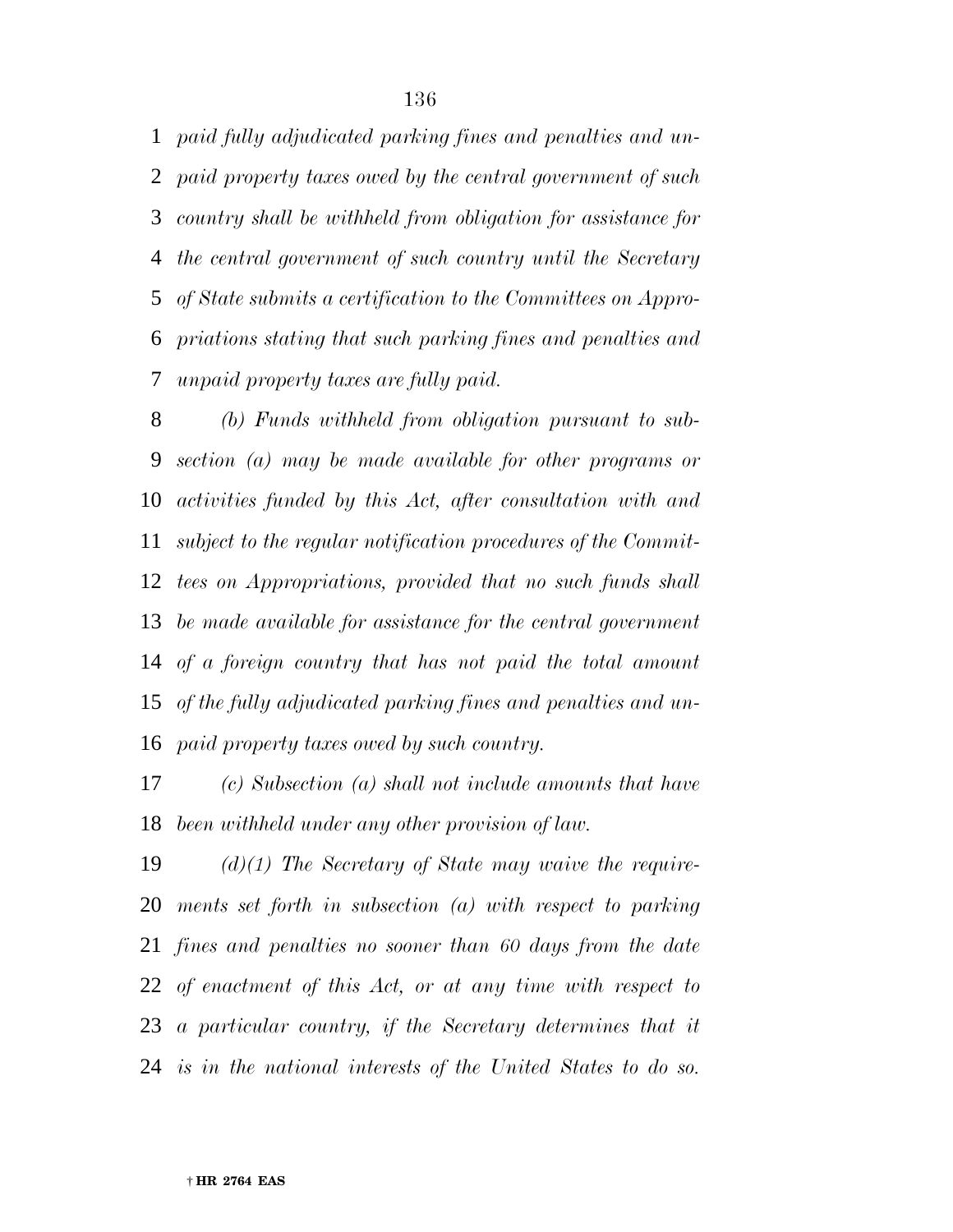*(2) The Secretary of State may waive the requirements set forth in subsection (a) with respect to the unpaid prop- erty taxes if the Secretary of State determines that it is in the national interests of the United States to do so.*

 *(e) Not later than 6 months after the initial exercise of the waiver authority in subsection (d), the Secretary of State, after consultations with the City of New York, shall submit a report to the Committees on Appropriations de- scribing a strategy, including a timetable and steps cur- rently being taken, to collect the parking fines and penalties and unpaid property taxes and interest owed by nations receiving foreign assistance under this Act.*

### *(f) In this section:*

 *(1) The term ''fully adjudicated'' includes cir- cumstances in which the person to whom the vehicle is registered—*

 *(A)(i) has not responded to the parking vio-lation summons; or*

 *(ii) has not followed the appropriate adju- dication procedure to challenge the summons; and*

 *(B) the period of time for payment of or challenge to the summons has lapsed.*

 *(2) The term ''parking fines and penalties'' means parking fines and penalties—*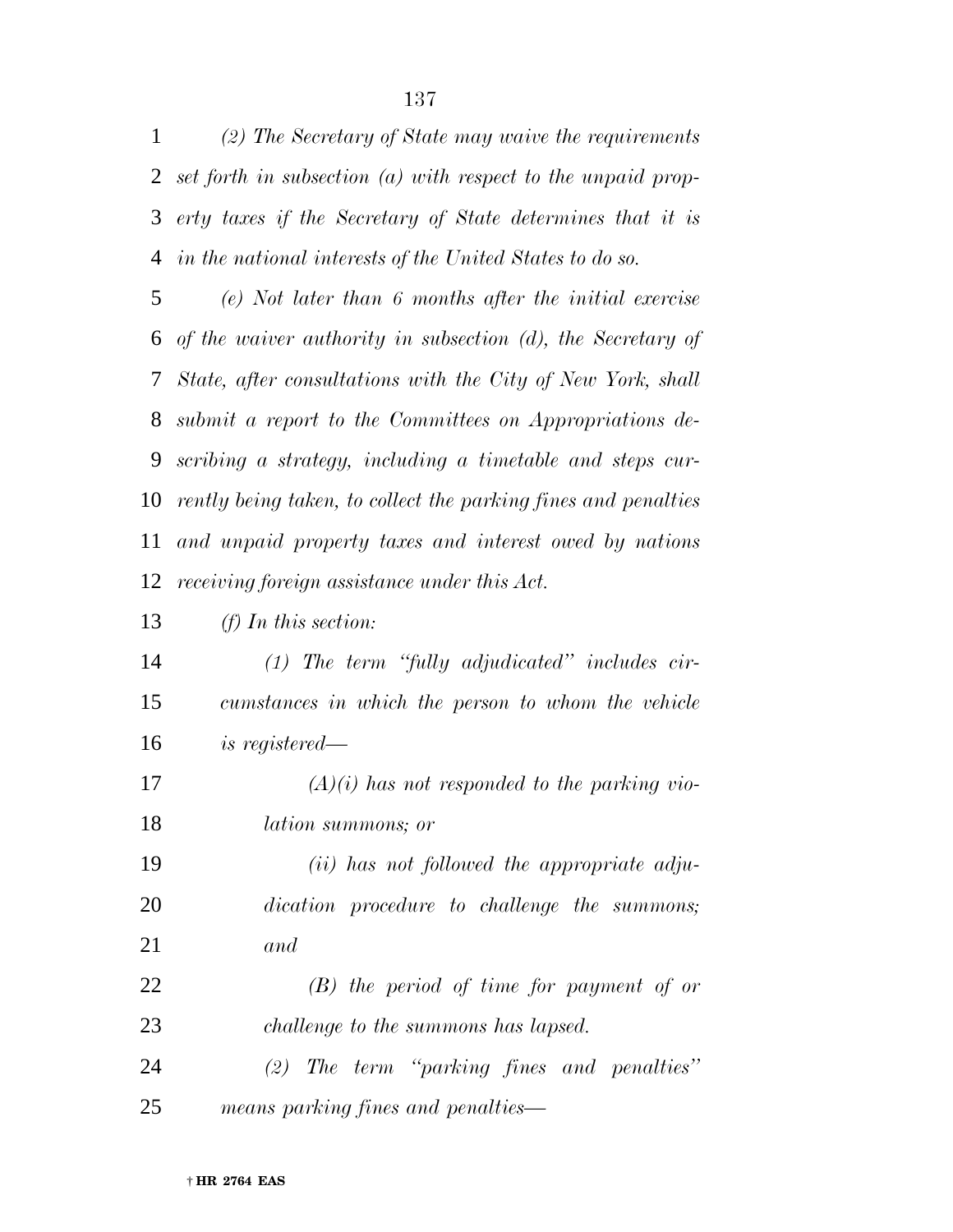| $\mathbf{1}$   | $(A)$ owed to-                                                    |
|----------------|-------------------------------------------------------------------|
| $\overline{2}$ | $(i)$ the District of Columbia; or                                |
| 3              | ( <i>ii</i> ) New York, New York; and                             |
| $\overline{4}$ | $(B)$ incurred during the period April 1,                         |
| 5              | 1997, through September 30, 2007.                                 |
| 6              | $(3)$ The term "unpaid property taxes" means the                  |
| 7              | amount of unpaid taxes and interest determined to be              |
| 8              | owed by a foreign country on real property in the                 |
| 9              | District of Columbia or New York, New York in a                   |
| 10             | court order or judgment entered against such country              |
| 11             | by a court of the United States or any State or sub-              |
| 12             | division thereof.                                                 |
| 13             | LIMITATION ON ASSISTANCE FOR THE PLO FOR THE WEST                 |
| 14             | <b>BANK AND GAZA</b>                                              |
| 15             | SEC. 644. None of the funds appropriated by this Act              |
| 16             | may be obligated for assistance for the Palestine Liberation      |
| 17             | Organization for the West Bank and Gaza unless the Presi-         |
| 18             | dent has exercised the authority under section $604(a)$ of the    |
| 19             | Middle East Peace Facilitation Act of 1995 (title VI of Pub-      |
| 20             | lic Law $104-107$ or any other legislation to suspend or          |
| 21             | make inapplicable section 307 of the Foreign Assistance Act       |
| 22             | of 1961 and that suspension is still in effect: Provided, That    |
|                | 23 if the President fails to make the certification under section |
| 24             | $604(b)(2)$ of the Middle East Peace Facilitation Act of 1995     |
| 25             | or to suspend the prohibition under other legislation, funds      |
|                | 26 appropriated by this Act may not be obligated for assistance   |
|                | † HR 2764 EAS                                                     |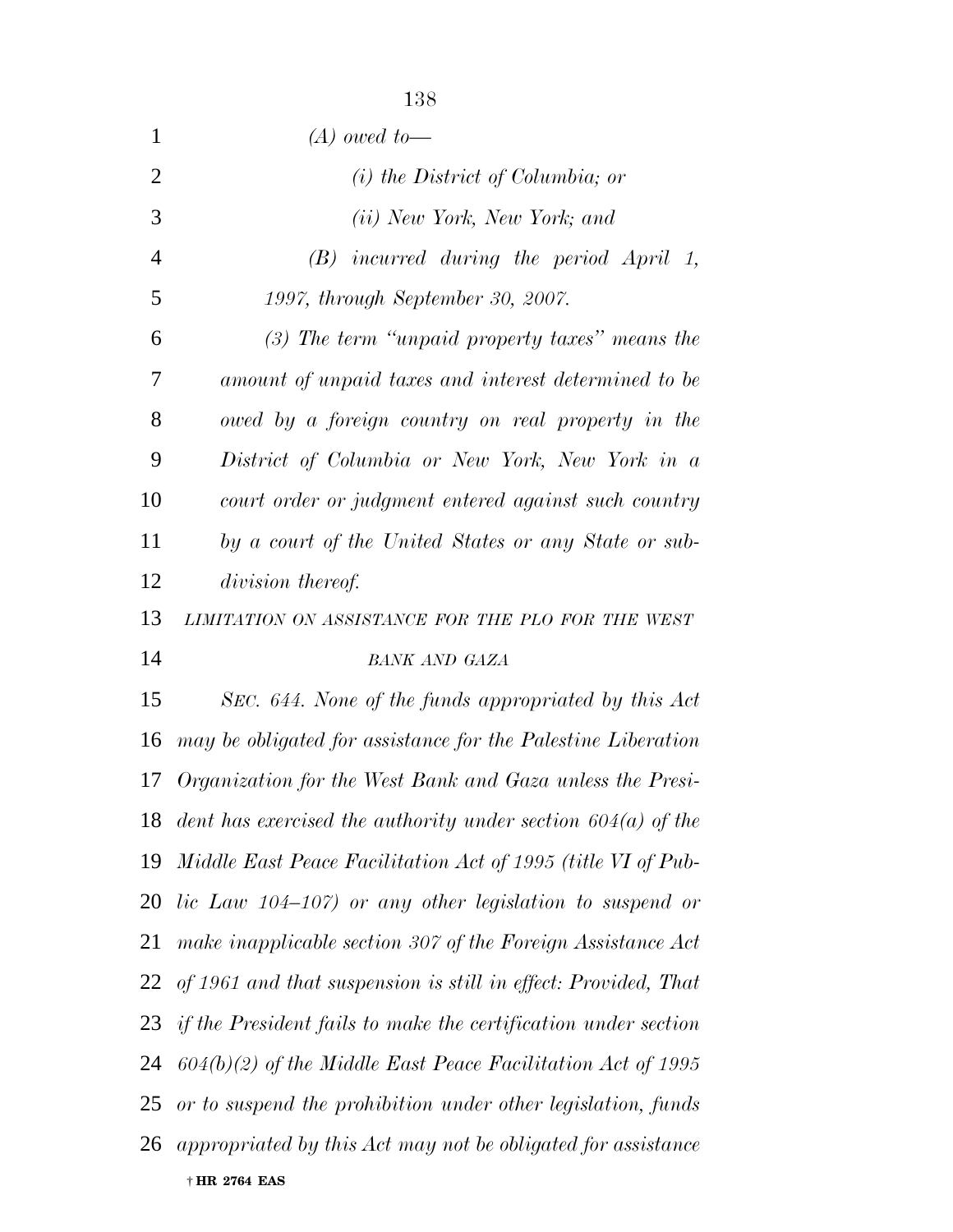*for the Palestine Liberation Organization for the West Bank and Gaza.*

# *WAR CRIMES TRIBUNALS DRAWDOWN*

 *SEC. 645. If the President determines that doing so will contribute to a just resolution of charges regarding genocide or other violations of international humanitarian law, the President may direct a drawdown pursuant to sec- tion 552(c) of the Foreign Assistance Act of 1961 of up to \$30,000,000 of commodities and services for the United Na- tions War Crimes Tribunal established with regard to the former Yugoslavia by the United Nations Security Council or such other tribunals or commissions as the Council may establish or authorize to deal with such violations, without regard to the ceiling limitation contained in paragraph (2) thereof: Provided, That the determination required under this section shall be in lieu of any determinations otherwise required under section 552(c): Provided further, That funds made available for tribunals other than Yugoslavia, Rwan- da, or the Special Court for Sierra Leone shall be made available subject to the regular notification procedures of the Committees on Appropriations.*

### *LANDMINES*

 † **HR 2764 EAS** *SEC. 646. Notwithstanding any other provision of law, demining equipment available to the United States Agency for International Development and the Department of State and used in support of the clearance of landmines and*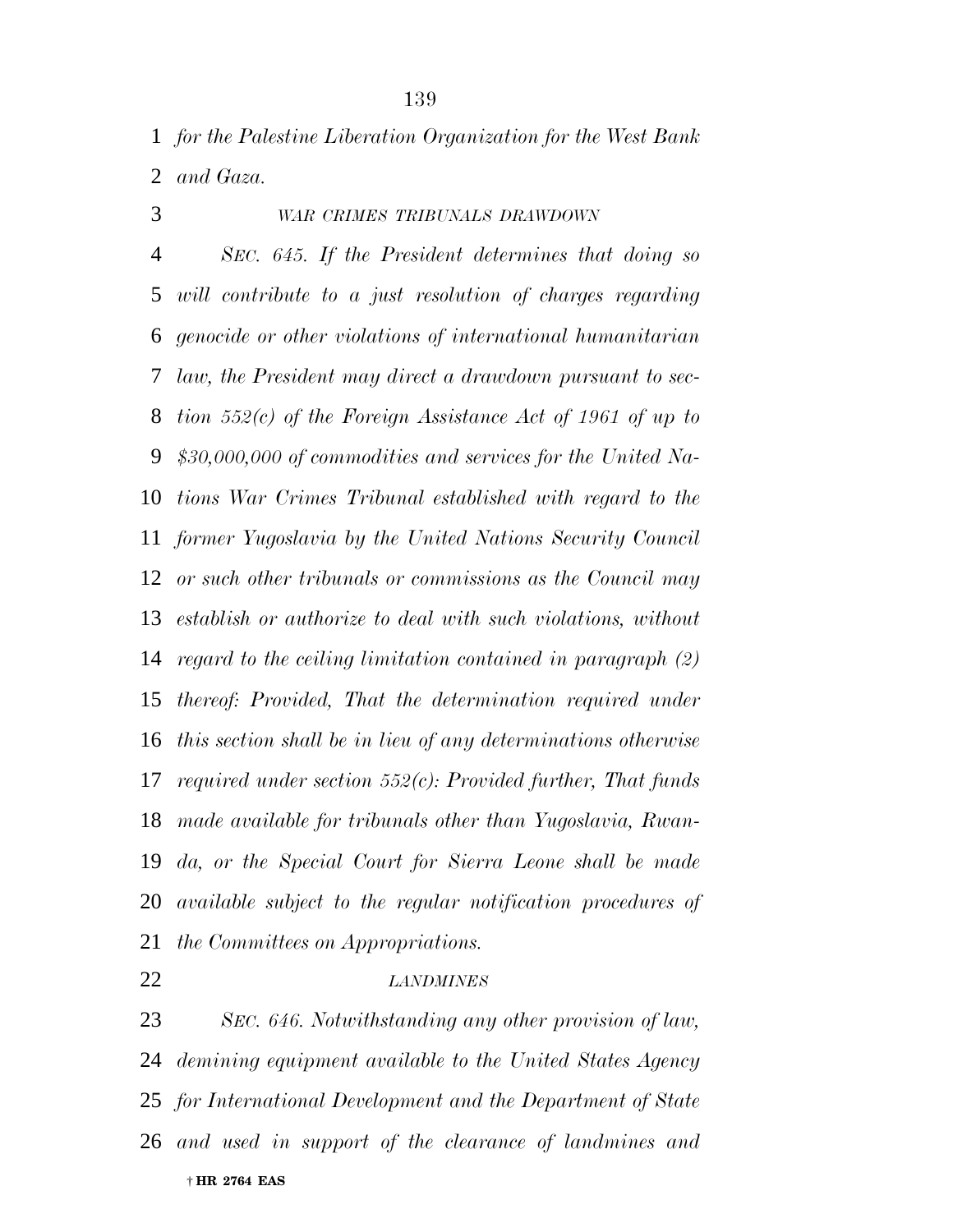*unexploded ordnance for humanitarian purposes may be disposed of on a grant basis in foreign countries, subject to such terms and conditions as the President may pre-scribe.*

*RESTRICTIONS CONCERNING THE PALESTINIAN AUTHORITY*

 *SEC. 647. None of the funds appropriated by this Act may be obligated or expended to create in any part of Jeru- salem a new office of any department or agency of the United States Government for the purpose of conducting of- ficial United States Government business with the Pales- tinian Authority over Gaza and Jericho or any successor Palestinian governing entity provided for in the Israel-PLO Declaration of Principles: Provided, That this restriction shall not apply to the acquisition of additional space for the existing Consulate General in Jerusalem.*

*PROHIBITION OF PAYMENT OF CERTAIN EXPENSES*

 *SEC. 648. None of the funds appropriated or otherwise made available by this Act under the heading ''Inter- national Military Education and Training'' or ''Foreign Military Financing Program'' for Informational Program activities or under the headings ''Global Health Programs'', ''Development Assistance'', and ''Economic Support Fund'' may be obligated or expended to pay for—*

*(1) alcoholic beverages; or*

 † **HR 2764 EAS** *(2) entertainment expenses for activities that are substantially of a recreational character, including*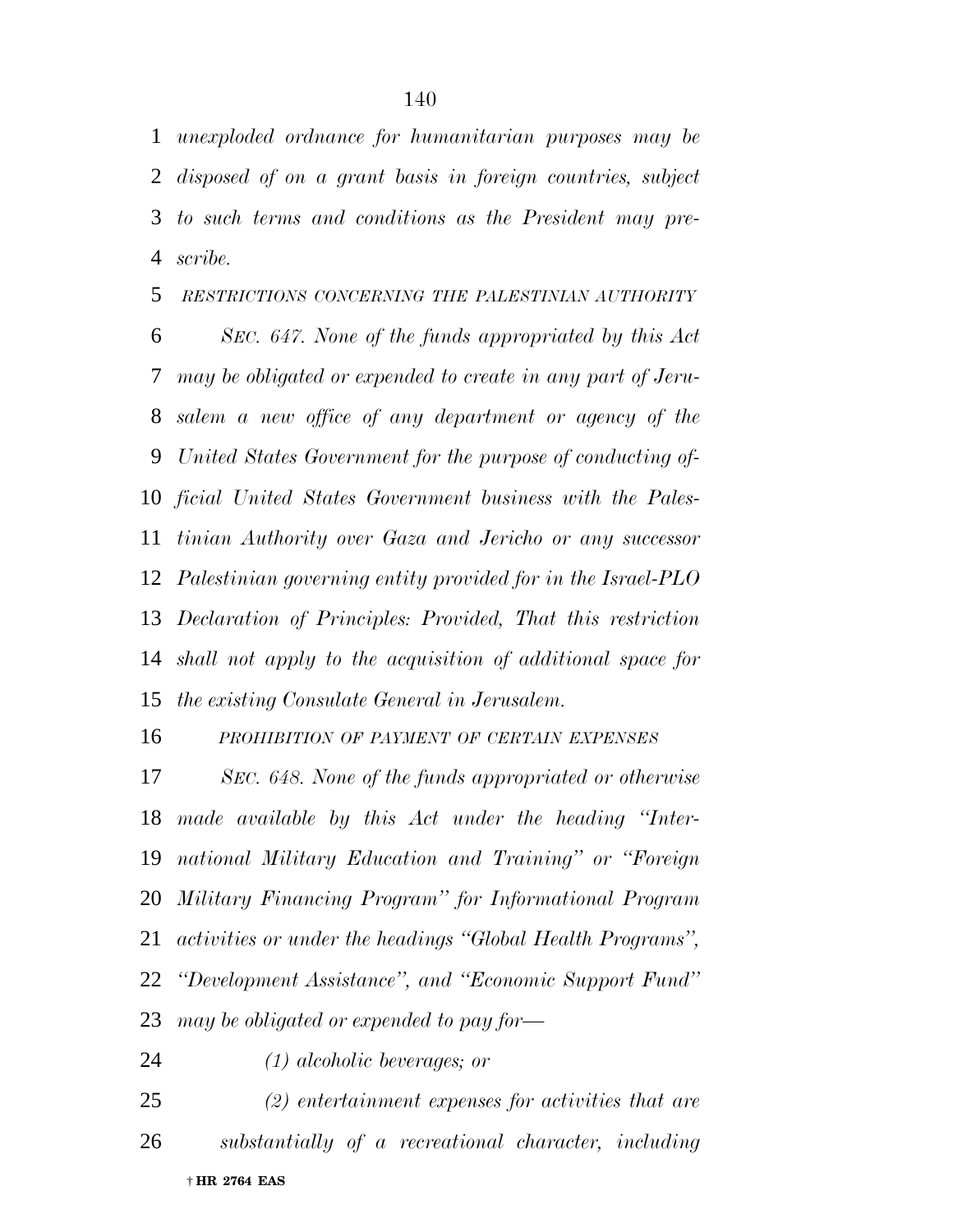*but not limited to entrance fees at sporting events, theatrical and musical productions, and amusement parks.*

### *WESTERN HEMISPHERE*

 *SEC. 649. (a) CENTRAL AMERICA.—Of the funds ap- propriated by this Act under the headings ''Global Health Programs'' and ''Development Assistance'', not less than the amount of funds initially allocated for each such account pursuant to section 653(a) of the Foreign Assistance Act of 1961 for fiscal year 2006 shall be made available for El Salvador, Guatemala, Nicaragua, Honduras, Ecuador, Peru, Bolivia, Brazil, Latin America and Caribbean Re- gional, Central America Regional, and South America Re- gional: Provided, That for the purposes of this subsection, ''Global Health Programs'' shall mean ''Child Survival and Health Programs Fund''.*

 *(b)(1) HAITI.—Of the funds appropriated by this Act under the headings ''Development Assistance'' and ''Eco- nomic Support Fund'', not less than \$106,200,000 shall be made available for assistance for Haiti, of which not less than \$5,000,000 shall be for programs to improve court ad- ministration and reduce pre-trial detention and of which not less than \$5,000,000 shall be made available for water-shed remediation and reforestation activities.*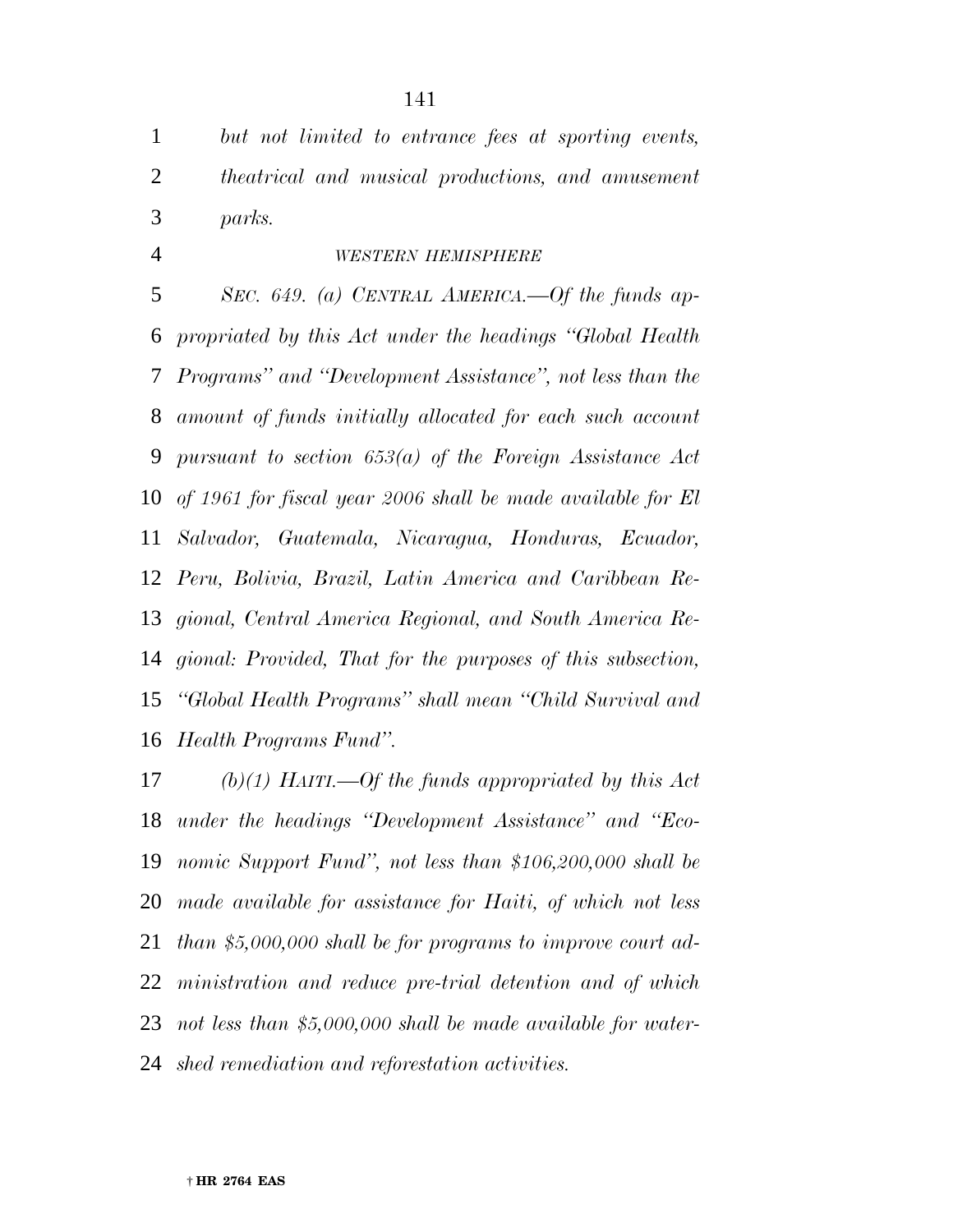*(2) The Government of Haiti shall be eligible to pur- chase defense articles and services under the Arms Export Control Act (22 U.S.C. 2751 et seq.), for the Coast Guard. (3) None of the funds made available in this Act under the heading ''International Narcotics Control and Law En- forcement'' may be used to transfer excess weapons, ammu- nition or other lethal property of an agency of the United States Government to the Government of Haiti for use by the Haitian National Police until the Secretary of State certifies to the Committees on Appropriations that the United Nations Mission in Haiti has ensured that any members of the Haitian National Police who have been credibly alleged to have committed serious crimes, including drug trafficking and human rights violations, have been suspended.*

 *(c) DOMINICAN REPUBLIC.—Of the funds appropriated by this Act under the headings ''Global Health Programs'' and ''Development Assistance'', not less than \$23,600,000 shall be made available for assistance for the Dominican Republic, of which not less than \$5,000,000 shall be made available for basic health care, nutrition, sanitation, edu- cation, and shelter for migrant sugar cane workers and other residents of batey communities.*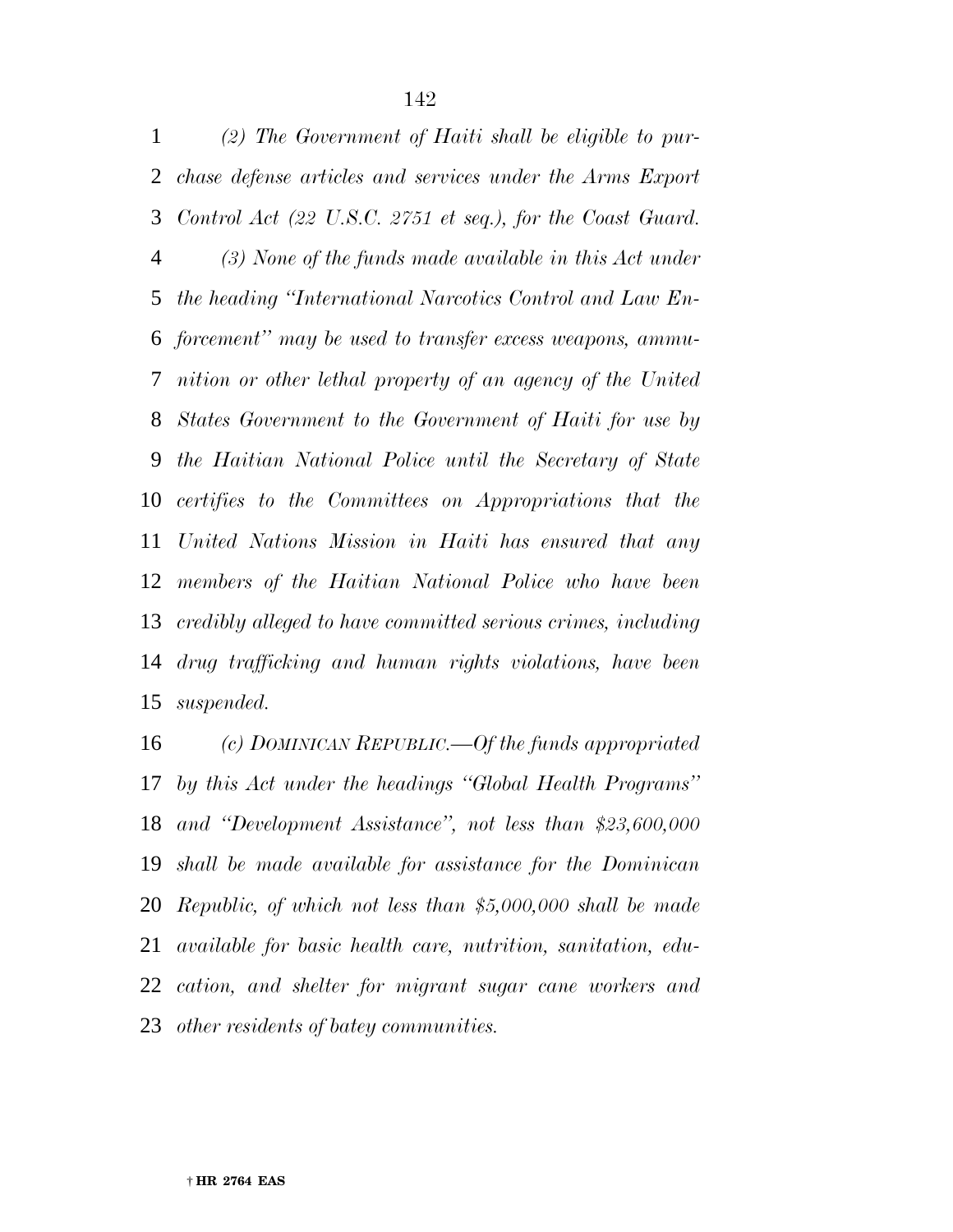*LIMITATION ON ASSISTANCE TO THE PALESTINIAN*

*AUTHORITY*

 *SEC. 650. (a) PROHIBITION OF FUNDS.—None of the funds appropriated by this Act to carry out the provisions of chapter 4 of part II of the Foreign Assistance Act of 1961 may be obligated or expended with respect to providing funds to the Palestinian Authority.*

 *(b) WAIVER.—The prohibition included in subsection (a) shall not apply if the President certifies in writing to the Committees on Appropriations that waiving such prohi- bition is important to the national security interests of the United States.*

 *(c) PERIOD OF APPLICATION OF WAIVER.—Any waiv- er pursuant to subsection (b) shall be effective for no more than a period of 6 months at a time and shall not apply beyond 12 months after the enactment of this Act.*

 *(d) REPORT.—Whenever the waiver authority pursu- ant to subsection (b) is exercised, the President shall submit a report to the Committees on Appropriations detailing the justification for the waiver, the purposes for which the funds will be spent, and the accounting procedures in place to ensure that the funds are properly disbursed.*

*LIMITATION ON ASSISTANCE TO SECURITY FORCES*

 *SEC. 651. Chapter 1 of part III of the Foreign Assist- ance Act of 1961 is amended by adding the following sec-tion:*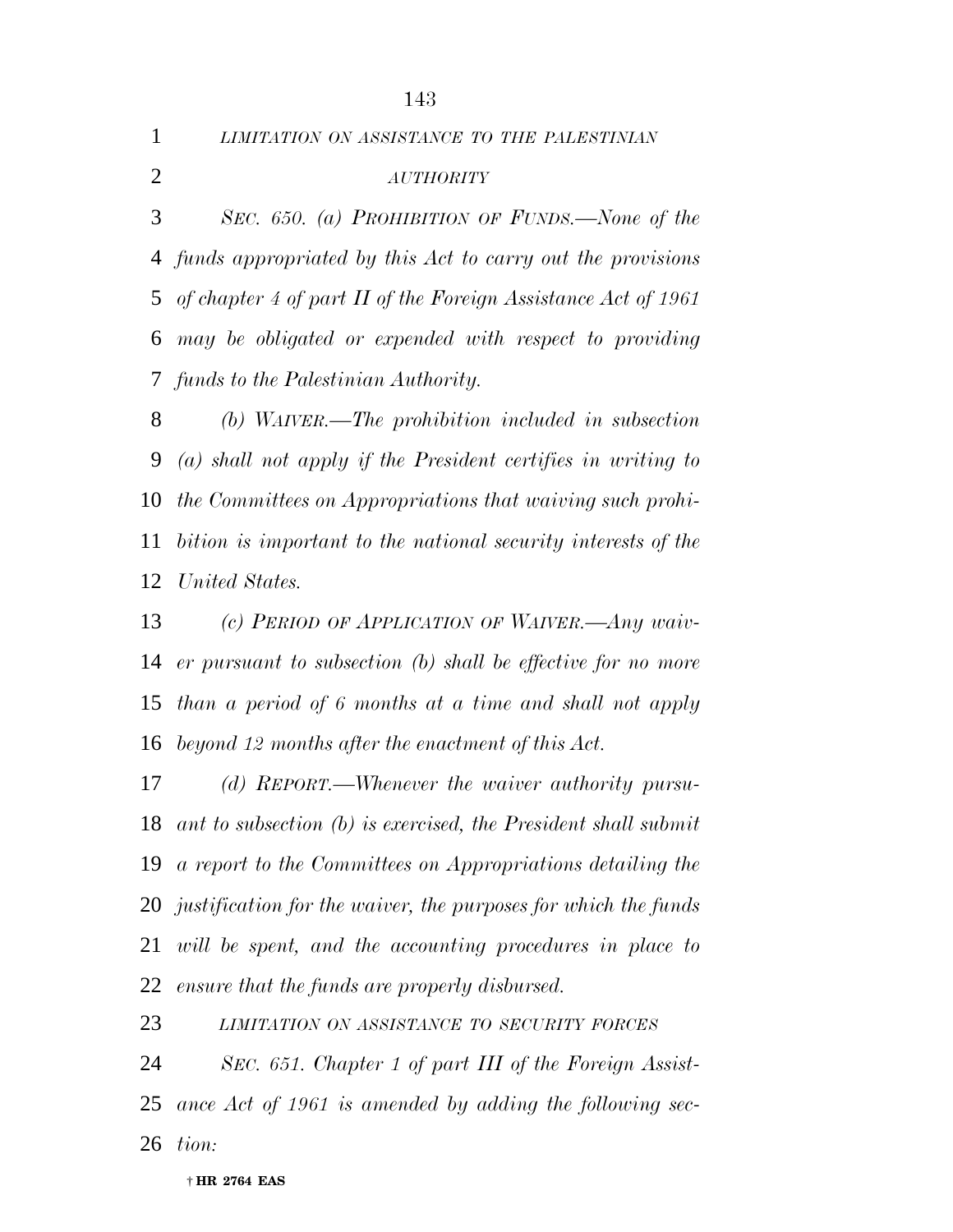# *''SEC. 620J. LIMITATION ON ASSISTANCE TO SECURITY FORCES.*

 *''(a) IN GENERAL.—No assistance shall be furnished under this Act or the Arms Export Control Act to any unit of the security forces of a foreign country if the Secretary of State has credible evidence that such unit has committed gross violations of human rights.*

 *''(b) EXCEPTION.—The prohibition in subsection (a) shall not apply if the Secretary determines and reports to the Committee on Foreign Relations of the Senate, the Com- mittee on Foreign Affairs of the House of Representatives, and the Committees on Appropriations that the government of such country is taking effective measures to bring the re-sponsible members of the security forces unit to justice.*

 *''(c) DUTY TO INFORM.—In the event that funds are withheld from any unit pursuant to this section, the Sec- retary of State shall promptly inform the foreign govern- ment of the basis for such action and shall, to the maximum extent practicable, assist the foreign government in taking effective measures to bring the responsible members of the security forces to justice.''.*

### *FOREIGN MILITARY TRAINING REPORT*

 *SEC. 652. The annual foreign military training report required by section 656 of the Foreign Assistance Act of 1961 shall be submitted by the Secretary of Defense and*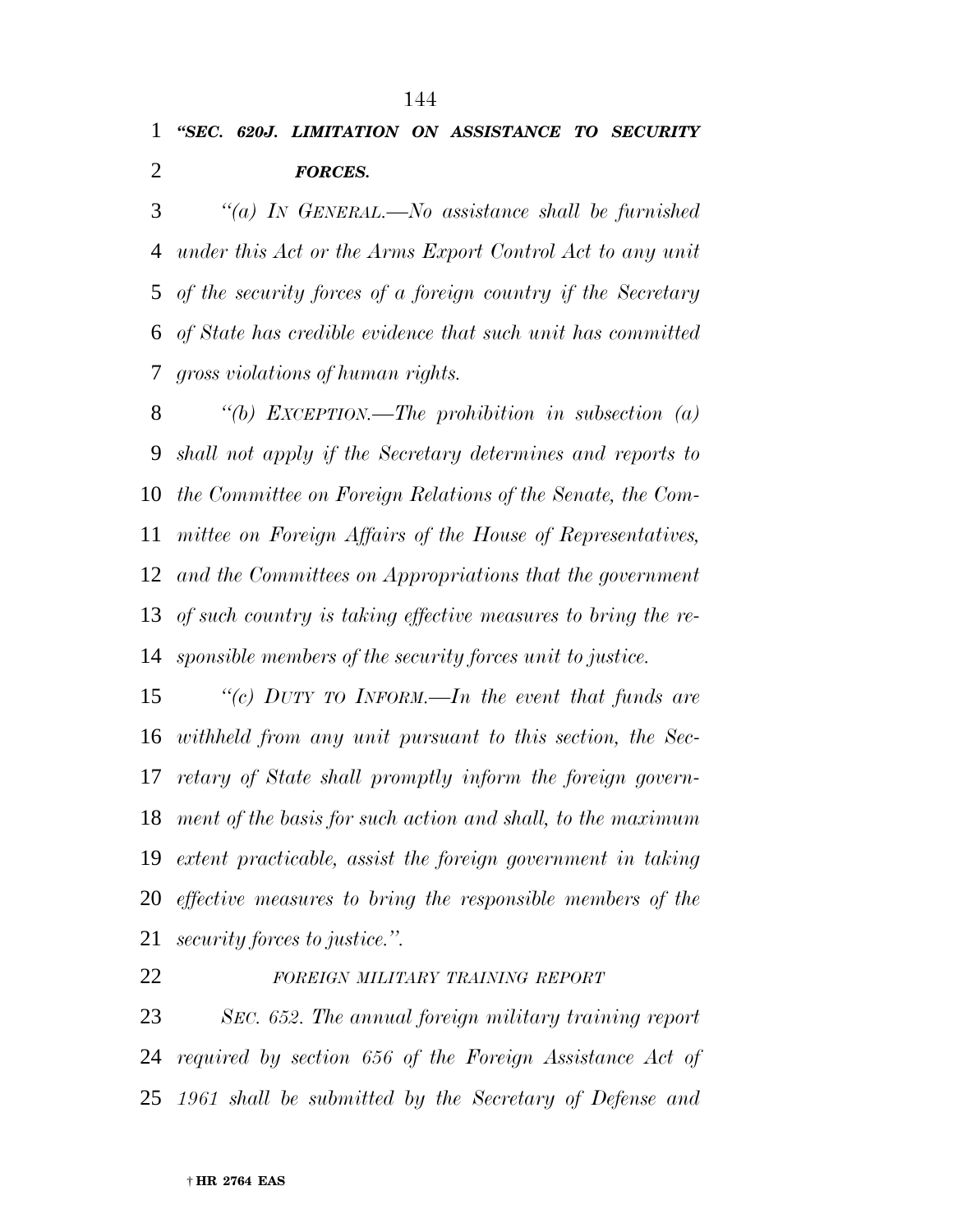*the Secretary of State to the Committees on Appropriations by the date specified in that section.*

 *AUTHORIZATION REQUIREMENT SEC. 653. Funds appropriated by this Act, except funds appropriated under the headings ''Trade and Devel- opment Agency'' and ''Overseas Private Investment Cor- poration'', may be obligated and expended notwithstanding section 10 of Public Law 91–672 and section 15 of the State Department Basic Authorities Act of 1956.*

# *AVIAN INFLUENZA PREPAREDNESS*

 *SEC. 654. Notwithstanding any other provision of law except section 551 of Public Law 109–102, of the funds ap- propriated by this Act under the heading ''Foreign Military Financing Program'', \$12,500,000 shall be made available to enhance the preparedness of militaries in Asia and Afri- ca to respond to an avian influenza pandemic, and of the funds appropriated by this Act under the heading ''Peace- keeping Operations'', \$12,500,000 shall be transferred to, and merged with, funds made available under the heading ''Foreign Military Financing Program'' to be used for this purpose.*

## *PALESTINIAN STATEHOOD*

 *SEC. 655. (a) LIMITATION ON ASSISTANCE.—None of the funds appropriated by this Act may be provided to sup-port a Palestinian state unless the Secretary of State deter-*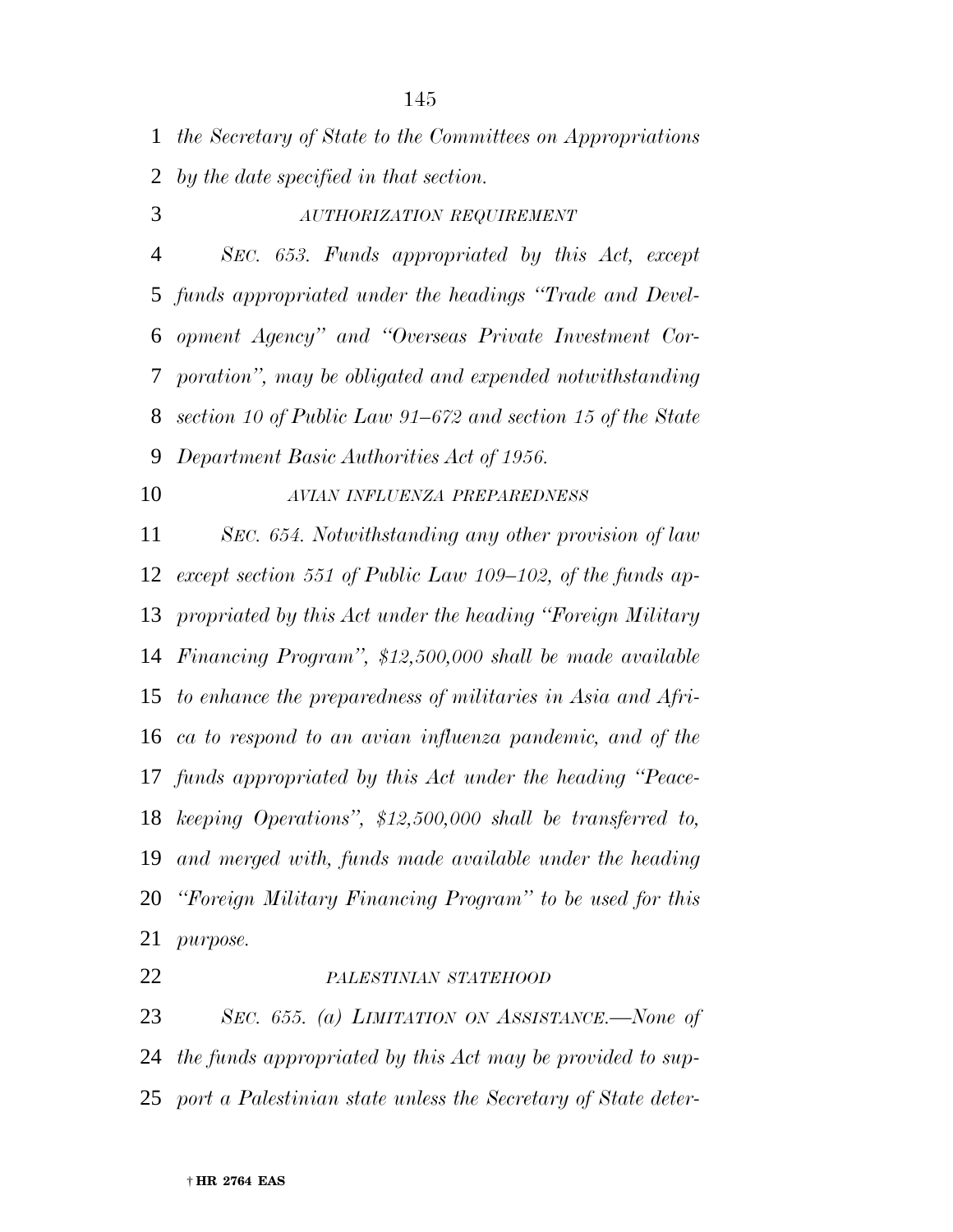| $\mathbf{1}$   | mines and certifies to the appropriate congressional com- |
|----------------|-----------------------------------------------------------|
| $\overline{2}$ | $mittees that$ —                                          |
| 3              | $(1)$ the governing entity of a new Palestinian           |
| $\overline{4}$ | $state$ —                                                 |
| 5              | $(A)$ has demonstrated a commitment to                    |
| 6              | peaceful co-existence with the State of Israel;           |
| 7              | $(B)$ is taking appropriate measures to                   |
| 8              | counter terrorism and terrorist financing in the          |
| 9              | West Bank and Gaza, including the dismantling             |
| 10             | of terrorist infrastructures, and is cooperating          |
| 11             | with appropriate Israeli and other appropriate            |
| 12             | security organizations; and                               |
| 13             | $(2)$ the Palestinian Authority (or the governing         |
| 14             | entity of a new Palestinian state) is working with        |
| 15             | other countries in the region to establish a just, last-  |
| 16             | ing, and comprehensive peace in the Middle East that      |
| 17             | will enable Israel and an independent Palestinian         |
| 18             | state to exist within the context of full and normal re-  |
| 19             | lationships, which should include—                        |
| 20             | $(A)$ termination of all claims or states of              |
| 21             | belligerency;                                             |
| 22             | (B) respect for and acknowledgement of the                |

 *sovereignty, territorial integrity, and political independence of every state in the area through*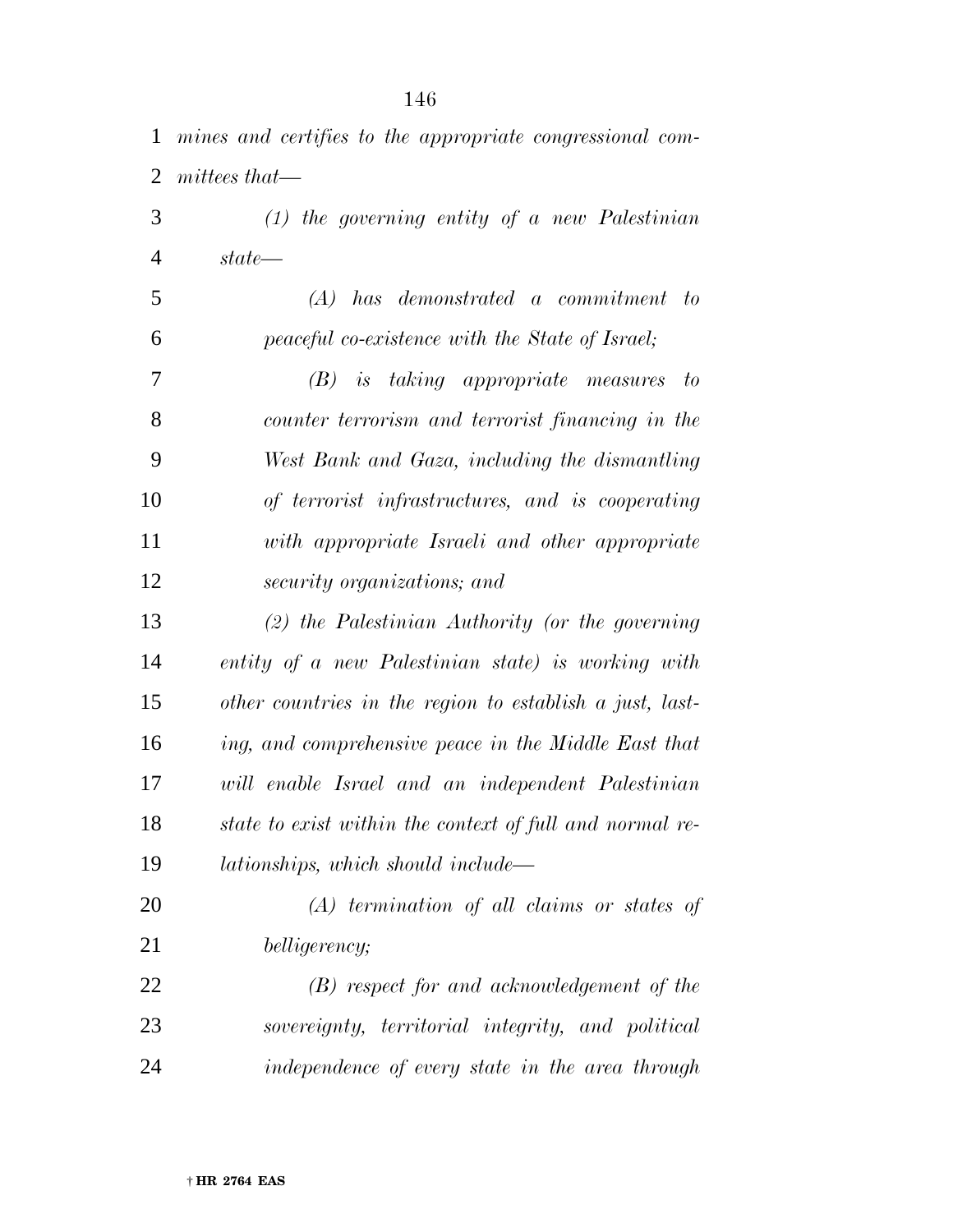| 1              | measures including the establishment of demili-                       |
|----------------|-----------------------------------------------------------------------|
| $\overline{2}$ | tarized zones;                                                        |
| 3              | $(C)$ their right to live in peace within secure                      |
| $\overline{4}$ | and recognized boundaries free from threats or                        |
| 5              | <i>acts of force</i> ;                                                |
| 6              | $(D)$ freedom of navigation through inter-                            |
| 7              | national waterways in the area; and                                   |
| 8              | $(E)$ a framework for achieving a just settle-                        |
| 9              | ment of the refugee problem.                                          |
| 10             | (b) SENSE OF CONGRESS.—It is the sense of Congress                    |
| 11             | that the governing entity should enact a constitution assur-          |
|                | 12 ing the rule of law, an independent judiciary, and respect         |
|                | 13 for human rights for its citizens, and should enact other          |
|                | 14 laws and regulations assuring transparent and accountable          |
| 15             | <i>governance.</i>                                                    |
| 16             | $(c)$ WAIVER.—The President may waive subsection $(a)$                |
| 17             | <i>if he determines that it is important to the national security</i> |
|                | 18 interests of the United States to do so.                           |
| 19             | (d) EXEMPTION.—The restriction in subsection<br>$\left( a\right)$     |
|                | 20 shall not apply to assistance intended to help reform the          |
|                | 21 Palestinian Authority and affiliated institutions, or the          |
|                | 22 governing entity, in order to help meet the requirements of        |
|                | 23 subsection (a), consistent with the provisions of section 650      |
|                | 24 of this Act ("Limitation on Assistance to the Palestinian          |
|                | 25 $\it{Authority}$ ").                                               |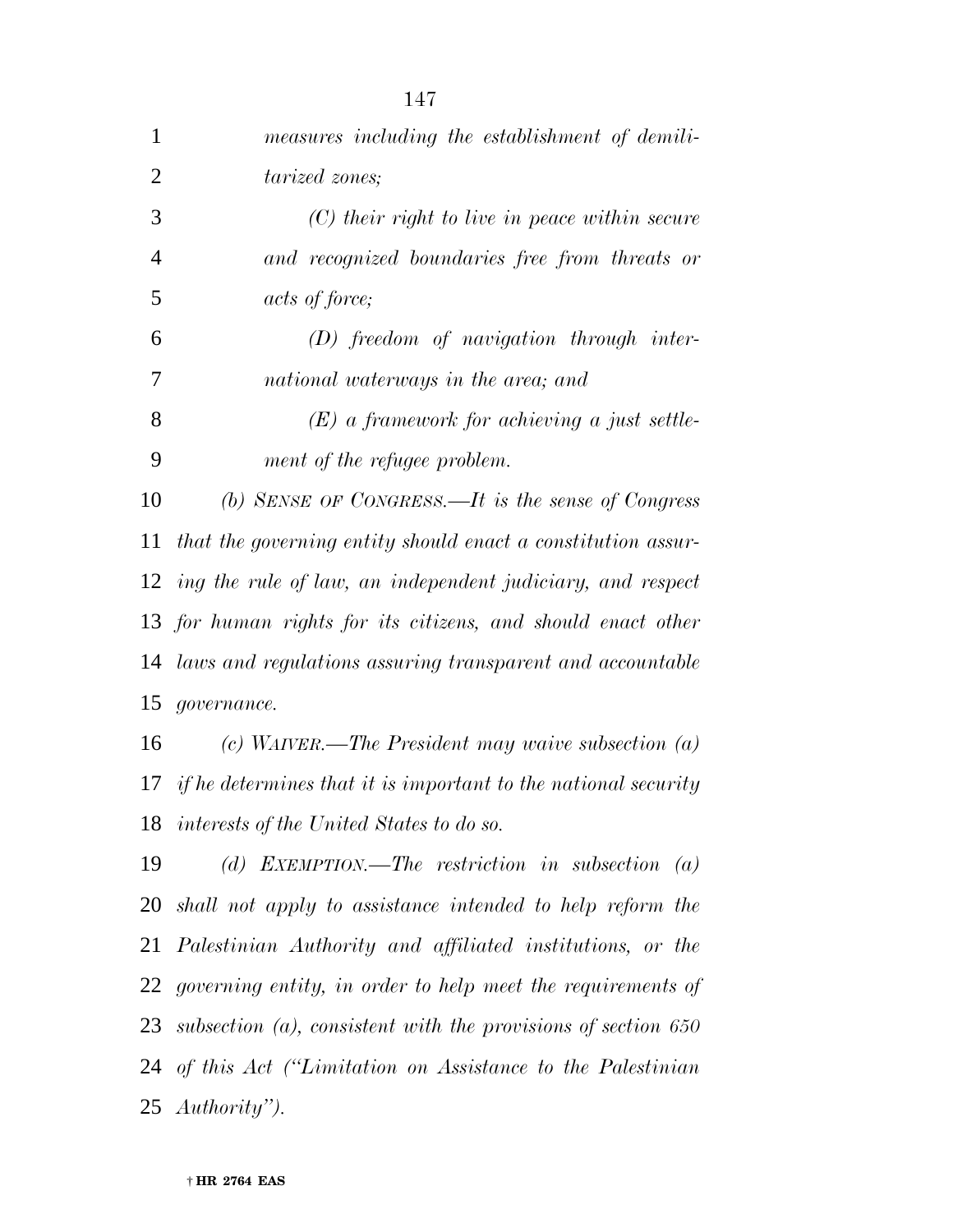# *COLOMBIA*

 *SEC. 656. (a) FUNDING.—Funds appropriated by this Act that are available for assistance for Colombia shall be made available in the amounts indicated in the table in the accompanying report.*

 *(b) DETERMINATION AND CERTIFICATION RE- QUIRED.—Funds appropriated by this Act that are avail- able for assistance for the Colombian Armed Forces, may be made available as follows:*

 *(1) Up to 70 percent of such funds may be obli- gated prior to the certification and report by the Sec-retary of State pursuant to paragraph (2).*

 *(2) Up to 15 percent of such funds may be obli- gated only after the Secretary of State consults with, and subsequently certifies and submits a written re-port to, the Committees on Appropriations that:*

 *(A) The Commander General of the Colom- bian Armed Forces is suspending from the Armed Forces those members, of whatever rank who, according to the Minister of Defense, the At- torney General or the Procuraduria General de la Nacion, have been credibly alleged to have committed gross violations of human rights, in-cluding extra-judicial killings, or to have aided*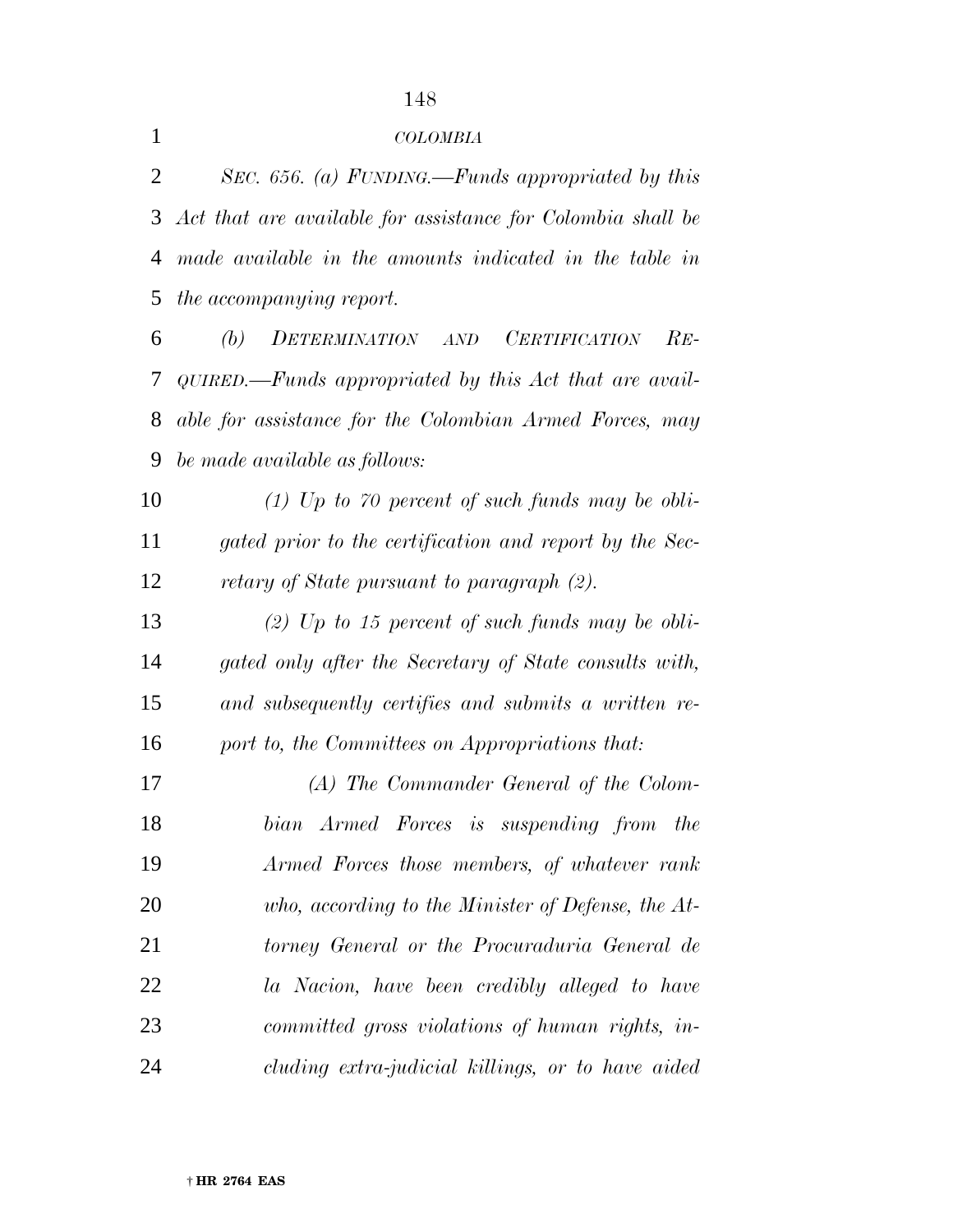| $\mathbf{1}$   | or abetted paramilitary organizations or suc-          |
|----------------|--------------------------------------------------------|
| $\overline{2}$ | cessor armed groups.                                   |
| 3              | (B) The Colombian Government is vigor-                 |
| $\overline{4}$ | ously investigating and prosecuting, in the civil-     |
| 5              | <i>ian justice system, those members of the Colom-</i> |
| 6              | bian Armed Forces, of whatever rank, who have          |
| 7              | been credibly alleged to have committed gross          |
| 8              | violations of human rights, including extra-judi-      |
| 9              | cial killings, or to have aided or abetted para-       |
| 10             | military organizations or successor armed              |
| 11             | groups, and is promptly punishing those mem-           |
| 12             | bers of the Colombian Armed Forces found to            |
| 13             | have committed such violations of human rights         |
| 14             | or to have aided or abetted such organizations or      |
| 15             | successor groups.                                      |
| 16             | (C) The Colombian Armed Forces are co-                 |
| 17             | operating fully with civilian prosecutors and ju-      |
| 18             | dicial authorities in such cases (including pro-       |
| 1Q             | <i>viding requested information</i> such as the iden-  |

 *viding requested information, such as the iden- tity of persons suspended from the Armed Forces and the nature and cause of the suspension, and access to witnesses, relevant military documents, and other requested information).*

 *(D) The Colombian Armed Forces have taken all necessary steps to sever links (including*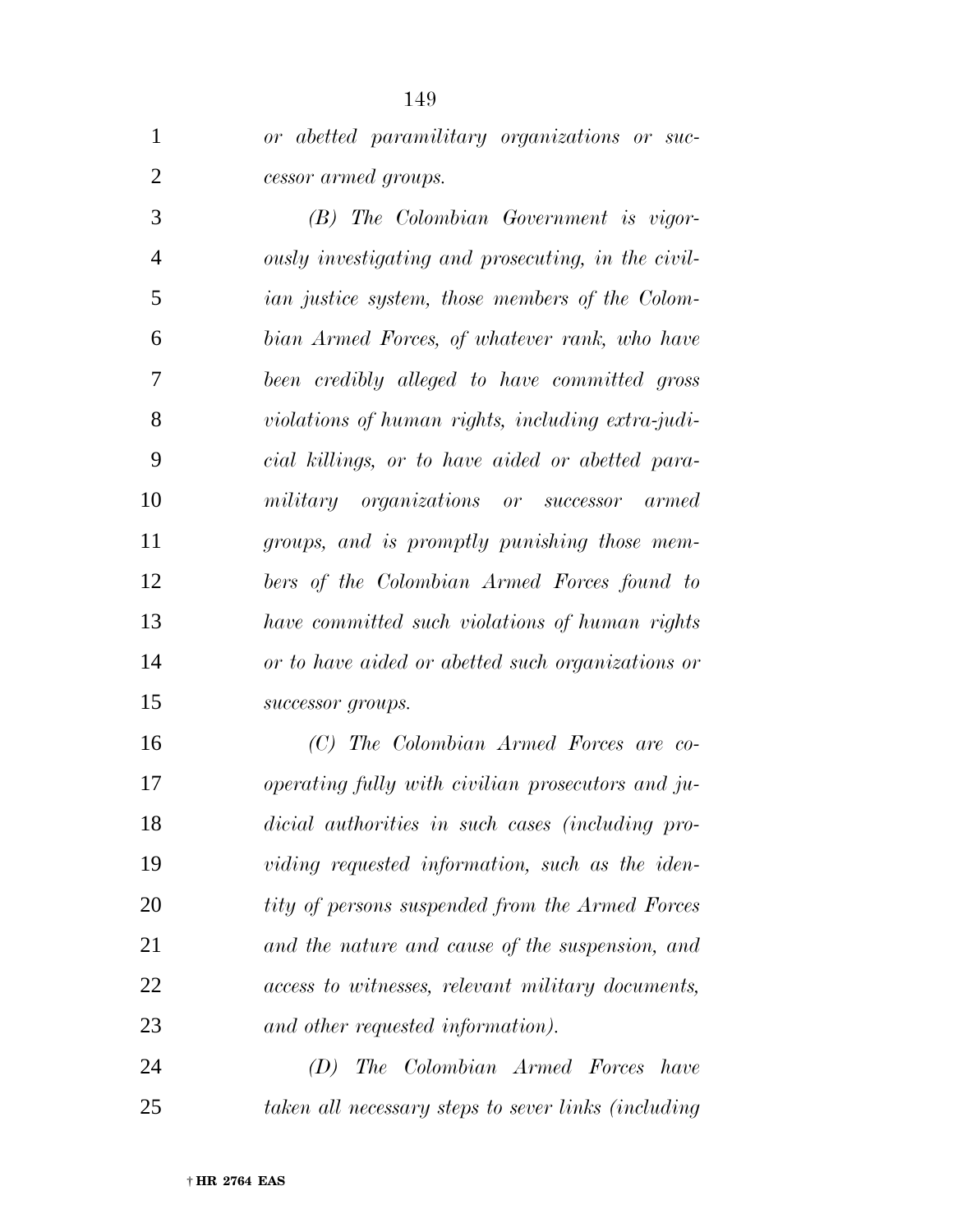| $\mathbf{1}$ | denying access to military intelligence, vehicles, |
|--------------|----------------------------------------------------|
| 2            | and other equipment or supplies, and ceasing       |
| 3            | other forms of active or tacit cooperation) at the |
| 4            | command, battalion, and brigade levels, with       |
| 5            | paramilitary organizations and successor armed     |
| 6            | groups, especially in regions where such organi-   |
| 7            | zations or successor groups have a significant     |
| 8            | presence.                                          |
|              |                                                    |

 *(E) The Colombian Government is disman- tling paramilitary leadership and financial net- works by arresting and prosecuting under civil- ian criminal law individuals who have provided financial, planning, or logistical support, or have otherwise aided or abetted paramilitary or- ganizations or successor armed groups, by identi- fying and confiscating land and other assets ille- gally acquired by such organizations or their as- sociates and returning such land or assets to their rightful owners, by revoking reduced sen- tences for demobilized paramilitaries who engage in new criminal activity, and by arresting, pros- ecuting under civilian criminal law, and when requested, promptly extraditing to the United States members of successor armed groups.*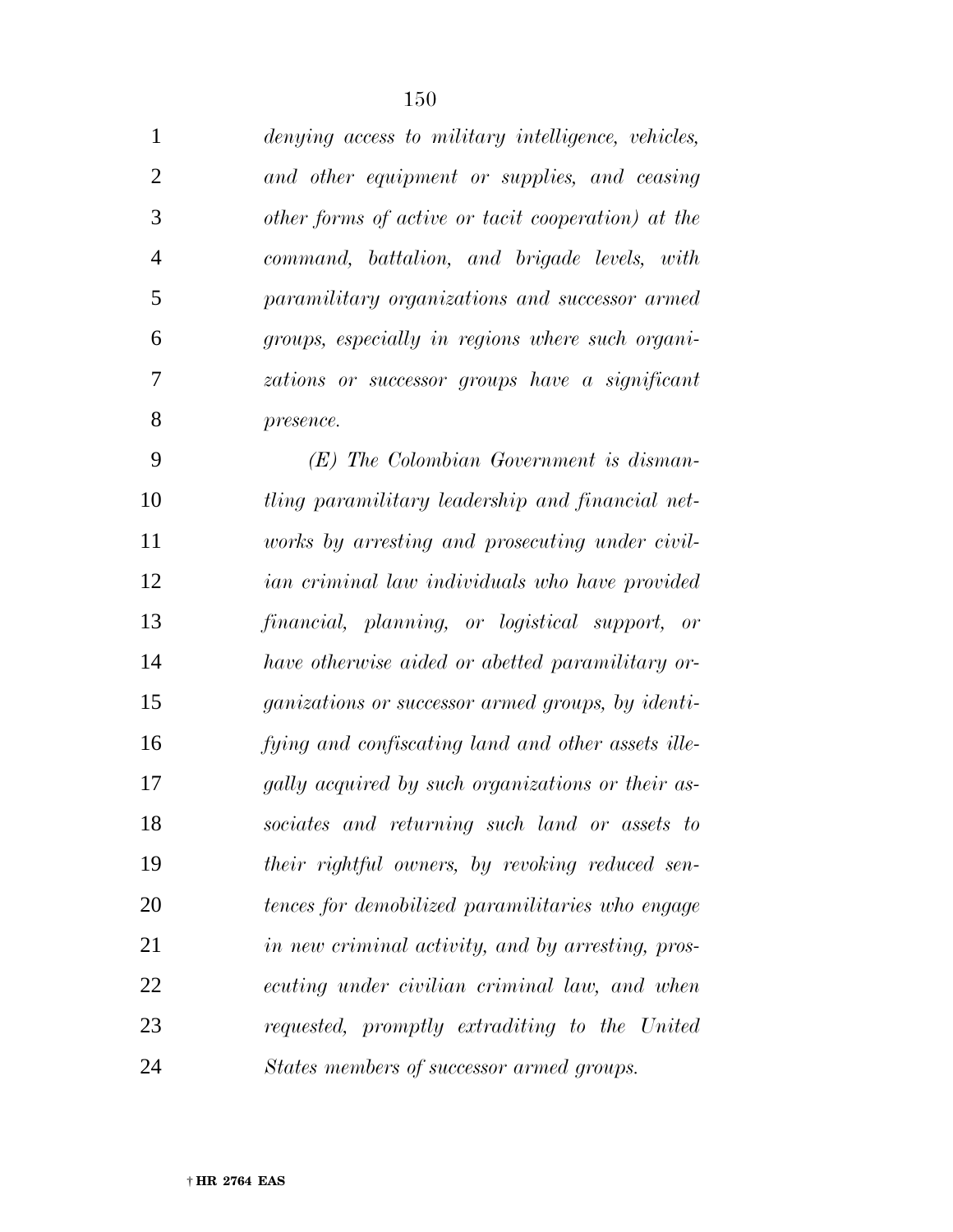| $\mathbf{1}$   | (F) The Colombian Armed Forces are not                   |
|----------------|----------------------------------------------------------|
| $\overline{2}$ | violating the land and property rights of Colom-         |
| 3              | bia's indigenous and Afro-Colombian commu-               |
| $\overline{4}$ | nities, and are distinguishing between civilians,        |
| 5              | including displaced persons, and combatants in           |
| 6              | <i>their operations.</i>                                 |
| 7              | $(3)$ The balance of such funds may be obligated         |
| 8              | after July 31, 2008, if, before such date, the Secretary |
| 9              | of State consults with, and subsequently certifies and   |
| 10             | submits a written report to, the Committees on Ap-       |
| 11             | propriations, that the Colombian Armed Forces are        |
| 12             | continuing to meet the conditions contained in para-     |
| 13             | $graph (2) and are conducting vigorous operations to$    |
| 14             | restore civilian government authority and respect for    |
| 15             | human rights in areas under the effective control of     |
| 16             | paramilitary organizations or successor armed groups     |
| 17             | and guerrilla organizations.                             |
| 18             | $(c)$ REPORT.—The reports required by subsections        |
|                |                                                          |

 *(a)(2) and (a)(3) of this section shall contain, with respect to each such subsection, a detailed description of the actions taken by the Colombian Government or Armed Forces which support each requirement of the certification, and the cases or issues brought to the attention of the Secretary for which the actions taken by the Colombian Government or Armed Forces have been inadequate.*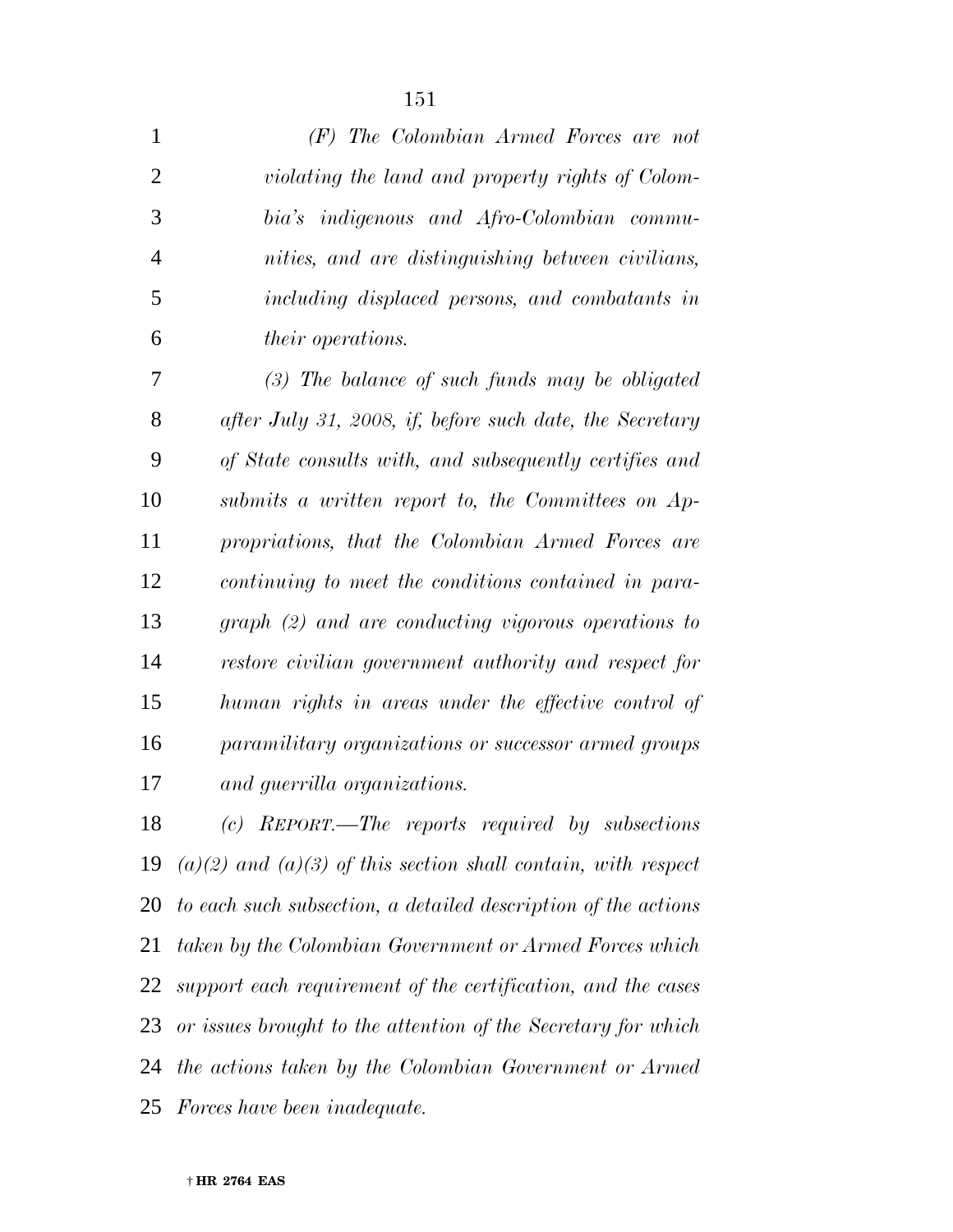*(d) CONGRESSIONAL NOTIFICATION.—Funds made available by this Act for the Colombian Armed Forces shall be subject to the regular notification procedures of the Com-mittees on Appropriations.*

 *(e) CONSULTATIVE PROCESS.—Not later than 60 days after the date of enactment of this Act, and every 90 days thereafter until September 30, 2008, the Secretary of State shall consult with Colombian and internationally recog- nized human rights organizations regarding progress in meeting the conditions contained in subsection (a).*

*(f) DEFINITIONS.—In this section:*

 *(1) AIDED OR ABETTED.—The term ''aided or abetted'' means to provide any support to para- military or successor armed groups, including taking actions which allow, facilitate, or otherwise foster the activities of such groups.*

 *(2) PARAMILITARY GROUPS.—The term ''para- military groups'' means illegal self-defense groups and illegal security cooperatives, including those groups and cooperatives that have formerly demobi- lized but continue illegal operations, as well as parts thereof.*

*ILLEGAL ARMED GROUPS*

 *SEC. 657. (a) DENIAL OF VISAS.—Subject to sub-section (b), the Secretary of State shall not issue a visa to*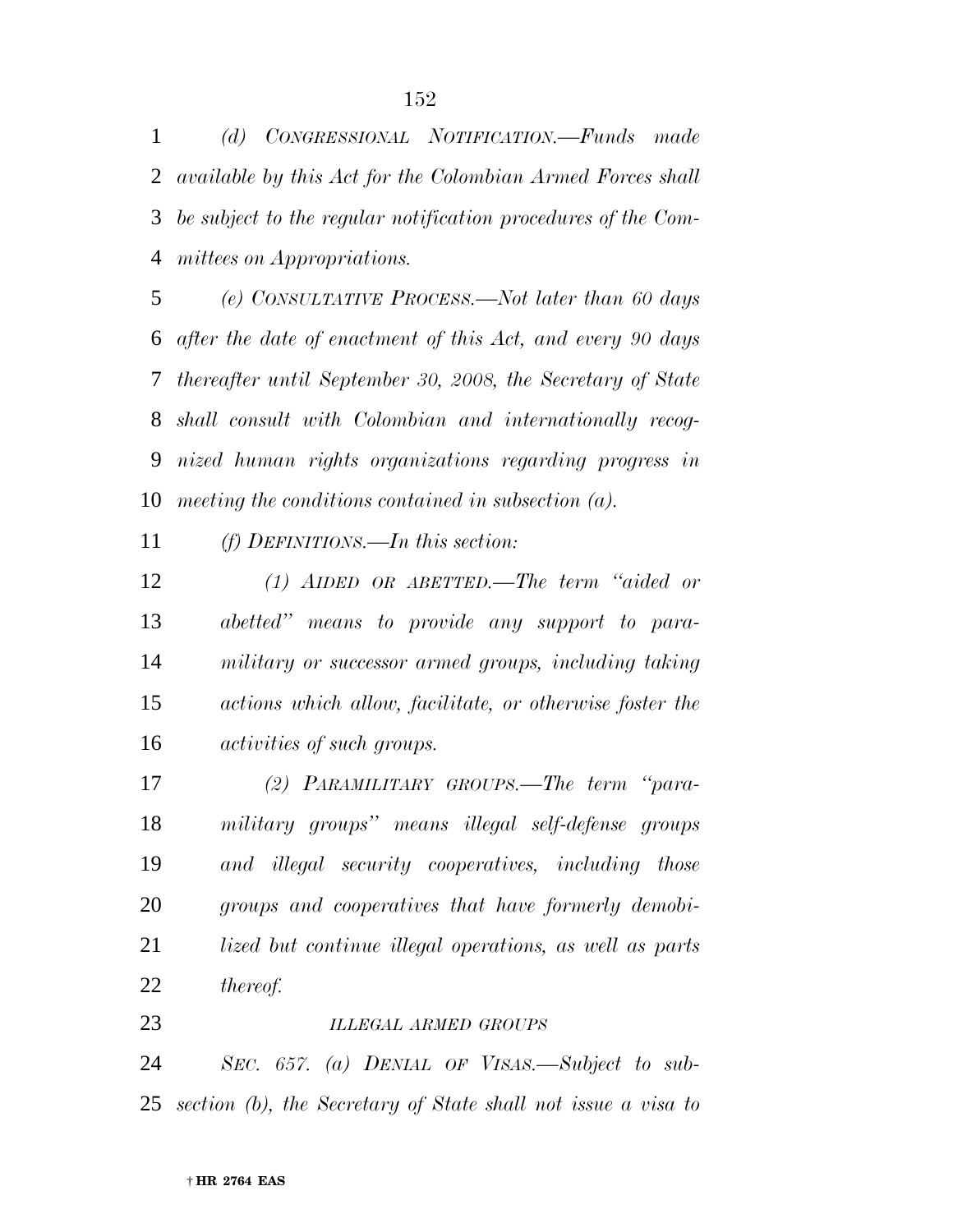*any alien who the Secretary determines, based on credible evidence—*

| 3              | $(1)$ has willfully provided any support to the                |
|----------------|----------------------------------------------------------------|
| $\overline{4}$ | Revolutionary Armed Forces of Colombia (FARC), the             |
| 5              | National Liberation Army (ELN), or the United Self-            |
| 6              | Defense Forces of Colombia (AUC), or successor                 |
| 7              | armed groups, including taking actions or failing to           |
| 8              | take actions which allow, facilitate, or otherwise foster      |
| 9              | <i>the activities of such groups; or</i>                       |
| 10             | $(2)$ has committed, ordered, incited, assisted, or            |
| 11             | otherwise participated in the commission of gross vio-         |
| 12             | lations of human rights, including extra-judicial              |
| 13             | killings, in Colombia.                                         |
| 14             | (b) WAIVER.—Subsection (a) shall not apply if the              |
|                | 15 Secretary of State certifies and reports to the appropriate |

 *congressional committees, on a case-by-case basis, that the issuance of a visa to the alien is necessary to support the peace process in Colombia or for humanitarian reasons.*

## *WEST BANK AND GAZA ASSISTANCE*

 † **HR 2764 EAS** *SEC. 658. (a) VETTING.—Prior to the obligation of funds appropriated by this Act under the heading ''Eco- nomic Support Fund'' for assistance for the West Bank and Gaza, the Secretary of State shall take all appropriate steps to ensure that such assistance is not provided to or through any individual, private or government entity, or edu-cational institution that the Secretary knows or has reason*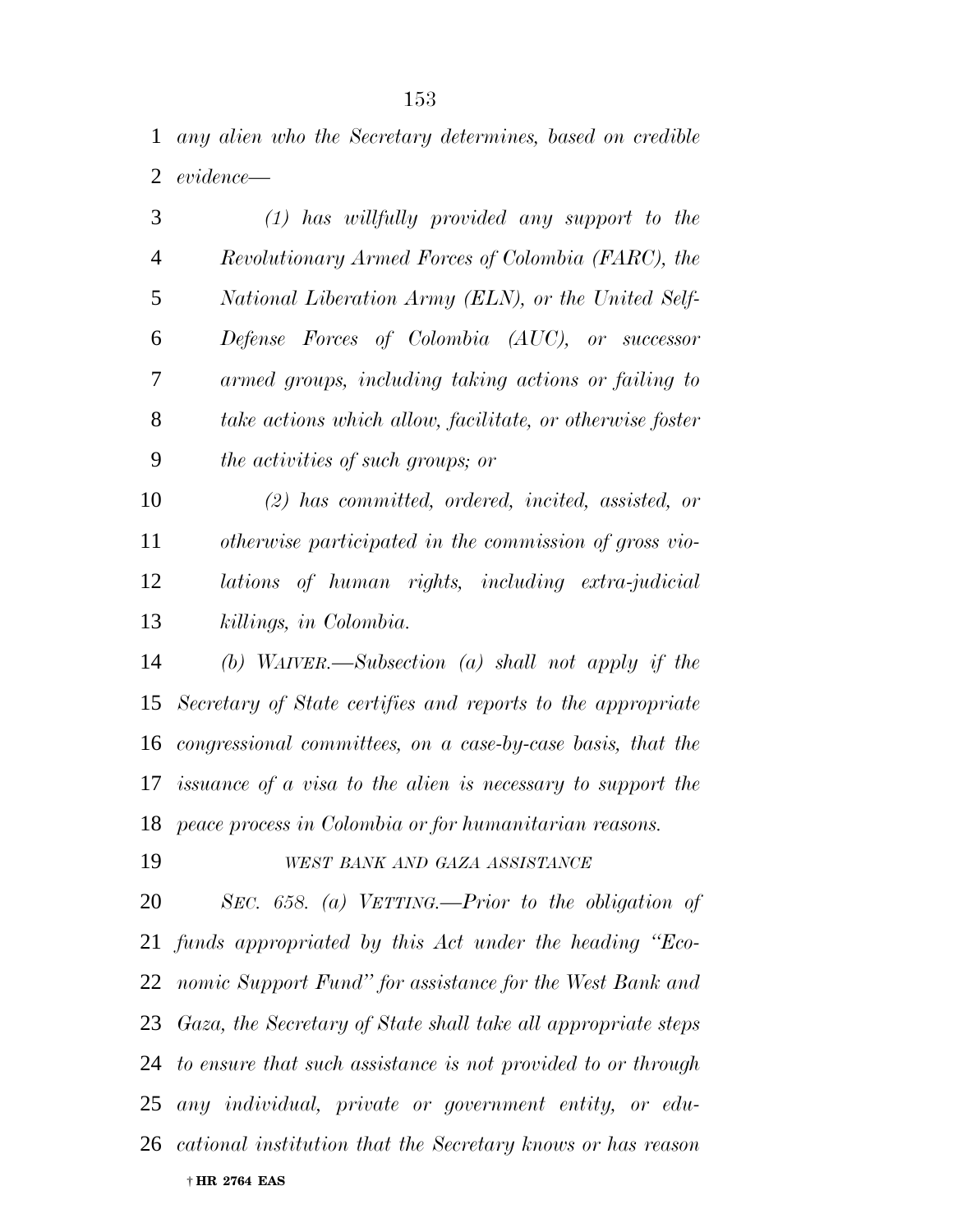*to believe advocates, plans, sponsors, engages in, or has en- gaged in, terrorist activity. The Secretary of State shall ter- minate assistance to any individual, entity, or educational institution which the Secretary has determined to be in-volved in or advocating terrorist activity.*

 *(b) PROHIBITION.—None of the funds appropriated by this Act for assistance under the West Bank and Gaza pro- gram may be made available for the purpose of recognizing or otherwise honoring individuals who commit, or have committed, acts of terrorism.*

*(c) AUDITS.—*

 *(1) The Administrator of the United States Agency for International Development shall ensure that Federal or non-Federal audits of all contractors and grantees, and significant subcontractors and sub- grantees, under the West Bank and Gaza Program, are conducted at least on an annual basis to ensure, among other things, compliance with this section.*

 *(2) Of the funds appropriated by this Act under the heading ''Economic Support Fund'' that are made available for assistance for the West Bank and Gaza, up to \$500,000 may be used by the Office of the In- spector General of the United States Agency for Inter- national Development for audits, inspections, and other activities in furtherance of the requirements of*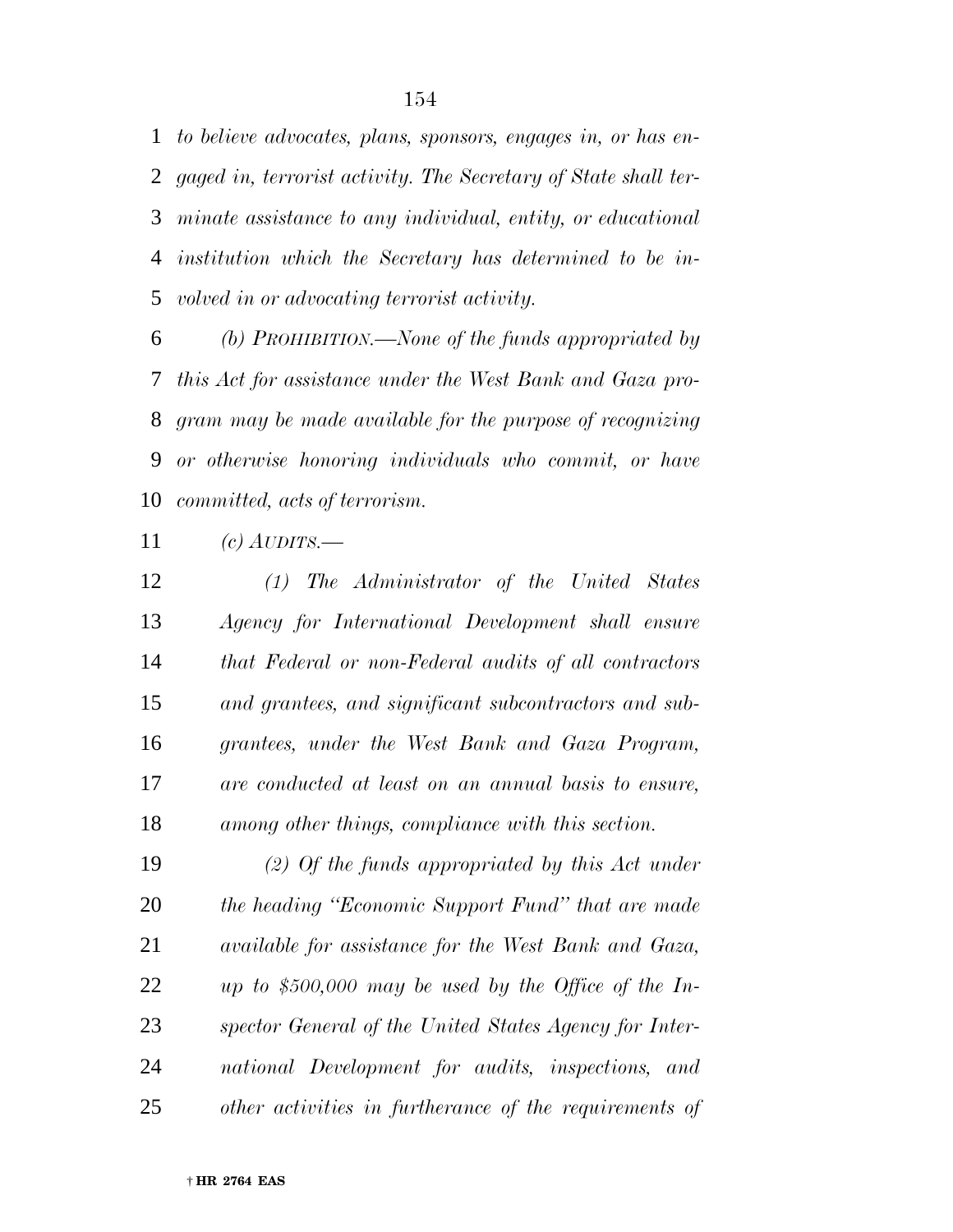*this subsection. Such funds are in addition to funds otherwise available for such purposes.*

# *WAR CRIMINALS*

 *SEC. 659. (a)(1) None of the funds appropriated or otherwise made available pursuant to this Act may be made available for assistance, and the Secretary of the Treasury shall instruct the United States executive directors to the international financial institutions to vote against any new project involving the extension by such institutions of any financial or technical assistance, to any country, entity, or municipality whose competent authorities have failed, as determined by the Secretary of State, to take necessary and significant steps to implement its international legal obli- gations to apprehend and transfer to the International Criminal Tribunal for the former Yugoslavia (the ''Tri- bunal'') all persons in their territory who have been in- dicted by the Tribunal and to otherwise cooperate with the Tribunal.*

 *(2) The provisions of this subsection shall not apply to humanitarian assistance or assistance for democratiza-tion.*

 *(b) The provisions of subsection (a) shall apply unless the Secretary of State determines and reports to the appro- priate congressional committees that the competent authori-ties of such country, entity, or municipality are—*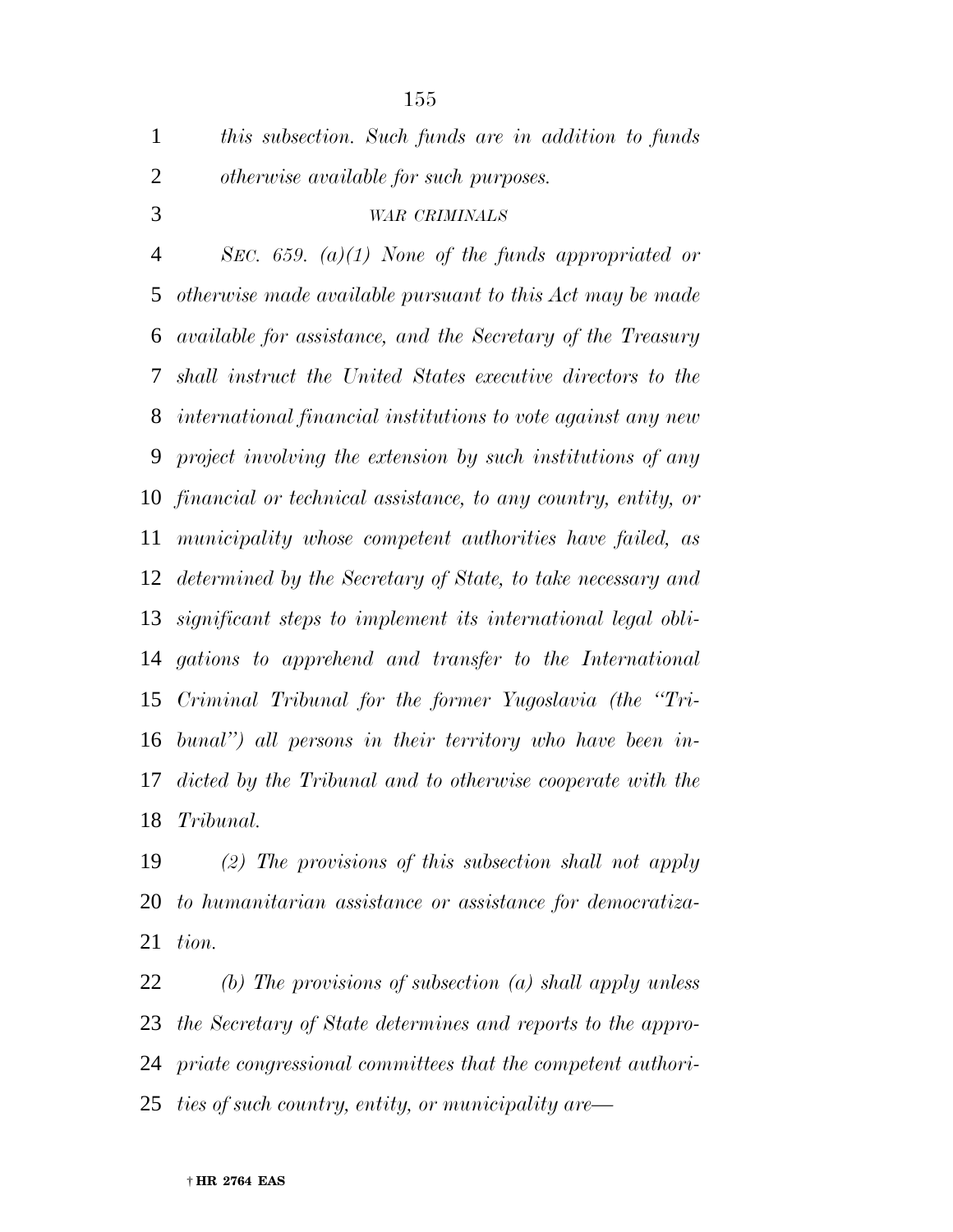*(1) cooperating with the Tribunal, including ac- cess for investigators to archives and witnesses, the provision of documents, and the surrender and trans- fer of indictees or assistance in their apprehension; and*

 *(2) are acting consistently with the Dayton Ac-cords.*

 *(c) Not less than 10 days before any vote in an inter- national financial institution regarding the extension of any new project involving financial or technical assistance or grants to any country or entity described in subsection (a), the Secretary of the Treasury, in consultation with the Secretary of State, shall provide to the Committees on Ap- propriations a written justification for the proposed assist- ance, including an explanation of the United States posi- tion regarding any such vote, as well as a description of the location of the proposed assistance by municipality, its purpose, and its intended beneficiaries.*

 *(d) In carrying out this section, the Secretary of State, the Administrator of the United States Agency for Inter- national Development, and the Secretary of the Treasury shall consult with representatives of human rights organiza- tions and all government agencies with relevant informa-tion to help prevent indicted war criminals from benefiting*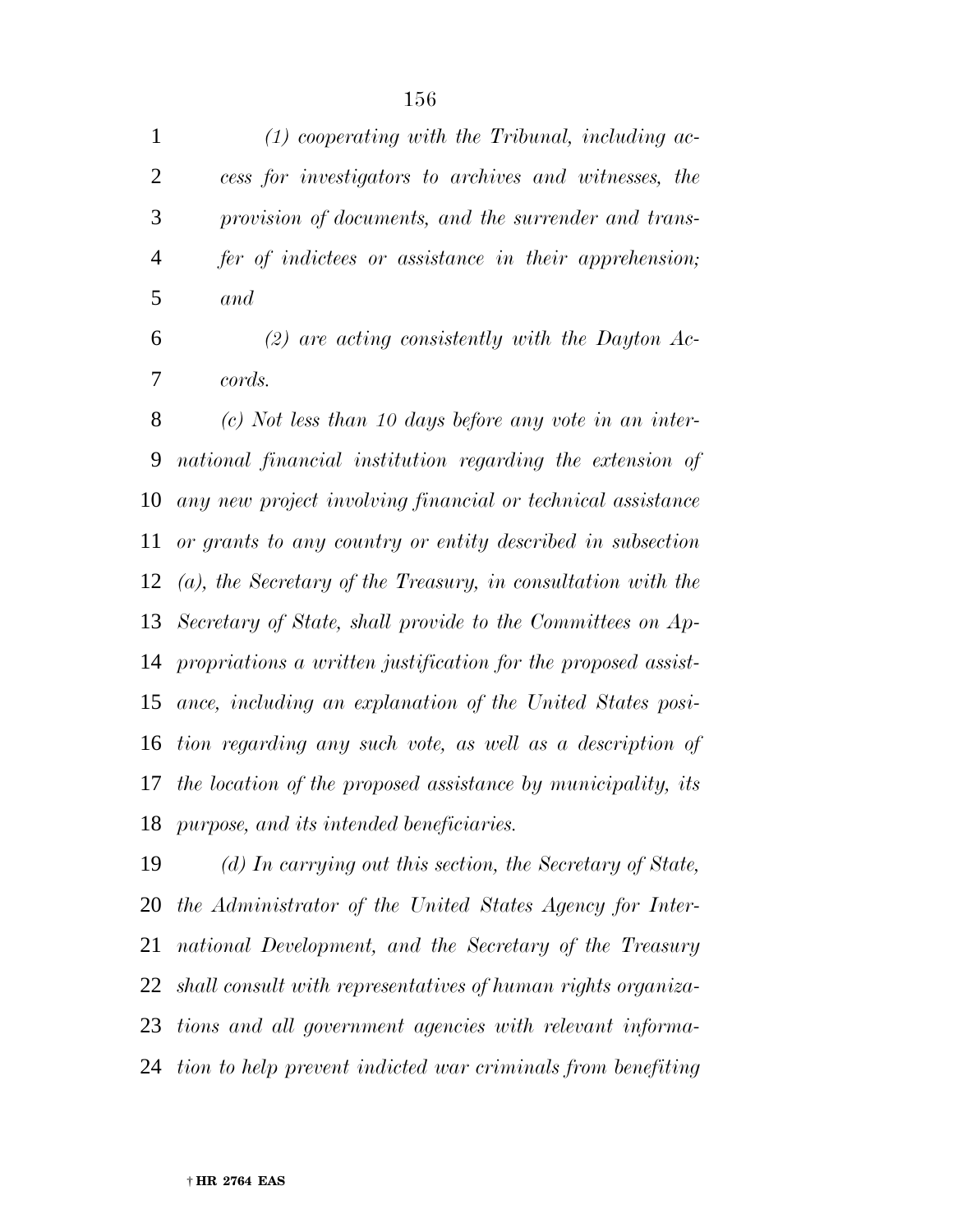|                | 1 from any financial or technical assistance or grants pro-      |
|----------------|------------------------------------------------------------------|
| $\overline{2}$ | vided to any country or entity described in subsection $(a)$ .   |
| 3              | (e) The Secretary of State may waive the application             |
| 4              | of subsection $(a)$ with respect to projects within a country,   |
| 5              | entity, or municipality upon a written determination to          |
| 6              | the Committees on Appropriations that such assistance di-        |
| 7              | rectly supports the implementation of the Dayton Accords.        |
| 8              | $(f)$ DEFINITIONS.—As used in this section:                      |
| 9              | $(1)$ COUNTRY.—The term "country" means Bos-                     |
| 10             | nia and Herzegovina, Croatia and Serbia.                         |
| 11             | (2) ENTITY.—The term "entity" refers to the                      |
| 12             | Federation of Bosnia and Herzegovina, Kosovo, Mon-               |
| 13             | tenegro and the Republika Srpska.                                |
| 14             | $(3)$ MUNICIPALITY.—The term "municipality"                      |
| 15             | means a city, town or other subdivision within a                 |
| 16             | country or entity as defined herein.                             |
| 17             | (4) DAYTON ACCORDS.—The term "Dayton Ac-                         |
| 18             | cords" means the General Framework Agreement for                 |
| 19             | Peace in Bosnia and Herzegovina, together with an-               |
| <b>20</b>      | nexes relating thereto, done at Dayton, November 10              |
| 21             | <i>through 16, 1995.</i>                                         |
| 22             | <b>USER FEES</b>                                                 |
| 23             | SEC. 660. The Secretary of the Treasury shall instruct           |
| 24             | the United States Executive Director at each international       |
| 25             | financial institution (as defined in section $1701(c)(2)$ of the |
| 26             | International Financial Institutions Act) and the Inter-         |
|                | † HR 2764 EAS                                                    |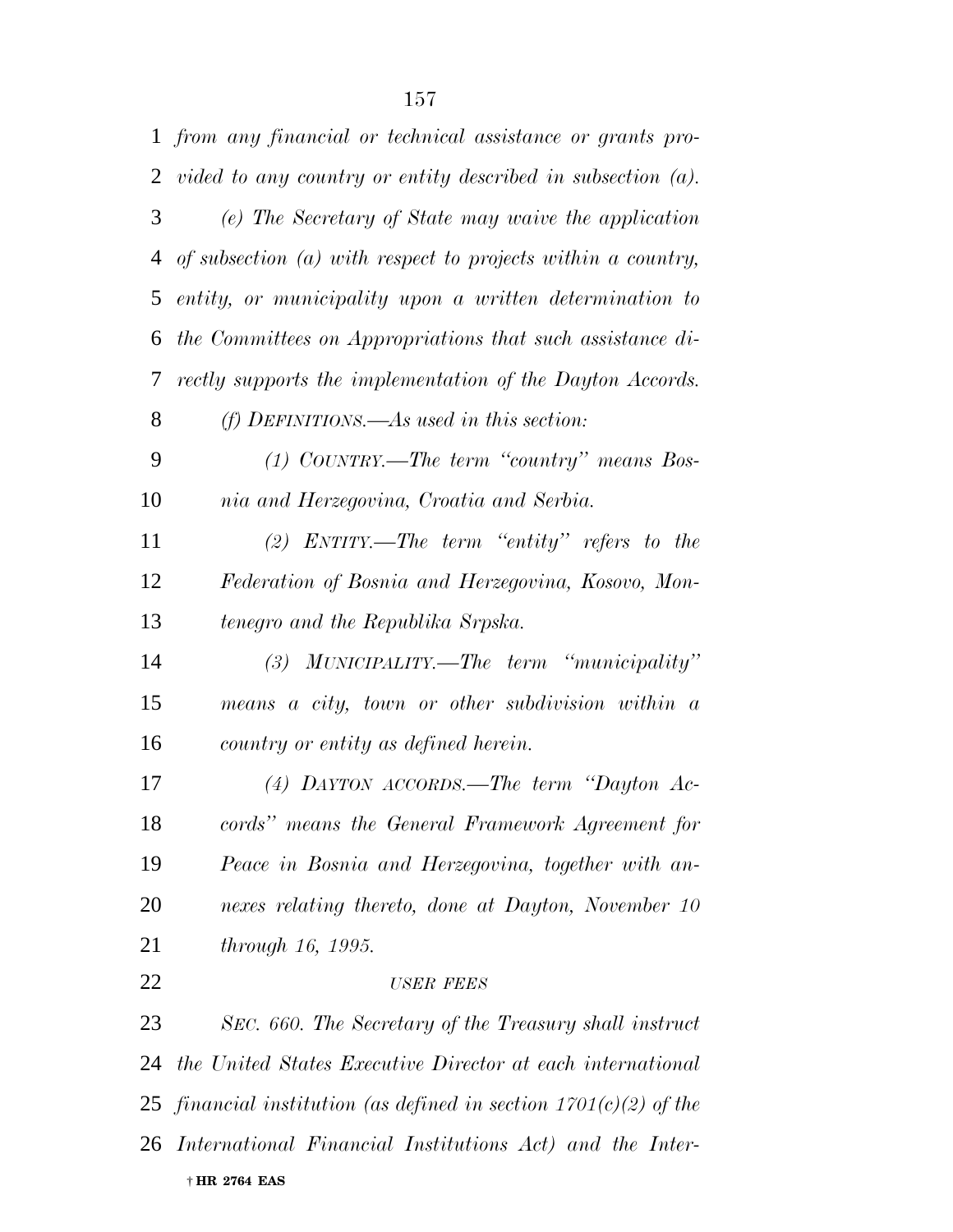*national Monetary Fund to oppose any loan, grant, strat- egy or policy of these institutions that would require user fees or service charges on poor people for primary education or primary healthcare, including prevention and treatment for HIV/AIDS, malaria, tuberculosis, and infant, child, and maternal well-being, in connection with the institutions' fi-nancing programs.*

## *FUNDING FOR SERBIA*

 *SEC. 661. (a) Funds appropriated by this Act may be made available for assistance for the central Government of Serbia after May 31, 2008, if the President has made the determination and certification contained in subsection (c).*

 *(b) After May 31, 2008, the Secretary of the Treasury should instruct the United States executive directors to the international financial institutions to support loans and assistance to the Government of Serbia subject to the condi-tions in subsection (c).*

 *(c) The determination and certification referred to in subsection (a) is a determination by the President and a certification to the Committees on Appropriations that the Government of Serbia is—*

 † **HR 2764 EAS** *(1) cooperating with the International Criminal Tribunal for the former Yugoslavia including access for investigators, the provision of documents, timely information on the location, movement, and sources of*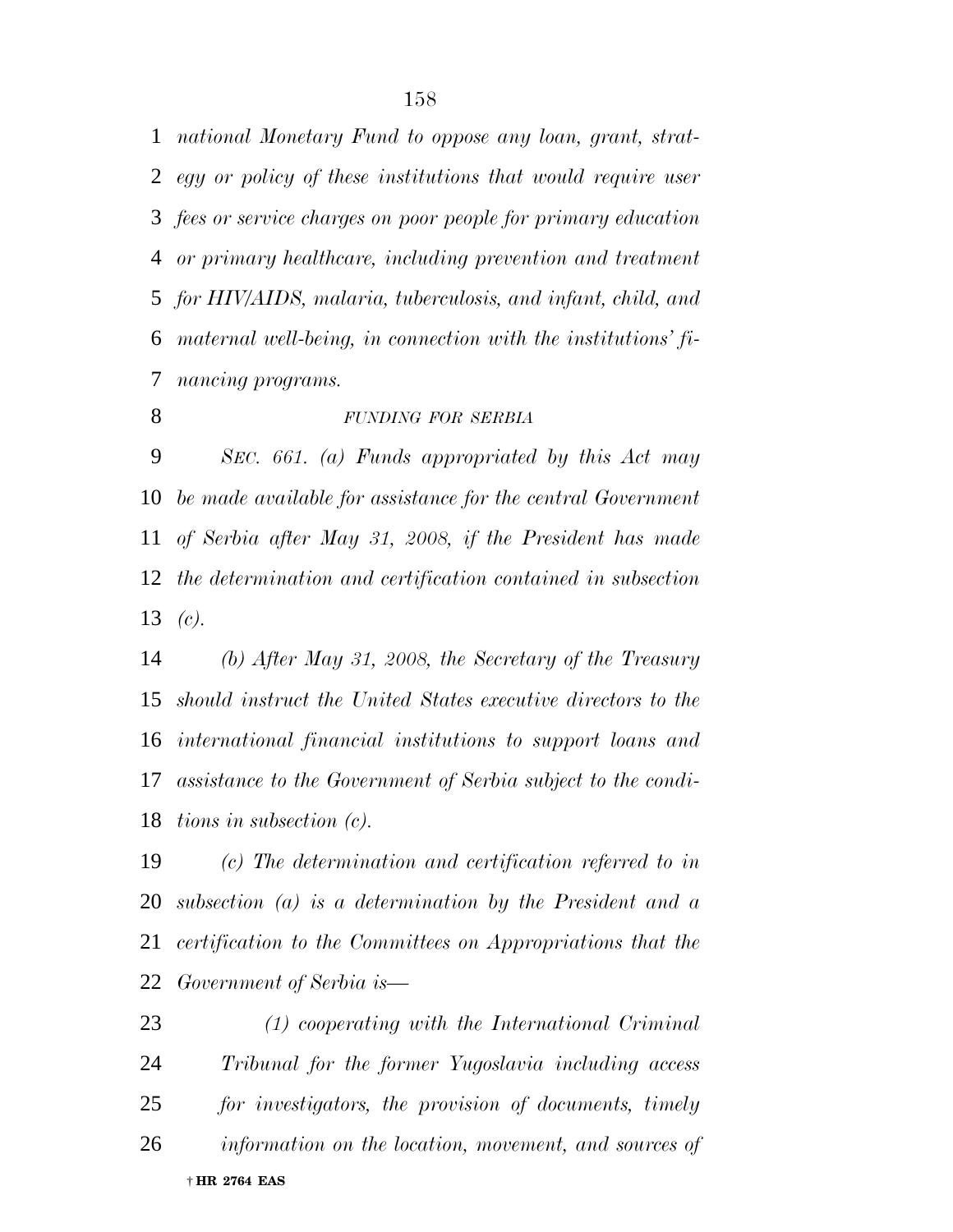| $\mathbf{1}$   | financial support of indictees, and the surrender and             |
|----------------|-------------------------------------------------------------------|
| $\overline{2}$ | transfer of indictees or assistance in their apprehen-            |
| 3              | sion, including Ratko Mladic and Radovan Karadzic;                |
| $\overline{4}$ | $(2)$ taking steps that are consistent with the                   |
| 5              | Dayton Accords to end Serbian financial, political,               |
| 6              | security and other support which has served to main-              |
| 7              | tain separate Republika Srpska institutions; and                  |
| 8              | $(3)$ taking steps to implement policies which re-                |
| 9              | flect a respect for minority rights and the rule of law.          |
| 10             | (d) This section shall not apply to Kosovo, humani-               |
| 11             | tarian assistance or assistance to promote democracy.             |
| 12             | COMMUNITY-BASED POLICE ASSISTANCE                                 |
| 13             | SEC. 662. (a) $AUTHORITY$ . --Funds made available by             |
| 14             | this Act to carry out the provisions of chapter 1 of part         |
|                | 15 I and chapter 4 of part II of the Foreign Assistance Act       |
|                | 16 of 1961, may be used, notwithstanding section 660 of that      |
|                | 17 Act, to enhance the effectiveness and accountability of civil- |
|                | 18 ian police authority through training and technical assist-    |
|                | 19 ance in human rights, the rule of law, strategic planning,     |
|                | 20 and through assistance to foster civilian police roles that    |
| 21             | support democratic governance including assistance for            |
| 22             | programs to prevent conflict, respond to disasters, address       |
|                | 23 gender-based violence, and foster improved police relations    |
|                | 24 with the communities they serve.                               |

 † **HR 2764 EAS** *(b) NOTIFICATION.—Assistance provided under sub-section (a) shall be subject to prior consultation with, and*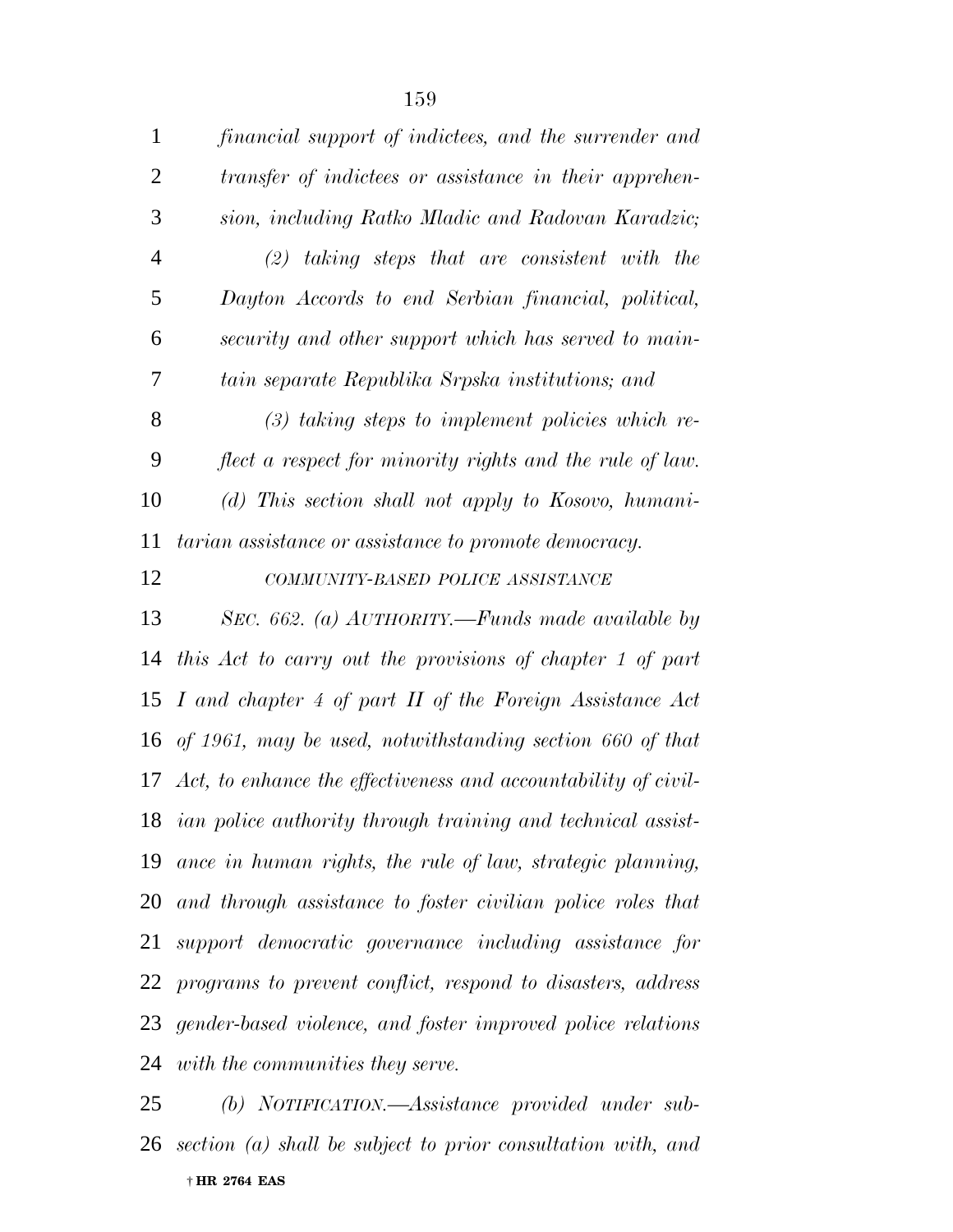*the regular notification procedures of, the Committees on Appropriations.*

 *SPECIAL DEBT RELIEF FOR THE POOREST SEC. 663. (a) AUTHORITY TO REDUCE DEBT.—The President may reduce amounts owed to the United States (or any agency of the United States) by an eligible country as a result of—*

 *(1) guarantees issued under sections 221 and 222 of the Foreign Assistance Act of 1961;*

 *(2) credits extended or guarantees issued under the Arms Export Control Act; or*

 *(3) any obligation or portion of such obligation, to pay for purchases of United States agricultural commodities guaranteed by the Commodity Credit Corporation under export credit guarantee programs authorized pursuant to section 5(f) of the Commodity Credit Corporation Charter Act of June 29, 1948, as amended, section 4(b) of the Food for Peace Act of 1966, as amended (Public Law 89–808), or section 202 of the Agricultural Trade Act of 1978, as amend-ed (Public Law 95–501).*

*(b) LIMITATIONS.—*

 *(1) The authority provided by subsection (a) may be exercised only to implement multilateral offi- cial debt relief and referendum agreements, commonly referred to as ''Paris Club Agreed Minutes''.*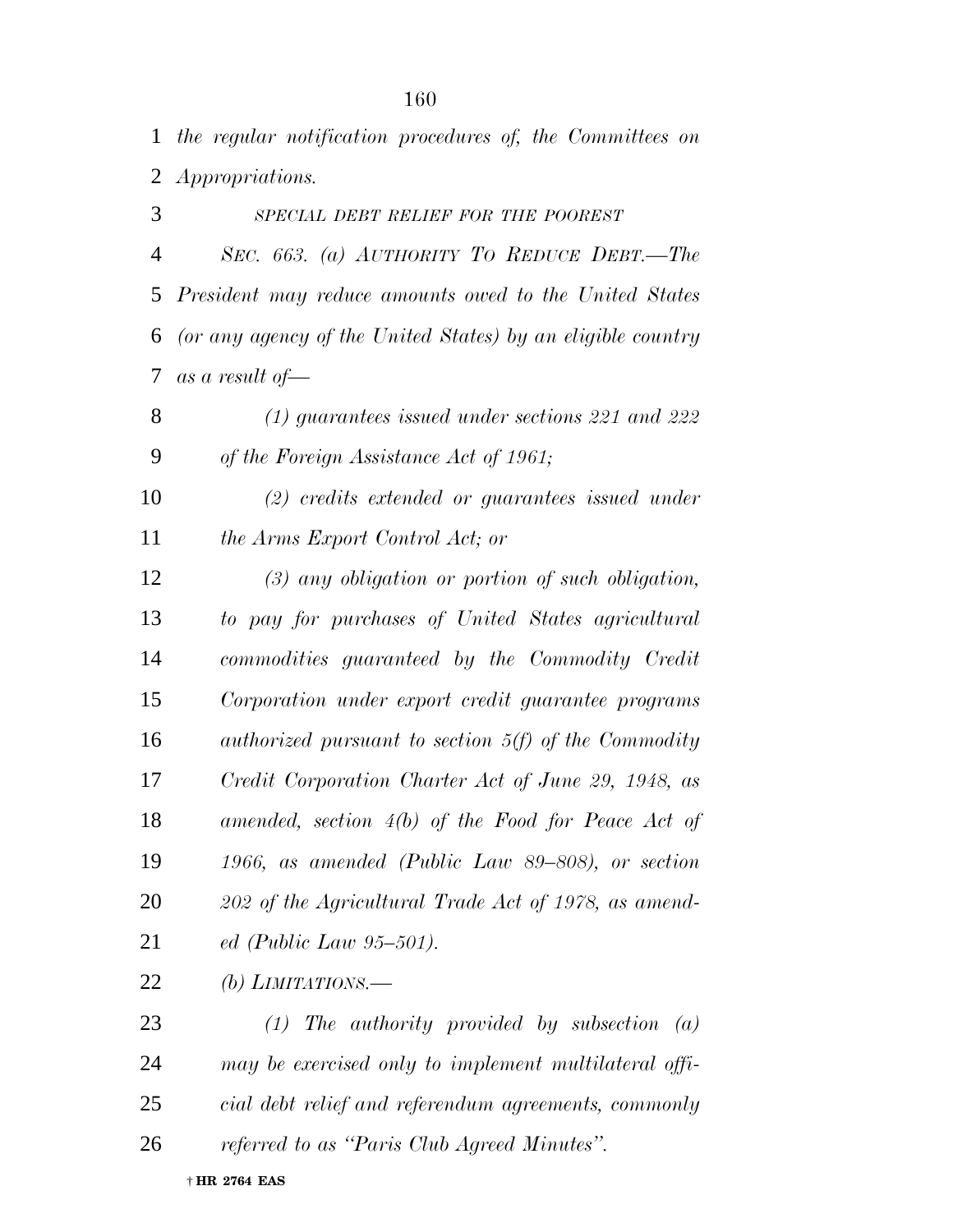*(2) The authority provided by subsection (a) may be exercised only in such amounts or to such ex- tent as is provided in advance by appropriations Acts. (3) The authority provided by subsection (a) may be exercised only with respect to countries with heavy debt burdens that are eligible to borrow from the International Development Association, but not from the International Bank for Reconstruction and Development, commonly referred to as ''IDA-only'' countries. (c) CONDITIONS.—The authority provided by sub- section (a) may be exercised only with respect to a country whose government— (1) does not have an excessive level of military expenditures; (2) has not repeatedly provided support for acts of international terrorism; (3) is not failing to cooperate on international narcotics control matters; (4) (including its military or other security forces) does not engage in a consistent pattern of gross violations of internationally recognized human rights; and*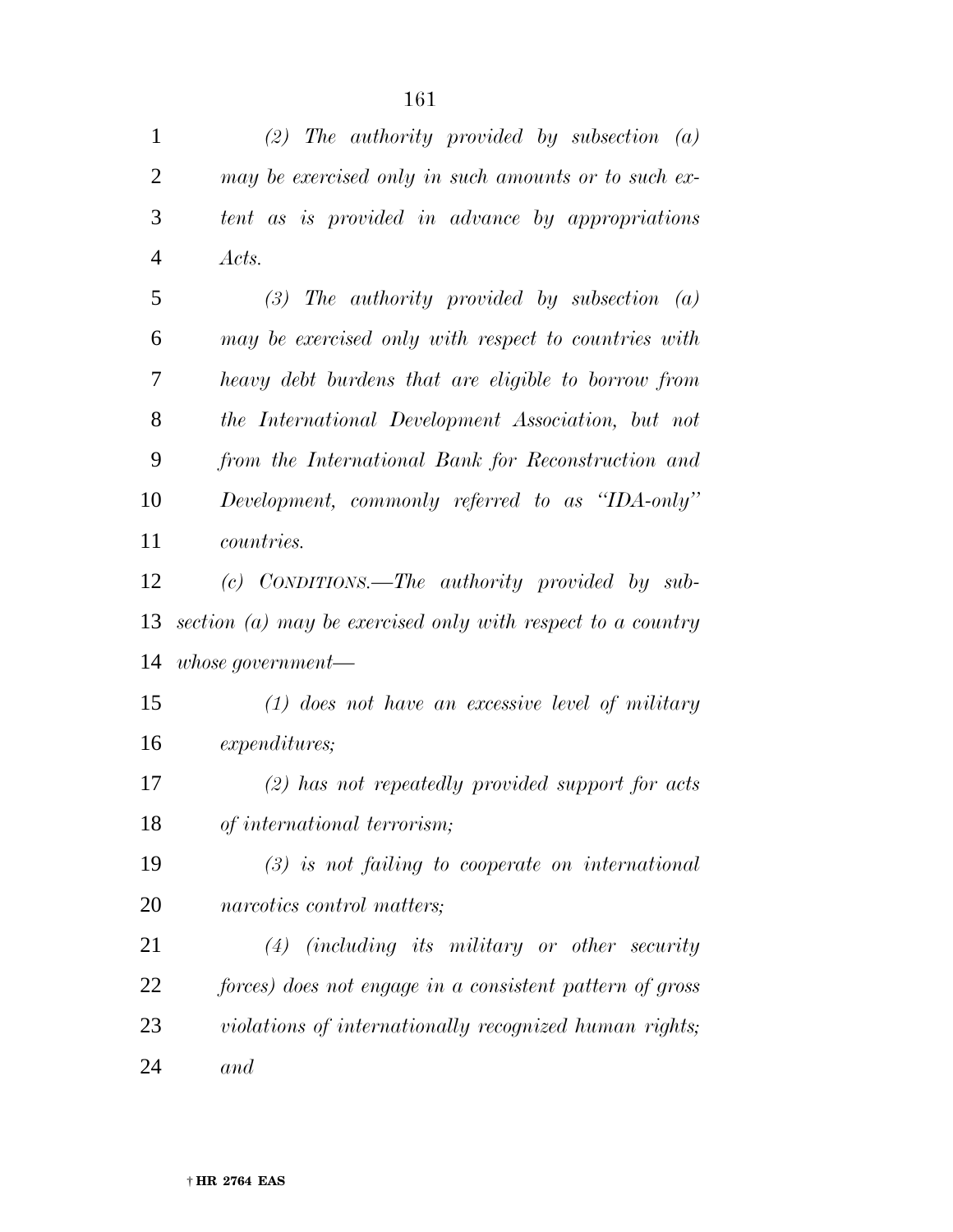*(5) is not ineligible for assistance because of the application of section 527 of the Foreign Relations Authorization Act, Fiscal Years 1994 and 1995.*

 *(d) AVAILABILITY OF FUNDS.—The authority provided by subsection (a) may be used only with regard to the funds appropriated by this Act under the heading ''Debt Restruc-turing''.*

 *(e) CERTAIN PROHIBITIONS INAPPLICABLE.—A reduc- tion of debt pursuant to subsection (a) shall not be consid- ered assistance for the purposes of any provision of law lim- iting assistance to a country. The authority provided by subsection (a) may be exercised notwithstanding section 620(r) of the Foreign Assistance Act of 1961 or section 321 of the International Development and Food Assistance Act of 1975.*

 *AUTHORITY TO ENGAGE IN DEBT BUYBACKS OR SALES SEC. 664. (a) LOANS ELIGIBLE FOR SALE, REDUC-TION, OR CANCELLATION.—*

 † **HR 2764 EAS** *(1) AUTHORITY TO SELL, REDUCE, OR CANCEL CERTAIN LOANS.—Notwithstanding any other provi- sion of law, the President may, in accordance with this section, sell to any eligible purchaser any concessional loan or portion thereof made before Jan- uary 1, 1995, pursuant to the Foreign Assistance Act of 1961, to the government of any eligible country as defined in section 702(6) of that Act or on receipt of*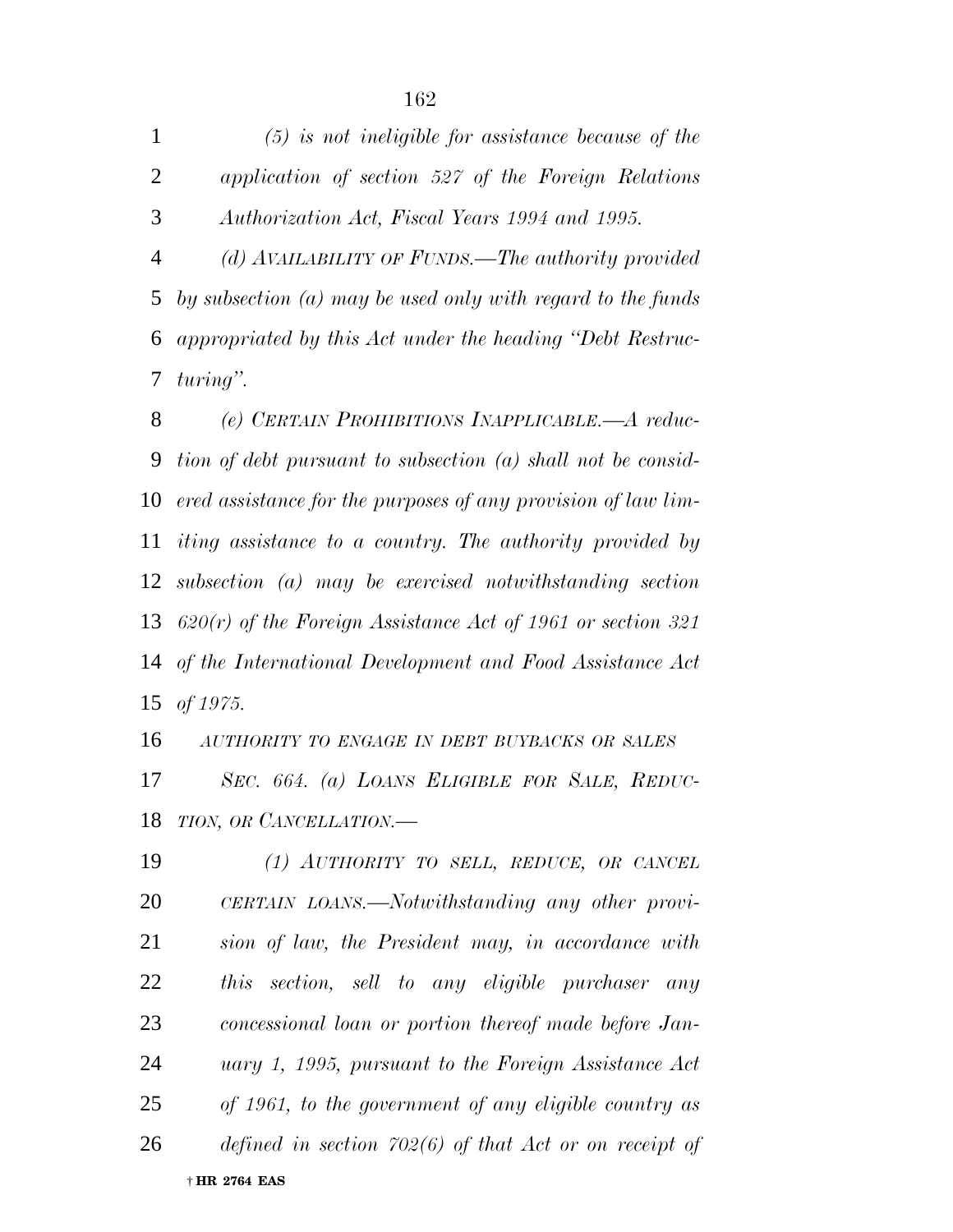| $\mathbf{1}$   | payment from an eligible purchaser, reduce or cancel    |
|----------------|---------------------------------------------------------|
| $\overline{2}$ | such loan or portion thereof, only for the purpose of   |
| 3              | facilitating                                            |
| 4              | $(A)$ debt-for-equity swaps, debt-for-develop-          |
| 5              | ment swaps, or debt-for-nature swaps; or                |
| 6              | $(B)$ a debt buyback by an eligible country             |
| 7              | of its own qualified debt, only if the eligible         |
| 8              | country uses an additional amount of the local          |
| 9              | currency of the eligible country, equal to not less     |
| 10             | than 40 percent of the price paid for such debt         |
| 11             | by such eligible country, or the difference between     |
| 12             | the price paid for such debt and the face value         |
| 13             | of such debt, to support activities that link con-      |
| 14             | servation and sustainable use of natural re-            |
| 15             | sources with local community development, and           |
| 16             | child survival and other child development, in a        |
| 17             | manner consistent with sections 707 through 710         |
| 18             | of the Foreign Assistance Act of 1961, if the sale,     |
| 19             | reduction, or cancellation would not contravene         |
| 20             | any term or condition of any prior agreement            |
| 21             | <i>relating to such loan.</i>                           |
| 22             | (2) TERMS AND CONDITIONS.—Notwithstanding               |
| 23             | any other provision of law, the President shall, in ac- |
| 24             | cordance with this section, establish the terms and     |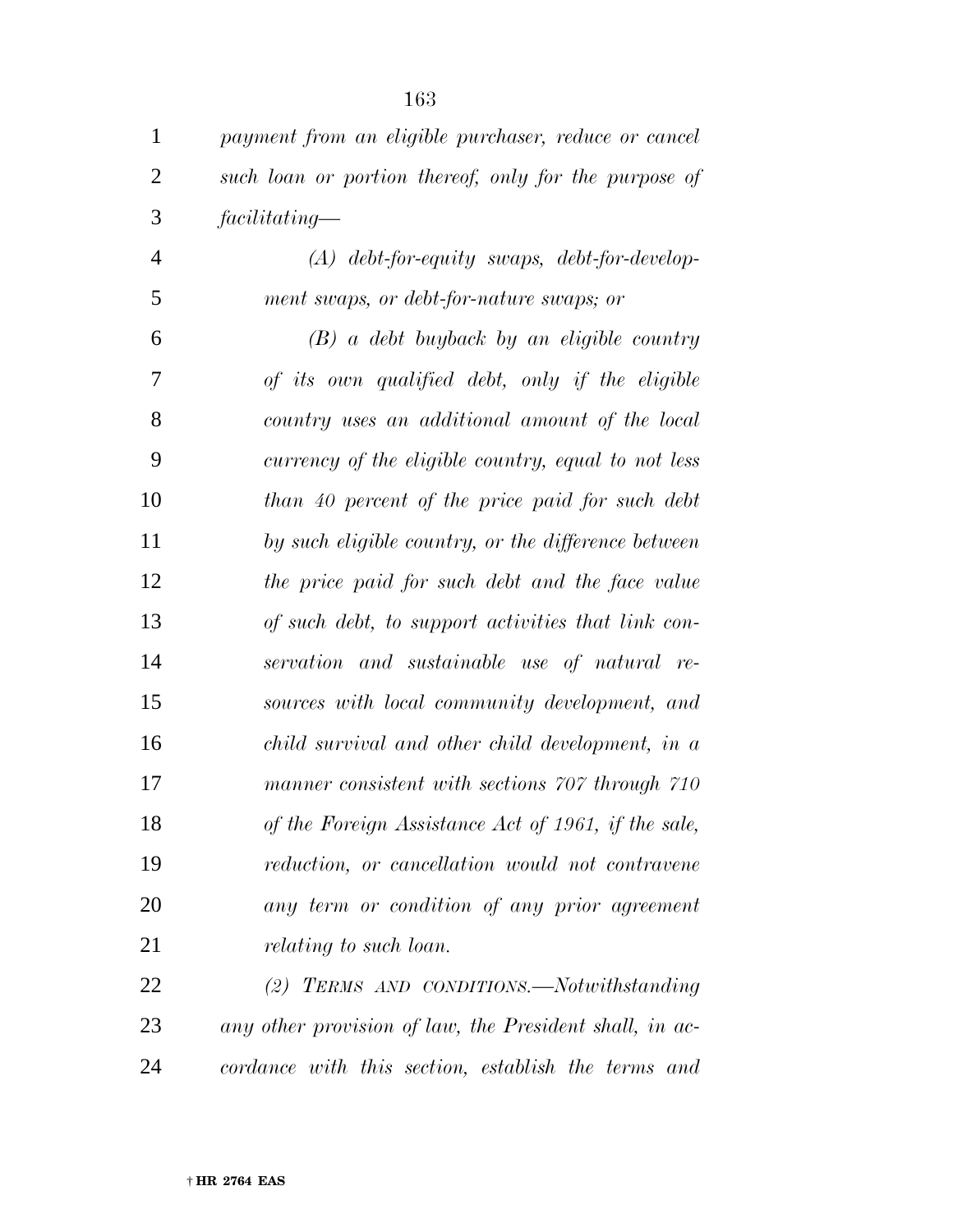| conditions under which loans may be sold, reduced, or |
|-------------------------------------------------------|
| canceled pursuant to this section.                    |

 *(3) ADMINISTRATION.—The Facility, as defined in section 702(8) of the Foreign Assistance Act of 1961, shall notify the administrator of the agency primarily responsible for administering part I of the Foreign Assistance Act of 1961 of purchasers that the President has determined to be eligible, and shall di- rect such agency to carry out the sale, reduction, or cancellation of a loan pursuant to this section. Such agency shall make adjustment in its accounts to re-flect the sale, reduction, or cancellation.*

 *(4) LIMITATION.—The authorities of this sub- section shall be available only to the extent that ap- propriations for the cost of the modification, as de- fined in section 502 of the Congressional Budget Act of 1974, are made in advance.*

 *(b) DEPOSIT OF PROCEEDS.—The proceeds from the sale, reduction, or cancellation of any loan sold, reduced, or canceled pursuant to this section shall be deposited in the United States Government account or accounts estab-lished for the repayment of such loan.*

 *(c) ELIGIBLE PURCHASERS.—A loan may be sold pur- suant to subsection (a)(1)(A) only to a purchaser who pre-sents plans satisfactory to the President for using the loan*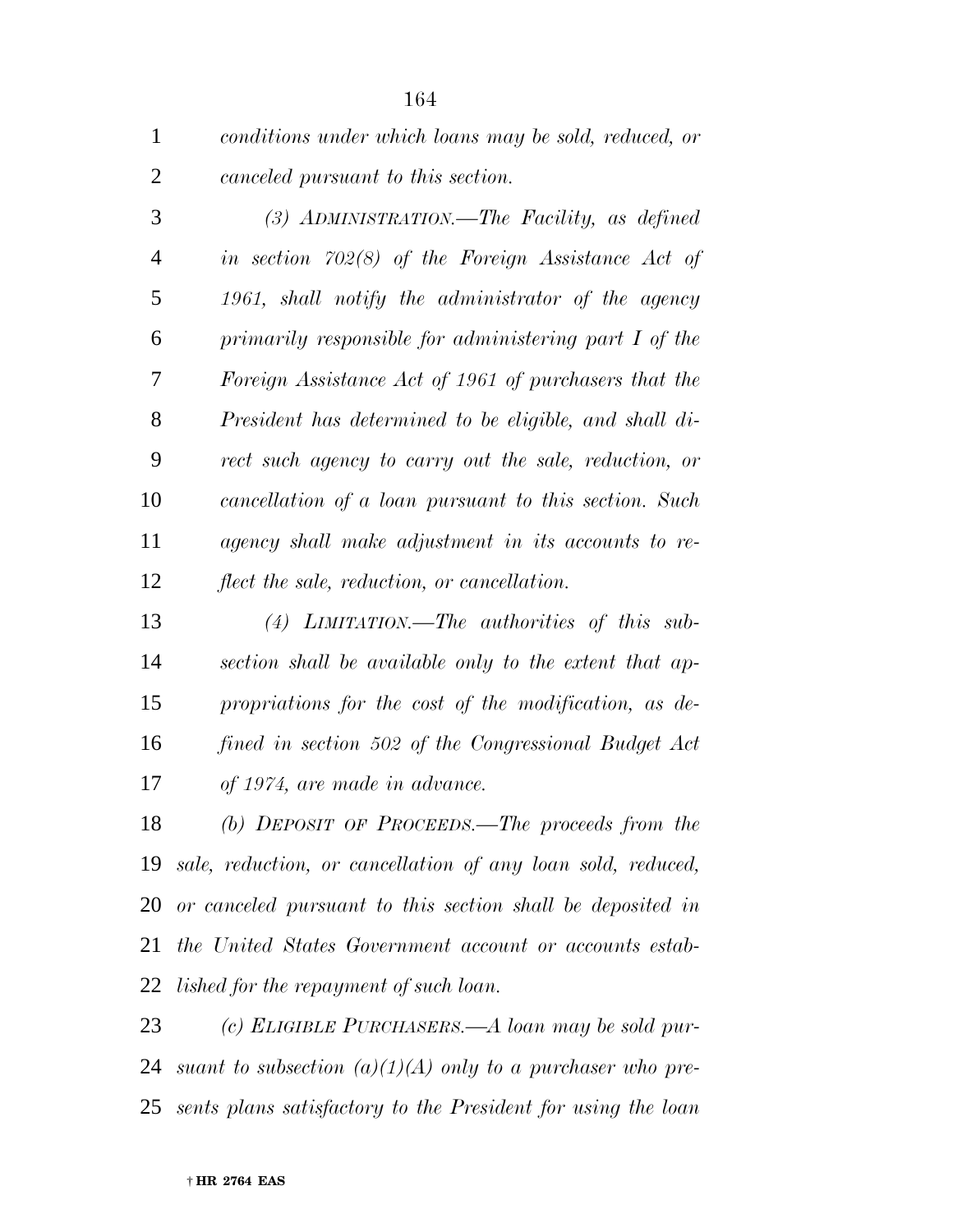*for the purpose of engaging in debt-for-equity swaps, debt-for-development swaps, or debt-for-nature swaps.*

 *(d) DEBTOR CONSULTATIONS.—Before the sale to any eligible purchaser, or any reduction or cancellation pursu- ant to this section, of any loan made to an eligible country, the President should consult with the country concerning the amount of loans to be sold, reduced, or canceled and their uses for debt-for-equity swaps, debt-for-development swaps, or debt-for-nature swaps.*

 *(e) AVAILABILITY OF FUNDS.—The authority provided by subsection (a) may be used only with regard to funds appropriated by this Act under the heading ''Debt Restruc-turing''.*

# *RECONCILIATION PROGRAMS*

 *SEC. 665. Of the funds appropriated under the heading ''Economic Support Fund'', not less than \$20,000,000 shall be made available to support reconciliation programs and activities which bring together individuals of different eth- nic, religious, and political backgrounds from areas of civil conflict and war.*

#### *SUDAN*

 *SEC. 666. (a) LIMITATION ON ASSISTANCE.—Subject to subsection (b):*

 † **HR 2764 EAS** *(1) Notwithstanding section 501(a) of the Inter- national Malaria Control Act of 2000 (Public Law 106–570) or any other provision of law, none of the*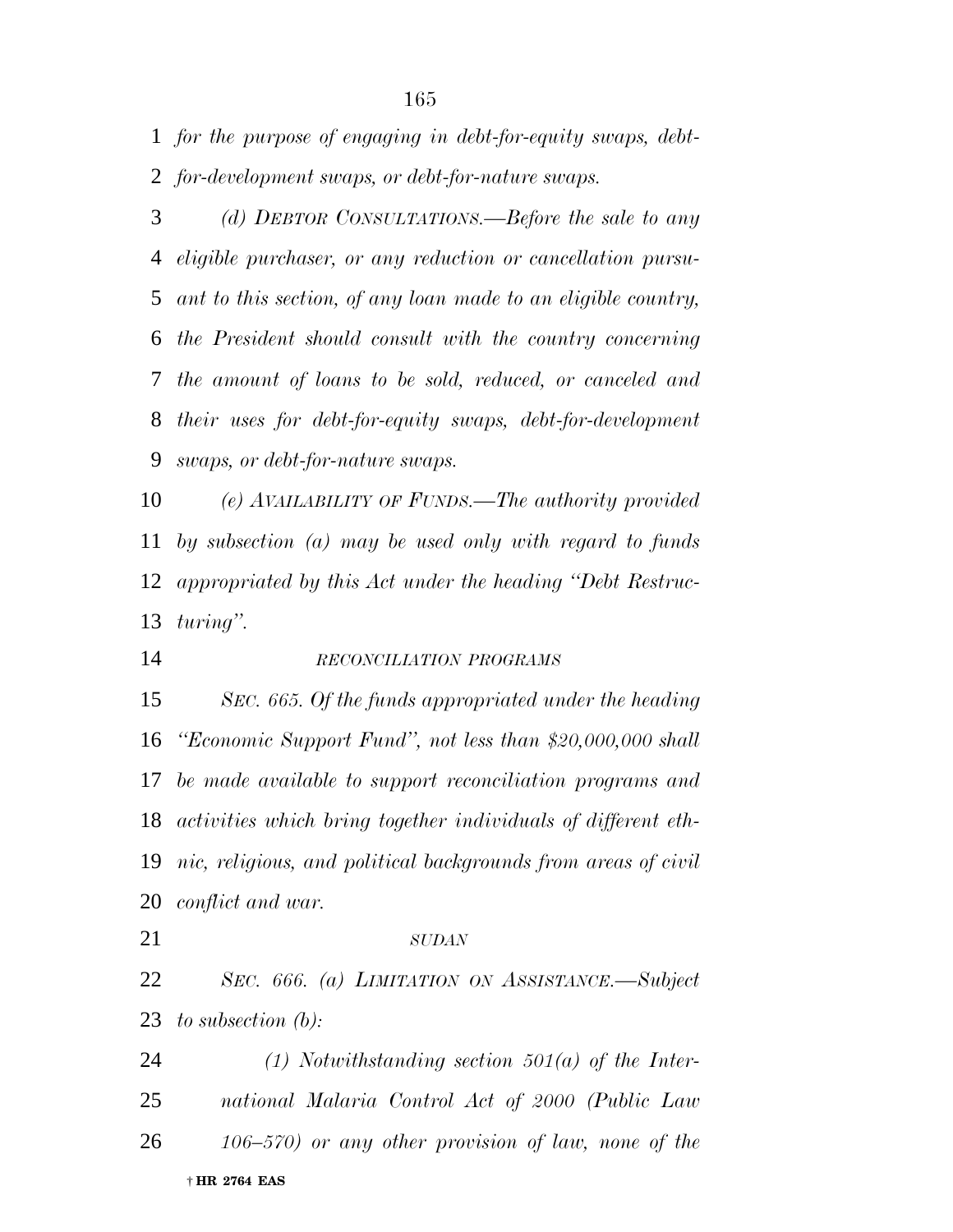| $\mathbf{1}$   | funds appropriated by this Act may be made avail-         |
|----------------|-----------------------------------------------------------|
| $\overline{2}$ | able for assistance for the Government of Sudan.          |
| 3              | $(2)$ None of the funds appropriated by this Act          |
| $\overline{4}$ | may be made available for the cost, as defined in sec-    |
| 5              | tion 502, of the Congressional Budget Act of 1974, of     |
| 6              | modifying loans and loan guarantees held by the Gov-      |
| 7              | ernment of Sudan, including the cost of selling, reduc-   |
| 8              | ing, or canceling amounts owed to the United States,      |
| 9              | and modifying concessional loans, guarantees, and         |
| 10             | credit agreements.                                        |
| 11             | (b) Subsection (a) shall not apply if the Secretary of    |
| 12             | State determines and certifies and reports to the Commit- |
| 13             | tees on Appropriations that—                              |
| 14             | $(1)$ the Government of Sudan is honoring its             |
| 15             | pledges to cease attacks upon civilians and has dis-      |
| 16             | armed and demobilized the Janjaweed and other gov-        |
| 17             | ernment-supported militias;                               |
| 18             | $(2)$ the Government of Sudan and all govern-             |
| 19             | ment-supported militia groups are honoring their          |
| 20             | commitments made in all previous cease-fire agree-        |

*ments; and*

 *(3) the Government of Sudan is allowing unimpeded access to Darfur to humanitarian aid or- ganizations, the human rights investigation and hu-manitarian teams of the United Nations, including*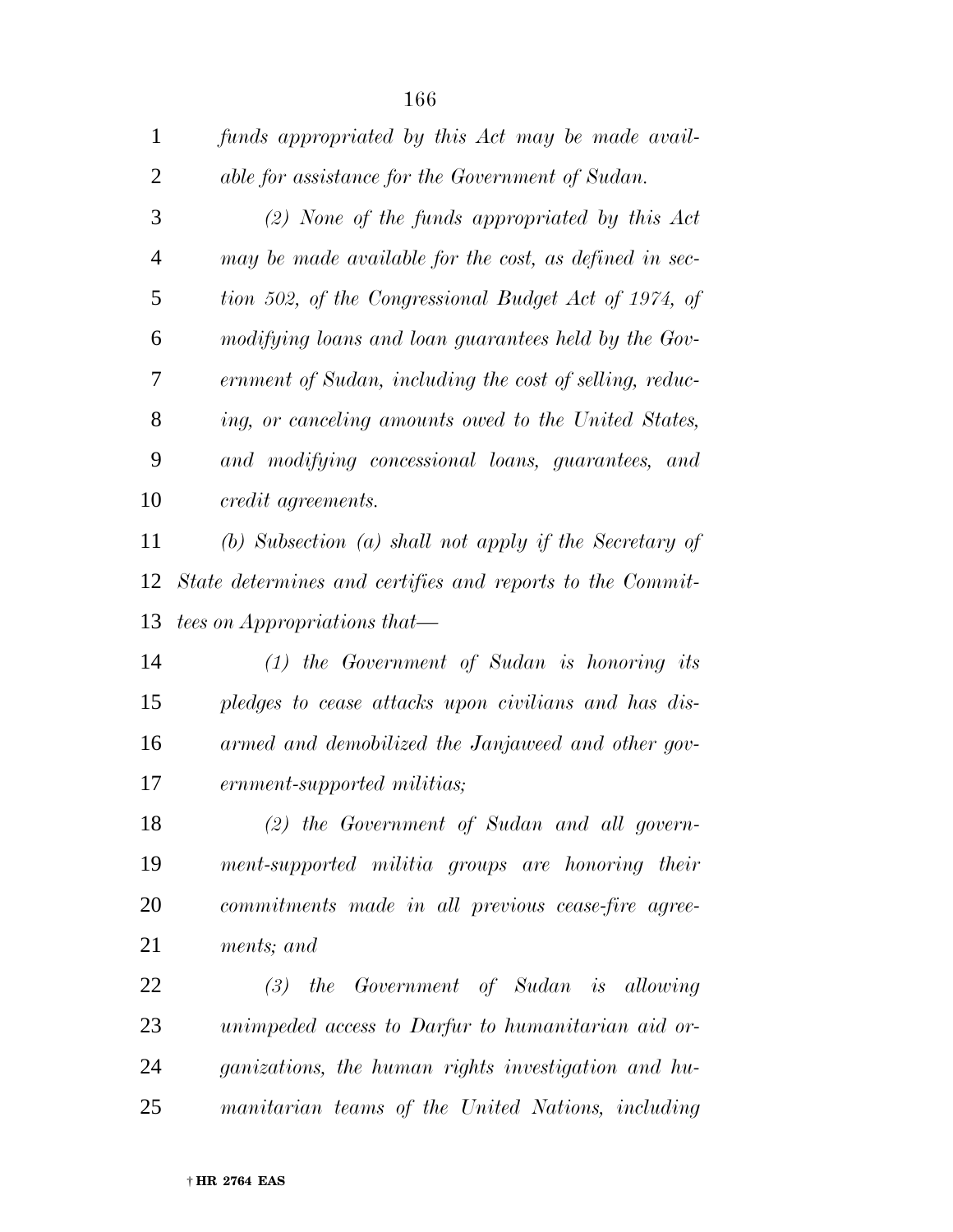| $\mathbf{1}$   | protection officers, and an international monitoring          |
|----------------|---------------------------------------------------------------|
| $\overline{2}$ | team that is based in Darfur and that has the sup-            |
| 3              | port of the United States.                                    |
| $\overline{4}$ | (c) EXCEPTIONS.—The provisions of subsection $(a)$            |
| 5              | shall not apply to-                                           |
| 6              | $(1)$ humanitarian assistance;                                |
| 7              | $(2)$ assistance for Darfur and for areas outside             |
| 8              | the control of the Government of Sudan; and                   |
| 9              | $(3)$ assistance to support implementation of the             |
| 10             | Comprehensive Peace Agreement and the Darfur                  |
| 11             | Peace Agreement or any other internationally-recog-           |
| 12             | nized peace agreement in Sudan.                               |
| 13             | (d) DEFINITIONS.—For the purposes of this Act, the            |
| 14             | term "Government of Sudan" shall not include the Govern-      |
| 15             | ment of Southern Sudan.                                       |
| 16             | TRANSPARENCY AND ACCOUNTABILITY                               |
| 17             | SEC. 667. (a) UNITED NATIONS DEVELOPMENT PRO-                 |
|                | 18 GRAM.—Prior to the initial obligation of funds appro-      |
|                | 19 priated in this Act under the heading "International Orga- |
|                | 20 nizations and Programs" for a United States contribution   |
|                | 21 to the United Nations Development Program (UNDP), the      |
| 22             | Secretary of State shall certify and report to the Committees |
| 23             | on Appropriations that UNDP is—                               |
| 24             | $(1)$ giving adequate and appropriate access to               |
| 25             | information to the United States Mission to the               |

 † **HR 2764 EAS** *United Nations regarding UNDP's programs and ac-*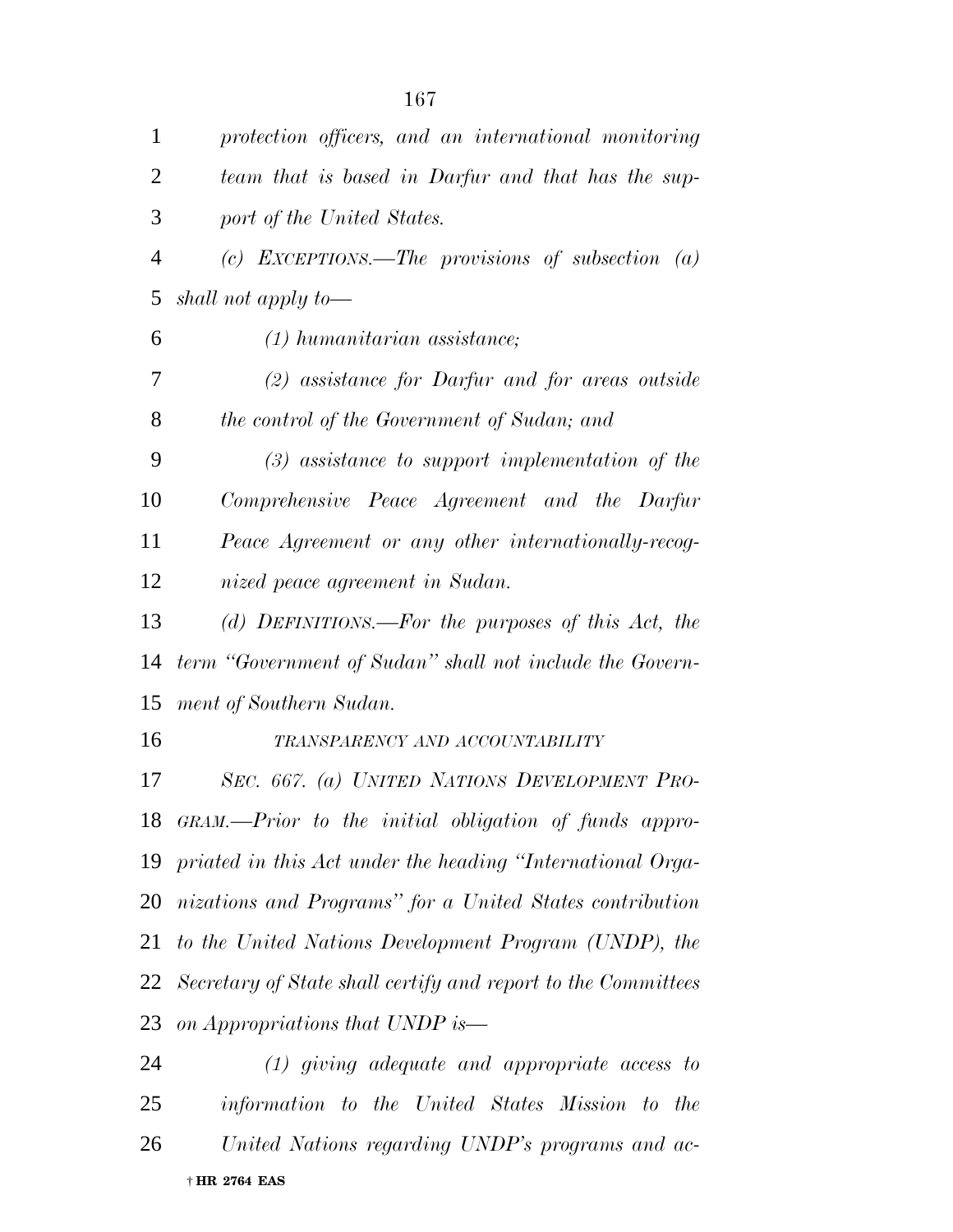*tivities, as requested, including in North Korea and Burma;*

 *(2) conducting appropriate oversight of UNDP programs and activities globally; and*

 *(3) implementing the whistleblower protection policy established by the United Nations Secretariat in December 2005.*

 *(b) WORLD BANK.—Twenty percent of the funds ap- propriated by this Act under the heading ''International Development Association'' shall be withheld from disburse- ment until the Secretary of the Treasury reports to the Committees on Appropriations that—*

 *(1) the World Bank has made publicly available, in an appropriate manner, financial disclosure forms of senior World Bank personnel, including those at the level of managing director, vice president, and above;*

 *(2) the World Bank has established a plan and maintains a schedule for conducting regular, inde- pendent audits of internal management controls and procedures for meeting operational objectives, and is making reports describing the scope and findings of such audits available to the public;*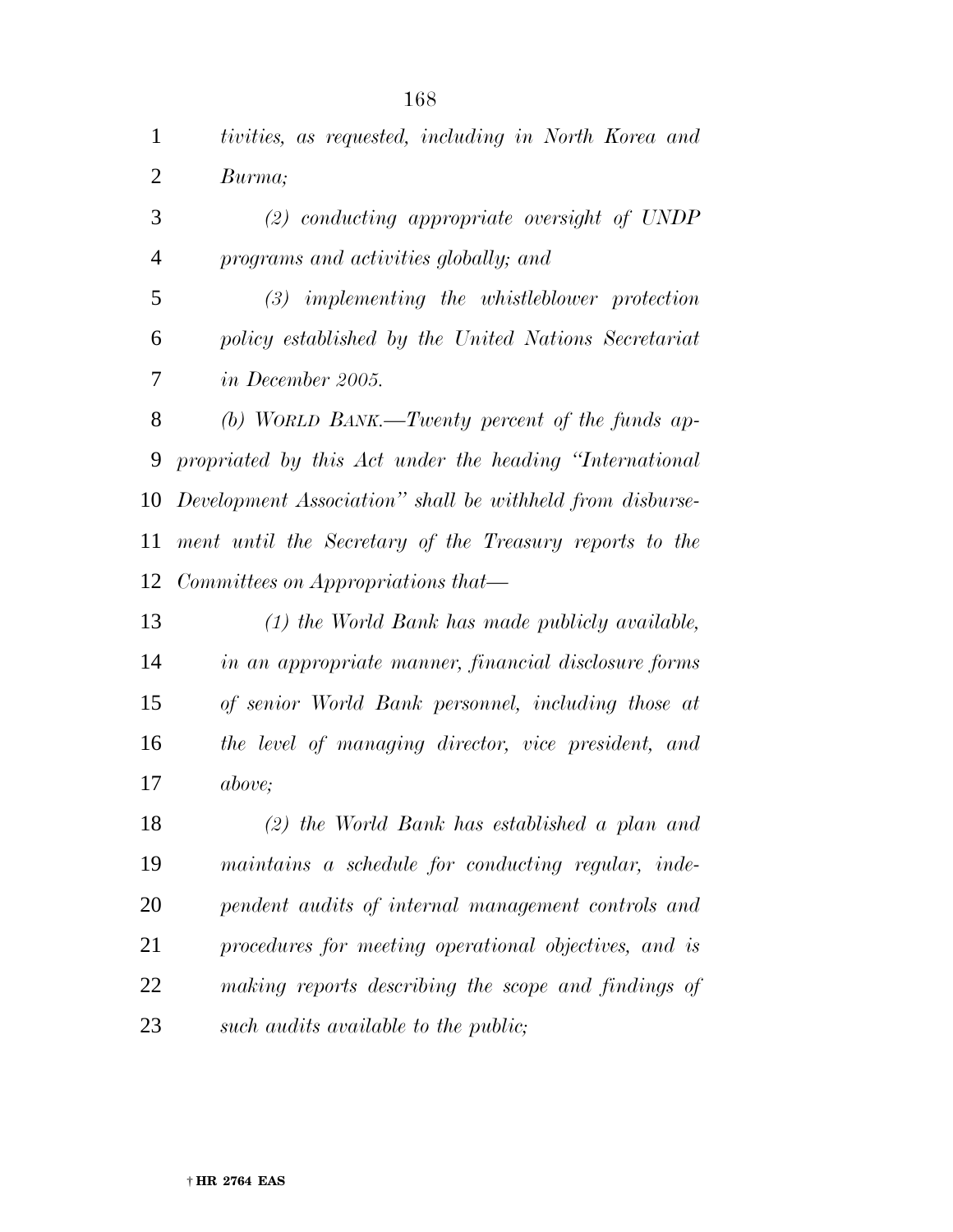| $\mathbf{1}$   | $(3)$ the World Bank is adequately staffing and         |
|----------------|---------------------------------------------------------|
| $\overline{2}$ | sufficiently funding the Department of Institutional    |
| 3              | Integrity;                                              |
| $\overline{4}$ | (4) the World Bank has made publicly available          |
| 5              | the Department of Institutional Integrity's November    |
| 6              | 23, 2005 "Report of Investigation into Reproductive     |
| 7              | and Child Health I Project Credit N0180 India" and      |
| 8              | any subsequent detailed implementation review, and      |
| 9              | is implementing the recommendations of the Depart-      |
| 10             | ment of Institutional Integrity regarding this project, |
| 11             | including recommendations concerning the prosecu-       |
| 12             | tion of individuals engaged in corrupt practices; and   |
| 13             | (5) the World Bank has made publicly available          |
| 14             | the "Volker Panel" report regarding the review and      |
| 15             | evaluation of the mandate and authorities, policies,    |
| 16             | procedures, practices, independence, reporting lines,   |
| 17             | and oversight mechanisms of the World Bank's De-        |
| 18             | partment of Institutional Integrity.                    |
| 19             | (c) REPORT.—The Comptroller General of the United       |
|                |                                                         |

 *States shall conduct an assessment of the financial manage- ment and oversight of programs and activities funded under the headings ''Millennium Challenge Corporation'', ''Global Health Programs'' (for HIV/AIDS programs), and ''Global HIV/AIDS Initiative'' in this Act and prior Acts making appropriations for foreign operations, export financing,*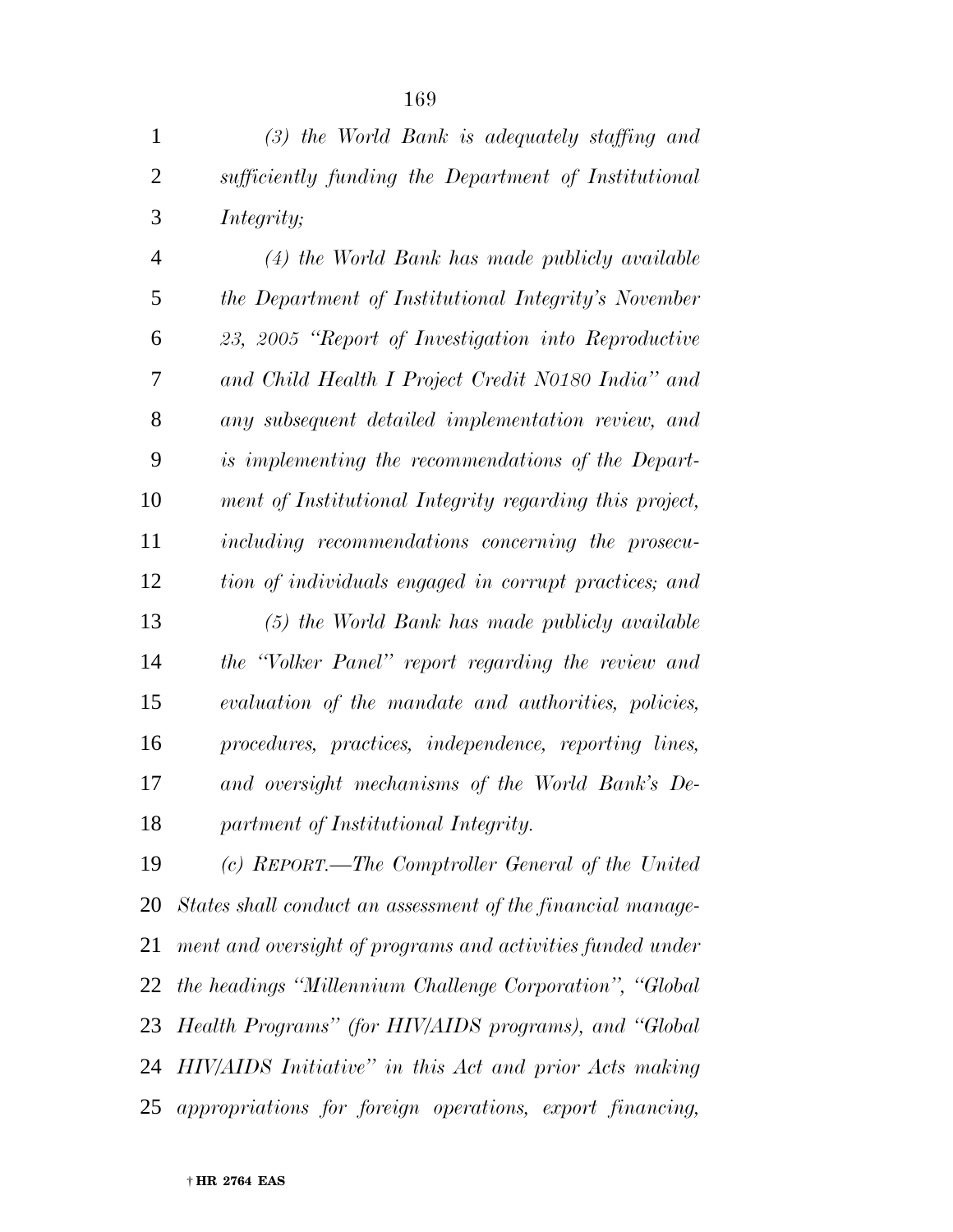*and related programs. The assessment shall include an ex- amination of donor coordination efforts, and recommenda- tions for improving financial oversight of such programs and activities.*

 *(d) NATIONAL BUDGET TRANSPARENCY.—(1) None of the funds appropriated by this Act may be made available for assistance for the central government of any country that fails to make publicly available on an annual basis its national budget, to include income and expenditures.*

 *(2) The Secretary of State may waive subsection (d)(1) on a country-by-country basis if the Secretary reports to the Committees on Appropriations that to do so is important to the national interests of the United States.*

 *(3) The reporting requirement pursuant to sec- tion 585(b) of Public Law 108–7 regarding fiscal transparency and accountability in countries whose central governments receive United States foreign as-sistance shall apply to this Act.*

*EXCESS DEFENSE ARTICLES FOR CENTRAL AND SOUTH*

*EUROPEAN COUNTRIES AND CERTAIN OTHER COUNTRIES*

 † **HR 2764 EAS** *SEC. 668. Notwithstanding section 516(e) of the For- eign Assistance Act of 1961 (22 U.S.C. 2321j(e)), during fiscal year 2008, funds available to the Department of De- fense may be expended for crating, packing, handling, and transportation of excess defense articles transferred under*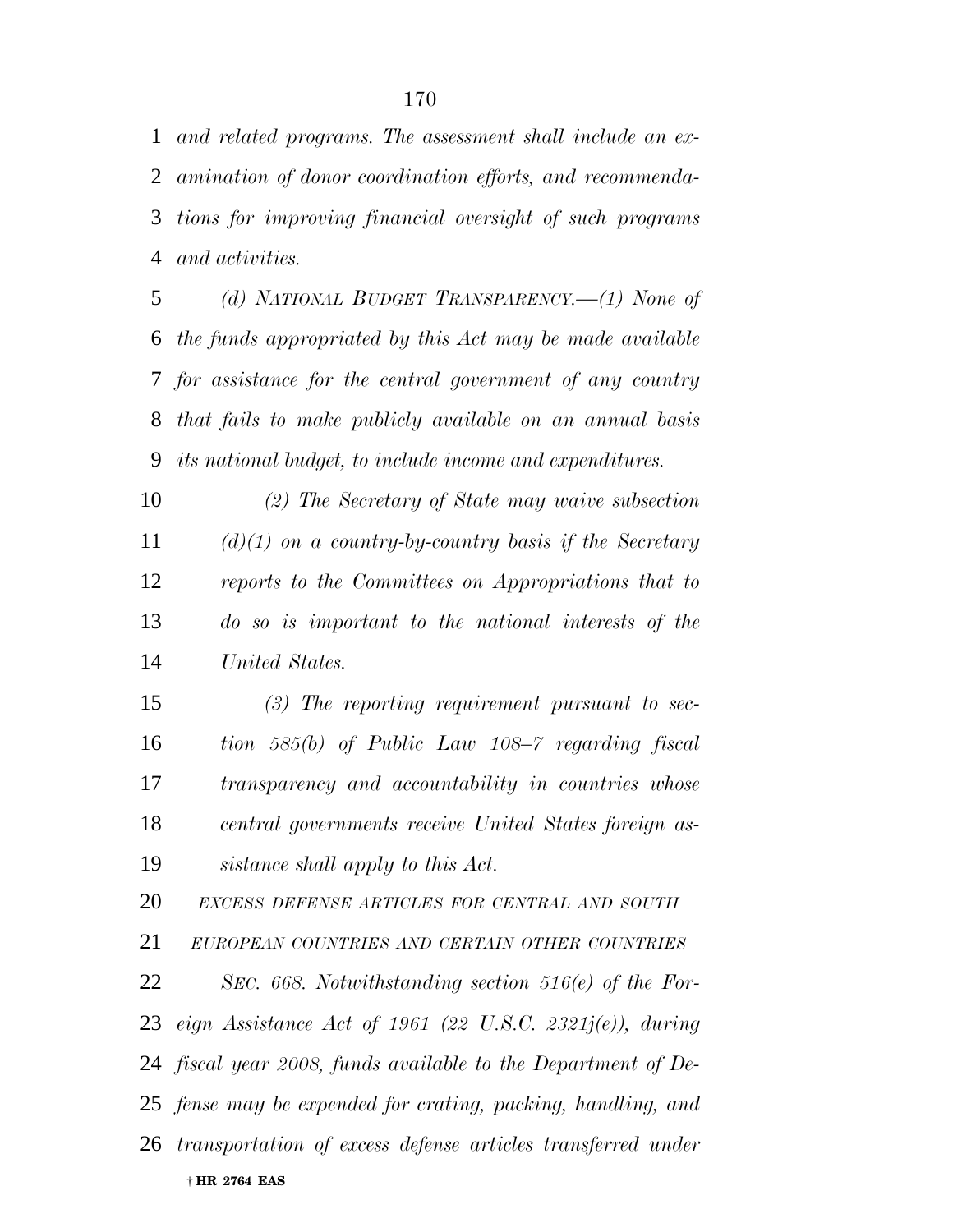*the authority of section 516 of such Act to Albania, Afghani-*

 *stan, Bulgaria, Croatia, Estonia, Former Yugoslavian Re- public of Macedonia, Georgia, India, Iraq, Latvia, Lith- uania, Moldova, Mongolia, Pakistan, Romania, Slovakia, and Ukraine.*

#### *ZIMBABWE*

 *SEC. 669. The Secretary of the Treasury shall instruct the United States executive director to each international financial institution to vote against any extension by the respective institution of any loans to the Government of Zimbabwe, except to meet basic human needs or to promote democracy, unless the Secretary of State determines and certifies to the Committees on Appropriations that the rule of law has been restored in Zimbabwe, including respect for ownership and title to property, freedom of speech and association.*

#### *DEVELOPMENT GRANTS PROGRAM*

 *SEC. 670. (a) ESTABLISHMENT OF THE PROGRAM.— There is established within the United States Agency for International Development (USAID) a Development Grants Program (DGP) to provide small grants to United States and indigenous nongovernmental organizations for the pur- pose of carrying out the provisions of chapters 1 and 10 of part I and chapter 4 of part II of the Foreign Assistance Act of 1961.*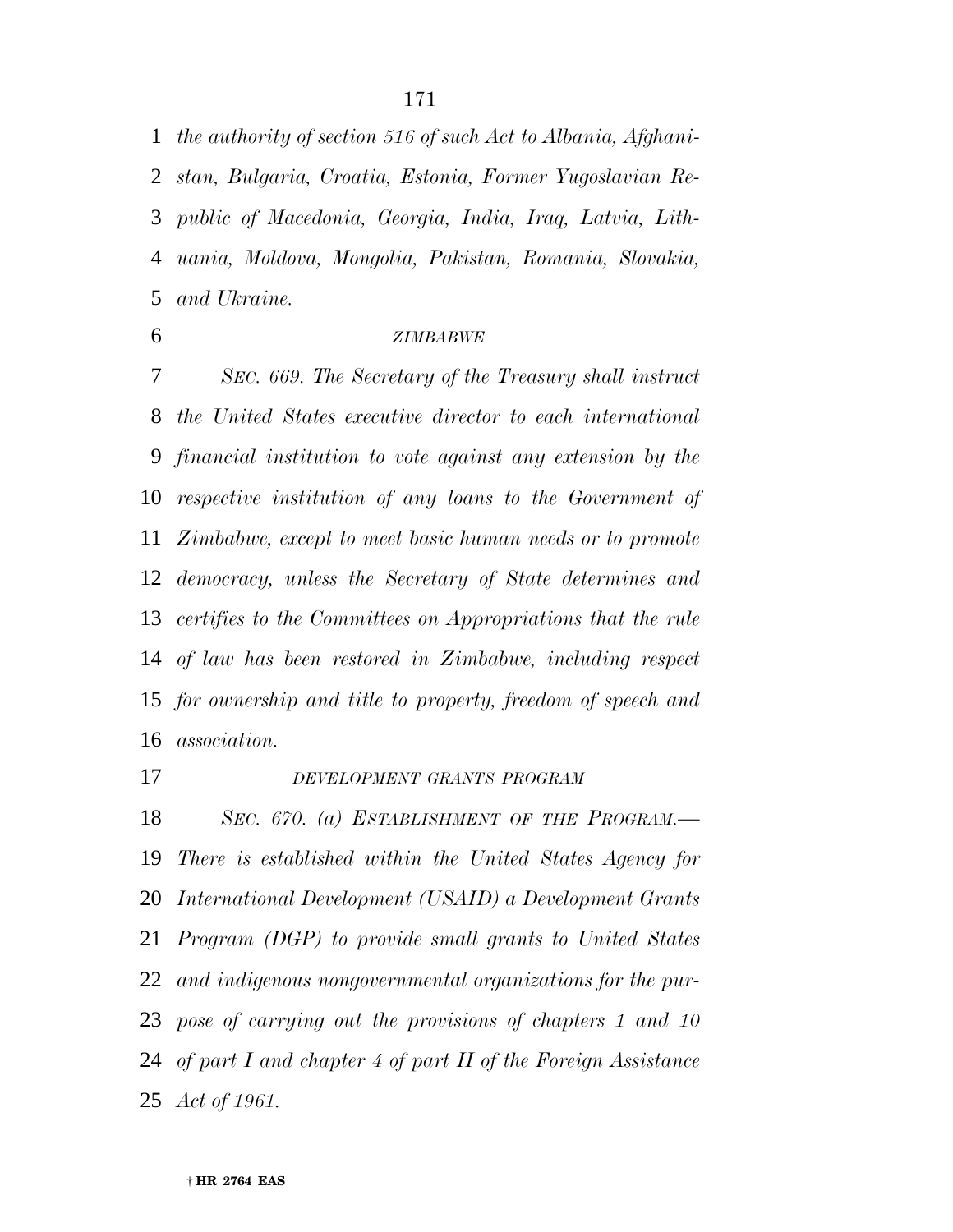*(b) ELIGIBILITY FOR GRANTS.—Grants from the DGP shall be made only for proposals of nongovernmental orga- nizations identified in the report accompanying this Act that are recommended for consideration for funding by that report, and for proposals of other nongovernmental organi-zations that apply.*

 *(c) COMPETITION.—To the maximum extent prac- ticable, grants made pursuant to the authority of this sec-tion shall be open, transparent and competitive.*

*(d) SIZE OF PROGRAM AND INDIVIDUAL GRANTS.—*

 *(1) Of the funds appropriated by this Act to carry out chapter 1 of part I and chapter 4 of part II of the Foreign Assistance Act of 1961, not less than \$50,000,000 shall be made available for purposes of this section: Provided, That not more than 50 percent of this amount shall be derived from funds appro- priated to carry out chapter 1 of part I of such Act. (2) No individual grant, or grant amendment, made pursuant to this section shall exceed \$2,000,000. (e) AVAILABILITY OF OTHER FUNDS.—Funds made available under this section are in addition to other funds available for such purposes including funds designated by this Act by section 665, Reconciliation Programs.*

 *(f) DEFINITION.—For purposes of this section, the term ''nongovernmental organization'' means a private and vol-*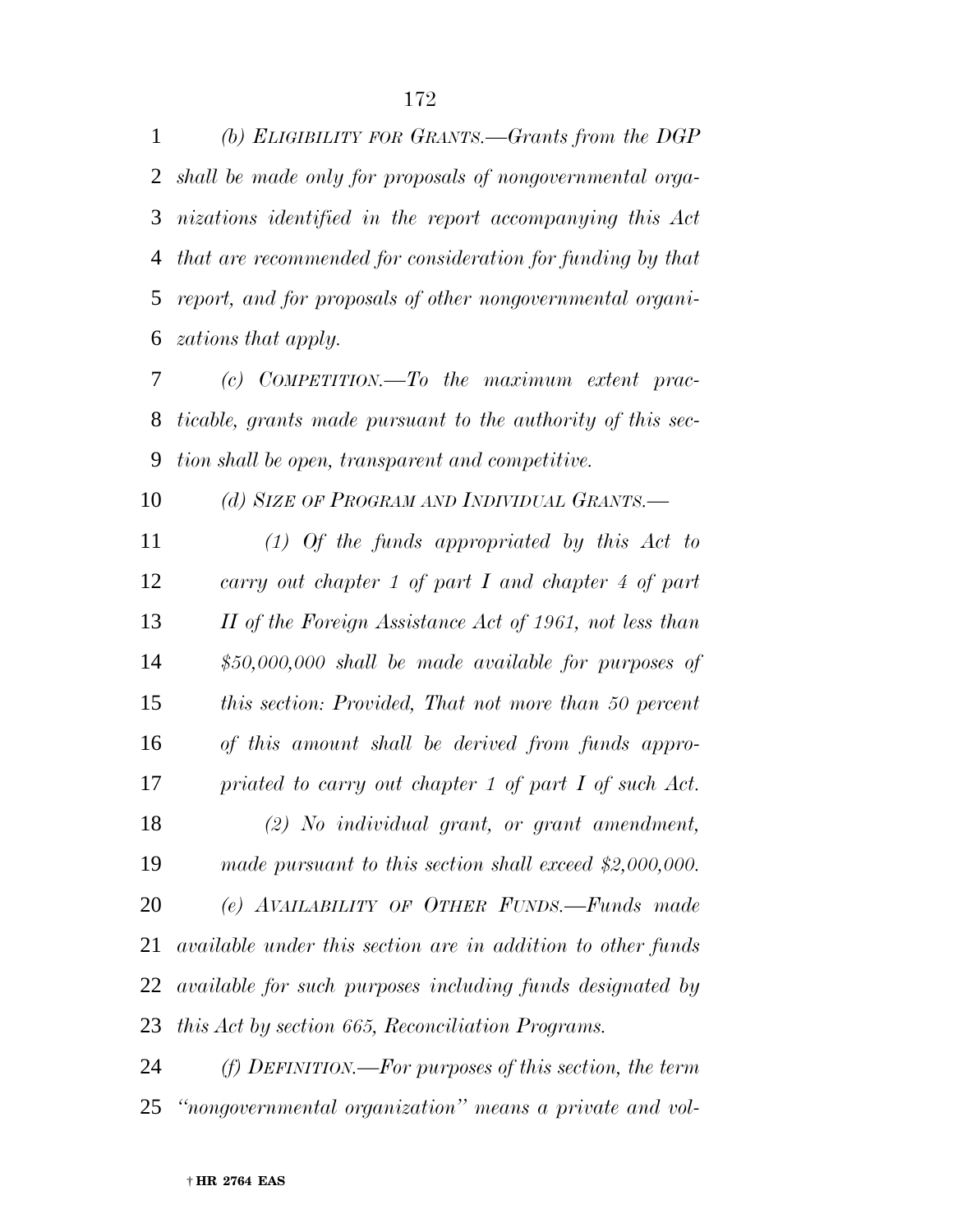*untary organization or for-profit entity, and shall not in- clude entities owned in whole or in part by a government or governmental entity.*

 *(g) REPORT.—Within 90 days from the date of enact- ment of this Act, and after consultation with the Commit- tees on Appropriations, the Administrator of USAID shall submit a report to those Committees describing the proce- dures and mechanisms USAID will use to implement this section.*

# *MONITORING OF MILITARY ASSISTANCE*

 *SEC. 671. Not later than 90 days after enactment of this Act, the Secretary of State shall submit a report to the Committees on Appropriations detailing the procedures being applied, on a country-by-country basis, to monitor whether funds appropriated by this Act under the heading ''Foreign Military Financing Program'' for assistance for Bangladesh, Democratic Republic of the Congo, Ethiopia, Pakistan, Philippines, and Sri Lanka, are misused by units of the security forces of such countries against civil- ians, including civilians who are members of political oppo-sition parties and human rights groups.*

#### *DISASTER ASSISTANCE AND RECOVERY*

 † **HR 2764 EAS** *SEC. 672. (a) Funds made available to the Comptroller General under chapter 4 of title I of the Emergency Supple- mental Appropriations Act (Public Law 106–31; 113 Stat. 69) and section 593 of the Foreign Operations, Export Fi-*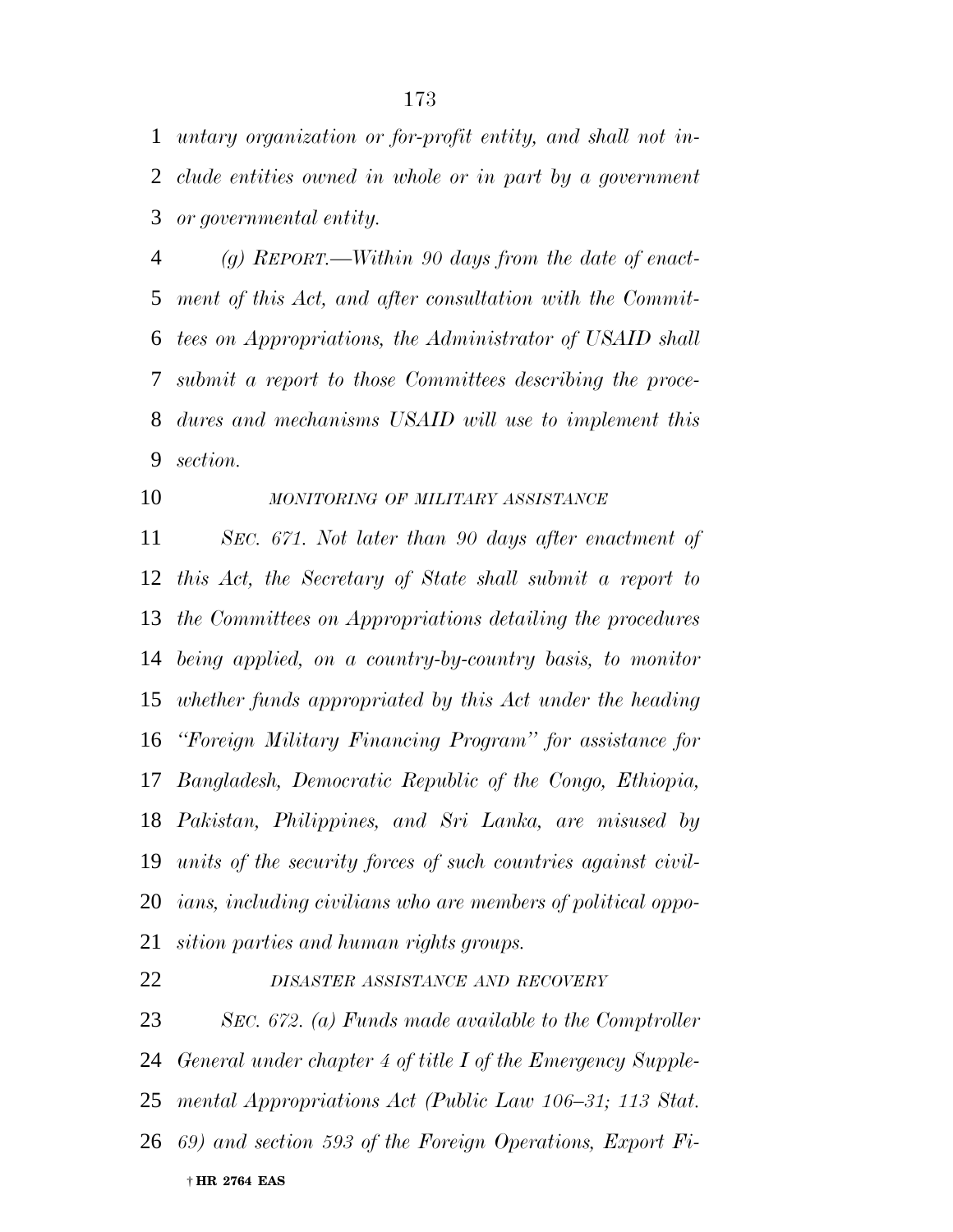*nancing, and Programs Agencies Appropriations Act, 2001 (Public Law 106–429; 114 Stat. 1900A–59) to monitor the provisions of assistance to address the effects of hurricanes in Central America and the Caribbean and the earthquake in Colombia, and to monitor the earthquake relief and re- construction efforts in El Salvador under section 561 of the Foreign Operations, Export Financing, and Programs Agencies Appropriations Act, 2002 (Public Law 107–115; 115 Stat. 2162) shall also be available to the Comptroller General to monitor any other disaster assistance and recov-ery effort.*

 *(b) This section shall apply with respect to fiscal year 2008 and each year thereafter.*

*UNITED STATES AGENCY FOR INTERNATIONAL*

*DEVELOPMENT MANAGEMENT*

*(INCLUDING TRANSFER OF FUNDS)*

 *SEC. 673. (a) AUTHORITY.—Up to \$81,000,000 of the funds made available in this Act to carry out the provisions of part I of the Foreign Assistance Act of 1961, including funds appropriated under the heading ''Assistance for East- ern Europe and the Baltic States'', may be used by the United States Agency for International Development (USAID) to hire and employ individuals in the United States and overseas on a limited appointment basis pursu- ant to the authority of sections 308 and 309 of the Foreign Service Act of 1980.*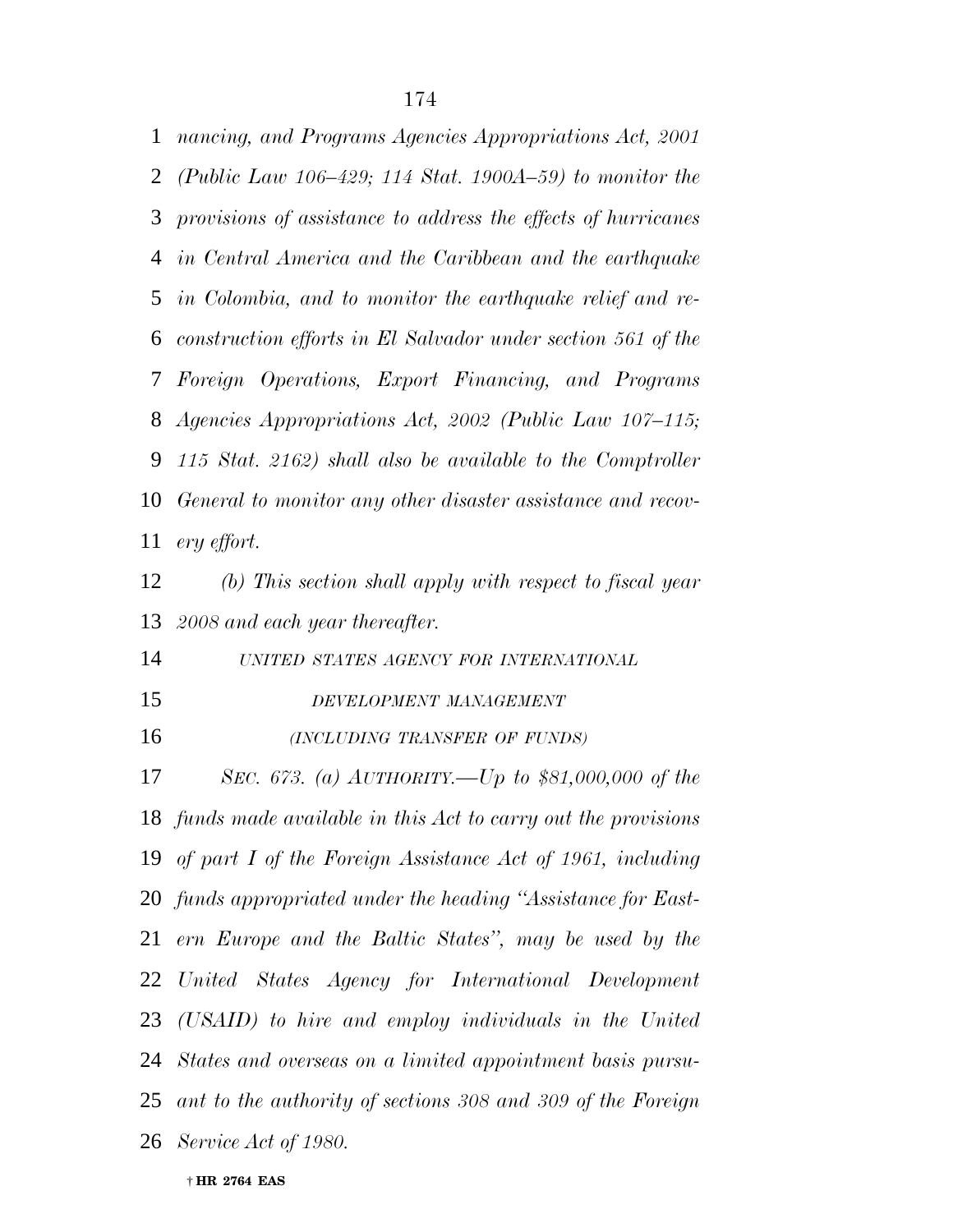*(b) RESTRICTIONS.— (1) The number of individuals hired in any fis- cal year pursuant to the authority contained in sub- section (a) may not exceed 175. (2) The authority to hire individuals contained in subsection (a) shall expire on September 30, 2009. (c) CONDITIONS.—The authority of subsection (a) may only be used to the extent that an equivalent number of posi- tions that are filled by personal services contractors or other nondirect-hire employees of USAID, who are compensated with funds appropriated to carry out part I of the Foreign Assistance Act of 1961, including funds appropriated under the heading ''Assistance for Eastern Europe and the Baltic States'', are eliminated.*

 *(d) PRIORITY SECTORS.—In exercising the authority of this section, primary emphasis shall be placed on ena- bling USAID to meet personnel positions in technical skill areas currently encumbered by contractor or other non-direct-hire personnel.*

 *(e) CONSULTATIONS.—The USAID Administrator shall consult with the Committees on Appropriations at least on a quarterly basis concerning the implementation of this section.*

 *(f) PROGRAM ACCOUNT CHARGED.—The account charged for the cost of an individual hired and employed*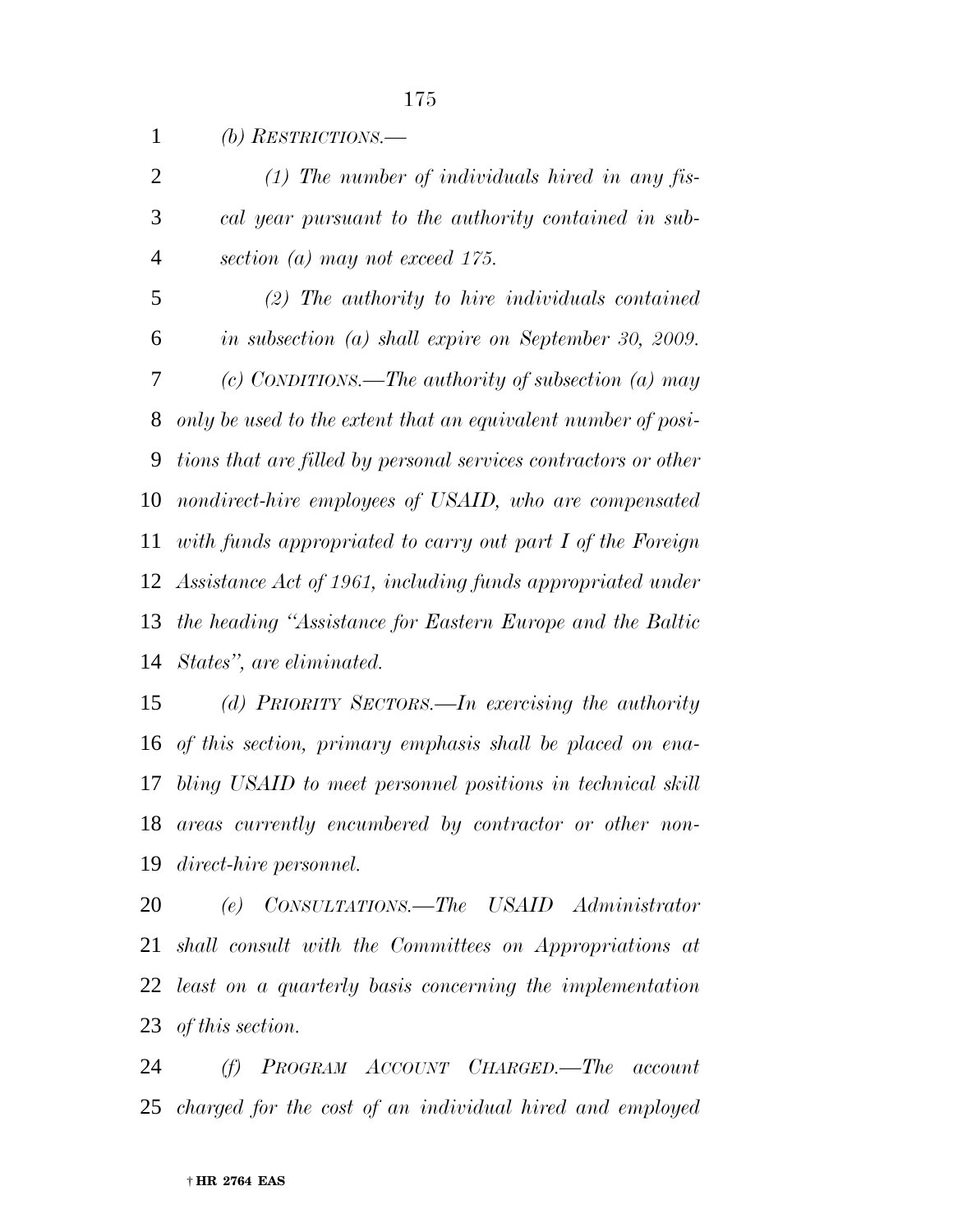*under the authority of this section shall be the account to which such individual's responsibilities primarily relate. Funds made available to carry out this section may be transferred to and merged and consolidated with funds ap- propriated for ''Operating Expenses of the United States Agency for International Development''.*

 *(g) MANAGEMENT REFORM PILOT.—Of the funds made available in subsection (a), USAID may use, in addition to funds otherwise available for such purposes, up to \$15,000,000 to fund overseas support costs of members of the Foreign Service with a Foreign Service rank of four or below: Provided, That such authority is only used to re- duce USAID's reliance on overseas personal services con- tractors or other nondirect-hire employees compensated with funds appropriated to carry out part I of the Foreign As- sistance Act of 1961, including funds appropriated under the heading ''Assistance for Eastern Europe and the Baltic States''.*

 *(h) DISASTER SURGE CAPACITY.—Funds appro- priated by this Act to carry out part I of the Foreign Assist- ance Act of 1961, including funds appropriated under the heading ''Assistance for Eastern Europe and the Baltic States'', may be used, in addition to funds otherwise avail- able for such purposes, for the cost (including the support costs) of individuals detailed to or employed by the United*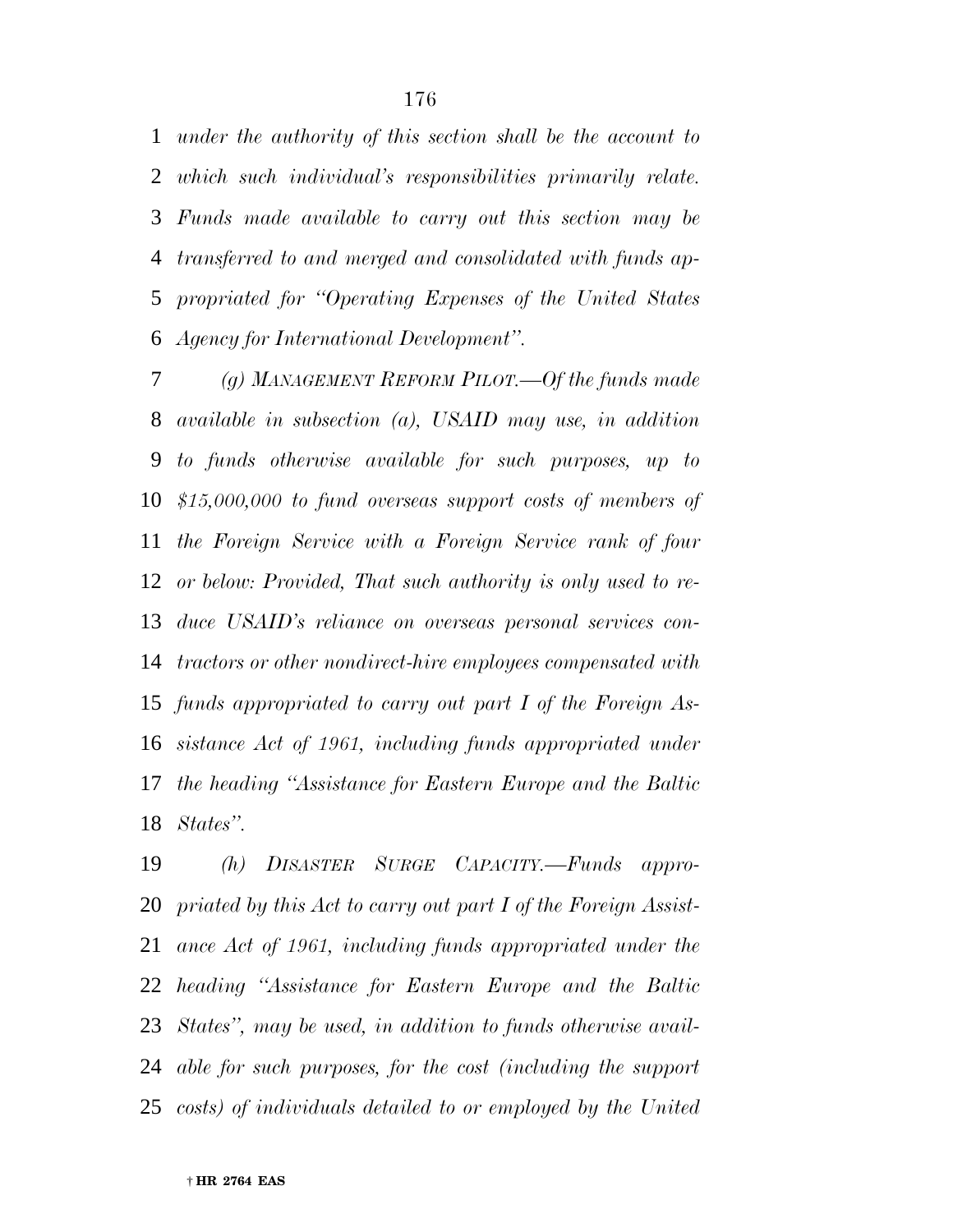*States Agency for International Development whose pri- mary responsibility is to carry out programs in response to natural disasters.*

*OPIC TRANSFER AUTHORITY*

*(INCLUDING TRANSFER OF FUNDS)*

 *SEC. 674. Whenever the President determines that it is in furtherance of the purposes of the Foreign Assistance Act of 1961, up to a total of \$20,000,000 of the funds appro- priated under title II of this Act may be transferred to and merged with funds appropriated by this Act for the Over- seas Private Investment Corporation Program Account, to be subject to the terms and conditions of that account: Pro- vided, That such funds shall not be available for adminis- trative expenses of the Overseas Private Investment Cor- poration: Provided further, That funds earmarked by this Act shall not be transferred pursuant to this section: Pro- vided further, That the exercise of such authority shall be subject to the regular notification procedures of the Commit-tees on Appropriations.*

### *REPORTING REQUIREMENT*

 † **HR 2764 EAS** *SEC. 675. The Secretary of State shall provide the Committees on Appropriations, not later than April 1, 2008, and for each fiscal quarter, a report in writing on the uses of funds made available under the headings ''For- eign Military Financing Program'', ''International Mili-tary Education and Training'', and ''Peacekeeping Oper-*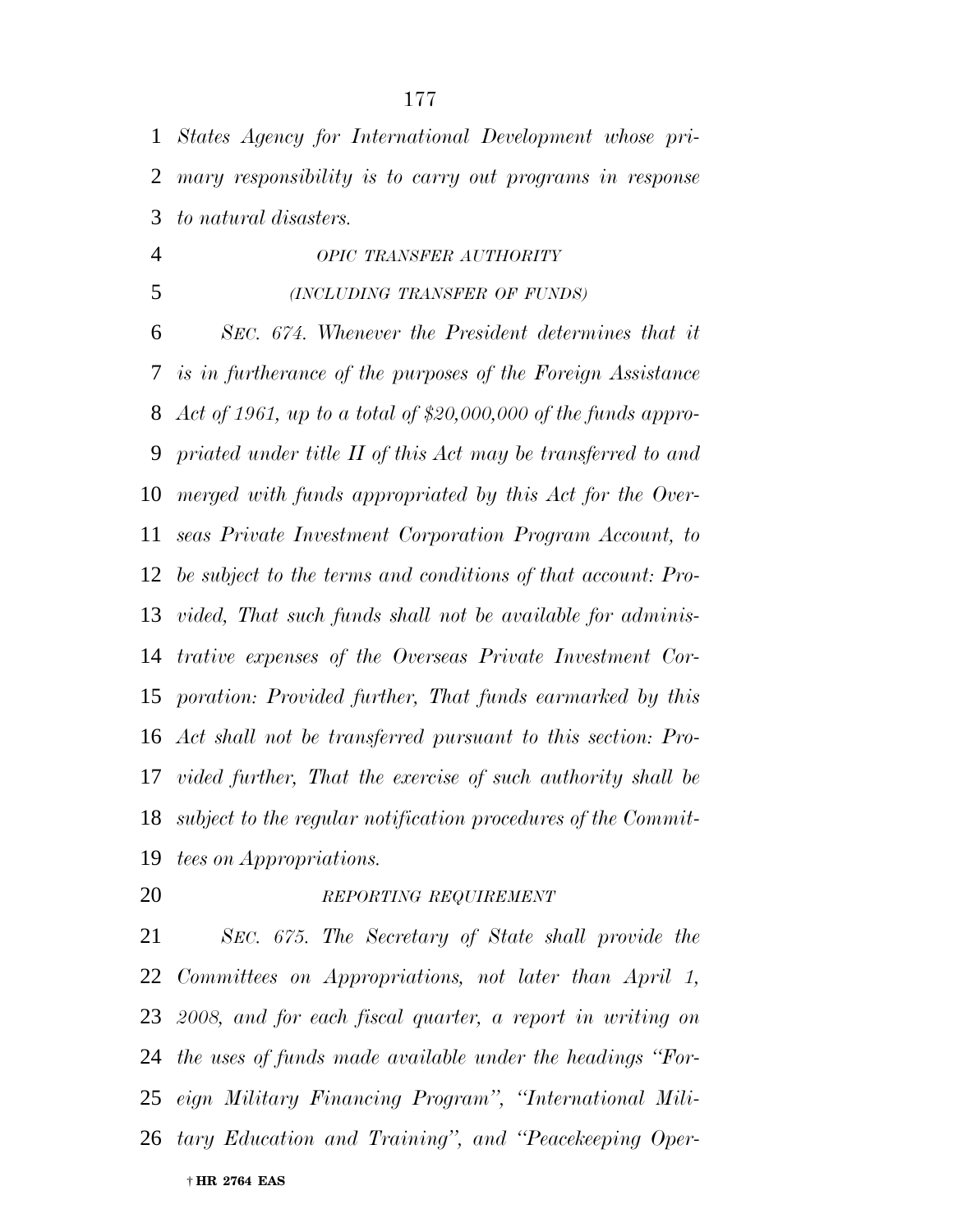*ations'': Provided, That such report shall include a descrip- tion of the obligation and expenditure of funds, and the spe- cific country in receipt of, and the use or purpose of the assistance provided by such funds.*

*ENVIRONMENT AND ENERGY CONSERVATION PROGRAMS*

 *SEC. 676. (a) BIODIVERSITY.—Of the funds appro- priated under the heading ''Development Assistance'', not less than \$195,000,000 shall be made available for programs and activities which directly protect biodiversity, including forests, in developing countries, of which not less than the amount of funds initially allocated pursuant to section 653(a) of the Foreign Assistance Act of 1961 for fiscal year 2006 shall be made available for such activities in Brazil, Colombia, Ecuador, Peru and Bolivia, and that in addition to such amounts for such countries not less than \$15,000,000 shall be made available for the United States Agency for International Development's Amazon Basin Conservation Initiative: Provided, That of the funds appro- priated by this Act, not less than \$2,000,000 should be made available for wildlife conservation and protected area man- agement in the Boma-Jonglei landscape of Southern Sudan, and not less than \$17,500,000 shall be made available for the Congo Basin Forest Partnership of which not less than \$2,500,000 shall be made available to the United States Fish and Wildlife Service for wildlife conservation pro-grams in Central Africa.*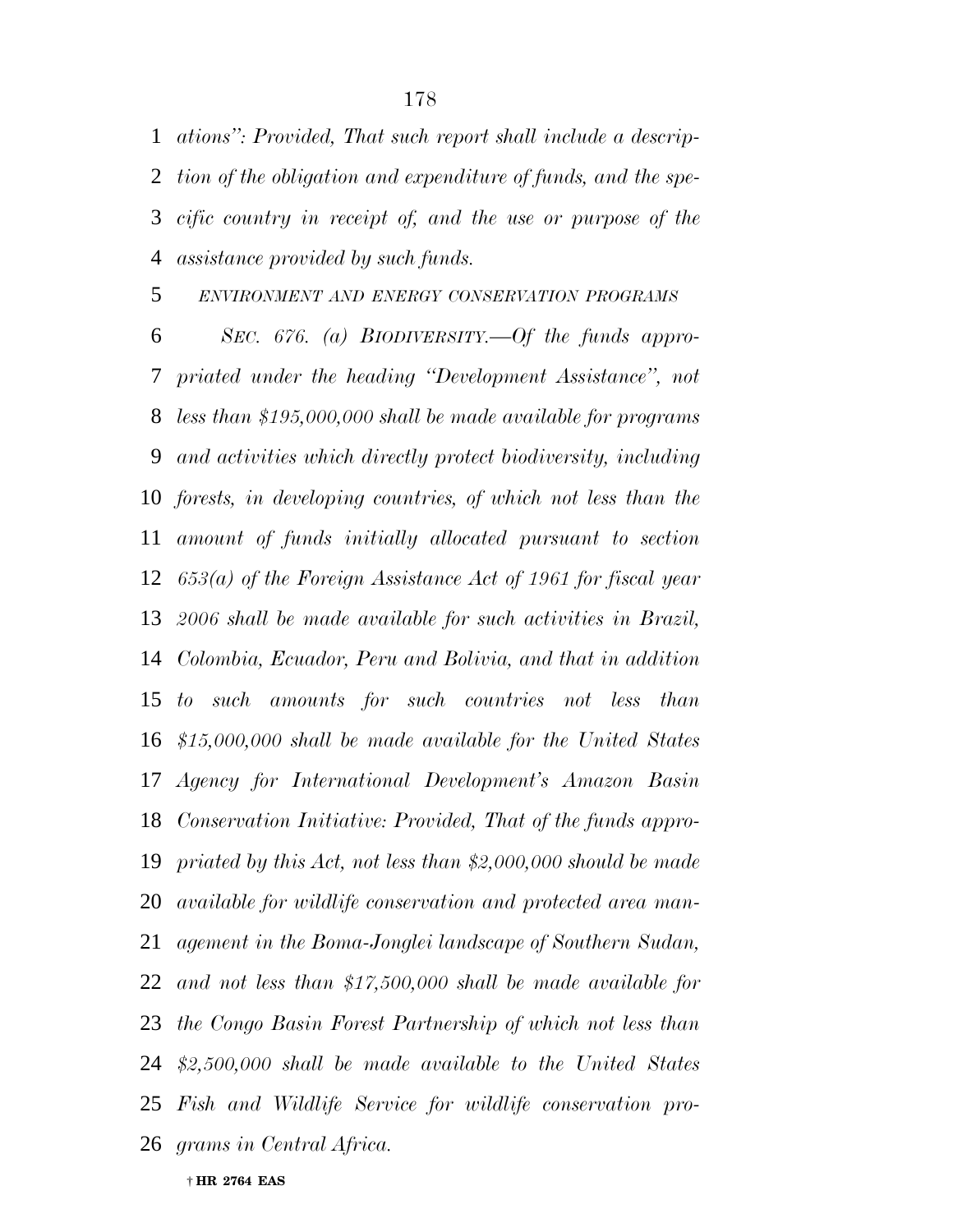*(b) ENERGY.—*

 *(1) Of the funds appropriated by this Act, not less than \$195,000,000 shall be made available to sup- port clean energy and other climate change programs in developing countries, of which not less than \$125,000,000 should be made available to directly promote and deploy energy conservation, energy effi- ciency, and renewable and clean energy technologies with an emphasis on small hydro, solar and wind en- ergy, and of which the balance should be made avail- able to directly: (1) reduce greenhouse gas emissions; (2) increase carbon sequestration activities; and (3) support climate change mitigation and adaptation programs.*

 *(2) The Secretary of State shall convene an interagency committee, including appropriate offi- cials of the Department of State, the United States Agency for International Development, and the Envi- ronmental Protection Agency, to evaluate the specific needs of developing countries in adapting to climate change impacts: Provided, That the Secretary shall submit a report to the Committees on Appropriations not later than September 1, 2008, describing such needs, on a country-by-country and regional basis, and the actions planned and being taken by the*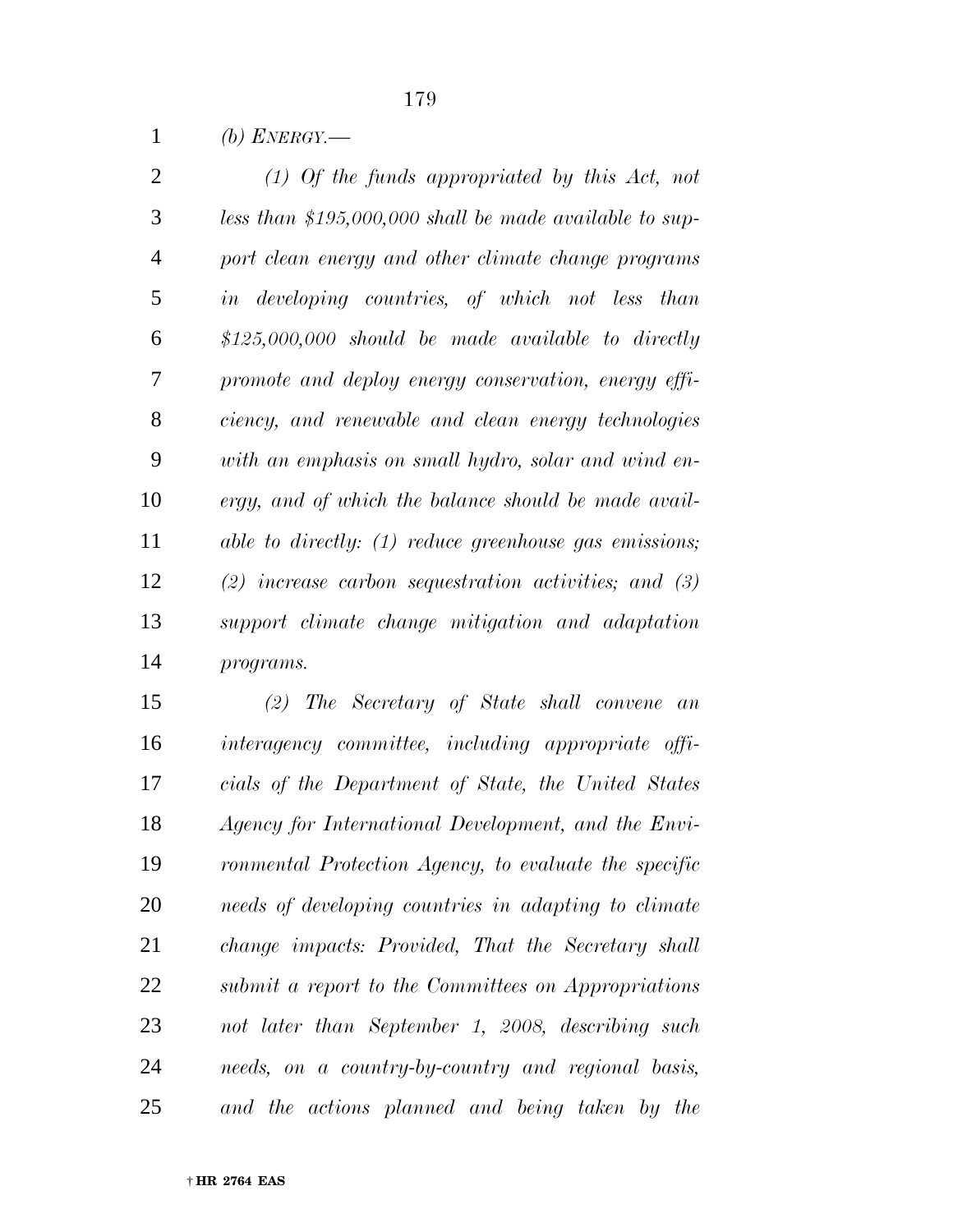| $\mathbf{1}$   | United States, including funding provided to devel-      |
|----------------|----------------------------------------------------------|
| $\overline{2}$ | oping countries specifically for adaptation to climate   |
| 3              | change impacts.                                          |
| $\overline{4}$ | (c) EXTRACTION OF NATURAL RESOURCES.—                    |
| 5              | $(1)$ The Secretary of the Treasury shall inform         |
| 6              | the managements of the international financial insti-    |
| 7              | tutions and the public that it is the policy of the      |
| 8              | United States that any assistance by such institutions   |
| 9              | (including but not limited to any loan, credit, grant,   |
| 10             | or guarantee) for the extraction and export of oil, gas, |
| 11             | coal, timber, or other natural resource should not be    |
| 12             | provided unless the government of the country has in     |
| 13             | place functioning systems for: $(A)$ accurately account- |
| 14             | ing for revenues and expenditures in connection with     |
| 15             | the extraction and export of the type of natural re-     |
| 16             | source to be extracted or exported; (B) the inde-        |
| 17             | pendent auditing of such accounts and the widespread     |
| 18             | public dissemination of the audits; and $(C)$ verifying  |
| 19             | government receipts against company payments in-         |
| 20             | cluding widespread dissemination of such payment         |
| 21             | information, and disclosing such documents as Host       |
| 22             | Government Agreements, Concession Agreements, and        |
| 23             | bidding documents, allowing in any such dissemina-       |
| 24             | tion or disclosure for the redaction of, or exceptions   |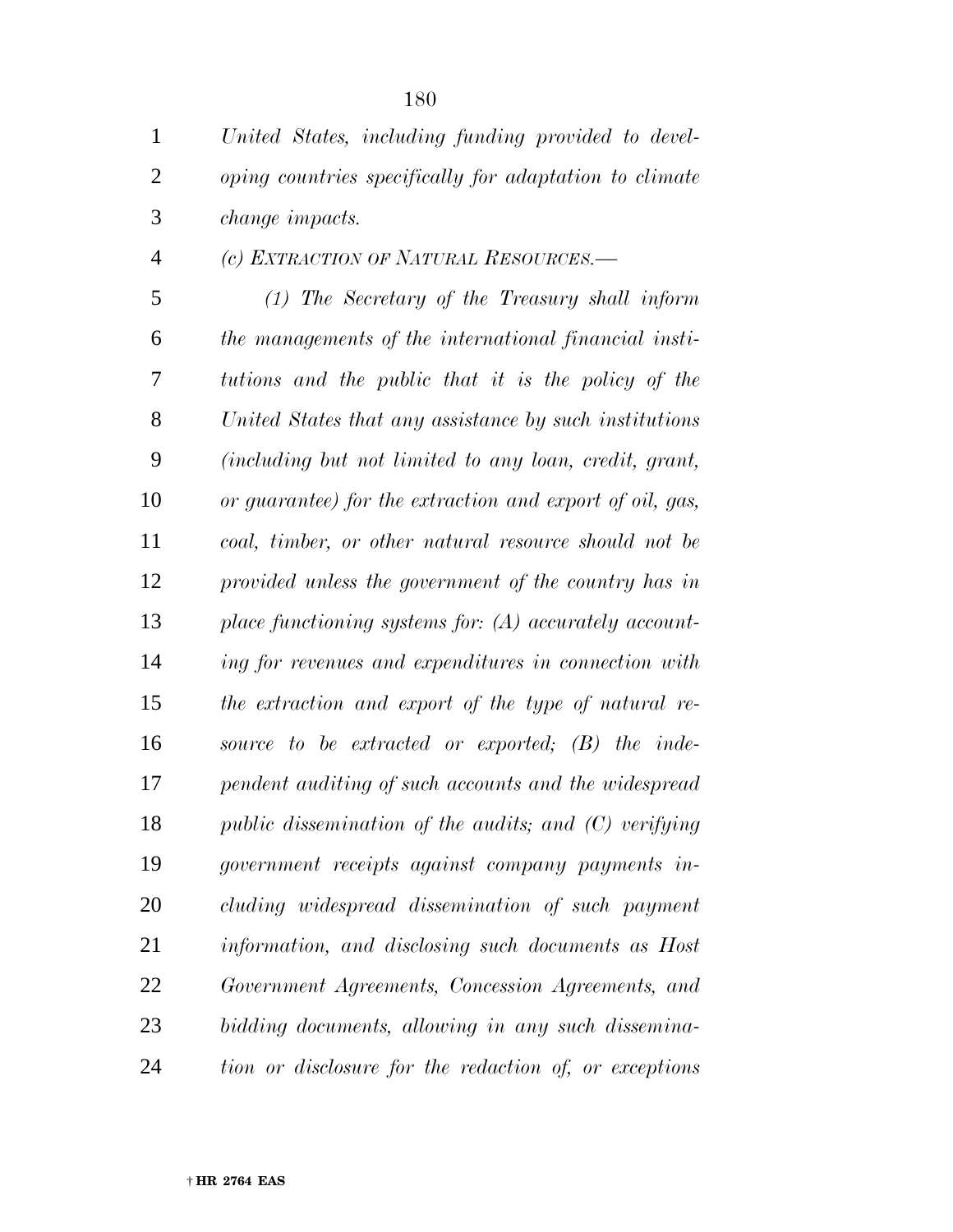| for, information that is commercially proprietary or |
|------------------------------------------------------|
| that would create competitive disadvantage.          |

 *(2) Not later than 180 days after the enactment of this Act, the Secretary of the Treasury shall submit a report to the Committees on Appropriations describ- ing, for each international financial institution, the amount and type of assistance provided, by country, for the extraction and export of oil, gas, coal, timber, or other national resource since September 30, 2007, and whether each institution considered, in its pro- posal for such assistance, the extent to which the country has functioning systems described in para-graph (c)(1).*

 *(d) Funds appropriated under titles II, III and IV of this Act shall to the maximum extent practicable, be subject to the provisions of section 117 (relating to environment and natural resources) of the Foreign Assistance Act of 1961.*

#### *UZBEKISTAN*

 *SEC. 677. (a) LIMITATION ON ASSISTANCE.—Funds appropriated by this Act may be made available for assist- ance for the central Government of Uzbekistan only if the Secretary of State determines and reports to the Committees on Appropriations that—*

 † **HR 2764 EAS** *(1) the Government of Uzbekistan is making sub-stantial and continuing progress in meeting its com-*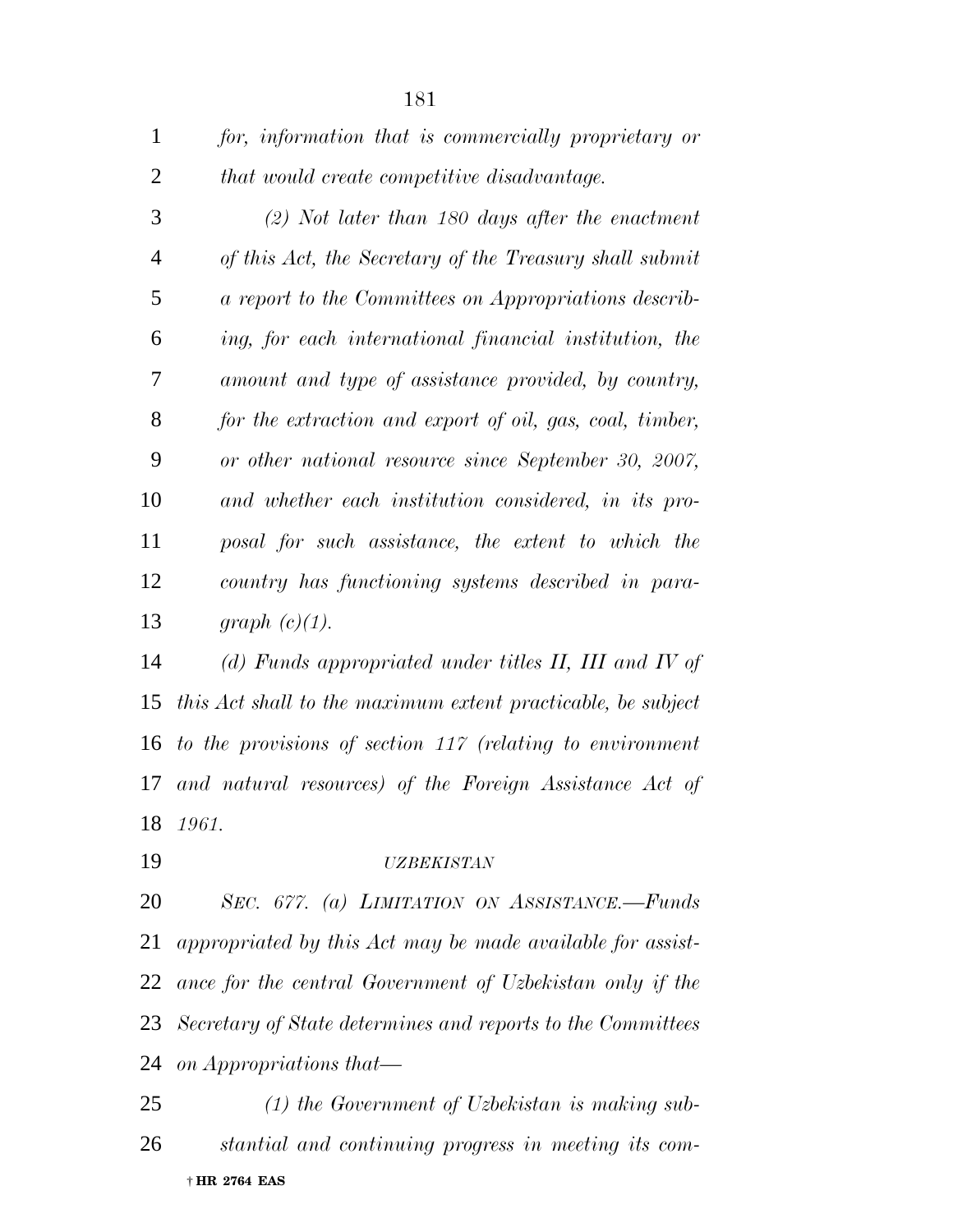| $\mathbf{1}$   | mitments under the "Declaration on the Strategic               |
|----------------|----------------------------------------------------------------|
| $\overline{2}$ | Partnership and Cooperation Framework Between the              |
| 3              | Republic of Uzbekistan and the United States of                |
| $\overline{4}$ | America", including respect for human rights, estab-           |
| 5              | lishing a genuine multi-party system, and ensuring             |
| 6              | free and fair elections, freedom of expression, and the        |
| 7              | independence of the media; and                                 |
| 8              | $(2)$ a credible international investigation of the            |
| 9              | May 13, 2005, shootings in Andijan is underway                 |
| 10             | with the support of the Government of Uzbekistan.              |
| 11             | (b) SANCTIONS.—Not later than 90 days after the date           |
| 12             | of enactment of this Act, the Secretary of State shall send    |
| 13             | to the appropriate congressional committees a list of offi-    |
| 14             | cials of the Government of Uzbekistan and their immediate      |
| 15             | family members who the Secretary has credible evidence to      |
| 16             | believe have been involved in the Andijan massacre or in       |
| 17             | other gross violations of human rights in Uzbekistan;          |
| 18             | (c) IMPOSITION OF SANCTIONS.—Not later than 10                 |
| 19             | days after the list described in subsection $(b)$ is submitted |
|                |                                                                |

 *to the appropriate congressional committees, the following sanctions shall apply:*

 *(1) Any individual on the list submitted under subsection (b) shall be ineligible for a visa to enter the United States.*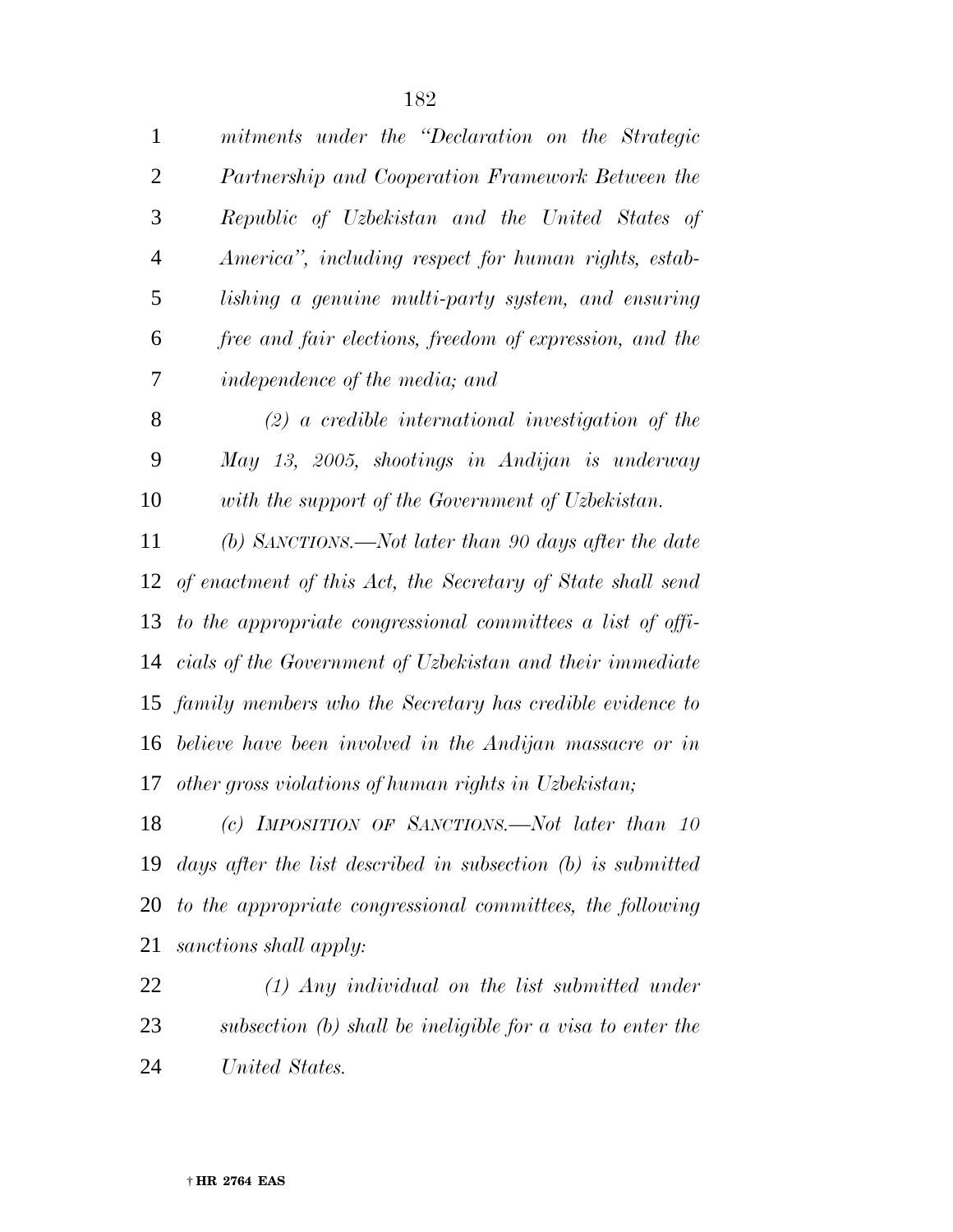| $\mathbf{1}$ | $(2)$ No property or interest in property belonging     |
|--------------|---------------------------------------------------------|
| 2            | to an individual on the list submitted under sub-       |
| 3            | section (b), or to a member of the immediate family     |
| 4            | of such individual if the property is effectively under |
| 5            | the control of such individual, may be transferred,     |
| 6            | paid, exported, withdrawn, or otherwise dealt with, if  |
| 7            | the property is within the United States or within the  |
| 8            | possession or control of a United States person, in-    |
| 9            | cluding the overseas branch of such person, or after    |
| 10           | the date of the enactment of this Act comes within the  |
| 11           | control of such person.                                 |

 *(3) No United States person may engage in fi- nancial transactions with an individual on the list submitted under subsection (b), or with a member of the immediate family of such individual if the trans- action will benefit an individual on the list submitted under subsection (b).*

*(c) FREEZING OF ASSETS.—*

 *(1) IN GENERAL.—The Secretary of the Treasury shall immediately block any assets, property, trans- actions in foreign exchange, currency, or securities, and transfers of credit or payments between, by, through, or to any banking institution under the ju- risdiction of the United States of an individual iden-tified under subsection (b) of this section.*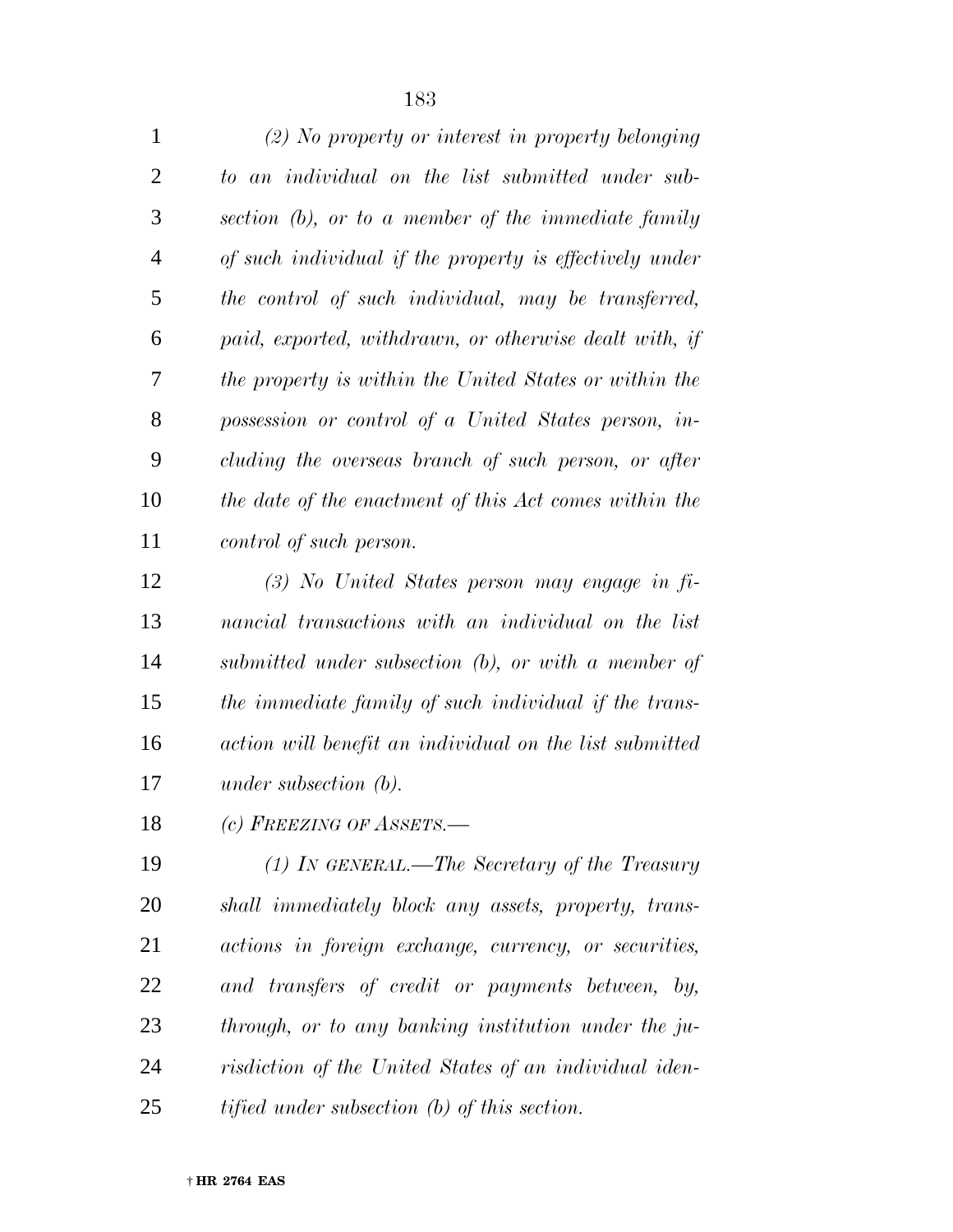| $\mathbf{1}$   | (2) REPORTING REQUIREMENT.—Not later than                 |
|----------------|-----------------------------------------------------------|
| $\overline{2}$ | 15 days after a decision to freeze the assets identified  |
| 3              | in this subsection of any individual identified under     |
| $\overline{4}$ | subsection $(b)$ , the Secretary of the Treasury shall—   |
| 5              | $(A)$ report the name of such individual to               |
| 6              | the Committees on Appropriations; and                     |
| 7              | (B) require any United States financial in-               |
| 8              | stitution holding such funds or assets to prompt-         |
| 9              | ly report those funds and assets to the Office of         |
| 10             | Foreign Assets Control.                                   |
| 11             | <b>CENTRAL ASIA</b>                                       |
| 12             | SEC. 678. (a) Funds appropriated by this Act may          |
| 13             | be made available for assistance for the Government of    |
| 14             | Kazakhstan only if the Secretary of State determines and  |
| 15             | reports to the Committees on Appropriations that the Gov- |
| 16             | ernment of Kazakhstan has made significant improvements   |
| 17             | in the protection of human rights during the preceding 6  |
| 18             | month period.                                             |
|                |                                                           |
| 19             | (b) The Secretary of State may waive subsection $(a)$     |

 *on Appropriations that such a waiver is important to the national security of the United States.*

 *(c) Not later than October 1, 2008, the Secretary of State shall submit a report to the Committees on Appro-priations and the Committee on Foreign Relations of the*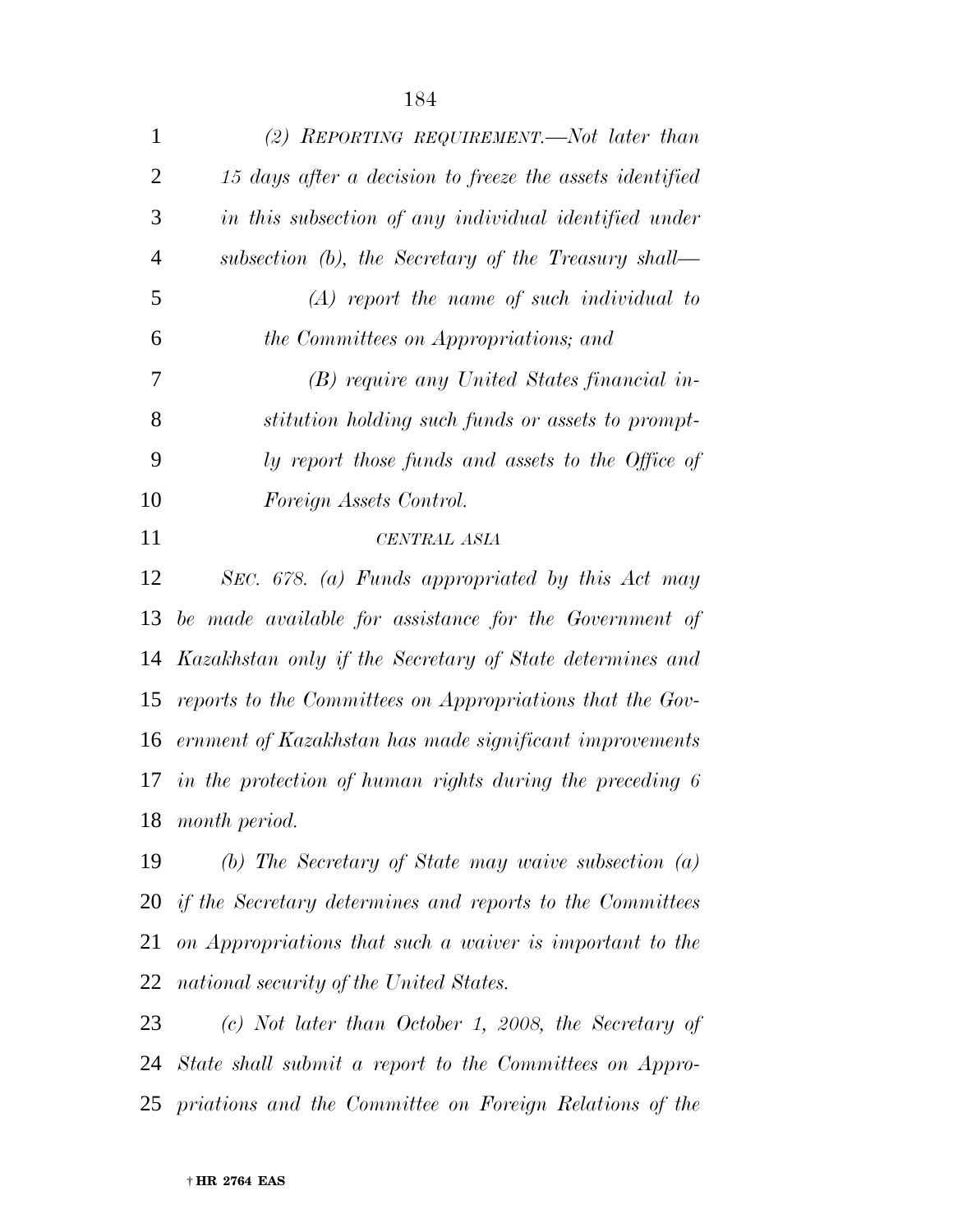*Senate and the Committee on Foreign Affairs of the House of Representatives describing the following:*

 *(1) The defense articles, defense services, and fi- nancial assistance provided by the United States to the countries of Central Asia during the 12-month pe- riod ending 30 days prior to submission of such re-port.*

 *(2) The use during such period of defense arti- cles, defense services, and financial assistance pro- vided by the United States by units of the armed forces, border guards, or other security forces of such countries.*

 *(d) For purposes of this section, the term ''countries of Central Asia'' means Uzbekistan, Kazakhstan, Kyrgyz Republic, Tajikistan, and Turkmenistan.*

*DISABILITY PROGRAMS*

 † **HR 2764 EAS** *SEC. 679. (a) Of the funds appropriated by this Act under the heading ''Economic Support Fund'', not less than \$4,000,000 shall be made available for programs and activi- ties administered by the United States Agency for Inter- national Development (USAID) to address the needs and protect the rights of people with disabilities in developing countries, of which \$1,500,000 should be made available to disability advocacy organizations that have expertise in working to protect the rights and increasing the independ-ence and full participation of people with disabilities: Pro-*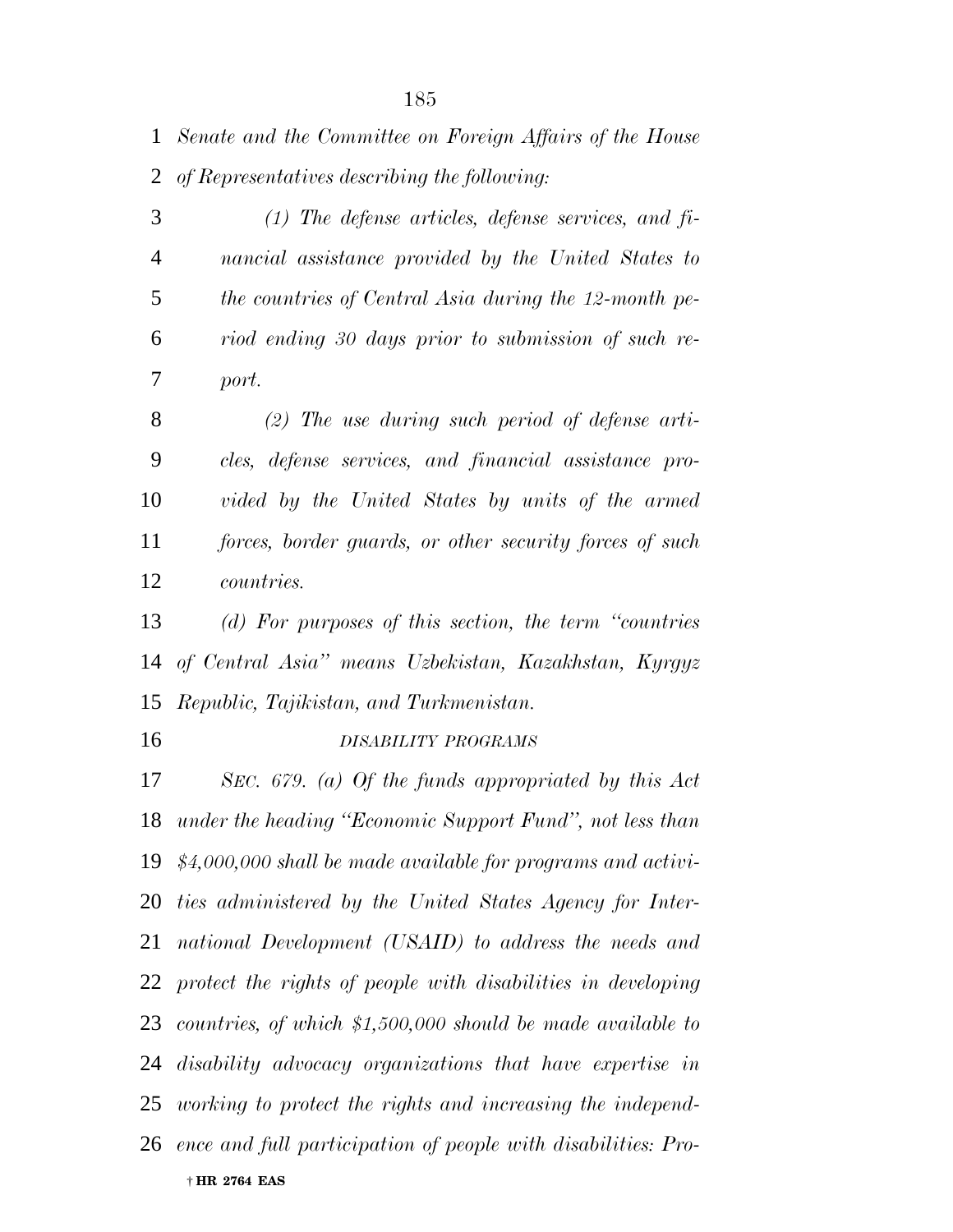*vided, That funds for disability advocacy organizations should be used for training and technical assistance for for- eign disabled persons organizations in such areas as advo- cacy, education, independent living, and transportation, with the goal of promoting equal participation of people with disabilities in developing countries: Provided further, That USAID should seek to disburse at lease 25 percent of the funds made available pursuant to this subsection in the form of small grants.*

 *(b) Funds appropriated under the heading ''Operating Expenses of the United States Agency for International De- velopment'' shall be made available to develop and imple- ment training for staff in overseas USAID missions to pro- mote the full inclusion and equal participation of people with disabilities in developing countries.*

 *(c) The Secretary of State, the Secretary of the Treas- ury, and the Administrator of USAID shall seek to ensure that, where appropriate, construction projects funded by this Act are accessible to people with disabilities and in compliance with the USAID Policy on Standards for Acces- sibility for the Disabled, or other similar accessibility standards.*

 *(d) Of the funds made available pursuant to subsection (a), not more than 7 percent may be for management, over-sight and technical support.*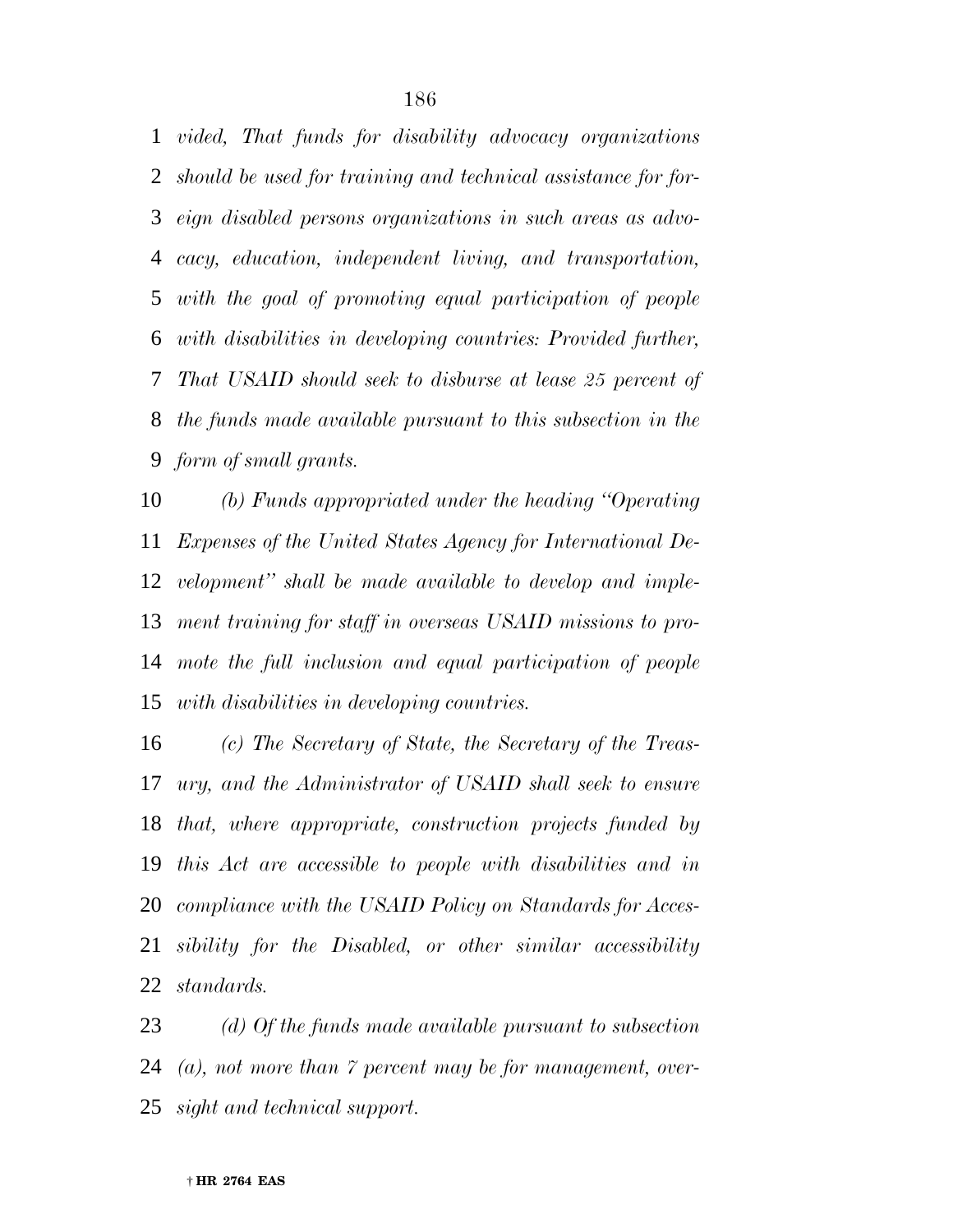*(e) Not later than 180 days after the date of enactment of this Act, and 180 days thereafter, the Administrator of USAID shall submit a report describing the programs, ac-tivities, and organizations funded pursuant to this section.*

### *NEGLECTED TROPICAL DISEASES*

 *SEC. 680. Of the funds appropriated under the heading ''Global Health Programs'', not less than \$15,000,000 shall be made available for continued support of the United States Agency for International Development's cooperative agreement to implement an integrated response to the con- trol of neglected diseases including intestinal parasites, schistosomiasis, lymphatic filariasis, onchocerciasis, tra- choma and leprosy: Provided, That the Administrator of the United States Agency for International Development shall work with relevant technical organizations addressing the specific diseases, recipient countries, donor countries, the private sector, UNICEF and the World Health Organiza- tion to develop a multilateral, integrated initiative to con- trol these diseases that will enhance coordination and effec- tiveness and maximize the leverage of United States con- tributions with those of other donors: Provided further, That funds made available pursuant to this section shall be sub- ject to the regular notification procedures of the Committees on Appropriations.*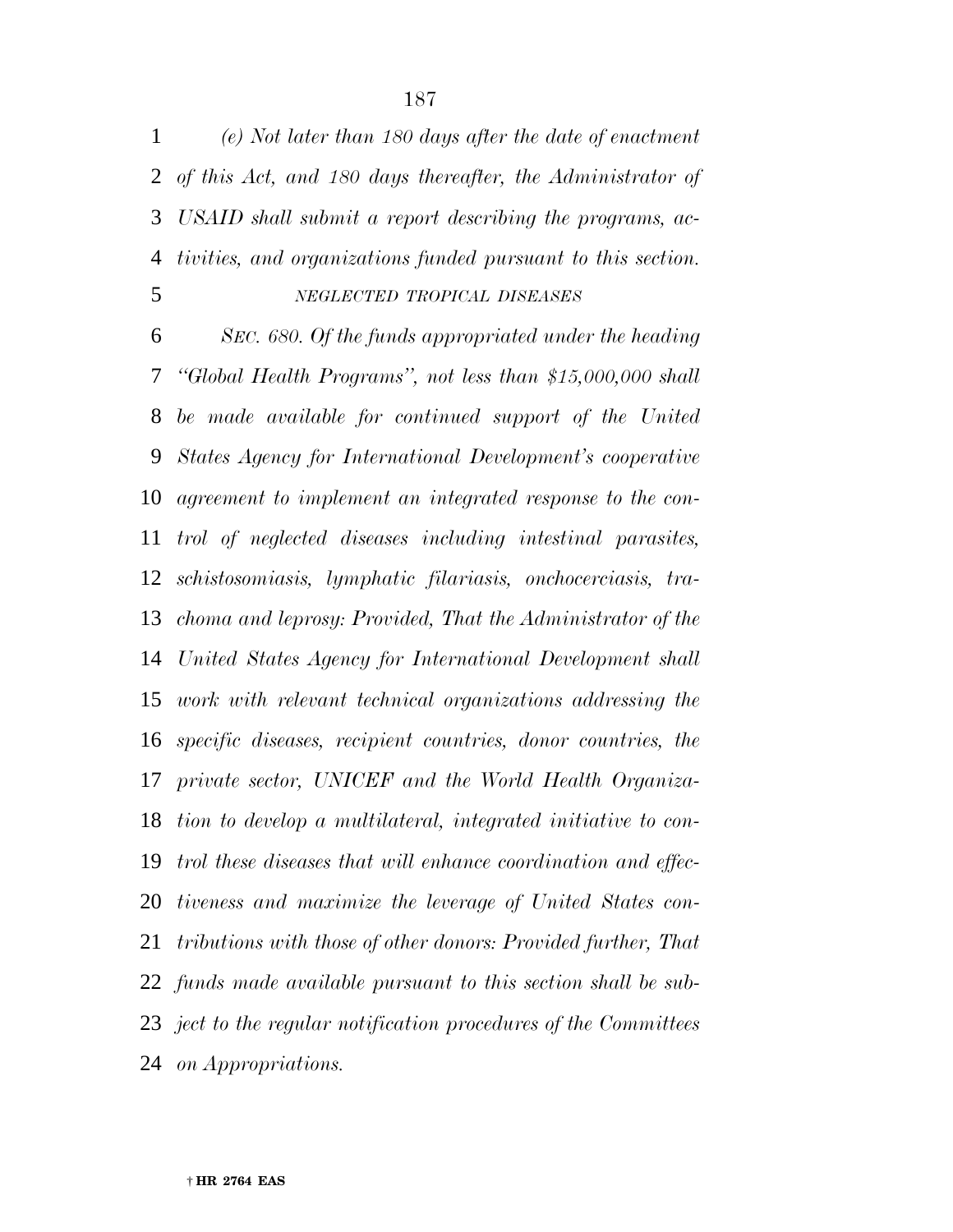| $\mathbf{1}$ | ORPHANS, DISPLACED AND ABANDONED CHILDREN                        |
|--------------|------------------------------------------------------------------|
| 2            | SEC. 681. Of the funds appropriated under title III              |
|              | 3 of this Act, $$3,000,000$ should be made available for activi- |
|              | 4 ties to improve the capacity of foreign government agencies    |
|              | 5 and nongovernmental organizations to prevent child aban-       |
|              | 6 donment, address the needs of orphans, displaced and aban-     |
|              | 7 doned children and provide permanent homes through fam-        |
|              | 8 ily reunification, guardianship and domestic adoptions:        |
|              | 9 Provided, That funds made available under title III of this    |
|              | 10 Act should be made available, as appropriate, consistent      |
|              | $11 \text{ with}$                                                |

 *(1) the goal of enabling children to remain in the care of their family of origin, but when not possible, placing children in permanent homes through adop-tion;*

 *(2) the principle that such placements should be based on informed consent which has not been in-duced by payment or compensation;*

 *(3) the view that long-term foster care or institu- tionalization are not permanent options and should be used when no other suitable permanent options are available; and*

 *(4) the recognition that programs that protect and support families can reduce the abandonment and exploitation of children.*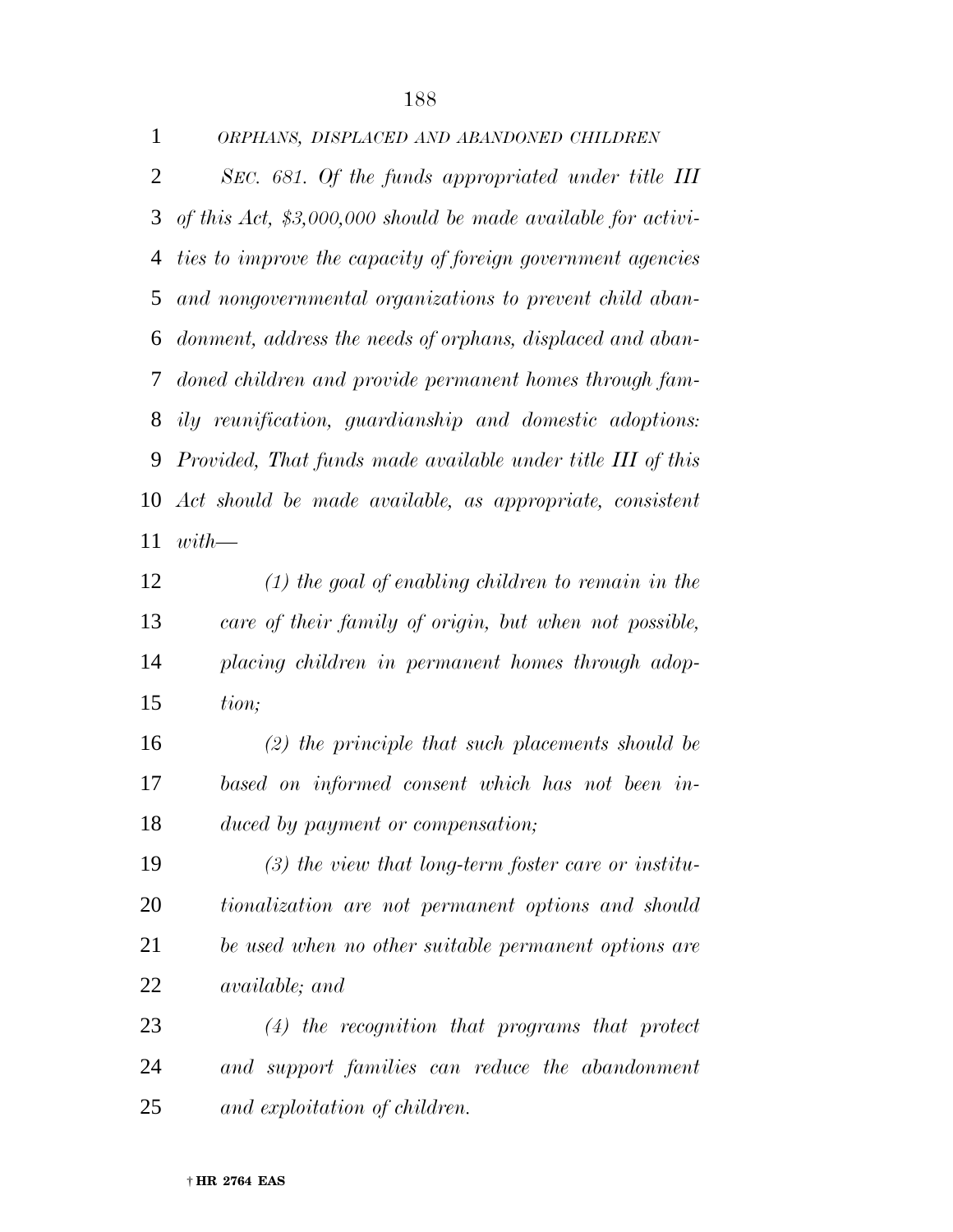*COORDINATOR OF ACTIVITIES RELATING TO INDIGENOUS*

*PEOPLES INTERNATIONALLY*

 *SEC. 682. (a) COORDINATOR.—After consultation with the Committees on Appropriations and not later than 90 days after the enactment of this Act, there shall be estab- lished within the Department of State in the immediate of- fice of the Director of United States Foreign Assistance a Coordinator of Activities Relating to Indigenous Peoples Internationally (hereinafter in this section referred to as the ''Coordinator''), who shall be appointed by the Director. The Coordinator shall report directly to the Director.*

*(b) RESPONSIBILITIES.—The Coordinator shall:*

 *(1) Serve as a principal advisor to the Director of United States Foreign Assistance and the Adminis- trator of the United States Agency for International Development on matters relating to the rights and needs of indigenous peoples internationally and should represent the United States Government on such matters in meetings with foreign governments and multilateral institutions.*

 *(2) Provide for the oversight and coordination of all resources, programs, projects, and activities of the United States Government to protect the rights and address the needs of indigenous peoples internation-ally; and*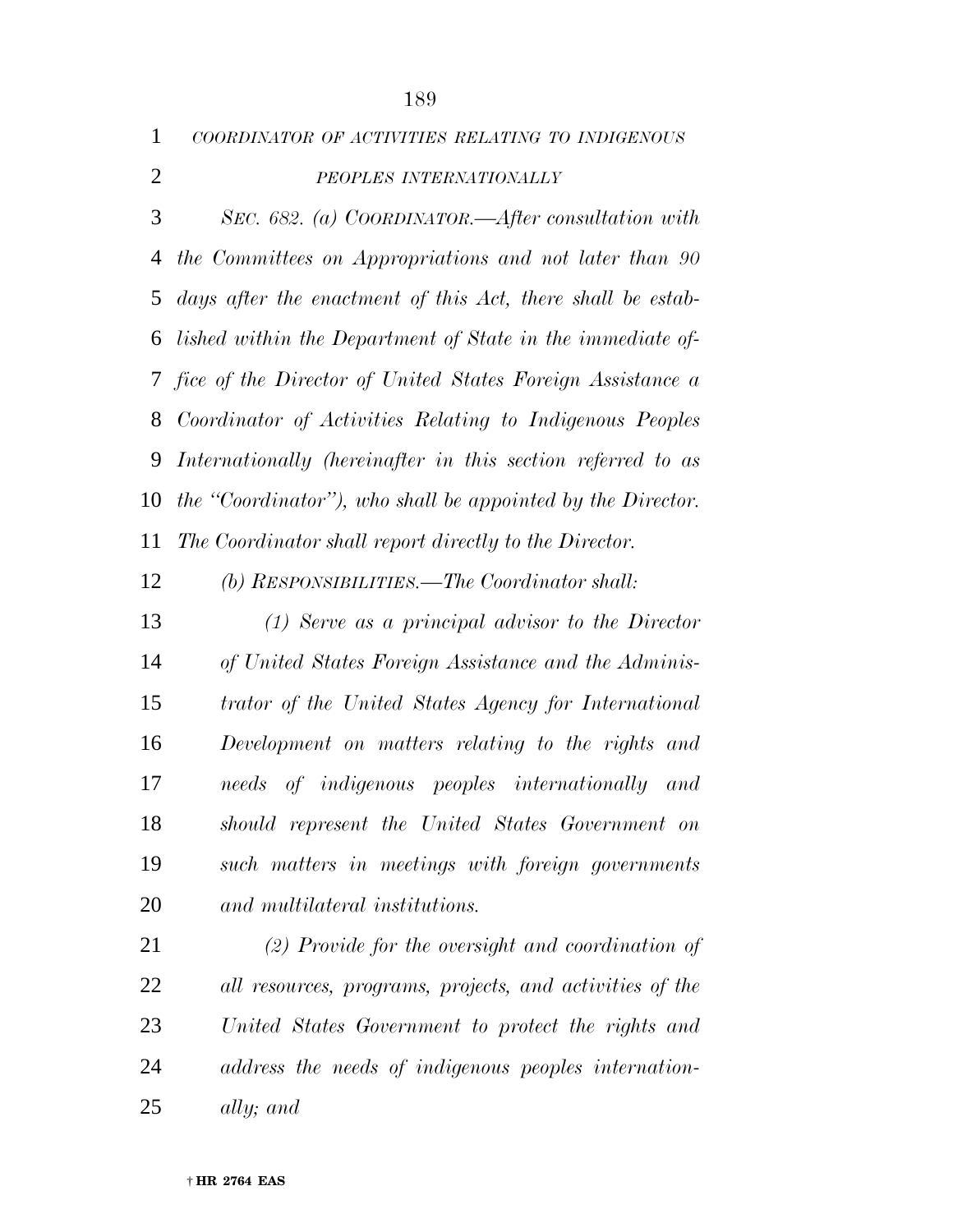*(3) Develop and coordinate assistance strategies with specific goals, guidelines, benchmarks, and im- pact assessments (including support for local indige-nous peoples' organizations).*

 *(c) FUNDS.—Of the funds appropriated by this Act under the heading ''Diplomatic and Consular Programs'', not less than \$250,000 shall be made available for imple-menting the provisions of this section.*

 *(d) REPORT.—Not later than one year after the enact- ment of this Act, the Secretary shall submit a report to the Committees on Appropriations describing progress made in implementing this section.*

*OVERSIGHT OF IRAQ RECONSTRUCTION*

 *SEC. 683. Subsection (o) of section 3001 of the Emer- gency Supplemental Appropriations Act for Defense and for the Reconstruction of Iraq and Afghanistan, 2004 (Public Law 108–106; 117 Stat. 1234; 5 U.S.C. App. 3 section 8G note), as amended by section 1054(b) of the John Warner National Defense Authorization Act for Fiscal Year 2007 (Public Law 109–364; 129 Stat. 2397), section 2 of the Iraq Reconstruction Accountability Act of 2006 (Public Law 109–440), and section 3801 of the U.S. Troop Readiness, Veterans' Care, Katrina Recovery, and Iraq Accountability Appropriations Act, 2007 (Public Law 110–28) is amended—*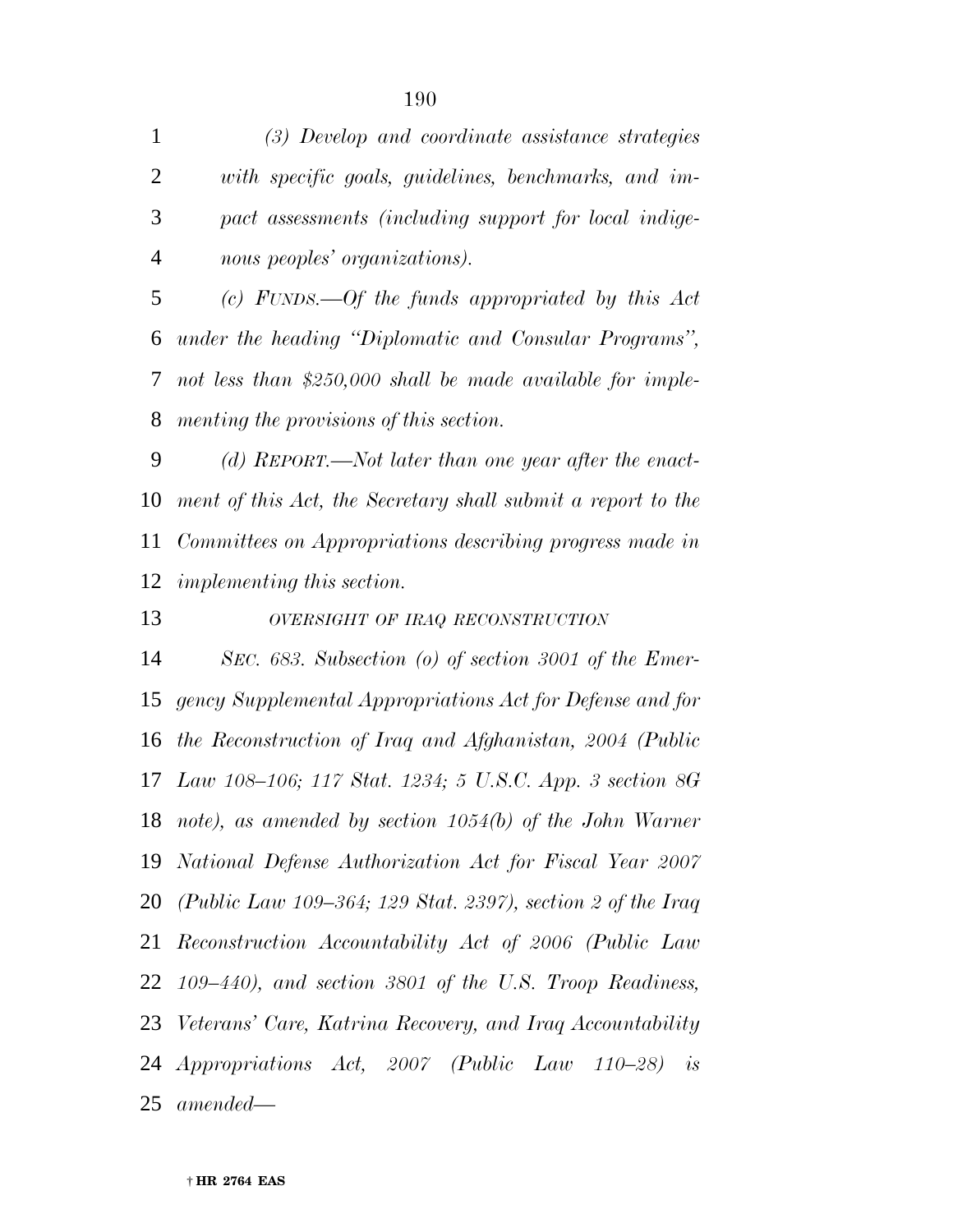| $\mathbf{1}$ | (1) in subsection (o)(1)(B) by striking "fiscal      |
|--------------|------------------------------------------------------|
| 2            | year 2006 or fiscal year 2007" and inserting "fiscal |
| 3            | years 2006 through 2008". Section 1054 of Public     |
| 4            | Law 109–364 is amended by striking "fiscal year      |
| 5            | 2006" and inserting "fiscal years 2006 through       |
| 6            | $2008$ "; and                                        |
|              |                                                      |

 *(2) by adding at the end of such section the fol-lowing subsection:*

 *''(p) RULE OF CONSTRUCTION.—For the purposes of carrying out the duties of the Inspector General, any United States funds appropriated or otherwise made available for fiscal years 2006 through 2008 for the reconstruction of Iraq, irrespective of the designation of such funds, shall be deemed to be amounts appropriated or otherwise made available to the Iraq Relief and Reconstruction Fund.''.*

*DEMOBILIZATION AND DISARMAMENT IN COLOMBIA*

 *SEC. 684. (a) AVAILABILITY OF FUNDS.—Of the funds appropriated in this Act, up to \$12,000,000 may be made available in fiscal year 2008 for assistance for the demobili- zation and reintegration of former members of foreign ter- rorist organizations (FTOs) in Colombia, if the Secretary of State consults with and makes a certification described in subsection (b) to the Committees on Appropriations prior to the initial obligation of amounts for such assistance for the fiscal year involved.*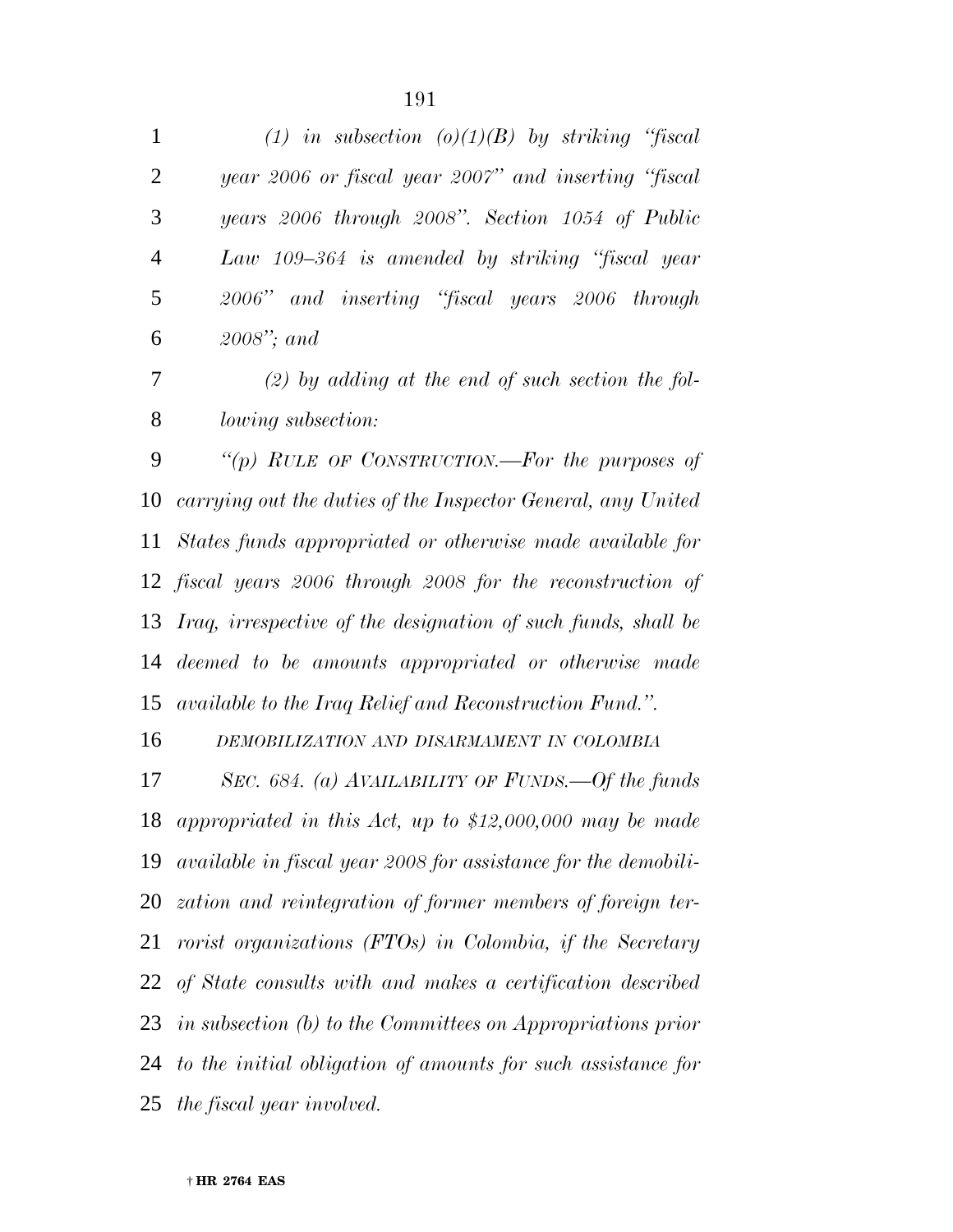*(b) CERTIFICATION.—A certification described in this subsection is a certification that—*

 *(1) assistance for the fiscal year will be provided only for individuals who have: (A) verifiably re- nounced and terminated any affiliation or involve- ment with FTOs or other illegal armed groups; (B) are meeting all the requirements of the Colombia De- mobilization Program, including having disclosed their involvement in past crimes and their knowledge of the FTO's structure, financing sources, illegal as- sets, and the location of kidnapping victims and bod- ies of the disappeared; and (C) are not involved in acts of intimidation or violence;*

 *(2) the Government of Colombia is providing full cooperation to the Government of the United States to extradite the leaders and members of the FTOs who have been indicted in the United States for murder, kidnapping, narcotics trafficking, or other violations of United States law, and is immediately extraditing to the United States those commanders, leaders and members indicted in the United States who have breached the terms of the Colombia Demobilization Program, including by failing to fully confess their crimes, failing to disclose their illegal assets, or com-*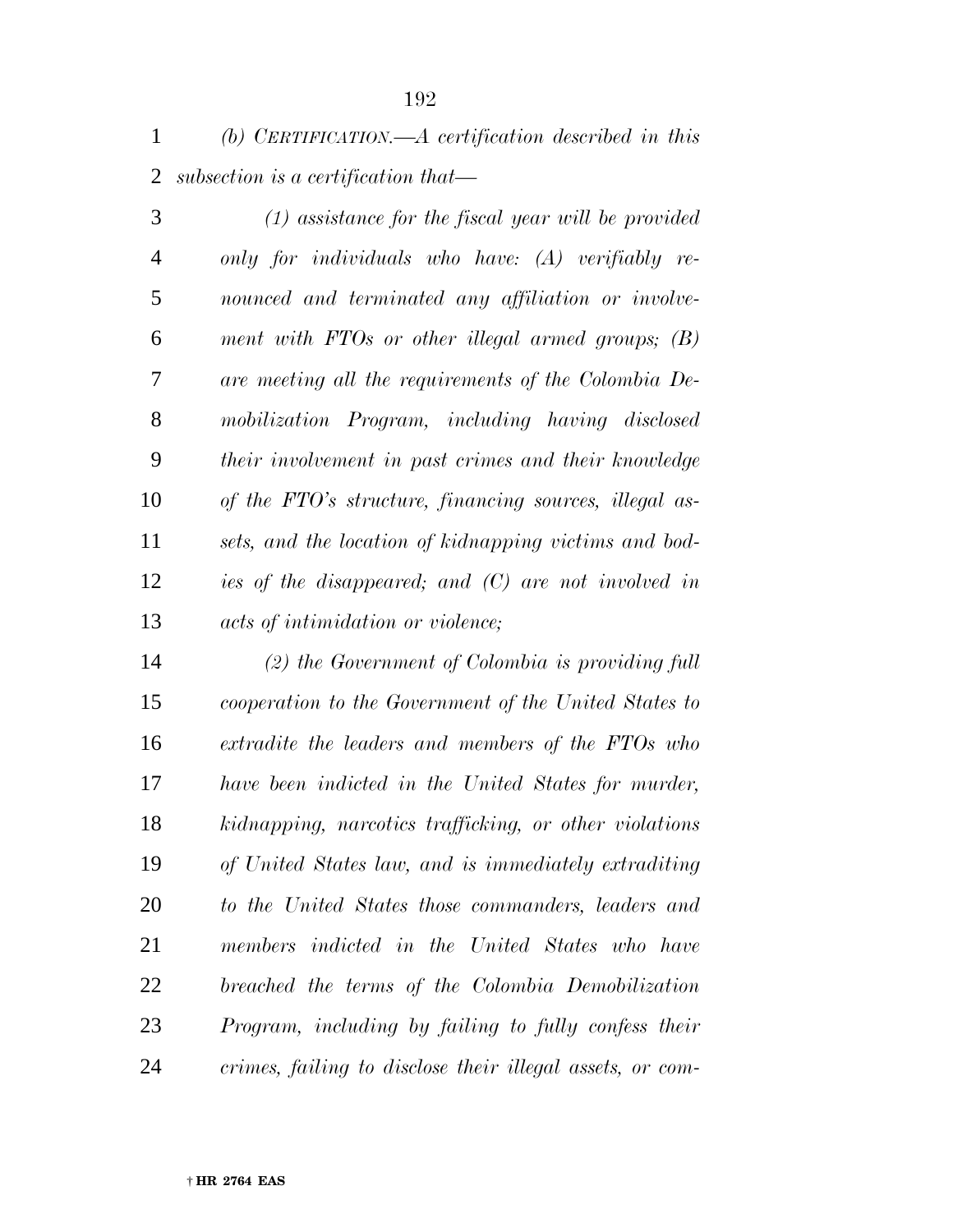*mitting new crimes since the approval of the Justice and Peace Law;*

 *(3) the Government of Colombia is not taking any steps to legalize the titles of land or other assets illegally obtained and held by FTOs, their associates, or successors, has established effective procedures to identify such land and other assets, and is confis- cating and returning such land and other assets to their rightful owners;*

 *(4) the Government of Colombia is implementing a concrete and workable framework for dismantling the organizational structures of foreign terrorist orga-nizations; and*

 *(5) funds shall not be made available as cash payments to individuals and are available only for activities under the following categories: verification, reintegration (including training and education), vet- ting, recovery of assets for reparations for victims, and investigations and prosecutions.*

 *(c) NOTIFICATION.—Funds made available by this Act for demobilization and reintegration of members of FTOs shall be subject to the regular notification procedures of the Committees on Appropriations.*

*(d) DEFINITIONS.—In this section:*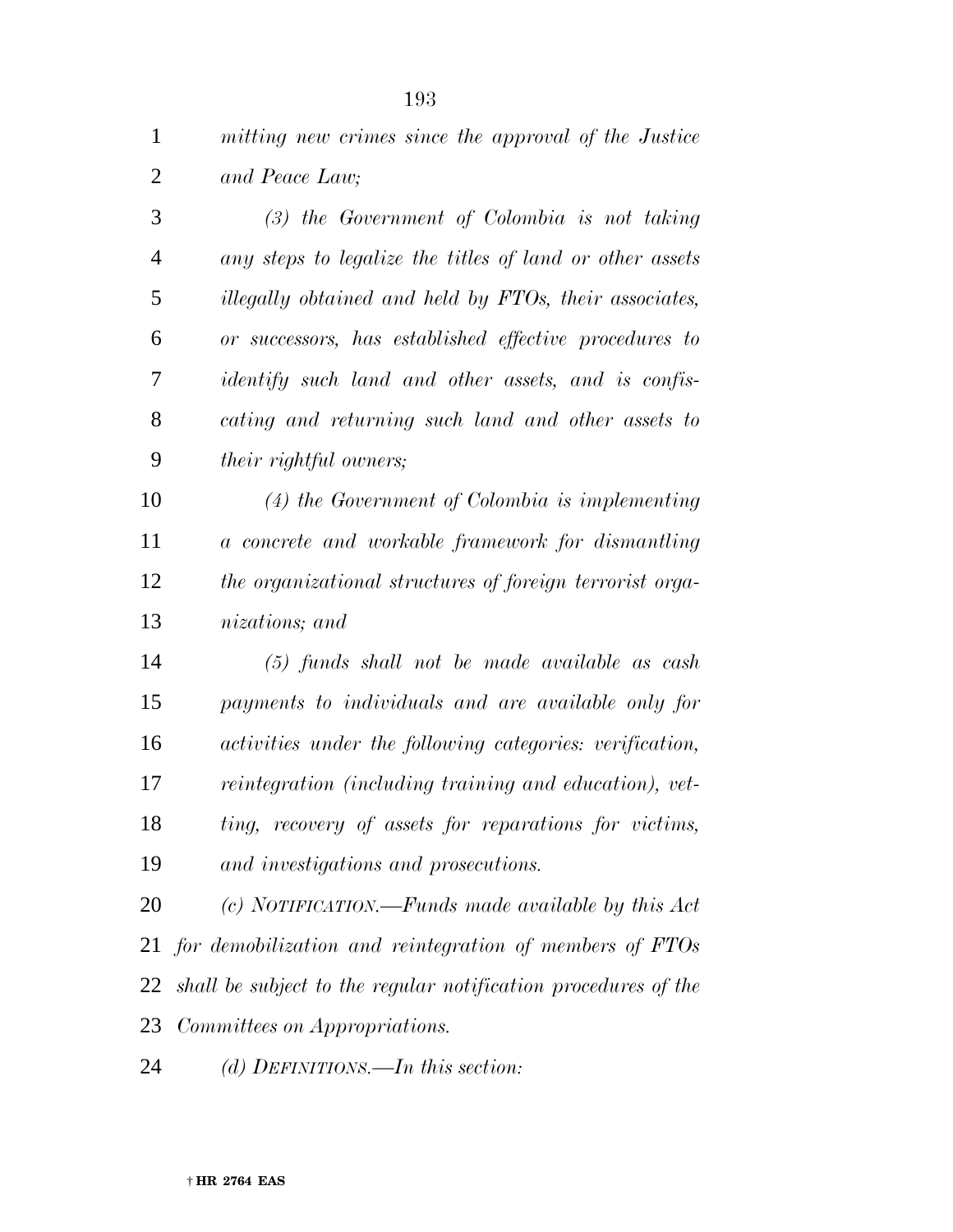| $\mathbf{1}$   | (1)<br><i>APPROPRIATE</i><br>CONGRES SIONAL<br>COMMIT-      |
|----------------|-------------------------------------------------------------|
| $\overline{2}$ | TEES.—The term "appropriate congressional commit-           |
| 3              | tees" means—                                                |
| $\overline{4}$ | (A) the Committee on Appropriations and                     |
| 5              | the Committee on Foreign Affairs of the House               |
| 6              | of Representatives; and                                     |
| 7              | (B) the Committee on Appropriations and                     |
| 8              | the Committee on Foreign Relations of the Sen-              |
| 9              | ate.                                                        |
| 10             | (2) FOREIGN TERRORIST ORGANIZATION.—The                     |
| 11             | term "foreign terrorist organization" means an orga-        |
| 12             | nization designated as a terrorist organization under       |
| 13             | section 219 of the Immigration and Nationality Act.         |
| 14             | <b>INDONESIA</b>                                            |
| 15             | SEC. 685. Of the funds appropriated under the heading       |
| 16             | "Foreign Military Financing Program", \$15,700,000 may      |
| 17             | be made available for assistance for Indonesia, and an ad-  |
|                | 18 ditional \$2,000,000 may be made available when the Sec- |
| 19             | retary of State reports to the Committees on Appropriations |
| 20             | that the Government of Indonesia has written plans to       |
| 21             | effectively                                                 |
| 22             | $(1)$ provide accountability for past violations of         |
| 23             | human rights by members of the Indonesian military;         |
| 24             | $(2)$ allow public access to West Papua; and                |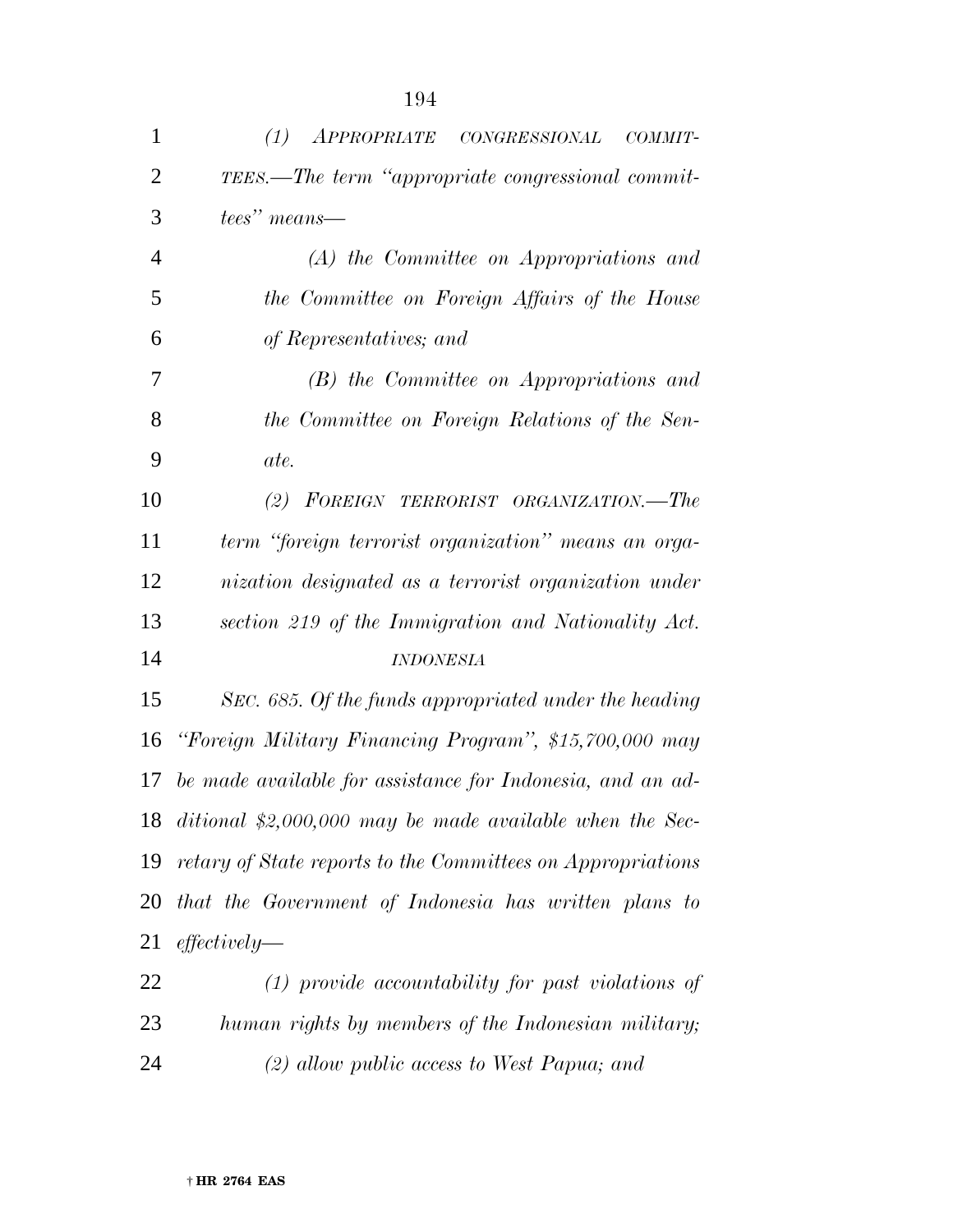*(3) pursue the criminal investigation, and pro- vide the projected timeframe for completing the inves- tigation, of the murder of Munir Said Thalib. ASSISTANCE FOR GUATEMALA SEC. 686. (a) Funds appropriated by this Act under the heading ''International Military Education and Train- ing'' that are available for assistance for Guatemala, other than for expanded international military education and training, may be made available only for the Guatemalan Air Force and Navy: Provided, That such funds may be made available only if the Secretary of State certifies that the Guatemalan Air Force and Navy are respecting human rights and are cooperating with civilian judicial investiga- tions and prosecutions of military personnel who have been credibly alleged to have committed violations of human rights.*

 † **HR 2764 EAS** *(b) Of the funds appropriated by this Act under the heading ''Foreign Military Financing Program'', not more than \$500,000 may be made available for the Guatemalan Air Force and Navy: Provided, That such funds may be made available only if the Secretary of State certifies that the Guatemalan Air Force and Navy are respecting human rights and are cooperating with civilian judicial investiga- tions and prosecutions of military personnel who have been credibly alleged to have committed violations of human rights, and the Guatemalan Armed Forces are fully cooper-*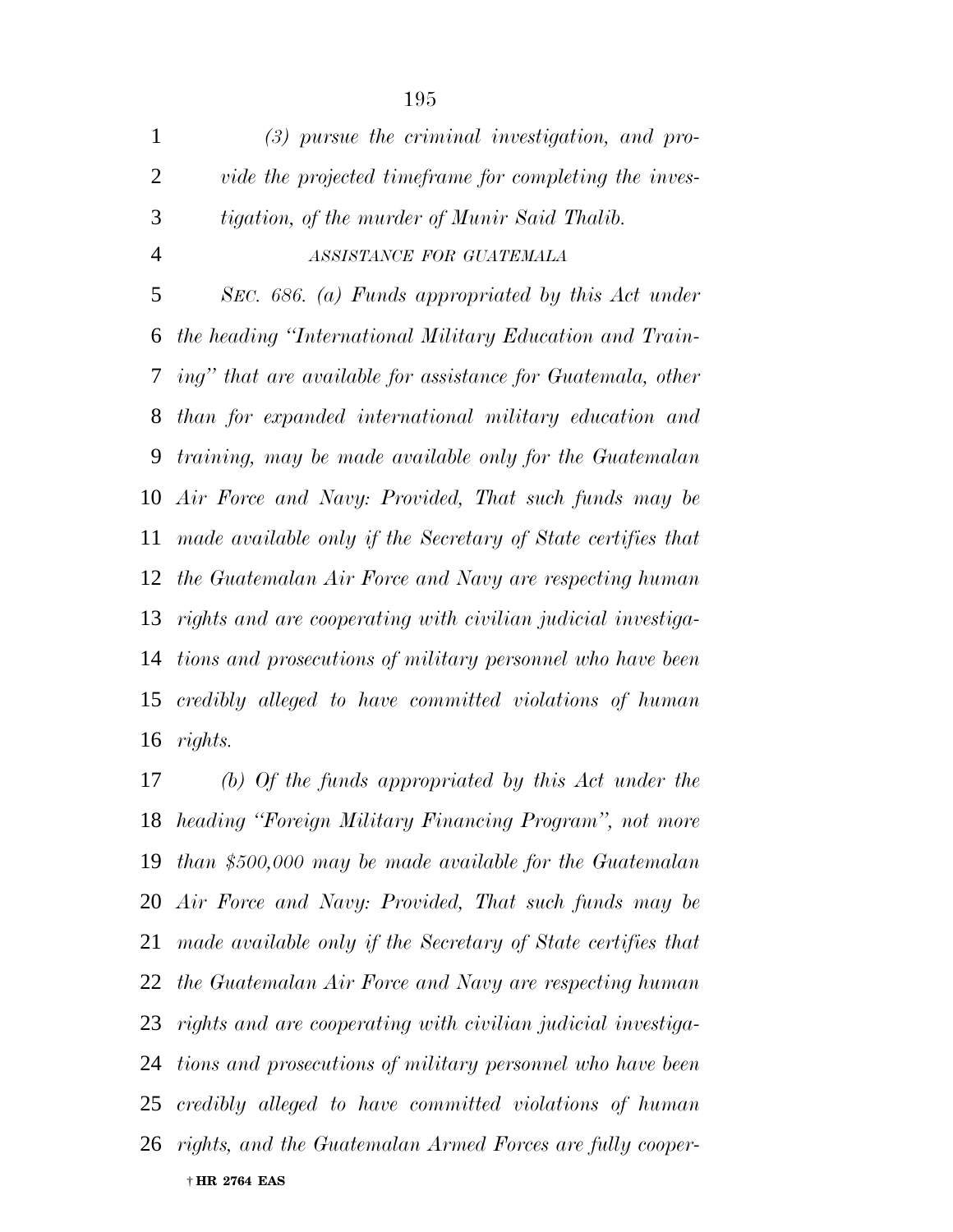*ating with the International Commission Against Impu-nity in Guatemala.*

 *(c) Funds made available for assistance for Guatemala under the headings referred to in this section shall be subject to the regular notification procedures of the Committees on Appropriations.*

### *CHILD SOLDIERS*

 *SEC. 687. (a) No military assistance shall be furnished with funds appropriated by this Act and, during the cur- rent fiscal year, no military equipment or technology shall be sold or transferred pursuant to the authorities contained in this Act or any other Act, to the government of a country that is identified by the Department of State's 2006 Coun- try Reports on Human Rights Practices as having govern- mental armed forces or government-supported armed groups, including paramilitaries, militias, or civil defense forces, forces that recruit or use child soldiers.*

 *(b) The Secretary of State may provide assistance or defense articles otherwise prohibited under subsection (a) to a country upon certifying to the Committees on Appropria- tions that the government of such country has implemented effective measures to demobilize children from its forces or from government-supported armed groups and prohibit and prevent the future recruitment or use of child soldiers.*

 † **HR 2764 EAS** *(c) The Secretary of State may waive the application to a country of the prohibition in subsection (a) if the Sec-*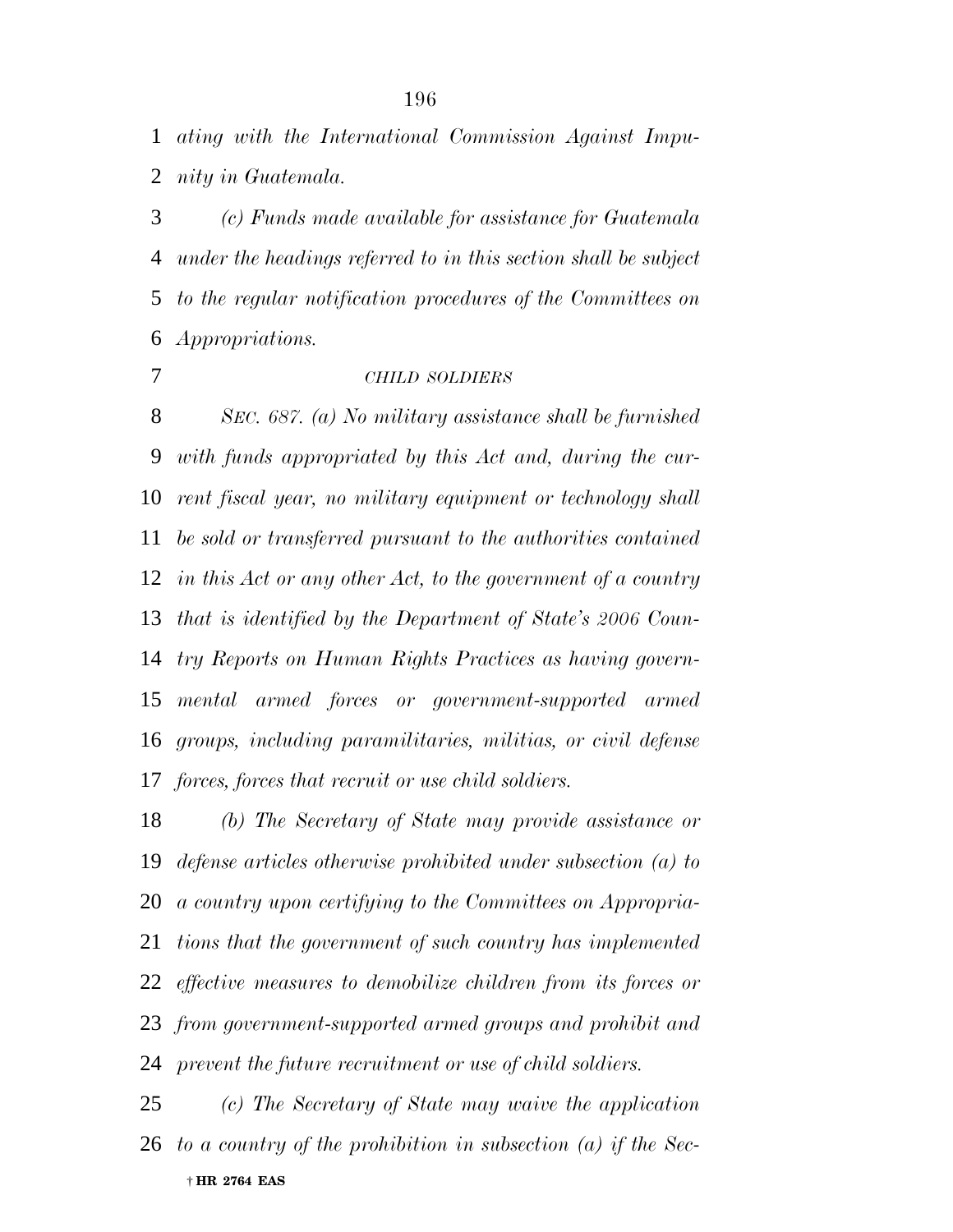*retary determines and reports to the Committees on Appro- priations that such waiver is important to the national in-terest of the United States.*

## *PHILIPPINES*

 *SEC. 688. Of the funds appropriated by this Act under the heading ''Foreign Military Financing Program'', not to exceed \$30,000,000 may be made available for assistance for the Philippines, and an additional \$2,000,000 may be made available when the Secretary of State reports to the Committees on Appropriations that—*

 *(1) the Philippine Government is implementing the recommendations of the United Nations Special Rapporteur on Extrajudicial, Summary or Arbitrary Executions;*

 *(2) the Philippine Government is implementing a policy of promoting military personnel who dem- onstrate professionalism and respect for human rights, and is investigating and prosecuting military personnel and others who have been credibly alleged to have committed extrajudicial executions or other violations of human rights; and*

 *(3) the Philippine military is not engaging in acts of intimidation or violence against members of legal organizations who advocate for human rights.*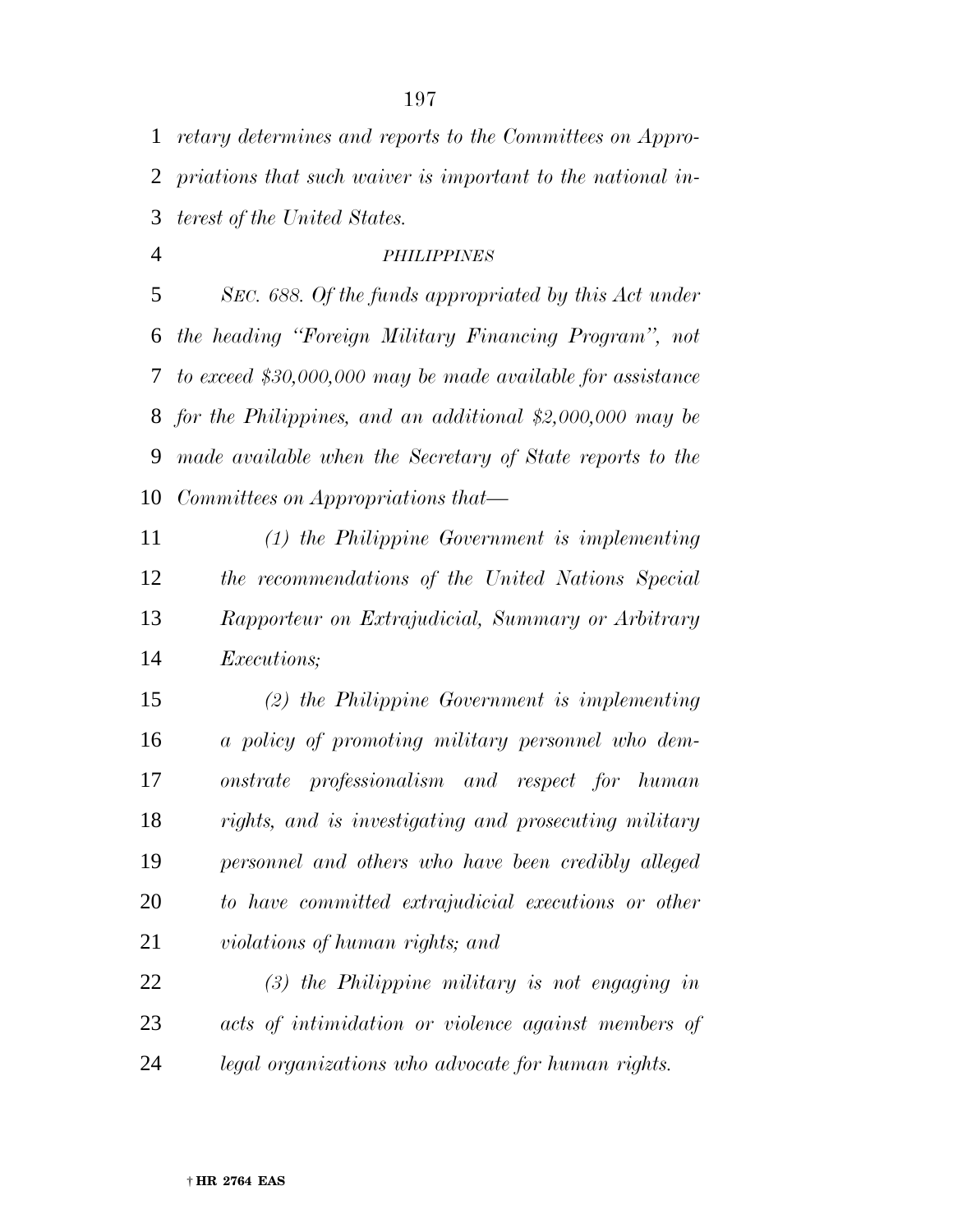## 

# *PAKISTAN*

 *SEC. 689. (a) Of the funds appropriated by this Act under the heading ''Foreign Military Financing Program'', \$300,000,000 may be made available for assistance for Pakistan, unless the Secretary of State reports to the Com- mittees on Appropriations that the Government of Pakistan is not—*

 *(1) making effective and consistent efforts to pre- vent Al Qaeda and associated terrorist groups from operating in the territory of Pakistan, including by eliminating terrorist training camps or facilities, ar- resting members of Al Qaeda and associated terrorist groups, and countering recruitment efforts;*

 *(2) making effective and consistent efforts to pre- vent the Taliban from using the territory of Pakistan as a sanctuary from which to launch attacks within Afghanistan, including by arresting Taliban leaders, stopping cross-border incursions, and countering re-cruitment efforts; and*

 *(3) implementing democratic reforms, including by—*

 *(A) allowing free, fair and inclusive elec- tions in accordance with internationally recog-nized democratic norms;*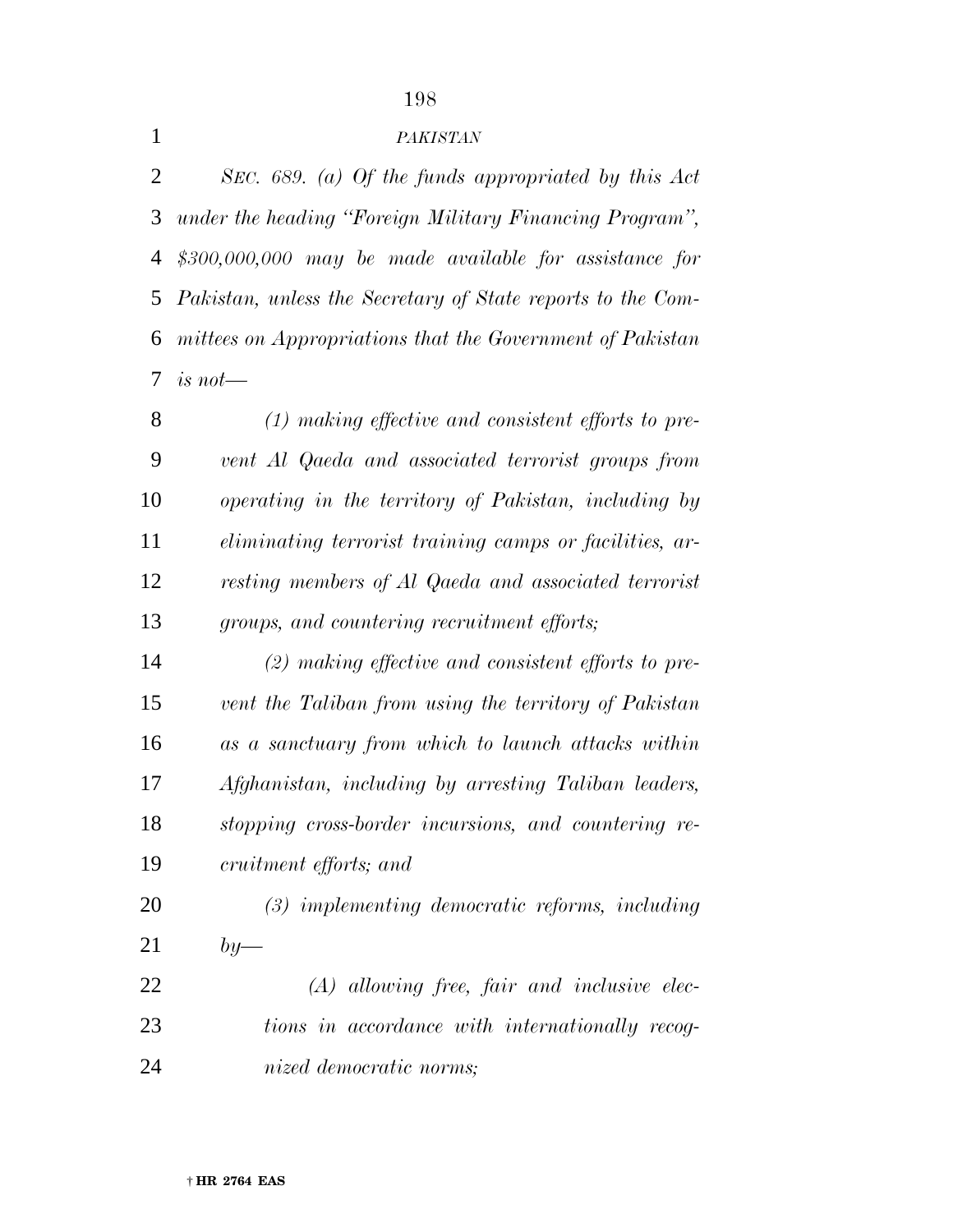| $\mathbf{1}$   | $(B)$ ensuring freedom of expression and end-                  |
|----------------|----------------------------------------------------------------|
| $\overline{2}$ | ing harassment of journalists and government                   |
| 3              | critics by security and intelligence forces; and               |
| $\overline{4}$ | $(C)$ respecting the independence of the judi-                 |
| 5              | ciary and implementing judicial decisions.                     |
| 6              | (b) If the Secretary reports pursuant to subsection $(a)$ ,    |
| 7              | funds that are available for assistance for Pakistan pursu-    |
| 8              | ant to this section which have not been made available may     |
| 9              | be transferred to and merged with funds appropriated by        |
| 10             | this Act under the heading "Economic Support Fund" and         |
| 11             | used for basic education, health, micro-enterprise develop-    |
| 12             | ment, and democracy programs in Pakistan.                      |
|                |                                                                |
| 13             | SRI LANKA                                                      |
| 14             | SEC. 690. None of the funds appropriated by this Act           |
| 15             | under the heading "Foreign Military Financing Program"         |
| 16             | may be made available for assistance for Sri Lanka, no         |
| 17             | defense export license may be issued, and no military equip-   |
| 18             | ment or technology shall be sold or transferred to Sri Lanka   |
| 19             | pursuant to the authorities contained in this Act or any       |
| 20             | other Act, unless the Secretary of State certifies and reports |
| 21             | to the Committees on Appropriations that—                      |
| 22             | $(1)$ the Sri Lankan military is suspending and                |
| 23             | the Sri Lankan Government is bringing to justice               |

*leged to have committed gross violations of human*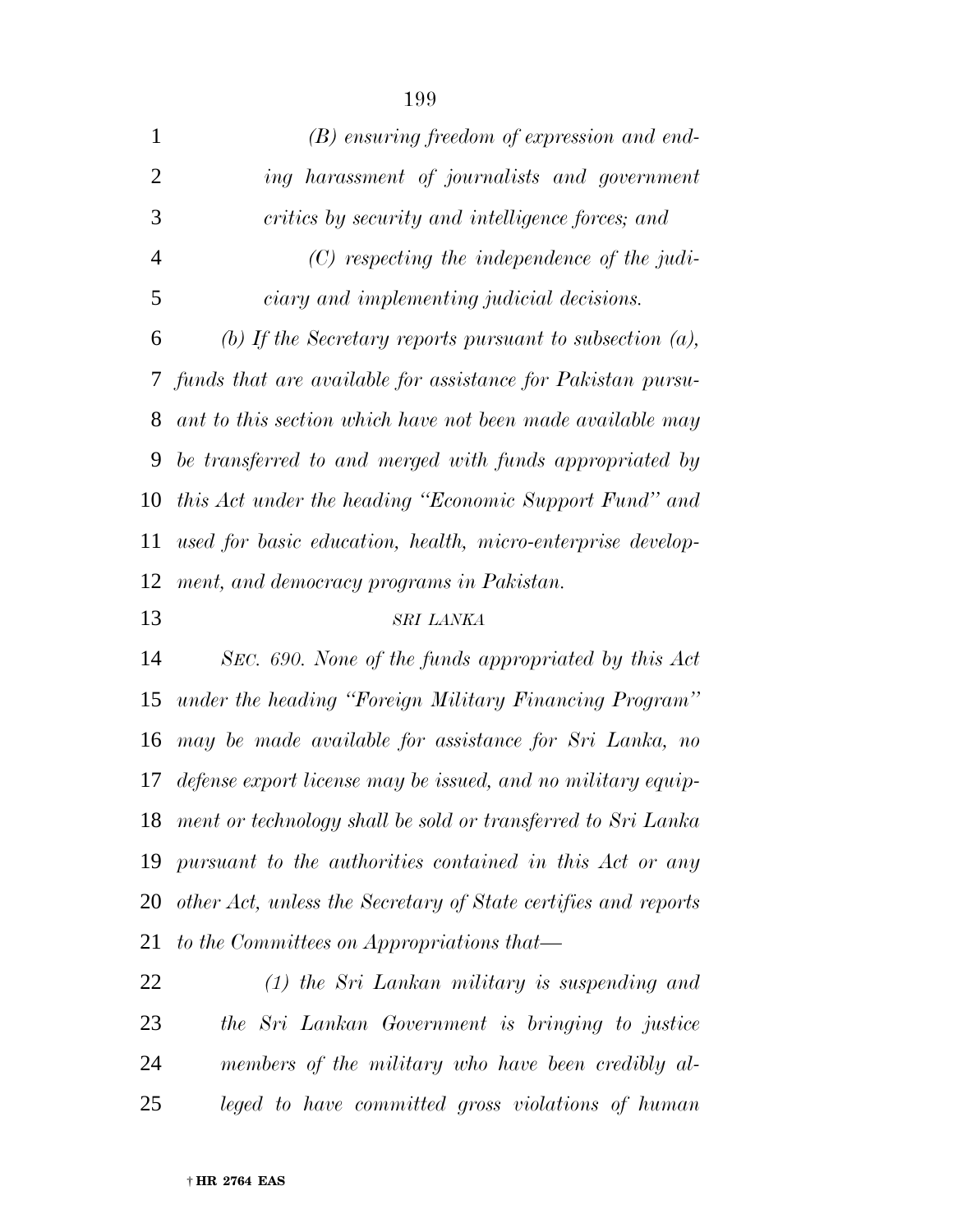| $\mathbf{1}$   | rights, including extrajudicial executions and the re-       |
|----------------|--------------------------------------------------------------|
| $\overline{2}$ | cruitment of child soldiers;                                 |
| 3              | (2) the Sri Lankan Government has provided                   |
| $\overline{4}$ | unimpeded access to humanitarian organizations and           |
| 5              | journalists to Tamil areas of the country; and               |
| 6              | $(3)$ the Sri Lankan Government has agreed to                |
| 7              | the establishment of a field presence of the Office of       |
| 8              | the United Nations High Commissioner for Human               |
| 9              | Rights in Sri Lanka.                                         |
| 10             | PEACE CORPS SEPARATION PAY                                   |
| 11             | SEC. 691. (a) ESTABLISHMENT OF FUND.—There is es-            |
| 12             | tablished in the Treasury of the United States a fund for    |
| 13             | the Peace Corps to provide separation pay for host country   |
| 14             | resident personal services contractors of the Peace Corps.   |
| 15             | (b) FUNDING.—The Director of the Peace Corps may             |
|                | 16 <i>deposit in such fund</i> —                             |
| 17             | $(1)$ amounts previously obligated and not can-              |
| 18             | celed for separation pay of host country resident per-       |
| 19             | sonal services contractors of the Peace Corps; and           |
| 20             | $(2)$ amounts obligated for fiscal years after 2006          |
| 21             | for the current and future costs of separation pay for       |
| 22             | host country resident personal services contractors of       |
| 23             | the Peace Corps.                                             |
| 24             | (c) AVAILABILITY.—Beginning in fiscal year 2007 and          |
| 25             | thereafter, amounts in the fund are available without fiscal |
| 26             | year limitation for severance, retirement, or other separa-  |
|                | † HR 2764 EAS                                                |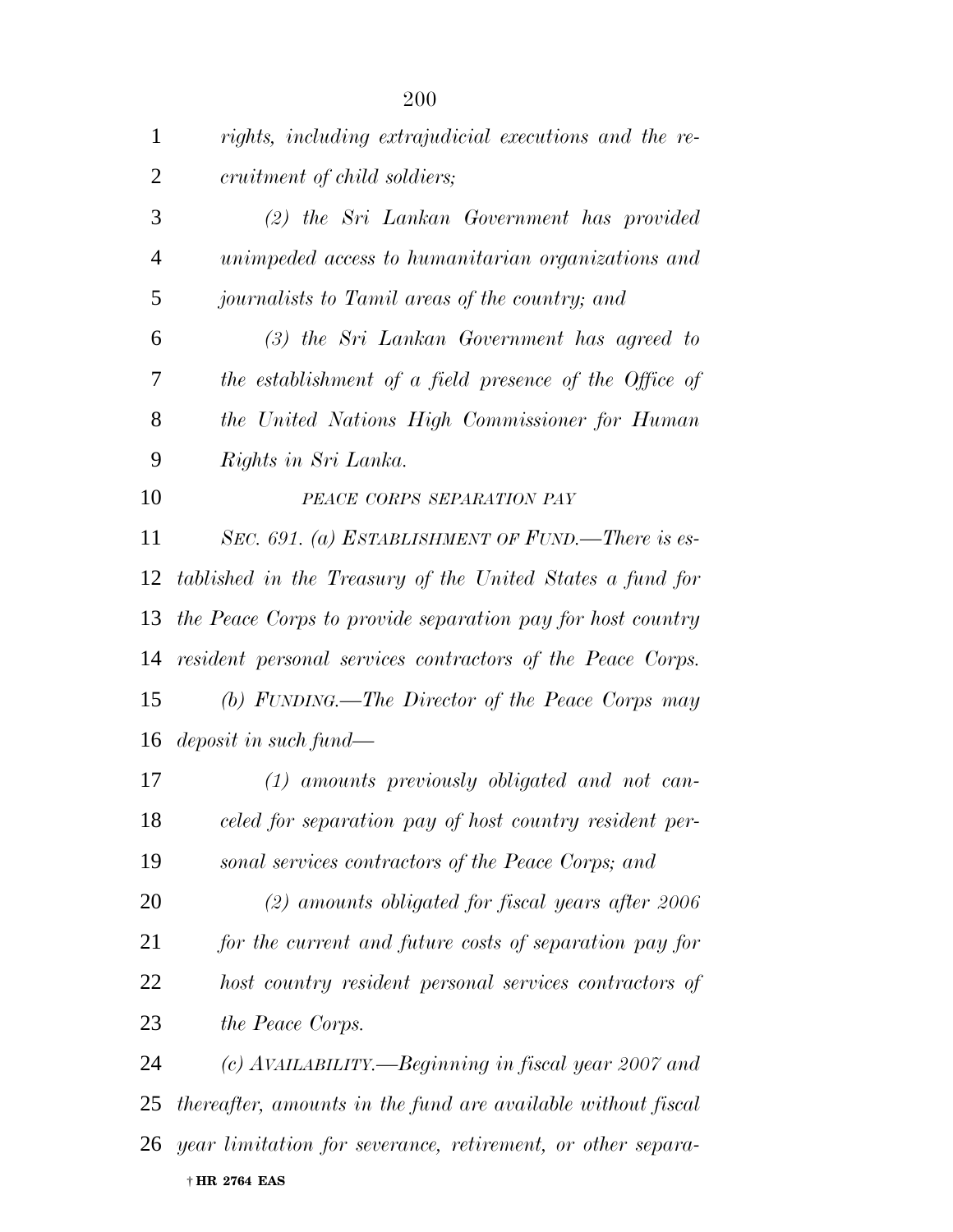*tion payments to host country resident personal services contractors of the Peace Corps in countries where such pay is legally authorized.*

 *MULTILATERAL DEVELOPMENT BANKS SEC. 692. (a) INDEPENDENT AUDITING AND INSPEC- TOR GENERAL.—The Secretary of the Treasury shall in- struct the United States Executive Director to each multi- lateral development bank to inform the bank of, and use the voice and vote of the United States to achieve at the bank, the following United States policy goals:*

 *(1) Each multilateral development bank should—*

 *(A) establish an independent Office of In- spector General, establish or strengthen an inde- pendent auditing function at the bank, and re- quire that the Inspector General and the audit- ing function report directly to the board of direc-tors of the bank; and*

 *(B) adopt and implement an internation- ally recognized internal controls framework, allo- cate adequate staffing to auditing and super- vision, require external audits of internal con- trols, and external audits of loans where fraud is suspected.*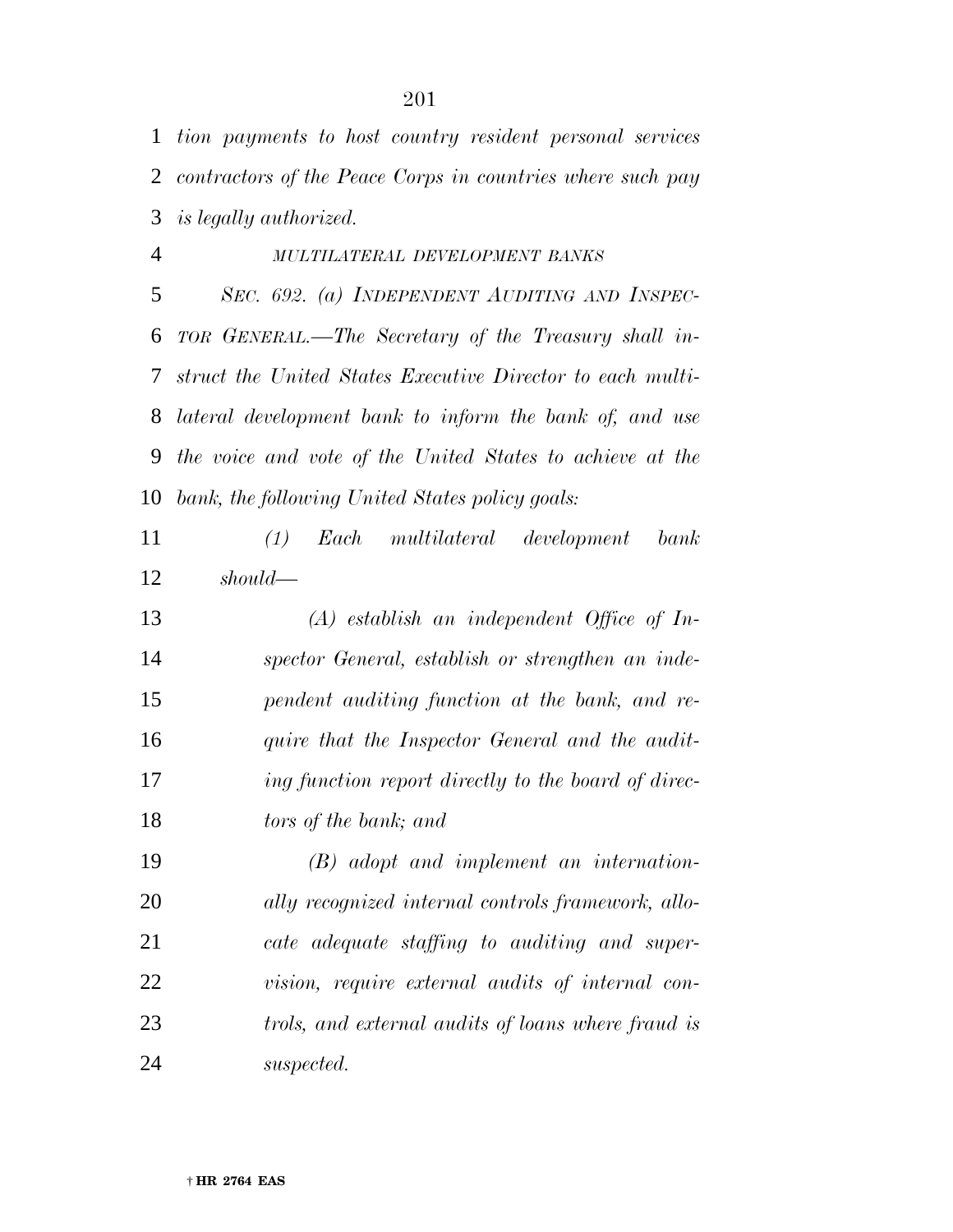| $\mathbf{1}$   | (2) Each multilateral development bank should               |
|----------------|-------------------------------------------------------------|
| $\overline{2}$ | establish effective procedures for the receipt, retention,  |
| 3              | and treatment of $\equiv$                                   |
| $\overline{4}$ | $(A)$ complaints received by the bank regard-               |
| 5              | ing fraud, accounting, mismanagement, internal              |
| 6              | <i>accounting controls, or auditing matters; and</i>        |
| 7              | $(B)$ the confidential, anonymous submis-                   |
| 8              | sion, particularly by employees of the bank, of             |
| 9              | concerns regarding fraud, accounting, mis-                  |
| 10             | management, internal accounting controls, or                |
| 11             | <i>auditing matters.</i>                                    |
| 12             | (b) WORLD BANK INSPECTION PANEL.—The Secretary              |
| 13             | of the Treasury shall instruct the United States Executive  |
| 14             | Director to the World Bank to inform the Bank of, and use   |
| 15             | the voice and vote of the United States to achieve trans-   |
| 16             | parency reforms of the selection process for members of the |
| 17             | World Bank Inspection Panel, including—                     |
| 18             | (1) Widely circulating Inspection Panel position            |
| 19             | vacancy announcements on the Inspection Panel's             |
| 20             | <i>website and in appropriate publications;</i>             |
| 21             | $(2)$ Notifying civil society organizations on the          |
| 22             | Inspection Panel's website and on other appropriate         |
| 23             | World Bank websites and inviting nominations from           |

*such groups;*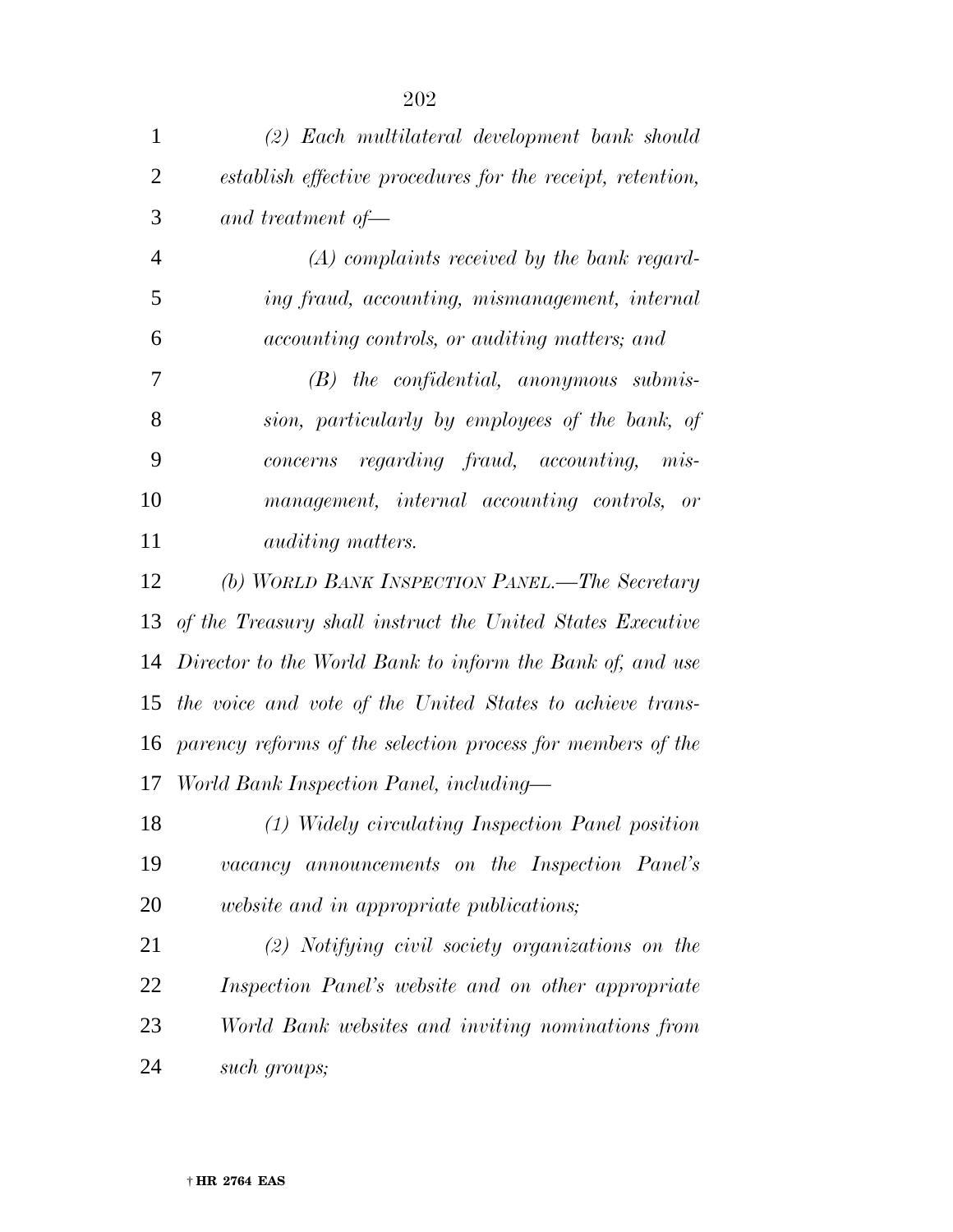| $\mathbf{1}$   | $(3)$ Making public the schedule of the selection          |
|----------------|------------------------------------------------------------|
| $\overline{2}$ | process;                                                   |
| 3              | $(4)$ Posting the list of nominees and applicants          |
| 4              | on the Inspection Panel's website; and                     |
| 5              | $(5)$ Including a civil society representative on the      |
| 6              | World Bank selection committee for the Inspection          |
| 7              | Panel member.                                              |
| 8              | (c) ANTI-CORRUPTION TRUST PILOT PROGRAM.—                  |
| 9              | (1) AUTHORITY.—The Secretary of the Treasury               |
| 10             | shall seek the creation of a pilot program that estab-     |
| 11             | lishes an Anti-Corruption Trust at the World Bank,         |
| 12             | <i>the purposes of which should include—</i>               |
| 13             | $(A)$ to assist poor countries in investiga-               |
| 14             | tions and prosecutions of fraud and corruption             |
| 15             | related to loans, grants, or credits of the World          |
| 16             | Bank; and                                                  |
| 17             | $(B)$ to determine whether such a program                  |
| 18             | should be carried out at other multilateral devel-         |
| 19             | <i>opment banks.</i>                                       |
| 20             | (2) POOR COUNTRIES DEFINED.—In this sub-                   |
| 21             | section, the term "poor countries" means countries el-     |
| 22             | <i>igible to borrow from the International Development</i> |
| 23             | <i>Association.</i>                                        |
| 24             | (3) REPORT.—Not later than 180 days after en-              |
| 25             | actment of this Act, the Secretary shall submit to the     |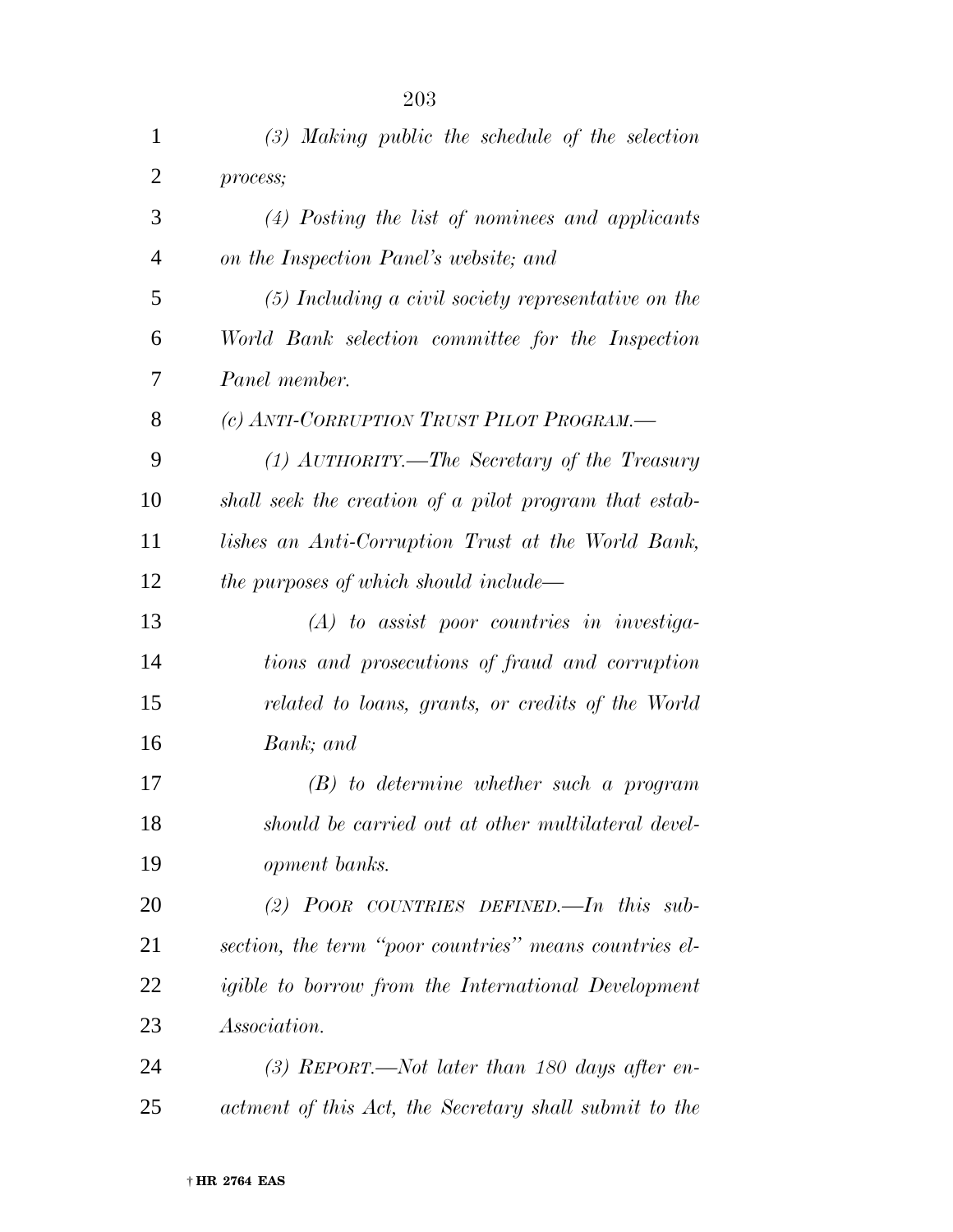| $\mathbf{1}$   | appropriate congressional committees a report detail-  |
|----------------|--------------------------------------------------------|
| $\overline{2}$ | ing the actions taken to establish the Anti-Corruption |
| 3              | Trust.                                                 |
| $\overline{4}$ | (c) $AUTHORIZATIONS$ .                                 |
| 5              | (1) Section 501(i) of title V of H.R. 3425 as en-      |
| 6              | acted into law by section $1000(a)(5)$ of Public law   |
| 7              | 106–113, as amended by section 591(b) of Division D    |
| 8              | of Public Law 108–447, is further amended by strik-    |
| 9              | ing "fiscal" and all that follows through "which" and  |
| 10             | inserting in lieu thereof "fiscal years 2000–2010,     |
| 11             | $which$ ".                                             |
| 12             | (2) Section $801(b)(1)(ii)$ of Public Law 106–429,     |
| 13             | as amended by section 591(a)(2) of Division D of       |
| 14             | Public law 108–447, is further amended by striking     |
| 15             | "fiscal years 2004–2006" and by inserting in lieu      |
| 16             | thereof "fiscal years $2004-2010$ .".                  |
| 17             | MILLENNIUM CHALLENGE CORPORATION                       |
| 18             | SEC. 693. Section 607(b) of the Millennium Challenge   |
| 19             | Act of 2003 (22 U.S.C. 7706) is amended—               |
| 20             | (1) in paragraph $(2)(B)$ by striking "and the         |
| 21             | sustainable management of natural resources";          |
| 22             | $(2)$ in paragraph $(3)$ —                             |
| 23             | $(A)$ in subparagraph $(A)$ , by striking              |
| 24             | " $and$ ";                                             |
| 25             | $(B)$ in subparagraph $(B)$ , by striking the          |
| 26             | period and inserting "; and"; and                      |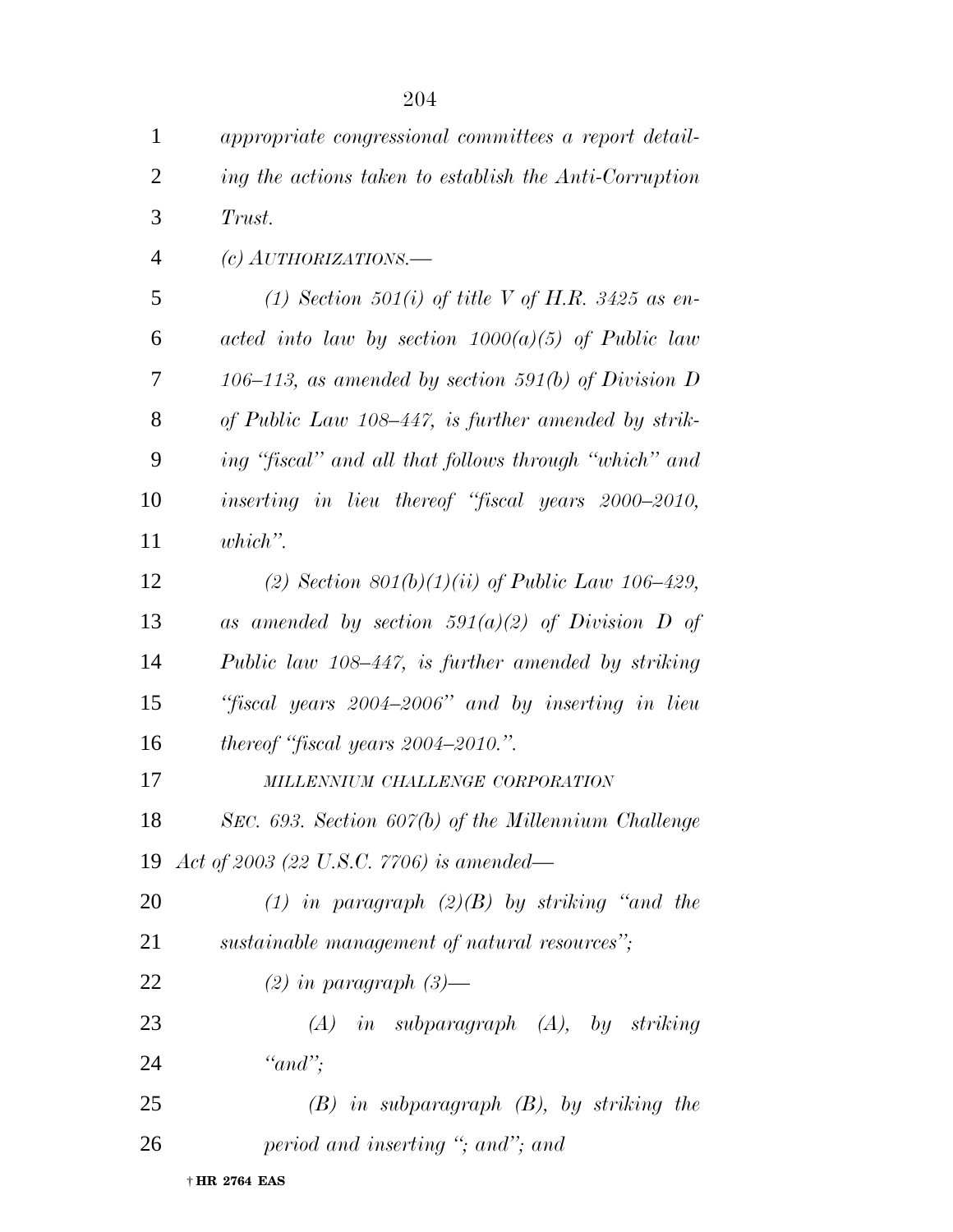| $\mathbf{1}$   | $(C)$ by adding the following subparagraph:                    |
|----------------|----------------------------------------------------------------|
| $\overline{2}$ | $\lq\lq C$ promote the protection of biodiversity              |
| 3              | and the transparent and sustainable manage-                    |
| $\overline{4}$ | ment and use of natural resources.".                           |
| 5              | <b>MATERIAL SUPPORT</b>                                        |
| 6              | RELIEF FOR IRAQI, MONTAGNARDS, HMONG AND OTHER                 |
| 7              | REFUGEES WHO DO NOT POSE A THREAT TO<br>THE                    |
| 8              | <b>UNITED STATES</b>                                           |
| 9              | SEC. 694. (a) AMENDMENT TO AUTHORITY TO DETER-                 |
| 10             | MINE THE BAR TO ADMISSION INAPPLICABLE.-Section                |
| 11             | $212(d)(3)(B)(i)$ of the Immigration and Nationality Act (8)   |
| 12             | U.S.C. $1182(d)(3)(B)(i)$ is amended to read as follows:       |
| 13             | "The Secretary of State, after consultation with the At-       |
| 14             | torney General and the Secretary of Homeland Security,         |
| 15             | or the Secretary of Homeland Security, after consultation      |
| 16             | with the Secretary of State and the Attorney General, may      |
| 17             | determine in such Secretary's sole unreviewable discretion     |
|                | 18 that subsection $(a)(3)(B)$ shall not apply with respect to |
| 19             | an alien within the scope of that subsection or that sub-      |
| 20             | section $(a)(3)(B)(vi)(III)$ shall not apply to a group within |
| 21             | the scope of that subsection, except that no such waiver may   |
| 22             | be extended to an alien who is within the scope of subsection  |
| 23             | $(a)(3)(B)(i)(II)$ , no such waiver may be extended to an      |
| 24             | alien who is a member or representative of, has voluntarily    |
| 25             | and knowingly engaged in or endorsed or espoused or per-       |
| 26             | suaded others to endorse or espouse or support terrorist ac-   |
|                | † HR 2764 EAS                                                  |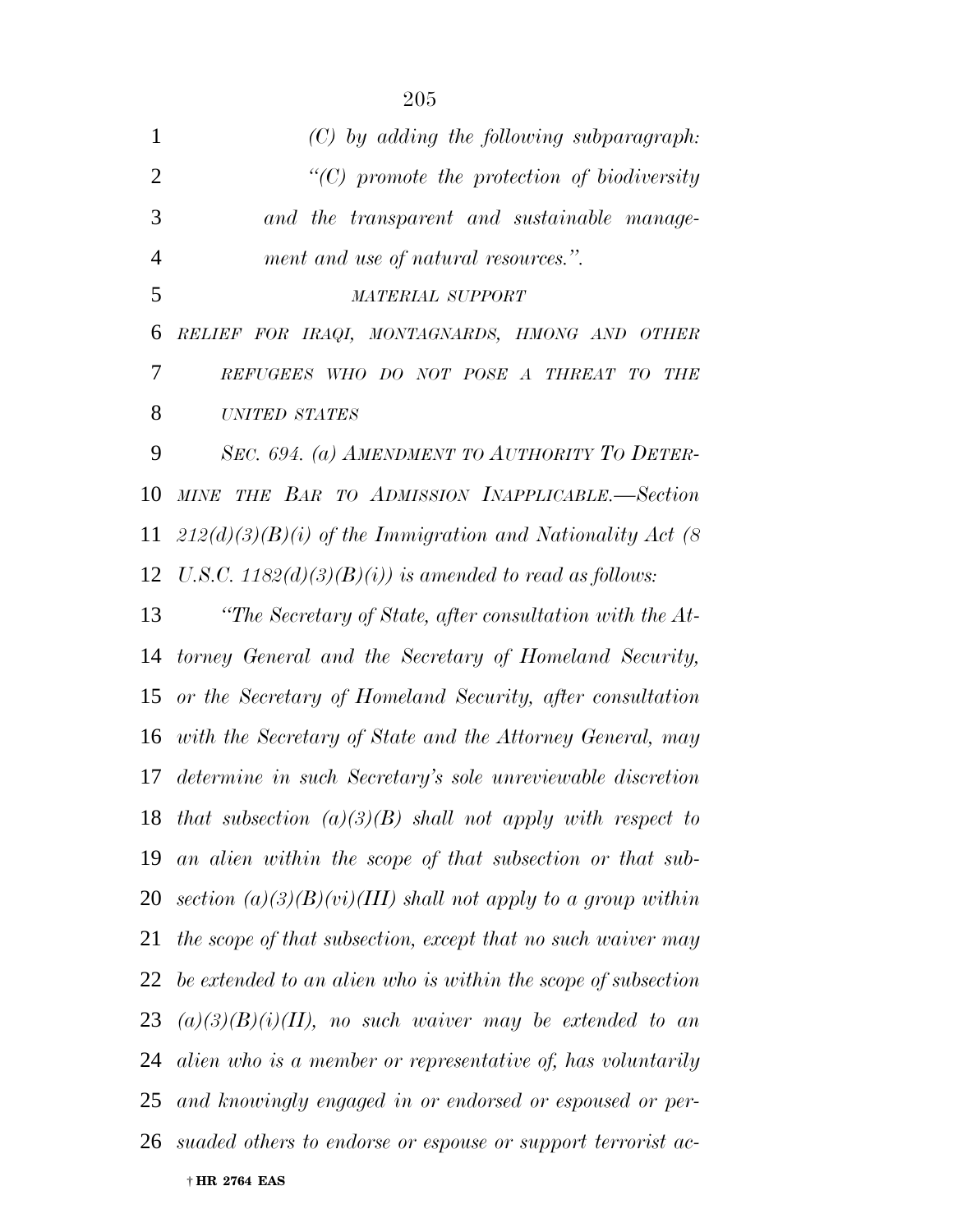*tivity on behalf of, or has voluntarily and knowingly re- ceived military-type training from a terrorist organization that is described in subclause (I) or (II) of subsection (a)(3)(B)(vi), and no such waiver may be extended to a group that has engaged terrorist activity against the United States or another democratic country or that has purpose- fully engaged in a pattern or practice of terrorist activity that is directed at civilians. Such a determination shall nei- ther prejudice the ability of the United States Government to commence criminal or civil proceedings involving a bene- ficiary of such a determination or any other person, nor create any substantive or procedural right or benefit for a beneficiary of such a determination or any other person. Notwithstanding any other provision of law (statutory or nonstatutory), including section 2241 of title 28, or any other habeas corpus provision, and sections 1361 and 1651 of such title, no court shall have jurisdiction to review such a determination or revocation except in a proceeding for review of a final order of removal pursuant to section 1252 of this title, and review shall be limited to the extent pro- vided in section 1252(a)(2)(D). The Secretary of State may not exercise the discretion provided in this clause with re- spect to an alien at any time during which the alien is the subject of pending removal proceedings under section 1229a of this title.''.*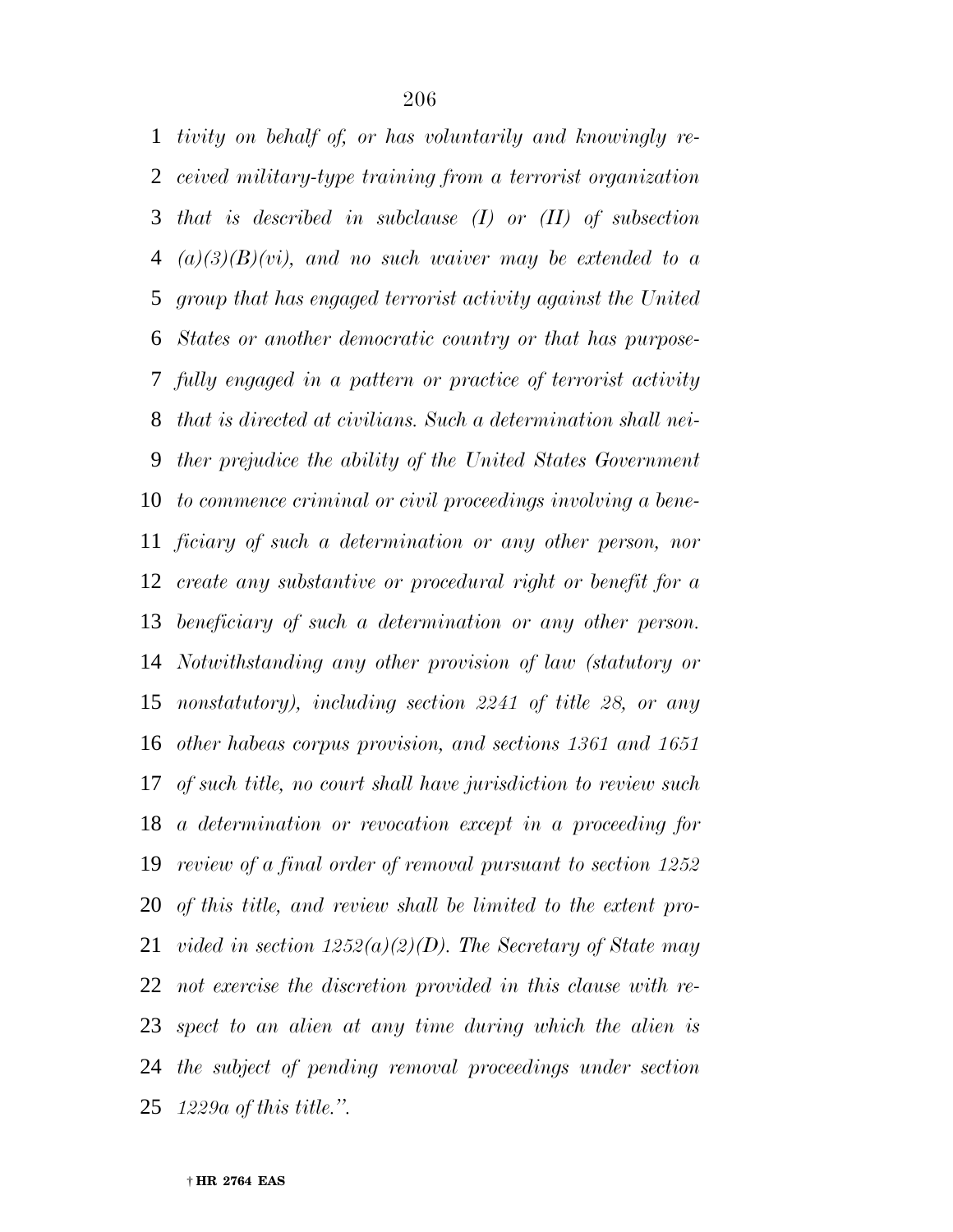*(b) AUTOMATIC RELIEF FOR THE HMONG AND OTHER GROUPS THAT DO NOT POSE A THREAT TO THE UNITED STATES.—For purposes of section 212(a)(3)(B) of the Im- migration and Nationality Act (8 U.S.C. 1182(a)(3)(B)), the Karen National Union/Karen Liberation Army (KNU/ KNLA), the Chin National Front/Chin National Army (CNF/CNA), the Chin National League for Democracy (CNLD), the Kayan New Land Party (KNLP), the Arakan Liberation Party (ALP), the Mustangs, the Alzados, the Karenni National Progressive Party, and appropriate groups affiliated with the Hmong and the Montagnards shall not be considered to be a terrorist organization on the basis of any act or event occurring before the date of enact- ment of this section. Nothing in this subsection may be con- strued to alter or limit the authority of the Secretary of State or the Secretary of Homeland Security to exercise his discretionary authority pursuant to 212(d)(3)(B)(i) of the Immigration and Nationality Act (8 U.S.C. 1182(d)(3)(B)(i)).*

 *(c) TECHNICAL CORRECTION.—(1) In General.—Sec- tion 212(a)(3)(B)(ii) of the Immigration and Nationality Act (8 U.S.C. 1182(a)(3)(B)(ii)) is amended by striking ''Subclause (VII)'' and replacing it with ''Subclause (IX)''. (d) DESIGNATION OF THE TALIBAN AS A TERRORIST ORGANIZATION.—For purposes of section 212(a)(3)(B) of*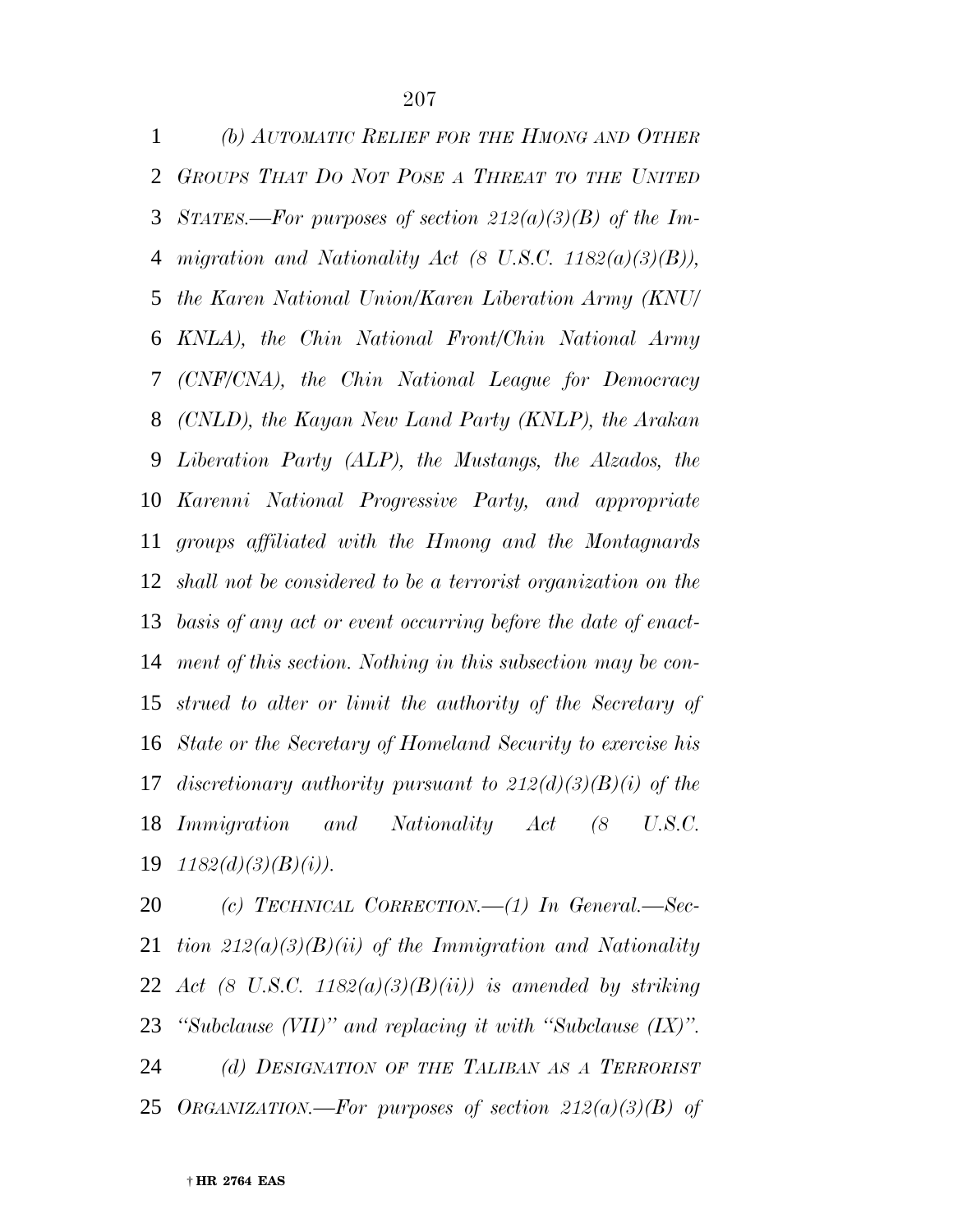*the Immigration and Nationality Act (8 U.S.C. 1182(a)(3)(B)), the Taliban shall be considered to be a ter- rorist organization described in subclause (I) of clause (vi) of that section.*

 *(e) REPORT ON DURESS WAIVERS.—The Secretary of Homeland Security shall provide to the Committees on the Judiciary of the United States Senate and House of Rep- resentatives a report, not less than 180 days after the enact- ment of this Act and every year thereafter, which may in-clude a classified annex, if appropriate, describing—*

 *(1) the number of individuals subject to removal from the United States for having provided material support to a terrorist group who allege that such sup-port was provided under duress;*

 *(2) a breakdown of the types of terrorist organi- zations to which the individuals described in para-graph (1) have provided material support;*

 *(3) a description of the factors that the Depart- ment of Homeland Security considers when evalu-ating duress waivers; and*

 *(4) any other information that the Secretary be- lieves that the Congress should consider while over- seeing the Department's application of duress waiv-ers.*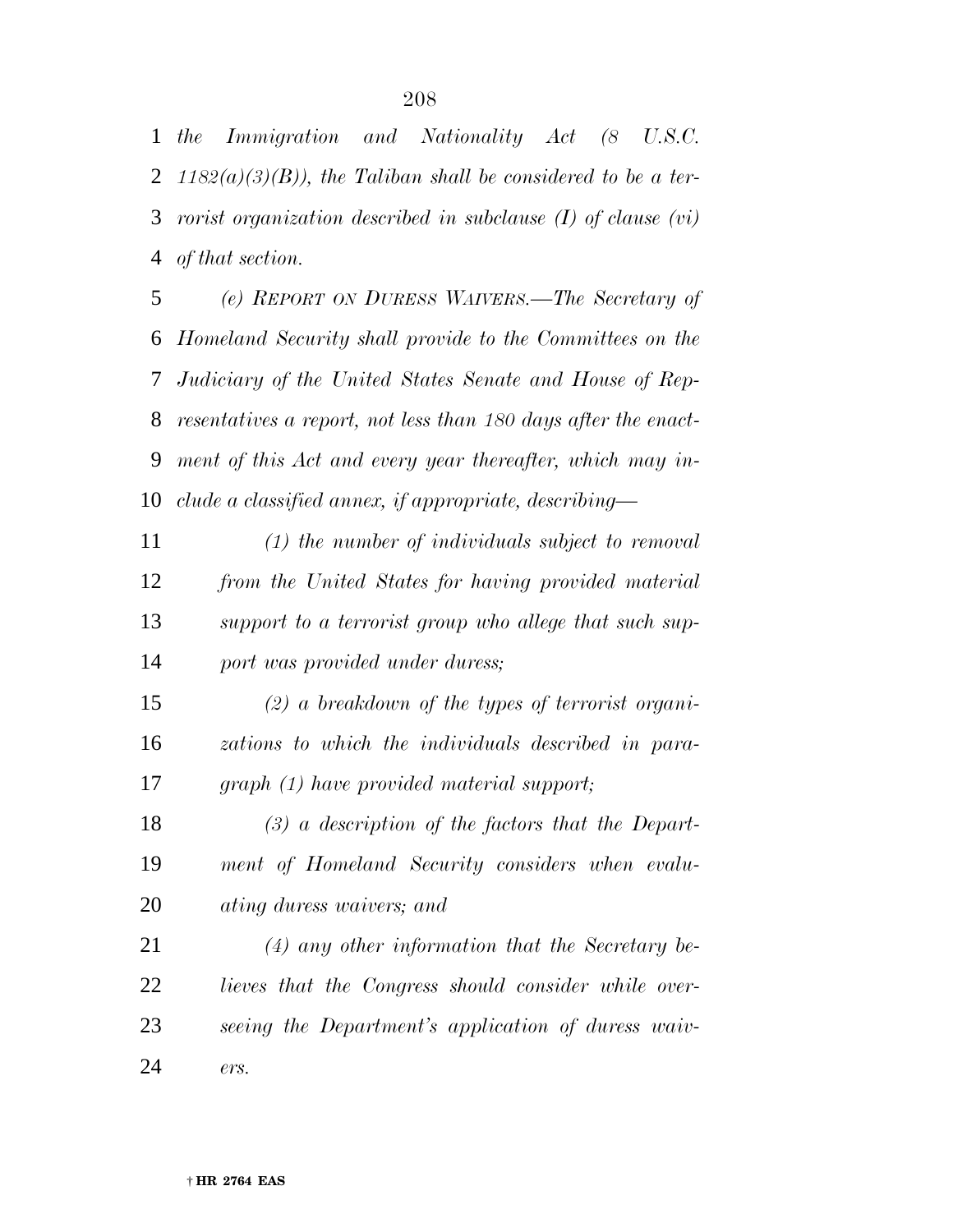*(f) EFFECTIVE DATE.—The amendments made by this section shall take effect on the date of enactment of this sec- tion, and these amendments and sections 212(a)(3)(B) and 212(d)(3)(B) of the Immigration and Nationality Act (8 U.S.C. 1182(a)(3)(B) and 1182(d)(3)(B)), as amended by these sections, shall apply to—*

 *(A) removal proceedings instituted before, on, or after the date of enactment of this section; and*

 *(B) acts and conditions constituting a ground for in- admissibility, excludability, deportation, or removal occur-ring or existing before, on, or after such date.*

*CLUSTER MUNITIONS*

 *SEC. 695. During the current fiscal year, no military assistance shall be furnished for cluster munitions, no de- fense export license for cluster munitions may be issued, and no cluster munitions or cluster munitions technology shall be sold or transferred, unless—*

 *(1) the submunitions of the cluster munitions have a 99 percent or higher tested rate; and*

 *(2) the agreement applicable to the assistance, transfer, or sale of the cluster munitions or cluster munitions technology specifies that the cluster muni- tions will only be used against clearly defined mili- tary targets and will not be used where civilians are known to be present.*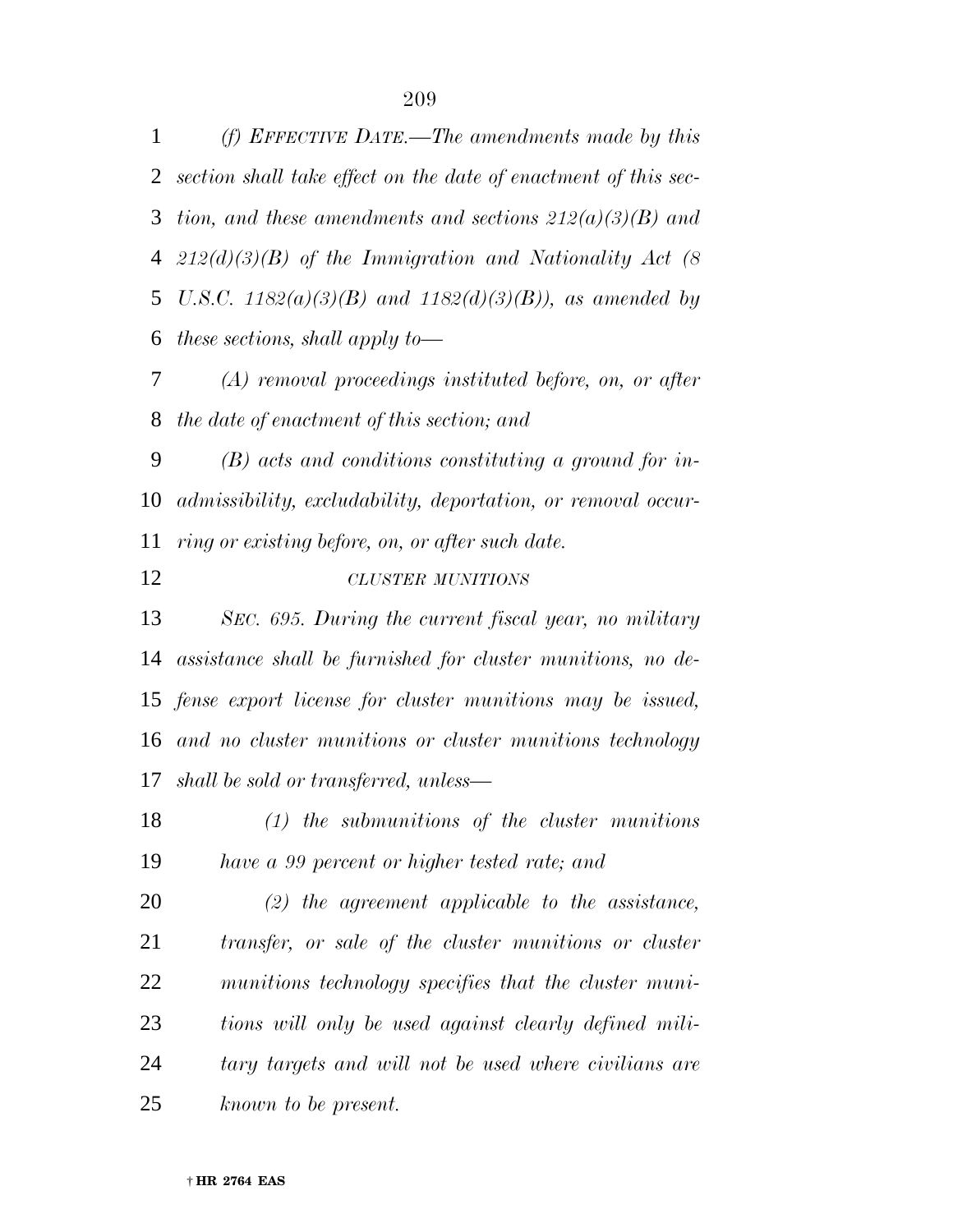*SEC. 696. (a) Subject to subsection (b), of the funds appropriated by this Act under the heading ''International Narcotics Control and Law Enforcement'', \$1,000,000 shall be made available for preliminary work by the Department of State, or such other entity as the Secretary of State may designate, to establish cooperation with appropriate agen- cies of the Government of Cuba on counter-narcotics mat- ters, including matters relating to cooperation, coordina- tion, and mutual assistance in the interdiction of illicit drugs being transported through Cuba airspace or over Cuba waters.*

 *(b) The amount in subsection (a) shall not be available if the Secretary certifies to the Committees on Appropria-tions that—*

 *(1) Cuba does not have in place appropriate pro- cedures to protect against the loss of innocent life in the air and on the ground in connection with the interdiction of illegal drugs; and*

 *(2) there is credible evidence of involvement of the Government of Cuba in drug trafficking during the preceeding 10 years.*

*LIBYA*

 *SEC. 697. (a) None of the funds appropriated by this Act may be made available for—*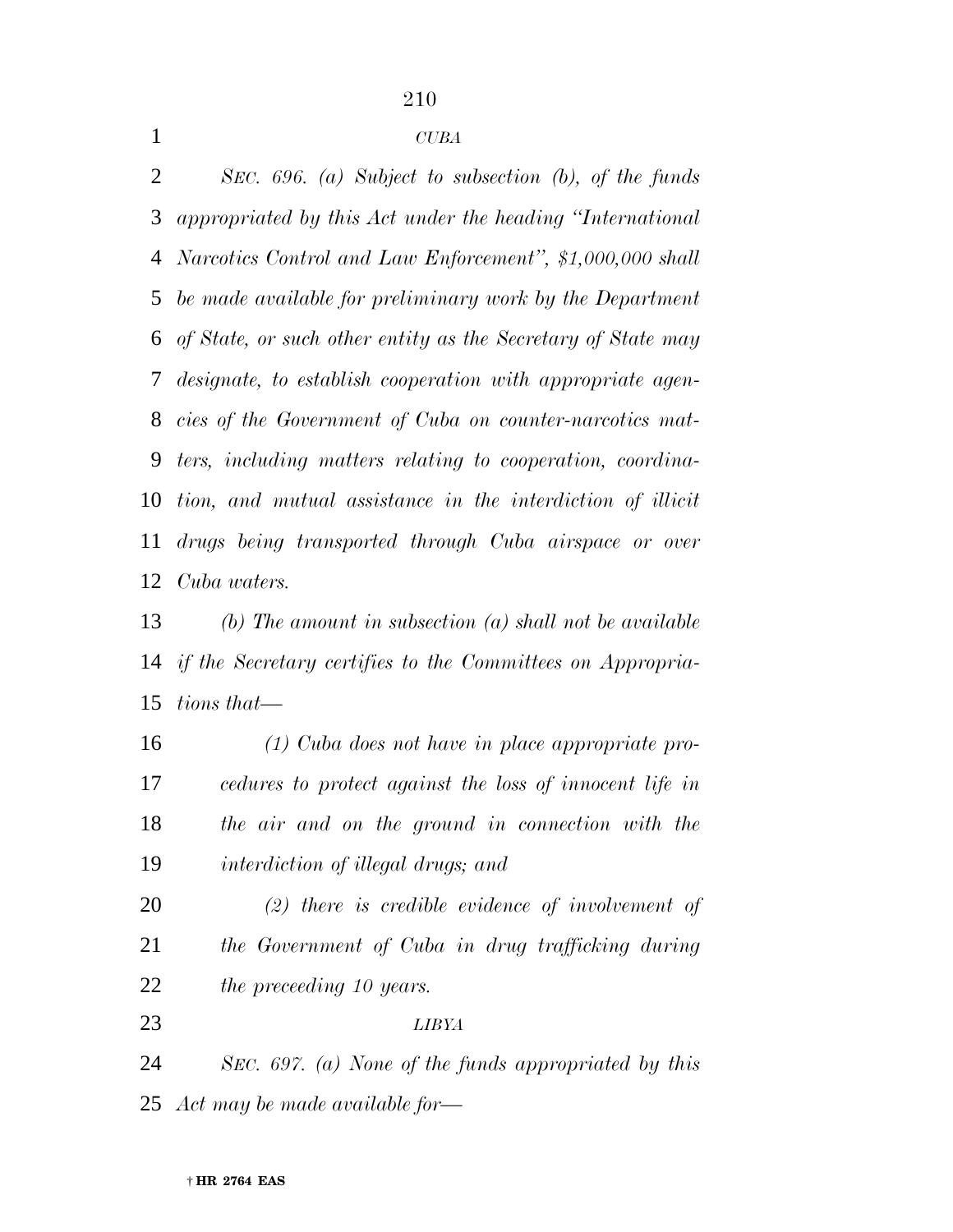| $\mathbf{1}$   | $(1)$ construction of a new United States embassy              |
|----------------|----------------------------------------------------------------|
| $\overline{2}$ | in Libya;                                                      |
| 3              | $(2)$ activities in Libya related to energy develop-           |
| $\overline{4}$ | ment; or                                                       |
| 5              | (3) activities in Libya which support investment               |
| 6              | in Libya's hydrocarbon sector, including the proc-             |
| 7              | essing of applications for dual-use export licenses.           |
| 8              | (b) The prohibitions in subsection $(a)$ shall no longer       |
| 9              | apply if the Secretary of State certifies to the Committees    |
| 10             | on Appropriations that the Government of Libya has made        |
| 11             | the final settlement payments to the Pan Am 103 victims'       |
|                | 12 families, paid to the LaBelle Disco bombing victims their   |
| 13             | agreed upon settlement amounts, and is engaging in good        |
| 14             | faith settlement discussions regarding other relevant ter-     |
| 15             | rorism cases.                                                  |
| 16             | $(c)$ Not later than 90 days after enactment of this Act       |
|                | 17 and 90 days thereafter, the Secretary shall submit a report |

 *and 90 days thereafter, the Secretary shall submit a report to the Committees on Appropriations describing (1) actions taken by the Department of State to facilitate a resolution of these cases; and (2) United States commercial activities in Libya's energy sector.*

*CARRY FORWARD OF UNUSED SPECIAL IMMIGRANT VISAS*

 *SEC. 698. Section 1059(c) of the National Defense Au- thorization Act for Fiscal Year 2006 (8 U.S.C. 1101 note) is amended by adding at the end the following:*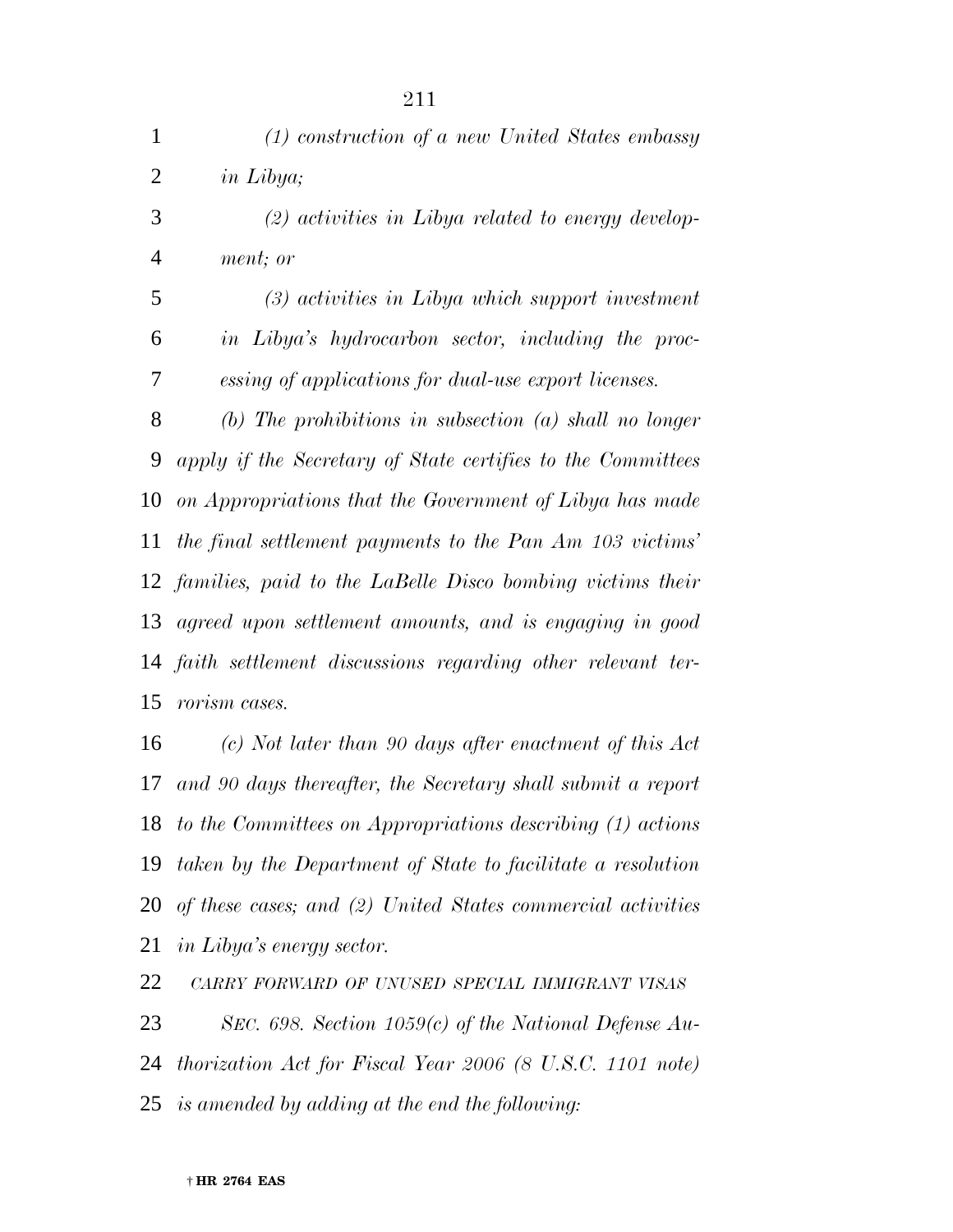| $\mathbf{1}$   | "(3) CARRY FORWARD.—If the numerical limita-                      |
|----------------|-------------------------------------------------------------------|
| $\overline{2}$ | tion described in paragraph (1) is not reached during             |
| 3              | a given fiscal year, the numerical limitation for the             |
| $\overline{4}$ | following fiscal year shall be increased by a number              |
| 5              | equal to the difference between the number of visas               |
| 6              | authorized for the given fiscal year and the number               |
| 7              | of aliens provided special immigrant status during                |
| 8              | the given fiscal year.".                                          |
| 9              | GLOBAL FUND CONTRIBUTION                                          |
| 10             | (INCLUDING RESCISSION OF FUNDS)                                   |
| 11             | SEC. $699.$ (a) The amount appropriated or otherwise              |
| 12             | made available by title III for bilateral assistance for Glob-    |
| 13             | al Health Programs is hereby increased by \$40,000,000.           |
| 14             | (b) The amount appropriated or otherwise made avail-              |
| 15             | able for such purpose and available for a United States con-      |
| 16             | tribution to the Global Fund to Fight AIDS, Tuberculosis,         |
| 17             | and Malaria is hereby increased by $$40,000,000$ .                |
| 18             | $(c)$ Of the unobligated balances of amounts appro-               |
|                | 19 priated or otherwise made available in prior appropria-        |
| 20             | tions Acts under the heading "Economic Support Fund",             |
| 21             | $$40,000,000$ is rescinded.                                       |
| 22             | <b>REFERENCES</b>                                                 |
| 23             | SEC. 699A. Except as otherwise provided, any ref-                 |
| 24             | erence in titles II through V, including the general provi-       |
| 25             | sions for such titles, to "this Act" shall be deemed to be        |
|                | 26 a reference to titles II through V of the Department of State, |
|                |                                                                   |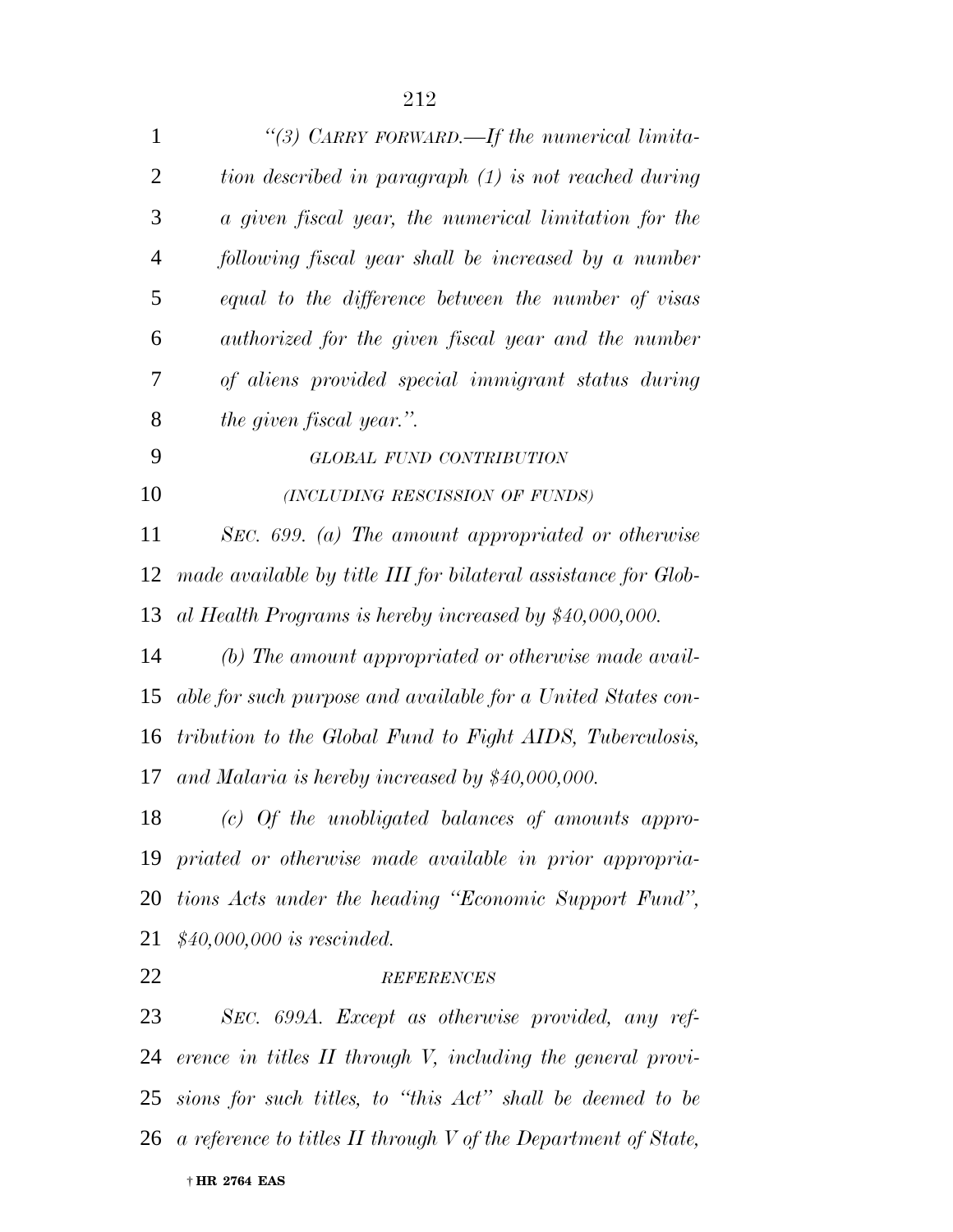*Foreign Operations, and Related Programs Appropriations Act, 2008.*

 *SUPPORT FOR DEMOCRACY, THE RULE OF LAW, AND GOVERNANCE IN IRAN*

 *SEC. 699B. Of the amount appropriated or otherwise made available by title III for other bilateral economic as- sistance under the heading ''ECONOMIC SUPPORT FUND'', \$75,000,000 shall be made available for programs of the Bu- reau of Near Eastern Affairs of the Department of State to support democracy, the rule of law, and governance in Iran.*

*REMOVAL OF CERTAIN RESTRICTIVE ELIGIBILITY REQUIRE-*

 *MENTS APPLICABLE TO FOREIGN NONGOVERNMENTAL ORGANIZATIONS*

 *SEC. 699C. Notwithstanding any other provision of law, regulation, or policy, in determining eligibility for as- sistance authorized under part I of the Foreign Assistance Act of 1961 (22 U.S.C. 2151 et seq.), foreign nongovern- mental organizations shall not be ineligible for such assist- ance solely on the basis of health or medical services, includ- ing counseling and referral services, provided by such orga- nizations with non-United States Government funds if such services do not violate the laws of the country in which they are being provided and would not violate United States Federal law if provided in the United States, and shall not be subject to requirements relating to the use of non-United*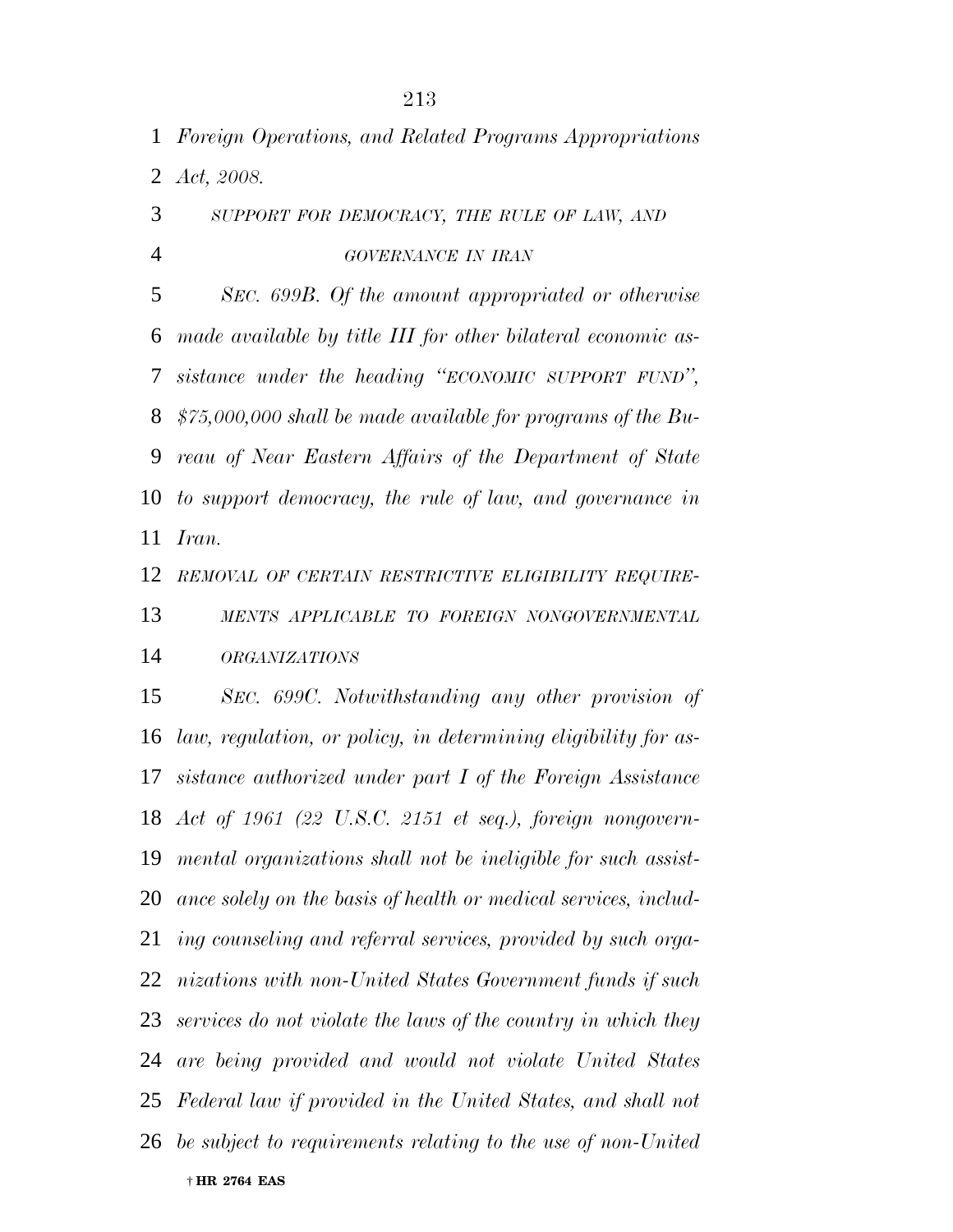*States Government funds for advocacy and lobbying activi- ties other than those that apply to United States nongovern- mental organizations receiving assistance under part I of such Act.*

 *SEC. 699D. None of the funds made available in this Act may be expended in violation of section 243(d) of the Immigration and Nationality Act (8 U.S.C. 1253(d)) (re- lating to discontinuing granting visas to nationals of coun- tries that are denying or delaying accepting aliens removed from the United States).*

*ADDITIONAL PEACE CORPS FUNDING*

 *SEC. 699E. (a) The amount appropriated or otherwise made available by title III under the heading ''PEACE CORPS'' is hereby increased by \$10,000,000.*

 *(b) The amount appropriated or otherwise made avail- able by title IV under the heading ''FOREIGN MILITARY FI-NANCING PROGRAM'' is hereby reduced by \$10,000,000.*

*RIGHT TO BEAR ARMS*

 *SEC. 699F. None of the funds made available under this Act may be made available to any international orga- nization, agency, or entity (including the United Nations) that requires the registration of or taxes a gun owned by a citizen of the United States.*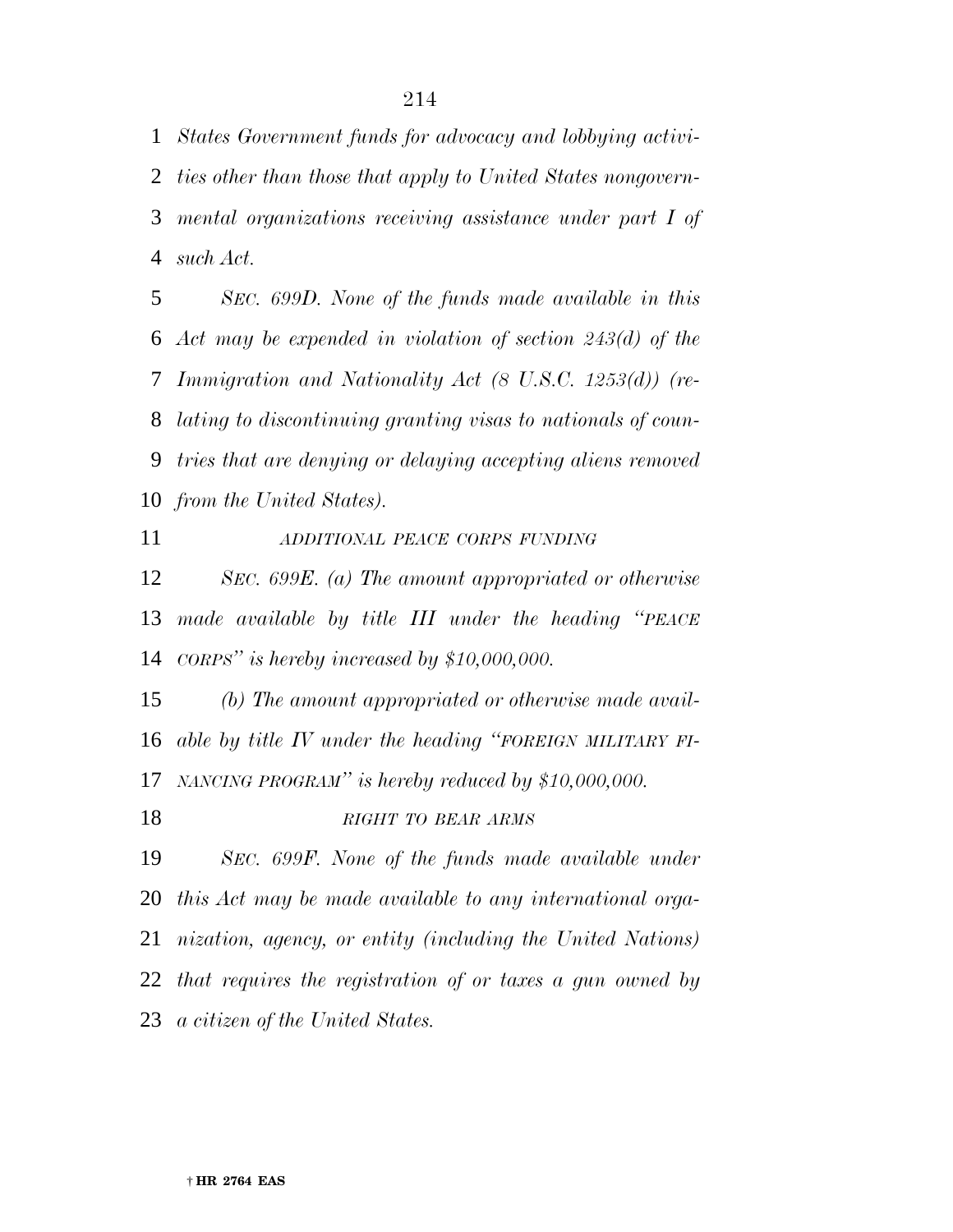*TRANSPARENCY AND ACCOUNTABILITY OF THE UNITED*

#### *NATIONS*

 *SEC. 699G. (a) Notwithstanding any other provision of this Act, none of the funds appropriated or otherwise made available by this Act may be used by the Department of State as a contribution to the United Nations or any subsidiary body of the United Nations, including any orga- nization that is authorized to use the United Nations logo, until the Secretary of State certifies that the United Na- tions, such subsidiary body of the United Nations, or such organization, as the case may be, is fully and publicly transparent about all of its spending, including for procure- ment purposes, that occurred during fiscal year 2007, in-cluding the posting on a publicly available web site of—*

 *(1) copies of all contracts, grants, subcontracts, and subgrants awarded or utilized during fiscal year 2007;*

 *(2) copies of all program reviews, audits, budg- ets, and project progress reports relating to fiscal year 2007; and*

 *(3) any other financial information deemed nec-essary by the Secretary.*

 *(b) The documents required to be made available under subsection (a) shall be in unredacted form, except that such information as determined necessary by the Secretary to*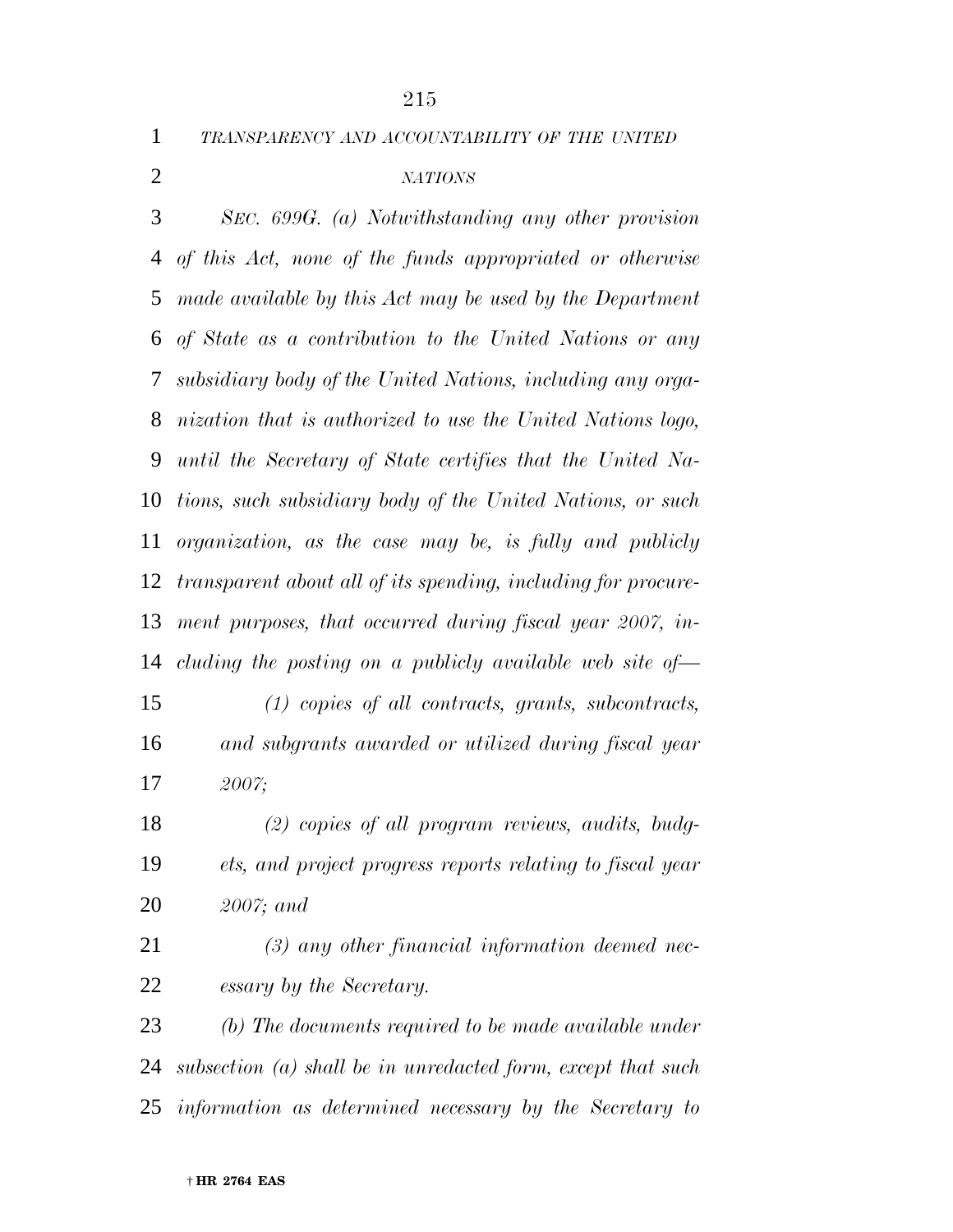*protect the identity of whistleblowers or other informants to investigations and reports and proprietary information may be redacted.*

*WITHHOLDING OF UNITED STATES CONTRIBUTIONS TO THE*

*UNITED NATIONS HUMAN RIGHTS COUNCIL*

 *SEC. 699H. (a)(1) No funds appropriated or otherwise made available by this Act for contributions to inter- national organizations may be made available to support the United Nations Human Rights Council.*

 *(2) The prohibition under paragraph (1) shall not apply if—*

 *(A) the President determines and certifies to the Committee on Foreign Relations and the Committee on Appropriations of the Senate and the Committee on Foreign Affairs and the Committee on Appropria- tions of the House of Representatives that the provi- sion of funds to support the United Nations Human Rights Council is in the national interest of the United States; or*

 *(B) the United States is a member of the Human Rights Council.*

 *SEC. 699I. STUDY OF WORLD BANK'S EFFORTS TO MEASURE THE SUCCESS OF THE PROJECTS IT FINANCES. (a) SENSE OF CONGRESS.—It is the sense of Congress that the World Bank should increase its focus on performance requirements and measurable results.*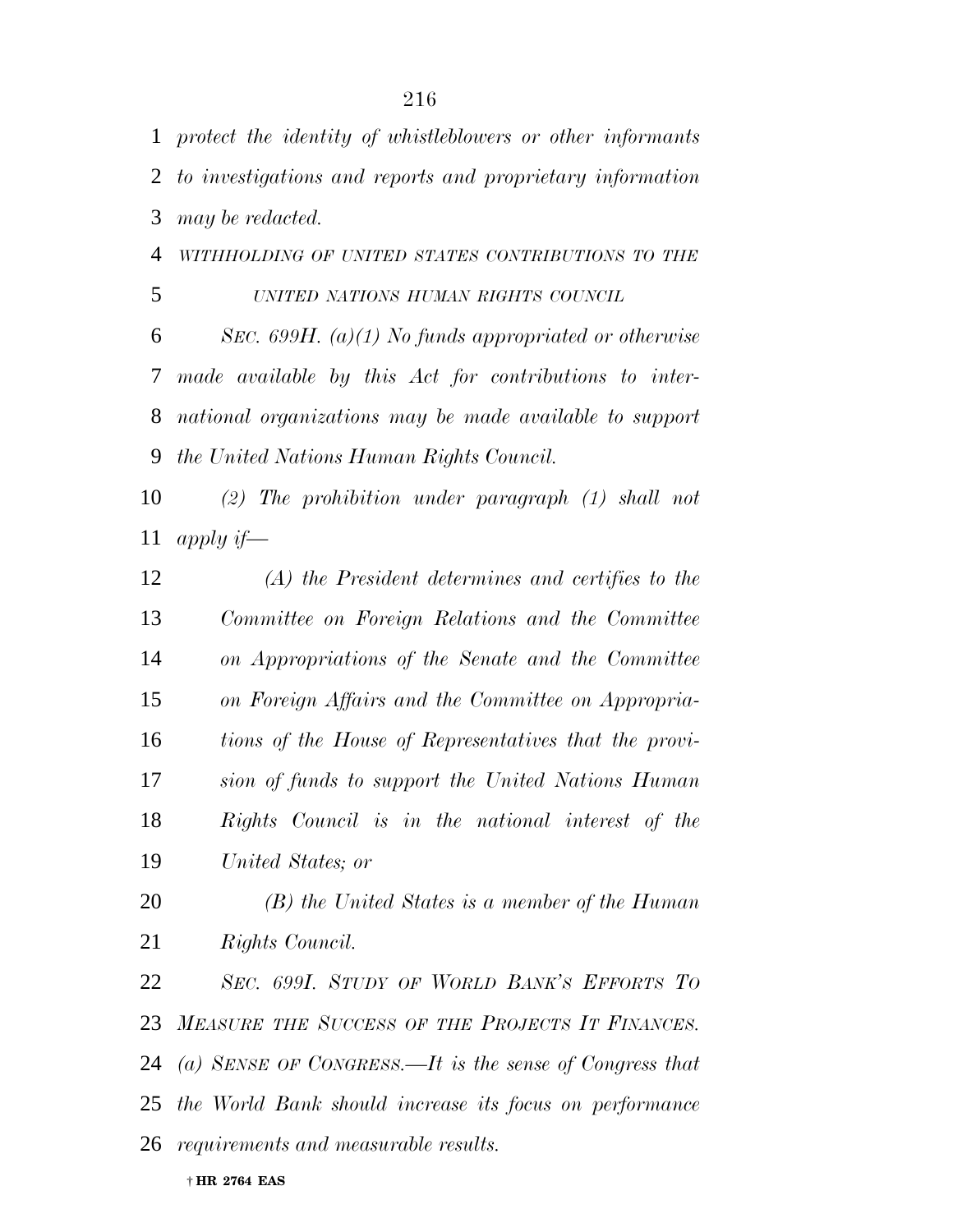| 1              | (b) STUDY.—The Comptroller General of the United          |  |  |  |  |  |
|----------------|-----------------------------------------------------------|--|--|--|--|--|
| 2              | States should conduct a study on the actions taken by the |  |  |  |  |  |
| 3              | World Bank to-                                            |  |  |  |  |  |
| $\overline{4}$ | $(1)$ measure the success of the projects financed        |  |  |  |  |  |
| 5              | by $IDA$ ;                                                |  |  |  |  |  |
| 6              | $(2)$ employ accurate means to measure the effec-         |  |  |  |  |  |
| 7              | tiveness of projects financed by IDA;                     |  |  |  |  |  |
| 8              | $(3)$ combat corruption in governments that re-           |  |  |  |  |  |
| 9              | ceive IDA funding;                                        |  |  |  |  |  |
| 10             | $(4)$ establish clear objectives for IDA projects and     |  |  |  |  |  |
| 11             | tangible means of assessing the success of such           |  |  |  |  |  |
| 12             | projects; and                                             |  |  |  |  |  |
| 13             | (5) use World Bank processes and procedures for           |  |  |  |  |  |
| 14             | procurement of goods and services on projects receiv-     |  |  |  |  |  |
| 15             | ing financial assistance from the World Bank.             |  |  |  |  |  |
| 16             | SEC. 669J. SENSE OF THE SENATE REGARDING IRAQ             |  |  |  |  |  |
| 17             | REFUGEE CRISIS. (a) FINDINGS.—Congress makes the fol-     |  |  |  |  |  |
| 18             | lowing findings:                                          |  |  |  |  |  |
| 19             | (1) The annual United States worldwide ceiling            |  |  |  |  |  |
| 20             | for refugees has been $70,000$ since $2002$ .             |  |  |  |  |  |
| 21             | $(2)$ The Department of State has yet to use all          |  |  |  |  |  |
| 22             | of the available allocation that could be used for Iraqi  |  |  |  |  |  |
| 23             | refugees.                                                 |  |  |  |  |  |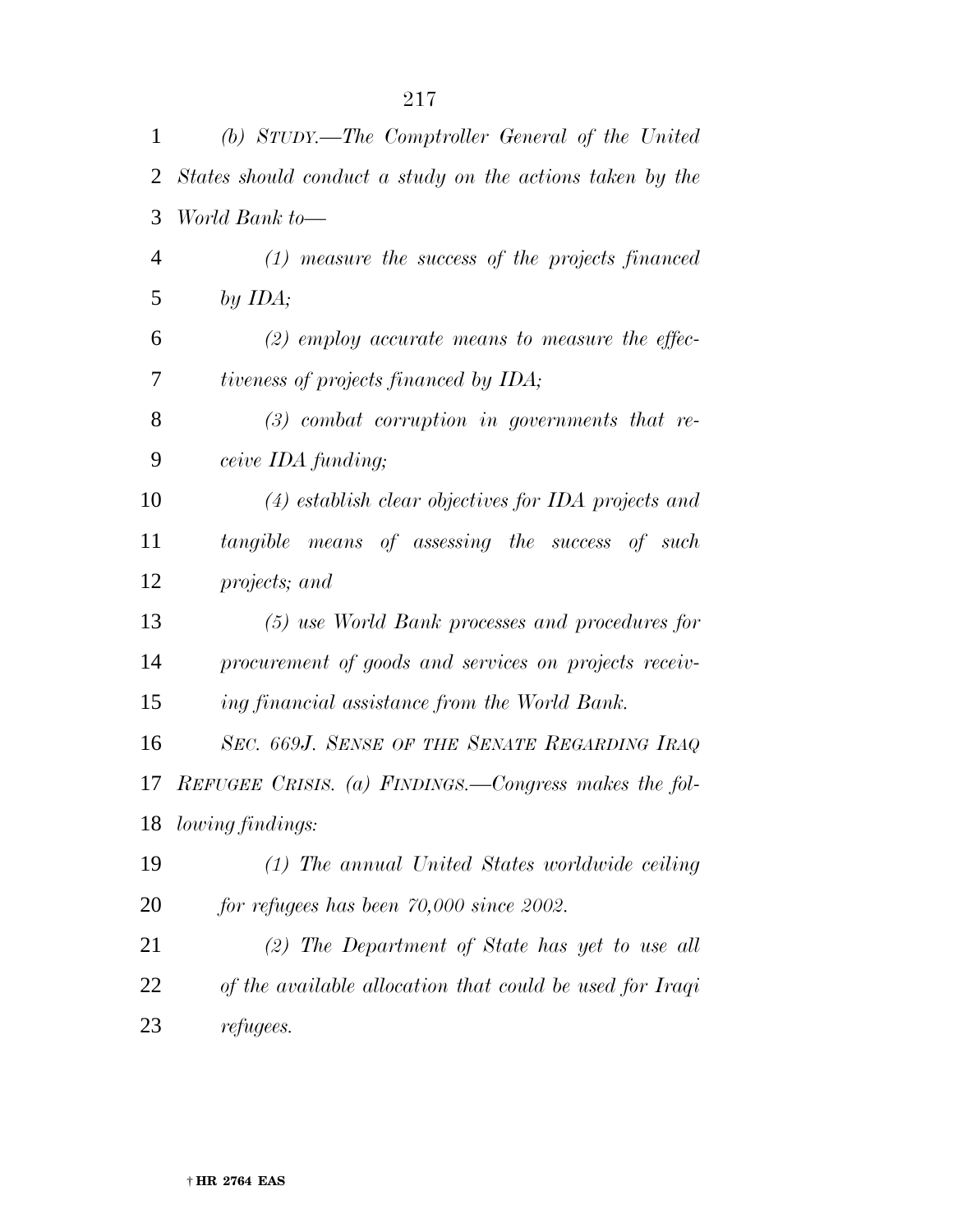| $\mathbf{1}$   | $(3)$ Since 2003, more than 2,000,000 Iraqis have               |
|----------------|-----------------------------------------------------------------|
| $\overline{2}$ | fled their country and over 2,000,000 Iraqis are also           |
| 3              | displaced within Iraq.                                          |
| $\overline{4}$ | $(4)$ It has become increasingly clear that people              |
| 5              | who have assisted the United States, Iraqi Christians           |
| 6              | and other religious minorities cannot safely return to          |
| 7              | Iraq.                                                           |
| 8              | $(5)$ The United States Government has an obli-                 |
| 9              | gation to help these refugees and should act swiftly to         |
| 10             | $\omega$ so.                                                    |
| 11             | $(6)$ The United States Government should in-                   |
| 12             | crease the allocation of refugee slots for Iraqi refugees       |
| 13             | for resettlement in the United States.                          |
| 14             | (b) SENSE OF THE SENATE.—It is the sense of the Sen-            |
| 15             | ate that the President should act swiftly to respond to the     |
| 16             | deepening humanitarian and refugee crisis in Iraq by using      |
| 17             | the entire United States refugee allocation for the Near        |
|                | 18 East/South Asia region and any unused portion of the         |
|                | 19 worldwide allocation for Iraqi refugees, particularly people |
|                | 20 who have assisted the United States and religious minori-    |
| 21             | ties.                                                           |
| 22             | OVERSEAS PRIVATE INVESTMENT CORPORATION                         |
| 23             | SEC. $699K$ . (a) The amount appropriated or otherwise          |
| 24             | made available by title II for the Overseas Private Invest-     |
|                | 25 ment Corporation under the heading "PROGRAM ACCOUNT"         |
|                | 26 is hereby increased by $$8,000,000$ .                        |
|                |                                                                 |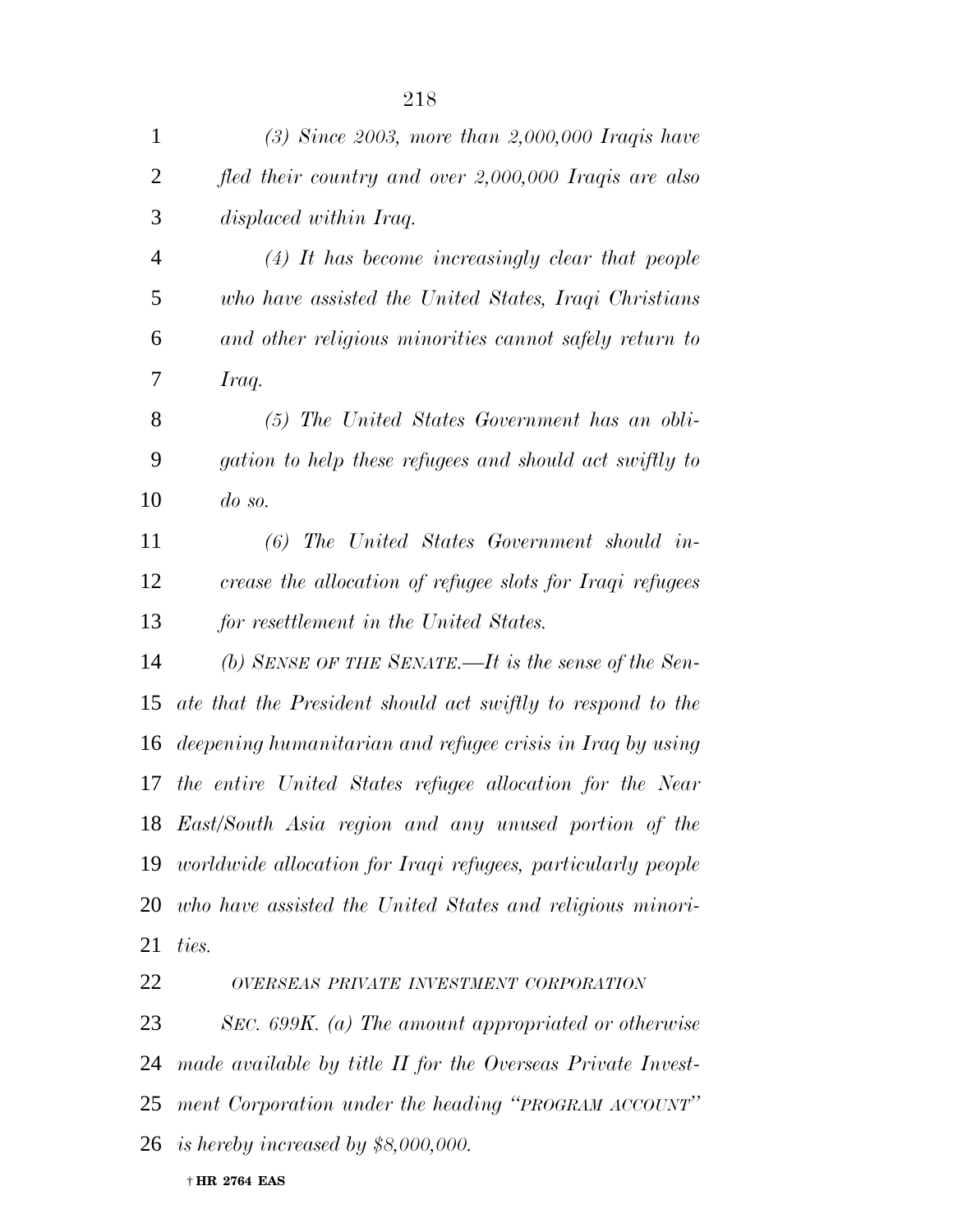*(b) The amount appropriated or otherwise made avail- able by title V for ''CONTRIBUTION TO THE INTERNATIONAL DEVELOPMENT ASSOCIATION'' is hereby reduced by \$8,000,000.*

## *UNITED STATES-EGYPT FRIENDSHIP ENDOWMENT*

 *SEC. 699L. Of the funds appropriated by this Act and prior Acts making appropriations for foreign operations, export financing, and related programs under the heading ''Economic Support Fund'' that are available for assistance for Egypt, up to \$500,000,000 may be made available for an endowment to further social, economic and political re- forms in Egypt: Provided, That the Secretary of State shall consult with the Committees on Appropriations on the es- tablishment of such an endowment and appropriate bench-marks for the uses of these funds.*

*IRAQ*

 *SEC. 699M. (a) None of the funds appropriated or oth- erwise made available by this Act may be made available for assistance for Iraq.*

 *(b) Not later than 30 days after enactment of this Act the Secretary of State shall submit a report to the Commit- tees on Appropriations detailing the extent to which the Government of Iraq is committed to combating corruption in Iraq and the specific actions and achievements of the Government of Iraq in combating corruption, to include a*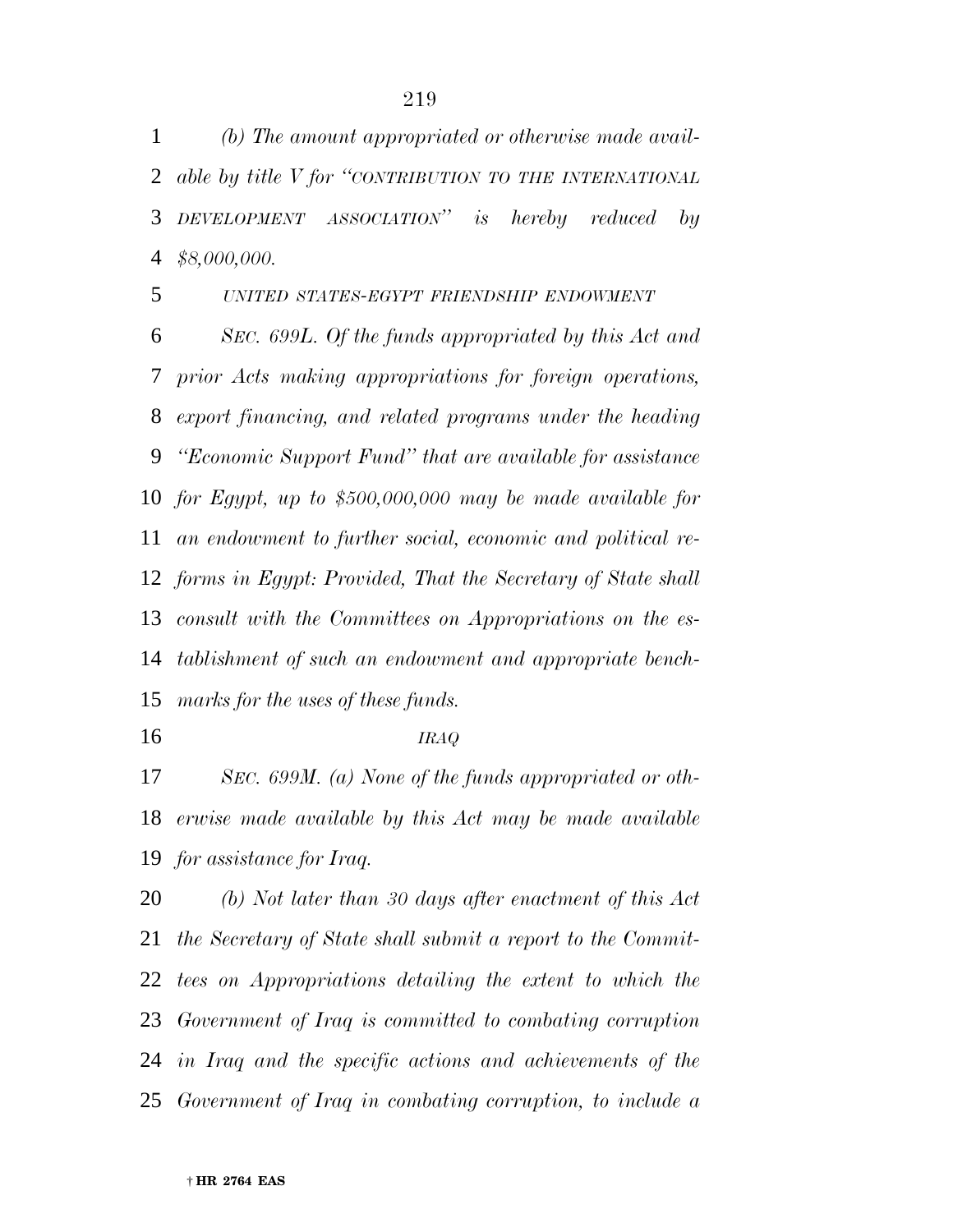*list of those senior Iraqi leaders who have been credibly al-leged to be engaged in corrupt practices and activities.*

 *(c) Notwithstanding any other provision of law, policy, or regulation, none of the funds made available in this Act or any other Act making appropriations for foreign oper- ations, export financing, and related programs may be made available for assistance for Iraq unless the Secretary of State, in consultation with the Secretary of Defense, cer- tifies to the Committees on Appropriations that the Depart- ments of State and Defense are providing the Committees on Appropriations, including relevant staff, regular, full and unfettered access to programs in Iraq for the purposes of conducting oversight.*

 *(d) Subsections (a) and (c) shall not apply to the ninth and thirteenth provisos under the heading ''Economic Sup-port Fund'' in this Act.*

## *ANTI-KLEPTOCRACY*

 † **HR 2764 EAS** *SEC. 699N. (a) In furtherance of the National Strategy to Internationalize Efforts Against Kleptocracy and Presi- dential Proclamation 7750, not later than 90 days after the date of enactment of this Act the Secretary of State shall send to the appropriate congressional committees a list of officials of the governments of Angola, Burma, Cambodia, Equatorial Guinea, Democratic Republic of the Congo, and the Republic of the Congo, and their immediate family members, who the Secretary has credible evidence to believe*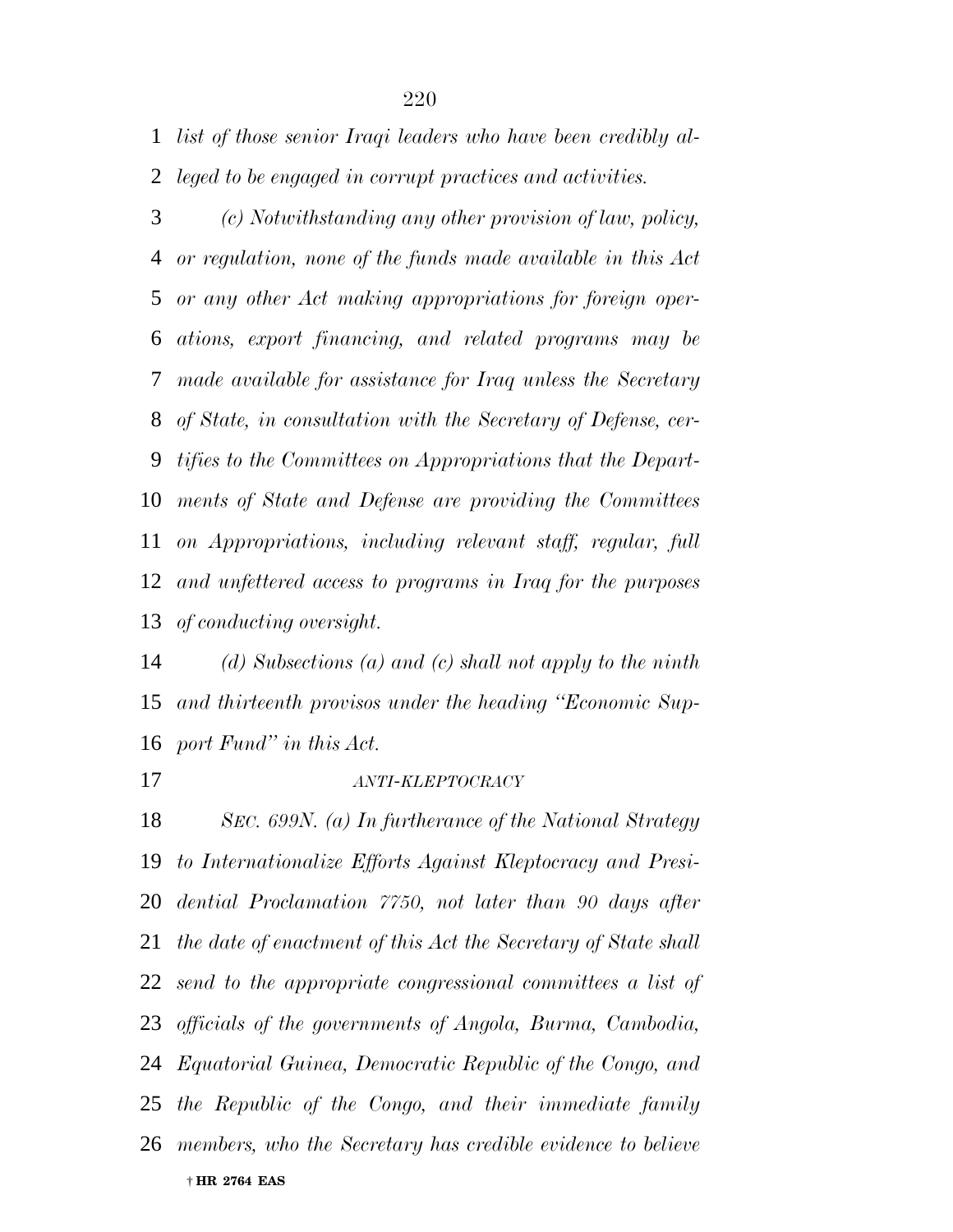*have been involved in corruption relating to the extraction of natural resources in their countries.*

 *(b) Not later than 10 days after the list described in subsection (a) is submitted to the appropriate congressional committees, the following sanctions shall apply:*

 *(1) Any individual on the list submitted under subsection (a) shall be ineligible for a visa to enter the United States.*

 *(2) No property or interest in property belonging to an individual on the list submitted under sub- section (a), or to a member of the immediate family of such individual if the property is effectively under the control of such individual, may be transferred, paid, exported, withdrawn, or otherwise dealt with, if the property is within the United States or within the possession or control of a United States person, in- cluding the overseas branch of such person, or after the date of the enactment of this Act comes within the control of such person.*

 *(3) No United States person may engage in fi- nancial transactions with an individual on the list submitted under subsection (a), or with a member of the immediate family of such individual if the trans- action will benefit an individual on the list submitted under subsection (a).*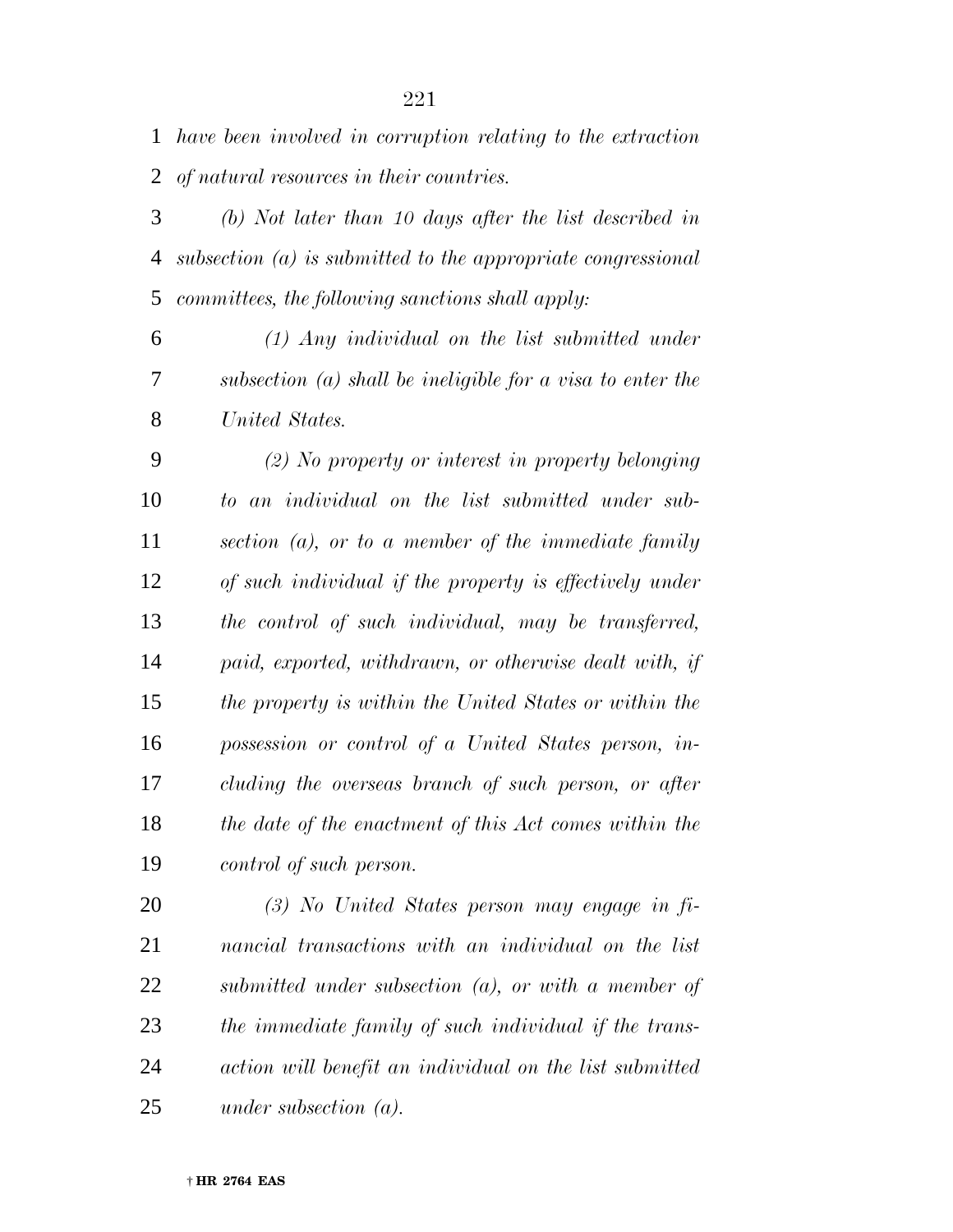## *UGANDA*

| 2  | SEC. 6990. (a) Not later than 90 days after enactment        |  |  |  |  |  |
|----|--------------------------------------------------------------|--|--|--|--|--|
| 3  | of this Act, the Secretary of State shall submit a report to |  |  |  |  |  |
| 4  | the Committees on Appropriations detailing a strategy for    |  |  |  |  |  |
| 5  | substantially enhancing United States efforts to resolve the |  |  |  |  |  |
| 6  | conflict between the Lord's Resistance Army (LRA) and the    |  |  |  |  |  |
| 7  | Government of Uganda (GOU), including—                       |  |  |  |  |  |
| 8  | (1) direct and sustained participation by the                |  |  |  |  |  |
| 9  | United States in confidence-building measures in fur-        |  |  |  |  |  |
| 10 | <i>therance of the peace process;</i>                        |  |  |  |  |  |
| 11 | $(2)$ increased diplomatic pressure on the Demo-             |  |  |  |  |  |
| 12 | cratic Republic of the Congo (to eliminate the LRA's         |  |  |  |  |  |
| 13 | current safe haven) and on Sudan;                            |  |  |  |  |  |
|    |                                                              |  |  |  |  |  |
| 14 | $(3)$ brokering direct negotiations between<br><i>the</i>    |  |  |  |  |  |
| 15 | GOU and the leaders of the LRA on personal security          |  |  |  |  |  |
| 16 | arrangements; and                                            |  |  |  |  |  |
| 17 | (4) financial support for disarmament, demobili-             |  |  |  |  |  |
| 18 | zation, and reintegration to provide mid-level LRA           |  |  |  |  |  |
| 19 | commanders incentives to return to civilian life.            |  |  |  |  |  |
| 20 | (b) Of the funds appropriated by this Act under the          |  |  |  |  |  |
| 21 | heading "Economic Support Fund", not less than               |  |  |  |  |  |
| 22 | $$5,000,000$ shall be made available to implement the strat- |  |  |  |  |  |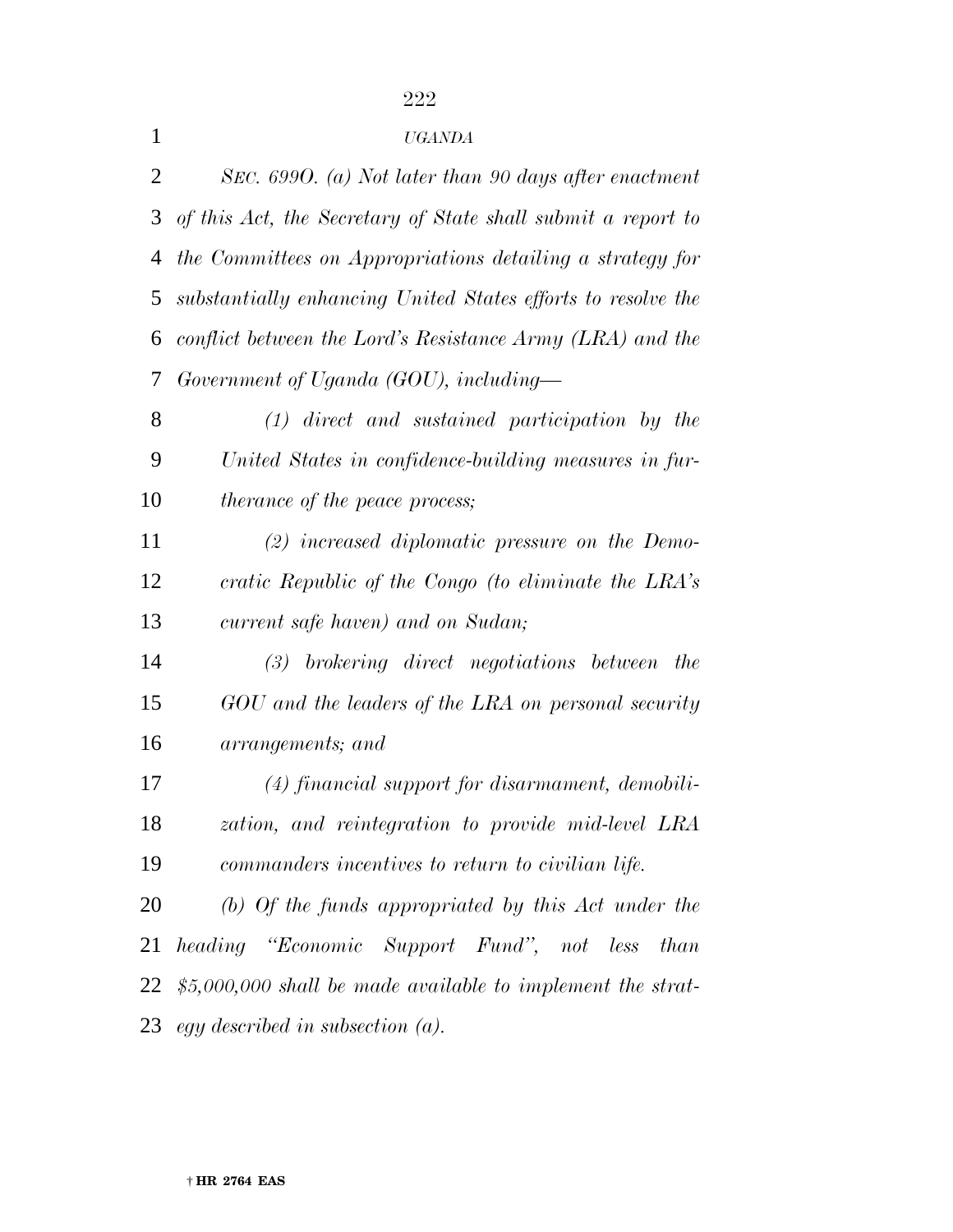| 1              | COMPREHENSIVE NUCLEAR THREAT REDUCTION AND                    |
|----------------|---------------------------------------------------------------|
| $\overline{2}$ | <b>SECURITY PLAN</b>                                          |
| 3              | SEC. 699P. (a) Not later than 180 days after the date         |
| 4              | of the enactment of this Act, the President shall submit to   |
| 5              | Congress a comprehensive nuclear threat reduction and se-     |
| 6              | curity plan, in classified and unclassified forms—            |
| 7              | $(1)$ for ensuring that all nuclear weapons and               |
| 8              | <i>weapons-usable material at vulnerable sites are secure</i> |
| 9              | by 2012 against the threats that terrorists have shown        |
| 10             | <i>they can pose</i> ;                                        |
| 11             | $(2)$ for working with other countries to ensure              |
| 12             | adequate accounting and security for such materials           |
| 13             | on an ongoing basis thereafter; and                           |
| 14             | $(3)$ for making security improvements to ensure,             |
| 15             | to the maximum extent feasible, that the existing             |
| 16             | United States nuclear weapons stockpile and weap-             |
| 17             | ons-usable material be protected from the threats ter-        |
| 18             | rorists have shown they can pose.                             |
| 19             | (b) For each element of the accounting and security           |
| 20             | effort described under subsection $(a)(2)$ , the plan shall—  |
| 21             | $(1)$ clearly designate agency and departmental               |
| 22             | responsibility and accountability;                            |
| 23             | $(2)$ specify program goals, with metrics for meas-           |
| 24             | uring progress, estimated schedules, and specified            |
| 25             | milestones to be achieved;                                    |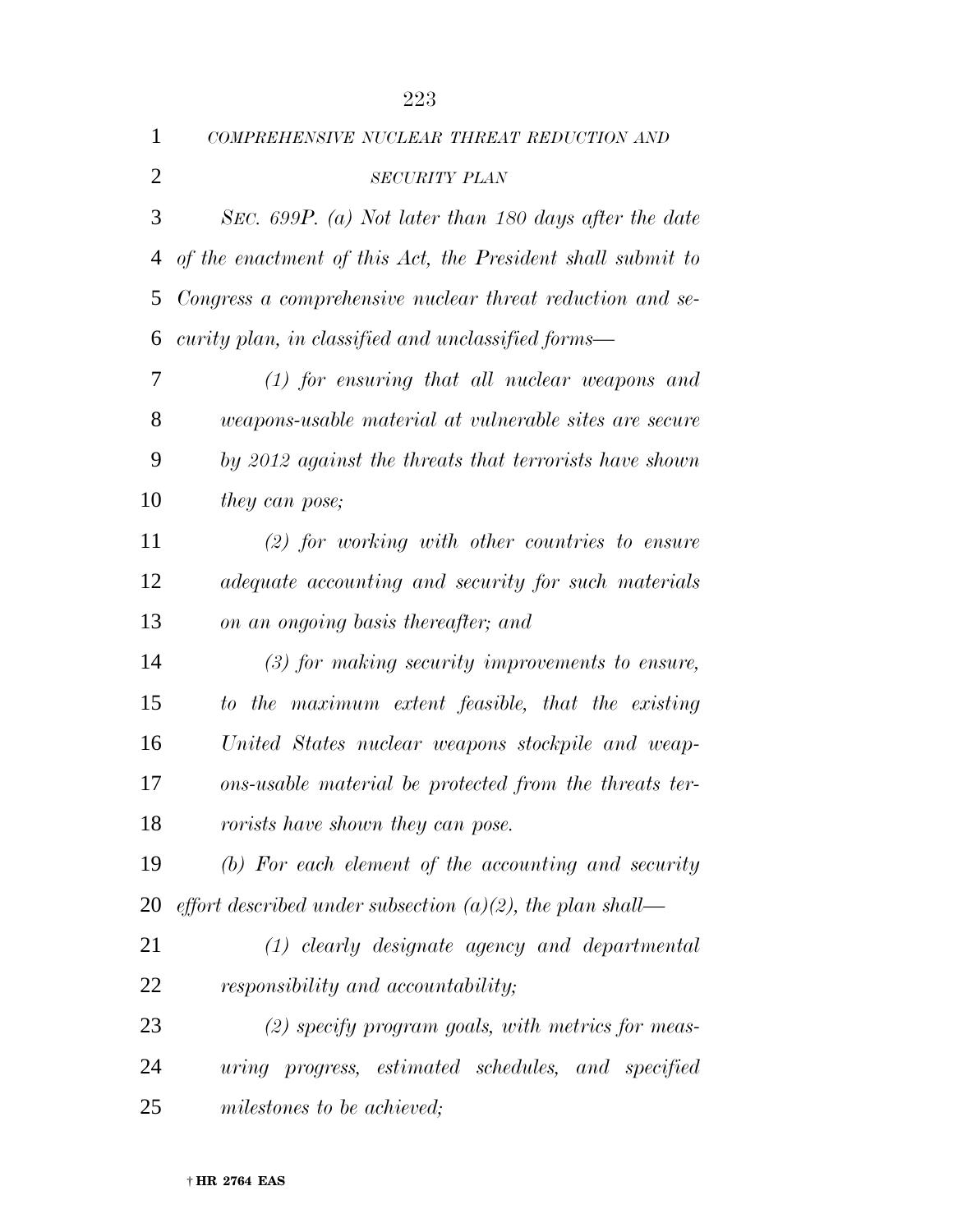| $\mathbf{1}$   | $(3)$ provide estimates of the program budget re-           |
|----------------|-------------------------------------------------------------|
| $\overline{2}$ | quirements and resources to meet the goals for each         |
| 3              | year;                                                       |
| $\overline{4}$ | $(4)$ provide the strategy for diplomacy and re-            |
| 5              | lated tools and authority to accomplish the program         |
| 6              | element;                                                    |
| 7              | $(5)$ provide a strategy for expanding the finan-           |
| 8              | cial support and other assistance provided by other         |
| 9              | countries, particularly Russia, the European Union          |
| 10             | and its member states, China, and Japan, for the            |
| 11             | purposes of securing nuclear weapons and weapons-           |
| 12             | <i>usable material worldwide</i> ;                          |
| 13             | $(6)$ outline the progress in and impediments to            |
| 14             | securing agreement from all countries that possess nu-      |
| 15             | clear weapons or weapons-usable material on a set of        |
| 16             | global nuclear security standards, consistent with          |
| 17             | <i>their obligation to comply with United Nations Secu-</i> |
| 18             | rity Council Resolution 1540;                               |
| 19             | $(7)$ describe the steps required to overcome im-           |
| 20             | pediments that have been identified; and                    |
| 21             | $(8)$ describe global efforts to promulgate best            |
| 22             | practices for securing nuclear materials.                   |
| 23             | (c) SENSE OF THE SENATE. The Administration shall           |
| 24             | not sign any agreement with the Russian Federation on       |
| 25             | low enriched uranium that does not include a requirement    |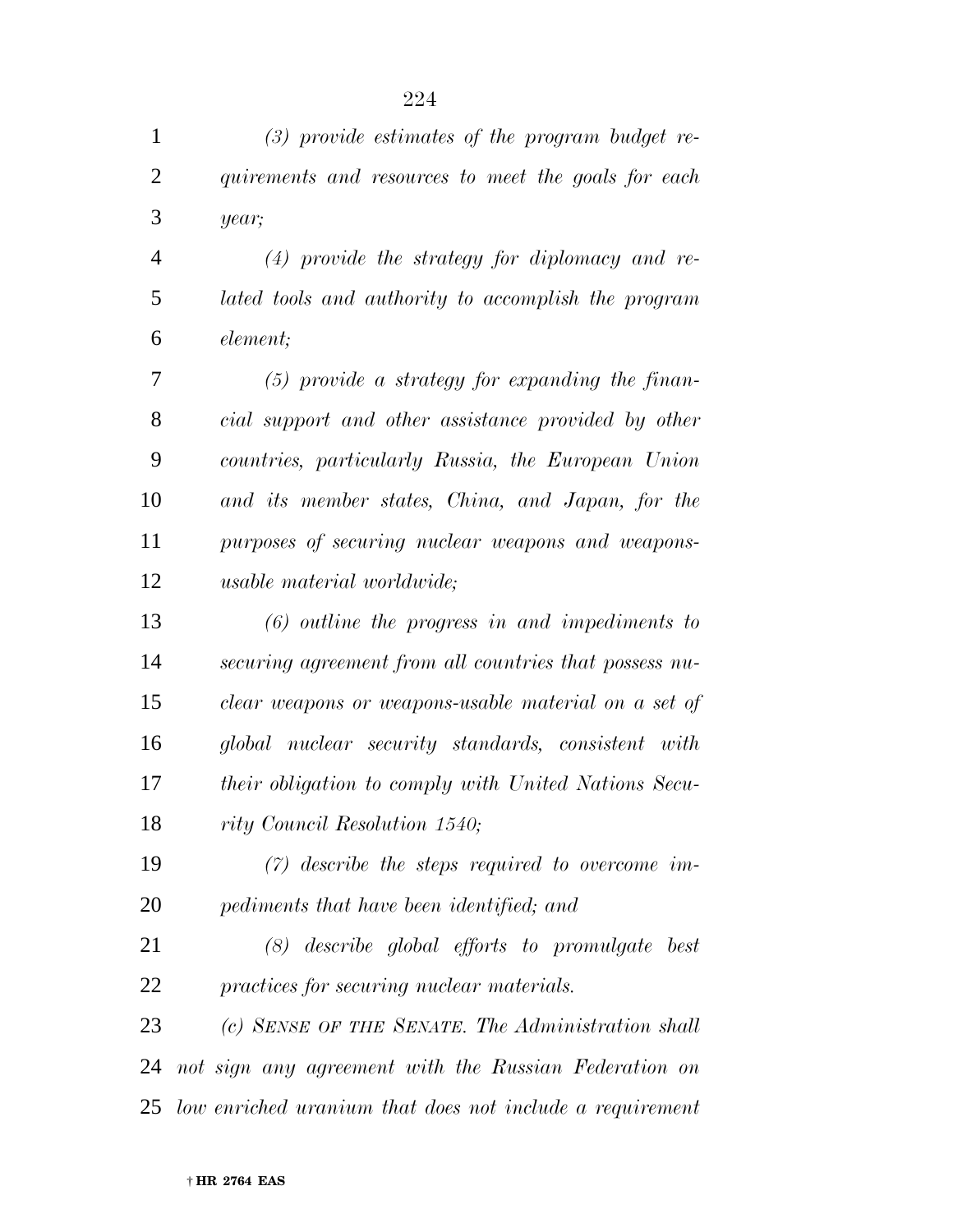*that a portion of the low enriched uranium be derived from highly enriched uranium.*

 *RULE OF LAW AND BORDER SECURITY IN EGYPT SEC. 699Q. (a) The Senate makes the following find-ings:*

 *(1) Fighting in Gaza during the summer of 2007 demonstrated that the terrorist organization Hamas, which unlawfully seized control over Gaza in June 2007, has been able to achieve a dramatic increase in the quantity and sophistication of arms at its dis-posal.*

 *(2) Without these arms, the terrorist organiza- tion would not have been able to seize control over the Gaza territory.*

 *(3) There is substantial evidence that a signifi- cant proportion of these arms were smuggled across the border between Gaza and Egypt.*

 *(4) The Egyptian military is a capable force, made possible in substantial part by a close relation-ship with the United States.*

 *(5) Concurrent with the escalation of dangerous arms smuggling across the border between Egypt and Gaza has been a retrogression in the rule of law in Egypt.*

 † **HR 2764 EAS** *(6) This loss of hard-earned ground has been characterized by reports of harsh reaction by the Gov-*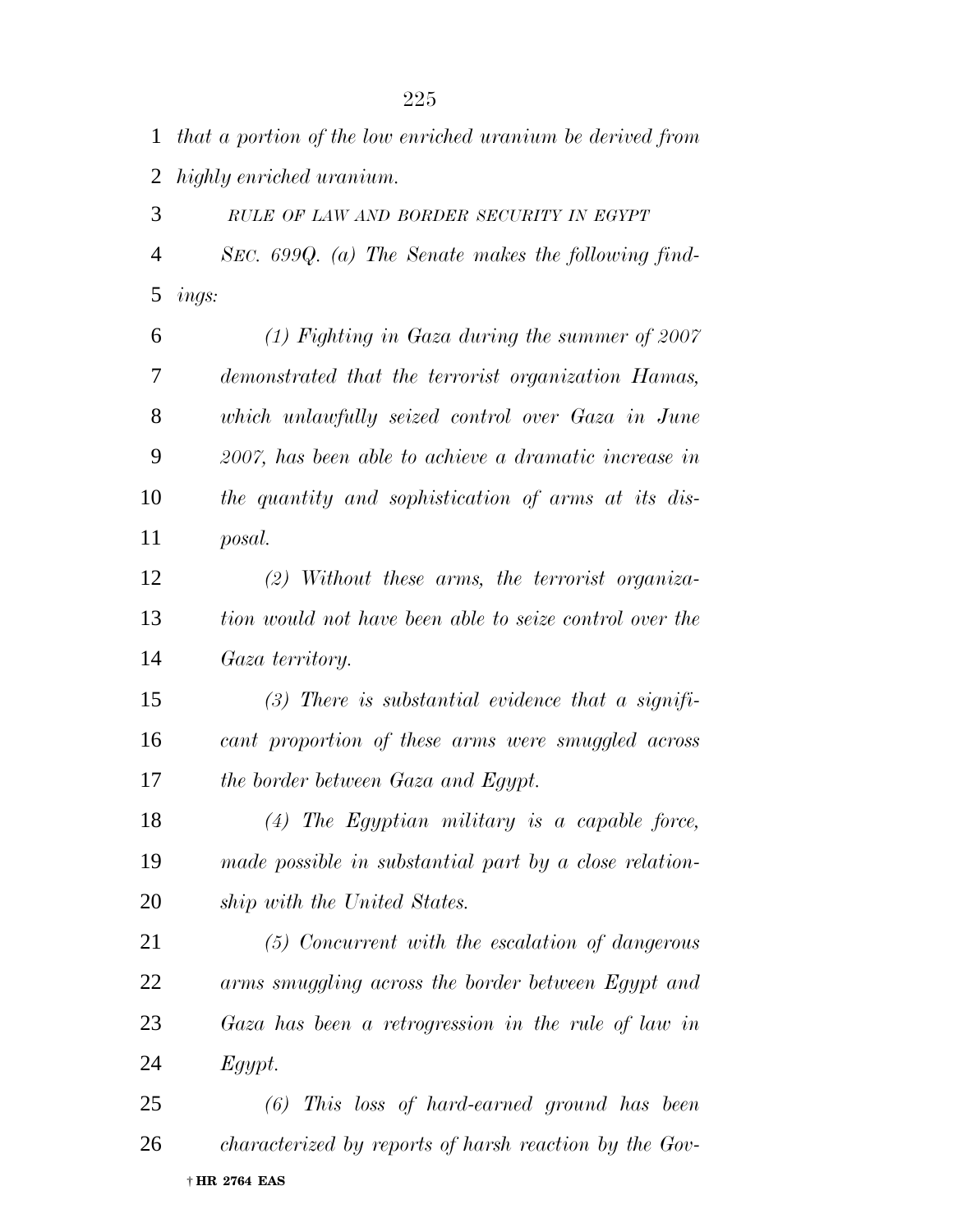| $\mathbf{1}$   | ernment of Egypt to dissent, including the jailing of   |
|----------------|---------------------------------------------------------|
| $\overline{2}$ | political opponents.                                    |
| 3              | $(7)$ The United States has provided aid to Egypt       |
| $\overline{4}$ | in excess of $$28,000,000,000$ over the past three dec- |
| 5              | ades.                                                   |
| 6              | (b) The Senate—                                         |
| 7              | $(1)$ reaffirms its long-standing friendship with       |
| 8              | the people of Egypt;                                    |
| 9              | $(2)$ believes that our friendship with Egypt re-       |
| 10             | quires the Senate to address such vital policy con-     |
| 11             | cerns;                                                  |
| 12             | $(3)$ urges the Government of Egypt to make con-        |
| 13             | crete and measurable progress on restoring the rule of  |
| 14             | law, including improving the independence of the ju-    |
| 15             | diciary and improving criminal procedures and due       |
| 16             | process rights and halting the cross-border flow of     |
| 17             | arms to Gaza;                                           |
| 18             | $(4)$ believes it is the best interest of Egypt, the    |
| 19             | region, and the United States that Egypt takes          |
| 20             | prompt action to demonstrate progress on these mat-     |
| 21             | ters; and                                               |
| 22             | $(5)$ urges the Department of State to work vigor-      |
| 23             | ously and expeditiously with the Government of          |
| 24             | Egypt and the Government of Israel to bring the bor-    |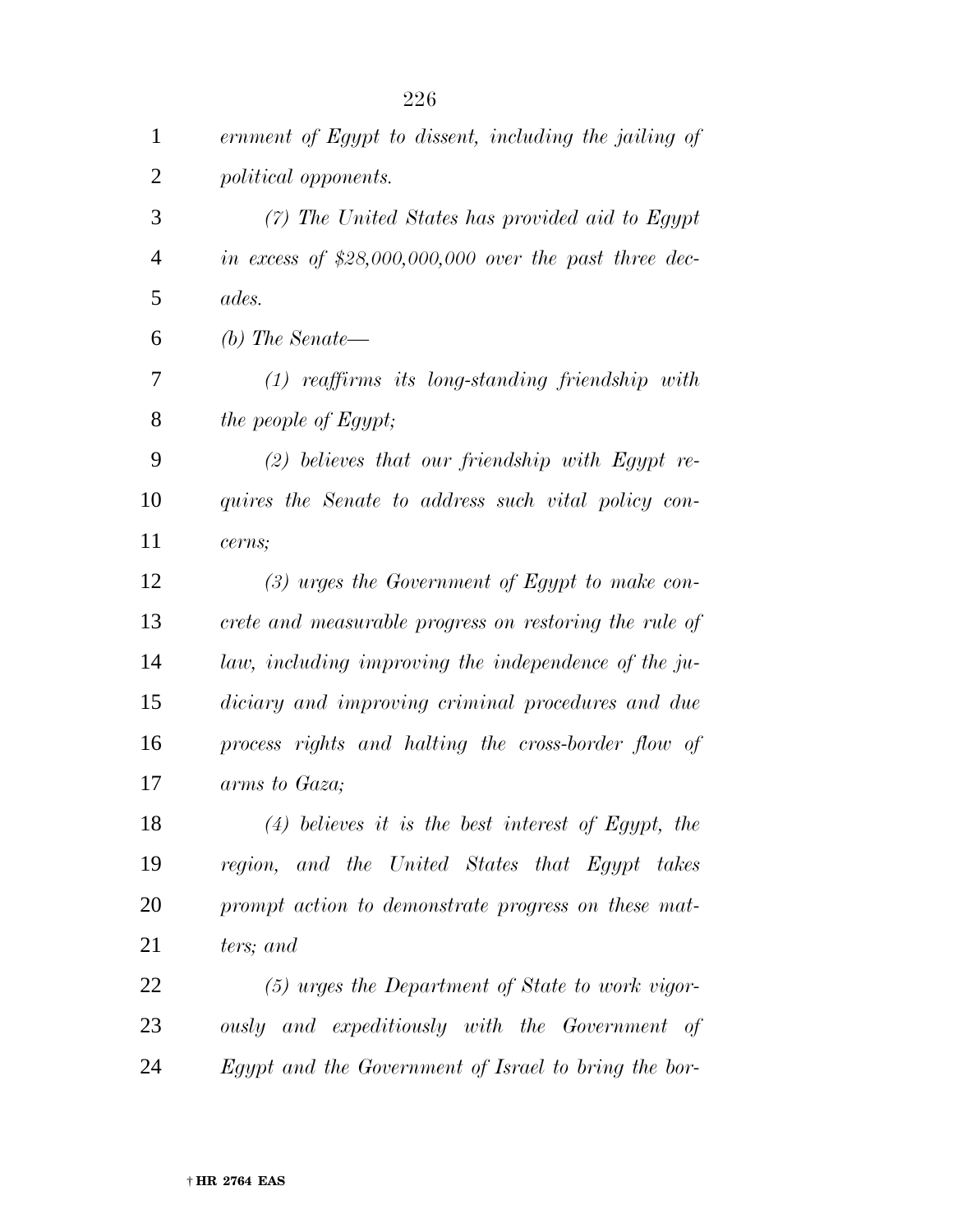|  |  |  |  | der between Egypt and Gaza border under effective |
|--|--|--|--|---------------------------------------------------|
|  |  |  |  |                                                   |

- *control.*
- *This Act may be cited as the ''Department of State,*
- *Foreign Operations, and Related Programs Appropriations*
- *Act, 2008''.*

Attest:

*Secretary.*